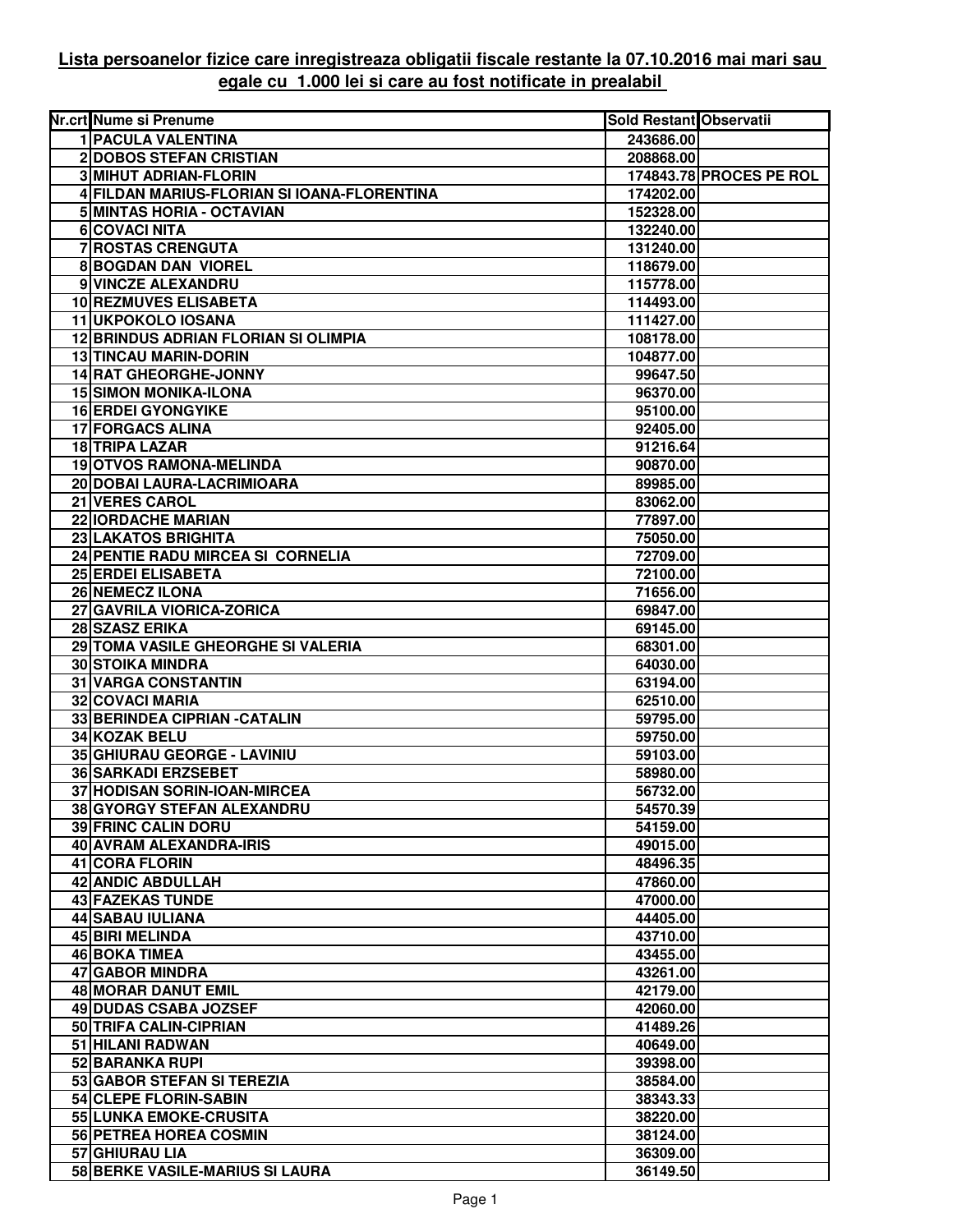| Nr.crt Nume si Prenume                                                | <b>Sold Restant Observatii</b> |                        |
|-----------------------------------------------------------------------|--------------------------------|------------------------|
| 59 CAPOTA PAVEL SI MARIA                                              | 36108.96                       |                        |
| 60 CLOPCE GAVRIL SI LUCIA                                             | 36026.00                       |                        |
| 61 COITA FLOARE-AURICA                                                | 35968.00                       |                        |
| 62 SZENTGYORGYI LAJOS-JOZSEF                                          | 35816.00                       |                        |
| 63 PUCHIANU DOREL                                                     | 35795.00                       |                        |
| 64 GHIURO IOAN                                                        | 35563.00                       |                        |
| 65 DOBAI MARIUS DAN                                                   | 35419.00                       |                        |
| 66 RUSU ADRIAN-ANDREI SI MARIANA                                      | 35338.58                       |                        |
| 67 BEKE ZOLTAN                                                        | 35125.00                       |                        |
| 68 TAUT SERGIU-CLAUDIU                                                | 35027.00                       |                        |
| 69 RAITA CALIN SI ALINA                                               | 35002.00                       |                        |
| 70 OROSZ ANCA                                                         | 34680.00                       |                        |
| <b>71 PRODAN RIVANA</b>                                               | 34240.00                       |                        |
| <b>72 SINKA ELISABETA</b>                                             | 32700.00                       |                        |
| 73 IVANOV C-TIN DANIEL-VASADI MAGD.                                   | 32335.00                       |                        |
| <b>74 CABA DUMITRU</b>                                                | 32303.00                       |                        |
| 75 TURBUCZ DALITA                                                     | 31760.00                       |                        |
| 76 PERRIA CAMELIA-RAMONA                                              | 31474.40                       |                        |
| 77 VARGA MONA                                                         | 31140.00                       |                        |
| 78 HULBER MARIUS-CALIN                                                | 30856.00                       |                        |
| 79 KEREZSI EVA-KATALIN                                                | 30826.00                       |                        |
| 80 DUDLER GABOR                                                       | 30115.00                       |                        |
| 81 HORVATH SANDOR                                                     | 29942.00                       |                        |
| 82 HOTEA ADRIAN MIRCEA                                                | 29902.00                       |                        |
| 83 GALEA FLORIAN CALIN SI ENIKO                                       | 29896.00                       |                        |
| 84 MADUTA IOANA ADINA                                                 | 29821.00                       |                        |
| 85 LAKATOS BRIGITA-MELINDA                                            | 29700.00                       |                        |
| 86 MANYI LASZLO-LEVENTE                                               | 29178.00                       |                        |
| 87 DEMETER ALEXANDRU                                                  | 29057.00                       |                        |
| 88 LAKATOS SZELURINA                                                  | 28915.00                       |                        |
| 89 SIMINIC CALIN CIPRIAN                                              | 28844.00                       |                        |
| 90 COTUNA NICOLAE CRISTIAN                                            | 28807.00                       |                        |
| 91 VARGA MARGIT                                                       | 28800.00                       |                        |
| 92 BABO PETRU                                                         | 28713.09                       |                        |
| 93 BABO KALMAN                                                        | 28698.46                       |                        |
| 94 LACATOS PAMELA                                                     | 28355.00                       |                        |
| 95 STERIU VIOREL                                                      | 28307.00                       |                        |
| 96 BOCA MARIAN MARCEL SI MIRELA                                       | 28247.78                       |                        |
| 97 CSAKI KALMAN                                                       | 28227.00                       |                        |
| 98 TASNADI LEVENTE SI CORINA                                          | 28208.10                       |                        |
| 99 CHIRILA ADRIAN FLORIN                                              | 27829.00                       |                        |
| 100 CARJAN DANIEL                                                     | 27765.00                       |                        |
| <b>101 MARTIN DUMITRU</b>                                             | 27702.00                       |                        |
| <b>102 FREUNDLICH SAMUEL ADAM</b>                                     | 27672.00                       |                        |
| <b>103 TUDORAN MARCEL MARIUS</b>                                      | 27658.00                       |                        |
| <b>104 CHIS FLORIAN DAN</b>                                           | 27562.00                       |                        |
| <b>105 GHIURAU GHEORGHE</b>                                           | 27558.00                       |                        |
| 106 VAIDA RAUL FLAVIU                                                 | 27104.00                       |                        |
| 107 BARANKA RUPI                                                      | 27005.00                       |                        |
| <b>108 SABAU DANIEL-IOSIF</b>                                         | 26773.00                       |                        |
| 109 MOS ALINA LACRIMIOARA                                             | 26181.00                       |                        |
| <b>110 MATEIAS TEODOR MARIUS</b>                                      | 26084.00                       |                        |
| <b>111 PINTEA EMILIA-VIORICA SI BLAGA DUMITRU</b>                     | 26042.76                       |                        |
| <b>112 BALOG LADISLAU</b>                                             | 25520.00                       |                        |
| <b>113 LUPSE NICOLAE</b>                                              | 25340.00                       |                        |
| <b>114 MANEA DARIUS-FLAVIUS</b><br><b>115 MANEA ROMULUT SI FLOARE</b> | 25333.00                       |                        |
| 116 ROSTAS DITA                                                       | 25333.00                       |                        |
| 117 TODERICI DORIN-CORNEL                                             | 25210.44                       | 25084.92 PROCES PE ROL |
| 118 BUT ADRIAN-GYORGY                                                 | 24838.00                       |                        |
| 119 FILIP AUREL                                                       | 24650.00                       |                        |
|                                                                       |                                |                        |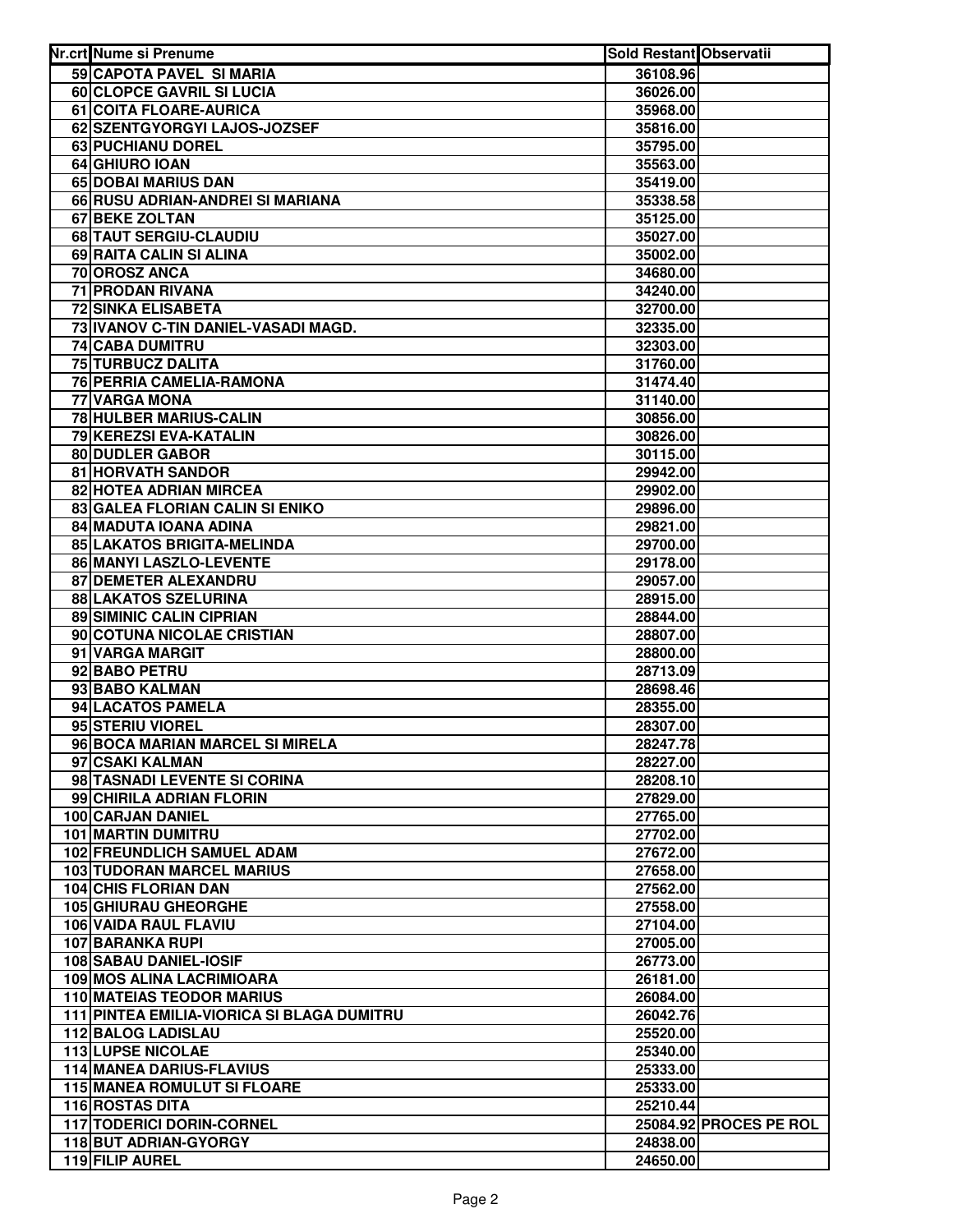| Nr.crt Nume si Prenume  | Sold Restant Observatii |  |
|-------------------------|-------------------------|--|
| <b>120 SFERLE DANUT</b> | 24574.00                |  |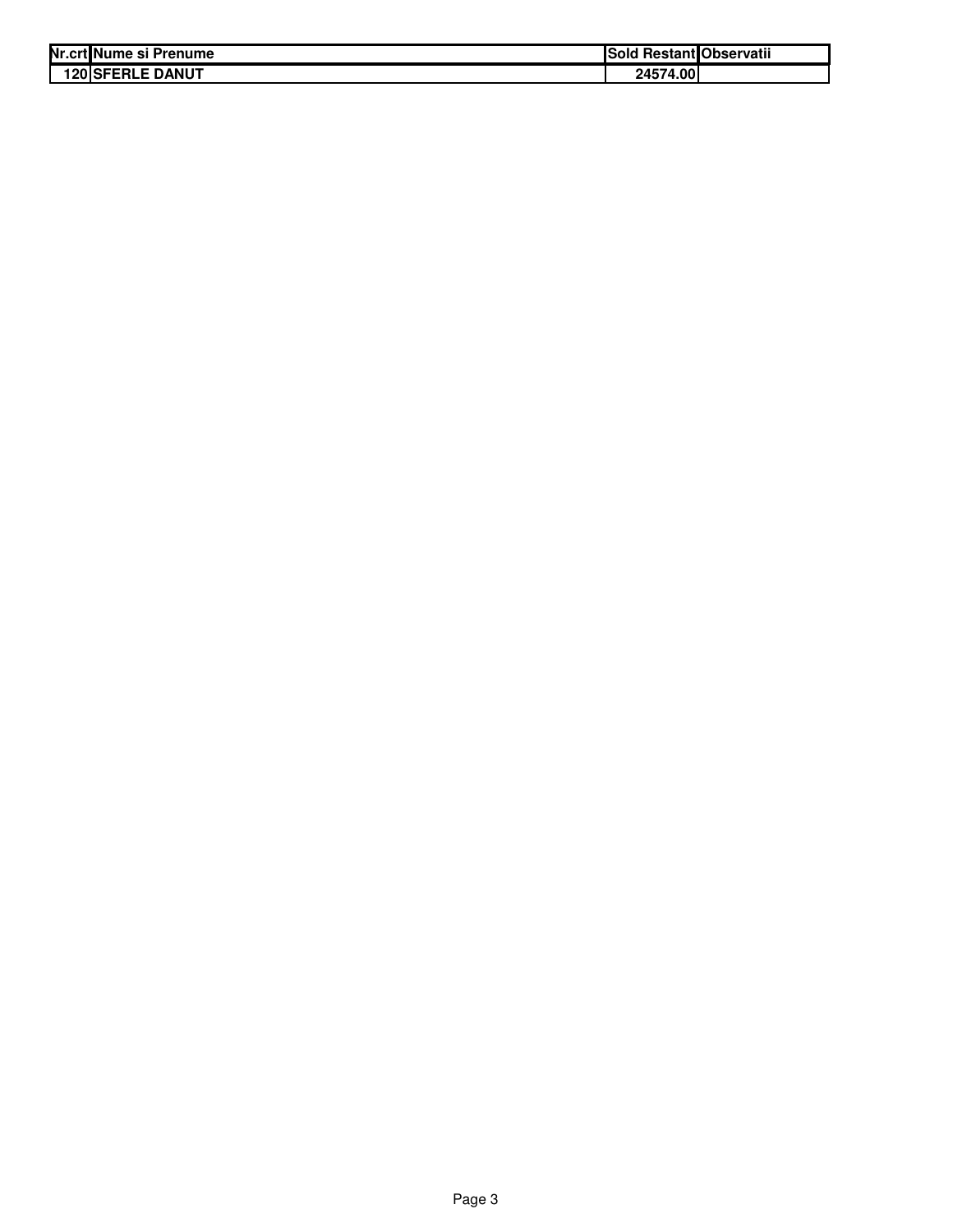| Nr.crt Nume si Prenume                                    | Sold Restant Observatii |  |
|-----------------------------------------------------------|-------------------------|--|
| <b>121 BAN FLORIN-IOAN</b>                                | 24216.00                |  |
| <b>122 FILIMON CALIN CLAUDIU</b>                          | 24141.00                |  |
| <b>123 MORGOS ADRIAN</b>                                  | 24129.00                |  |
| <b>124 BUHAS CARMEN-LAURA</b>                             | 23879.00                |  |
| <b>125 FAUR NICUSOR-DARIUS</b>                            | 23692.00                |  |
| 126 MIHALCEA VASILE                                       | 23535.00                |  |
| <b>127 ERDEI ROMULUS MODIGLIANI</b>                       | 23431.00                |  |
| 128 BELU ADRIAN                                           | 23374.00                |  |
| <b>129 OPRIS OVIDIU</b>                                   | 23262.00                |  |
| 130 KONCSAG ARTHUR                                        | 23161.00                |  |
| 131 BALOGH BOBI-SZABOLCS                                  | 23068.00                |  |
| 132 MORTAN GHEORGHE-SORIN                                 | 22822.00                |  |
| <b>133 HANSEN JUHAS CORNEL</b>                            | 22802.00                |  |
| <b>134 PUSCAS AVRAM SI LIDIA</b>                          | 22789.50                |  |
| <b>135 MUT VASILE SI DOMNICA</b>                          | 22663.00                |  |
| 136 MARICESCU GABRIEL IOAN                                | 22603.00                |  |
| 137 POPA ELENA-ALEXANDRA                                  | 22580.00                |  |
| <b>138 NANASSY NORBERT CSABA</b>                          | 22348.50                |  |
| <b>139 VIDICAN IOAN</b>                                   | 22330.12                |  |
| <b>140 PORCAR DUMITRU</b>                                 | 22155.00                |  |
| 141 TASI ROBERT-LASZLO                                    | 22055.00                |  |
| 142 MIHOC SILVIAN                                         | 22047.00                |  |
| <b>143 TUDOR CONSTANTIN-SEBASTIAN</b>                     | 21909.00                |  |
| <b>144 ROSTAS MIHALY</b>                                  | 21755.00                |  |
| 145 BUDURA VASILE SI SILVIA<br>146 RADU IOAN              | 21688.00                |  |
| 147 MUDURA LEONTIN SANDU SI MIRELA                        | 21431.00<br>21256.66    |  |
| <b>148 ARDELEAN TEOFIL</b>                                | 21210.00                |  |
| <b>149 DOBAI SIMONA MIRABELA</b>                          | 21200.00                |  |
| 150 SALAJAN CIPRIAN                                       | 21026.00                |  |
| <b>151 HODUT NORBERT JANOS</b>                            | 20762.00                |  |
| <b>152 POPA ADRIAN</b>                                    | 20745.00                |  |
| <b>153 GABOR STEFAN</b>                                   | 20696.00                |  |
| <b>154 TIRON ANDREEA-ALINA</b>                            | 20663.00                |  |
| <b>155 RATKAI ZOLTAN</b>                                  | 20605.00                |  |
| 156 UNGVARI GYULA ZOLTAN SI ELISABETA                     | 20600.00                |  |
| <b>157 RASVANTA CORNEL</b>                                | 20590.00                |  |
| <b>158 BAKRO IBOLYA</b>                                   | 20501.00                |  |
| <b>159 COVACI IOAN SI ELISABETA</b>                       | 20498.00                |  |
| <b>160 GABOR GABRIEL</b>                                  | 20498.00                |  |
| 161 KHALFALLAH SAMI BEN KHALFALLAH                        | 20423.00                |  |
| 162 RAT EVA                                               | 20300.00                |  |
| <b>163 TUDOSE MIRCEA</b>                                  | 20300.00                |  |
| 164 LOSONCZI NORBERT-ALEXANDRU                            | 20266.00                |  |
| <b>165 GANTNER IUDITA IRINA SI CAROL</b>                  | 20207.00                |  |
| <b>166 BOCSA LILIANA MONICA</b>                           | 20176.00                |  |
| <b>167 PATER SORIN</b>                                    | 20061.00                |  |
| <b>168 GABOR MATEI</b>                                    | 19973.00                |  |
| <b>169 SORODOC IONEL VIOREL</b>                           | 19772.50                |  |
| <b>170 SERES GHIZELA</b><br>171 AVRAM DANIEL RADU         | 19700.00                |  |
|                                                           | 19491.00                |  |
| 172 SAVAN AUGUSTIN-SEBASTIAN<br><b>173 ZAHARIA MARIUS</b> | 19360.01<br>19355.05    |  |
| <b>174 RACOLTA MARIUS SORIN</b>                           | 19327.00                |  |
| 175 TRIPA FRANCO-OVIDIU-MAURO                             | 19302.86                |  |
| 176 MERCE-SABAU DANIEL-LUCIAN                             | 19188.00                |  |
| <b>177 REPCIUC SEBASTIAN</b>                              | 19178.00                |  |
| <b>178 SIMON ERZSEBET</b>                                 | 19170.00                |  |
| 179 BRIZZI PAOLO                                          | 19076.00                |  |
| <b>180 LAKATOS ETELKA</b>                                 | 18930.00                |  |
| <b>181 SERBAN DORIN IOAN</b>                              | 18930.00                |  |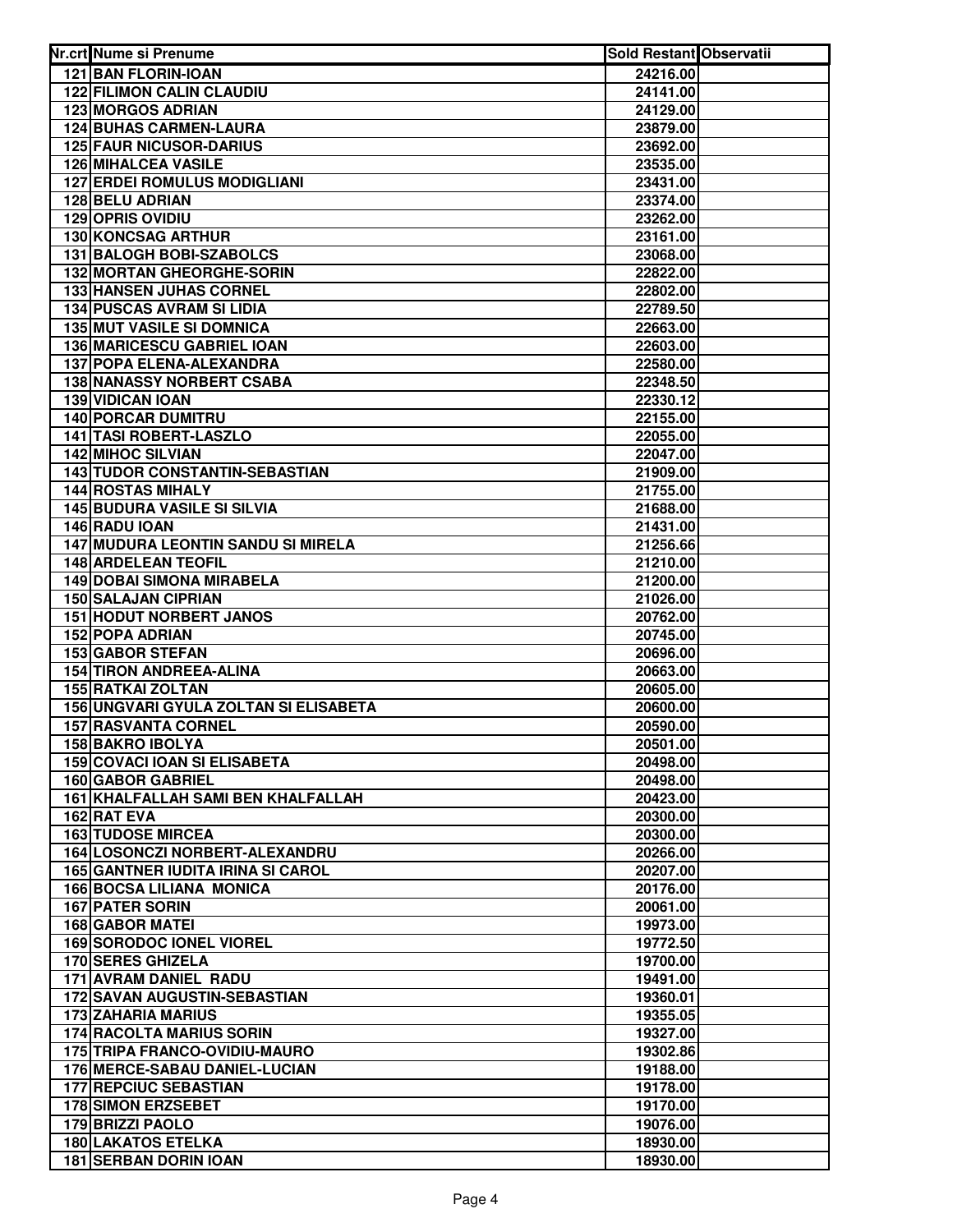| Nr.crt Nume si Prenume     | Sold Restant Observatii |  |
|----------------------------|-------------------------|--|
| <b>182 BELETCHI SIMONA</b> | 18833.00                |  |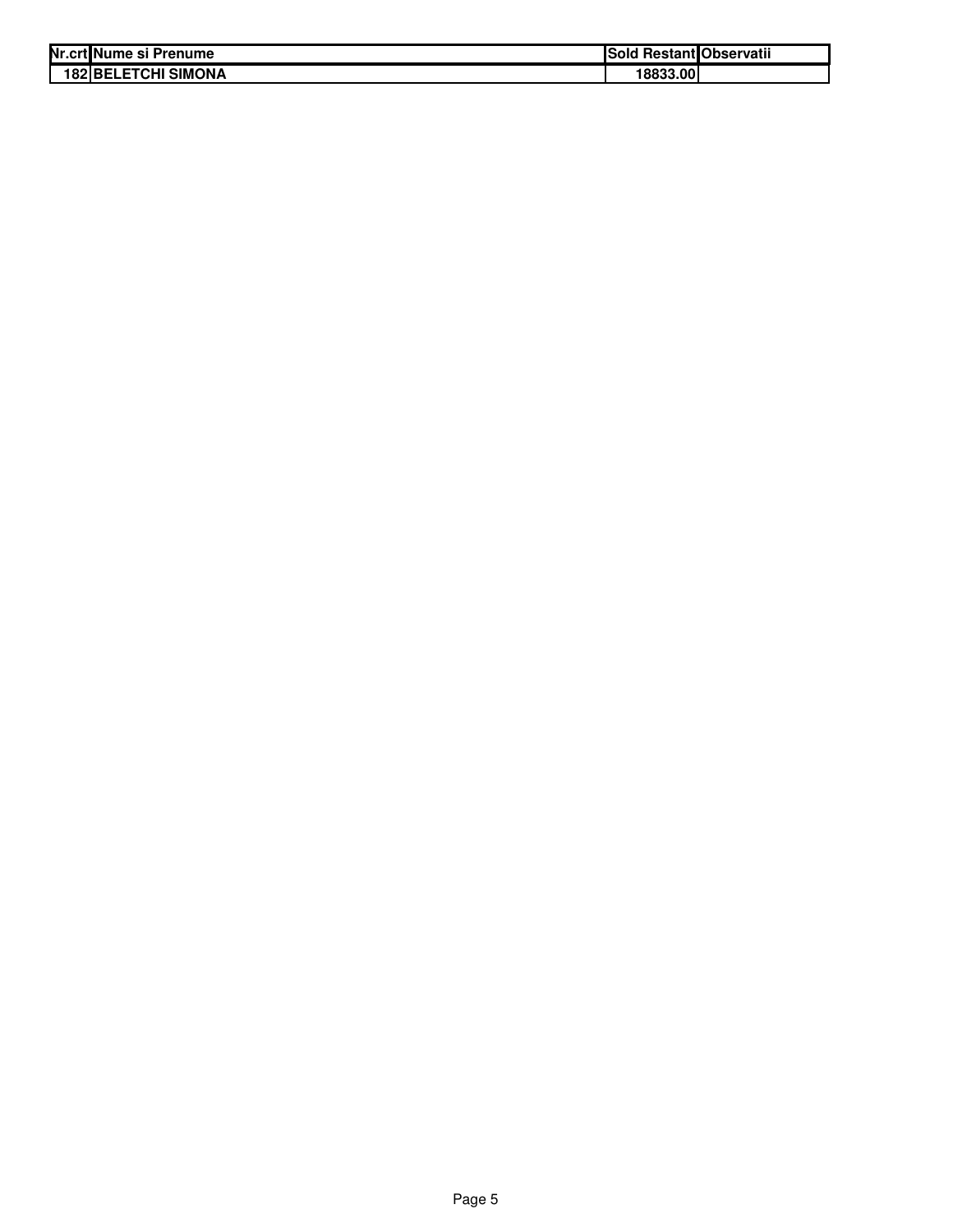| Nr.crt Nume si Prenume                             | <b>Sold Restant Observatii</b> |                               |
|----------------------------------------------------|--------------------------------|-------------------------------|
| <b>183 SZALACSI ENIKO</b>                          | 18740.00                       |                               |
| <b>184 CUCIULA ADRIAN-LEONTIN</b>                  | 18710.00                       |                               |
| <b>185 GABOR MATEI</b>                             | 18701.00                       |                               |
| <b>186 FECHETE ZINA-MARIOARA</b>                   | 18535.00                       |                               |
| <b>187 BALOGH CSILLA</b>                           | 18500.00                       |                               |
| <b>188 GABOR DUMITRU</b>                           | 18497.00                       |                               |
| <b>189 GABOR MATEI</b>                             | 18417.50                       |                               |
| 190 FEKETE-BANDI-PISTA NARCIS                      | 18380.00                       |                               |
| <b>191 BALIBAN MARCEL</b>                          | 18347.00                       |                               |
| 192 ROSTAS JAN                                     | 18339.00                       |                               |
| <b>193 MATEIAS IOAN</b>                            | 18267.00                       |                               |
| <b>194 TOTH IBOLYA</b>                             | 18250.00                       |                               |
| <b>195 HEPES FLORIN CLAUDIU</b>                    | 18136.00                       |                               |
| <b>196 ISZTOIKA STEFAN</b>                         | 18111.00                       |                               |
| 197 GHIURO RAUL-FABIAN                             | 18067.00                       |                               |
| 198 PAL INGRID BEATRIX                             | 18045.00                       |                               |
| <b>199 BAUMANN VALERIA</b>                         | 18031.00                       |                               |
| <b>200 CIUCIU DUMITRU SI VIORICA</b>               | 18010.00                       |                               |
| 201 MELEG CSABA                                    | 17935.14                       |                               |
| 202 BALAWI ISSAM                                   | 17911.00                       |                               |
| 203 CRISTEA TRAIAN SI ANA                          |                                | <b>17897.00 PROCES PE ROL</b> |
| 204 GUBA PAUL-CAROL SI CSILLA-ANGELA               | 17894.00                       |                               |
| 205 ZSISKU LAJOS                                   |                                | 17871.00 PROCES PE ROL        |
| 206 LINGURAR MINISTRU                              | 17840.00                       |                               |
| 207 CIMERDEAN RARES - MIREL SI KLARA               | 17775.00                       |                               |
| 208 GABOR IANCU                                    | 17767.00                       |                               |
| 209 KHAWALED ISSA                                  | 17739.00                       |                               |
| 210 LAKATOS ERZSEBET                               | 17685.00                       |                               |
| 211 SINKA JANOS                                    | 17682.00                       |                               |
| 212 MESAROS GABRIELA-MARCELA                       | 17662.00                       |                               |
| 213 USVAT ADRIAN                                   | 17650.00                       |                               |
| 214 KOVACS PETRU SI DOINA                          | 17632.00                       |                               |
| 215 MUDURE VICTOR SI ADRIANA                       | 17610.00                       |                               |
| 216 PETRESCU CRISTIAN-GHEORGHE                     | 17535.00                       |                               |
| 217 KISS ROTH MONICA SI LAJOS                      | 17361.59                       |                               |
| 218 PETROI SAMUIL                                  | 17273.00                       |                               |
| 219 GABOR MANDRA                                   | 17195.00                       |                               |
| 220 GUIAS SERGIU-EMANUEL                           | 17169.00                       |                               |
| 221 DUDLER DAN-IOSIF                               | 17110.00                       |                               |
| 222 ONACA TEODOR                                   | 17101.68                       |                               |
| <b>223 NAGY DAVID-CRISTIAN</b>                     | 17100.00                       |                               |
| 224 BOGDAN CRISTIAN DAN                            | 17067.00                       |                               |
| 225 CORNEA GABRIEL                                 | 17047.81                       |                               |
| 226 ILEA ECATERINA                                 | 16983.00                       |                               |
| 227 LITA ANDREI                                    | 16966.00                       |                               |
| 228 MITU CONSTANTIN                                | 16948.00                       |                               |
| 229 CSEH MELANIA NADIA                             | 16913.00                       |                               |
| 230 ISZTOJKA ROZALIA                               | 16858.00                       |                               |
| 231 FLORIAN CSILLA                                 | 16800.00                       |                               |
| 232 GABOR IOAN                                     | 16779.00                       |                               |
| 233 GAL IOAN                                       | 16762.00                       |                               |
| <b>234 TURCUT NICOLAE</b>                          | 16707.00                       |                               |
| 235 FISCUTEAN TIBERIU-OCTAVIAN SI DANA-IOANA       | 16637.00                       |                               |
| 236 MIHUT OANA-BIANCA                              | 16615.97                       |                               |
| 237 MURASAN VLAD CRISTIAN                          | 16550.00                       |                               |
| 238 LAKATOS SANDOR                                 | 16510.00                       |                               |
| 239 COVACI MIRCEA-MIHAI<br><b>240 CIURAR ANTON</b> | 16509.00                       |                               |
| 241 TIRLA NICOLAE                                  | 16443.50                       |                               |
| 242 CHIRILA ALEXANDRA-MARIA                        | 16425.00                       |                               |
|                                                    | 16406.00                       |                               |
| 243 NICA LAURA SI EUGEN                            | 16392.00                       |                               |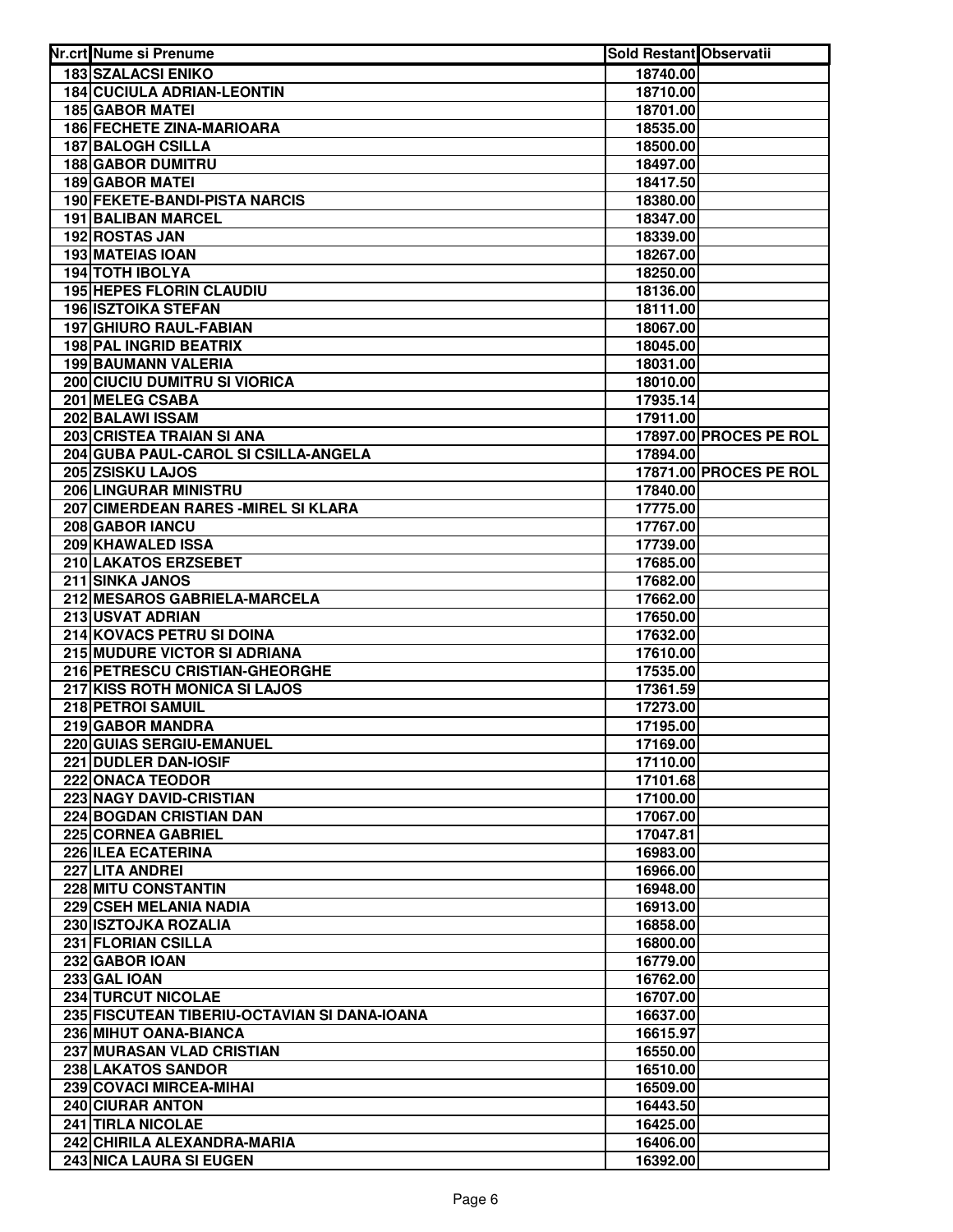| Nr.crt Nume si Prenume   | <b>Sold Restant Observatii</b> |  |
|--------------------------|--------------------------------|--|
| <b>244 GABOR LUDOVIC</b> | 16390.00                       |  |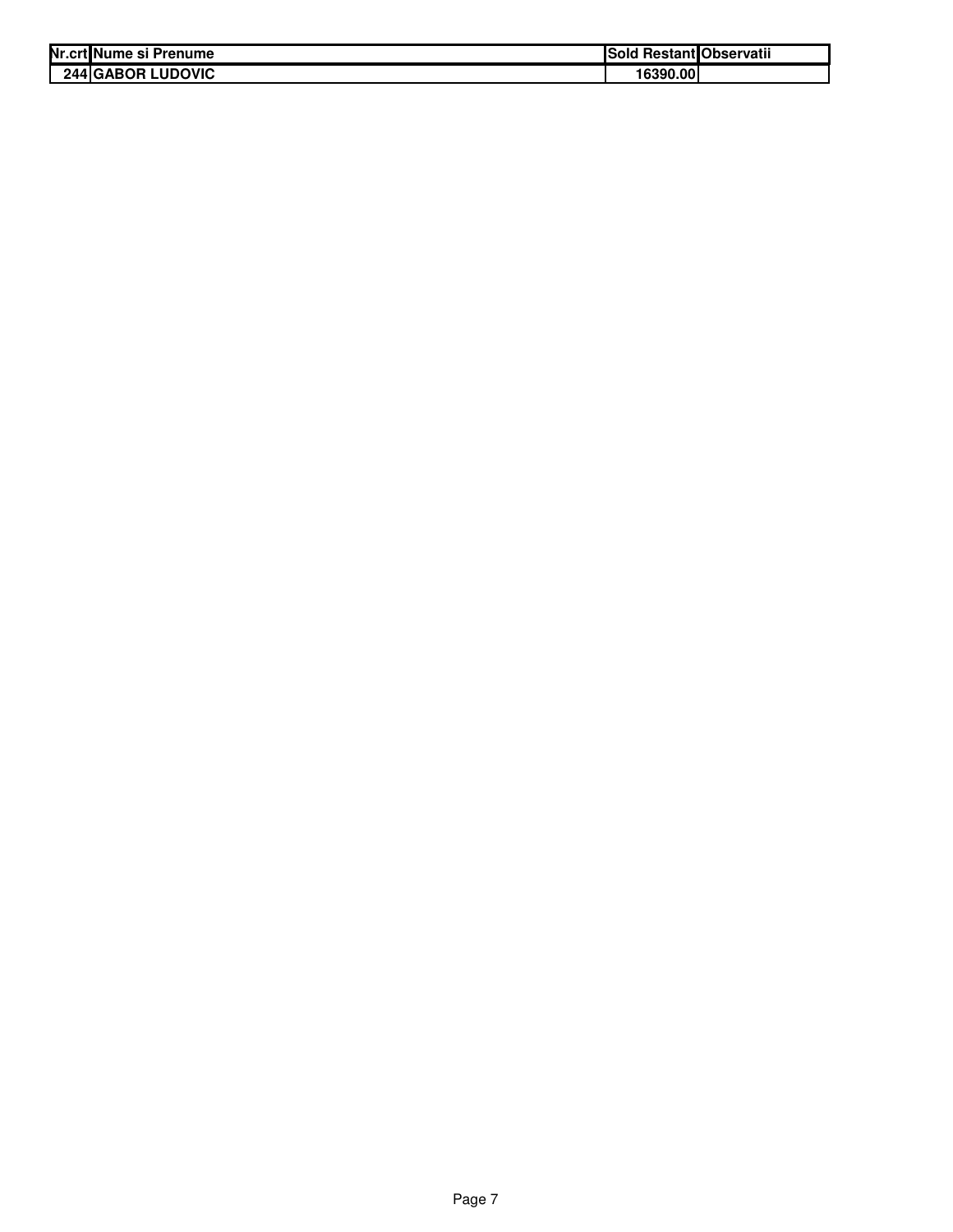| Nr.crt Nume si Prenume                                   | <b>Sold Restant Observatii</b> |  |
|----------------------------------------------------------|--------------------------------|--|
| <b>245 SPRIDON CRISTIAN</b>                              | 16360.00                       |  |
| 246 GABOR GAVRIL                                         | 16265.00                       |  |
| 247 FARKAS BOBY                                          | 16250.00                       |  |
| 248 SELES DIANA-CAMELIA                                  | 16207.00                       |  |
| 249 FAINA CRISTIAN-MANUEL                                | 16133.50                       |  |
| 250 KOZMA DENES-ANTAL                                    | 16085.00                       |  |
| 251 SAVA ADRIAN FELICIAN                                 | 16017.00                       |  |
| 252 ROSCA LUCIA                                          | 16000.00                       |  |
| 253 IGNATESCU EDIT-SAROLTA                               | 15996.00                       |  |
| 254 BODIU NICOLAE SI DOMNICA                             | 15971.00                       |  |
| 255 MICLE GHEORGHE                                       | 15955.00                       |  |
| 256 IUHAS GHEORGHE SI FLOARE                             | 15936.00                       |  |
| <b>257 GYONGYOSI DAMARIS MARIA</b>                       | 15920.00                       |  |
| <b>258 BUNGAU FLORIN</b>                                 | 15838.50                       |  |
| 259 MANEIA MARGHERITA                                    | 15831.00                       |  |
| 260 COLTE IOSIF MIRCEA                                   | 15823.00                       |  |
| 261 COTRAU CORNELIA                                      | 15820.00                       |  |
| 262 SZTUFLIAK PETER                                      | 15800.00                       |  |
| 263 HEBRISTYAN MIA-OLIMPIA                               | 15765.00                       |  |
| 264 BODO NORBERT-ZSOLT                                   | 15744.00                       |  |
| 265 SERES JANOS ZSOLT                                    | 15671.00                       |  |
| 266 SAIDI NADER                                          | 15598.00                       |  |
| 267 EDU MIREL-IONUT                                      | 15597.00                       |  |
| <b>268 HAISAN COSTICA</b>                                | 15568.00                       |  |
| 269 STANA VASILE-CALIN SI DANA-JANINA                    | 15525.00                       |  |
| 270 DUDLER JANOS GYULA                                   | 15500.00                       |  |
| 271 AMBRO CIPRIAN                                        | 15472.00                       |  |
| 272 ISZTOJKA GAVRIL<br>273 MICULESCU DACIAN MIRCEA       | 15472.00                       |  |
| 274 COZMA BENIAMIN-RUBEN                                 | 15454.15<br>15436.00           |  |
| 275 TROISTA ION                                          | 15409.00                       |  |
| 276 TANASE MARIANA                                       | 15400.00                       |  |
| 277 GABOR IOAN                                           | 15397.51                       |  |
| 278 ROSTAS RUMITA                                        | 15395.00                       |  |
| 279 AVRAM GAVRIL                                         | 15376.00                       |  |
| 280 MANGRA PETRU-LIVIU                                   | 15365.00                       |  |
| 281 ROSTAS REMUS                                         | 15339.00                       |  |
| 282 BACIU HOREA-SABIN                                    | 15319.00                       |  |
| 283 GABOR IOSIF SI SUSANA                                | 15303.00                       |  |
| 284 BAT FLORICA                                          | 15163.00                       |  |
| 285 FAZEKAS LEVENTE-ERVIN                                | 15092.00                       |  |
| 286 PETRUCA IOAN ALEXANDRU                               | 15000.00                       |  |
| 287 OPREA LACRAMIOARA-MARIANA                            | 14998.00                       |  |
| 288 RACZ SANDOR                                          | 14912.00                       |  |
| 289 TATAR ADRIAN-DACIAN                                  | 14878.54                       |  |
| 290 ROMOCEA DAN MIRCEA                                   | 14873.00                       |  |
| 291 BANYA HAJNAL-CSILLA                                  | 14785.00                       |  |
| 292 BOTIS ILIE-MARIUS                                    | 14773.00                       |  |
| 293 GABOR ELISABETA                                      | 14758.00                       |  |
| 294 JURJAK PAUL-DAN                                      | 14739.00                       |  |
| 295 MOGYOROSI IULIANNA SI BIHARI PIROSKA SI PENZES IRENE | 14712.00                       |  |
| 296 HIDEG PAL                                            | 14693.00                       |  |
| 297 FRENTIU CRISTIAN                                     | 14670.00                       |  |
| 298 PETRUT IOAN                                          | 14626.00                       |  |
| 299 REMES AUREL                                          | 14592.00                       |  |
| 300 GEBER TUNDE                                          | 14565.00                       |  |
| <b>301 BRISCAN CALIN SORIN</b>                           | 14544.00                       |  |
| 302 COMAN VASILE                                         | 14528.00                       |  |
| 303 RATIU ADRIAN-CRISTIAN                                | 14510.00                       |  |
| <b>304 TIRLEA LOREDANA</b>                               | 14435.00                       |  |
| 305 BURCSA RADU                                          | 14382.00                       |  |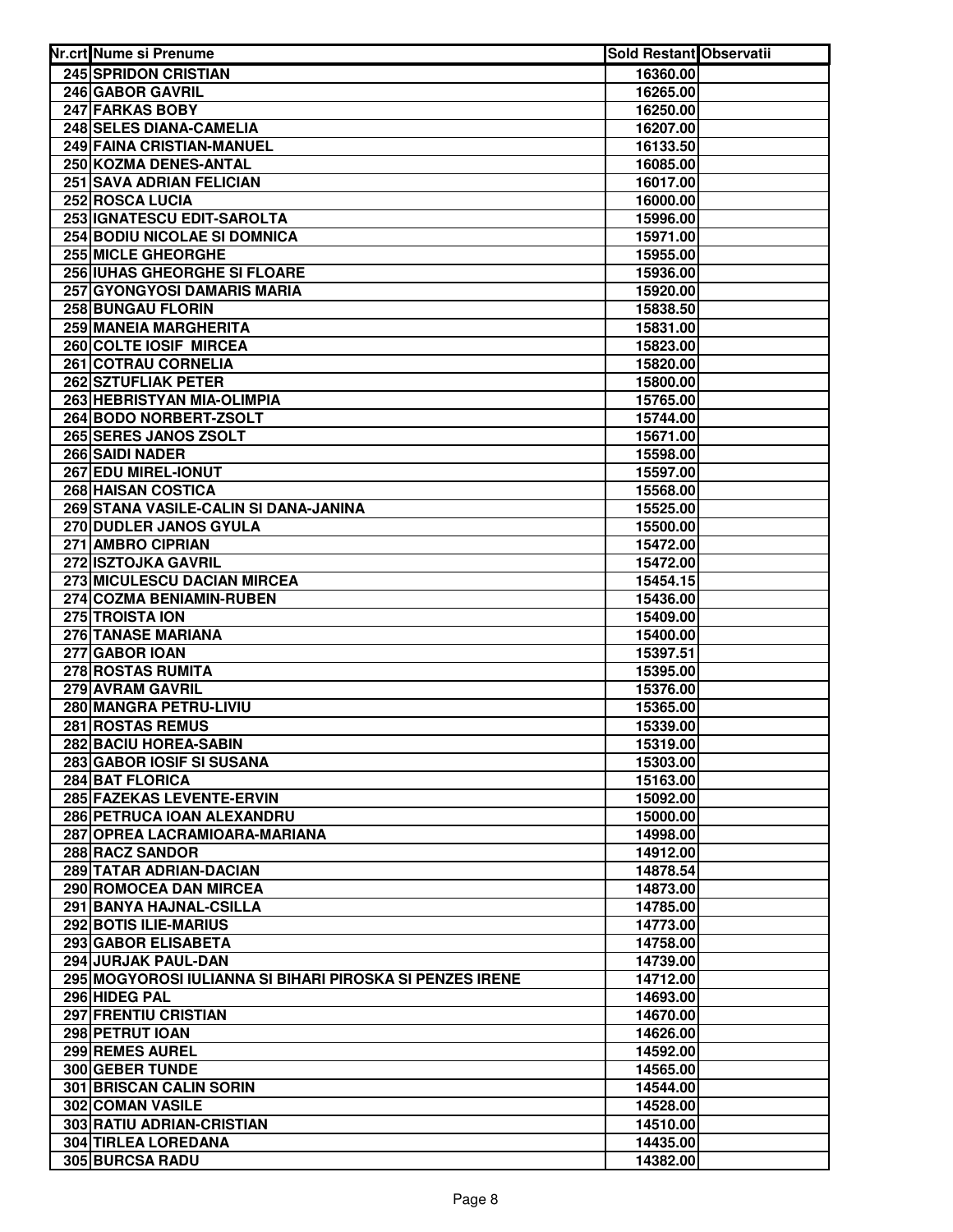| Nr.crtlNume si Prenume            | Sold Restant Observatii |  |
|-----------------------------------|-------------------------|--|
| <b>306 GAVRILAS MIRELA-SILVIA</b> | 14335.00                |  |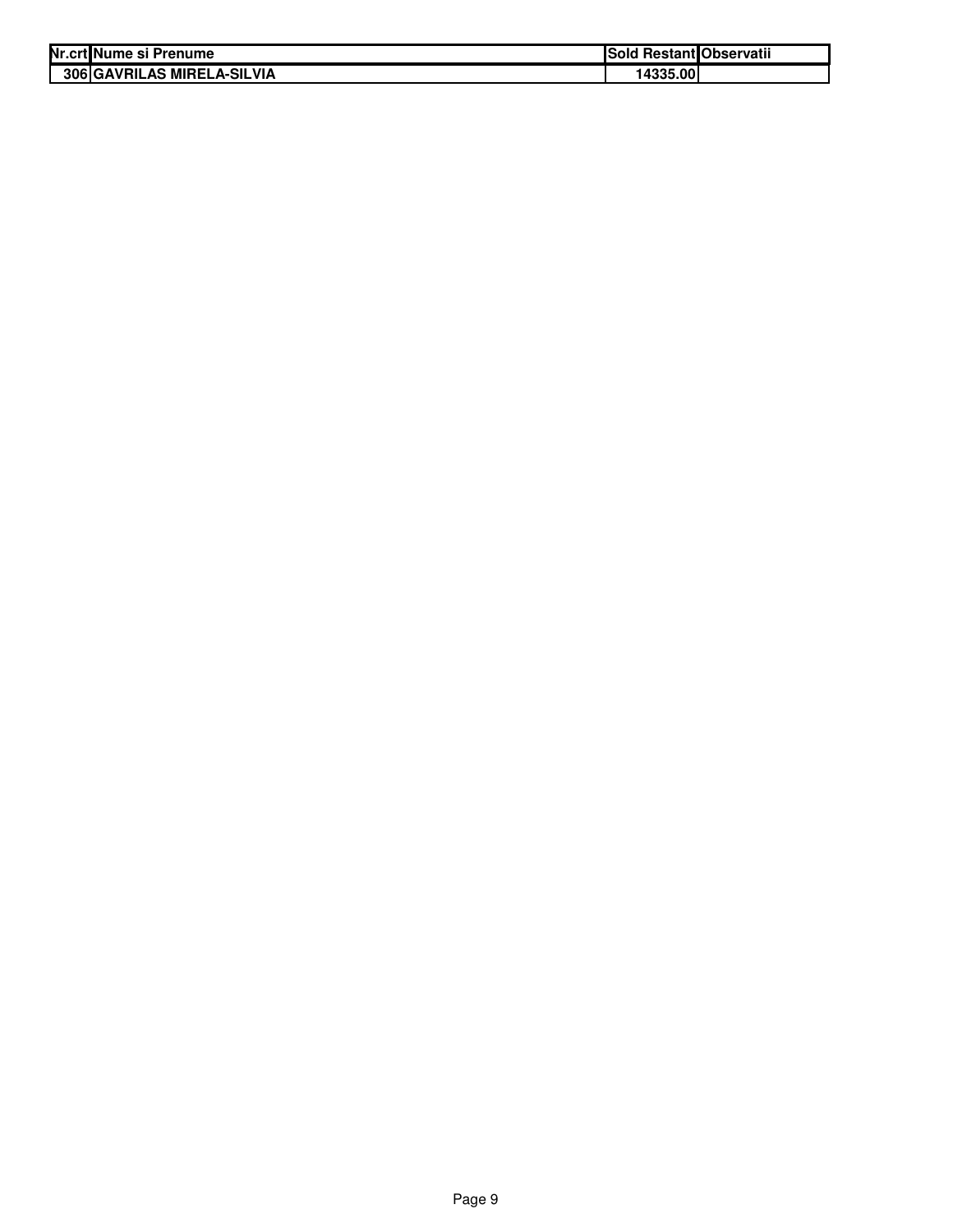| Nr.crt Nume si Prenume                 | <b>Sold Restant Observatii</b> |  |
|----------------------------------------|--------------------------------|--|
| 307 PAUNESCU NICOLAE                   | 14303.00                       |  |
| 308 ABRAHAM CALIN                      | 14292.00                       |  |
| 309 COSTIN CRISTIAN                    | 14237.00                       |  |
| 310 RUSU NICOLAE-ALEXANDRU             | 14136.99                       |  |
| 311 SAVA ANDREA                        | 14120.00                       |  |
| 312 PRODAN ZAHARIA-ZOLTAN              | 14115.00                       |  |
| 313 HORVATH NORBERT                    | 14113.00                       |  |
| 314 BAR MARIOARA                       | 14100.00                       |  |
| <b>315 MERTE CRISTIAN-DORU</b>         | 14051.00                       |  |
| 316 GUETARI RAZI                       | 14024.00                       |  |
| 317 TOTH ATTILA                        | 14000.00                       |  |
| 318 COSTIN FLORIN ALIN                 | 13981.00                       |  |
| 319 BOROS IONEL-ALEXANDRU              | 13892.00                       |  |
| 320 BOTA ELISABETA                     | 13869.00                       |  |
| 321 SZTOJKA ISTVAN                     | 13816.00                       |  |
| 322 ANTOCI IOAN                        | 13793.66                       |  |
| 323 TODERICI IOAN OVIDIU               | 13776.00                       |  |
| <b>324 LATA FLORIN</b>                 | 13765.00                       |  |
| 325 SIMAN MARIUS-MIHAIL SI ANAMARIA    | 13765.00                       |  |
| 326 ISZTOIKA MARIA                     | 13709.00                       |  |
| <b>327 SEUCHE LUCIAN-GHEORGHE</b>      | 13708.00                       |  |
| 328 KATONA ALEXANDRA-LOREDANA          | 13700.00                       |  |
| 329 ZETOCHA RAUL                       | 13691.00                       |  |
| 330 GIURA DUMITRU SI MINODORA          | 13682.24                       |  |
| 331 BOSNYAK OTTO                       | 13677.00                       |  |
| 332 MOGA CORINA SANDA                  | 13644.00                       |  |
| 333 BODIU BOGDAN RADU                  | 13636.70                       |  |
| 334 ZBIRCEA RADU-CRISTIAN SI CORNELIA  | 13631.00                       |  |
| 335 CARLIG ILDIKO-CSILLA               | 13630.00                       |  |
| 336 SUCIU GAVRIL SI CLAUDIA-GHEORGHINA | 13620.23                       |  |
| 337 VARGA ERIKA ILDIKO                 | 13570.00                       |  |
| 338 HIRTE CLAUDIA                      | 13564.00                       |  |
| 339 MEZEI MARGIT                       | 13555.00                       |  |
| 340 MURVAI NORBERT-EUGEN               | 13544.00                       |  |
| 341 PANTIS GHEORGHE-CORNEL             | 13523.00                       |  |
| 342 POPA DORU-ADRIAN-IOAN              | 13523.00                       |  |
| 343 CIURAR ANTON                       | 13500.00                       |  |
| <b>344 NAGY DANIIL</b>                 | 13489.00                       |  |
| <b>345 VIDICAN ELENA-OLIMPIA</b>       | 13481.00                       |  |
| <b>346 ROSTAS AUGUSTIN</b>             | 13475.00                       |  |
| <b>347 POP DANUT-AUREL</b>             | 13472.00                       |  |
| 348 POP OLIMPIA LOREDANA               | 13409.00                       |  |
| 349 GABOR IOAN                         | 13338.00                       |  |
| <b>350 ELER CSABA-ROBERT</b>           | 13297.00                       |  |
| 351 SZABO IBOLYA                       | 13247.00                       |  |
| 352 POP ROBERT                         | 13223.00                       |  |
| 353 COPIL FLORIAN                      | 13220.00                       |  |
| 354 DUME VASILE-CORNELIU SI CORNELIA   | 13198.00                       |  |
| 355 GOLBAN NICUSOR - CONSTANTIN        | 13163.50                       |  |
| 356 ROSTAS ANDRONICA SI AUGUSTIN       | 13139.00                       |  |
| 357 BRONT DAN IULIAN SI CLAUDIA STELA  | 13124.00                       |  |
| 358 GYEBNAR ADALBERT-ZSOLT             | 13107.00                       |  |
| 359 ROSTAS VISAN<br>360 VARGA LASZLO   | 13027.00                       |  |
| 361 MOS MARIA                          | 13020.00                       |  |
| 362 MOLDOVAN CALIN-GHEORGHE            | 13002.00<br>12995.00           |  |
| 363 POPA RADU ADRIAN                   | 12989.00                       |  |
| 364 GHERMAN IOAN                       | 12928.00                       |  |
| <b>365 FUSCAS NICOLAE</b>              | 12904.00                       |  |
| 366 STANA OCTAVIAN                     | 12898.50                       |  |
| <b>367 ISZTOIKA EVA</b>                | 12865.96                       |  |
|                                        |                                |  |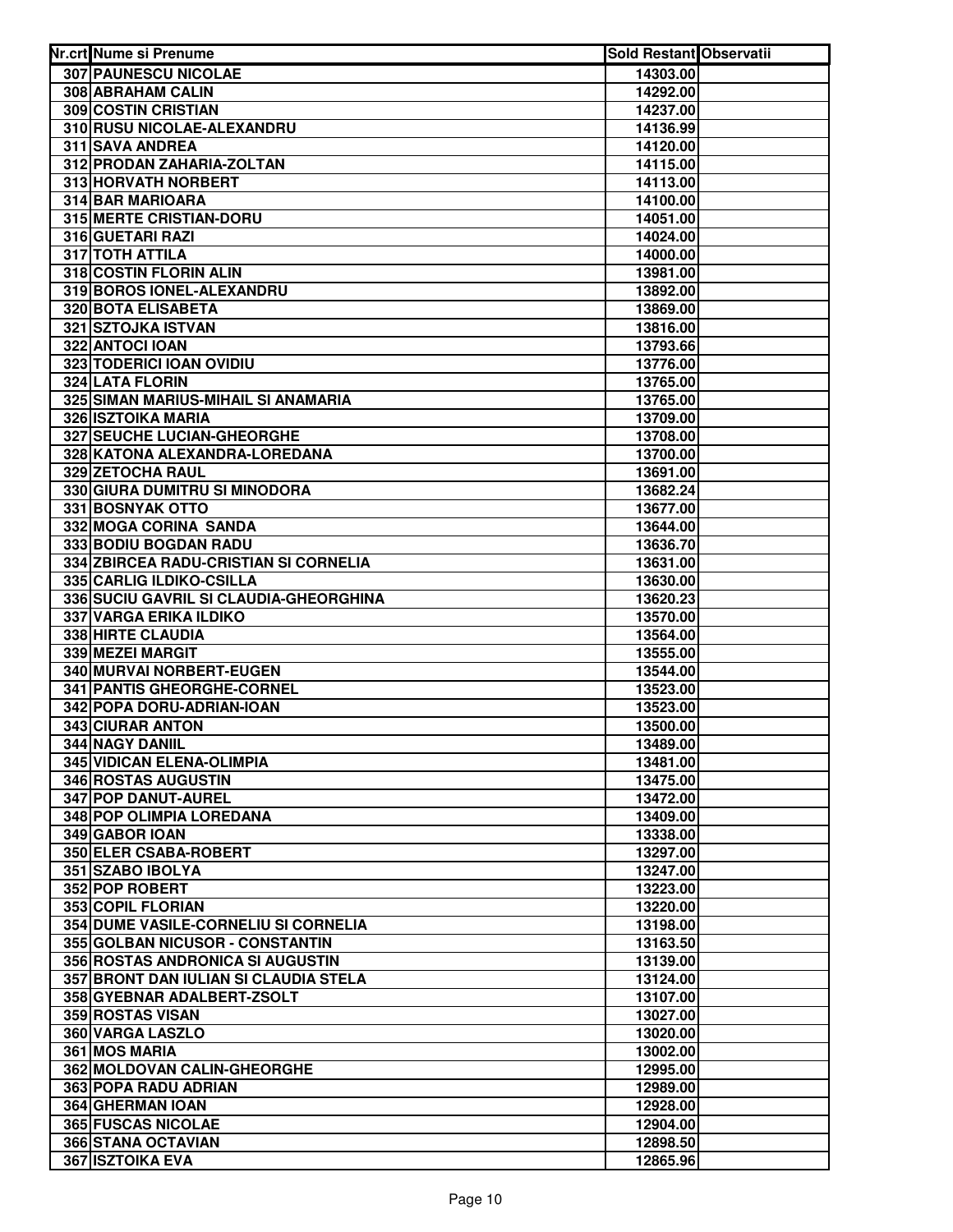| Nr.crt Nume si Prenume        | Sold Restant Observatii |  |
|-------------------------------|-------------------------|--|
| <b>368 BOCA KALMAN JOZSEF</b> | 12844.00                |  |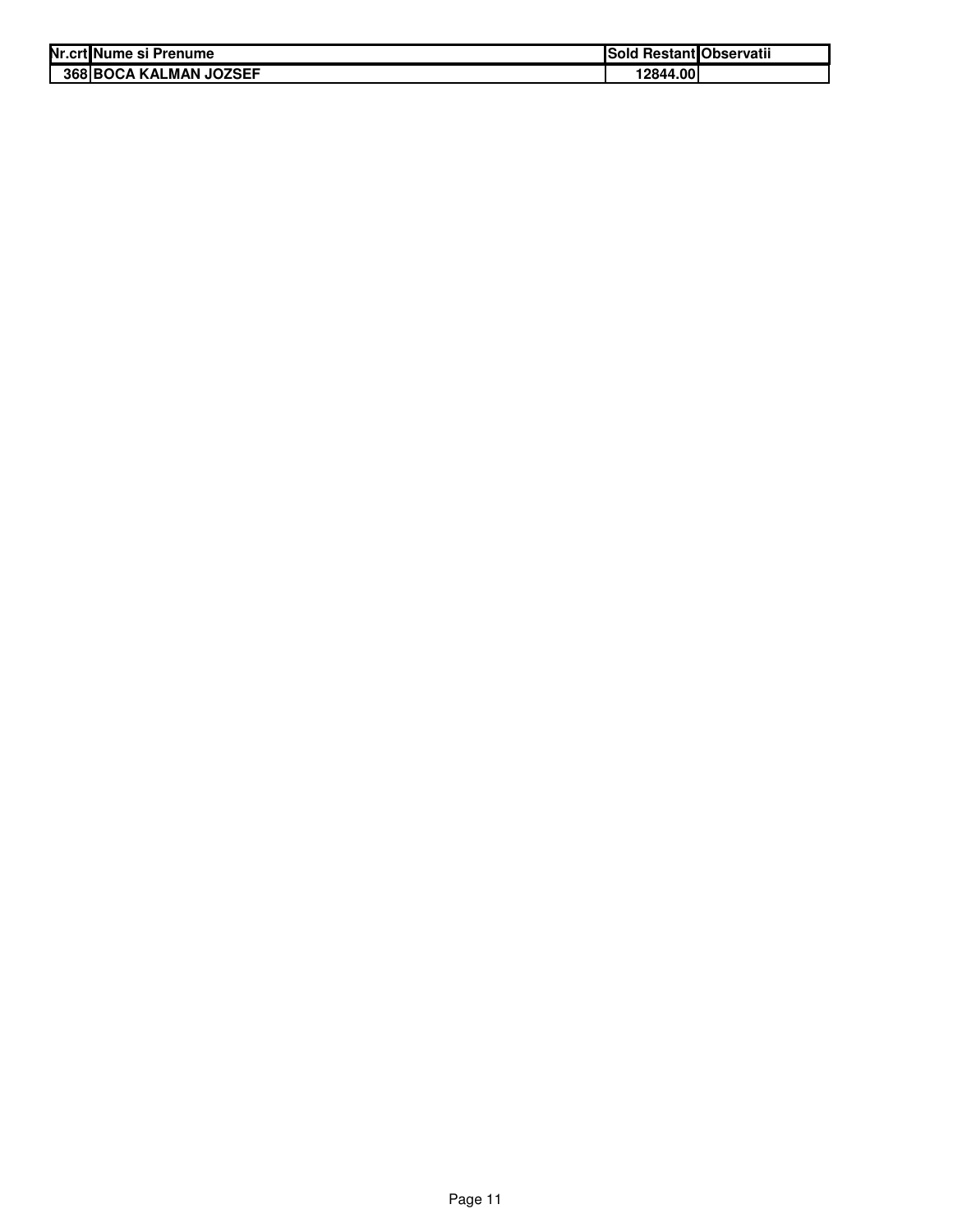| Nr.crt Nume si Prenume                                    | Sold Restant Observatii |  |
|-----------------------------------------------------------|-------------------------|--|
| 369 CIURAR PEDONE                                         | 12826.00                |  |
| 370 SUPURAN CIPRIAN-ROMEO                                 | 12823.00                |  |
| 371 BLAGA VIOREL                                          | 12819.00                |  |
| 372 POPESCU COSTEL                                        | 12815.00                |  |
| 373 BUZATU MARIAN-NISTOR                                  | 12805.00                |  |
| 374 BARTA MIKLOS-ATTILA                                   | 12796.00                |  |
| 375 STIUBEA IOAN                                          | 12793.00                |  |
| 376 MALAIES NICOLAE, MALAIES SUSANA, LAZAR MINA           | 12766.00                |  |
| 377 POP ALEXANDRU-SORIN                                   | 12754.00                |  |
| 378 SARAC AUREL DANUT                                     | 12748.65                |  |
| 379 OTVOS KAROLY-MARIUS                                   | 12740.00                |  |
| 380 VIDICAN MARIUS SI FELICIA                             | 12737.00                |  |
| 381 MATEAS GHEORGHE-ROMEO                                 | 12720.00                |  |
| <b>382 ROSU VASILE</b>                                    | 12704.00                |  |
| 383 OLAH IOAN-IOSIF                                       | 12684.00                |  |
| <b>384 DEMIAN ISTVAN CSABA</b>                            | 12676.00                |  |
| 385 GABOR AMBRUS                                          | 12565.45                |  |
| <b>386 LINGURAR GETA</b>                                  | 12565.00                |  |
| 387 RADEANU SORIN-IOAN                                    | 12514.00                |  |
| 388 GHIT PETRU-ALEXANDRU                                  | 12500.00                |  |
| 389 KOVACS ERZSEBET                                       | 12470.00                |  |
| 390 KOSZTA SANDOR - ATTILA                                | 12440.00                |  |
| 391 COTRAU GEORGE-REMUS                                   | 12438.00                |  |
| 392 MEER IOAN-PAUL                                        | 12418.00                |  |
| 393 LETEA VIOREL-LIVIU                                    | 12405.00                |  |
| 394 FARKAS ALEXANDRU                                      | 12403.00                |  |
| 395 TAKACS GEOSEFINA                                      | 12400.00                |  |
| 396 BELE NICOLAE-IOAN SI DANA-ELENA                       | 12381.00                |  |
| 397 ROSTAS AUGUSTIN                                       | 12340.00                |  |
| 398 LUNG AURELIAN MIHAITA                                 | 12314.00                |  |
| 399 BIGASZ IOSIF                                          | 12308.00                |  |
| 400 UNGUR GHEORGHE-DANIEL                                 | 12301.00                |  |
| 401 GHEREG FLORIN-SORIN                                   | 12266.00                |  |
| 402 GABOR TEREZIA                                         | 12250.00                |  |
| 403 MANAILA COSMIN-EUGEN                                  | 12245.00                |  |
| 404 GABOR RUPERT                                          | 12228.00                |  |
| 405 BOCHIS CALIN PETRU                                    | 12223.00                |  |
| <b>406 KULCSAR STEFAN</b>                                 | 12215.00                |  |
| 407 HALUSKA ROBERT                                        | 12184.00                |  |
| 408 BARANKA MINDRA                                        | 12176.00                |  |
| 409 LUPSA CIPRIAN - DUMITRU SI MIHAELA                    | 12153.00                |  |
| 410 SILAGHI SORIN-SILVIU                                  | 12090.00                |  |
| 411 POP GHEORGHE CLAUDIU                                  | 12077.00                |  |
| 412 HUSZAR ATTILA                                         | 12072.00                |  |
| <b>413 STOIKA RADU</b>                                    | 12021.00                |  |
| 414 VARGA BELA IULIU                                      | 12010.00                |  |
| 415 POP MIHAI                                             | 11993.00                |  |
| 416 DRIMBA MIHAI - SEBASTIAN                              | 11977.00                |  |
| 417 SABAU REMUS-ADRIAN                                    | 11977.00                |  |
| 418 POPA VASILE                                           | 11944.00                |  |
| 419 VLAD NICUSOR-MIREL                                    | 11944.00                |  |
| 420 MUNDRUCZ FLAMINGO-TONI<br>421 FARTEA EDINA            | 11913.00                |  |
|                                                           | 11909.00                |  |
| 422 LIDA CONSTANTIN - GHEORGHE<br>423 TOMA ADINA-VASILICA | 11896.00<br>11887.00    |  |
| 424 BOSZORMENY MALVINA                                    | 11800.00                |  |
| 425 POPOVICIU RADU-FLORIN                                 | 11771.00                |  |
| 426 SZUIOGAN CONSTANTIN-MARIUS                            | 11746.00                |  |
| 427 IANCU LORIN                                           | 11745.96                |  |
| 428 CABINET INDIVIDUAL AVOCATIAL COSTEA OVIDIU            | 11745.00                |  |
| 429 MOCA VIOREL SI VIORICA                                | 11743.14                |  |
|                                                           |                         |  |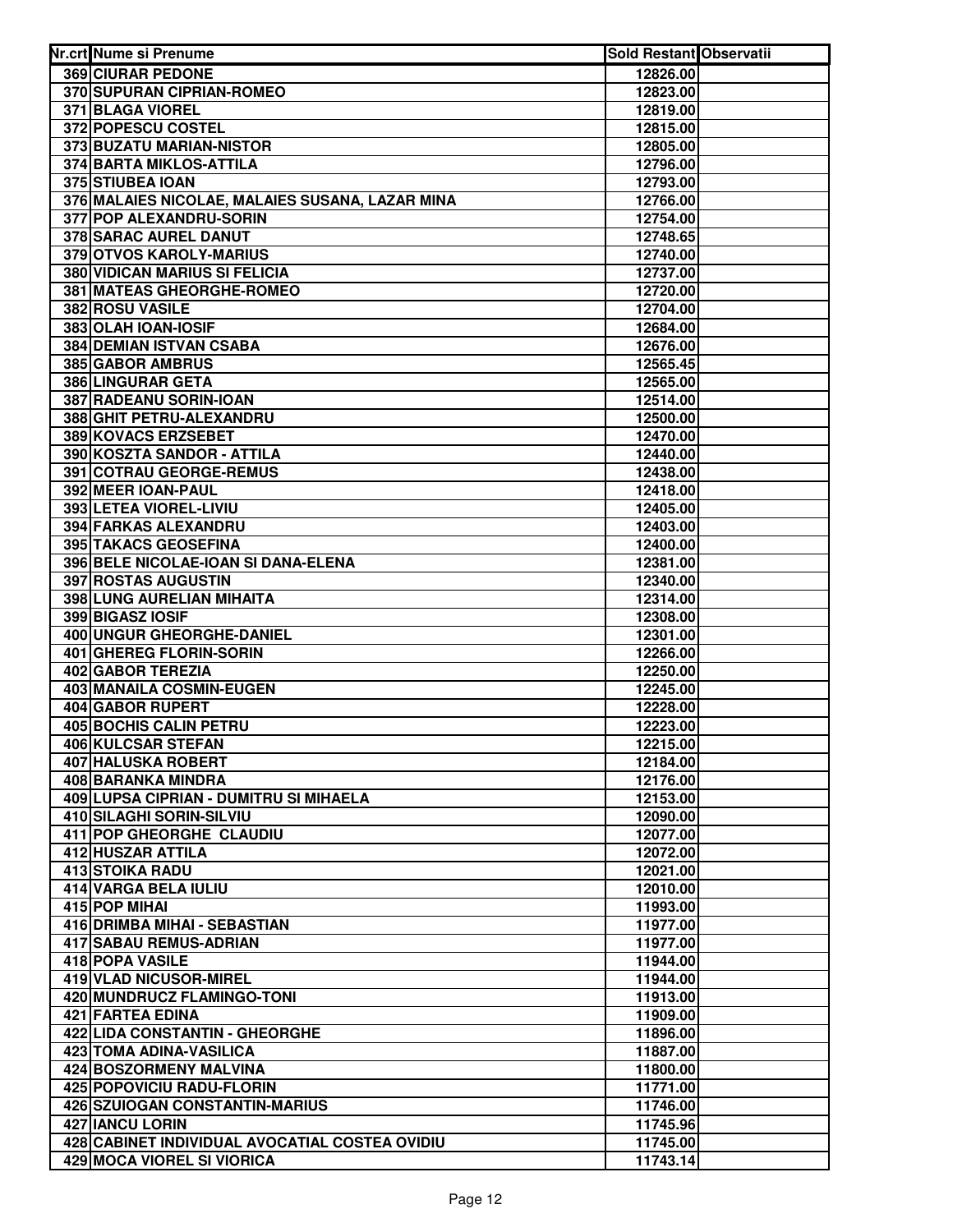| Nr.crt Nume si Prenume          | Sold Restant Observatii |  |
|---------------------------------|-------------------------|--|
| <b>430 TENTEA CSEPEI SANDOR</b> | 11733.00                |  |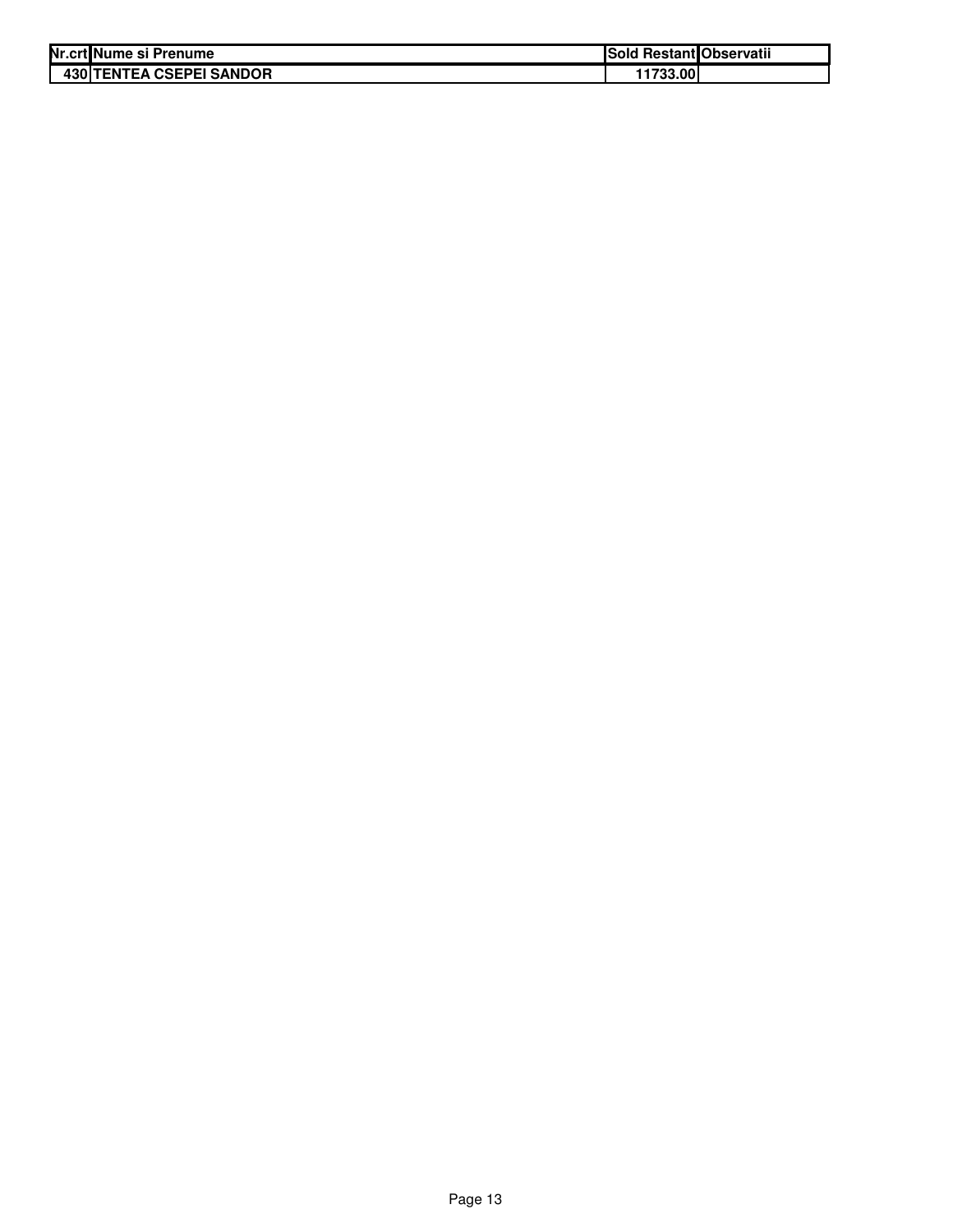| Nr.crt Nume si Prenume                                       | <b>Sold Restant Observatii</b> |  |
|--------------------------------------------------------------|--------------------------------|--|
| 431 GLIGOR LAZAR-FLORIAN                                     | 11728.26                       |  |
| 432 FARKAS CAROL-ROBERT                                      | 11690.00                       |  |
| 433 URSADAN EMIL IOAN PFA                                    | 11646.00                       |  |
| 434 IGNAT MIHAI-MARIUS SI FELICIA-CARMEN                     | 11637.00                       |  |
| 435 BURGHELEA SIMONA                                         | 11632.00                       |  |
| <b>436 TICHILA FLORIAN</b>                                   | 11613.00                       |  |
| 437 SABAU SORIN                                              | 11604.34                       |  |
| 438 ARDAI ALBERT-GYULA                                       | 11600.00                       |  |
| 439 FODOR PETER-LASZLO                                       | 11595.00                       |  |
| 440 VESE FLORIAN SI ROSTAS FRANCISC.                         | 11590.00                       |  |
| 441 BERE MUGUREL                                             | 11582.42                       |  |
| 442 CERCEL FLORIN-GHEORGHE SI RENATA                         | 11543.00                       |  |
| 443 GAVRILAS ALIN-SORIN SI RENATA-ALINA                      | 11536.00                       |  |
| 444 MUNTEANU VALERIAN                                        | 11535.00                       |  |
| 445 TARAU DAFIN - ANDREI                                     | 11514.49                       |  |
| 446 BOGDAN JONAS-CSABA-OTTILA                                | 11501.00                       |  |
| 447 MERCE-PASCA MARIUS-LUCIAN                                | 11489.00                       |  |
| 448 GALIS VIOREL                                             | 11480.00                       |  |
| 449 GAVRILAS VIOREL TRAIAN                                   | 11480.00                       |  |
| 450 VIDICAN COSMIN-MARIUS                                    | 11476.00                       |  |
| <b>451 GHIT GHEORGHE MIRCEA</b>                              | 11439.00                       |  |
| 452 IOVAN GHEORGHE SI MARIANA                                | 11434.00                       |  |
| 453 HRITAN STEFAN                                            | 11390.00                       |  |
| <b>454 MIKLOS GABOR</b>                                      | 11375.00                       |  |
| 455 SZALAI CLAUDIUS-FELIX<br>456 FABANELLI GIOVANNI          | 11324.00                       |  |
| 457 NEDELCU ANDREI                                           | 11323.00<br>11317.00           |  |
| <b>458 BUSANU VERONICA</b>                                   | 11315.53                       |  |
| 459 RUGE IOAN                                                | 11292.00                       |  |
| 460 MADA DAN                                                 | 11279.94                       |  |
| 461 IIIND. ANTAL ROBERT                                      | 11249.00                       |  |
| 462 TUDOR GHEORGHE SI HORTENSIA GABRIE                       | 11247.46                       |  |
| <b>463 CIOCAN RAYMOND</b>                                    | 11245.00                       |  |
| <b>464 PANTIS AUREL</b>                                      | 11208.00                       |  |
| 465 VILHAM GABRIELLA-ENIKO                                   | 11189.00                       |  |
| 466 ROMOCSA-MORAR IONEL                                      | 11187.00                       |  |
| <b>467 FABIAN MONIKA-ZSUZSANNA</b>                           | 11184.00                       |  |
| <b>468 GRIGORUT VASILE</b>                                   | 11178.00                       |  |
| <b>469 CEARNAU OVIDIU DANIEL</b>                             | 11165.00                       |  |
| 470 OPRIS CORNELIA-MIRELA                                    | 11139.00                       |  |
| 471 GABOR GABOR                                              | 11113.00                       |  |
| 472 BARNA CALIN MARIUS                                       | 11099.00                       |  |
| 473 HORVATH COLOMAN                                          | 11087.00                       |  |
| 474 PATAKI EVA                                               | 11067.00                       |  |
| 475 GROZA SORIN-PETRU                                        | 11050.00                       |  |
| 476 ROSTAS AUGUSTIN                                          | 11034.00                       |  |
| 477 SCROBUTIU MIRCEA FLORIN                                  | 11032.78                       |  |
| 478 HAITA FLORIAN-GAVRIL                                     | 11027.00                       |  |
| 479 RISNOVEANU VLAD                                          | 11015.00                       |  |
| 480 SMEIRAT AHMAD NAYEF AHMAD                                | 11013.00                       |  |
| <b>481 GABOR DUMITRU GABOR TEREZIA</b><br>482 PALATIN ILEANA | 11000.00<br>11000.00           |  |
| 483 GYORGY - CSAKI JANOS                                     | 10998.17                       |  |
| 484 DAVID CORNEL                                             | 10982.00                       |  |
| <b>485 MOCSAR LADISLAU</b>                                   | 10980.00                       |  |
| 486 HULE OCTAVIAN-VALENTIN                                   | 10970.00                       |  |
| <b>487 PUSCAU CORNEL</b>                                     | 10961.00                       |  |
| 488 GYENGE ISTVAN-ATTILA                                     | 10950.00                       |  |
| 489 BUDAI DAN                                                | 10943.00                       |  |
| 490 PANTEA ARTHUR CORNEL                                     | 10899.00                       |  |
| 491 SZILAGYI FLORIN                                          | 10899.00                       |  |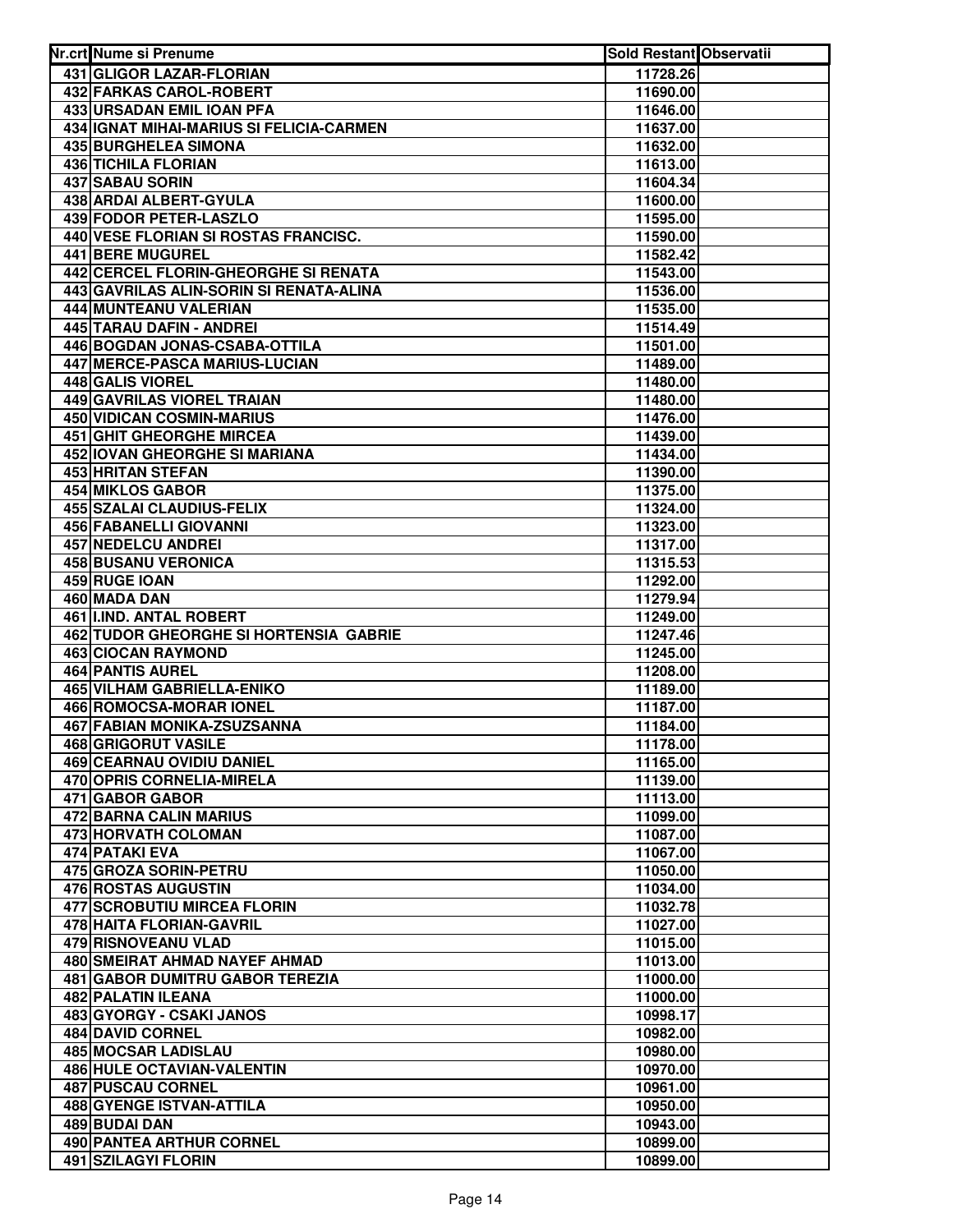| Nr.crt Nume si Prenume   | <b>Sold Restant Observatii</b> |  |
|--------------------------|--------------------------------|--|
| <b>492 GABOR LUDOVIC</b> | 10898.00                       |  |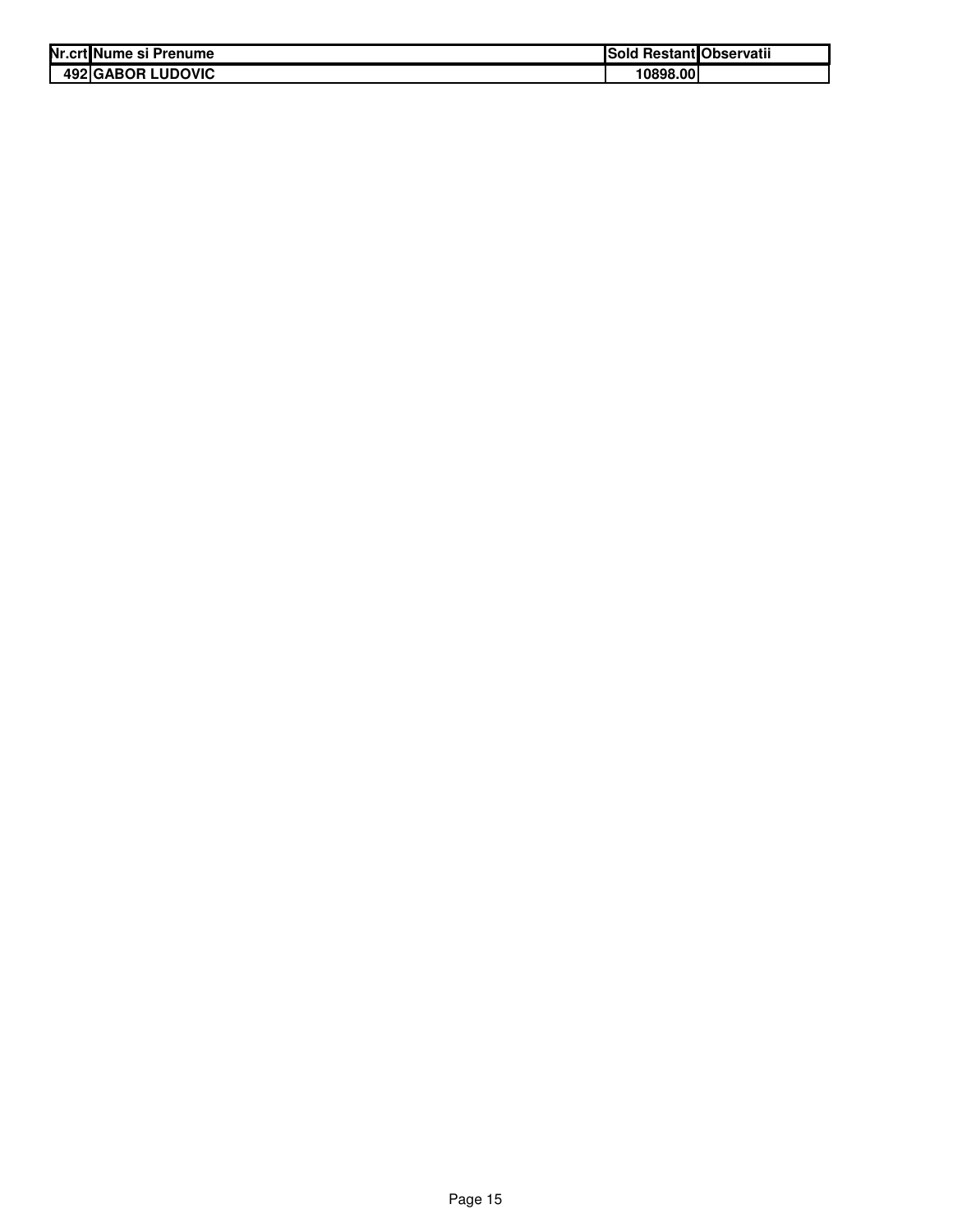| Nr.crt Nume si Prenume                          | <b>Sold Restant Observatii</b> |                        |
|-------------------------------------------------|--------------------------------|------------------------|
| 493 PETRUT DANIEL-CIPRIAN                       | 10858.00                       |                        |
| 494 MARIAN FLORIN-MIRCEA-LUCIAN SI GRETA        | 10850.00                       |                        |
| <b>495 VANCEA CORNELIA</b>                      | 10833.00                       |                        |
| 496 OROS DACIAN                                 | 10824.00                       |                        |
| 497 POP VASILE                                  | 10821.00                       |                        |
| 498 POPA MARIANA                                | 10790.00                       |                        |
| 499 CABAU ANDREI-VLAD                           | 10789.00                       |                        |
| 500 MARTIN IONEL-PAUL SI LENUTA                 | 10780.00                       |                        |
| 501 COMAN TIMEA-REBEKA                          | 10771.00                       |                        |
| 502 MOCIAN OVIDIU                               | 10759.00                       |                        |
| 503 VARGA KRISTIAN                              | 10755.50                       |                        |
| 504 PLOSCARIU FLORINEL SI HADNAGY SIMONA        | 10745.00                       |                        |
| 505 TARR MAGDOLNA BEATA                         | 10700.00                       |                        |
| 506 GABOR CRISTIAN FLORIN                       | 10684.00                       |                        |
| 507 HEVESI MIHAI                                | 10660.00                       |                        |
| 508 HOSSZU DANIEL                               | 10649.00                       |                        |
| 509 RACZ IOSIF                                  | 10645.50                       |                        |
| 510 DOCZI SIGHISMUND                            | 10620.00                       |                        |
| 511 PELE CALIN OVIDIU                           | 10610.00                       |                        |
| 512 APOSTOAEI PAUL-PETRU                        | 10600.00                       |                        |
| 513 GYONGYOSI IOAN                              | 10600.00                       |                        |
| 514 CRACIUN FLORIN                              | 10574.66                       |                        |
| 515 BOTA MARIUS-SORIN-OVIDIU                    | 10553.00                       |                        |
| 516 COSTACHE NICOLAE-ADRIAN                     | 10527.00                       |                        |
| 517 ISZTOIKA MATEI                              |                                | 10522.00 PROCES PE ROL |
| 518 CASAPU CRISTIAN-AURELIAN                    | 10505.00                       |                        |
| 519 PAPP CONSTANTIN-RADU                        | 10500.00                       |                        |
| 520 POPOVICI RADU-DUMITRU                       | 10467.00                       |                        |
| 521 OLTEAN MIRCEA<br>522 DERECICHEI RAUL-VIOREL | 10456.00<br>10453.00           |                        |
| 523 BELCEA FLAVIUS-ROBERT                       | 10447.00                       |                        |
| 524 MOLDOVAN GHEORGHE-CRISTIAN                  | 10440.00                       |                        |
| 525 TODA CRISTIAN                               | 10423.17                       |                        |
| 526 BAK MARIA                                   | 10406.00                       |                        |
| 527 GABOR GHIZELA                               | 10380.00                       |                        |
| 528 COMAN LUCIAN VALENTIN                       | 10379.00                       |                        |
| 529 VEKERDI LEVENTE-CSABA                       | 10363.00                       |                        |
| 530 BONDAR ALEXANDRU-RAZVAN                     | 10309.00                       |                        |
| 531 SLEIDER NORBERT-ISTVAN                      | 10306.00                       |                        |
| 532 ISTOIKA MATE                                | 10288.00                       |                        |
| 533 ROSTAS CODRUT                               | 10278.00                       |                        |
| 534 GABOR ZSUZSA                                | 10274.00                       |                        |
| <b>535 PAPP GYONGYI</b>                         | 10261.00                       |                        |
| <b>536 FODOR MIRCEA</b>                         | 10255.00                       |                        |
| 537 SANDIKCI KASIM                              | 10255.00                       |                        |
| 538 CORBUT DANIEL                               | 10247.00                       |                        |
| 539 ADORJAN TIBERIU ALEXANDRU SI ILDIKO         | 10216.00                       |                        |
| 540 COSTEA EUGEN-PETRU                          | 10210.00                       |                        |
| 541 SZTOJKA LAJOS                               | 10195.00                       |                        |
| 542 KOSZTIN VASILE-ANDREI                       | 10180.00                       |                        |
| 543 NAGY ZOLTAN(CRAMEI 18)                      | 10176.00                       |                        |
| 544 HOLLEIS FRIEDRICH                           | 10170.00                       |                        |
| 545 MOCA FLORENTINA-ELENA                       | 10166.00                       |                        |
| 546 LUNKA ADAM-NORBERT                          | 10160.00                       |                        |
| 547 SANDOR CRISTIAN                             | 10134.00                       |                        |
| 548 BUKSA STEFAN OVIDIU                         | 10133.00                       |                        |
| 549 POPA DANIEL-CIPRIAN<br>550 CALIN ROBERT     | 10125.00                       |                        |
| 551 ROMANIUC ADRIAN-NICOLAE                     | 10100.00                       |                        |
| 552 GALIS LAZAR                                 | 10051.95<br>10038.00           |                        |
| 553 MARC IOSIF                                  | 10036.00                       |                        |
|                                                 |                                |                        |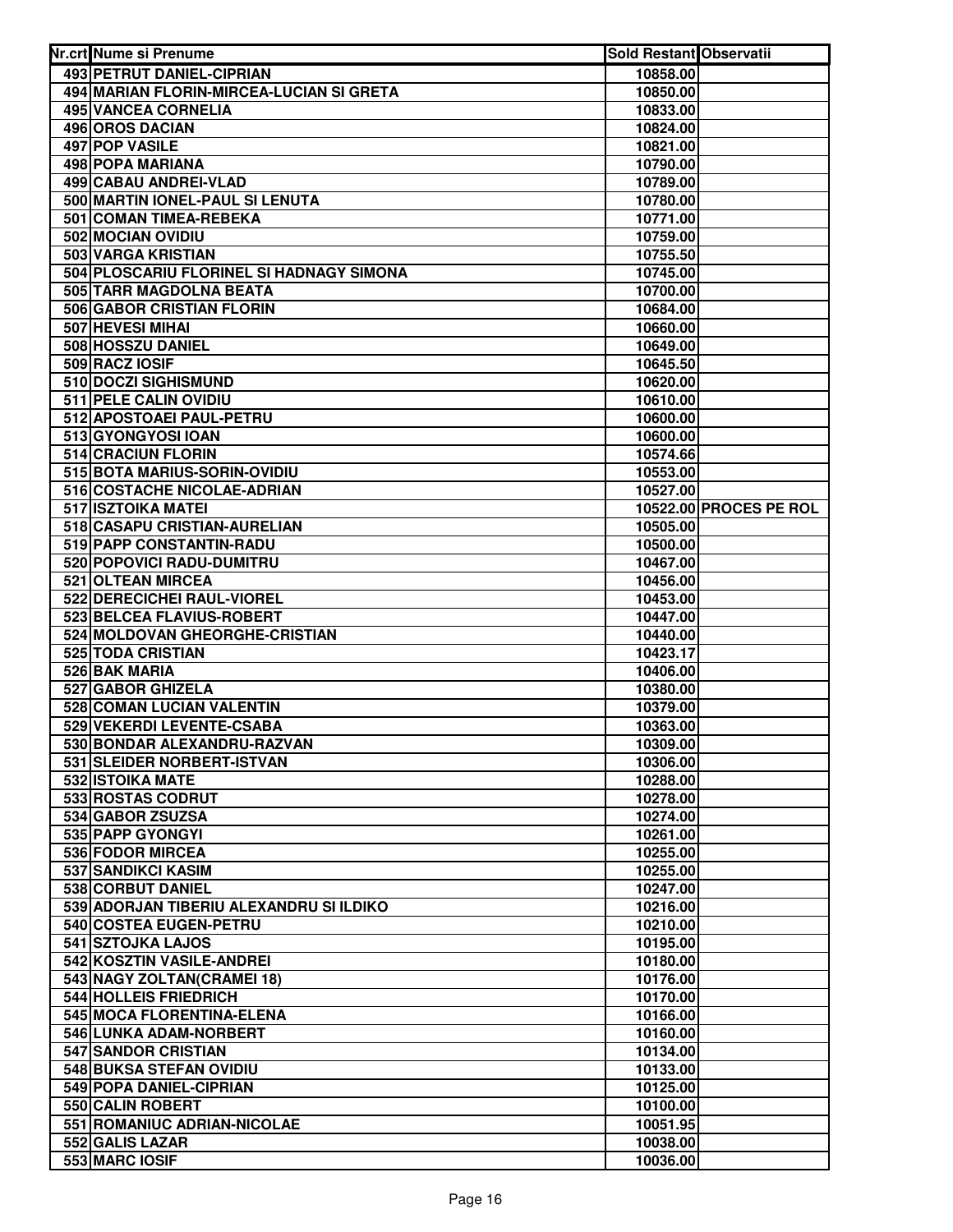| Nr.crt Nume si Prenume    | Sold Restant Observatii |  |
|---------------------------|-------------------------|--|
| 554 TIPLEA COSMIN-NICOLAE | 10022.29                |  |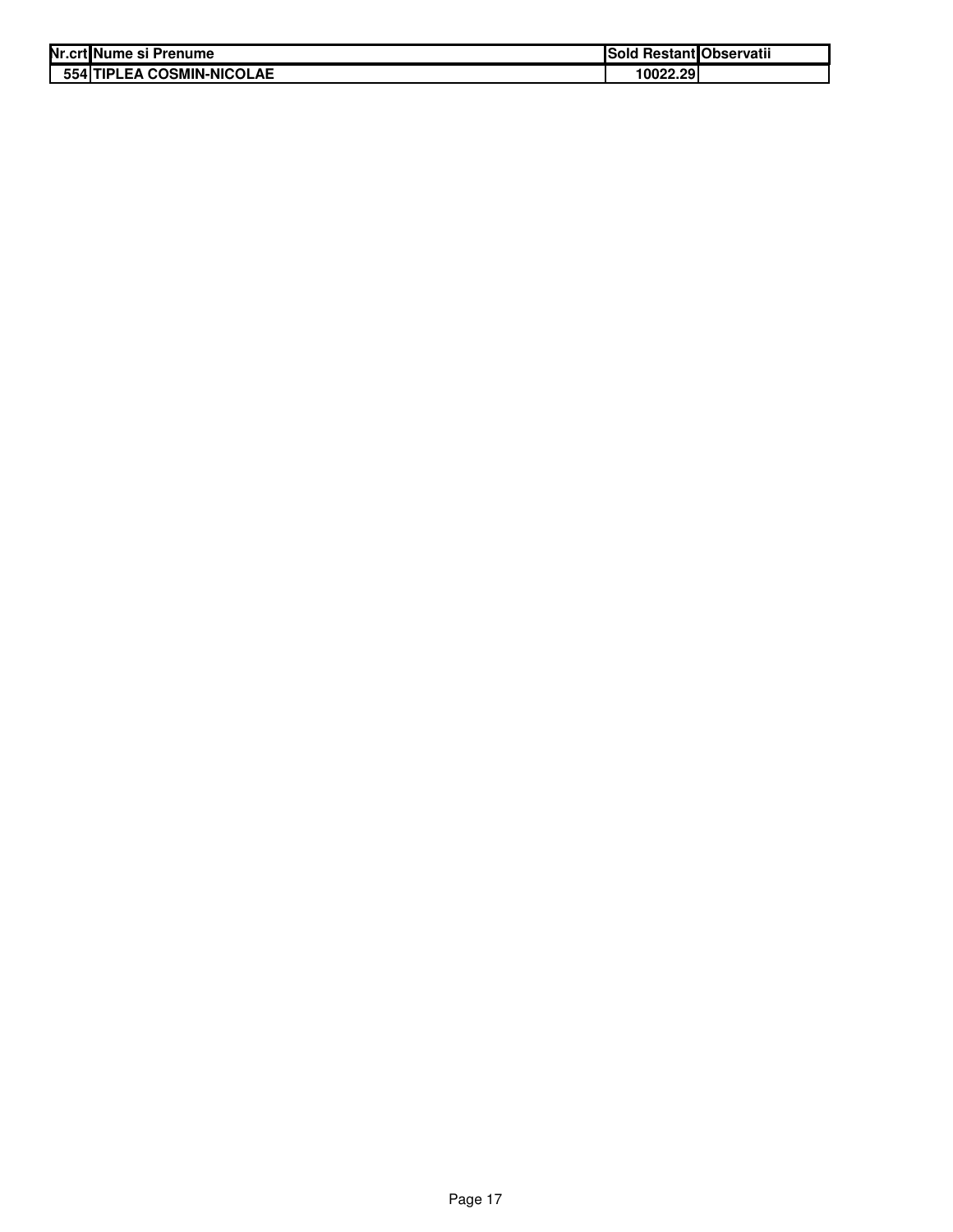| Nr.crt Nume si Prenume               | Sold Restant Observatii |  |
|--------------------------------------|-------------------------|--|
| 555 NICULESCU TRAIAN                 | 10001.00                |  |
| 556 TODERICI MIHAIU SI GEORGETA      | 10001.00                |  |
| 557 MARTON CSABA                     | 10000.00                |  |
| 558 ONET CONSTANTIN                  | 10000.00                |  |
| 559 SIMONYI GYORGY                   | 10000.00                |  |
| 560 VARGA OVIDIU-FLORIN              | 10000.00                |  |
| 561 VARGA VIOLA                      | 10000.00                |  |
| 562 SELEJEAN AURICA                  | 9993.00                 |  |
| 563 MOISIL PAMFIL SI NASTASIA        | 9981.00                 |  |
| 564 MANGRA ADINA FLORINA             | 9951.00                 |  |
| 565 DASCAL ALEXANDRU DUMITRU         | 9926.00                 |  |
| 566 STOJKA GAVRIL                    | 9920.00                 |  |
| 567 SCHITTENHELM LASZLO-ATTILA       | 9900.00                 |  |
| 568 SEICA IOANA-CODRUTA-EVA          | 9900.00                 |  |
| 569 CRISAN GHEORGHE DANIEL           | 9897.00                 |  |
| 570 CUPSA PADUREAN SI ASOCIATII, SCA | 9888.00                 |  |
| 571 VASARI ILEANA-VERONICA           | 9883.00                 |  |
| 572 CIOCAN GHEORGHE SI ANA           | 9860.00                 |  |
| 573 BORZ IOAN-VASILE                 | 9858.00                 |  |
| 574 RIF MARIN SI SIMONA-FLORENTINA   | 9855.00                 |  |
| 575 VASADI CORNELIU-DANIEL SI LIDIA  | 9850.00                 |  |
| 576 FAZACAS DUMITRU CIPRIAN          | 9832.92                 |  |
| 577 POPA TUNS DANIEL SI SASS IULIANA | 9829.57                 |  |
| 578 BOSNYAK CSILLA-KATALIN           | 9809.00                 |  |
| 579 PARFENE RAZVAN-OLIMPIU           | 9804.00                 |  |
| 580 BONDOR CORNEL-VALENTIN-GABRIEL   | 9792.72                 |  |
| 581 LAKATOS ERZSEBET                 | 9775.00                 |  |
| 582 TENT SORIN-MARIUS SI ADRIANA     | 9768.00                 |  |
| 583 BIVOL GHENADIE                   | 9766.16                 |  |
| 584 BAUMAN RAYMOND                   | 9750.00                 |  |
| 585 VASILE ANITA                     | 9734.00                 |  |
| 586 OLTEANU GEORGETA DORINA          | 9732.00                 |  |
| 587 KERESZTESY ROMEO-EMIL            | 9728.00                 |  |
| 588 FETEA IOAN                       | 9725.00                 |  |
| 589 CHIRICHEU DACIAN SI DANA         | 9720.00                 |  |
| 590 GOVOREANU ION SI MIHAELA         | 9704.24                 |  |
| 591 HARAGOS RENE LASZLO              | 9695.00                 |  |
| 592 TOMA SILVIU-MARIAN               | 9695.00                 |  |
| 593 COITA ADRIAN CALIN               | 9687.00                 |  |
| 594 SUKOSD CSABA SI CRISTINA         | 9678.00                 |  |
| 595 STOKKER GHEORGHE                 | 9660.00                 |  |
| 596 COPIL PETRU-MARIUS               | 9658.00                 |  |
| 597 VARGA IOAN                       | 9646.00                 |  |
| 598 GALIS DELIA-ELENA                | 9612.00                 |  |
| 599 GOGAN CLAUDIU - CRISTIAN         | 9600.00                 |  |
| 600 PUSKAS ALEXANDRU                 | 9600.00                 |  |
| 601 LAZAR ARDELEAN SI LENUTA         | 9595.00                 |  |
| 602 DIACONESCU CONSTANTIN            | 9565.00                 |  |
| 603 SECARA CORIOLAN                  | 9552.00                 |  |
| 604 MOS TEODOR                       | 9551.00                 |  |
| 605 BUNGO ANDRAS<br>606 MOROCA MARIA | 9548.00                 |  |
| 607 DOBA NICOLAE                     | 9545.00<br>9540.00      |  |
| 608 FILIP MARIUS CORNEL              | 9539.00                 |  |
| 609 MOLNAR ATTILA-JANOS              | 9528.00                 |  |
| 610 PALOS FLORIN-MIHAI               | 9528.00                 |  |
| 611 BIRAU CRISTIAN                   | 9505.50                 |  |
| 612 ALBUI MARIN                      | 9501.98                 |  |
| 613 FULOP NORBERT-ATILA              | 9500.00                 |  |
| 614 GABOR GITA                       | 9500.00                 |  |
| 615 TOIA GHEORGHE                    | 9475.00                 |  |
|                                      |                         |  |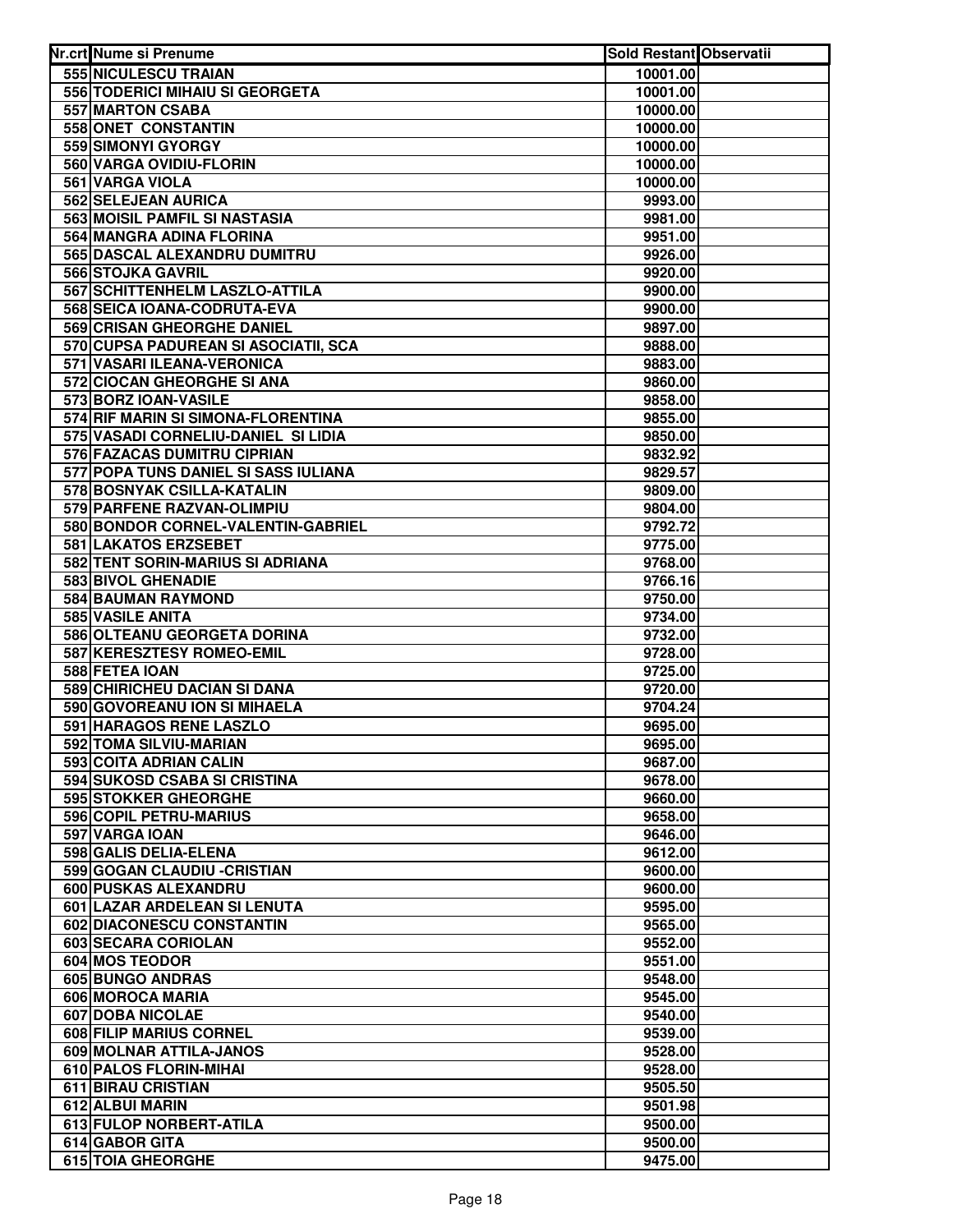| Nr.crt Nume si Prenume   | ISold   | l Restant Observatii |
|--------------------------|---------|----------------------|
| 616 ARON<br><b>TIBOR</b> | 9472.00 |                      |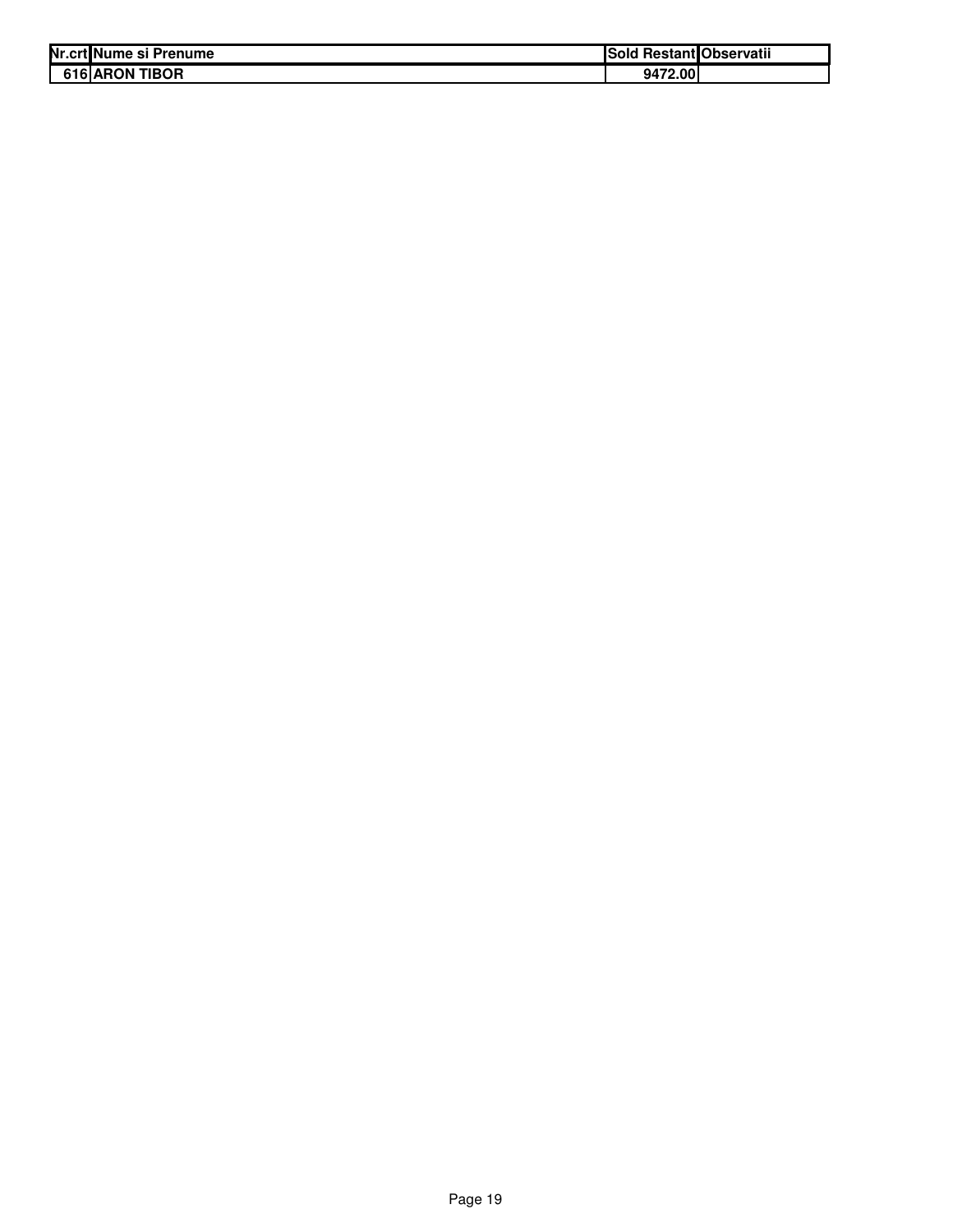| Nr.crt Nume si Prenume                            | <b>Sold Restant Observatii</b> |  |
|---------------------------------------------------|--------------------------------|--|
| 617 RUJE - TUDOR CECILIA SI EUGEN                 | 9470.00                        |  |
| 618 PUIEA FELICIA                                 | 9467.00                        |  |
| 619 CHIRODEA CRISTIAN                             | 9459.00                        |  |
| 620 ISZTOIKA STEFAN                               | 9450.00                        |  |
| 621 TURCAS LIVIU                                  | 9450.00                        |  |
| 622 VARGA ALEXANDRU-VALENTIN-SEBASTIAN            | 9435.00                        |  |
| 623 KISS LADISLAU-ANDREI-IOSIF                    | 9434.00                        |  |
| <b>624 IENCIU NICOLAE</b>                         | 9425.00                        |  |
| 625 DEMETER SANDA                                 | 9422.00                        |  |
| 626 BIRAU CRISTIAN                                | 9381.50                        |  |
| 627 BORBELY MAGDALENA SI LUDOVIC                  | 9372.00                        |  |
| 628 MARTIN CRISTIAN PAUL                          | 9360.90                        |  |
| 629 SZABO LASZLO-IOZSEF                           | 9339.00                        |  |
| 630 GABOR ROBERT                                  | 9338.00                        |  |
| 631 IACOBITA MARIAN                               | 9300.00                        |  |
| 632 JARCA-RUGAN IOANA-RAMONA                      | 9283.03                        |  |
| 633 PAHONTU CRISTIAN                              | 9282.00                        |  |
| 634 KOCSIS ATTILA-ROMULUS                         | 9278.00                        |  |
| 635 OPRIS RADU OVIDIU                             | 9274.00                        |  |
| 636 MAJER FELIX SI EDINA                          | 9265.28                        |  |
| 637 BUDAU DANIEL                                  | 9253.00                        |  |
| 638 NEMES ROBERT-SANDOR                           | 9247.00                        |  |
| 639 DEMIAN GAVRIL                                 | 9234.00                        |  |
| 640 FARKAS MARIA                                  | 9233.00                        |  |
| 641 BUTCOVAN LIVIU-IONEL                          | 9220.00                        |  |
| 642 FLOREA RALUCA-MARCELA                         | 9210.00                        |  |
| 643 LASCU PETRU-FLORIN                            | 9187.00                        |  |
| 644 SICOE NELU DORU                               | 9187.00                        |  |
| 645 ILE VALERIU DOVADOR                           | 9174.00                        |  |
| 646 HORJA GAVRIL                                  | 9152.00                        |  |
| 647 PAL LUDOVIC                                   | 9150.98                        |  |
| 648 DAJKA CORNELIA                                | 9148.00                        |  |
| 649 MLADIN COSMIN GHEORGHE                        | 9143.07                        |  |
| 650 SZALKAI GHEORGHE                              | 9130.00                        |  |
| 651 CSASZAR TAMAS                                 | 9128.00                        |  |
| 652 GABOR DUMITRU                                 | 9117.00                        |  |
| 653 RATIU IOAN ADRIAN                             | 9114.00                        |  |
| 654 SAVAN HORIA-ADRIAN                            | 9104.00                        |  |
| 655 HUSZTI VASILE                                 | 9101.39                        |  |
| 656 BONACIU LUCIAN-GHEORGHE SI FLOARE             | 9090.00                        |  |
| 657 LUNG - MITRICA DORU                           | 9080.00                        |  |
| <b>658 HUNYADI GHEORGHE</b>                       | 9076.00                        |  |
| 659 COSMA OVIDIU SORIN<br>660 ZANCA IONUT-MARIUS  | 9067.49                        |  |
|                                                   | 9048.00                        |  |
| 661 GABOR BANO<br>662 SECARA MIRCEA-EMIL          | 9037.00                        |  |
|                                                   | 9009.00                        |  |
| 663 MORAR BOGDAN-MIHAI<br>664 BOLDIS MONICA-IRINA | 9007.00<br>9000.00             |  |
| 665 GHIT NICOLETA                                 |                                |  |
| 666 MARCUTIU LEONTIN                              | 9000.00                        |  |
| 667 SZUCS LEVENTE                                 | 9000.00<br>9000.00             |  |
| 668 VARGA-SEBESTYEN IMRE                          | 9000.00                        |  |
| 669 RUSU ANDREI                                   | 8995.00                        |  |
| 670 BOCHIS VALENTIN FLORIN                        | 8993.00                        |  |
| 671 KULCSAR JENO-ELEMER                           | 8993.00                        |  |
| 672 DUMEA OVIDIU-IOSIF                            | 8953.40                        |  |
| 673 POPOVICI GHEORGHE-FLORIAN                     | 8952.00                        |  |
| 674 PUIE RAZVAN-GEORGE                            | 8934.00                        |  |
| 675 BAJOR NORBERT                                 | 8932.00                        |  |
| 676 MURESAN IOAN                                  | 8931.00                        |  |
| 677 BOLONI EMANUELA-MONICA                        | 8930.00                        |  |
|                                                   |                                |  |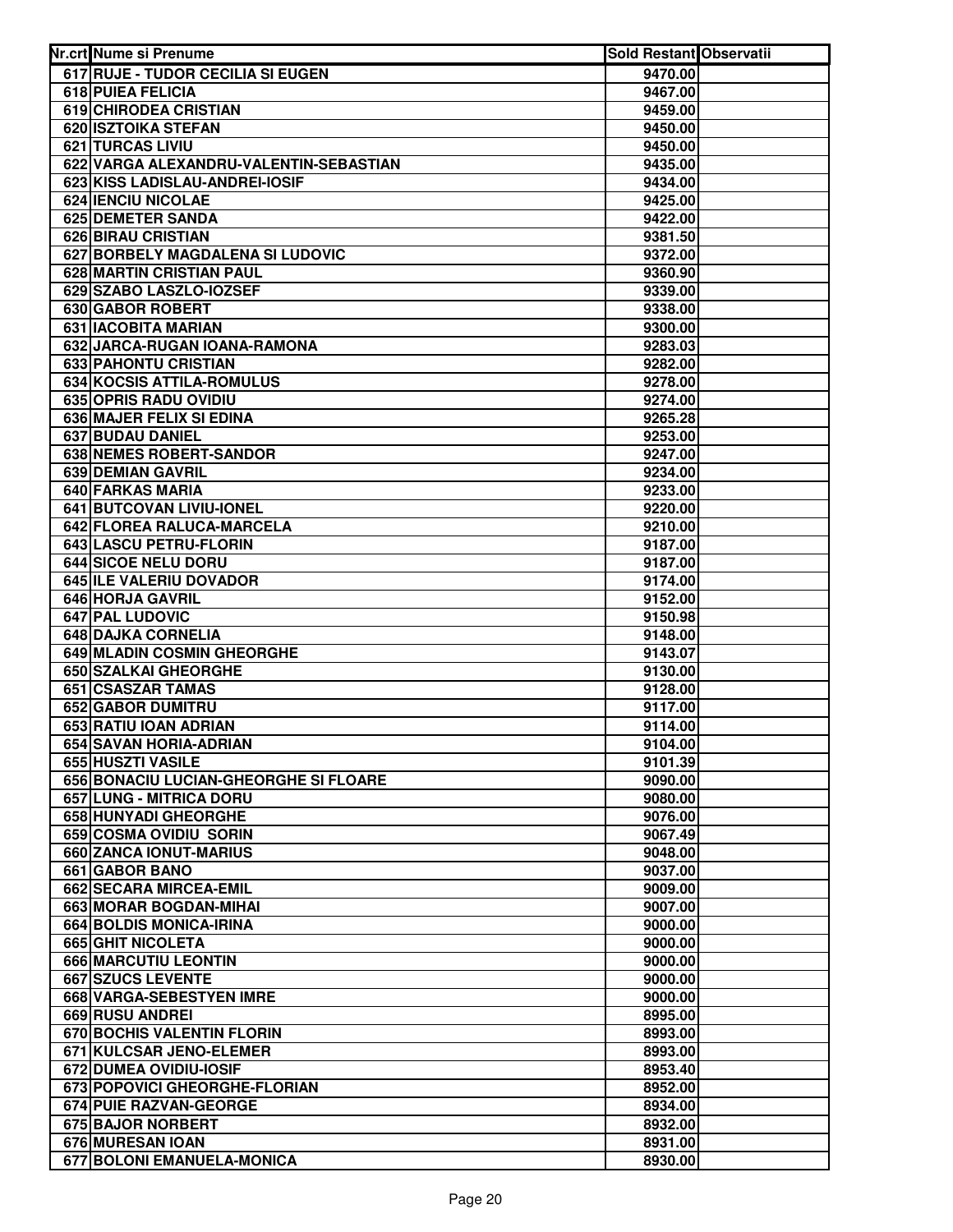| Nr.crt Nume si Prenume            | Sold Restant Observatii |  |
|-----------------------------------|-------------------------|--|
| <b>678 IIANCEU SORINA-LILIANA</b> | 8911.00                 |  |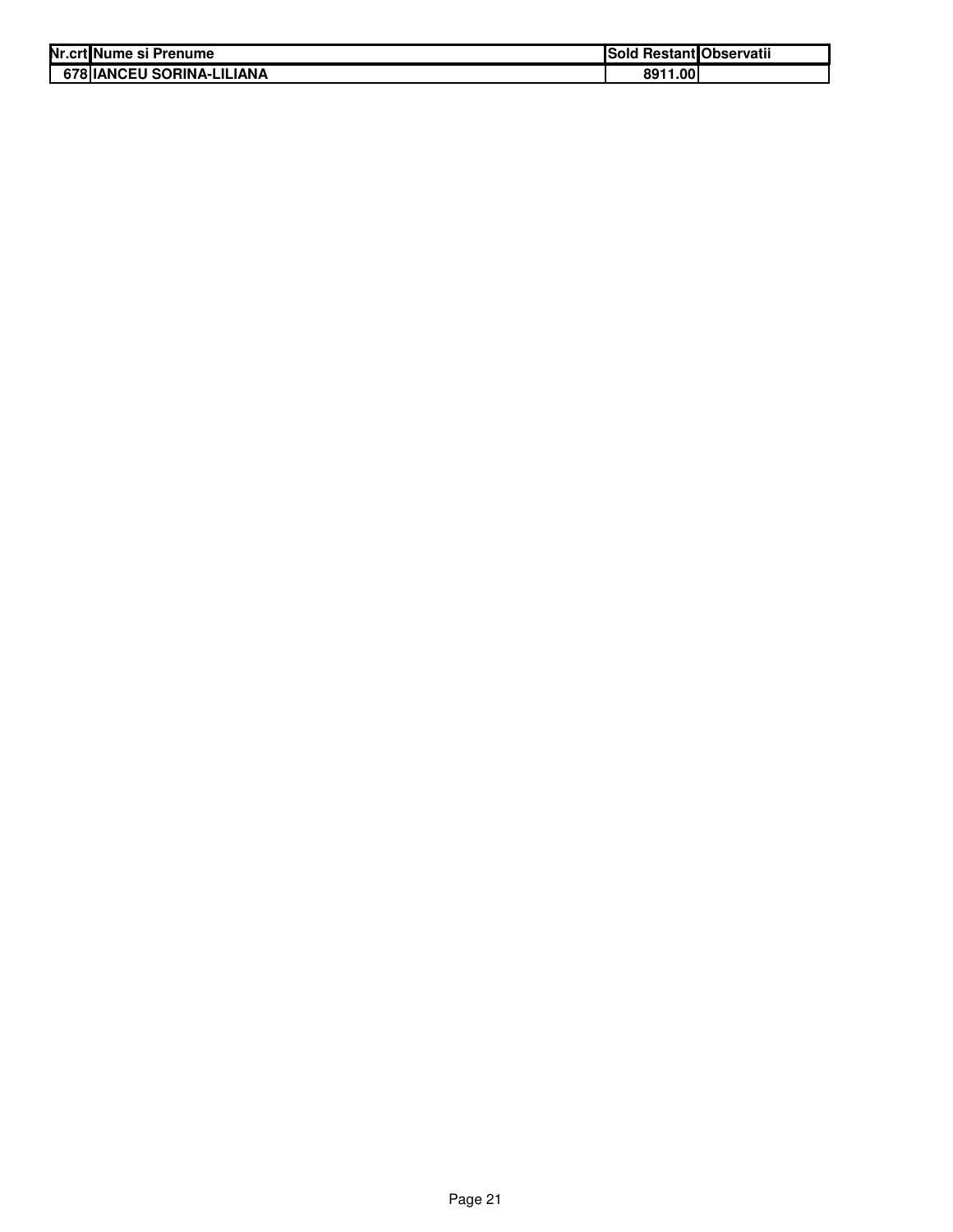| Nr.crt Nume si Prenume                         | <b>Sold Restant Observatii</b> |  |
|------------------------------------------------|--------------------------------|--|
| 679 ROSTAS ANTON                               | 8907.00                        |  |
| 680 SAS MARIA GABRIELA                         | 8900.00                        |  |
| 681 OLAH EMERIC                                | 8897.00                        |  |
| 682 TURCAS DANIEL MARIUS                       | 8881.00                        |  |
| 683 BALOG DUMITRU ANDREI                       | 8860.00                        |  |
| 684 BOLOCAN CRISTIAN                           | 8846.00                        |  |
| 685 BODOG TEOFIL-PAVEL                         | 8839.00                        |  |
| <b>686 KOROSI BARNA</b>                        | 8836.00                        |  |
| 687 TURCAN EUGENIU                             | 8834.00                        |  |
| 688 BULGARU VIOREL NUTU                        | 8830.00                        |  |
| 689 POPA MIHAI                                 | 8825.00                        |  |
| 690 PARA CLAUDIU-CRISTIAN                      | 8815.00                        |  |
| <b>691 MATES MARIAN</b>                        | 8803.00                        |  |
| 692 PASALAU (FOSTA MERCA) DANIELA              | 8801.00                        |  |
| 693 COVACI MIHAI                               | 8800.00                        |  |
| 694 LACATUS ALINA-FELICIA                      | 8799.00                        |  |
| 695 BOGDAN ADRIAN-FLORIN                       | 8790.00                        |  |
| 696 LUNKA ERIKA                                | 8790.00                        |  |
| 697 BACIU RAZVAN-COSMIN                        | 8789.00                        |  |
| <b>698 OPRIS GHEORGHE MARIUS</b>               | 8775.00                        |  |
| 699 TAUT DUMITRU NICOLAE                       | 8775.00                        |  |
| 700 GENCSI ATTILA                              | 8773.00                        |  |
| 701 JUHASZ ILDIKO                              | 8765.00                        |  |
| 702 LUCUTA CONSTANTIN-STEFAN                   | 8752.00                        |  |
| 703 COZAC IOAN SI CONSTANTA LUCIA              | 8751.00                        |  |
| 704 SIRB AGOTA                                 | 8751.00                        |  |
| <b>705 MALEK MARTON</b>                        | 8750.00                        |  |
| 706 ISTOICA MATEI                              | 8744.00                        |  |
| 707 ENACHE MELANIA-ANTONIA                     | 8734.96                        |  |
| 708 FLORIAN GHEORGHE                           | 8724.00                        |  |
| 709 BOLDIS CALIN-MIHAI                         | 8707.50                        |  |
| 710 VARGA IOAN                                 | 8700.00                        |  |
| 711 GACEU GABRIEL ALIN                         | 8693.00                        |  |
| 712 GABOR STEFAN                               | 8688.00                        |  |
| 713 BOCRA MIRCEA                               | 8669.00                        |  |
| 714 ROSTAS FRANCISC                            | 8627.00                        |  |
| 715 ONACA LUMINITA-CARMEN                      | 8614.00                        |  |
| 716 GAVRUTA MARIANA SILVIA                     | 8606.00                        |  |
| 717 PAUL GERARDO-ROMULUS                       | 8600.00                        |  |
| 718 COPIL DANIEL-EMIL                          | 8599.00                        |  |
| <b>719 PLATONA NICOLAE MARIUS</b>              | 8583.00                        |  |
| 720 ZBIRCEA MIRCEA-NICOLAE SI CORINA-NICOLETA  | 8577.79                        |  |
| <b>721 BOT FLORINA</b>                         | 8572.00                        |  |
| 722 TURCUT SERGIU-BOGDAN                       | 8560.00                        |  |
| 723 GALEA DORINA SI LAZAR                      | 8548.00                        |  |
| 724 BURCSA JANKO SI GITA                       | 8546.00                        |  |
| 725 LAURENTIU IOAN LUCRETIU SI MADALINA-RAMONA | 8544.00                        |  |
| 726 NAGY NICOLAE-ALEXANDRU                     | 8537.00                        |  |
| 727 POP TEODORA MARINELA                       | 8536.00                        |  |
| 728 SUPARARE BOGDAN-SEBASTIAN                  | 8525.00                        |  |
| 729 MATEI MARIANA                              | 8516.00                        |  |
| 730 ASZTALOS ILDIKO                            | 8515.00                        |  |
| 731 SAJO LASZLO<br>732 GABOR GAVRIL            | 8514.00                        |  |
| 733 HIRI FRANCIS                               | 8507.50<br>8500.00             |  |
| 734 KEREKES ZOLTAN SI MAGDOLNA                 | 8500.00                        |  |
| 735 NEGRUT-CHIPE CARMEN-DALIA                  | 8500.00                        |  |
| 736 OROSZ FERENC                               | 8500.00                        |  |
| 737 PIERSUNARU CRISMARITA                      | 8500.00                        |  |
| 738 BALAIAN OVIDIU-GABRIEL                     | 8483.00                        |  |
| 739 ISZTOIKA GAVRIL                            | 8481.00                        |  |
|                                                |                                |  |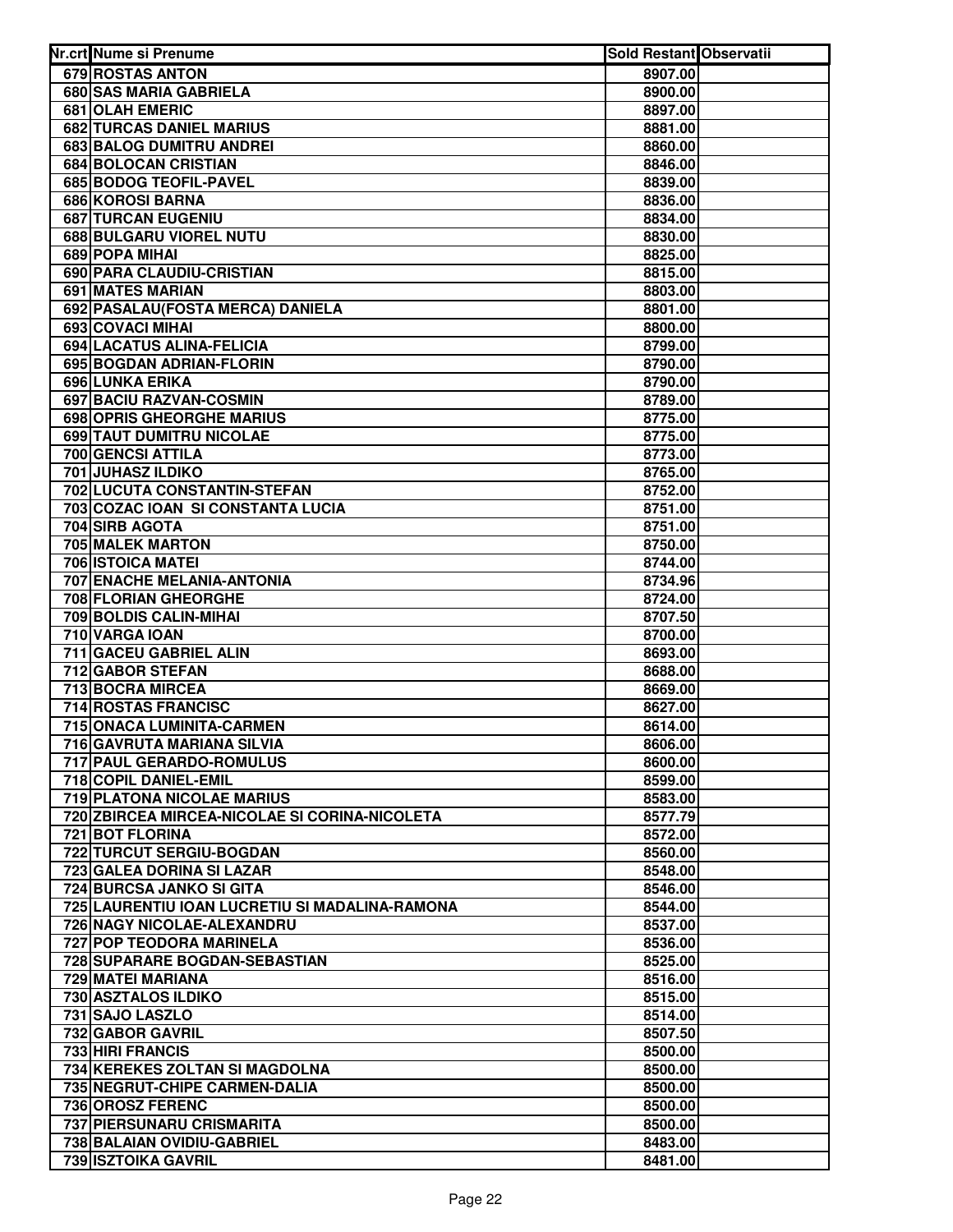| Nr.crt Nume si Prenume    | ISold   | <b>Restant Observatii</b> |
|---------------------------|---------|---------------------------|
| 740 KISS<br><b>FERENC</b> | 8480.00 |                           |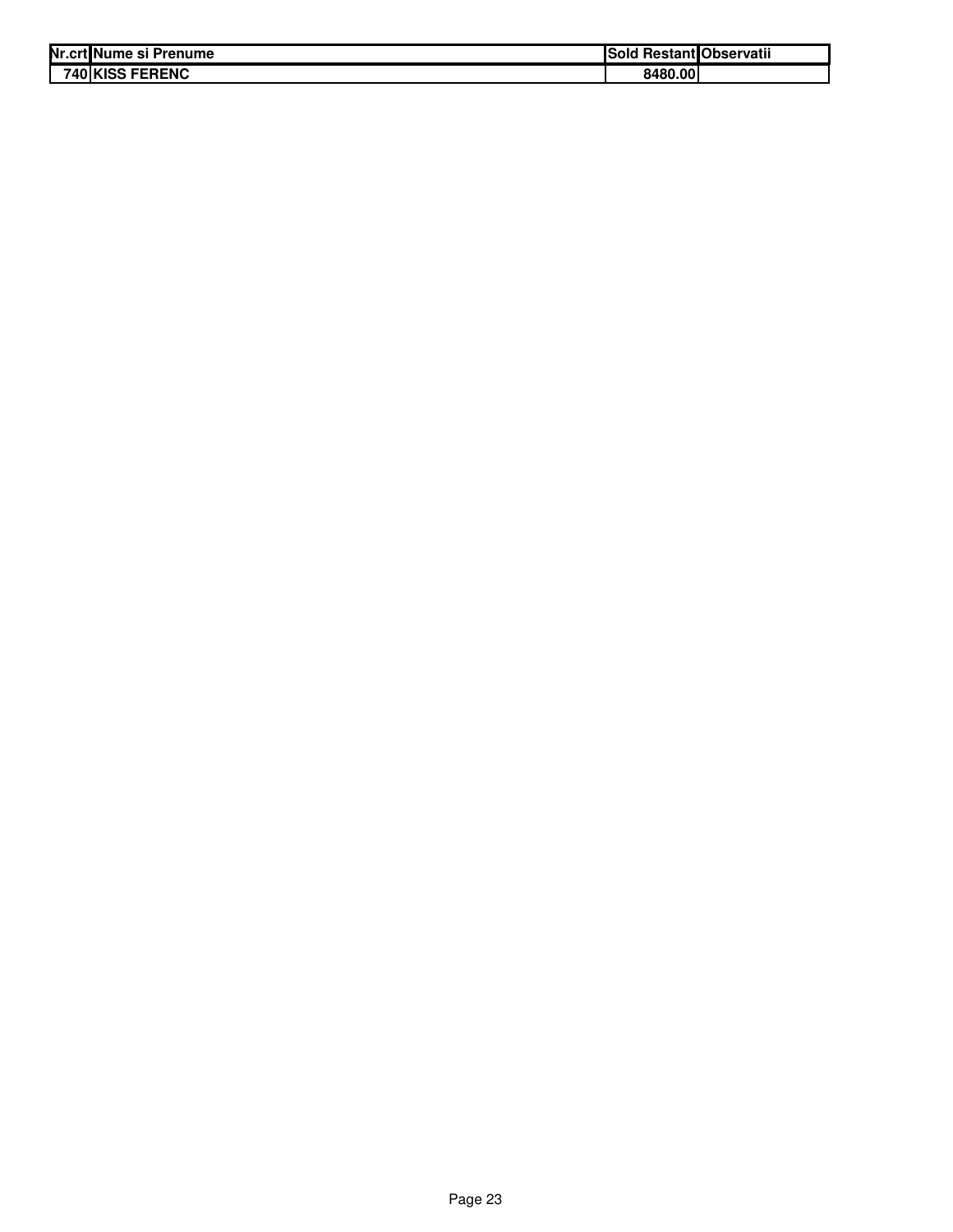| Nr.crt Nume si Prenume                                       | <b>Sold Restant Observatii</b> |  |
|--------------------------------------------------------------|--------------------------------|--|
| 741 TICU CONSTANTIN-IONEL                                    | 8460.00                        |  |
| 742 CACIAUNU VALENTIN COSMIN                                 | 8455.00                        |  |
| 743 GABOR MATE                                               | 8452.00                        |  |
| 744 POP FLORINA-CRISTINA                                     | 8443.93                        |  |
| 745 BAKO ZOLTAN                                              | 8407.00                        |  |
| 746 MARTIN CLAUDIU-GABRIEL                                   | 8400.00                        |  |
| 747 VARGA ADRIAN-IOAN SI MARIA                               | 8400.00                        |  |
| 748 GHEMIS MONICA-FLORINA                                    | 8398.00                        |  |
| 749 RICCIO ROBERTO                                           | 8398.00                        |  |
| 750 TARAU CLAUDIU-FLORENTIN                                  | 8394.00                        |  |
| <b>751 IAKOB NICOLAE</b>                                     | 8392.00                        |  |
| 752 NOVAK NORBERT                                            | 8360.00                        |  |
| <b>753 APOSTOL CELUS TIBERIUS</b>                            | 8359.00                        |  |
| 754 AMBUDAN ILONA                                            | 8351.00                        |  |
| 755 TENT MIRCEA SI MARIA                                     | 8341.00                        |  |
| 756 BIRTA IONUT-VALENTIN                                     | 8334.00                        |  |
| 757 BULZAN IOANA-ANDREEA                                     | 8291.00                        |  |
| 758 BORRI SATURNO                                            | 8289.00                        |  |
| 759 ORBAI LUCIAN-FLORIN                                      | 8282.00                        |  |
| 760 BRINZAS DACIAN                                           | 8271.03<br>8271.00             |  |
| 761 RADOI NICOLAE<br>762 TIPLEA PETRU-AUREL                  |                                |  |
| 763 HUBERT JOZSEF                                            | 8267.00<br>8266.20             |  |
| 764 HOEFSMIT LILIANA STEFANIA                                | 8254.00                        |  |
| 765 BOROS RAMONA-CAMELIA                                     | 8250.00                        |  |
| <b>766 IUHAS MARIANA</b>                                     | 8240.00                        |  |
| 767 VAIDA FLORIN - EMANUEL                                   | 8239.00                        |  |
| 768 GEUDENS PHILIPPE                                         | 8237.00                        |  |
| 769 PUSZTAI ISTVAN-JOZSEF                                    | 8237.00                        |  |
| 770 CATANA MIHAIL                                            | 8234.00                        |  |
| 771 KOTVAN ELISABETA                                         | 8222.00                        |  |
| 772 FALUB COSMIN-BIR. IND. DE ARHITECTURA                    | 8220.00                        |  |
| 773 POPESCU BALAZS FLORIN                                    | 8217.00                        |  |
| 774 MOLDOVAN FLORIN ANDREI                                   | 8201.00                        |  |
| 775 AL HOSIN GHAZIE                                          | 8200.00                        |  |
| 776 BANCIU ALINA                                             | 8200.00                        |  |
| 777 HAISZLER ATTILA-ZSOLT                                    | 8200.00                        |  |
| 778 FARCUTA NICOLAE<br><b>779 POPA HORIA-RADU SI MIHAELA</b> | 8195.00                        |  |
| 780 ISZTOIKA EVA                                             | 8191.00<br>8190.69             |  |
| <b>781 HERCUT VIOREL</b>                                     | 8179.00                        |  |
| 782 BARANYKA IANOS                                           | 8128.00                        |  |
| 783 CIOBANIDIS PETROS                                        | 8128.00                        |  |
| <b>784 MAGHIAR DIANA CAMELIA</b>                             | 8119.00                        |  |
| 785 LUCA IONUT-BOGDAN                                        | 8109.00                        |  |
| 786 MOCEAN AUGUSTIN GABRIEL                                  | 8103.48                        |  |
| 787 MARINAU GHEORGHE DUMITRU                                 | 8102.00                        |  |
| 788 POPESCU EMIL MIHAIL                                      | 8101.00                        |  |
| 789 MARNEA DAN-FLORIN                                        | 8098.00                        |  |
| 790 MESESAN CORIOLAN                                         | 8094.00                        |  |
| 791 TOLAS MARIA - ANGELICA                                   | 8083.00                        |  |
| 792 SZTOJKA DEMETER                                          | 8075.00                        |  |
| 793 GYONGYOSI NORBERT                                        | 8070.00                        |  |
| 794 DUNAI CRISTIAN SI GABRIELA                               | 8068.00                        |  |
| 795 RUJE-TUDOR EUGEN-AUREL                                   | 8061.00                        |  |
| 796 BARANYKA CLARA<br>797 STURZ CIPRIAN-IOAN SI CRINA-IOANA  | 8060.00                        |  |
| 798 LUKACS ATTILA SANDOR                                     | 8058.00<br>8057.00             |  |
| 799 BARBURAS PAUL-MIRCEA                                     | 8055.00                        |  |
| 800 IAS ALEXANDRU                                            | 8050.00                        |  |
| 801 CICORTAS DORINICA                                        | 8035.00                        |  |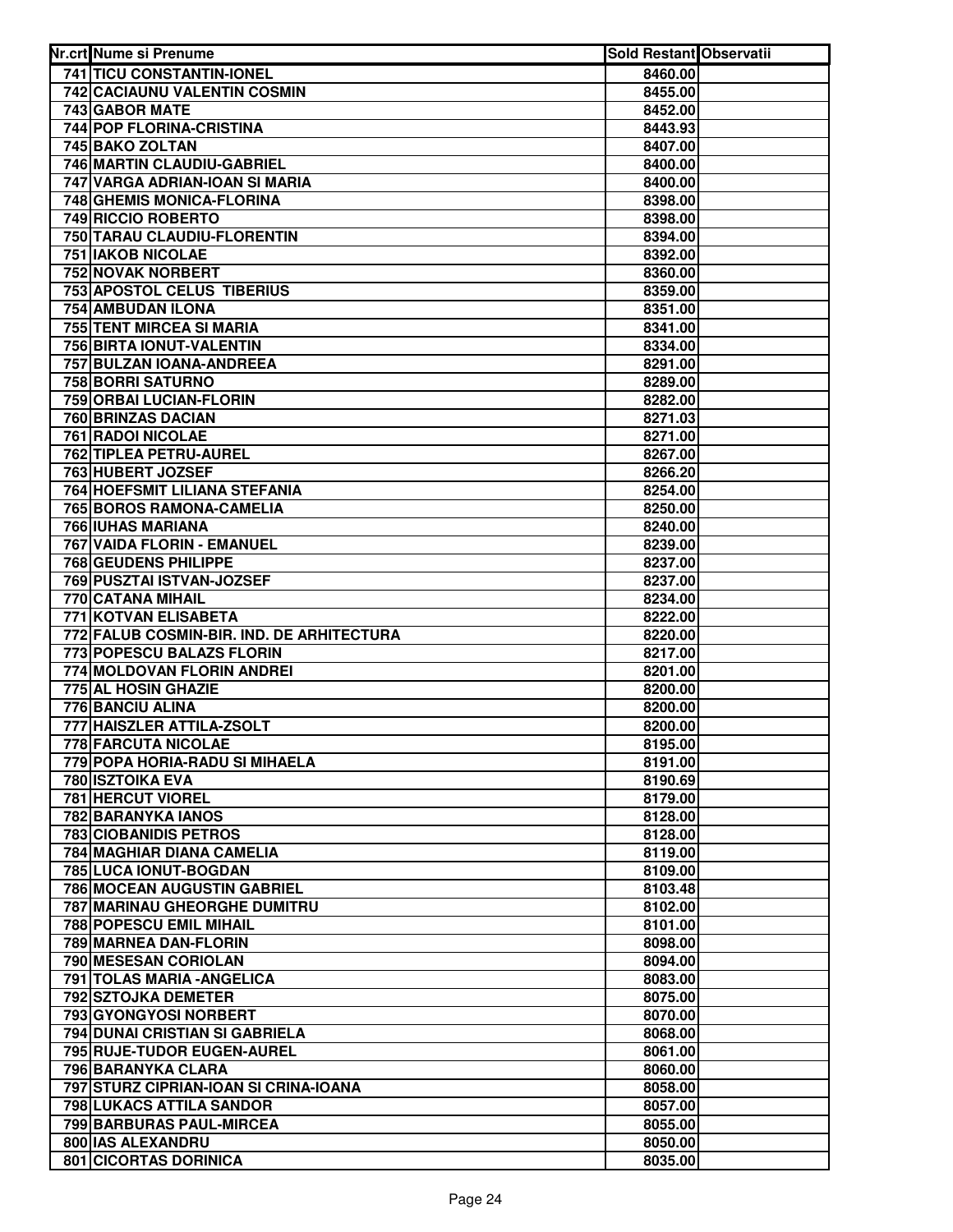| Nr.crt Nume si Prenume  | Sold Restant Observatii |  |
|-------------------------|-------------------------|--|
| 802 CRET OVIDIU NICOLAE | 8032.50                 |  |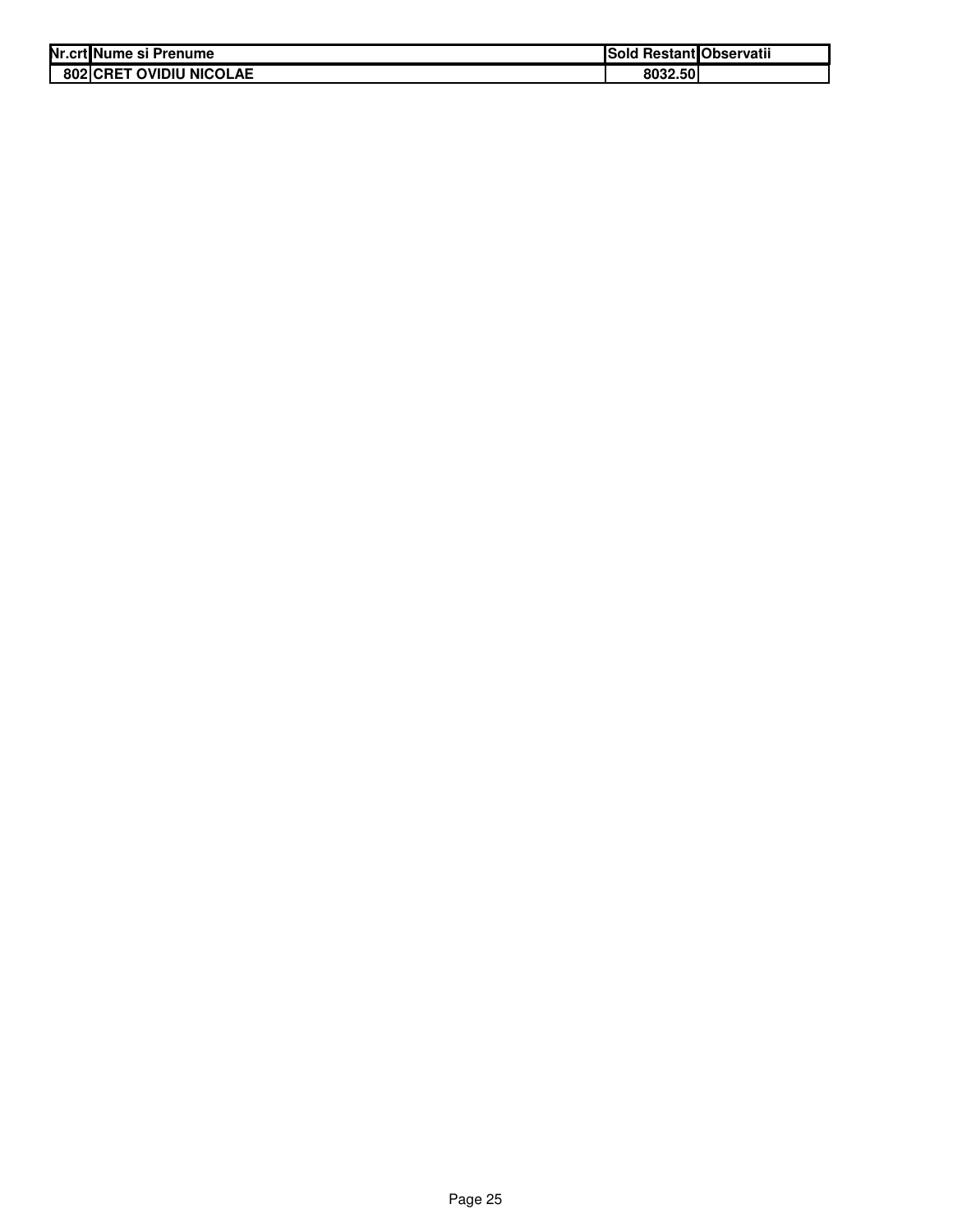| Nr.crt Nume si Prenume                                | Sold Restant Observatii |  |
|-------------------------------------------------------|-------------------------|--|
| 803 URUGIUC-APATI LIVIU-PAUL                          | 8020.00                 |  |
| 804 PAUR NORBERT ATTILA                               | 8016.14                 |  |
| 805 LUNCAN AXENIA                                     | 8014.00                 |  |
| 806 SZMERCSANYI ELENA-IRINA                           | 8011.00                 |  |
| 807 PAP ZOLTAN IULIU                                  | 8010.00                 |  |
| 808 IUHAS DORIN AUREL                                 | 8009.00                 |  |
| 809 MANZ ADRIANA SI FLORIN VIOREL                     | 8009.00                 |  |
| 810 SZULCSIK ISTVAN                                   | 8009.00                 |  |
| 811 VARGA MIKLOS-GABOR                                | 8006.21                 |  |
| 812 HRINCA COSTICA                                    | 8001.00                 |  |
| 813 BARANYKA ECATERINA                                | 8000.00                 |  |
| 814 BOGDAN IOAN-NICOLAE                               | 8000.00                 |  |
| 815 BUCIAS MARGIT                                     | 8000.00                 |  |
| 816 BUNGO LASZLO                                      | 8000.00                 |  |
| 817 COZMA MARIANA                                     | 8000.00                 |  |
| 818 CUCCIA FLORICA                                    | 8000.00                 |  |
| 819 FARCAS CORNELIA-FLORINA                           | 8000.00                 |  |
| 820 HANIS ALEXANDRU                                   | 8000.00                 |  |
| 821 HIRIS LOREDANA-MARIA                              | 8000.00                 |  |
| 822 MADA ELISABETA                                    | 8000.00                 |  |
| 823 MIHELE LIDIA-ANA                                  | 8000.00                 |  |
| 824 NAGY IMRE                                         | 8000.00                 |  |
| 825 NEMETH GABOR                                      | 8000.00                 |  |
| 826 PETRICAU MIHAELA-CRISTINA                         | 8000.00                 |  |
| 827 ROBOS DORIN FLORIN                                | 8000.00                 |  |
| 828 SZABO BEATRIX- IVETT                              | 8000.00                 |  |
| 829 TIAR IOANA-MARIANA                                | 8000.00                 |  |
| 830 TOCAI FLORICA                                     | 8000.00                 |  |
| 831 VARGA OVIDIU MARIAN                               | 8000.00                 |  |
| 832 ZALAI EDITH                                       | 8000.00                 |  |
| 833 BALINT ARPAD                                      | 7997.00                 |  |
| 834 KERESZTURI GABRIELA                               | 7991.00                 |  |
| 835 MALAN MARIUS SI CARMEN<br>836 GHENGHIU IOAN-DANUT | 7979.00<br>7977.00      |  |
| 837 POPESCU TITUS-MARIAN                              | 7972.00                 |  |
| 838 NAGY ZSOLT BARNABAS SI AGOTA ANDREA               | 7970.00                 |  |
| 839 BOCHIS SILVIA - FLORICA                           | 7964.00                 |  |
| 840 MICLOS GHEORGHINA                                 | 7961.00                 |  |
| <b>841 ULICI FOCSA RUXANDRA</b>                       | 7960.00                 |  |
| 842 ECSEDI STEFAN-EMERIC                              | 7951.64                 |  |
| 843 VADAS CSABA-IMRE                                  | 7943.00                 |  |
| 844 LIBANT KATALIN SAROLTA                            | 7942.97                 |  |
| 845 SILAGHI MARIUS-GHEORGHE                           | 7927.00                 |  |
| 846 SIMON JULIETA-LACRIMIOARA                         | 7926.00                 |  |
| 847 CIGAN CATALINA MARIA                              | 7900.00                 |  |
| 848 COVACIU ANGELA                                    | 7900.00                 |  |
| 849 OPREA ECATERINA                                   | 7900.00                 |  |
| 850 MEHES MARIA                                       | 7897.00                 |  |
| <b>851 STOIKA GABOR</b>                               | 7896.00                 |  |
| 852 SZABADOS ALEXANDRU                                | 7892.00                 |  |
| 853 GABOR LAJOS                                       | 7880.00                 |  |
| 854 ISAK ADAM                                         | 7877.00                 |  |
| 855 BORBELYI ALEXANDRU                                | 7869.00                 |  |
| 856 JUNC IOAN                                         | 7867.50                 |  |
| 857 TODORAN MARCEL-MARIUS                             | 7851.00                 |  |
| 858 PASKA MARIAN-VIRGIL                               | 7840.00                 |  |
| 859 RUBINO ANGELO                                     | 7836.00                 |  |
| 860 TIMAR OLIVER VALENTIN SI AUGUSTINA                | 7827.00                 |  |
| 861 VAKAR LUCIAN-MIHAI                                | 7825.00                 |  |
| 862 TARLEA HORATIU RAZVAN                             | 7810.00                 |  |
| 863 MIRON TRAIAN REMUS SI IOANA                       | 7809.00                 |  |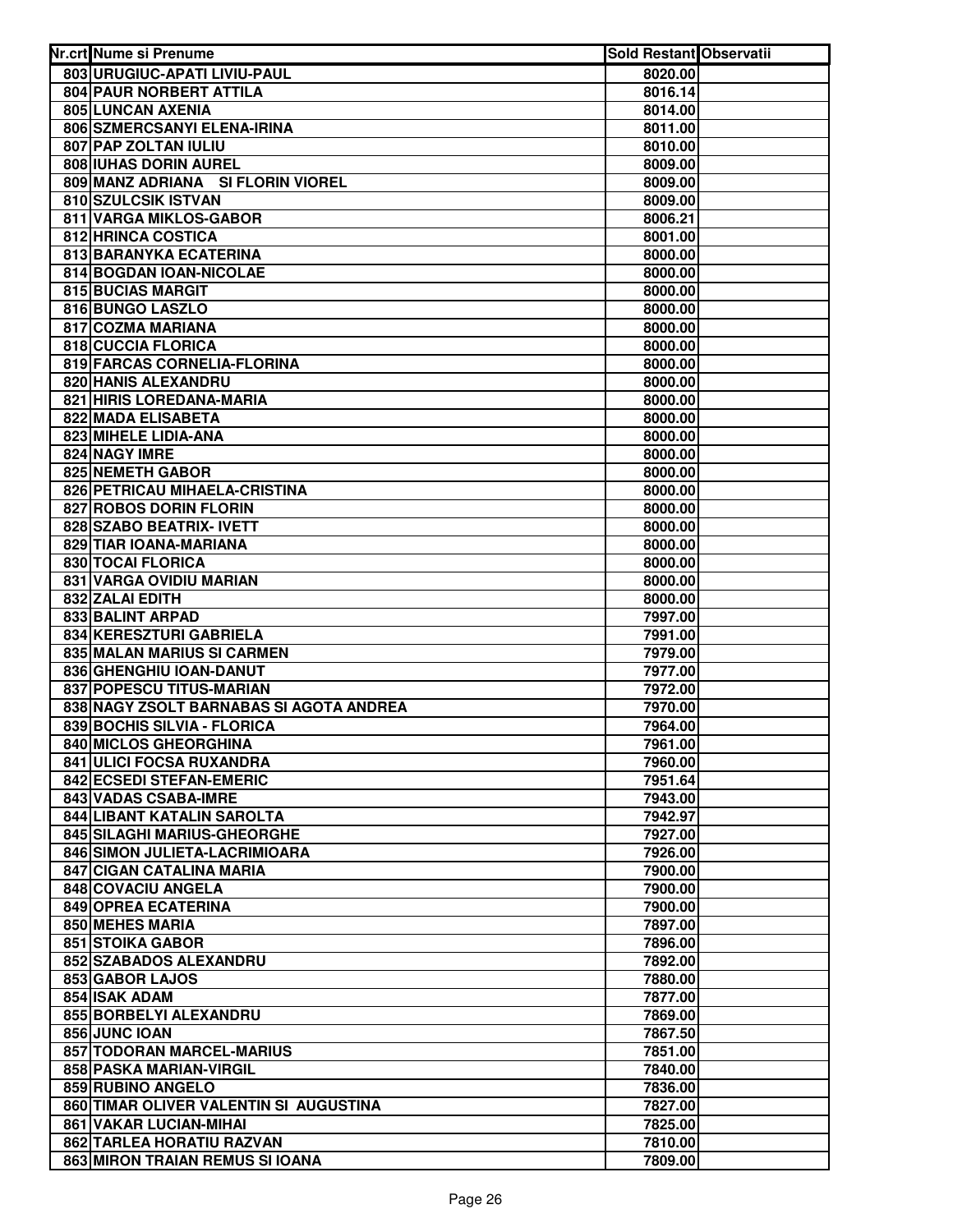| Nr.crtINume si Prenume           | Sold Restant Observatii |  |
|----------------------------------|-------------------------|--|
| <b>864 DRAGAN ANTONIO-DANIEL</b> | 7806.00                 |  |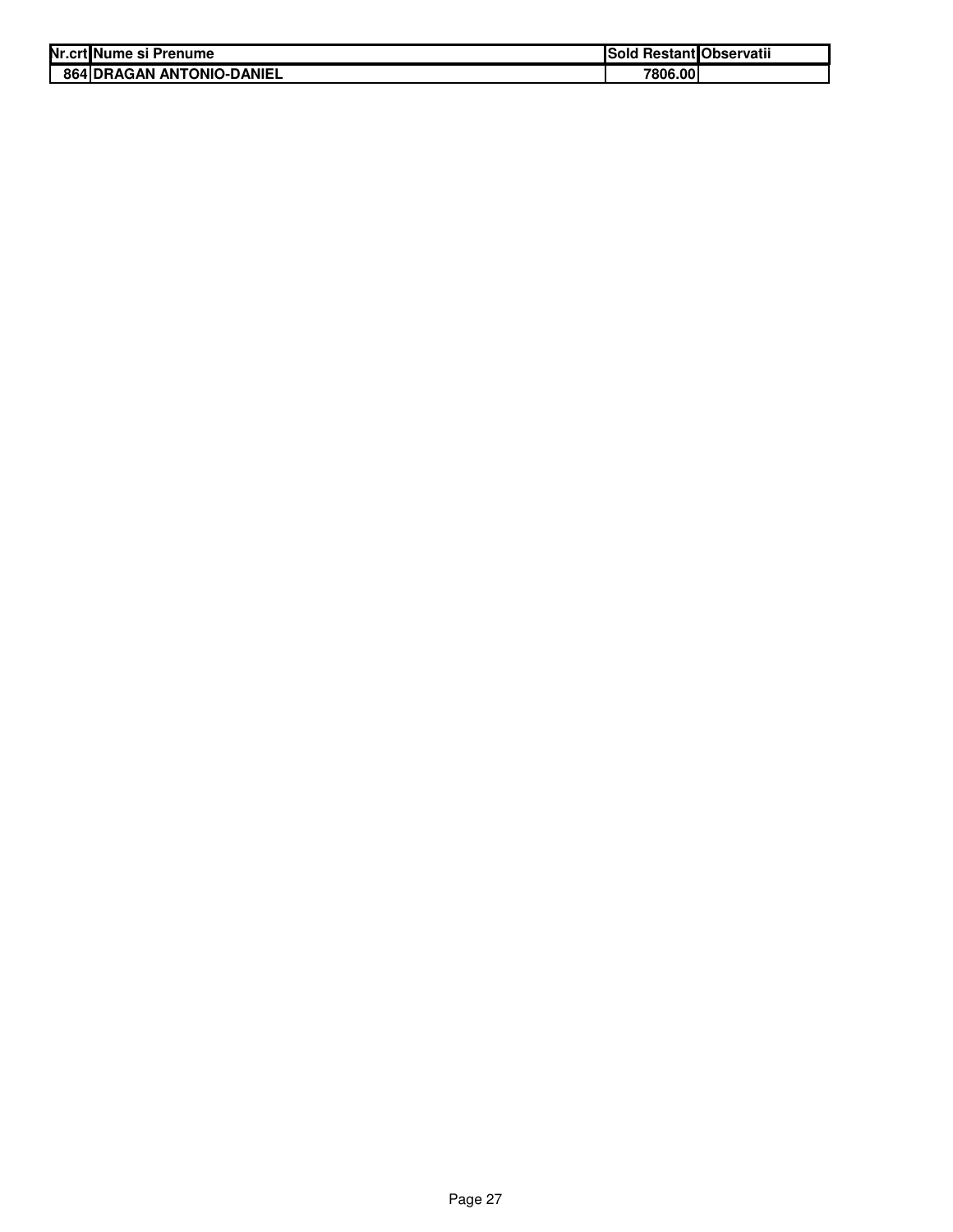| Nr.crt Nume si Prenume                                  | <b>Sold Restant Observatii</b> |  |
|---------------------------------------------------------|--------------------------------|--|
| 865 KOVARI JOZSEF-CSABA                                 | 7805.00                        |  |
| 866 MIHUT ECATERINA-CARMEN                              | 7797.00                        |  |
| 867 GABOR MATEI                                         | 7785.00                        |  |
| 868 CIURAR NUTU                                         | 7775.00                        |  |
| 869 BORZA LILIANA DORINA                                | 7745.00                        |  |
| 870 VARGA ISTVAN JOZSEF                                 | 7736.27                        |  |
| 871 ROSTAS ATTILA STEFAN                                | 7735.00                        |  |
| 872 SUCIU HOREA MIHAI                                   | 7728.00                        |  |
| 873 BARANKA STEFAN                                      | 7727.00                        |  |
| 874 BOZGA VASILE                                        | 7709.00                        |  |
| 875 TARNOVETCHI GEORGE-IOAN                             | 7709.00                        |  |
| 876 CIRIL ALEXANDRU                                     | 7700.00                        |  |
| 877 FIT NICOLAE                                         | 7694.50                        |  |
| 878 BOROS ZOLTAN                                        | 7685.00                        |  |
| 879 ISTOICA IOAN                                        | 7678.50                        |  |
| 880 TOIA VIOREL                                         | 7666.00                        |  |
| <b>881 STOICA MARIA</b>                                 | 7665.00                        |  |
| 882 BELENES TRAIAN                                      | 7656.90                        |  |
| 883 NICORUT FLORICA                                     | 7654.00                        |  |
| 884 CORA CRISTIAN-IOAN                                  | 7646.00                        |  |
| 885 POPA DANIELA VIOLETA                                | 7635.00                        |  |
| 886 HALASZ STEFAN MARIA                                 | 7633.00                        |  |
| 887 BANDICI MARCEL-GEORGE                               | 7632.00                        |  |
| 888 ZIGA EMANUEL-VIOREL                                 | 7630.00                        |  |
| 889 OROSZ SANDOR SI VIOLETA                             | 7624.00                        |  |
| 890 SIMON ROBERT                                        | 7621.00                        |  |
| 891 FARKAS GUSZTAV                                      | 7617.00                        |  |
| 892 POP VASILE OVIDIU                                   | 7601.00                        |  |
| 893 JUSCA VIRGIL-VASILE                                 | 7600.00                        |  |
| 894 MARIAN IOAN-IOSIF                                   | 7600.00                        |  |
| 895 KISS CLAUDIU VASILE                                 | 7599.00                        |  |
| 896 LELE CLAUDIU-MARIUS                                 | 7579.00                        |  |
| 897 POPA CALIN SI LAVINIA-ALINA                         | 7573.00                        |  |
| 898 VARGA ZOLTAN                                        | 7563.36                        |  |
| 899 SCHOLLER IOSIF LEVENTE                              | 7561.62                        |  |
| 900 ROSTAS CONSTANTIN                                   | 7560.00                        |  |
| 901 MANEA ADRIAN SI FELICIA                             | 7553.00                        |  |
| 902 CIGAN CRISTIAN VASILE                               | 7550.00                        |  |
| 903 ROSCA TIBERIU SI MIOARA                             | 7548.33                        |  |
| 904 BARTA ANDREA-MONIKA                                 | 7548.00                        |  |
| 905 TIPOS NICOLAE                                       | 7545.30                        |  |
| 906 VARY ELISABETA SI GHERASIM                          | 7541.00                        |  |
| 907 BIRTA VASILE-CATALIN                                | 7526.00                        |  |
| 908 KOVACS RICHARD ZSOLT                                | 7521.00                        |  |
| 909 TRANDAFIR CLAUDIA-CRISTINA                          | 7512.00                        |  |
| 910 MOLDOVAN IONUT                                      | 7508.00                        |  |
| 911 NICA EUGEN-CATALIN                                  | 7507.00                        |  |
| 912 ROSTAS MIRCEA SI LUCRETIA                           | 7506.00                        |  |
| 913 DANELIUC NATALIA                                    | 7505.59                        |  |
| 914 COZAC ANDREA-SIDONIA                                | 7500.00                        |  |
| 915 ROSTAS LUCRETIA                                     | 7500.00                        |  |
| 916 GABOR LUJZA, GABOR, IANCU, MATEI, LUIZA             | 7484.00                        |  |
| 917 HALACU TITUS SIMION                                 | 7481.00                        |  |
| 918 SAS IONUT-ANDREI                                    | 7470.00                        |  |
| 919 NEGREAN ADRIAN NISTOR                               | 7467.00                        |  |
| 920 DAN NICOLAE                                         | 7465.00                        |  |
| 921 BOROS IOAN-MARIUS SI LENUTA                         | 7452.00                        |  |
| 922 SZOKE GYONGYI-PIROSKA SI VASILE<br>923 GABOR STEFAN | 7444.00                        |  |
| 924 CIRGE GHEORGHE JUN                                  | 7440.00<br>7426.00             |  |
| 925 ORAS GHEORGHE-VASILE                                | 7422.00                        |  |
|                                                         |                                |  |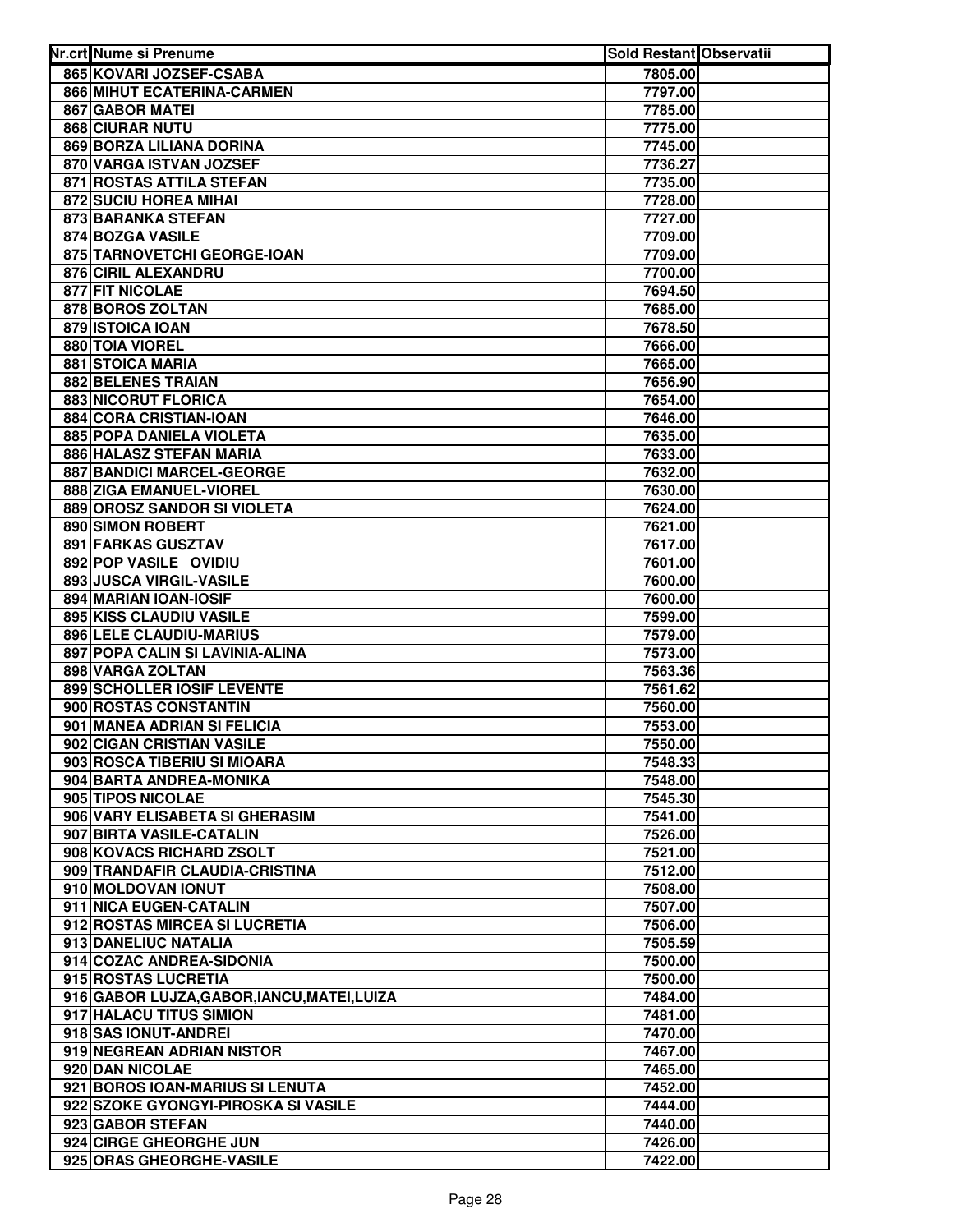| Nr.crt Nume si Prenume                | <b>Sold Restant Observatii</b> |  |
|---------------------------------------|--------------------------------|--|
| 926 BELENESI GHEORGHE GABRIEL CIPRIAN | 7409.00                        |  |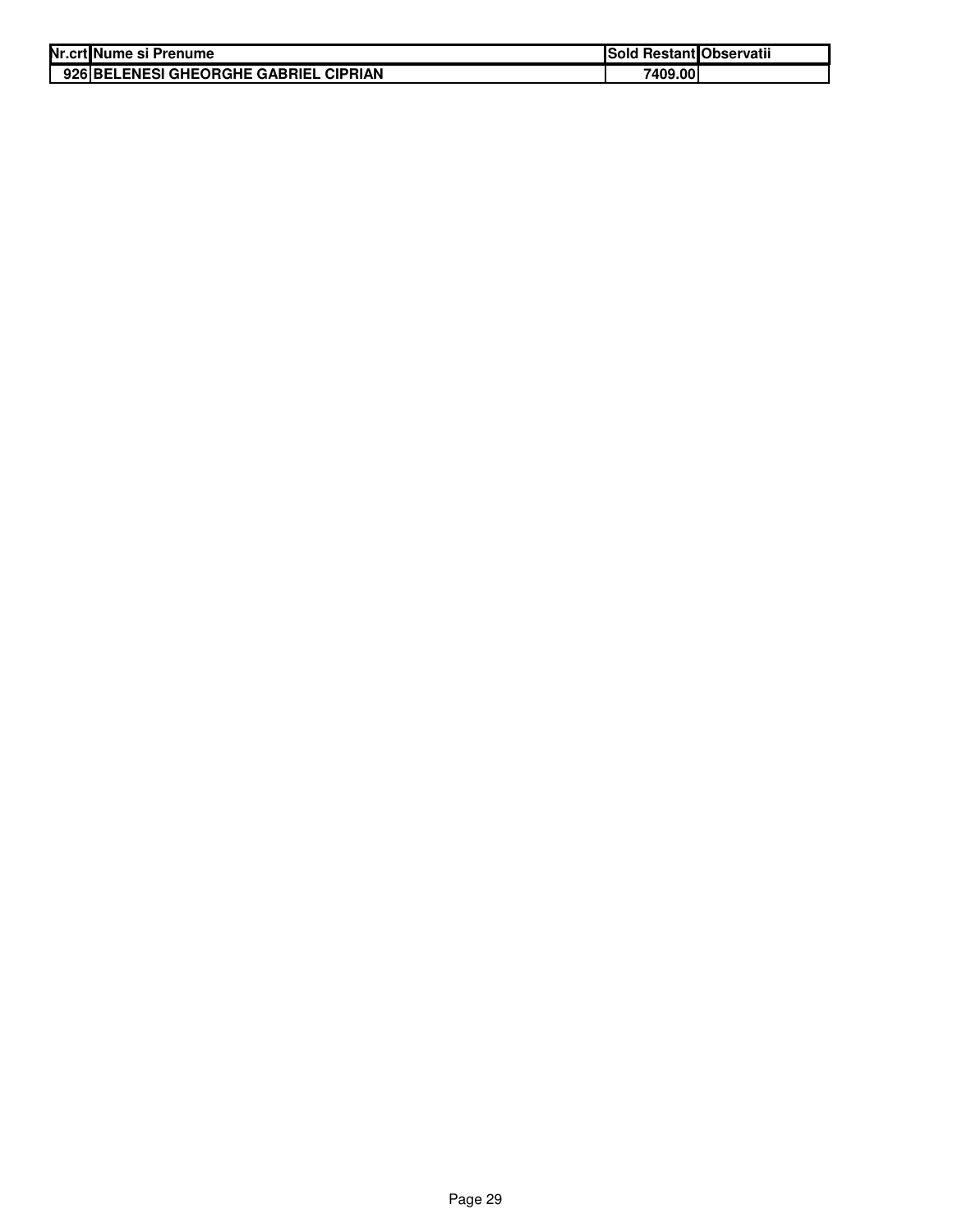| Nr.crt Nume si Prenume                                 | Sold Restant Observatii |  |
|--------------------------------------------------------|-------------------------|--|
| 927 DAN REMUS-CLAUDIU                                  | 7397.00                 |  |
| 928 GAVRUTA ADRIAN                                     | 7385.00                 |  |
| 929 TUDORAN ILIE-MARCEL                                | 7383.00                 |  |
| 930 STAN MARIN                                         | 7377.00                 |  |
| 931 MONENCIU FLORIAN OVIDIU                            | 7369.00                 |  |
| 932 BACUS FLORENTINA-ADANA                             | 7368.00                 |  |
| 933 VARODI LEONTIN                                     | 7366.00                 |  |
| 934 SIM REMUS VIOREL                                   | 7360.00                 |  |
| 935 HAINAL LUCIAN-CALIN                                | 7359.00                 |  |
| 936 ROMAN ADRIAN PAVEL                                 | 7358.00                 |  |
| 937 BABOS ERZSEBET                                     | 7345.00                 |  |
| 938 IOVAN IOAN                                         | 7345.00                 |  |
| 939 MOISI TEODOR-DOREL                                 | 7345.00                 |  |
| 940 SCORTARI ILIE-CONSTANTIN                           | 7345.00                 |  |
| 941 GABOR RUPI                                         | 7341.00                 |  |
| 942 TASEDAN CIPRIAN-IOAN                               | 7340.00                 |  |
| 943 BACIU LIVIA-NICOLETA                               | 7328.00                 |  |
| 944 GUTILA RAMONA-LAURA                                | 7320.00                 |  |
| 945 MULCUTA LUCIANA                                    | 7316.00                 |  |
| 946 POPOVICI ANNA-MARIA                                | 7308.00                 |  |
| 947 RASCU LAURENTIU-PETRE<br>948 NOJA MARIN SI ILENUTA | 7304.00                 |  |
| 949 PIERSUNARU DUMITRU                                 | 7303.00<br>7298.00      |  |
| 950 BAROTI ATTILA                                      | 7295.00                 |  |
| 951 DARABAN DOREL PETRU                                | 7292.00                 |  |
| 952 MAILINGER IOSIF                                    | 7292.00                 |  |
| 953 MIHELE FLORIAN                                     | 7278.00                 |  |
| 954 BACIU IRINA                                        | 7277.97                 |  |
| 955 IUONAS DANA-MIRELA, VIVIEN SI MARK                 | 7273.50                 |  |
| 956 LUNGU VIRGIL SI IBOLYA                             | 7253.00                 |  |
| 957 BERINDEI PETRU                                     | 7206.00                 |  |
| 958 STAFIE SORIN                                       | 7204.17                 |  |
| 959 SZEKRENYES LAJOS                                   | 7203.00                 |  |
| 960 CHEREGI GEORGE RAZVAN                              | 7200.50                 |  |
| 961 CIRNU RAUL-TIBERIU                                 | 7200.00                 |  |
| 962 SATRAN CAROL                                       | 7200.00                 |  |
| 963 MIRZA DARIUS-GELU                                  | 7191.00                 |  |
| 964 APOSTOL CORNEL                                     | 7183.00                 |  |
| 965 URS LIDIA-FLORICA<br>966 ROSTAS CODRUT             | 7183.00<br>7178.50      |  |
| 967 SABAU MIHAELA-FLORINA                              | 7177.00                 |  |
| 968 GABOR CLARA                                        | 7175.00                 |  |
| 969 LASZLO CSABA                                       | 7175.00                 |  |
| 970 MOLNAR DOMINIQUE ANGELLO                           | 7170.00                 |  |
| 971 CRACIUN CALIN-IONEL                                | 7164.00                 |  |
| 972 COPIL OVIDIU-TRAIAN                                | 7153.00                 |  |
| 973 GABOR IANCU                                        | 7152.00                 |  |
| 974 BALAZS ZOLTAN - GYORGY                             | 7137.00                 |  |
| 975 POPOVICI LIVIU NICOLAE                             | 7134.00                 |  |
| 976 GABOR TEREZ                                        | 7131.00                 |  |
| 977 GAVITA GABRIEL                                     | 7131.00                 |  |
| 978 RUS CALIN-DUMITRU                                  | 7124.00                 |  |
| 979 LUKACS IOSIF                                       | 7120.00                 |  |
| 980 GABOR ROZALIA                                      | 7115.00                 |  |
| 981 ILIES THOMAS BECKET                                | 7104.00                 |  |
| 982 KISS GEZA BOBI                                     | 7102.00                 |  |
| 983 IZSAK JOZSEF<br>984 COSTIN ALEXANDRU IOSIF         | 7100.00<br>7098.82      |  |
| 985 CIOBOTARIU CRISTIAN SI CLAUDIA                     | 7092.00                 |  |
| 986 SAPI JANOS                                         | 7076.00                 |  |
| 987 STIOP CALIN IONEL                                  | 7074.81                 |  |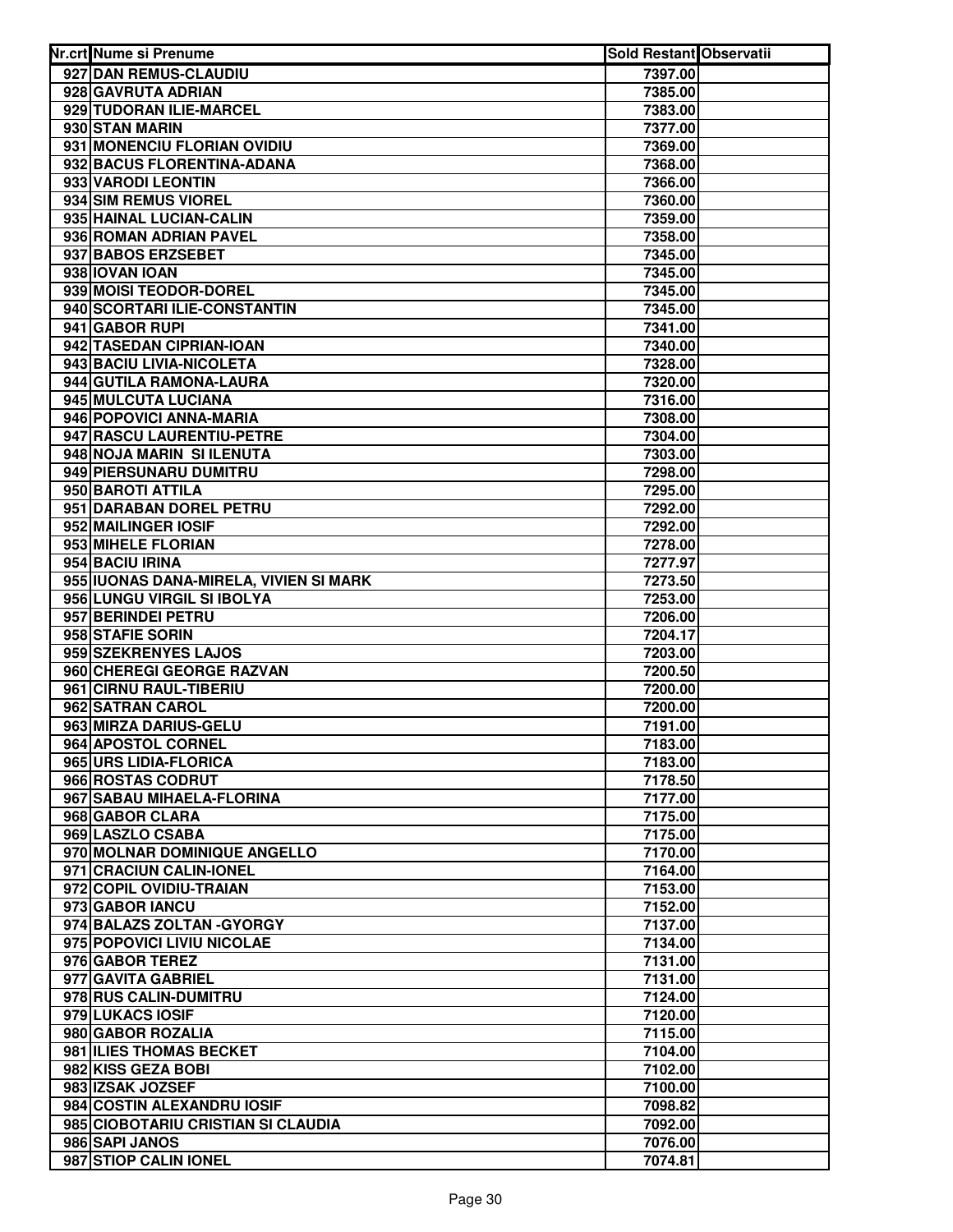| Nr.crt Nume si Prenume | ISold   | <b>Restant Observatii</b> |
|------------------------|---------|---------------------------|
| 988 ABRUDAN ADRIAN     | 7065.00 |                           |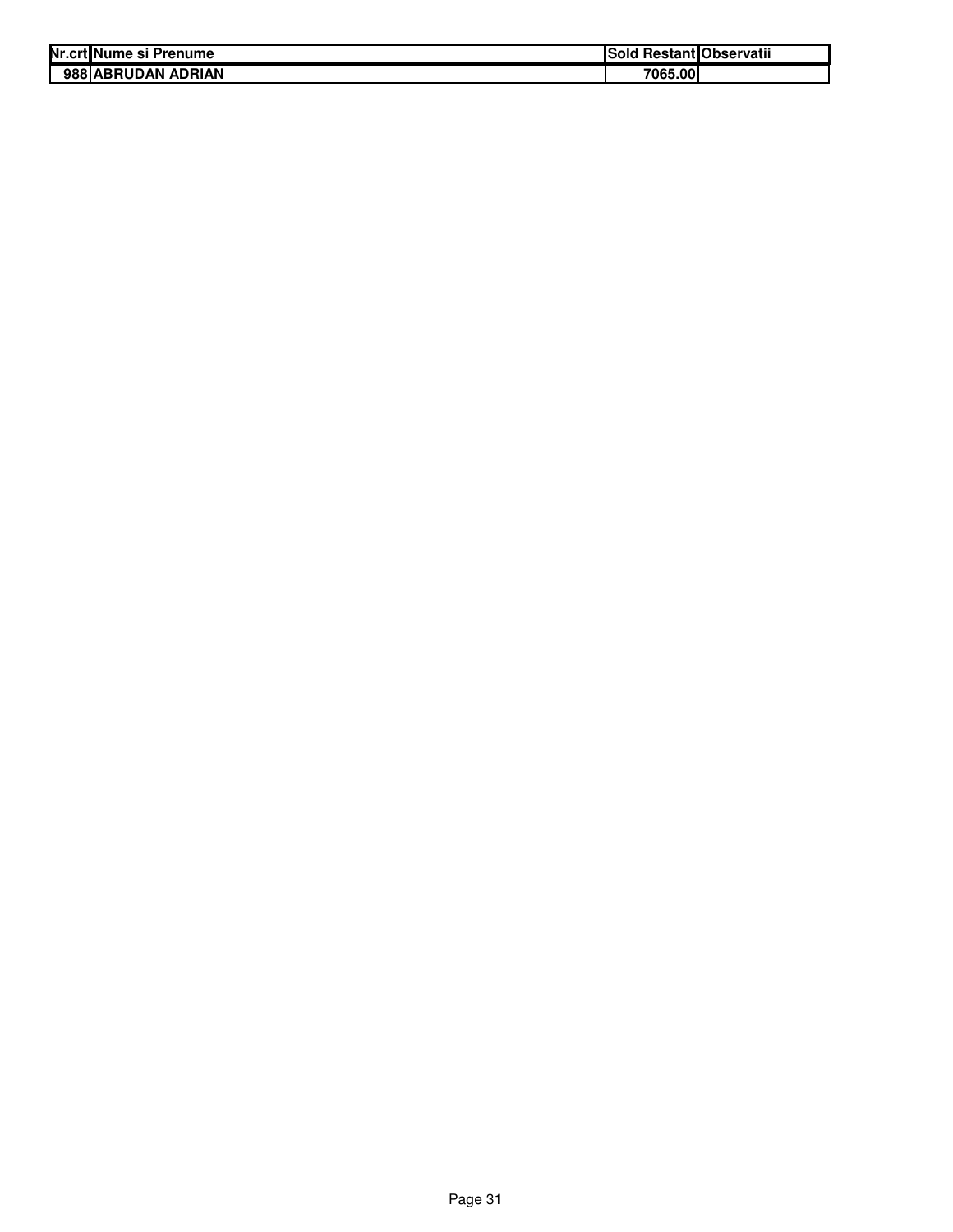| Nr.crt Nume si Prenume                         | <b>Sold Restant Observatii</b> |  |
|------------------------------------------------|--------------------------------|--|
| 989 DEIBEL SIEGFRIED                           | 7057.00                        |  |
| 990 MITAN NICOLAE                              | 7053.00                        |  |
| 991 BALINT GHEORGHE OVIDIU                     | 7050.00                        |  |
| 992 PALLO IZABELLA                             | 7050.00                        |  |
| 993 IGNATESCU-SABAU ALBERT-CSABA               | 7049.00                        |  |
| 994 ASZTALOS ZSOLT-FERENCZ                     | 7047.00                        |  |
| 995 MONE RAZVAN-MADALIN                        | 7047.00                        |  |
| 996 GABOR MATEI                                | 7038.44                        |  |
| 997 CIOACA FLORINEL                            | 7025.29                        |  |
| 998 SEBESTYEN ADRIAN                           | 7025.00                        |  |
| 999 BUDA RUBEN                                 | 7016.00                        |  |
| <b>1000 TOROK IULIU SI ILONA</b>               | 7006.15                        |  |
| <b>1001 BRETAN MARIA</b>                       | 7000.00                        |  |
| 1002 IANOSDAN ANAMARIA-RAMONA                  | 7000.00                        |  |
| 1003 HOMMER SANDOR ZOLTAN                      | 6985.00                        |  |
| 1004 PASCA FLORIN                              | 6976.10                        |  |
| <b>1005 BLEJAN OCTAVIAN AUGUSTIN</b>           | 6973.00                        |  |
| 1006 GABOR SUSANA                              | 6970.00                        |  |
| 1007 ROSU COSMIN                               | 6969.00                        |  |
| 1008 GANA IONUT-GABRIEL                        | 6968.00                        |  |
| <b>1009 ISZTOIKA LUDOVIC</b>                   | 6962.00                        |  |
| 1010 AVRAM DINU-CATALIN                        | 6961.00                        |  |
| 1011 GAIDOS SAMUEL SIMION                      | 6955.00                        |  |
| 1012 MIHAI MARIUS                              | 6949.00                        |  |
| 1013 NYUZO JANOS                               | 6948.00                        |  |
| 1014 ERDEI ADALBERT EMERIC                     | 6925.00                        |  |
| 1015 MATYASI FRANCISC                          | 6925.00                        |  |
| 1016 VARGA ALEXANDRU SI PIROSKA                | 6925.00                        |  |
| 1017 BALINT FLORIN SI FLOARE                   | 6923.00                        |  |
| 1018 CARAIANI BENONI MARIAN                    | 6923.00                        |  |
| 1019 RANYAK-AMBRO LAURA-DACIANA                | 6923.00                        |  |
| 1020 GABOR STEFAN                              | 6920.00                        |  |
| 1021 RACHITA ANDI-ALIN                         | 6908.00                        |  |
| 1022 ISZTOICA IANCU                            | 6902.00                        |  |
| <b>1023 LAKATOS TIBOR</b>                      | 6900.00                        |  |
| 1024 STOIA BOGDAN-MIHAI                        | 6893.00                        |  |
| <b>1025 CIURAR RADU</b>                        | 6891.00                        |  |
| 1026 LAPUSCA VALENTIN                          | 6889.00                        |  |
| <b>1027 ONICA ADRIAN-DORU</b>                  | 6878.00                        |  |
| 1028 BALOGH TIBOR                              | 6870.00                        |  |
| <b>1029 VERES TIBERIU</b>                      | 6869.00                        |  |
| 1030 BALOGH OLGA                               | 6850.00                        |  |
| 1031 BERE VIOREL                               | 6850.00                        |  |
| 1032 NAGY SANDOR                               | 6834.00                        |  |
| 1033 BACIU CORNEL-CIPRIAN                      | 6829.00                        |  |
| 1034 PERNES IOAN CALIN                         | 6826.75                        |  |
| 1035 GUG PAVEL SI RAVEICA                      | 6825.00                        |  |
| 1036 MARTIN FLORICA-MARIOARA                   | 6825.00                        |  |
| 1037 VAIDA DANIELA<br>1038 BALAN SERGIU-VIRGIL | 6823.00                        |  |
| 1039 BORZA EMILIAN                             | 6819.00                        |  |
| 1040 CODRIEANU IOAN                            | 6813.00                        |  |
| 1041 KOSZEGHI VIOREL SI FLOARE                 | 6810.00                        |  |
| 1042 BLAGA FLORENTINA-ANGELA SI VIOREL-IOAN    | 6810.00<br>6806.00             |  |
| 1043 POPA OCTAVIAN                             | 6806.00                        |  |
| 1044 POPA ROMEO                                | 6805.00                        |  |
| <b>1045 BURLE DUMITRU SI VICTORIA</b>          | 6800.00                        |  |
| 1046 MOCSAR JOZSEF                             | 6790.00                        |  |
| 1047 GABOR GAVRIL                              | 6784.00                        |  |
| 1048 VARGA IDA                                 | 6780.00                        |  |
| 1049 VID AUREL                                 | 6741.00                        |  |
|                                                |                                |  |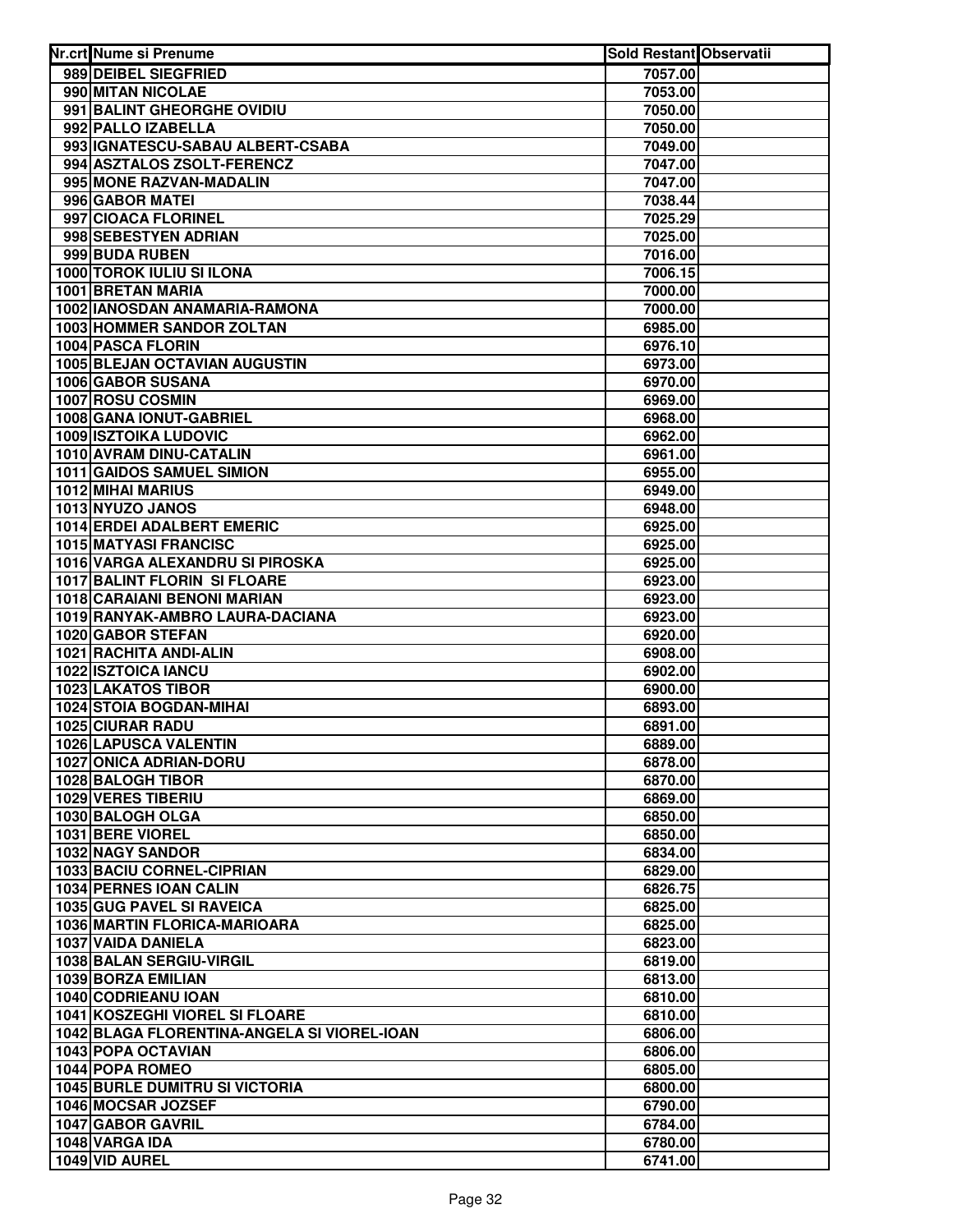| Nr.crt Nume si Prenume | ISold   | l Restant Observatii |
|------------------------|---------|----------------------|
| 1050 KISS NORBERT      | 6740.00 |                      |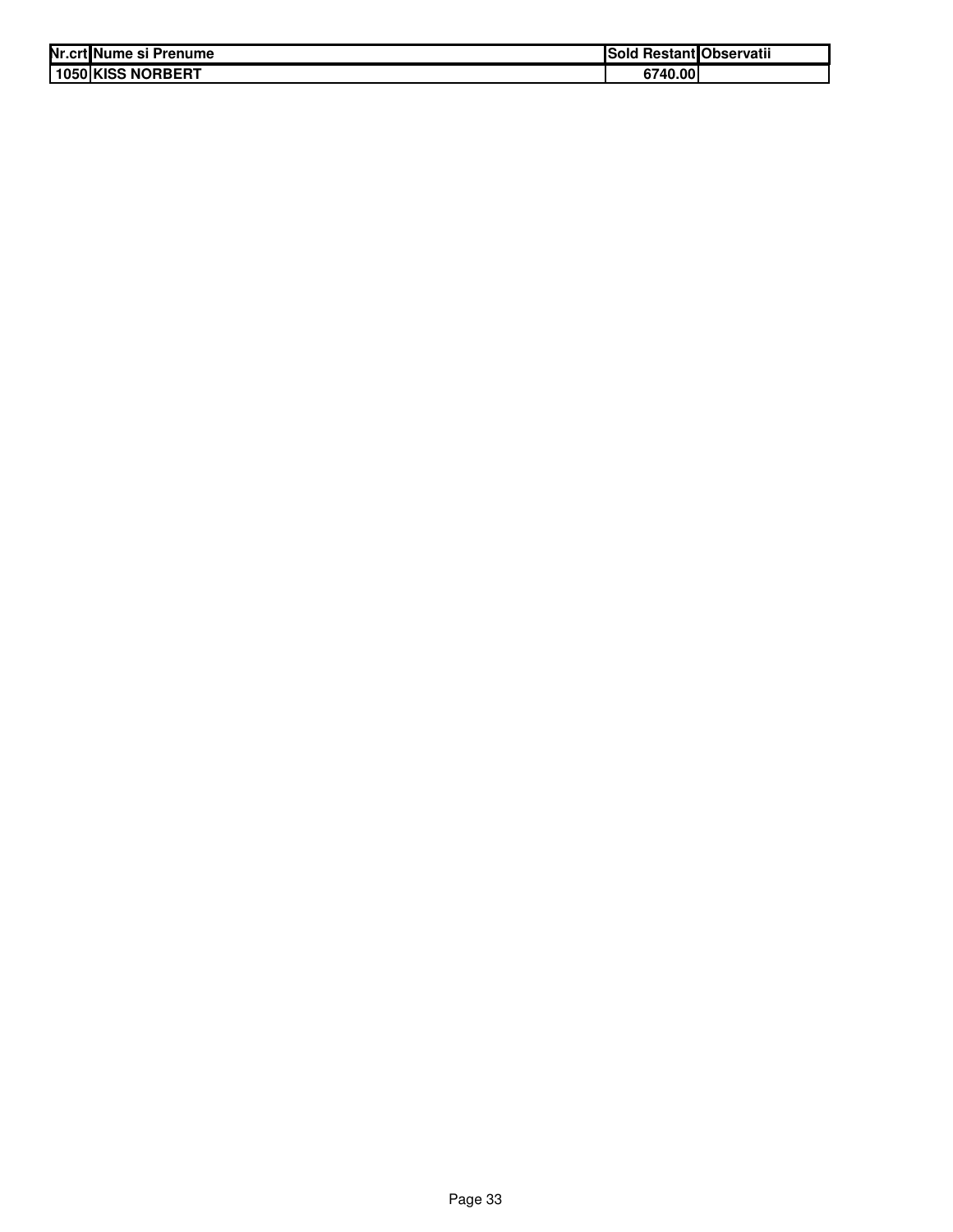| Nr.crt Nume si Prenume                                         | <b>Sold Restant Observatii</b> |  |
|----------------------------------------------------------------|--------------------------------|--|
| 1051 VESA DANIEL                                               | 6737.00                        |  |
| 1052 DOBLE RADU EUGEN                                          | 6731.00                        |  |
| 1053 COZMA ANA                                                 | 6726.00                        |  |
| 1054 LAZAR SEBASTIAN CONSTANTIN                                | 6726.00                        |  |
| <b>1055 CHERECHES FLOARE</b>                                   | 6725.00                        |  |
| 1056 BORBEL RODICA SI PETRU MARIAN                             | 6720.00                        |  |
| 1057 BRIZZI MICHELE                                            | 6716.00                        |  |
| 1058 DERBAN FLORIN-NICOLAE                                     | 6710.00                        |  |
| 1059 RAT SORIN                                                 | 6709.00                        |  |
| 1060 ILAS MIREL-ALIN                                           | 6701.00                        |  |
| 1061 SUTA VASILE-SEBASTIAN                                     | 6700.50                        |  |
| 1062 MOLDOVAN FLORIN-EUGEN                                     | 6700.00                        |  |
| 1063 LAZAR GHEORGHE                                            | 6695.00                        |  |
| <b>1064 ISZTOIKA GABOR SI EVA</b>                              | 6690.40                        |  |
| 1065 SARACUT CLAUDIA MONICA                                    | 6686.00                        |  |
| 1066 HURMUZ SURAJ                                              | 6685.00                        |  |
| 1067 PASCA IOAN                                                | 6683.50                        |  |
| 1068 MICLOS MIRCEA SI GHEORGHINA                               | 6681.00                        |  |
| <b>1069 BLAGA GAVRIL SI MARIA</b>                              | 6679.00                        |  |
| 1070 DEZSI GEZA                                                | 6675.00                        |  |
| 1071 BOB IOAN RADU                                             | 6673.00                        |  |
| <b>1072 DEMETER FLORINA</b>                                    | 6670.00                        |  |
| <b>1073 MICLE CONSTANTIN</b>                                   | 6664.50                        |  |
| 1074 GHIT IONUT-ALEXANDRU                                      | 6662.00                        |  |
| 1075 IUHAS GAVRIL                                              | 6662.00                        |  |
| 1076 CIUCA CRISTIAN-ADRIAN                                     | 6661.00                        |  |
| 1077 BALOG PETRU                                               | 6650.00                        |  |
| 1078 GABOR STEFAN                                              | 6649.40                        |  |
| 1079 BIROUAS RADU                                              | 6649.00                        |  |
| 1080 RUSKA-BANDA LASZLO                                        | 6645.00                        |  |
| 1081 IUONAS VIVIEN-VANDA                                       | 6641.00                        |  |
| 1082 SILAGHI COSMIN-EMANUEL                                    | 6640.00                        |  |
| <b>1083 MORUS CRISTIAN CLAUDIU</b><br>1084 LATA IOAN ALEXANDRU | 6638.00                        |  |
|                                                                | 6628.00                        |  |
| <b>1085 BONDICI CRINA-FELICIA</b><br>1086 GYORI MONIKA         | 6622.04<br>6610.00             |  |
| <b>1087 FARKAS TIBOR</b>                                       | 6602.00                        |  |
| 1088 MARIAN MIRCEA                                             | 6600.00                        |  |
| <b>1089 MOISIN ALEXANDRU</b>                                   | 6600.00                        |  |
| 1090 IONESCU DORIN SI GABRIELA                                 | 6596.00                        |  |
| <b>1091 PURICE IOAN CRISTIAN</b>                               | 6596.00                        |  |
| 1092 CHERECHES RAZVAN-ARMAND                                   | 6595.00                        |  |
| 1093 KOVACS ISTVAN                                             | 6591.00                        |  |
| 1094 ITTU MONICA-DORINA                                        | 6564.00                        |  |
| 1095 MARIAN CALIN OLIVIU                                       | 6560.00                        |  |
| <b>1096 BODNAR CARMEN-ILDIKO</b>                               | 6555.00                        |  |
| 1097 BUHAS CALIN-OVIDIU                                        | 6555.00                        |  |
| <b>1098 HIRTEA CRISTIAN GABRIEL</b>                            | 6552.00                        |  |
| 1099 TARA VLAD GELU                                            | 6537.00                        |  |
| 1100 VARGA IOZSEF                                              | 6536.00                        |  |
| 1101 MUNTEAN IULIU                                             | 6530.00                        |  |
| 1102 DRAGAN HORATIU-CHRISTIAN                                  | 6527.00                        |  |
| 1103 SABAU ILEANA                                              | 6527.00                        |  |
| 1104 BOLONI ARON                                               | 6520.00                        |  |
| 1105 GABOR IANCU                                               | 6517.00                        |  |
| <b>1106 STROIU TANASE</b>                                      | 6513.00                        |  |
| <b>1107 TAKACS RENATTA-EDINA</b>                               | 6513.00                        |  |
| 1108 MAGHIAR TRAIAN SI GABRIELA NICOLETA                       | 6510.00                        |  |
| 1109 VALCEANU ALEXANDRU-VLAD                                   | 6510.00                        |  |
| 1110 NECULAI DANIEL                                            | 6508.07                        |  |
| 1111 NAGY-PRATA ZOLTAN GYORGY                                  | 6505.00                        |  |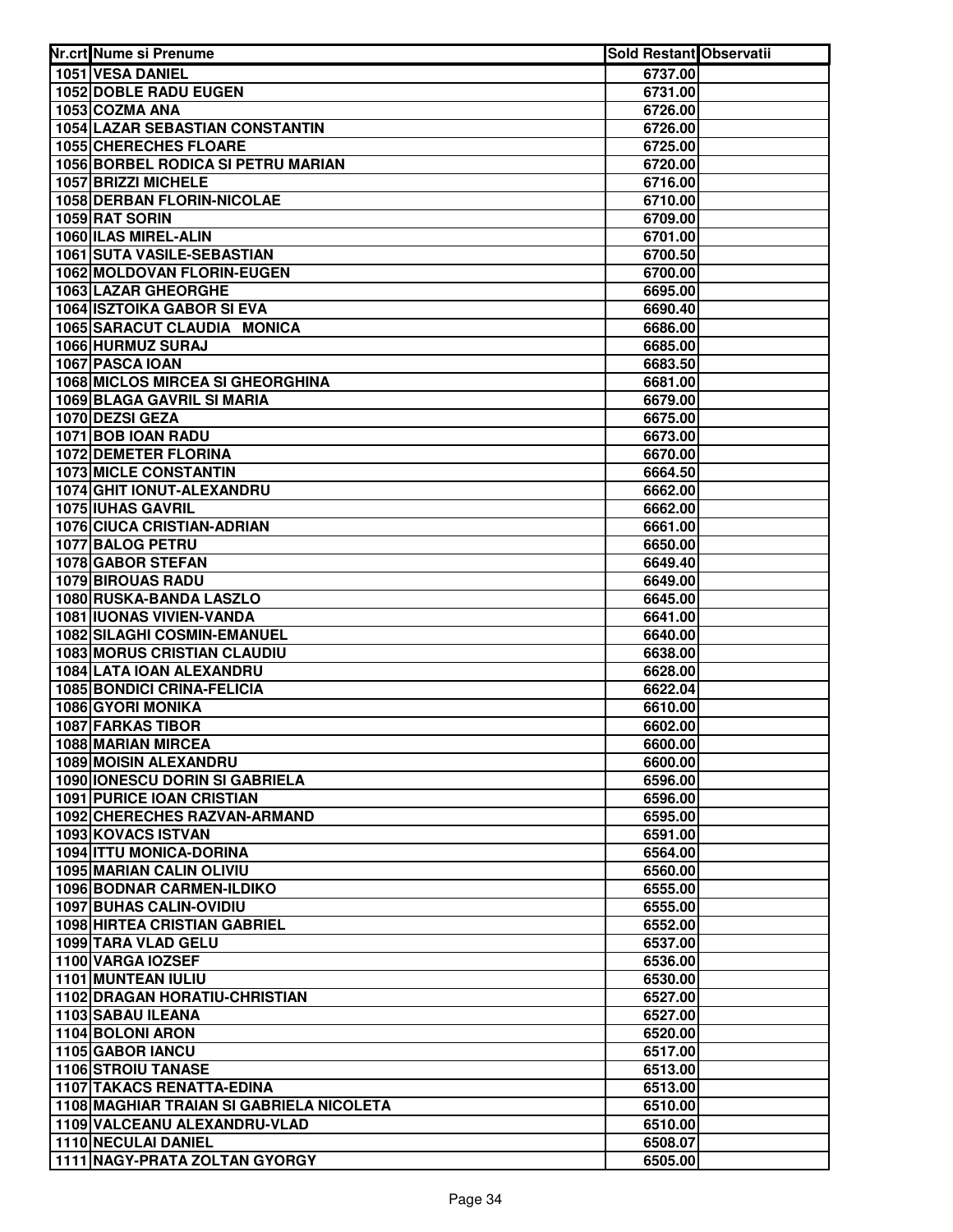| Nr.crt Nume si Prenume      | Sold Restant Observatii |  |
|-----------------------------|-------------------------|--|
| 11112 POSZTOS ZSOLT-FERENCZ | 6505.00                 |  |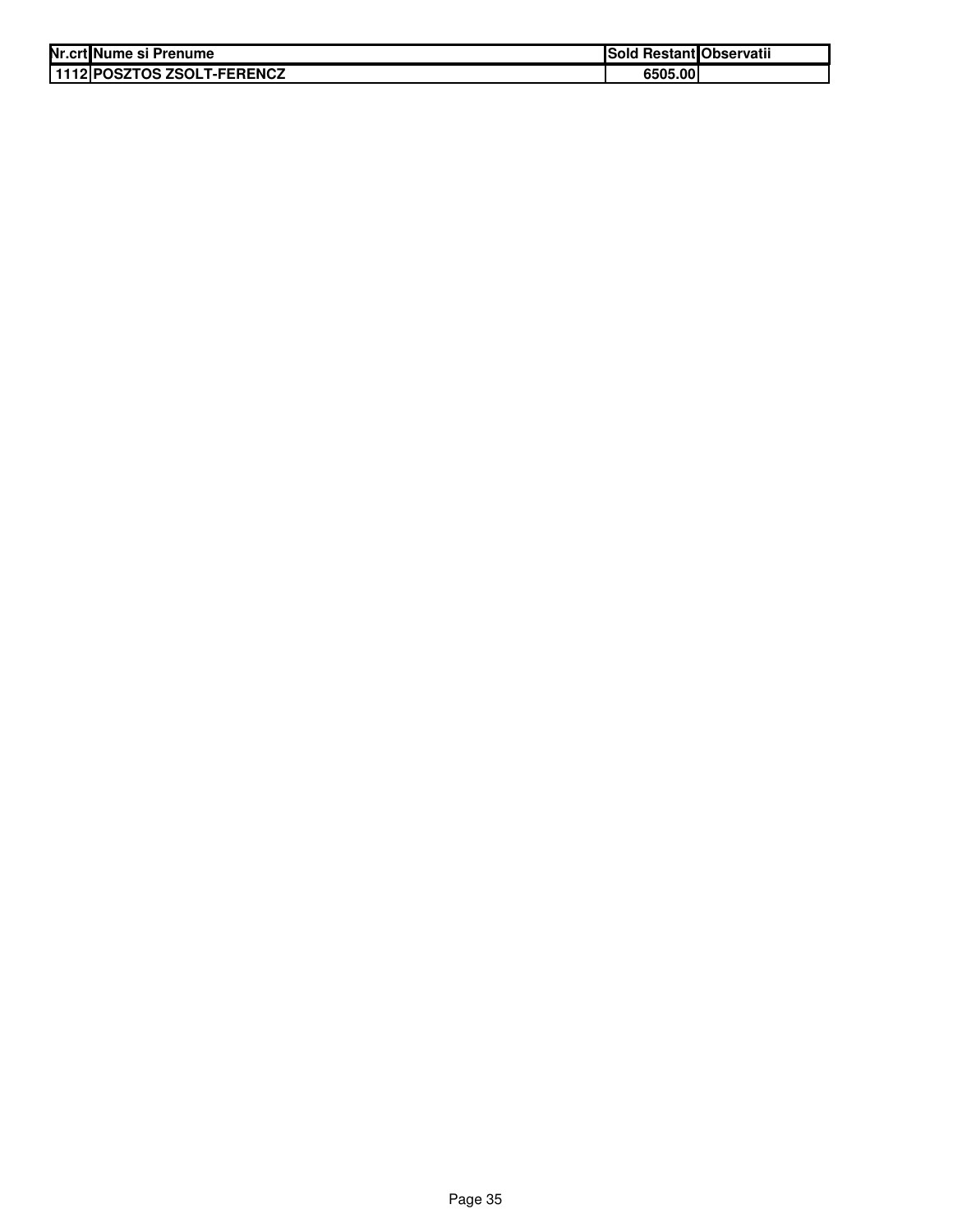| Nr.crt Nume si Prenume                                                 | Sold Restant Observatii |  |
|------------------------------------------------------------------------|-------------------------|--|
| <b>1113 TIRIL RADU-MARIUS SI GABRIELA</b>                              | 6504.00                 |  |
| <b>1114 CHELEMEN COSMIN MARIUS</b>                                     | 6501.00                 |  |
| 1115 BUDAI IOSIF                                                       | 6500.00                 |  |
| 1116 CAVASDAN REMUS                                                    | 6500.00                 |  |
| 1117 LELEA VIOREL                                                      | 6500.00                 |  |
| <b>1118 PINTYE BRIGITTE-ANTONIA</b>                                    | 6500.00                 |  |
| 1119 SASS SANDOR-JOZSEF                                                | 6500.00                 |  |
| <b>1120 MAKAI CAROL</b>                                                | 6490.00                 |  |
| <b>1121 PATAKI HASAS EMIL</b>                                          | 6490.00                 |  |
| 1122 PAP ZSOLT PETER                                                   | 6486.00                 |  |
| 1123 UNGUR GYORGY-JOZSEF                                               | 6483.00                 |  |
| 1124 BICA ANGELA-CLAUDIA                                               | 6480.00                 |  |
| <b>1125 LEURINTIU GAVRIL</b>                                           | 6479.00                 |  |
| <b>1126 MUTIU CRISTIAN</b>                                             | 6477.00                 |  |
| 1127 UNGUR CLAUDIU-LIVIU                                               | 6476.00                 |  |
| <b>1128 MOCA SORIN VICTOR SI FLORINA</b>                               | 6475.00                 |  |
| 1129 POPA OCTAVIAN                                                     | 6475.00                 |  |
| 1130 GABOR MINDRA                                                      | 6471.00                 |  |
| 1131 FERARU ANNAMARIA-GABRIELLA                                        | 6469.00                 |  |
| 1132 JOUNAS ANTAL-FRANCISC                                             | 6468.40                 |  |
| <b>1133 SIMINIC VASILE SI MARIA</b>                                    | 6468.24                 |  |
| 1134 GRAUR CSABA-ALEXANDRU                                             | 6465.00                 |  |
| <b>1135 CIURAR ROBERT</b>                                              | 6460.00                 |  |
| 1136 KELEMEN IOAN SI ROZALIA                                           | 6460.00                 |  |
| 1137 OTVOS CLAUDIU PETRU                                               | 6452.00                 |  |
| 1138 MATE LIANA ADRIANA                                                | 6450.00                 |  |
| 1139 STRUGAREANU ANGELA                                                | 6442.00                 |  |
| 1140 DRAGHICI MIHAI                                                    | 6441.00                 |  |
| 1141 GILAU GHEORGHE-CAROL                                              | 6429.00                 |  |
| 1142 MIHAI GHEORGHE                                                    | 6420.00                 |  |
| 1143 ISZTOIKA STEFAN                                                   | 6418.00                 |  |
| 1144 BAICAN PETRU CORNEL SI MARIA                                      | 6413.00                 |  |
| <b>1145 TRIPE IULIANA-NICOLETA</b>                                     | 6412.00                 |  |
| 1146 KOVACS ELVIRA                                                     | 6410.00                 |  |
| 1147 CELIK BIROL                                                       | 6402.00                 |  |
| 1148 COSTA MIRCEA-ADRIAN                                               | 6400.00                 |  |
| 1149 HANIS ZSOLT                                                       | 6400.00                 |  |
| 1150 REDNIC LYNDA                                                      | 6398.00                 |  |
| 1151 ZAHARI ANDREI SORIN                                               | 6395.00                 |  |
| 1152 CSERVAK MIKLOS ZSOLT                                              | 6393.00                 |  |
| <b>1153 PADUREAN MARIN FLORIN</b>                                      | 6392.00                 |  |
| 1154 BERECZKI CSABA-IOSIF                                              | 6391.00                 |  |
| <b>1155 BAT MIRCEA SI FLORICA</b>                                      | 6388.00                 |  |
| <b>1156 TOIE GEORGIANA-BIANCA</b><br><b>1157 BERINDE RADU SI DIANA</b> | 6380.00                 |  |
| <b>1158 FURTOS STELIAN ADRIAN</b>                                      | 6378.50                 |  |
| 1159 NACA IOANA-MARIANA                                                | 6371.00                 |  |
| <b>1160 TIRITEU FRANCISC</b>                                           | 6365.00<br>6363.53      |  |
| 1161 BARNA LASZLO-AURELIAN                                             | 6363.00                 |  |
| 1162 CRACIUN SORIN-IOAN                                                | 6357.00                 |  |
| 1163 DAVID VASILE LUCIAN                                               | 6355.00                 |  |
| <b>1164 NAGY LORANT</b>                                                | 6352.00                 |  |
| 1165 FERARIU BOGDAN IOAN                                               | 6351.50                 |  |
| <b>1166 ISTOICA LUDOVIC</b>                                            | 6339.01                 |  |
| <b>1167 KAJCZA ANTON GIULIO</b>                                        | 6335.00                 |  |
| 1168 CHITARU ALEXANDRA - RAMONA                                        | 6333.00                 |  |
| 1169 BOROS BUJOR-DENUT                                                 | 6326.00                 |  |
| 1170 DEAC OLIMPIU                                                      | 6312.00                 |  |
| 1171 LORINCZ LAJOS                                                     | 6310.00                 |  |
| 1172 MIHAI TEODOR-FLORIAN                                              | 6304.00                 |  |
| <b>1173 ENACHE MALINA</b>                                              | 6300.00                 |  |
|                                                                        |                         |  |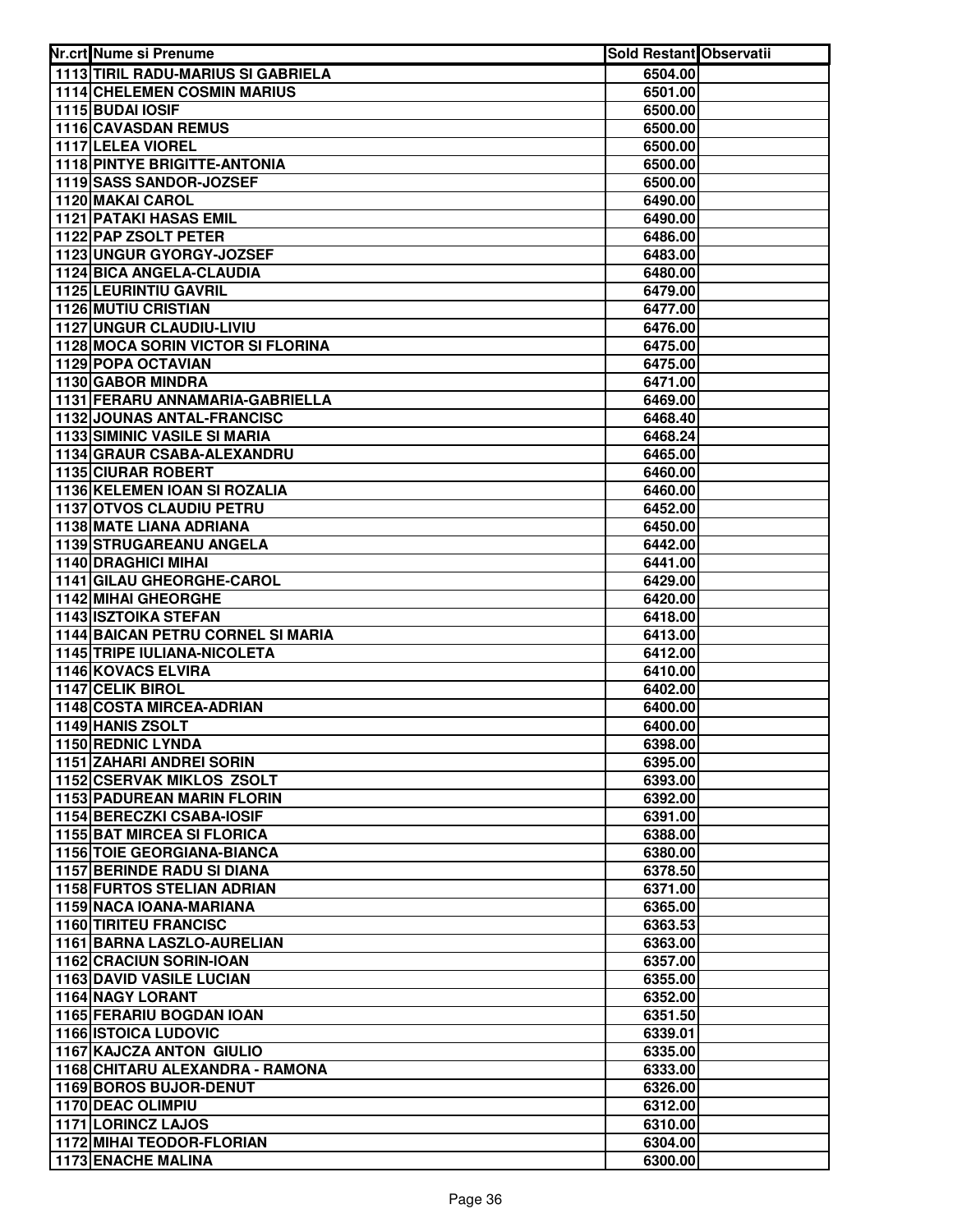| Nr.crt Nume si Prenume          | Sold Restant Observatii |  |
|---------------------------------|-------------------------|--|
| I 1174 ISALAGEAN DANIEL-OLIMPIU | 6291.00                 |  |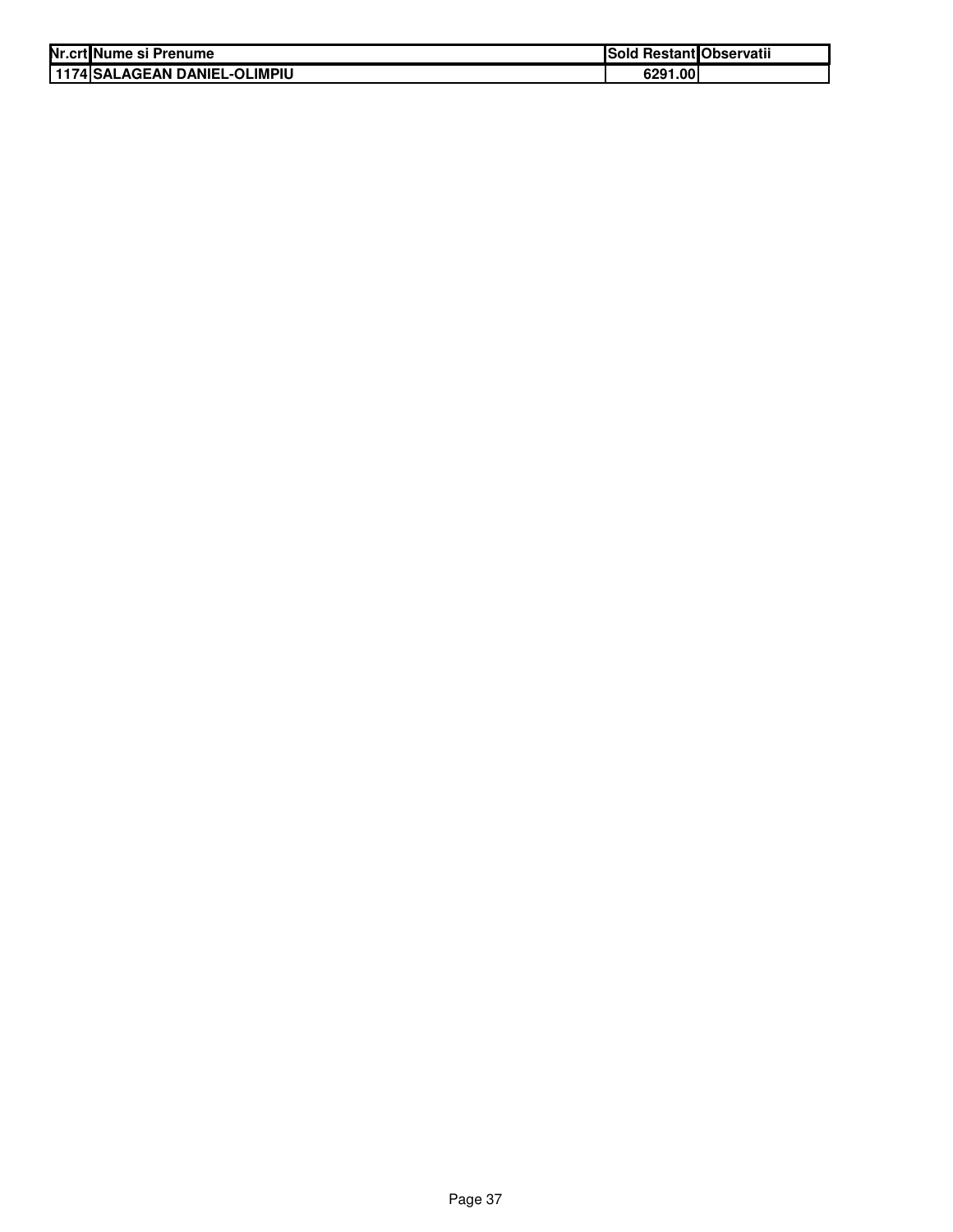| Nr.crt Nume si Prenume                                        | Sold Restant Observatii |  |
|---------------------------------------------------------------|-------------------------|--|
| 1175 BRATA MARIA                                              | 6287.00                 |  |
| 1176 BARA MIRELA AURELIA                                      | 6281.00                 |  |
| 1177 GABOR IOAN ADRIAN                                        | 6280.24                 |  |
| 1178 TINC ALIN-FLORIN                                         | 6277.00                 |  |
| 1179 BAROTHI ANCA                                             | 6275.00                 |  |
| 1180 BREK GAVRIL-ZOLTAN                                       | 6273.00                 |  |
| <b>1181 NYIKA CRISTIAN-MARCEL</b>                             | 6268.00                 |  |
| <b>1182 TAUT AURELIA</b>                                      | 6262.00                 |  |
| 1183 SARCA GHEORGHE SI EUGENIA                                | 6257.00                 |  |
| <b>1184 CIUCIUMIS STEFAN-DUMITRU</b>                          | 6254.00                 |  |
| 1185 SZABO LEVENTE                                            | 6254.00                 |  |
| 1186 SIMON ANDREI                                             | 6250.00                 |  |
| 1187 COSMA FLORIN-CALIN                                       | 6248.00                 |  |
| 1188 POP VALERIA                                              | 6245.00                 |  |
| <b>1189 GRIGORAS DUMITRU</b>                                  | 6244.00                 |  |
| <b>1190 PINTEAN GHEORGHE</b>                                  | 6243.35                 |  |
| <b>1191 NAGY ATTILA</b>                                       | 6240.00                 |  |
| 1192 IONESCU GABRIEL RAZVAN                                   | 6238.00                 |  |
| 1193 ARDELEAN IOANA - MARIA                                   | 6234.00                 |  |
| 1194 ALBUTIU DOREL-DUMITRU                                    | 6233.00                 |  |
| <b>1195 MOLDOVAN VASILE</b>                                   | 6233.00                 |  |
| 1196 GABOR GABOR                                              | 6232.02                 |  |
| 1197 SANDOR-BARLEA ZOLTAN                                     | 6227.00                 |  |
| 1198 KUKLA ISTVAN ROBERT                                      | 6216.00                 |  |
| 1199 MIHUT AUREL<br>1200 KARACSONYI MARGARETA                 | 6216.00                 |  |
| 1201 ALEXANDRU FANEL                                          | 6209.00<br>6200.00      |  |
| 1202 ASTEFANOAEI LUCIAN-FLORENTIN                             | 6200.00                 |  |
| <b>1203 POPA ADRIAN CRISTIAN</b>                              | 6200.00                 |  |
| 1204 FEHER PIROSCA                                            | 6193.00                 |  |
| 1205 BALAZS ALEXANDRU-LADISLAU                                | 6180.00                 |  |
| <b>1206 ISZTOIKA MATEI</b>                                    | 6170.00                 |  |
| <b>1207 ZEMBREA MARIUS DOREL</b>                              | 6168.00                 |  |
| 1208 POP IOAN-GHEORGHE                                        | 6162.57                 |  |
| 1209 POPA TEOFIL-DANIEL                                       | 6157.00                 |  |
| 1210 RACZ ELVIRA                                              | 6151.00                 |  |
| 1211 SOLOMIE IONUT GABRIEL                                    | 6145.00                 |  |
| 1212 VARGA STEFAN                                             | 6145.00                 |  |
| <b>1213 ANCSAN VASILE CIPRIAN SI AURICA</b>                   | 6142.00                 |  |
| <b>1214 COSTEA FLORIAN DAVID</b>                              | 6139.00                 |  |
| 1215 BACIU DACIAN-CONSTANTIN                                  | 6138.00                 |  |
| 1216 LUPSE IONEL                                              | 6132.00                 |  |
| <b>1217 PETRICAU ALINA-VASILICA</b>                           | 6129.00                 |  |
| 1218 DAVID DANIEL-VIRGIL                                      | 6122.00                 |  |
| 1219 LAJOS ANDREA - NICULINA                                  | 6120.00                 |  |
| 1220 GHENGHIU LAURENTIU-RADU                                  | 6118.08                 |  |
| <b>1221 ALBITER VALENTIN IOAN</b><br>1222 DRIMBA ADRIAN-MIHAI | 6117.00                 |  |
| <b>1223 LESAC ROBERT</b>                                      | 6100.00                 |  |
|                                                               | 6100.00                 |  |
| <b>1224 MINDRUT TEODOR</b><br>1225 COSMA HORIA SI DANA        | 6100.00<br>6094.00      |  |
| <b>1226 PETRILA MARIUS SORIN</b>                              | 6093.06                 |  |
| 1227 GABOR STEFAN                                             | 6087.00                 |  |
| 1228 RADU TEODOR SI ANA                                       | 6085.00                 |  |
| <b>1229 SABAU KAROLY</b>                                      | 6079.00                 |  |
| 1230 GYORI FLORIN-MARIUS                                      | 6072.00                 |  |
| 1231 ZARAU GABRIEL                                            | 6071.00                 |  |
| 1232 SAMU SORIN MIHAI                                         | 6061.00                 |  |
| <b>1233 CABA CALIN FLORENTIN</b>                              | 6052.00                 |  |
| 1234 BONCEA IOAN-LAVINIU                                      | 6046.28                 |  |
| 1235 CZEGLEDI NORBERT                                         | 6041.00                 |  |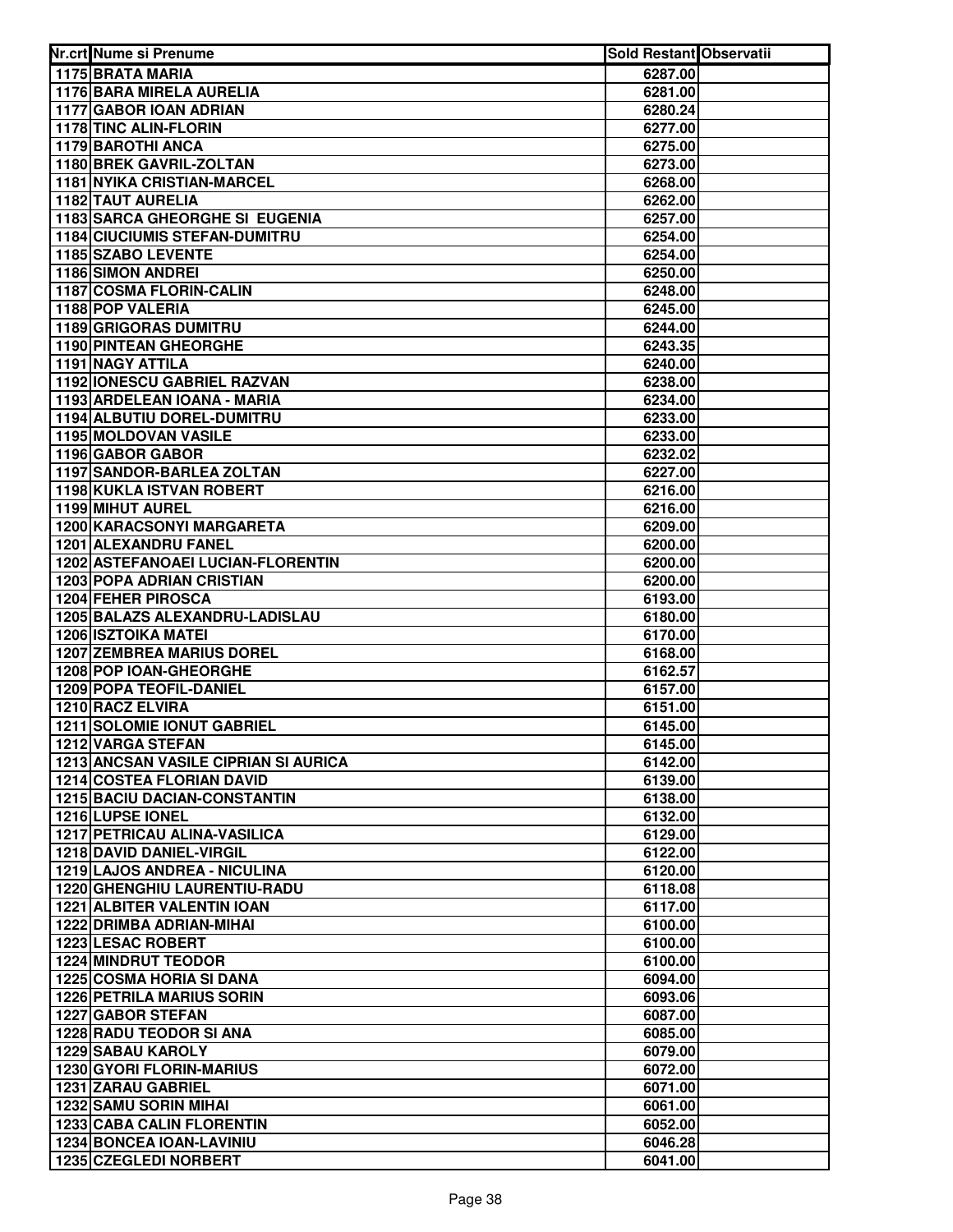| Nr.crt Nume si Prenume                       | Sold Restant Observatii |  |
|----------------------------------------------|-------------------------|--|
| 1236 IUONAS CORNELIU-REMUS SI ILDIKO GYONGYI | 6040.00                 |  |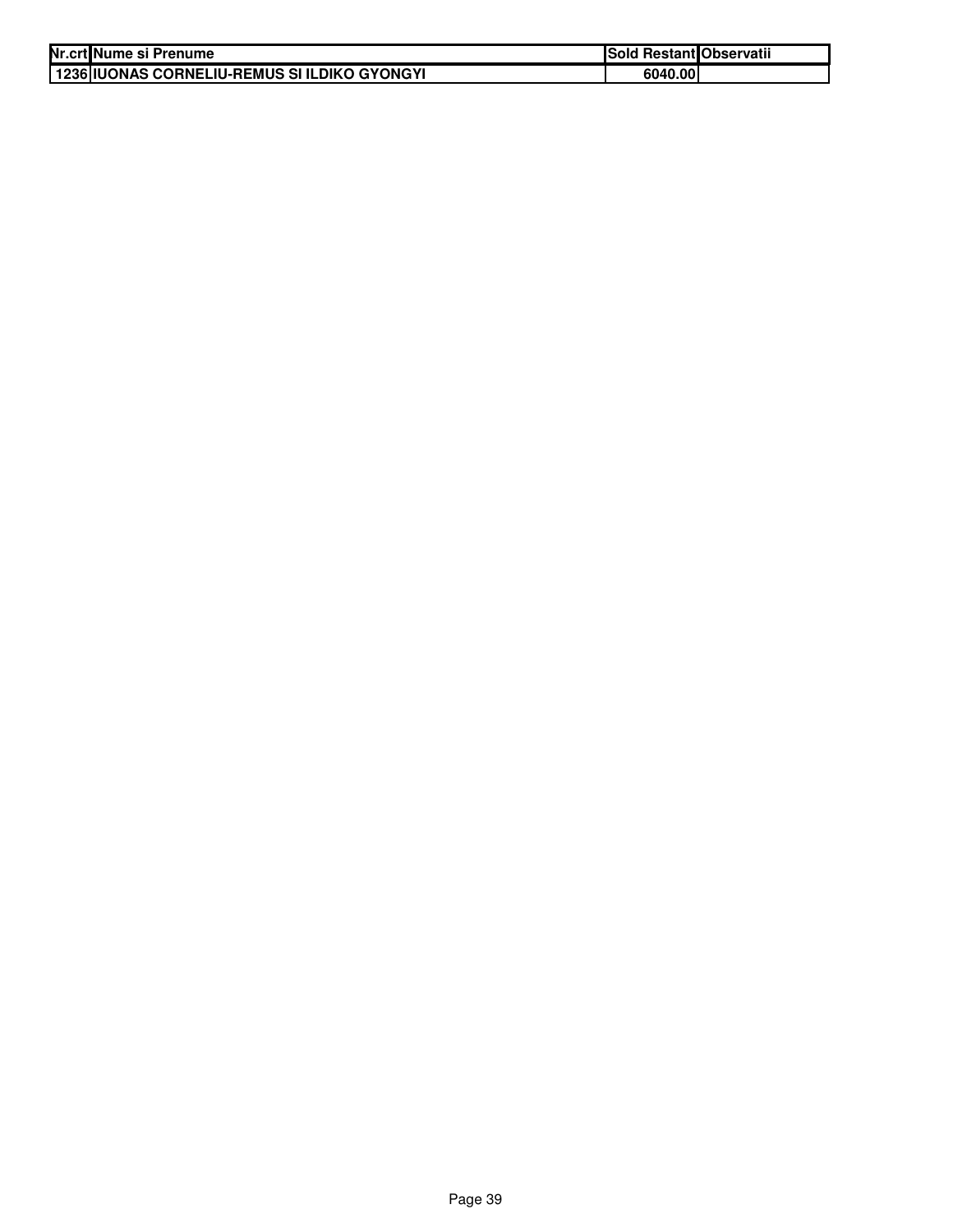| Nr.crt Nume si Prenume                                     | Sold Restant Observatii |  |
|------------------------------------------------------------|-------------------------|--|
| 1237 KALLOS LORAND ALBERT SI RAMONA IOANA                  | 6035.00                 |  |
| 1238 KHAN FARAZ                                            | 6034.00                 |  |
| 1239 TESZARI ZOLTAN                                        | 6031.00                 |  |
| 1240 GABOR GABOR                                           | 6017.28                 |  |
| <b>1241 MALAIES OCTAVIAN</b>                               | 6014.00                 |  |
| 1242 NAGY LASZLO                                           | 6013.00                 |  |
| <b>1243 FORGACIU SEBASTIAN</b>                             | 6006.00                 |  |
| 1244 ISTOICA IOAN SI TEREZ                                 | 6005.00                 |  |
| 1245 AL EZZEH TAREQ AHMAD TALAB                            | 6000.00                 |  |
| 1246 AMBRUS CLAUDIA                                        | 6000.00                 |  |
| <b>1247 BAGHE MARIA</b>                                    | 6000.00                 |  |
| 1248 BALAN IOAN-CRISTIAN                                   | 6000.00                 |  |
| <b>1249 BARABAS IOAN</b>                                   | 6000.00                 |  |
| <b>1250 BARNA PETRU-GHEORGHE</b>                           | 6000.00                 |  |
| <b>1251 BIRTA CRISTINA-IOANA</b>                           | 6000.00                 |  |
| 1252 BODNAR DANIELA                                        | 6000.00                 |  |
| <b>1253 BODNAR GAVRIL EUGEN</b>                            | 6000.00                 |  |
| <b>1254 BORSI MIHAELA-VIRGINIA</b>                         | 6000.00                 |  |
| <b>1255 BRINDUS OLIMPIA</b>                                | 6000.00                 |  |
| <b>1256 BUDAI KAROLY-ROBERT</b>                            | 6000.00                 |  |
| <b>1257 BULGARU FLORIN</b><br>1258 BUNTA DAN-PETRU         | 6000.00                 |  |
| 1259 CAMPAN NELU-FLORIN                                    | 6000.00<br>6000.00      |  |
| 1260 CIOCANARU HOREA-ALEXANDRU                             | 6000.00                 |  |
| 1261 CONTINI SILVIA-GEORGETA                               | 6000.00                 |  |
| 1262 CSER JANOS-ATTILA                                     | 6000.00                 |  |
| 1263 CSETE ZOLTAN IANOS                                    | 6000.00                 |  |
| 1264 DE SMET MEDA                                          | 6000.00                 |  |
| 1265 DOCA IOAN                                             | 6000.00                 |  |
| 1266 DOMJAN CAROL ZSOLT                                    | 6000.00                 |  |
| 1267 EPUREANU DORIN                                        | 6000.00                 |  |
| 1268 FLONTA DANIEL                                         | 6000.00                 |  |
| 1269 FOIT DANUT VIOREL                                     | 6000.00                 |  |
| 1270 GALASSINI NATALINO-FERRUCCIO                          | 6000.00                 |  |
| 1271 GERZON RUDOLF                                         | 6000.00                 |  |
| 1272 GIBOI EMILIA                                          | 6000.00                 |  |
| 1273 GOIA ANGELA-HAJNALKA                                  | 6000.00                 |  |
| 1274 HALASZ GYONGYI                                        | 6000.00                 |  |
| <b>1275 HARAGOS ORSOLYA</b><br><b>1276 IOVA MARTA</b>      | 6000.00<br>6000.00      |  |
| 1277 IVAN LUCIAN-ARON                                      | 6000.00                 |  |
| <b>1278 JUCAN AUGUSTIN-DOREL</b>                           | 6000.00                 |  |
| 1279 KALLAI EVA-PIROSKA                                    | 6000.00                 |  |
| 1280 KORPAS FLORIAN                                        | 6000.00                 |  |
| 1281 KUN LAVINIA-ALIETA                                    | 6000.00                 |  |
| <b>1282 LAKATOS SANDOR</b>                                 | 6000.00                 |  |
| <b>1283 LASCAU IOANA-PATRICIA</b>                          | 6000.00                 |  |
| <b>1284 LICOIU LUDOVIC-ATTILA</b>                          | 6000.00                 |  |
| <b>1285 MEZEI PETRU FRANCISC</b>                           | 6000.00                 |  |
| <b>1286 MOCA FLORINA-CRISTINA</b>                          | 6000.00                 |  |
| <b>1287 MOLDOVAN FLAVIU</b>                                | 6000.00                 |  |
| 1288 MOS MIHAI-SILVIU                                      | 6000.00                 |  |
| 1289 OKOS ISTVAN-JOZSEF                                    | 6000.00                 |  |
| <b>1290 POPA FLORIN-GHEORGHE</b>                           | 6000.00                 |  |
| <b>1291 POPA NICOLAE CALIN</b>                             | 6000.00                 |  |
| 1292 POPA RAMONA-IOANA<br><b>1293 PUSCAS ALINA-TATIANA</b> | 6000.00<br>6000.00      |  |
| 1294 RODA PAOLO                                            | 6000.00                 |  |
| <b>1295 ROSTAS MARIA</b>                                   | 6000.00                 |  |
| 1296 SAMANIEGO SOTO EDUARDO ARMANDO                        | 6000.00                 |  |
| 1297 SARAZ ANGELA                                          | 6000.00                 |  |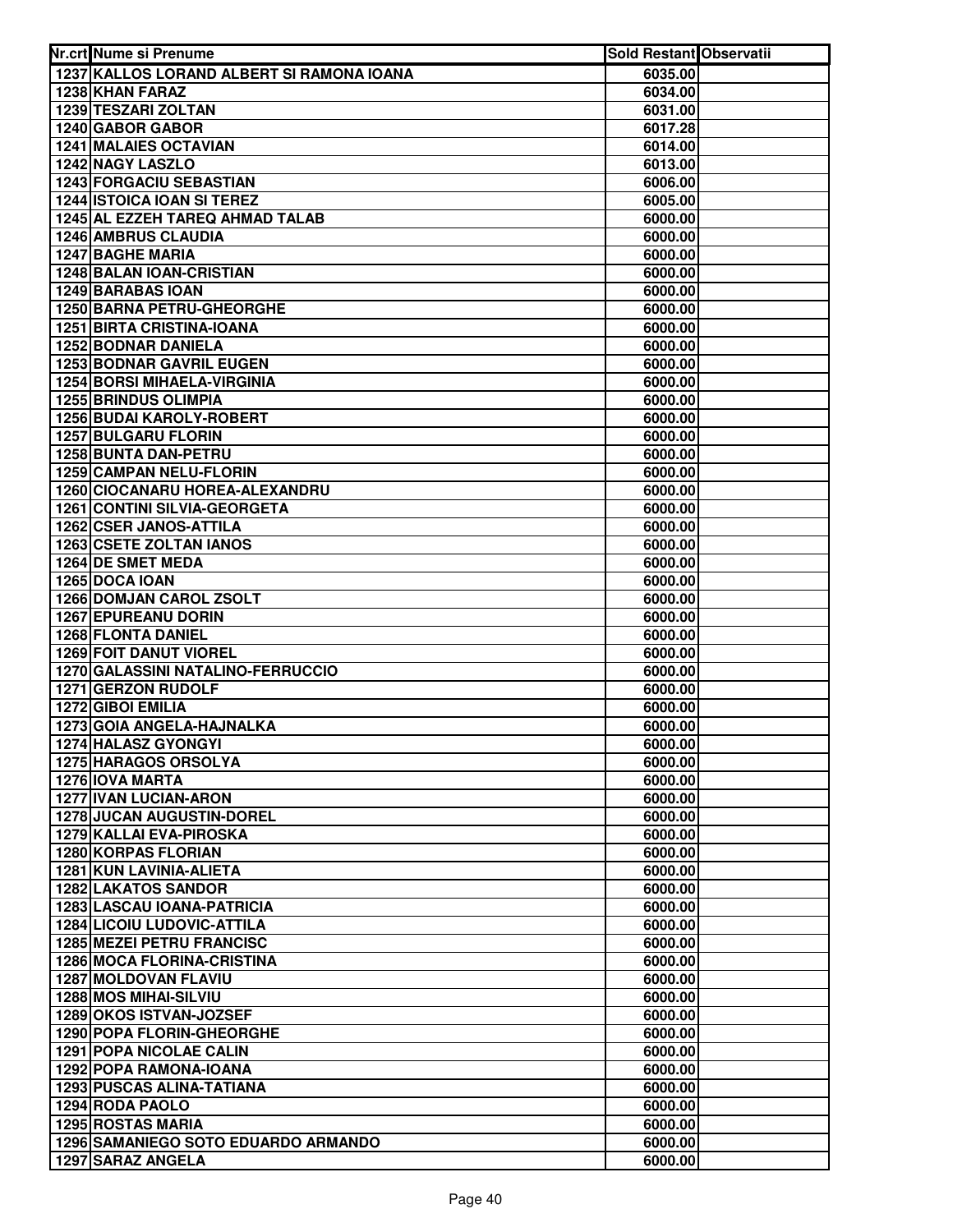| Nr.crt Nume si Prenume    | Sold Restant Observatii |  |
|---------------------------|-------------------------|--|
| 1298 SIFT GABRIELA-CORINA | 6000.00                 |  |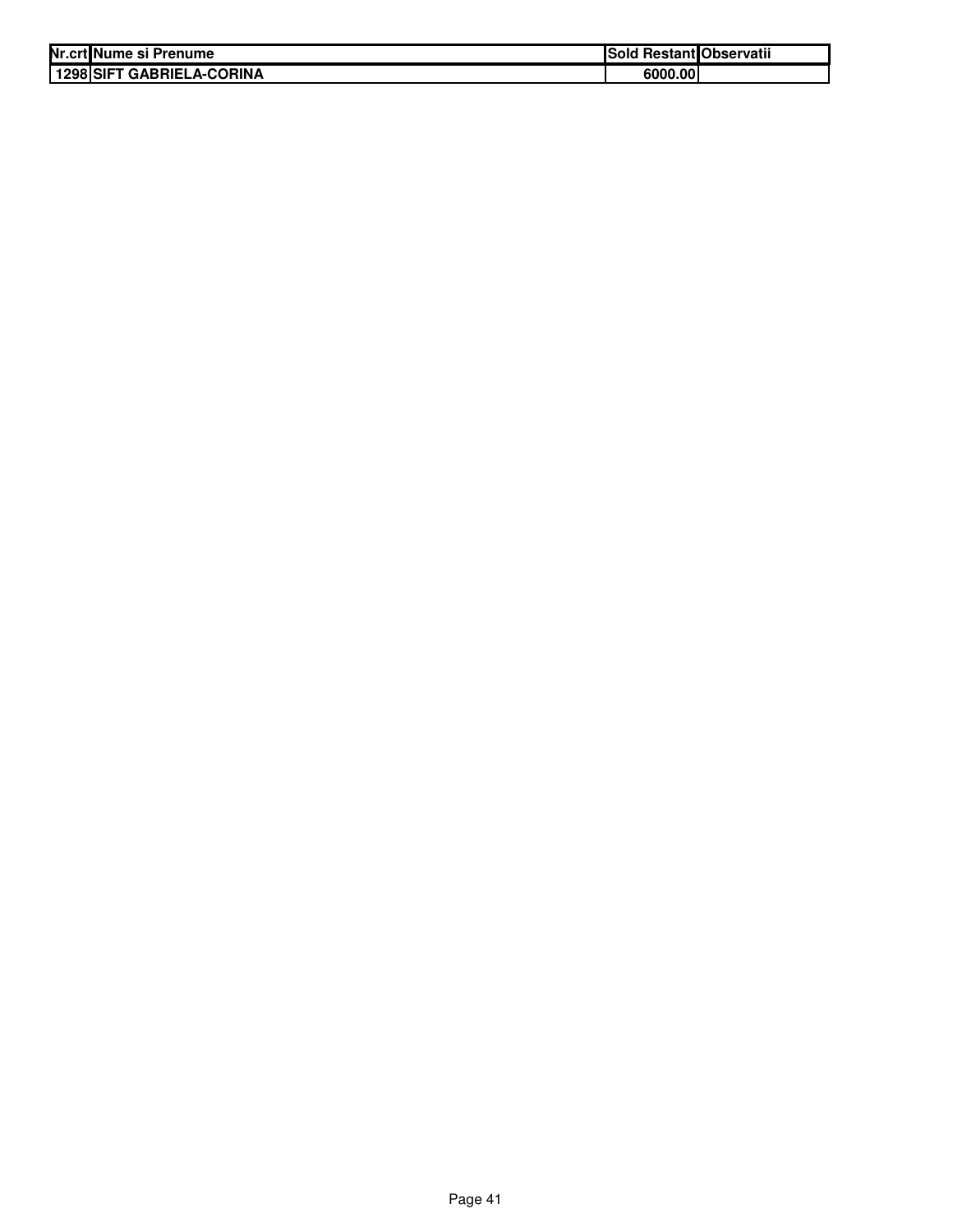| Nr.crt Nume si Prenume                                                 | Sold Restant Observatii |                       |
|------------------------------------------------------------------------|-------------------------|-----------------------|
| <b>1299 STANCIU EUGEN</b>                                              | 6000.00                 |                       |
| 1300 SZABO JOZSEF                                                      | 6000.00                 |                       |
| 1301 SZILAGYI ANIKO                                                    | 6000.00                 |                       |
| 1302 TAMAS CLAUDIA                                                     | 6000.00                 |                       |
| 1303 TINCAU IOANA-NICOLETA                                             | 6000.00                 |                       |
| 1304 TOROK LEVENTE-LORANT                                              | 6000.00                 |                       |
| 1305 TOTH SANDOR                                                       | 6000.00                 |                       |
| 1306 VAKAR MARIA-LIANA                                                 | 6000.00                 |                       |
| 1307 VAN GELEEN ELENA CRISTINA                                         | 6000.00                 |                       |
| 1308 VANCEA ALIN DANIEL                                                | 6000.00                 |                       |
| 1309 VARDAI ANDREEA MARIA                                              | 6000.00                 |                       |
| 1310 VASILE DIANA-ANCA                                                 | 6000.00                 |                       |
| <b>1311 VIGLIONE MICHELLE</b>                                          | 6000.00                 |                       |
| <b>1312 IOVANOVICI MILAN IONUT</b>                                     | 5998.40                 |                       |
| 1313 MACZKO LASZLO SI KATALIN                                          | 5998.00                 |                       |
| <b>1314 CIOTIR CIPRIAN GEORGE</b>                                      | 5997.00                 |                       |
| 1315 GABOR GABRIEL                                                     | 5995.00                 |                       |
| 1316 MERCEA ADRIAN SI SANDA                                            | 5991.45                 |                       |
| <b>1317 COSTEA FLAVIU</b>                                              | 5987.50                 |                       |
| 1318 CORBUT PAUL-SEBASTIAN                                             | 5982.00                 |                       |
| 1319 POP MIHAELA-LILIANA                                               | 5979.00                 |                       |
| 1320 PASCA-TANC BIANCA-CLARA                                           | 5977.00                 |                       |
| <b>1321 TOTH STEFAN SI KATALIN</b>                                     |                         | 5973.00 PROCES PE ROL |
| 1322 NAGY LAJOS                                                        | 5970.00                 |                       |
| <b>1323 DRIMBA CIPRIAN MARIUS</b>                                      | 5966.00                 |                       |
| 1324 PELE EUGEN-CATALIN                                                | 5961.00                 |                       |
| 1325 POPA FLORIAN                                                      | 5961.00                 |                       |
| 1326 COSAC MATEI-ROMEO                                                 | 5960.00                 |                       |
| <b>1327 TIRTIU REMUS-CRISRIAN</b>                                      | 5960.00                 |                       |
| 1328 DURMAZ HAMZA                                                      | 5954.00                 |                       |
| <b>1329 NUT IOAN</b>                                                   | 5948.00                 |                       |
| 1330 NEAGA NICOLETA-FELICIA                                            | 5946.00                 |                       |
| 1331 MILLE ROMEO                                                       | 5945.00                 |                       |
| 1332 SARB ADRIAN-DANIEL                                                | 5944.00                 |                       |
| 1333 CABA DANIELA                                                      | 5941.00                 |                       |
| 1334 URSADAN EMIL SI CORNELIA                                          | 5937.00                 |                       |
| 1335 GONCZE ATTILA-BELA                                                | 5936.00                 |                       |
| 1336 GABOR PETRU                                                       | 5931.00                 |                       |
| 1337 BLAGOE-BREDICEANU CRISTIAN-FLAVIUS                                | 5919.00                 |                       |
| <b>1338 BEIUSANU FLORIAN SI MARIA</b>                                  | 5916.00                 |                       |
| 1339 HERCUT GAVRIL                                                     | 5914.00                 |                       |
| 1340 GOLDENBERG CRISTIAN-RADU                                          | 5908.00                 |                       |
| 1341 ANDOR ALEXANDRU DAN                                               | 5899.00                 |                       |
| 1342 CIURAR LAIE                                                       | 5899.00                 |                       |
| <b>1343 DOMOCOS FLORIN</b>                                             | 5894.00                 |                       |
| <b>1344 TINCAU LIVIU-CORNEL SI ELZA</b>                                | 5883.00                 |                       |
| <b>1345 HEBRISTEAN VIOREL-LAURIAN</b>                                  | 5881.00                 |                       |
| <b>1346 BIRTAS MIHAI GABRIEL</b>                                       | 5876.00                 |                       |
| <b>1347 ONITA DANIEL</b>                                               | 5870.04                 |                       |
| <b>1348 STOICA LUDOVIC</b>                                             | 5870.00                 |                       |
| <b>1349 LINGURAR MARIN</b>                                             | 5864.00                 |                       |
| <b>1350 PRAHOVEANU CRISTINA</b>                                        | 5861.00                 |                       |
| <b>1351 KUDELASZ LEVENTE-TIBOR</b>                                     | 5860.00                 |                       |
| <b>1352 DRUGAS TEODOR</b>                                              | 5857.00                 |                       |
| <b>1353 CIURBA GABRIEL</b><br>1354 STROE MIRCEA-DANIEL SI RAMONA TEREZ | 5855.00                 |                       |
|                                                                        | 5854.52                 |                       |
| <b>1355 MEZE DANIELA-VIORICA</b><br>1356 FURTOS GEORGE-ALEX            | 5851.35                 |                       |
| <b>1357 DERECICHEI FLORIN</b>                                          | 5851.00                 |                       |
| <b>1358 FOGHIS TRAIAN</b>                                              | 5842.00<br>5833.00      |                       |
| 1359 BALOGH IOSIF                                                      | 5829.00                 |                       |
|                                                                        |                         |                       |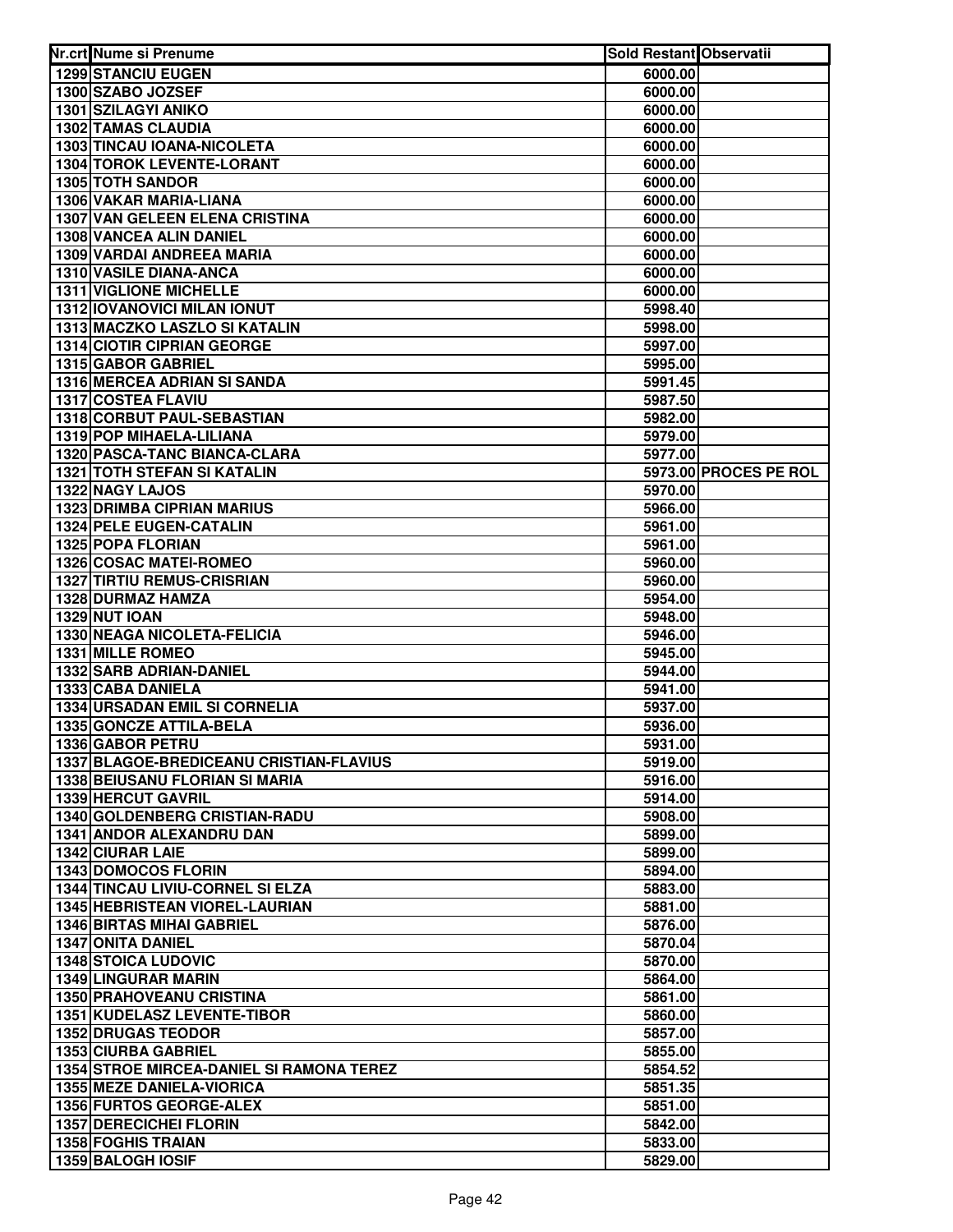| Nr.crt Nume si Prenume | <b>ISold</b> | I Restant Observatii |
|------------------------|--------------|----------------------|
| 1360 GABOR SUSANA      | 5827.00      |                      |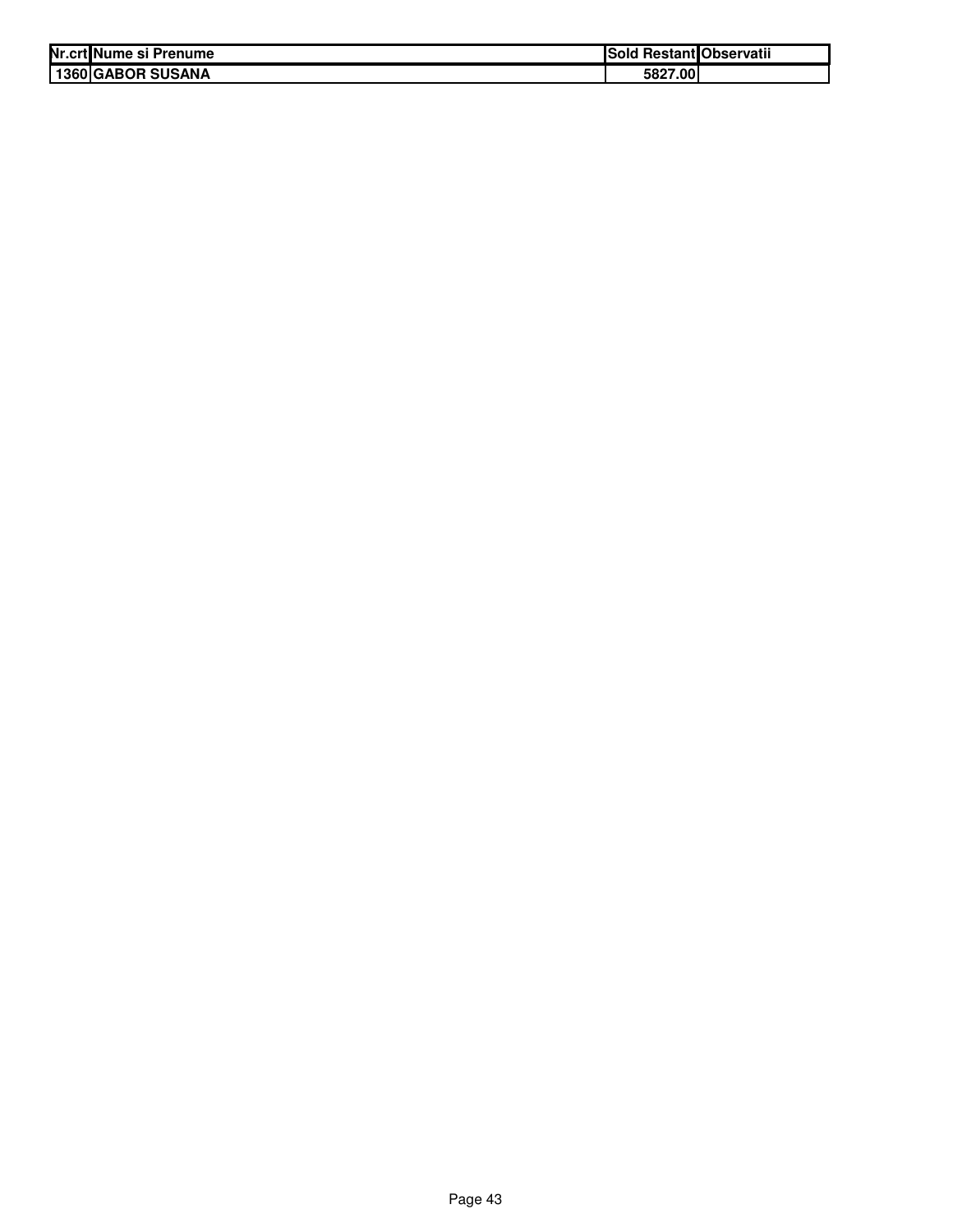| Nr.crt Nume si Prenume                | Sold Restant Observatii |  |
|---------------------------------------|-------------------------|--|
| <b>1361 BUDA CRISTIAN AUREL</b>       | 5817.00                 |  |
| 1362 LAKATOS ERZSEBET-NOEMI           | 5815.00                 |  |
| 1363 SANTI MAURO                      | 5813.00                 |  |
| <b>1364 DUME MIRCEA VASILE</b>        | 5812.45                 |  |
| 1365 ANECHIFORESEI CATALIN-CONSTANTIN | 5800.00                 |  |
| <b>1366 BORZA AUREL MARIUS</b>        | 5800.00                 |  |
| 1367 POP MARIUS                       | 5800.00                 |  |
| 1368 TICOSI MIRCEA-CALIN              | 5800.00                 |  |
| <b>1369 SILAGHI ADRIAN-GABRIEL</b>    | 5797.00                 |  |
| 1370 GEREBENES DUMITRU                | 5788.51                 |  |
| <b>1371 FIZESAN RAMONA NICOLETA</b>   | 5788.40                 |  |
| 1372 MIKUCZ MATILDA                   | 5776.67                 |  |
| <b>1373 URSU MIHAI-ADRIAN</b>         | 5757.50                 |  |
| 1374 CHIOREAN-VAGNER MARIUS-OVIDIU    | 5757.00                 |  |
| 1375 BALOGH CARLA - ETELKA            | 5756.00                 |  |
| <b>1376 ROSTAS EMANUEL</b>            | 5742.00                 |  |
| <b>1377 BURCSA MIHAI</b>              | 5740.00                 |  |
| 1378 SIMO MARIA-MAGDALENA             | 5738.00                 |  |
| 1379 CORDA IONAS                      | 5735.00                 |  |
| 1380 APETREI DANIEL                   | 5734.00                 |  |
| <b>1381 RADAC AUREL-GHEORGHE</b>      | 5731.92                 |  |
| 1382 BUT PETRU-FRANCISC               | 5730.00                 |  |
| 1383 COVACIU ALEXANDRU                | 5730.00                 |  |
| 1384 ELENES CIPRIAN-IONEL             | 5711.15                 |  |
| 1385 ZANONI PAOLO                     | 5705.00                 |  |
| 1386 TARAU IONEL-MADALIN              | 5702.00                 |  |
| 1387 VARGA ISTVAN ROBERT              | 5702.00                 |  |
| 1388 GABOR IANOS                      | 5700.00                 |  |
| 1389 GABOR RUPI                       | 5683.98                 |  |
| 1390 INDRIE GHEORGHE-FLORIN           | 5678.00                 |  |
| 1391 WEKERLE IACOB                    | 5674.00                 |  |
| 1392 LAZAR CRISTINEL FLORIN           | 5669.00                 |  |
| 1393 PIRVU MARIA SI IOSIF             | 5665.00                 |  |
| 1394 ROSTAS IOAN-DOLAR                | 5660.00                 |  |
| 1395 BULZAN MARIA                     | 5652.00                 |  |
| 1396 ISZTOICA PETRU                   | 5650.00                 |  |
| 1397 ISZTOYKA GABOR                   | 5650.00                 |  |
| 1398 LAZAU CIPRIAN VLADUT             | 5650.00                 |  |
| 1399 ANDOR ALIN-IOAN                  | 5646.50                 |  |
| <b>1400 SIME IONUT-VLAD</b>           | 5643.00                 |  |
| 1401 ARDELEAN GHEORGHE-SORIN          | 5641.00                 |  |
| <b>1402 SZUTOR EVA</b>                | 5637.00                 |  |
| 1403 HEREDEA DANIEL IONUT             | 5633.00                 |  |
| <b>1404 NICORUT FLORIN</b>            | 5630.00                 |  |
| 1405 GALCA DUMITRU-NICOLAE-DAN        | 5629.00                 |  |
| <b>1406 TOTH SANDOR SI LIDIA</b>      | 5623.19                 |  |
| <b>1407 KAPALAI LORANT BELA</b>       | 5620.00                 |  |
| 1408 MEDREA COSMIN-GABRIEL            | 5615.00                 |  |
| 1409 MOGA SORIN-HORATIU-IOAN          | 5603.00                 |  |
| 1410 MOTOS MIHAI                      | 5603.00                 |  |
| 1411 HRIN GHEORGHE-DORIN              | 5602.88                 |  |
| <b>1412 JIANU-GEROCS MARIUS-DORIN</b> | 5601.00                 |  |
| 1413 HULEA TRAIAN<br>1414 CABA DOINA  | 5600.00                 |  |
| 1415 JUCA IOAN-DORIN                  | 5599.00                 |  |
| 1416 VLAD DUMITRU                     | 5598.00<br>5597.53      |  |
| <b>1417 HORVATH GHEORGHE</b>          | 5585.00                 |  |
| <b>1418 MARINCEAN COSMIN RARES</b>    | 5584.00                 |  |
| 1419 GIRZ ELISABETA                   | 5580.00                 |  |
| <b>1420 LAKATOS AUGUSTIN</b>          | 5580.00                 |  |
| <b>1421 JURCUT RADU</b>               | 5577.00                 |  |
|                                       |                         |  |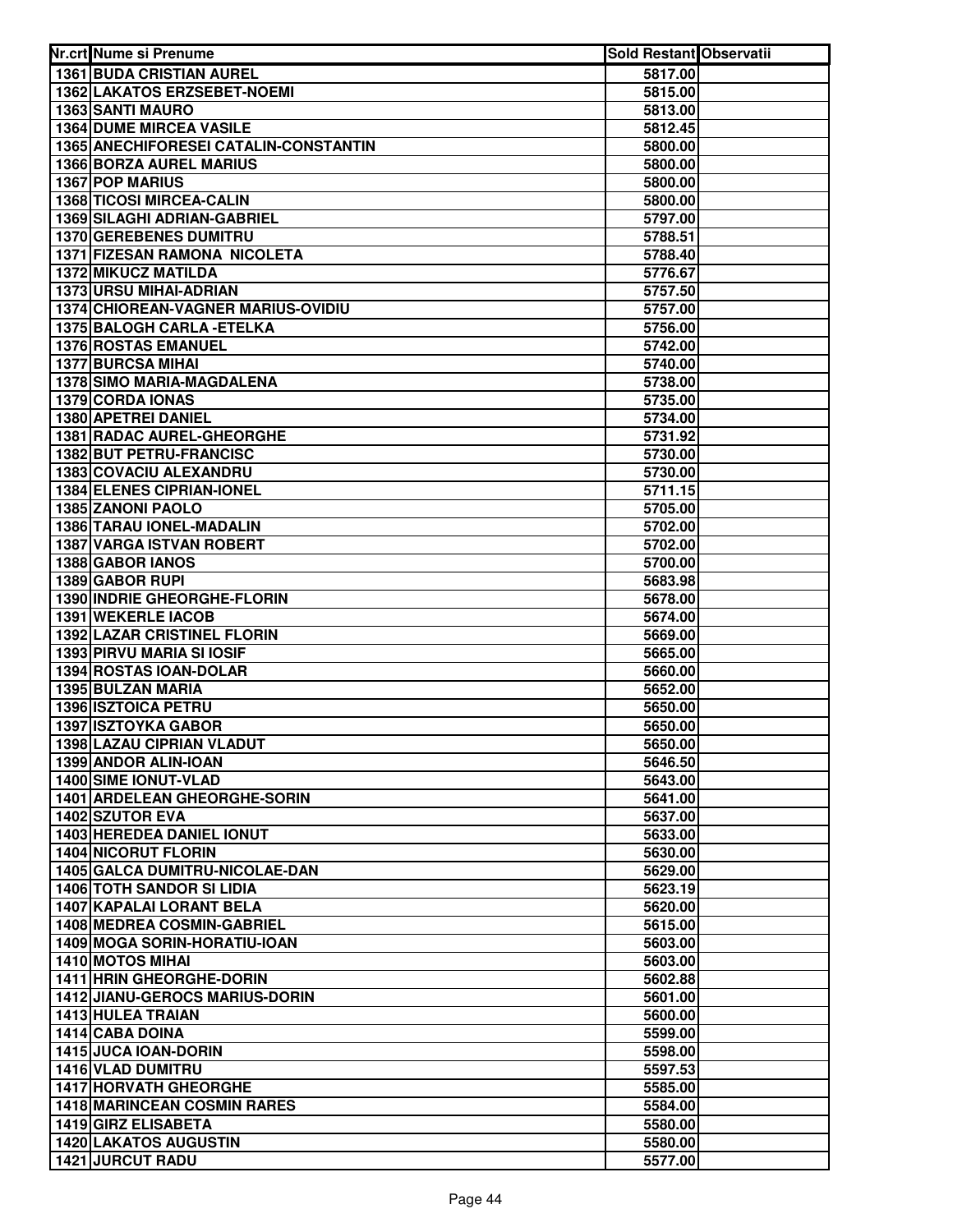| Nr.crt Nume si Prenume       | Sold Restant Observatii |  |
|------------------------------|-------------------------|--|
| I 1422 INUTAS ANTONIA-BIANCA | 5553.00                 |  |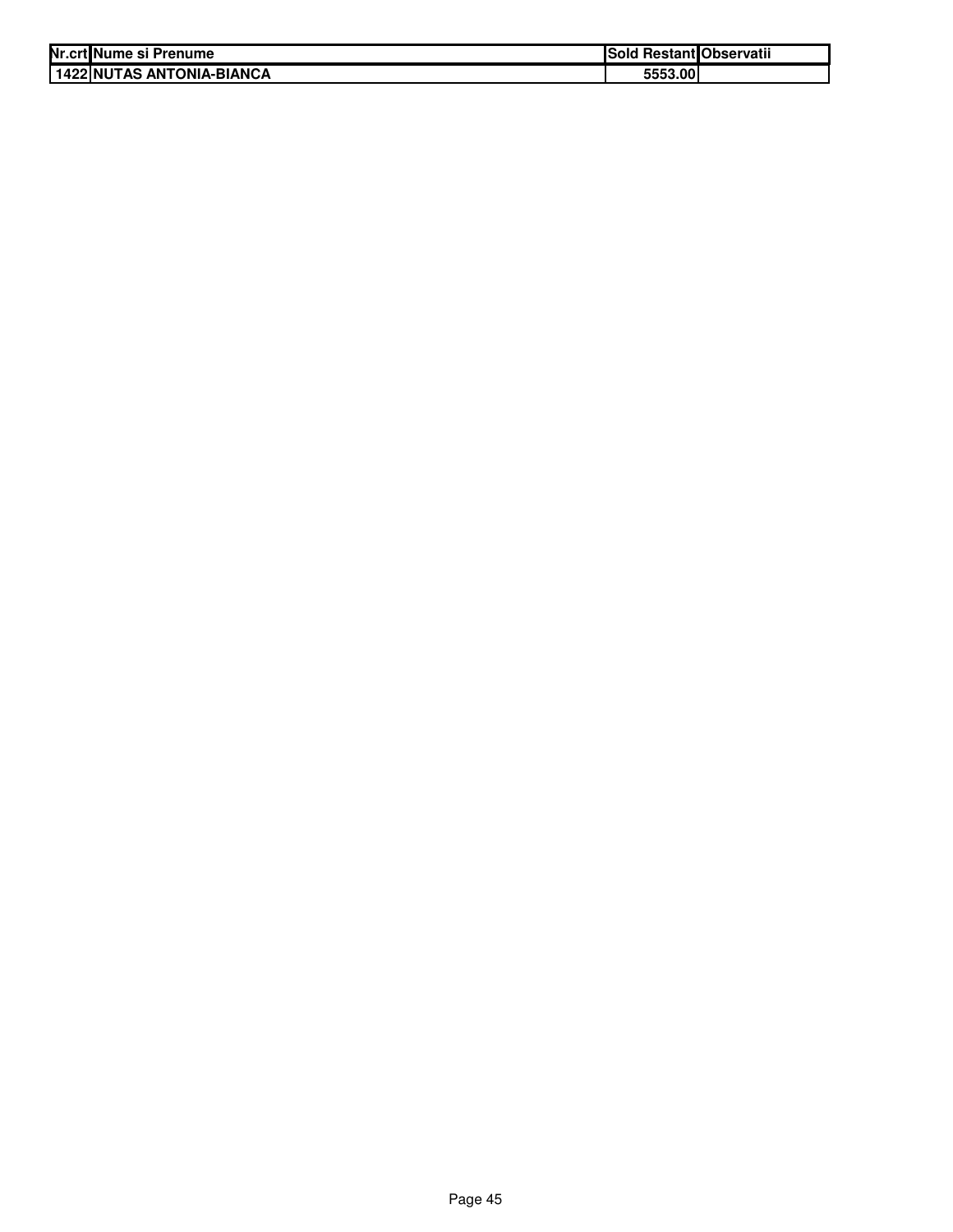| Nr.crt Nume si Prenume                                           | Sold Restant Observatii |  |
|------------------------------------------------------------------|-------------------------|--|
| <b>1423 POP RODICA-ANDREEA</b>                                   | 5550.00                 |  |
| 1424 NICORUT DOINA-ELENA                                         | 5547.00                 |  |
| 1425 VERES GEORGETA                                              | 5545.00                 |  |
| <b>1426 SUCIU EVA VIORICA</b>                                    | 5540.00                 |  |
| 1427 URS AUGUSTIN SI VALERIA                                     | 5538.00                 |  |
| 1428 ALDEA ADRIAN-CONSTANTIN                                     | 5537.50                 |  |
| 1429 AGOSTON EMIL IOAN                                           | 5520.00                 |  |
| 1430 KISS CSABA                                                  | 5518.00                 |  |
| 1431 TRIFAN DUMITRU                                              | 5504.00                 |  |
| 1432 COVACI FLORICA                                              | 5500.00                 |  |
| 1433 GROZE TRAIAN                                                | 5500.00                 |  |
| 1434 GYONGYOSI FERDINAND-GHEORGHE                                | 5500.00                 |  |
| <b>1435 TIRTEU IOAN</b>                                          | 5496.00                 |  |
| 1436 TENT IOAN                                                   | 5491.00                 |  |
| 1437 CZAPP IOSIF                                                 | 5490.70                 |  |
| <b>1438 HATTAB MOHAMED AMINE</b>                                 | 5485.00                 |  |
| 1439 FOCOS GABRIEL-RAZVAN                                        | 5483.17                 |  |
| 1440 CALAU DUMITRU                                               | 5483.00                 |  |
| 1441 KISS LAJOS                                                  | 5475.00                 |  |
| 1442 CORDOVAN JENO                                               | 5470.00                 |  |
| <b>1443 NISTOR CORNEL SI ELISABETA</b>                           | 5466.00                 |  |
| <b>1444 MOCIAN GHEORGHE</b>                                      | 5465.00                 |  |
| <b>1445 CHIS MARIOARA</b>                                        | 5463.00                 |  |
| <b>1446 RADUCANU VASILE RAJ</b>                                  | 5463.00                 |  |
| 1447 GAL EMERIC                                                  | 5450.00                 |  |
| 1448 HODISAN ELISABETA                                           | 5448.00                 |  |
| <b>1449 SCHUSTER HANZ</b>                                        | 5448.00                 |  |
| <b>1450 VIERU PETRICA SI LIOARA</b>                              | 5447.00                 |  |
| 1451 ANDOR STEFAN                                                | 5445.00                 |  |
| 1452 KOVACS LASZLO-LEVENTE                                       | 5439.00                 |  |
| 1453 FRUNZA ANDREI-MARIAN                                        | 5434.00                 |  |
| <b>1454 CABAU GABRIEL BENIAMIN</b>                               | 5429.11                 |  |
| 1455 KATI ALEXANDRU                                              | 5429.00                 |  |
| <b>1456 KOPAR ROBERT-NICOLAE</b>                                 | 5428.00                 |  |
| 1457 GABOR GAVRIL                                                | 5424.00                 |  |
| <b>1458 VERES MARIAN CASIAN</b>                                  | 5424.00                 |  |
| 1459 SILAGHI ANA INTREP.FAM                                      | 5422.00                 |  |
| 1460 CRETU VIOREL REMUS                                          | 5421.00                 |  |
| <b>1461 DEACONESCU VIOREL</b>                                    | 5419.00                 |  |
| 1462 DUDOMA IOSIF                                                | 5418.00                 |  |
| <b>1463 POTRA IOAN - INTREPRINDERE INDIVIDUALA</b>               | 5408.00                 |  |
| <b>1464 PORUMB CORNELIA</b>                                      | 5400.18                 |  |
| 1465 KISS LASZLO                                                 | 5400.00                 |  |
| 1466 KISS MARIA-MAGDALENA                                        | 5400.00                 |  |
| <b>1467 VIDICAN DAN</b>                                          | 5400.00                 |  |
| 1468 BADEU MARCEL-DOREL SI SIMONA-MARINA                         | 5399.00                 |  |
| <b>1469 MOT RELU SEBASTIAN</b>                                   | 5397.00                 |  |
| 1470 DOBOVAN ALEXANDRU                                           | 5395.00                 |  |
| <b>1471 DURGHEU MIRCEA IONEL</b>                                 | 5384.00                 |  |
| <b>1472 MINDRUTIU MARIUS</b>                                     | 5384.00                 |  |
| <b>1473 LASCU FLORENTINA-ALINA</b>                               | 5372.00                 |  |
| 1474 NOVAK ZSOLT-ISTVAN                                          | 5370.00                 |  |
| 1475 LINGURAR IOAN-CALIN                                         | 5367.00                 |  |
| 1476 AVRAM AMALIA-MELINDA SI GAVRIL<br><b>1477 RADAC DANIELA</b> | 5366.00                 |  |
| 1478 POPA OVIDIU                                                 | 5365.00                 |  |
|                                                                  | 5361.00                 |  |
| 1479 FARKAS ATTILA-NORBERT<br>1480 BOGDAN GHEORGHE               | 5355.00<br>5351.00      |  |
| 1481 MATE RUDOLF                                                 | 5345.00                 |  |
| 1482 GHERGHEV DORIN                                              | 5332.00                 |  |
| 1483 VIDICAN RAZVAN - SERGIU                                     | 5327.50                 |  |
|                                                                  |                         |  |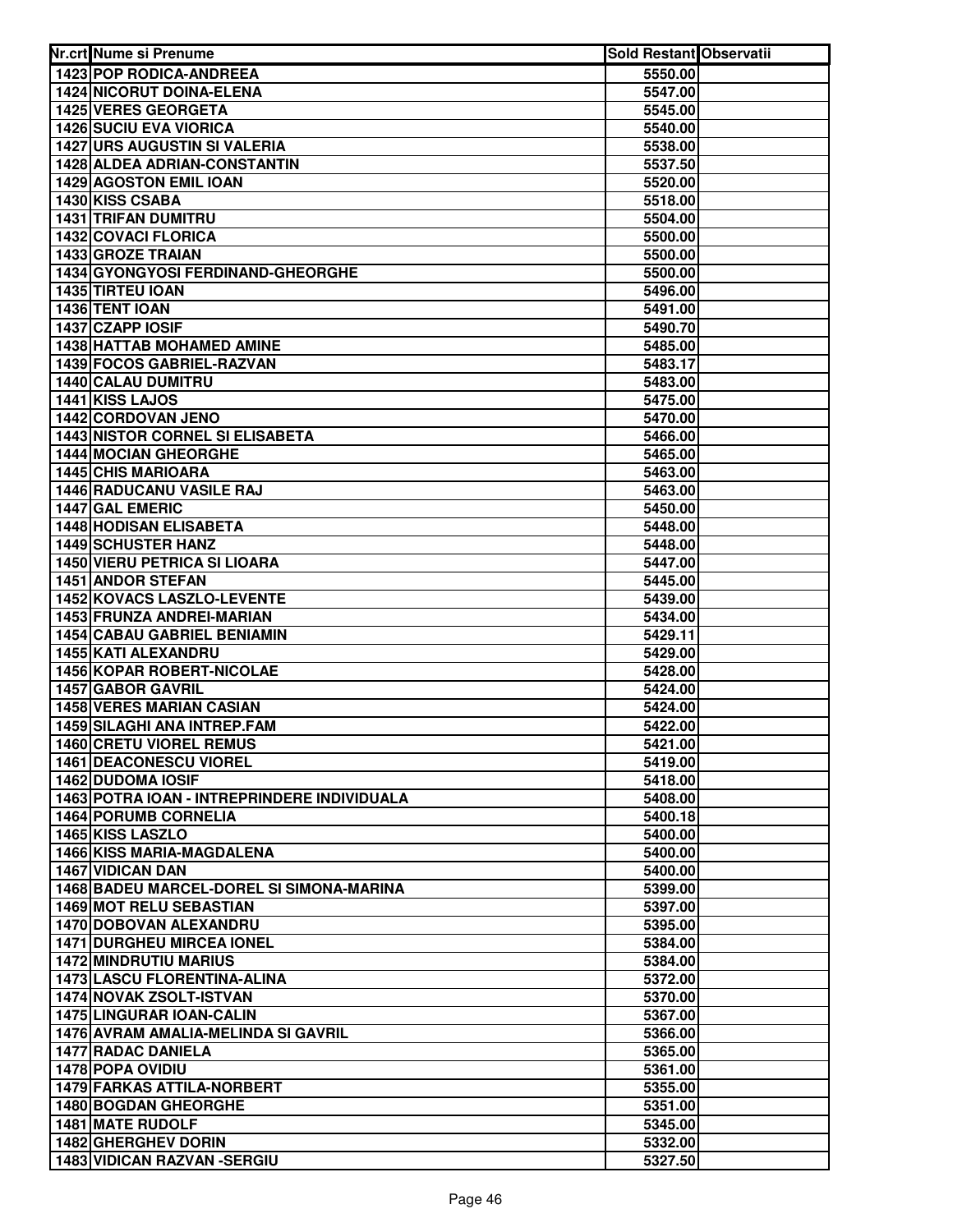| Nr.crtlNume si Prenume        | Sold Restant Observatii |  |
|-------------------------------|-------------------------|--|
| I 1484 IIUDEAN RAMONA-CLAUDIA | 5322.00                 |  |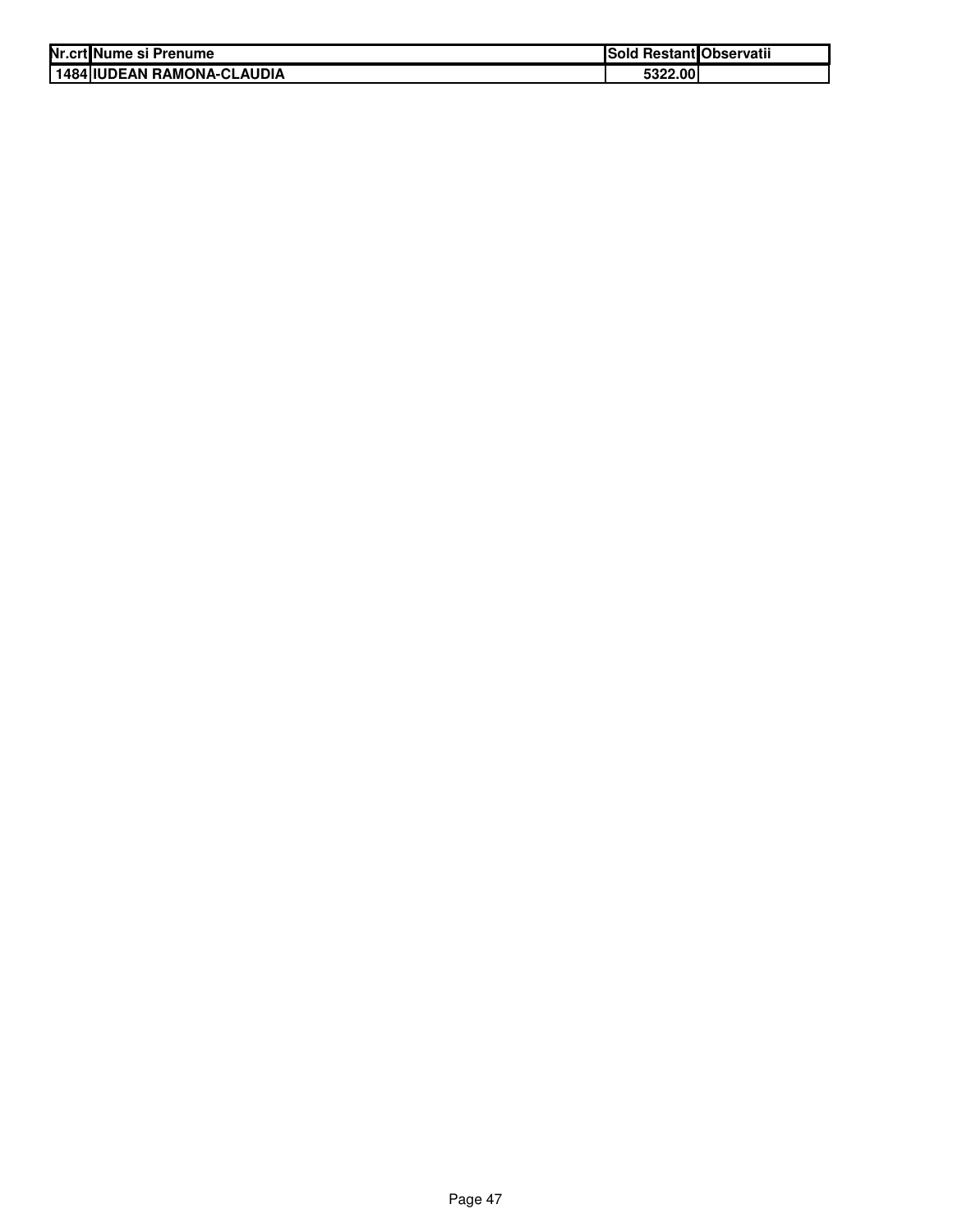| Nr.crt Nume si Prenume                           | Sold Restant Observatii |  |
|--------------------------------------------------|-------------------------|--|
| 1485 ERDEI ATTILA                                | 5320.00                 |  |
| <b>1486 PUSKAS MIKLOS</b>                        | 5311.00                 |  |
| <b>1487 STATE VASILE</b>                         | 5311.00                 |  |
| 1488 STEF DORIN MIRCEA                           | 5310.00                 |  |
| 1489 LASCAU MARINA-LUCICA                        | 5300.00                 |  |
| 1490 POP RAZVAN                                  | 5300.00                 |  |
| <b>1491 STANCIU VASILE SI ADRIANA</b>            | 5293.00                 |  |
| 1492 GABOR DUMITRU                               | 5292.00                 |  |
| 1493 ROSTAS RIBILA                               | 5274.50                 |  |
| <b>1494 LUNCAN PETRU SORIN</b>                   | 5273.00                 |  |
| <b>1495 POPOVICI IUSTINA</b>                     | 5266.00                 |  |
| 1496 GHETI RAUL-EMANUEL                          | 5265.00                 |  |
| <b>1497 BAR GABRIEL</b>                          | 5260.00                 |  |
| <b>1498 SIME RADU HORIA</b>                      | 5259.00                 |  |
| 1499 POPUTE TEODOR                               | 5256.00                 |  |
| 1500 PAP HAJNALKA                                | 5250.00                 |  |
| 1501 HEREDEA DANIEL                              | 5247.00                 |  |
| <b>1502 PESCHAR MARTIN</b>                       | 5240.00                 |  |
| 1503 VAN DER PUTTEN FRITS                        | 5240.00                 |  |
| 1504 ULMARU PETRACHE                             | 5237.00                 |  |
| <b>1505 FORT IONUT-CRISTIAN</b>                  | 5236.00                 |  |
| <b>1506 SATMARI IOAN GHEORGHE</b>                | 5234.47                 |  |
| <b>1507 CHEREGI IULIANA</b>                      | 5230.00                 |  |
| 1508 DASCALESCU ADELA-ELENA                      | 5229.00                 |  |
| 1509 SZABO ROBERT                                | 5228.00                 |  |
| 1510 PETRILA IOAN-DUMITRU                        | 5227.00                 |  |
| 1511 VAD MARIN-LASZLO                            | 5221.00                 |  |
| 1512 CORENIUC CLAUDIU-EMIL                       | 5220.00                 |  |
| 1513 GHERMAN HORIA-IONUT                         | 5210.00                 |  |
| 1514 CAMPAN OCTAVIAN-IOAN                        | 5202.00                 |  |
| 1515 BUZGUTA OVIDIU IOAN                         | 5201.00                 |  |
| 1516 DANO GYORGY-KALMAN                          | 5200.00                 |  |
| <b>1517 GABOR KATALIN</b>                        | 5200.00                 |  |
| 1518 KOMAREK GYULA-MIHALY<br>1519 LEU ZOLTAN-DAN | 5200.00                 |  |
| <b>1520 CIOLOS CRISTIAN-VICTOR</b>               | 5196.00<br>5190.00      |  |
| <b>1521 TUCALIUC DIMITRIE</b>                    | 5189.00                 |  |
| 1522 SGINDAR DANIEL                              | 5186.50                 |  |
| <b>1523 KHALL FALLAH MOSBAH</b>                  | 5184.80                 |  |
| <b>1524 GABOR MINDRA</b>                         | 5182.00                 |  |
| 1525 BARBONTA TRAIAN                             | 5180.36                 |  |
| <b>1526 VARGA SANDOR</b>                         | 5180.00                 |  |
| <b>1527 NEMET BENIAMIN</b>                       | 5176.00                 |  |
| 1528 KAJCZA MARIA                                | 5173.00                 |  |
| <b>1529 BANO TUNDE VIORICA</b>                   | 5172.00                 |  |
| <b>1530 DUDAS VASILE SI DOINA</b>                | 5172.00                 |  |
| <b>1531 DUMITRESCU RAVECA</b>                    | 5169.00                 |  |
| <b>1532 SABAU CARMEN-VIORICA</b>                 | 5169.00                 |  |
| <b>1533 SANDOR TEODOR MIHAI</b>                  | 5169.00                 |  |
| <b>1534 DEMETER LADISLAU</b>                     | 5167.00                 |  |
| 1535 TUFA VASILE SI LAURA-SIMONA                 | 5162.00                 |  |
| <b>1536 HORVATH KALMAN</b>                       | 5160.00                 |  |
| <b>1537 IONESCU MARIN</b>                        | 5154.00                 |  |
| 1538 MLADIN MIHAELA ANCA                         | 5153.00                 |  |
| 1539 STAN VIOREL                                 | 5150.00                 |  |
| 1540 BARBU CORNEL                                | 5148.00                 |  |
| 1541 BITIS IOAN                                  | 5148.00                 |  |
| <b>1542 CABA FLORICA-DANIELA</b>                 | 5144.00                 |  |
| <b>1543 GORDAN VESTIAN SI RODICA</b>             | 5138.00                 |  |
| <b>1544 TARAU TEODOR</b>                         | 5133.00                 |  |
| 1545 HOTOPAN LOREDANA-MARIANA                    | 5126.00                 |  |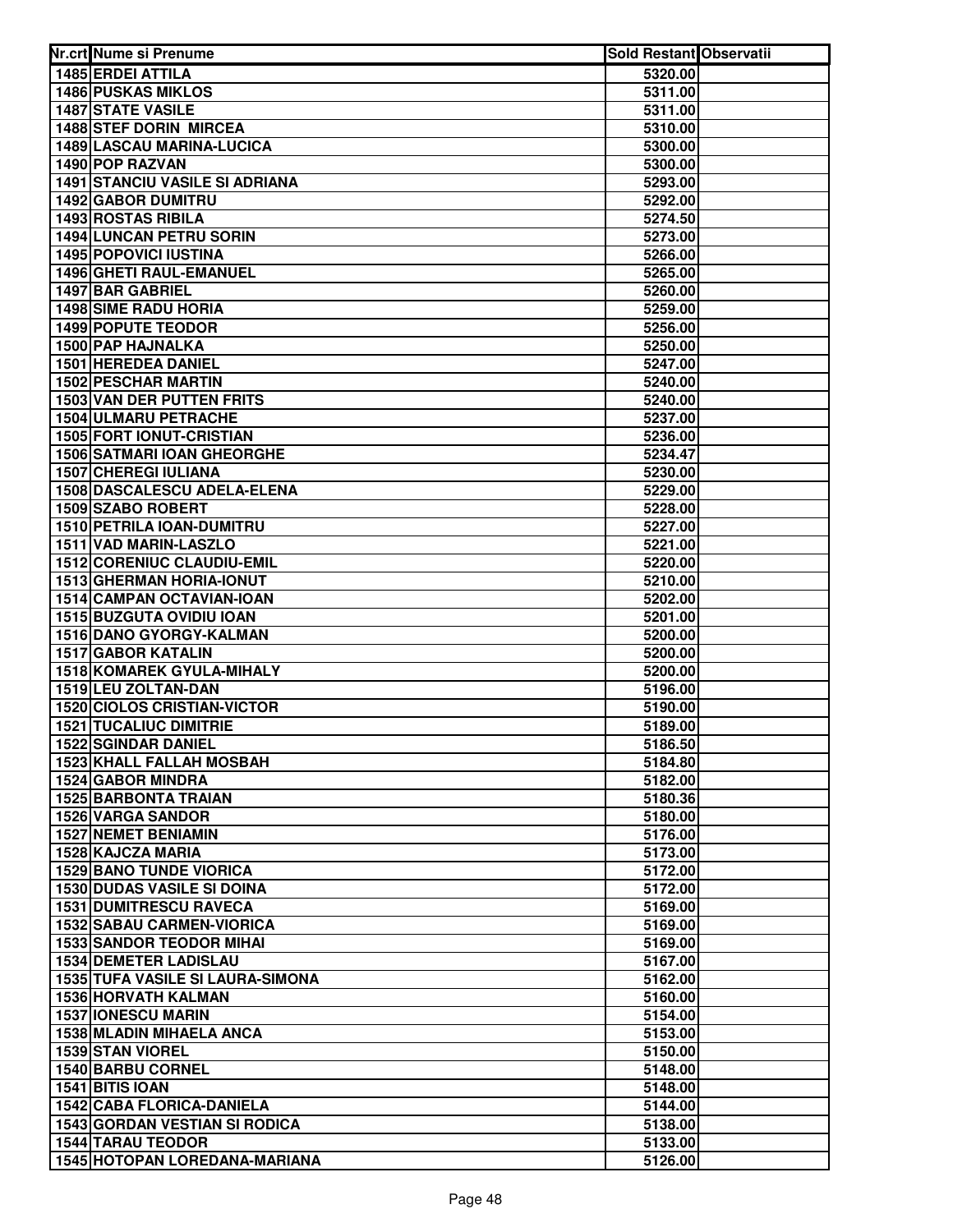| Nr.crt Nume si Prenume     | Sold Restant Observatii |  |
|----------------------------|-------------------------|--|
| <b>1546 BOROD GHEORGHE</b> | 5124.00                 |  |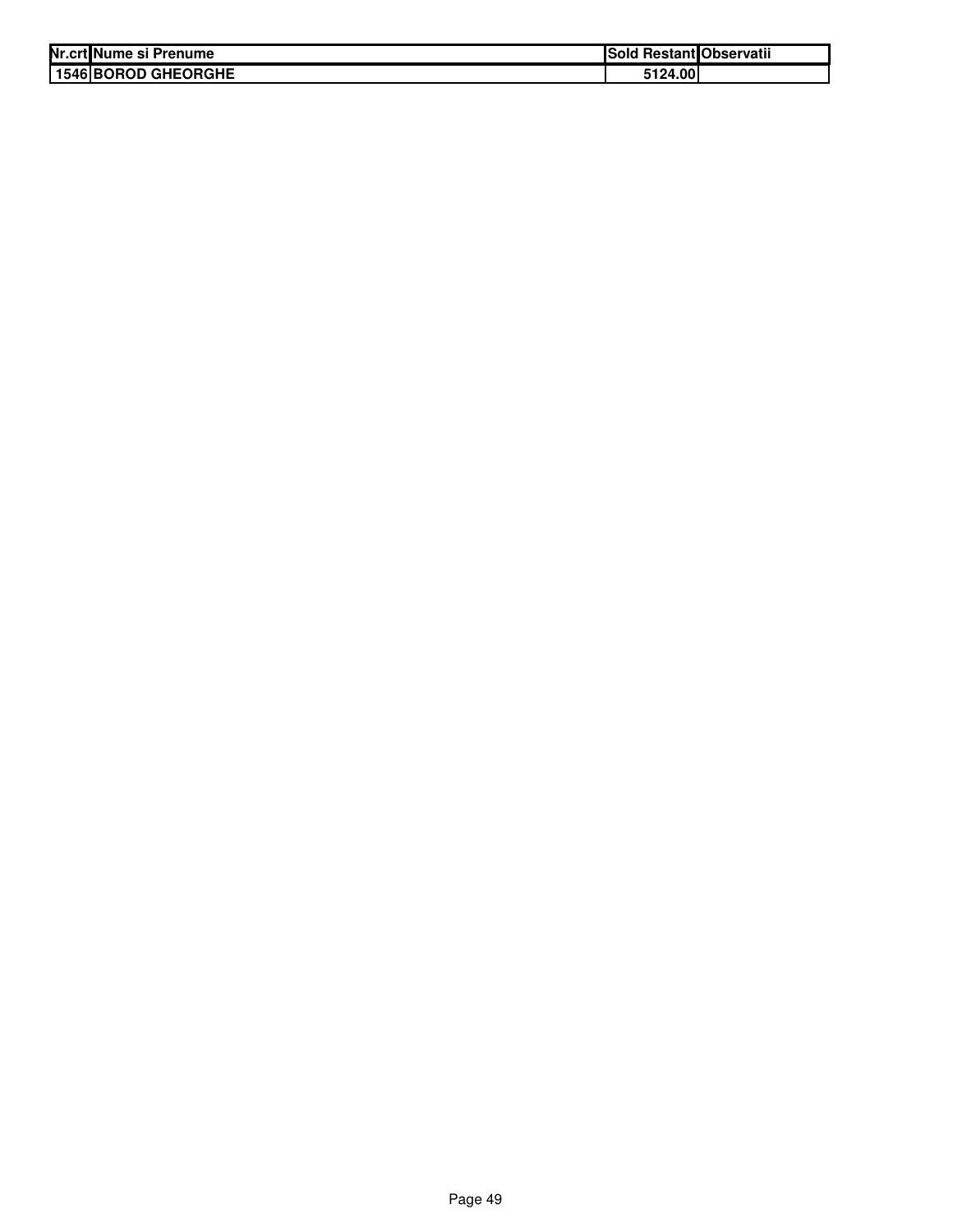| Nr.crt Nume si Prenume                                                          | Sold Restant Observatii |  |
|---------------------------------------------------------------------------------|-------------------------|--|
| <b>1547 DAVID DACIAN IONUT</b>                                                  | 5123.00                 |  |
| 1548 VARGA BARNA ATTILA                                                         | 5121.00                 |  |
| <b>1549 ISZTOIKA LUDOVIC</b>                                                    | 5120.00                 |  |
| 1550 BOLOCA CRISTIAN                                                            | 5118.00                 |  |
| <b>1551 HENDRE CRISTIAN-IONUT</b>                                               | 5117.00                 |  |
| 1552 DOVLETE ADRIAN                                                             | 5116.00                 |  |
| 1553 CIARNAU IOAN                                                               | 5110.00                 |  |
| 1554 PRODAN MIRELA-LOREDANA                                                     | 5106.00                 |  |
| <b>1555 CRACIUN ADRIAN DANIEL</b>                                               | 5105.00                 |  |
| 1556 TORZSA IOSIF                                                               | 5103.00                 |  |
| <b>1557 DAROCZI VASILE</b>                                                      | 5102.00                 |  |
| 1558 DUMITRIU STEFAN                                                            | 5100.00                 |  |
| 1559 PRAJA LEVENTE-VASILE                                                       | 5100.00                 |  |
| 1560 FILIP ANCA IOANA                                                           | 5096.00                 |  |
| 1561 IOVAN ALEXANDRU                                                            | 5090.00                 |  |
| 1562 COLTA RADU                                                                 | 5089.00                 |  |
| 1563 GABOR IANCU                                                                | 5088.00                 |  |
| <b>1564 BALINT FLORIAN</b>                                                      | 5086.00                 |  |
| 1565 BARANOSCHI MIHAI-FLORIN                                                    | 5083.00                 |  |
| <b>1566 GABOR LUDOVIC</b>                                                       | 5083.00                 |  |
| <b>1567 CIUCIU IACOB-CORNEL</b>                                                 | 5082.73                 |  |
| <b>1568 GAVRUTA GAVRAS TEODOR MARIUS</b>                                        | 5075.00                 |  |
| 1569 SAVA FLORIN-IOAN                                                           | 5073.00                 |  |
| 1570 DUDAS IMRE-LASZLO                                                          | 5070.00                 |  |
| 1571 HAMZA GHEORGHE-ROMEO                                                       | 5070.00                 |  |
| <b>1572 REZMIVES SAMUIL</b>                                                     | 5061.00                 |  |
| 1573 BODOG IOAN                                                                 | 5059.48                 |  |
| 1574 POGAN ADRIAN SEVER                                                         | 5057.00                 |  |
| 1575 TEM STEFAN-PETRU-EMERIC                                                    | 5053.00                 |  |
| 1576 VEGVARI ESTERA                                                             | 5050.00                 |  |
| 1577 ONUT-TOMA PETRU                                                            | 5049.00                 |  |
| 1578 DARIDA LIVIU                                                               | 5037.00                 |  |
| 1579 LEABU CARLA-LAURA                                                          | 5032.00                 |  |
| <b>1580 DIMENY NICOLESCU MIHAELA SILVIA</b>                                     | 5028.00                 |  |
| 1581 ROSTAS STEFAN SI DRENA                                                     | 5025.00                 |  |
| 1582 TINCAU MARINA-FLORENTINA                                                   | 5025.00                 |  |
| <b>1583 BAICAN EMOKE-IZABELLA</b>                                               | 5024.00                 |  |
| 1584 GHIB GHEORGHE                                                              | 5024.00                 |  |
| <b>1585 CIORBA MARIUS</b>                                                       | 5013.00                 |  |
| <b>1586 GABOR ISTVAN</b>                                                        | 5007.00                 |  |
| 1587 KOVACS-SZALAKNAI ESZTER SI LUDOVIC                                         | 5006.00                 |  |
| 1588 HORVATH ADALBERT                                                           | 5004.00                 |  |
| <b>1589 FECHETE OCTAV LUCRETIU</b>                                              | 5002.00                 |  |
| <b>1590 VAKAR CLAUDIU-NOEL</b>                                                  | 5002.00                 |  |
| <b>1591 DOBAI CONSTANTIN SI ELISABETA</b><br><b>1592 GORAN NARCISA MADALINA</b> | 5000.00                 |  |
|                                                                                 | 5000.00                 |  |
| 1593 KISS JANOS                                                                 | 5000.00                 |  |
| <b>1594 LACATUS LAVINIA-SORINA</b>                                              | 5000.00                 |  |
| <b>1595 PANTEA MARIANA-DANIELA</b>                                              | 5000.00                 |  |
| <b>1596 ROMAN FLORIN</b><br><b>1597 VASCHI CLAUDIU COSMIN</b>                   | 5000.00<br>5000.00      |  |
|                                                                                 |                         |  |
| <b>1598 POP MARCEL CRISTIAN</b><br>1599 SULUGIUC SADCO-GEORGE SI RALUCA CODRUTA | 4998.00<br>4997.00      |  |
| 1600 GADOLA RADU-DAN                                                            | 4994.00                 |  |
| <b>1601 SATMARI VIRGIL</b>                                                      | 4990.00                 |  |
| <b>1602 GAL NICOLETA SI SORIN</b>                                               | 4989.00                 |  |
| 1603 VOLGYESI ROBERT-ATTILA                                                     | 4989.00                 |  |
| <b>1604 JURGIU LENUTA-MARIA</b>                                                 | 4988.91                 |  |
| <b>1605 MERA NICOLAE SI VIORICA</b>                                             | 4987.00                 |  |
| <b>1606 MIHUT CRISTIAN-MARIAN</b>                                               | 4982.00                 |  |
| 1607 DULAU CLAUDIU-MIHAI SI SIMONA FLORINA                                      | 4981.23                 |  |
|                                                                                 |                         |  |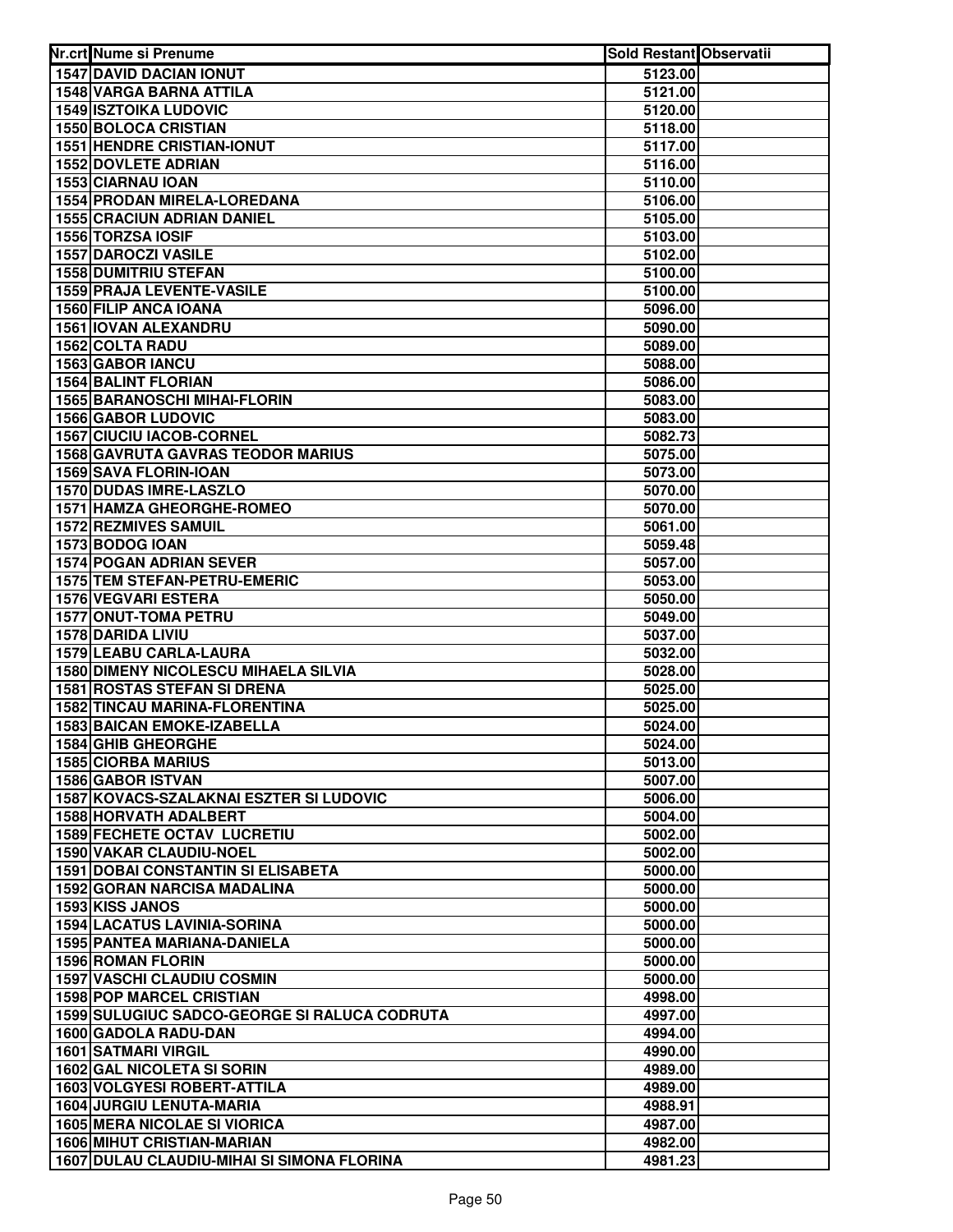| Nr.crt Nume si Prenume      | Sold Restant Observatii |  |
|-----------------------------|-------------------------|--|
| <b>1608 LENCAR LEONTINA</b> | 4981.00                 |  |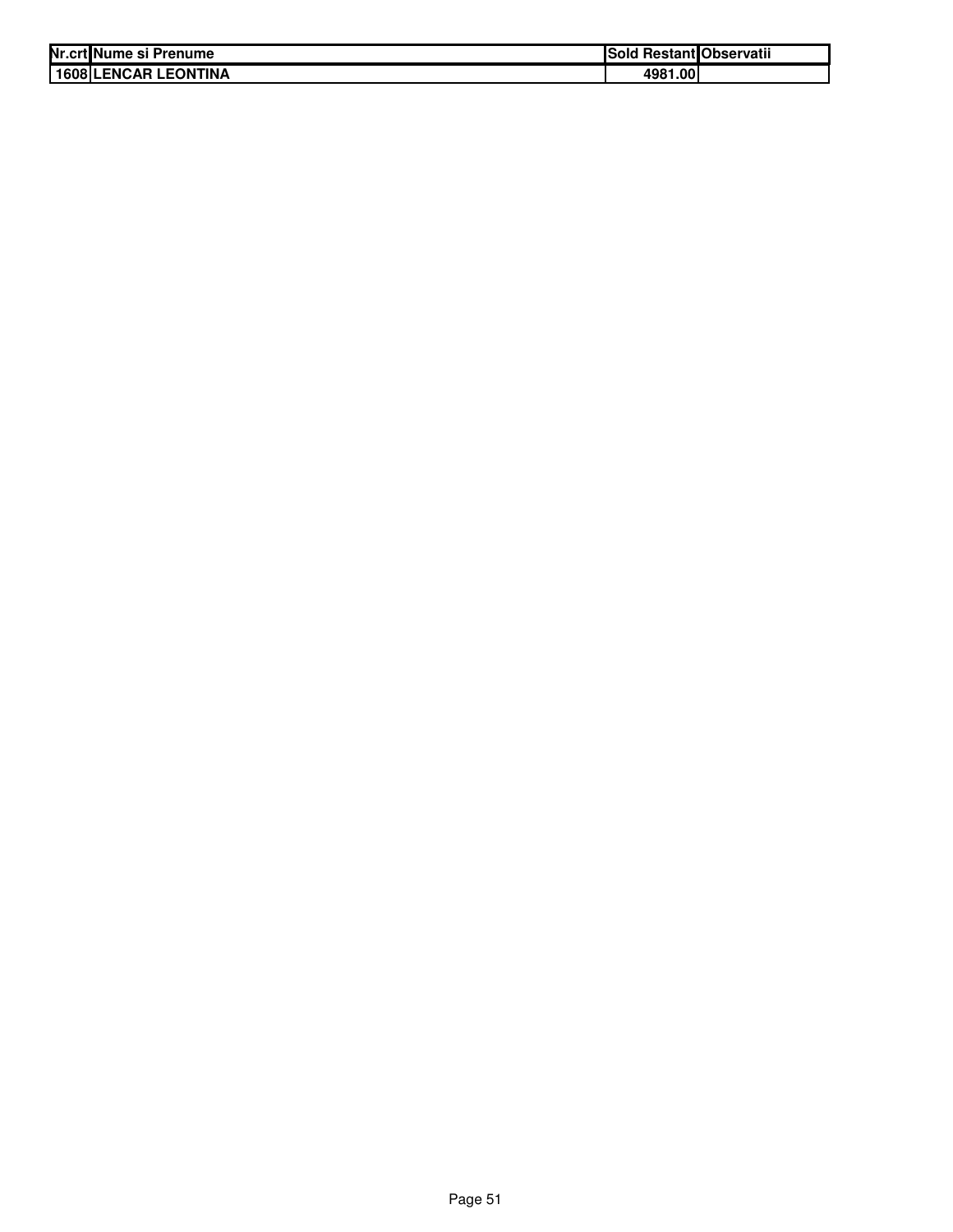| 1609 LASCAU GABRIELA ANAMARIA<br>4978.00<br><b>1610 GABOR MATEL</b><br>4977.00<br>1611 FURO ALIN-PAUL<br>4973.00<br>1612 UNGUR CRACIUN<br>4969.50<br><b>1613 CHERECHES DINU-SERBAN</b><br>4963.00<br><b>1614 BURCSA MATEI</b><br>4960.00<br>1615 CLITAN IONEL<br>4960.00<br>1616 POP EMIL-GAVRIL SI RALUCA<br>4955.00<br><b>1617 GHERMAN VASILE CRISTIAN</b><br>4954.00<br>1618 BERES STEFAN SI ILEANA<br>4952.00<br><b>1619 TOTORAN FLORINA</b><br>4947.14<br>1620 ROMOCEA ROXANA-NICOLETA<br>4945.00<br><b>1621 PAINA GHEORGHE</b><br>4940.00<br><b>1622 ILUTA FLORIN</b><br>4938.00<br>1623 BOCSAN GELU<br>4932.00<br><b>1624 VANCSA ARPAD-OLIVER</b><br>4927.00<br><b>1625 CARAGIA MARIUS</b><br>4925.00<br>1626 MICH AGNETA<br>4925.00<br><b>1627 SEBESTYEN MARIN</b><br>4925.00<br>1628 PARASCHIVA CONSTANTIN-EMIL<br>4922.00<br>1629 SERBA MARIA<br>4922.00<br><b>1630 TUNDUC ADRIAN</b><br>4920.00<br>1631 KAHILOGULLARI SEDAT<br>4918.00<br>1632 PRECUP TRAIAN<br>4916.58<br>1633 KOVACS OLGA<br>4914.00<br>1634 VEG LADISLAU-EMERIC<br>4914.00<br>1635 DEAK ISTVAN<br>4909.00<br><b>1636 JANCSEK ERVIN GYULA</b><br>4903.00<br>1637 GABOR IOAN<br>4901.00<br><b>1638 BENTAN CONSTANTIN</b><br>4900.00<br>1639 CAPOTA OVIDIU<br>4900.00<br>1640 GEREBENES EVA<br>4900.00<br>1641 SZABO IOZSEF<br>4900.00<br>1642 HORVATH JENO ZOLTAN<br>4897.00<br><b>1643 SIMON ANCUTA</b><br>4897.00<br>1644 SZFERLE OVIDIU<br>4895.00<br><b>1645 SABAU FLORIN-MARIUS</b><br>4893.00 | Nr.crt Nume si Prenume | <b>Sold Restant Observatii</b> |  |
|---------------------------------------------------------------------------------------------------------------------------------------------------------------------------------------------------------------------------------------------------------------------------------------------------------------------------------------------------------------------------------------------------------------------------------------------------------------------------------------------------------------------------------------------------------------------------------------------------------------------------------------------------------------------------------------------------------------------------------------------------------------------------------------------------------------------------------------------------------------------------------------------------------------------------------------------------------------------------------------------------------------------------------------------------------------------------------------------------------------------------------------------------------------------------------------------------------------------------------------------------------------------------------------------------------------------------------------------------------------------------------------------------------------------------------------------------------------------------------|------------------------|--------------------------------|--|
|                                                                                                                                                                                                                                                                                                                                                                                                                                                                                                                                                                                                                                                                                                                                                                                                                                                                                                                                                                                                                                                                                                                                                                                                                                                                                                                                                                                                                                                                                 |                        |                                |  |
|                                                                                                                                                                                                                                                                                                                                                                                                                                                                                                                                                                                                                                                                                                                                                                                                                                                                                                                                                                                                                                                                                                                                                                                                                                                                                                                                                                                                                                                                                 |                        |                                |  |
|                                                                                                                                                                                                                                                                                                                                                                                                                                                                                                                                                                                                                                                                                                                                                                                                                                                                                                                                                                                                                                                                                                                                                                                                                                                                                                                                                                                                                                                                                 |                        |                                |  |
|                                                                                                                                                                                                                                                                                                                                                                                                                                                                                                                                                                                                                                                                                                                                                                                                                                                                                                                                                                                                                                                                                                                                                                                                                                                                                                                                                                                                                                                                                 |                        |                                |  |
|                                                                                                                                                                                                                                                                                                                                                                                                                                                                                                                                                                                                                                                                                                                                                                                                                                                                                                                                                                                                                                                                                                                                                                                                                                                                                                                                                                                                                                                                                 |                        |                                |  |
|                                                                                                                                                                                                                                                                                                                                                                                                                                                                                                                                                                                                                                                                                                                                                                                                                                                                                                                                                                                                                                                                                                                                                                                                                                                                                                                                                                                                                                                                                 |                        |                                |  |
|                                                                                                                                                                                                                                                                                                                                                                                                                                                                                                                                                                                                                                                                                                                                                                                                                                                                                                                                                                                                                                                                                                                                                                                                                                                                                                                                                                                                                                                                                 |                        |                                |  |
|                                                                                                                                                                                                                                                                                                                                                                                                                                                                                                                                                                                                                                                                                                                                                                                                                                                                                                                                                                                                                                                                                                                                                                                                                                                                                                                                                                                                                                                                                 |                        |                                |  |
|                                                                                                                                                                                                                                                                                                                                                                                                                                                                                                                                                                                                                                                                                                                                                                                                                                                                                                                                                                                                                                                                                                                                                                                                                                                                                                                                                                                                                                                                                 |                        |                                |  |
|                                                                                                                                                                                                                                                                                                                                                                                                                                                                                                                                                                                                                                                                                                                                                                                                                                                                                                                                                                                                                                                                                                                                                                                                                                                                                                                                                                                                                                                                                 |                        |                                |  |
|                                                                                                                                                                                                                                                                                                                                                                                                                                                                                                                                                                                                                                                                                                                                                                                                                                                                                                                                                                                                                                                                                                                                                                                                                                                                                                                                                                                                                                                                                 |                        |                                |  |
|                                                                                                                                                                                                                                                                                                                                                                                                                                                                                                                                                                                                                                                                                                                                                                                                                                                                                                                                                                                                                                                                                                                                                                                                                                                                                                                                                                                                                                                                                 |                        |                                |  |
|                                                                                                                                                                                                                                                                                                                                                                                                                                                                                                                                                                                                                                                                                                                                                                                                                                                                                                                                                                                                                                                                                                                                                                                                                                                                                                                                                                                                                                                                                 |                        |                                |  |
|                                                                                                                                                                                                                                                                                                                                                                                                                                                                                                                                                                                                                                                                                                                                                                                                                                                                                                                                                                                                                                                                                                                                                                                                                                                                                                                                                                                                                                                                                 |                        |                                |  |
|                                                                                                                                                                                                                                                                                                                                                                                                                                                                                                                                                                                                                                                                                                                                                                                                                                                                                                                                                                                                                                                                                                                                                                                                                                                                                                                                                                                                                                                                                 |                        |                                |  |
|                                                                                                                                                                                                                                                                                                                                                                                                                                                                                                                                                                                                                                                                                                                                                                                                                                                                                                                                                                                                                                                                                                                                                                                                                                                                                                                                                                                                                                                                                 |                        |                                |  |
|                                                                                                                                                                                                                                                                                                                                                                                                                                                                                                                                                                                                                                                                                                                                                                                                                                                                                                                                                                                                                                                                                                                                                                                                                                                                                                                                                                                                                                                                                 |                        |                                |  |
|                                                                                                                                                                                                                                                                                                                                                                                                                                                                                                                                                                                                                                                                                                                                                                                                                                                                                                                                                                                                                                                                                                                                                                                                                                                                                                                                                                                                                                                                                 |                        |                                |  |
|                                                                                                                                                                                                                                                                                                                                                                                                                                                                                                                                                                                                                                                                                                                                                                                                                                                                                                                                                                                                                                                                                                                                                                                                                                                                                                                                                                                                                                                                                 |                        |                                |  |
|                                                                                                                                                                                                                                                                                                                                                                                                                                                                                                                                                                                                                                                                                                                                                                                                                                                                                                                                                                                                                                                                                                                                                                                                                                                                                                                                                                                                                                                                                 |                        |                                |  |
|                                                                                                                                                                                                                                                                                                                                                                                                                                                                                                                                                                                                                                                                                                                                                                                                                                                                                                                                                                                                                                                                                                                                                                                                                                                                                                                                                                                                                                                                                 |                        |                                |  |
|                                                                                                                                                                                                                                                                                                                                                                                                                                                                                                                                                                                                                                                                                                                                                                                                                                                                                                                                                                                                                                                                                                                                                                                                                                                                                                                                                                                                                                                                                 |                        |                                |  |
|                                                                                                                                                                                                                                                                                                                                                                                                                                                                                                                                                                                                                                                                                                                                                                                                                                                                                                                                                                                                                                                                                                                                                                                                                                                                                                                                                                                                                                                                                 |                        |                                |  |
|                                                                                                                                                                                                                                                                                                                                                                                                                                                                                                                                                                                                                                                                                                                                                                                                                                                                                                                                                                                                                                                                                                                                                                                                                                                                                                                                                                                                                                                                                 |                        |                                |  |
|                                                                                                                                                                                                                                                                                                                                                                                                                                                                                                                                                                                                                                                                                                                                                                                                                                                                                                                                                                                                                                                                                                                                                                                                                                                                                                                                                                                                                                                                                 |                        |                                |  |
|                                                                                                                                                                                                                                                                                                                                                                                                                                                                                                                                                                                                                                                                                                                                                                                                                                                                                                                                                                                                                                                                                                                                                                                                                                                                                                                                                                                                                                                                                 |                        |                                |  |
|                                                                                                                                                                                                                                                                                                                                                                                                                                                                                                                                                                                                                                                                                                                                                                                                                                                                                                                                                                                                                                                                                                                                                                                                                                                                                                                                                                                                                                                                                 |                        |                                |  |
|                                                                                                                                                                                                                                                                                                                                                                                                                                                                                                                                                                                                                                                                                                                                                                                                                                                                                                                                                                                                                                                                                                                                                                                                                                                                                                                                                                                                                                                                                 |                        |                                |  |
|                                                                                                                                                                                                                                                                                                                                                                                                                                                                                                                                                                                                                                                                                                                                                                                                                                                                                                                                                                                                                                                                                                                                                                                                                                                                                                                                                                                                                                                                                 |                        |                                |  |
|                                                                                                                                                                                                                                                                                                                                                                                                                                                                                                                                                                                                                                                                                                                                                                                                                                                                                                                                                                                                                                                                                                                                                                                                                                                                                                                                                                                                                                                                                 |                        |                                |  |
|                                                                                                                                                                                                                                                                                                                                                                                                                                                                                                                                                                                                                                                                                                                                                                                                                                                                                                                                                                                                                                                                                                                                                                                                                                                                                                                                                                                                                                                                                 |                        |                                |  |
|                                                                                                                                                                                                                                                                                                                                                                                                                                                                                                                                                                                                                                                                                                                                                                                                                                                                                                                                                                                                                                                                                                                                                                                                                                                                                                                                                                                                                                                                                 |                        |                                |  |
|                                                                                                                                                                                                                                                                                                                                                                                                                                                                                                                                                                                                                                                                                                                                                                                                                                                                                                                                                                                                                                                                                                                                                                                                                                                                                                                                                                                                                                                                                 |                        |                                |  |
|                                                                                                                                                                                                                                                                                                                                                                                                                                                                                                                                                                                                                                                                                                                                                                                                                                                                                                                                                                                                                                                                                                                                                                                                                                                                                                                                                                                                                                                                                 |                        |                                |  |
|                                                                                                                                                                                                                                                                                                                                                                                                                                                                                                                                                                                                                                                                                                                                                                                                                                                                                                                                                                                                                                                                                                                                                                                                                                                                                                                                                                                                                                                                                 |                        |                                |  |
|                                                                                                                                                                                                                                                                                                                                                                                                                                                                                                                                                                                                                                                                                                                                                                                                                                                                                                                                                                                                                                                                                                                                                                                                                                                                                                                                                                                                                                                                                 |                        |                                |  |
| 1646 IVAN SEBASTIAN-DAN                                                                                                                                                                                                                                                                                                                                                                                                                                                                                                                                                                                                                                                                                                                                                                                                                                                                                                                                                                                                                                                                                                                                                                                                                                                                                                                                                                                                                                                         |                        | 4892.50                        |  |
| <b>1647 NEMES DUMITRU SI VIORICA</b><br>4888.90                                                                                                                                                                                                                                                                                                                                                                                                                                                                                                                                                                                                                                                                                                                                                                                                                                                                                                                                                                                                                                                                                                                                                                                                                                                                                                                                                                                                                                 |                        |                                |  |
| <b>1648 TORDAI ELISABETA</b><br>4887.75                                                                                                                                                                                                                                                                                                                                                                                                                                                                                                                                                                                                                                                                                                                                                                                                                                                                                                                                                                                                                                                                                                                                                                                                                                                                                                                                                                                                                                         |                        |                                |  |
| <b>1649 LERNER FRIDA</b><br>4881.00                                                                                                                                                                                                                                                                                                                                                                                                                                                                                                                                                                                                                                                                                                                                                                                                                                                                                                                                                                                                                                                                                                                                                                                                                                                                                                                                                                                                                                             |                        |                                |  |
| <b>1650 CHIRICA EMERIC ZSOLT</b><br>4880.00                                                                                                                                                                                                                                                                                                                                                                                                                                                                                                                                                                                                                                                                                                                                                                                                                                                                                                                                                                                                                                                                                                                                                                                                                                                                                                                                                                                                                                     |                        |                                |  |
| <b>1651 BOROS STEFAN</b><br>4874.00                                                                                                                                                                                                                                                                                                                                                                                                                                                                                                                                                                                                                                                                                                                                                                                                                                                                                                                                                                                                                                                                                                                                                                                                                                                                                                                                                                                                                                             |                        |                                |  |
| <b>1652 KUCHEL REMUS</b><br>4870.00                                                                                                                                                                                                                                                                                                                                                                                                                                                                                                                                                                                                                                                                                                                                                                                                                                                                                                                                                                                                                                                                                                                                                                                                                                                                                                                                                                                                                                             |                        |                                |  |
| <b>1653 RAZVANTA COSMIN PAUL</b><br>4870.00                                                                                                                                                                                                                                                                                                                                                                                                                                                                                                                                                                                                                                                                                                                                                                                                                                                                                                                                                                                                                                                                                                                                                                                                                                                                                                                                                                                                                                     |                        |                                |  |
| <b>1654 ISZTOIKA STEFAN</b><br>4865.00                                                                                                                                                                                                                                                                                                                                                                                                                                                                                                                                                                                                                                                                                                                                                                                                                                                                                                                                                                                                                                                                                                                                                                                                                                                                                                                                                                                                                                          |                        |                                |  |
| <b>1655 SIMINIC MARIA</b><br>4861.00                                                                                                                                                                                                                                                                                                                                                                                                                                                                                                                                                                                                                                                                                                                                                                                                                                                                                                                                                                                                                                                                                                                                                                                                                                                                                                                                                                                                                                            |                        |                                |  |
| 1656 LENCAR IOAN-CALIN<br>4851.00                                                                                                                                                                                                                                                                                                                                                                                                                                                                                                                                                                                                                                                                                                                                                                                                                                                                                                                                                                                                                                                                                                                                                                                                                                                                                                                                                                                                                                               |                        |                                |  |
| <b>1657 CIORA NICUSOR-NELU</b><br>4850.50                                                                                                                                                                                                                                                                                                                                                                                                                                                                                                                                                                                                                                                                                                                                                                                                                                                                                                                                                                                                                                                                                                                                                                                                                                                                                                                                                                                                                                       |                        |                                |  |
| <b>1658 IURCA VALERIU-FLAVIUS</b><br>4850.00                                                                                                                                                                                                                                                                                                                                                                                                                                                                                                                                                                                                                                                                                                                                                                                                                                                                                                                                                                                                                                                                                                                                                                                                                                                                                                                                                                                                                                    |                        |                                |  |
| 1659 MIHAILA DAN<br>4850.00                                                                                                                                                                                                                                                                                                                                                                                                                                                                                                                                                                                                                                                                                                                                                                                                                                                                                                                                                                                                                                                                                                                                                                                                                                                                                                                                                                                                                                                     |                        |                                |  |
| 1660 LUNCAN PETRU<br>4849.00                                                                                                                                                                                                                                                                                                                                                                                                                                                                                                                                                                                                                                                                                                                                                                                                                                                                                                                                                                                                                                                                                                                                                                                                                                                                                                                                                                                                                                                    |                        |                                |  |
| <b>1661 PATAKI MAGDALENA SI ENIKO</b><br>4849.00                                                                                                                                                                                                                                                                                                                                                                                                                                                                                                                                                                                                                                                                                                                                                                                                                                                                                                                                                                                                                                                                                                                                                                                                                                                                                                                                                                                                                                |                        |                                |  |
| 1662 SZENTGYORGYI JOZSEF SI ERZSEBET<br>4847.00<br><b>1663 DOMOCOS CRISTIAN-VLAD</b><br>4846.00                                                                                                                                                                                                                                                                                                                                                                                                                                                                                                                                                                                                                                                                                                                                                                                                                                                                                                                                                                                                                                                                                                                                                                                                                                                                                                                                                                                 |                        |                                |  |
| 1664 GALL ISTVAN CSABA<br>4846.00                                                                                                                                                                                                                                                                                                                                                                                                                                                                                                                                                                                                                                                                                                                                                                                                                                                                                                                                                                                                                                                                                                                                                                                                                                                                                                                                                                                                                                               |                        |                                |  |
| 1665 SZUCS ARPAD JOZSEF<br>4841.50                                                                                                                                                                                                                                                                                                                                                                                                                                                                                                                                                                                                                                                                                                                                                                                                                                                                                                                                                                                                                                                                                                                                                                                                                                                                                                                                                                                                                                              |                        |                                |  |
| <b>1666 NEMES ALEXANDRU</b><br>4840.00                                                                                                                                                                                                                                                                                                                                                                                                                                                                                                                                                                                                                                                                                                                                                                                                                                                                                                                                                                                                                                                                                                                                                                                                                                                                                                                                                                                                                                          |                        |                                |  |
| 1667 ISTOICA IOAN<br>4839.00                                                                                                                                                                                                                                                                                                                                                                                                                                                                                                                                                                                                                                                                                                                                                                                                                                                                                                                                                                                                                                                                                                                                                                                                                                                                                                                                                                                                                                                    |                        |                                |  |
| 1668 BOT CALIN ARON<br>4834.00                                                                                                                                                                                                                                                                                                                                                                                                                                                                                                                                                                                                                                                                                                                                                                                                                                                                                                                                                                                                                                                                                                                                                                                                                                                                                                                                                                                                                                                  |                        |                                |  |
| 1669 BREAZ SORIN-MIHAI<br>4834.00                                                                                                                                                                                                                                                                                                                                                                                                                                                                                                                                                                                                                                                                                                                                                                                                                                                                                                                                                                                                                                                                                                                                                                                                                                                                                                                                                                                                                                               |                        |                                |  |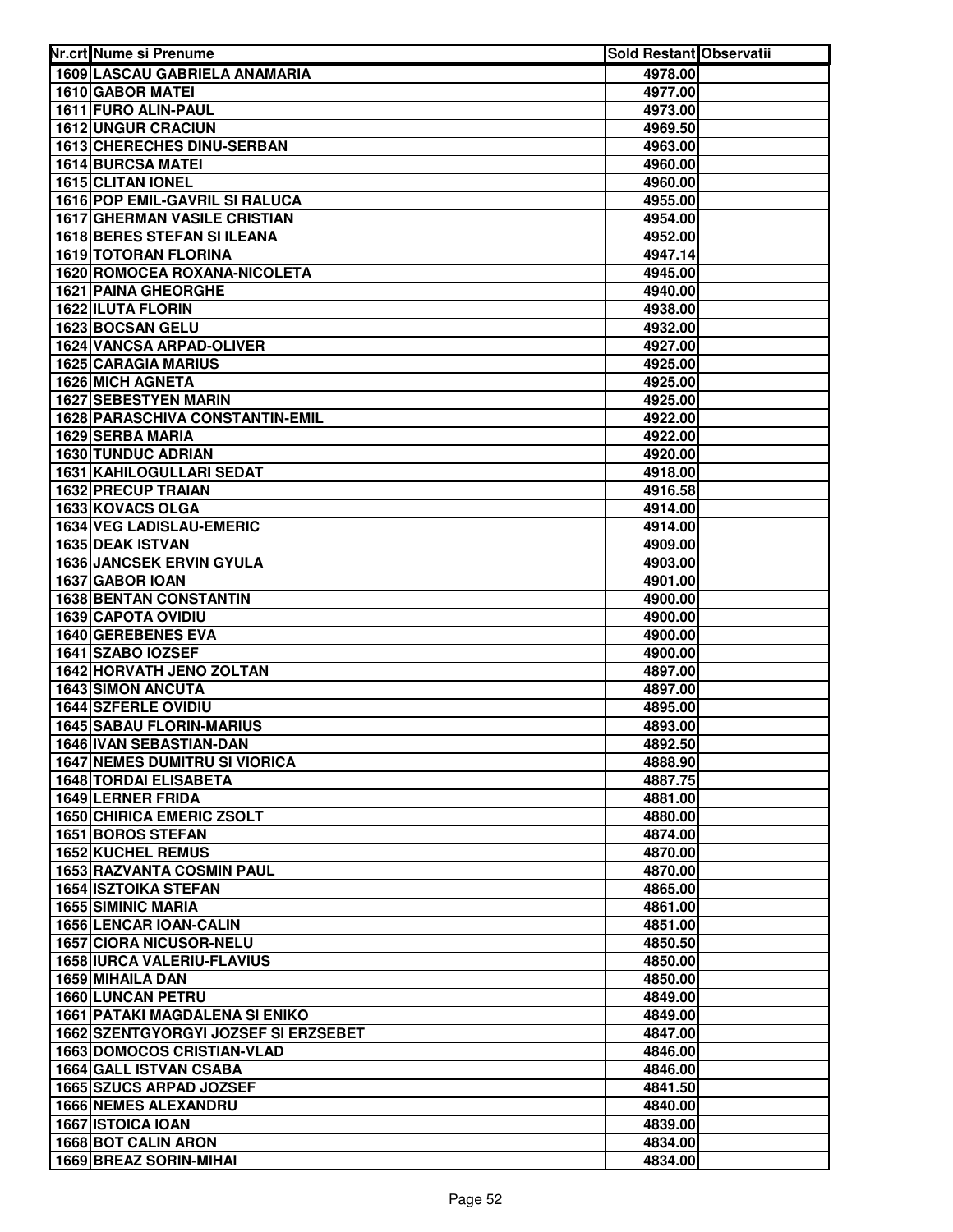| Nr.crt Nume si Prenume |                                     | <b>Sold Restant Observatii</b> |  |
|------------------------|-------------------------------------|--------------------------------|--|
|                        | I 1670 ISZOMBATI GABRIELA SI EMERIC | 4833.00                        |  |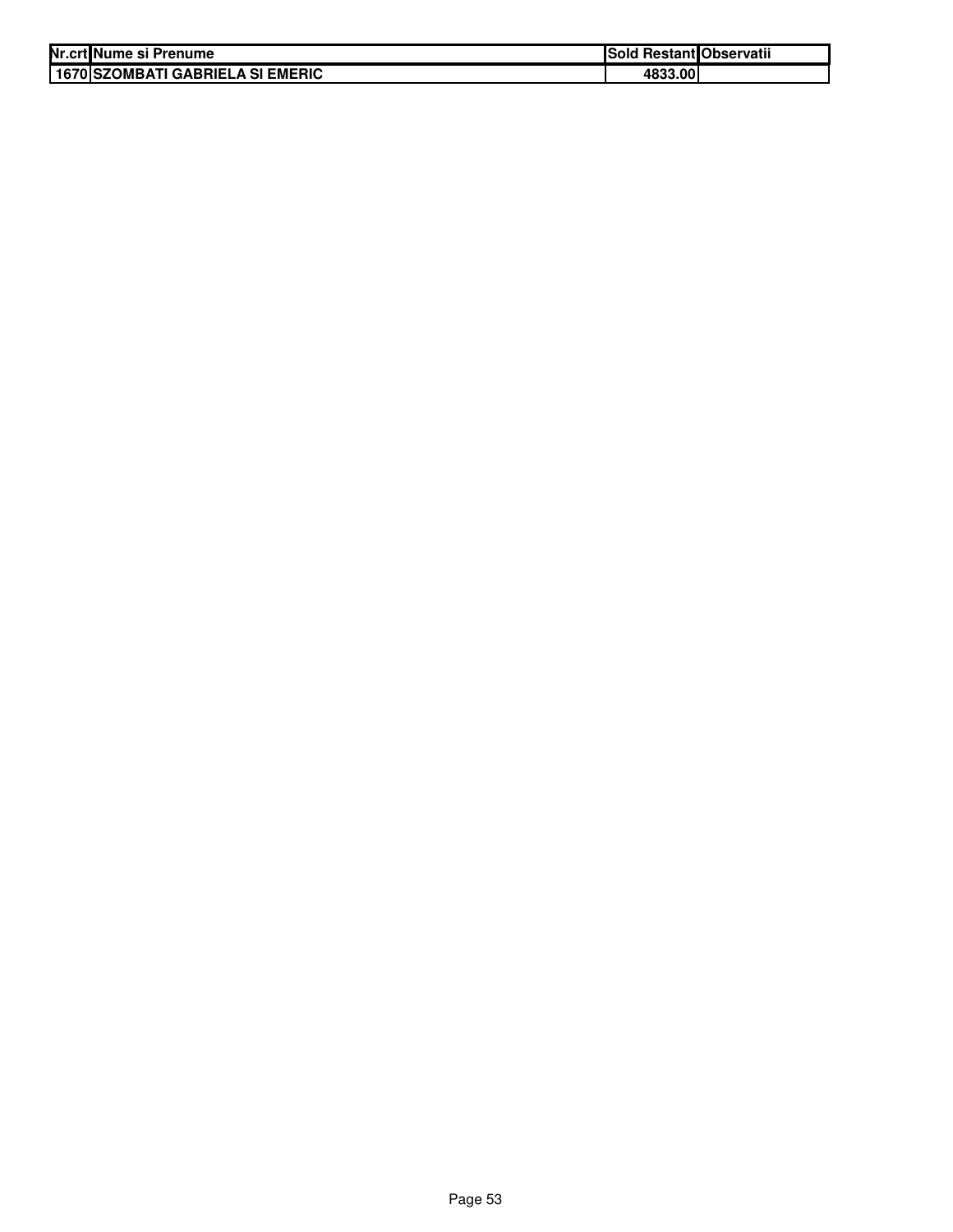| 1671 GABOR IOAN<br>4831.00<br><b>1672 POP LUCIAN-NICOLAE</b><br>4831.00<br><b>1673 COCIUBAN PAUL-CRISTIAN</b><br>4827.00<br>1674 BUT CLAUDIA-MARCELA<br>4821.00<br>1675 IVASCA IOAN - DANIEL<br>4817.00<br>1676 KOVACS LUMINITA SI IONESCU MUGUREL<br>4817.00<br>1677 DICU SERGIU-PETRU<br>4816.00<br><b>1678 EDDO INNOCENT OLUWALONIMI</b><br>4814.00<br>1679 MAGHIAR CATALIN-GEORGE<br>4810.44<br><b>1680 CRACIUN VIOREL-MARIUS</b><br>4810.00<br><b>1681 FORGACIU DUMITRU ROMICA</b><br>4803.00<br>1682 CATANA CALIN-PETRICA SI DENISA<br>4801.00<br><b>1683 ARDELEANU CRISTINA CARMEN</b><br>4798.00<br><b>1684 COLOSVARI VIORICA</b><br>4795.00<br><b>1685 CAPUS FLORIN SI MARGARETA CLAUDIA</b><br>4794.00<br><b>1686 PORCAR FLORIN CORNEL</b><br>4793.59<br><b>1687 CIMERDEAN KLARA</b><br>4792.06<br><b>1688 DARABAN MARIUS MIHAI</b><br>4786.84<br>1689 RADUI ALEXANDRU SI DELIA<br>4782.00<br>1690 KELEMEN LASZLO<br>4780.00<br>1691 BORA-GUT ILIE<br>4779.00<br>1692 POP IOANA-MONICA<br>4776.00<br>1693 DAVID ANDREEA-BIANCA<br>4772.00<br>1694 FORIS EDE CSONGOR<br>4771.00<br>1695 MOTOS SERGIU<br>4769.00<br>1696 POPA VIOREL<br>4765.00<br><b>1697 STANA GHEORGHE</b><br>4765.00<br>1698 PAULESCU RAZVAN NICOLAE SI ANGELA A<br>4761.74<br><b>1699 MIHAI DOREL-CONSTANTIN</b><br>4760.00<br>1700 STEF IOAN<br>4760.00<br>1701 POP IONEL MARCEL<br>4759.00<br>1702 GALIS ALIN-HADRIAN<br>4756.00<br>1703 IUGA MARIA<br>4754.00<br>1704 FLORIAN IOSIF<br>4745.00<br>1705 LAZAR SEBASTIAN MIHAI ANDREI<br>4740.00<br>1706 FOGHIS CATALIN-VIOREL<br>4737.50<br>1707 IMECS MARIA<br>4735.00<br>1708 KERESZTESI AURELIA MIHAELA<br>4734.00<br><b>VIERU</b><br><b>1709 GHIURA NICOLAE</b><br>4733.00<br><b>1710 CAPRIS TEODORESCU-VIRGIL</b><br>4731.00<br>1711 KUN ORSOLYA<br>4726.00<br><b>1712 MUSCA IOSIF ANTON</b><br>4726.00<br><b>1713 SUSTER GHEORGHE</b><br>4724.50<br><b>1714 BALOGH DORINA SI GHEORGHE</b><br>4722.00<br>1715 OLTEANU FLAVIUS-DECEBAL<br>4718.00<br><b>1716 KOVARI TIBERIU</b><br>4714.00<br><b>1717 SASU SEXTIL RAUL</b><br>4714.00<br><b>1718 COCIUBAN ENIKO-ANDREA</b><br>4707.00<br>1719 FOTA SEBASTIAN-EUGEN<br>4700.00<br><b>1720 LAKATOS SURAJ</b><br>4700.00<br>1721 SOLYOM ADAM LASZLO<br>4695.50<br>1722 GEREBENES ZSUZSANNA<br>4690.00<br><b>1723 VANCIA VALENTIN</b><br>4690.00<br>1724 MURGULY JOZSEF<br>4688.88<br><b>1725 MITRASCA ANDREI-NICOLAE</b><br>4688.00<br>1726 VARGA MIRCEA-GIONI<br>4682.00<br><b>1727 ZAHARIE TIBOR</b><br>4680.00<br>1728 DUDAS DANIEL<br>4675.00<br>1729 DRAJAN BOGDAN ALEXANDRU<br>4673.00<br>1730 BOGDAN FELIX ROLAND<br>4670.00<br>1731 MIKLOS IANCU | Nr.crt Nume si Prenume | Sold Restant Observatii |  |
|------------------------------------------------------------------------------------------------------------------------------------------------------------------------------------------------------------------------------------------------------------------------------------------------------------------------------------------------------------------------------------------------------------------------------------------------------------------------------------------------------------------------------------------------------------------------------------------------------------------------------------------------------------------------------------------------------------------------------------------------------------------------------------------------------------------------------------------------------------------------------------------------------------------------------------------------------------------------------------------------------------------------------------------------------------------------------------------------------------------------------------------------------------------------------------------------------------------------------------------------------------------------------------------------------------------------------------------------------------------------------------------------------------------------------------------------------------------------------------------------------------------------------------------------------------------------------------------------------------------------------------------------------------------------------------------------------------------------------------------------------------------------------------------------------------------------------------------------------------------------------------------------------------------------------------------------------------------------------------------------------------------------------------------------------------------------------------------------------------------------------------------------------------------------------------------------------------------------------------------------------------------------------------------------------------------------------------------------------------------------------------------------------------------------------------------------------------------------------------------------------------------------------------------------------------------------------------------------------------------------------------------|------------------------|-------------------------|--|
|                                                                                                                                                                                                                                                                                                                                                                                                                                                                                                                                                                                                                                                                                                                                                                                                                                                                                                                                                                                                                                                                                                                                                                                                                                                                                                                                                                                                                                                                                                                                                                                                                                                                                                                                                                                                                                                                                                                                                                                                                                                                                                                                                                                                                                                                                                                                                                                                                                                                                                                                                                                                                                          |                        |                         |  |
|                                                                                                                                                                                                                                                                                                                                                                                                                                                                                                                                                                                                                                                                                                                                                                                                                                                                                                                                                                                                                                                                                                                                                                                                                                                                                                                                                                                                                                                                                                                                                                                                                                                                                                                                                                                                                                                                                                                                                                                                                                                                                                                                                                                                                                                                                                                                                                                                                                                                                                                                                                                                                                          |                        |                         |  |
|                                                                                                                                                                                                                                                                                                                                                                                                                                                                                                                                                                                                                                                                                                                                                                                                                                                                                                                                                                                                                                                                                                                                                                                                                                                                                                                                                                                                                                                                                                                                                                                                                                                                                                                                                                                                                                                                                                                                                                                                                                                                                                                                                                                                                                                                                                                                                                                                                                                                                                                                                                                                                                          |                        |                         |  |
|                                                                                                                                                                                                                                                                                                                                                                                                                                                                                                                                                                                                                                                                                                                                                                                                                                                                                                                                                                                                                                                                                                                                                                                                                                                                                                                                                                                                                                                                                                                                                                                                                                                                                                                                                                                                                                                                                                                                                                                                                                                                                                                                                                                                                                                                                                                                                                                                                                                                                                                                                                                                                                          |                        |                         |  |
|                                                                                                                                                                                                                                                                                                                                                                                                                                                                                                                                                                                                                                                                                                                                                                                                                                                                                                                                                                                                                                                                                                                                                                                                                                                                                                                                                                                                                                                                                                                                                                                                                                                                                                                                                                                                                                                                                                                                                                                                                                                                                                                                                                                                                                                                                                                                                                                                                                                                                                                                                                                                                                          |                        |                         |  |
|                                                                                                                                                                                                                                                                                                                                                                                                                                                                                                                                                                                                                                                                                                                                                                                                                                                                                                                                                                                                                                                                                                                                                                                                                                                                                                                                                                                                                                                                                                                                                                                                                                                                                                                                                                                                                                                                                                                                                                                                                                                                                                                                                                                                                                                                                                                                                                                                                                                                                                                                                                                                                                          |                        |                         |  |
|                                                                                                                                                                                                                                                                                                                                                                                                                                                                                                                                                                                                                                                                                                                                                                                                                                                                                                                                                                                                                                                                                                                                                                                                                                                                                                                                                                                                                                                                                                                                                                                                                                                                                                                                                                                                                                                                                                                                                                                                                                                                                                                                                                                                                                                                                                                                                                                                                                                                                                                                                                                                                                          |                        |                         |  |
|                                                                                                                                                                                                                                                                                                                                                                                                                                                                                                                                                                                                                                                                                                                                                                                                                                                                                                                                                                                                                                                                                                                                                                                                                                                                                                                                                                                                                                                                                                                                                                                                                                                                                                                                                                                                                                                                                                                                                                                                                                                                                                                                                                                                                                                                                                                                                                                                                                                                                                                                                                                                                                          |                        |                         |  |
|                                                                                                                                                                                                                                                                                                                                                                                                                                                                                                                                                                                                                                                                                                                                                                                                                                                                                                                                                                                                                                                                                                                                                                                                                                                                                                                                                                                                                                                                                                                                                                                                                                                                                                                                                                                                                                                                                                                                                                                                                                                                                                                                                                                                                                                                                                                                                                                                                                                                                                                                                                                                                                          |                        |                         |  |
|                                                                                                                                                                                                                                                                                                                                                                                                                                                                                                                                                                                                                                                                                                                                                                                                                                                                                                                                                                                                                                                                                                                                                                                                                                                                                                                                                                                                                                                                                                                                                                                                                                                                                                                                                                                                                                                                                                                                                                                                                                                                                                                                                                                                                                                                                                                                                                                                                                                                                                                                                                                                                                          |                        |                         |  |
|                                                                                                                                                                                                                                                                                                                                                                                                                                                                                                                                                                                                                                                                                                                                                                                                                                                                                                                                                                                                                                                                                                                                                                                                                                                                                                                                                                                                                                                                                                                                                                                                                                                                                                                                                                                                                                                                                                                                                                                                                                                                                                                                                                                                                                                                                                                                                                                                                                                                                                                                                                                                                                          |                        |                         |  |
|                                                                                                                                                                                                                                                                                                                                                                                                                                                                                                                                                                                                                                                                                                                                                                                                                                                                                                                                                                                                                                                                                                                                                                                                                                                                                                                                                                                                                                                                                                                                                                                                                                                                                                                                                                                                                                                                                                                                                                                                                                                                                                                                                                                                                                                                                                                                                                                                                                                                                                                                                                                                                                          |                        |                         |  |
|                                                                                                                                                                                                                                                                                                                                                                                                                                                                                                                                                                                                                                                                                                                                                                                                                                                                                                                                                                                                                                                                                                                                                                                                                                                                                                                                                                                                                                                                                                                                                                                                                                                                                                                                                                                                                                                                                                                                                                                                                                                                                                                                                                                                                                                                                                                                                                                                                                                                                                                                                                                                                                          |                        |                         |  |
|                                                                                                                                                                                                                                                                                                                                                                                                                                                                                                                                                                                                                                                                                                                                                                                                                                                                                                                                                                                                                                                                                                                                                                                                                                                                                                                                                                                                                                                                                                                                                                                                                                                                                                                                                                                                                                                                                                                                                                                                                                                                                                                                                                                                                                                                                                                                                                                                                                                                                                                                                                                                                                          |                        |                         |  |
|                                                                                                                                                                                                                                                                                                                                                                                                                                                                                                                                                                                                                                                                                                                                                                                                                                                                                                                                                                                                                                                                                                                                                                                                                                                                                                                                                                                                                                                                                                                                                                                                                                                                                                                                                                                                                                                                                                                                                                                                                                                                                                                                                                                                                                                                                                                                                                                                                                                                                                                                                                                                                                          |                        |                         |  |
|                                                                                                                                                                                                                                                                                                                                                                                                                                                                                                                                                                                                                                                                                                                                                                                                                                                                                                                                                                                                                                                                                                                                                                                                                                                                                                                                                                                                                                                                                                                                                                                                                                                                                                                                                                                                                                                                                                                                                                                                                                                                                                                                                                                                                                                                                                                                                                                                                                                                                                                                                                                                                                          |                        |                         |  |
|                                                                                                                                                                                                                                                                                                                                                                                                                                                                                                                                                                                                                                                                                                                                                                                                                                                                                                                                                                                                                                                                                                                                                                                                                                                                                                                                                                                                                                                                                                                                                                                                                                                                                                                                                                                                                                                                                                                                                                                                                                                                                                                                                                                                                                                                                                                                                                                                                                                                                                                                                                                                                                          |                        |                         |  |
|                                                                                                                                                                                                                                                                                                                                                                                                                                                                                                                                                                                                                                                                                                                                                                                                                                                                                                                                                                                                                                                                                                                                                                                                                                                                                                                                                                                                                                                                                                                                                                                                                                                                                                                                                                                                                                                                                                                                                                                                                                                                                                                                                                                                                                                                                                                                                                                                                                                                                                                                                                                                                                          |                        |                         |  |
|                                                                                                                                                                                                                                                                                                                                                                                                                                                                                                                                                                                                                                                                                                                                                                                                                                                                                                                                                                                                                                                                                                                                                                                                                                                                                                                                                                                                                                                                                                                                                                                                                                                                                                                                                                                                                                                                                                                                                                                                                                                                                                                                                                                                                                                                                                                                                                                                                                                                                                                                                                                                                                          |                        |                         |  |
|                                                                                                                                                                                                                                                                                                                                                                                                                                                                                                                                                                                                                                                                                                                                                                                                                                                                                                                                                                                                                                                                                                                                                                                                                                                                                                                                                                                                                                                                                                                                                                                                                                                                                                                                                                                                                                                                                                                                                                                                                                                                                                                                                                                                                                                                                                                                                                                                                                                                                                                                                                                                                                          |                        |                         |  |
|                                                                                                                                                                                                                                                                                                                                                                                                                                                                                                                                                                                                                                                                                                                                                                                                                                                                                                                                                                                                                                                                                                                                                                                                                                                                                                                                                                                                                                                                                                                                                                                                                                                                                                                                                                                                                                                                                                                                                                                                                                                                                                                                                                                                                                                                                                                                                                                                                                                                                                                                                                                                                                          |                        |                         |  |
|                                                                                                                                                                                                                                                                                                                                                                                                                                                                                                                                                                                                                                                                                                                                                                                                                                                                                                                                                                                                                                                                                                                                                                                                                                                                                                                                                                                                                                                                                                                                                                                                                                                                                                                                                                                                                                                                                                                                                                                                                                                                                                                                                                                                                                                                                                                                                                                                                                                                                                                                                                                                                                          |                        |                         |  |
|                                                                                                                                                                                                                                                                                                                                                                                                                                                                                                                                                                                                                                                                                                                                                                                                                                                                                                                                                                                                                                                                                                                                                                                                                                                                                                                                                                                                                                                                                                                                                                                                                                                                                                                                                                                                                                                                                                                                                                                                                                                                                                                                                                                                                                                                                                                                                                                                                                                                                                                                                                                                                                          |                        |                         |  |
|                                                                                                                                                                                                                                                                                                                                                                                                                                                                                                                                                                                                                                                                                                                                                                                                                                                                                                                                                                                                                                                                                                                                                                                                                                                                                                                                                                                                                                                                                                                                                                                                                                                                                                                                                                                                                                                                                                                                                                                                                                                                                                                                                                                                                                                                                                                                                                                                                                                                                                                                                                                                                                          |                        |                         |  |
|                                                                                                                                                                                                                                                                                                                                                                                                                                                                                                                                                                                                                                                                                                                                                                                                                                                                                                                                                                                                                                                                                                                                                                                                                                                                                                                                                                                                                                                                                                                                                                                                                                                                                                                                                                                                                                                                                                                                                                                                                                                                                                                                                                                                                                                                                                                                                                                                                                                                                                                                                                                                                                          |                        |                         |  |
|                                                                                                                                                                                                                                                                                                                                                                                                                                                                                                                                                                                                                                                                                                                                                                                                                                                                                                                                                                                                                                                                                                                                                                                                                                                                                                                                                                                                                                                                                                                                                                                                                                                                                                                                                                                                                                                                                                                                                                                                                                                                                                                                                                                                                                                                                                                                                                                                                                                                                                                                                                                                                                          |                        |                         |  |
|                                                                                                                                                                                                                                                                                                                                                                                                                                                                                                                                                                                                                                                                                                                                                                                                                                                                                                                                                                                                                                                                                                                                                                                                                                                                                                                                                                                                                                                                                                                                                                                                                                                                                                                                                                                                                                                                                                                                                                                                                                                                                                                                                                                                                                                                                                                                                                                                                                                                                                                                                                                                                                          |                        |                         |  |
|                                                                                                                                                                                                                                                                                                                                                                                                                                                                                                                                                                                                                                                                                                                                                                                                                                                                                                                                                                                                                                                                                                                                                                                                                                                                                                                                                                                                                                                                                                                                                                                                                                                                                                                                                                                                                                                                                                                                                                                                                                                                                                                                                                                                                                                                                                                                                                                                                                                                                                                                                                                                                                          |                        |                         |  |
|                                                                                                                                                                                                                                                                                                                                                                                                                                                                                                                                                                                                                                                                                                                                                                                                                                                                                                                                                                                                                                                                                                                                                                                                                                                                                                                                                                                                                                                                                                                                                                                                                                                                                                                                                                                                                                                                                                                                                                                                                                                                                                                                                                                                                                                                                                                                                                                                                                                                                                                                                                                                                                          |                        |                         |  |
|                                                                                                                                                                                                                                                                                                                                                                                                                                                                                                                                                                                                                                                                                                                                                                                                                                                                                                                                                                                                                                                                                                                                                                                                                                                                                                                                                                                                                                                                                                                                                                                                                                                                                                                                                                                                                                                                                                                                                                                                                                                                                                                                                                                                                                                                                                                                                                                                                                                                                                                                                                                                                                          |                        |                         |  |
|                                                                                                                                                                                                                                                                                                                                                                                                                                                                                                                                                                                                                                                                                                                                                                                                                                                                                                                                                                                                                                                                                                                                                                                                                                                                                                                                                                                                                                                                                                                                                                                                                                                                                                                                                                                                                                                                                                                                                                                                                                                                                                                                                                                                                                                                                                                                                                                                                                                                                                                                                                                                                                          |                        |                         |  |
|                                                                                                                                                                                                                                                                                                                                                                                                                                                                                                                                                                                                                                                                                                                                                                                                                                                                                                                                                                                                                                                                                                                                                                                                                                                                                                                                                                                                                                                                                                                                                                                                                                                                                                                                                                                                                                                                                                                                                                                                                                                                                                                                                                                                                                                                                                                                                                                                                                                                                                                                                                                                                                          |                        |                         |  |
|                                                                                                                                                                                                                                                                                                                                                                                                                                                                                                                                                                                                                                                                                                                                                                                                                                                                                                                                                                                                                                                                                                                                                                                                                                                                                                                                                                                                                                                                                                                                                                                                                                                                                                                                                                                                                                                                                                                                                                                                                                                                                                                                                                                                                                                                                                                                                                                                                                                                                                                                                                                                                                          |                        |                         |  |
|                                                                                                                                                                                                                                                                                                                                                                                                                                                                                                                                                                                                                                                                                                                                                                                                                                                                                                                                                                                                                                                                                                                                                                                                                                                                                                                                                                                                                                                                                                                                                                                                                                                                                                                                                                                                                                                                                                                                                                                                                                                                                                                                                                                                                                                                                                                                                                                                                                                                                                                                                                                                                                          |                        |                         |  |
|                                                                                                                                                                                                                                                                                                                                                                                                                                                                                                                                                                                                                                                                                                                                                                                                                                                                                                                                                                                                                                                                                                                                                                                                                                                                                                                                                                                                                                                                                                                                                                                                                                                                                                                                                                                                                                                                                                                                                                                                                                                                                                                                                                                                                                                                                                                                                                                                                                                                                                                                                                                                                                          |                        |                         |  |
|                                                                                                                                                                                                                                                                                                                                                                                                                                                                                                                                                                                                                                                                                                                                                                                                                                                                                                                                                                                                                                                                                                                                                                                                                                                                                                                                                                                                                                                                                                                                                                                                                                                                                                                                                                                                                                                                                                                                                                                                                                                                                                                                                                                                                                                                                                                                                                                                                                                                                                                                                                                                                                          |                        |                         |  |
|                                                                                                                                                                                                                                                                                                                                                                                                                                                                                                                                                                                                                                                                                                                                                                                                                                                                                                                                                                                                                                                                                                                                                                                                                                                                                                                                                                                                                                                                                                                                                                                                                                                                                                                                                                                                                                                                                                                                                                                                                                                                                                                                                                                                                                                                                                                                                                                                                                                                                                                                                                                                                                          |                        |                         |  |
|                                                                                                                                                                                                                                                                                                                                                                                                                                                                                                                                                                                                                                                                                                                                                                                                                                                                                                                                                                                                                                                                                                                                                                                                                                                                                                                                                                                                                                                                                                                                                                                                                                                                                                                                                                                                                                                                                                                                                                                                                                                                                                                                                                                                                                                                                                                                                                                                                                                                                                                                                                                                                                          |                        |                         |  |
|                                                                                                                                                                                                                                                                                                                                                                                                                                                                                                                                                                                                                                                                                                                                                                                                                                                                                                                                                                                                                                                                                                                                                                                                                                                                                                                                                                                                                                                                                                                                                                                                                                                                                                                                                                                                                                                                                                                                                                                                                                                                                                                                                                                                                                                                                                                                                                                                                                                                                                                                                                                                                                          |                        |                         |  |
|                                                                                                                                                                                                                                                                                                                                                                                                                                                                                                                                                                                                                                                                                                                                                                                                                                                                                                                                                                                                                                                                                                                                                                                                                                                                                                                                                                                                                                                                                                                                                                                                                                                                                                                                                                                                                                                                                                                                                                                                                                                                                                                                                                                                                                                                                                                                                                                                                                                                                                                                                                                                                                          |                        |                         |  |
|                                                                                                                                                                                                                                                                                                                                                                                                                                                                                                                                                                                                                                                                                                                                                                                                                                                                                                                                                                                                                                                                                                                                                                                                                                                                                                                                                                                                                                                                                                                                                                                                                                                                                                                                                                                                                                                                                                                                                                                                                                                                                                                                                                                                                                                                                                                                                                                                                                                                                                                                                                                                                                          |                        |                         |  |
|                                                                                                                                                                                                                                                                                                                                                                                                                                                                                                                                                                                                                                                                                                                                                                                                                                                                                                                                                                                                                                                                                                                                                                                                                                                                                                                                                                                                                                                                                                                                                                                                                                                                                                                                                                                                                                                                                                                                                                                                                                                                                                                                                                                                                                                                                                                                                                                                                                                                                                                                                                                                                                          |                        |                         |  |
|                                                                                                                                                                                                                                                                                                                                                                                                                                                                                                                                                                                                                                                                                                                                                                                                                                                                                                                                                                                                                                                                                                                                                                                                                                                                                                                                                                                                                                                                                                                                                                                                                                                                                                                                                                                                                                                                                                                                                                                                                                                                                                                                                                                                                                                                                                                                                                                                                                                                                                                                                                                                                                          |                        |                         |  |
|                                                                                                                                                                                                                                                                                                                                                                                                                                                                                                                                                                                                                                                                                                                                                                                                                                                                                                                                                                                                                                                                                                                                                                                                                                                                                                                                                                                                                                                                                                                                                                                                                                                                                                                                                                                                                                                                                                                                                                                                                                                                                                                                                                                                                                                                                                                                                                                                                                                                                                                                                                                                                                          |                        |                         |  |
|                                                                                                                                                                                                                                                                                                                                                                                                                                                                                                                                                                                                                                                                                                                                                                                                                                                                                                                                                                                                                                                                                                                                                                                                                                                                                                                                                                                                                                                                                                                                                                                                                                                                                                                                                                                                                                                                                                                                                                                                                                                                                                                                                                                                                                                                                                                                                                                                                                                                                                                                                                                                                                          |                        |                         |  |
|                                                                                                                                                                                                                                                                                                                                                                                                                                                                                                                                                                                                                                                                                                                                                                                                                                                                                                                                                                                                                                                                                                                                                                                                                                                                                                                                                                                                                                                                                                                                                                                                                                                                                                                                                                                                                                                                                                                                                                                                                                                                                                                                                                                                                                                                                                                                                                                                                                                                                                                                                                                                                                          |                        |                         |  |
|                                                                                                                                                                                                                                                                                                                                                                                                                                                                                                                                                                                                                                                                                                                                                                                                                                                                                                                                                                                                                                                                                                                                                                                                                                                                                                                                                                                                                                                                                                                                                                                                                                                                                                                                                                                                                                                                                                                                                                                                                                                                                                                                                                                                                                                                                                                                                                                                                                                                                                                                                                                                                                          |                        |                         |  |
|                                                                                                                                                                                                                                                                                                                                                                                                                                                                                                                                                                                                                                                                                                                                                                                                                                                                                                                                                                                                                                                                                                                                                                                                                                                                                                                                                                                                                                                                                                                                                                                                                                                                                                                                                                                                                                                                                                                                                                                                                                                                                                                                                                                                                                                                                                                                                                                                                                                                                                                                                                                                                                          |                        |                         |  |
|                                                                                                                                                                                                                                                                                                                                                                                                                                                                                                                                                                                                                                                                                                                                                                                                                                                                                                                                                                                                                                                                                                                                                                                                                                                                                                                                                                                                                                                                                                                                                                                                                                                                                                                                                                                                                                                                                                                                                                                                                                                                                                                                                                                                                                                                                                                                                                                                                                                                                                                                                                                                                                          |                        |                         |  |
|                                                                                                                                                                                                                                                                                                                                                                                                                                                                                                                                                                                                                                                                                                                                                                                                                                                                                                                                                                                                                                                                                                                                                                                                                                                                                                                                                                                                                                                                                                                                                                                                                                                                                                                                                                                                                                                                                                                                                                                                                                                                                                                                                                                                                                                                                                                                                                                                                                                                                                                                                                                                                                          |                        |                         |  |
|                                                                                                                                                                                                                                                                                                                                                                                                                                                                                                                                                                                                                                                                                                                                                                                                                                                                                                                                                                                                                                                                                                                                                                                                                                                                                                                                                                                                                                                                                                                                                                                                                                                                                                                                                                                                                                                                                                                                                                                                                                                                                                                                                                                                                                                                                                                                                                                                                                                                                                                                                                                                                                          |                        |                         |  |
|                                                                                                                                                                                                                                                                                                                                                                                                                                                                                                                                                                                                                                                                                                                                                                                                                                                                                                                                                                                                                                                                                                                                                                                                                                                                                                                                                                                                                                                                                                                                                                                                                                                                                                                                                                                                                                                                                                                                                                                                                                                                                                                                                                                                                                                                                                                                                                                                                                                                                                                                                                                                                                          |                        |                         |  |
|                                                                                                                                                                                                                                                                                                                                                                                                                                                                                                                                                                                                                                                                                                                                                                                                                                                                                                                                                                                                                                                                                                                                                                                                                                                                                                                                                                                                                                                                                                                                                                                                                                                                                                                                                                                                                                                                                                                                                                                                                                                                                                                                                                                                                                                                                                                                                                                                                                                                                                                                                                                                                                          |                        |                         |  |
|                                                                                                                                                                                                                                                                                                                                                                                                                                                                                                                                                                                                                                                                                                                                                                                                                                                                                                                                                                                                                                                                                                                                                                                                                                                                                                                                                                                                                                                                                                                                                                                                                                                                                                                                                                                                                                                                                                                                                                                                                                                                                                                                                                                                                                                                                                                                                                                                                                                                                                                                                                                                                                          |                        |                         |  |
|                                                                                                                                                                                                                                                                                                                                                                                                                                                                                                                                                                                                                                                                                                                                                                                                                                                                                                                                                                                                                                                                                                                                                                                                                                                                                                                                                                                                                                                                                                                                                                                                                                                                                                                                                                                                                                                                                                                                                                                                                                                                                                                                                                                                                                                                                                                                                                                                                                                                                                                                                                                                                                          |                        |                         |  |
|                                                                                                                                                                                                                                                                                                                                                                                                                                                                                                                                                                                                                                                                                                                                                                                                                                                                                                                                                                                                                                                                                                                                                                                                                                                                                                                                                                                                                                                                                                                                                                                                                                                                                                                                                                                                                                                                                                                                                                                                                                                                                                                                                                                                                                                                                                                                                                                                                                                                                                                                                                                                                                          |                        |                         |  |
|                                                                                                                                                                                                                                                                                                                                                                                                                                                                                                                                                                                                                                                                                                                                                                                                                                                                                                                                                                                                                                                                                                                                                                                                                                                                                                                                                                                                                                                                                                                                                                                                                                                                                                                                                                                                                                                                                                                                                                                                                                                                                                                                                                                                                                                                                                                                                                                                                                                                                                                                                                                                                                          |                        |                         |  |
|                                                                                                                                                                                                                                                                                                                                                                                                                                                                                                                                                                                                                                                                                                                                                                                                                                                                                                                                                                                                                                                                                                                                                                                                                                                                                                                                                                                                                                                                                                                                                                                                                                                                                                                                                                                                                                                                                                                                                                                                                                                                                                                                                                                                                                                                                                                                                                                                                                                                                                                                                                                                                                          |                        |                         |  |
|                                                                                                                                                                                                                                                                                                                                                                                                                                                                                                                                                                                                                                                                                                                                                                                                                                                                                                                                                                                                                                                                                                                                                                                                                                                                                                                                                                                                                                                                                                                                                                                                                                                                                                                                                                                                                                                                                                                                                                                                                                                                                                                                                                                                                                                                                                                                                                                                                                                                                                                                                                                                                                          |                        |                         |  |
|                                                                                                                                                                                                                                                                                                                                                                                                                                                                                                                                                                                                                                                                                                                                                                                                                                                                                                                                                                                                                                                                                                                                                                                                                                                                                                                                                                                                                                                                                                                                                                                                                                                                                                                                                                                                                                                                                                                                                                                                                                                                                                                                                                                                                                                                                                                                                                                                                                                                                                                                                                                                                                          |                        | 4668.00                 |  |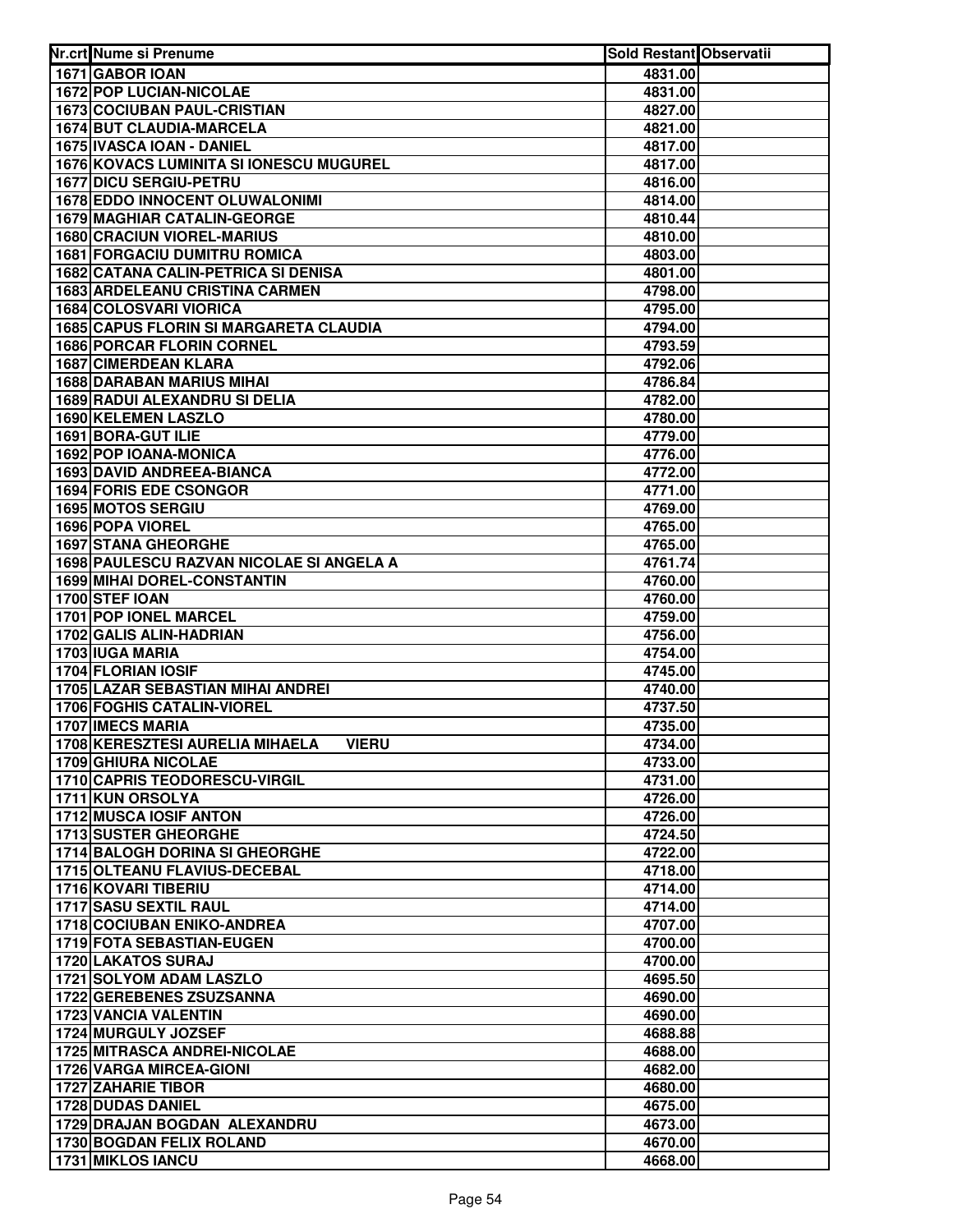| Nr.crt Nume si Prenume       | Sold Restant Observatii |  |
|------------------------------|-------------------------|--|
| I 1732 ANDREI CATALIN-GAVRIL | 4666.39                 |  |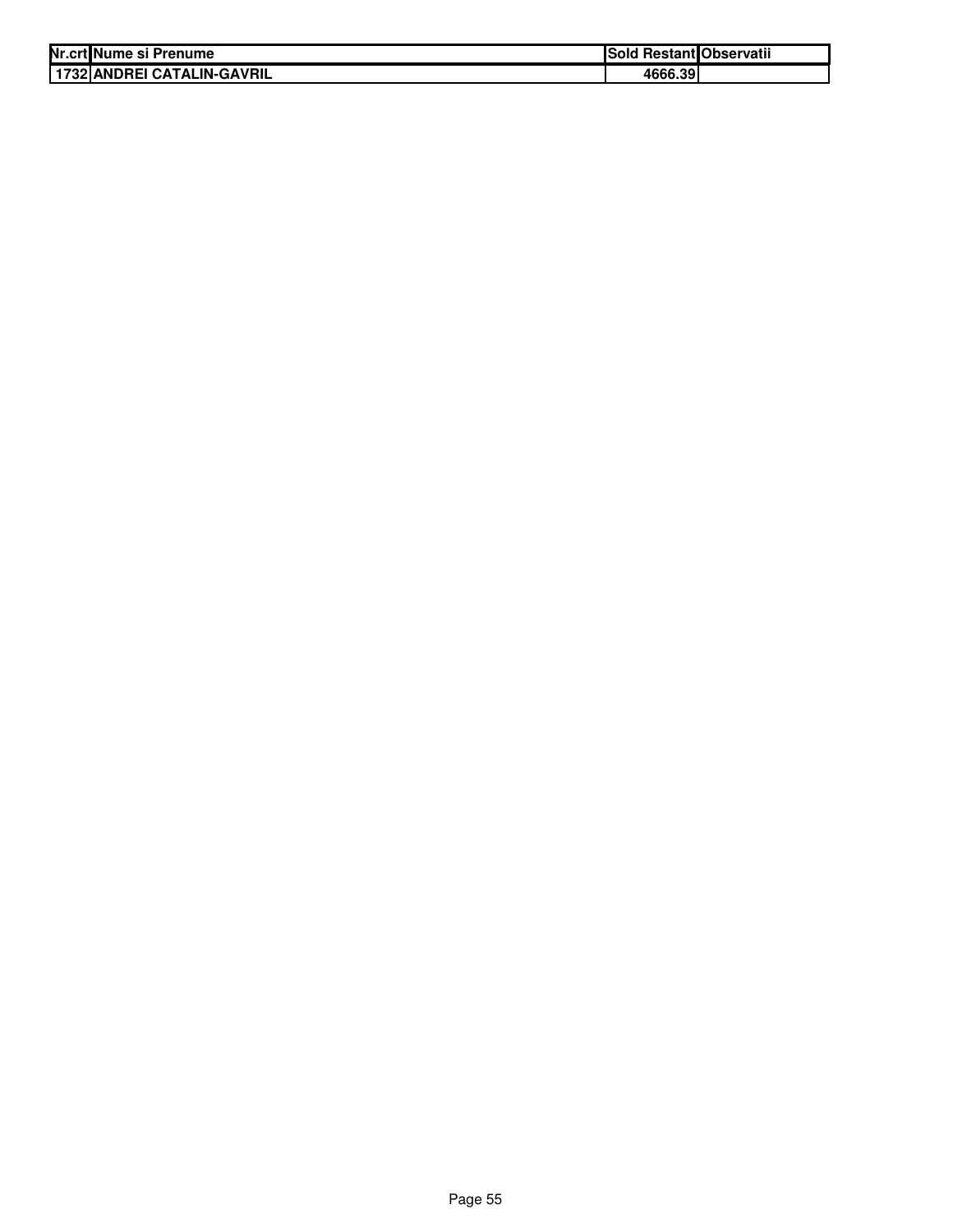| 1733 BORBOLA GYULA SI GABRIELA<br>4666.00<br>1734 VESEA CARMEN ALINA<br>4665.95<br>1735 ROVERS ADRIANUS-MATHEUS-PETRUS<br>4665.00<br>1736 MIKLOS ELISABETA<br>4661.00<br><b>1737 BADEA FLORIN-GABRIEL</b><br>4660.00<br>1738 FLORIAN GHEORGHE<br>4660.00<br>1739 STOICA PAUL SORIN<br>4660.00<br>1740 SZENTGYORGYI LASZLO<br>4652.00<br>1741 POPA RADU-DAN<br>4651.00<br>1742 HERMAN IOAN<br>4643.30<br>1743 CHIPE IONEL SI FLORICA<br>4643.00<br>1744 DUDAS FLORIAN<br>4643.00<br><b>1745 OROS LUCIA-CRISTINA</b><br>4643.00<br>1746 LASZLO ISTVAN<br>4642.00<br>1747 PAL KATALIN-EDIT<br>4641.00<br>1748 SIMU GELU-VOICU-MARIN<br>4637.00<br><b>1749 TATAR MARIAN-GEORGE</b><br>4637.00<br>1750 BOITOR CAROL<br>4633.00<br>1751 BANDEA CORNELIA-GABRIELA<br>4625.00<br>1752 PETRILA CRISTIAN-OVIDIU<br>4625.00<br>1753 DEMETER TRAIAN<br>4620.29<br>1754 GABOR RUPI<br>4620.00<br>1755 TORJOC LUCIAN<br>4615.00<br>1756 GHIT ALEXANDRU<br>4614.00<br><b>1757 POPA EDUARD-CRISTIAN</b><br>4611.50<br>1758 BORSE ALEXANDRU<br>4611.00<br>1759 BOSCA SERGIU<br>4610.00<br>1760 MARICESCU CATALIN-EUGEN<br>4610.00<br><b>1761 MIKLOS TEREZ MARGIT</b><br>4610.00<br>1762 PETER CAROL<br>4607.00<br>1763 LIANU LAVINIA-EUGENIA SI ION-CONSTANTIN<br>4606.00<br>1764 ROMOSAN IOAN-DOREL CABINET DE AVOCAT<br>4603.00<br>1765 ALBUTIU ANGELA<br>4600.00<br>1766 NYUZO ERZSEBET<br>4600.00<br>1767 STIUBE LUCIAN<br>4600.00<br>1768 STANCU MARINELA<br>4595.31<br>1769 BERE GHEORGHE-MADALIN<br>4591.00<br>1770 CHEREGI GHEORGHE - ADRIAN<br>4591.00<br><b>1771 SERB IOAN-AURELIAN</b><br>4591.00<br>1772 FARKAS CLAUDIA-MIHAELA, INTREP.INDIVIDUALA<br>4590.00<br>1773 FEKETE DOREL<br>4588.00<br>1774 ZAHA NICOLAE-IONUT<br>4586.00<br><b>1775 DUMA DAN CATALIN</b><br>4584.00<br>1776 POPA ECATERINA<br>4581.00<br>1777 LEUCA VIOREL<br>4580.00<br>1778 PAL BOGDAN IOAN<br>4570.00<br><b>1779 MASETTI MORENO</b><br>4567.00<br>1780 SELICEANU OLIVIU DANIEL<br>4565.00<br><b>1781 SUCIU CIPRIAN VALENTIN</b><br>4562.00<br>1782 GABOR MARIA<br>4560.00<br>1783 CURTMAN DANIEL<br>4558.00<br>1784 BODOGAI FLORIN-VASILE<br>4556.00<br>1785 COSTE ALEXANDRU VASILE<br>4553.00<br>1786 POP NADIA-ILEANA<br>4549.00<br>1787 FARKAS ANNAMARIA-MAGDALENA<br>4548.00<br>1788 MUDURA ALIN IOAN<br>4548.00<br><b>1789 CIOCAN FLORIAN LUCIAN</b><br>4542.00<br>1790 VIDICAN MELANIA<br>4542.00<br>1791 COLTA MIRCEA<br>4540.00<br>1792 HENDRE LENUTA<br>4540.00 | Nr.crt Nume si Prenume | Sold Restant Observatii |  |
|----------------------------------------------------------------------------------------------------------------------------------------------------------------------------------------------------------------------------------------------------------------------------------------------------------------------------------------------------------------------------------------------------------------------------------------------------------------------------------------------------------------------------------------------------------------------------------------------------------------------------------------------------------------------------------------------------------------------------------------------------------------------------------------------------------------------------------------------------------------------------------------------------------------------------------------------------------------------------------------------------------------------------------------------------------------------------------------------------------------------------------------------------------------------------------------------------------------------------------------------------------------------------------------------------------------------------------------------------------------------------------------------------------------------------------------------------------------------------------------------------------------------------------------------------------------------------------------------------------------------------------------------------------------------------------------------------------------------------------------------------------------------------------------------------------------------------------------------------------------------------------------------------------------------------------------------------------------------------------------------------------------------------------------------------------------------------------------------------------------------------------------------------------------------------------------------------------------------------------------------------------------------------------------------------------------------------------------------------------------------------------------------------------------------------------------------------|------------------------|-------------------------|--|
|                                                                                                                                                                                                                                                                                                                                                                                                                                                                                                                                                                                                                                                                                                                                                                                                                                                                                                                                                                                                                                                                                                                                                                                                                                                                                                                                                                                                                                                                                                                                                                                                                                                                                                                                                                                                                                                                                                                                                                                                                                                                                                                                                                                                                                                                                                                                                                                                                                                    |                        |                         |  |
|                                                                                                                                                                                                                                                                                                                                                                                                                                                                                                                                                                                                                                                                                                                                                                                                                                                                                                                                                                                                                                                                                                                                                                                                                                                                                                                                                                                                                                                                                                                                                                                                                                                                                                                                                                                                                                                                                                                                                                                                                                                                                                                                                                                                                                                                                                                                                                                                                                                    |                        |                         |  |
|                                                                                                                                                                                                                                                                                                                                                                                                                                                                                                                                                                                                                                                                                                                                                                                                                                                                                                                                                                                                                                                                                                                                                                                                                                                                                                                                                                                                                                                                                                                                                                                                                                                                                                                                                                                                                                                                                                                                                                                                                                                                                                                                                                                                                                                                                                                                                                                                                                                    |                        |                         |  |
|                                                                                                                                                                                                                                                                                                                                                                                                                                                                                                                                                                                                                                                                                                                                                                                                                                                                                                                                                                                                                                                                                                                                                                                                                                                                                                                                                                                                                                                                                                                                                                                                                                                                                                                                                                                                                                                                                                                                                                                                                                                                                                                                                                                                                                                                                                                                                                                                                                                    |                        |                         |  |
|                                                                                                                                                                                                                                                                                                                                                                                                                                                                                                                                                                                                                                                                                                                                                                                                                                                                                                                                                                                                                                                                                                                                                                                                                                                                                                                                                                                                                                                                                                                                                                                                                                                                                                                                                                                                                                                                                                                                                                                                                                                                                                                                                                                                                                                                                                                                                                                                                                                    |                        |                         |  |
|                                                                                                                                                                                                                                                                                                                                                                                                                                                                                                                                                                                                                                                                                                                                                                                                                                                                                                                                                                                                                                                                                                                                                                                                                                                                                                                                                                                                                                                                                                                                                                                                                                                                                                                                                                                                                                                                                                                                                                                                                                                                                                                                                                                                                                                                                                                                                                                                                                                    |                        |                         |  |
|                                                                                                                                                                                                                                                                                                                                                                                                                                                                                                                                                                                                                                                                                                                                                                                                                                                                                                                                                                                                                                                                                                                                                                                                                                                                                                                                                                                                                                                                                                                                                                                                                                                                                                                                                                                                                                                                                                                                                                                                                                                                                                                                                                                                                                                                                                                                                                                                                                                    |                        |                         |  |
|                                                                                                                                                                                                                                                                                                                                                                                                                                                                                                                                                                                                                                                                                                                                                                                                                                                                                                                                                                                                                                                                                                                                                                                                                                                                                                                                                                                                                                                                                                                                                                                                                                                                                                                                                                                                                                                                                                                                                                                                                                                                                                                                                                                                                                                                                                                                                                                                                                                    |                        |                         |  |
|                                                                                                                                                                                                                                                                                                                                                                                                                                                                                                                                                                                                                                                                                                                                                                                                                                                                                                                                                                                                                                                                                                                                                                                                                                                                                                                                                                                                                                                                                                                                                                                                                                                                                                                                                                                                                                                                                                                                                                                                                                                                                                                                                                                                                                                                                                                                                                                                                                                    |                        |                         |  |
|                                                                                                                                                                                                                                                                                                                                                                                                                                                                                                                                                                                                                                                                                                                                                                                                                                                                                                                                                                                                                                                                                                                                                                                                                                                                                                                                                                                                                                                                                                                                                                                                                                                                                                                                                                                                                                                                                                                                                                                                                                                                                                                                                                                                                                                                                                                                                                                                                                                    |                        |                         |  |
|                                                                                                                                                                                                                                                                                                                                                                                                                                                                                                                                                                                                                                                                                                                                                                                                                                                                                                                                                                                                                                                                                                                                                                                                                                                                                                                                                                                                                                                                                                                                                                                                                                                                                                                                                                                                                                                                                                                                                                                                                                                                                                                                                                                                                                                                                                                                                                                                                                                    |                        |                         |  |
|                                                                                                                                                                                                                                                                                                                                                                                                                                                                                                                                                                                                                                                                                                                                                                                                                                                                                                                                                                                                                                                                                                                                                                                                                                                                                                                                                                                                                                                                                                                                                                                                                                                                                                                                                                                                                                                                                                                                                                                                                                                                                                                                                                                                                                                                                                                                                                                                                                                    |                        |                         |  |
|                                                                                                                                                                                                                                                                                                                                                                                                                                                                                                                                                                                                                                                                                                                                                                                                                                                                                                                                                                                                                                                                                                                                                                                                                                                                                                                                                                                                                                                                                                                                                                                                                                                                                                                                                                                                                                                                                                                                                                                                                                                                                                                                                                                                                                                                                                                                                                                                                                                    |                        |                         |  |
|                                                                                                                                                                                                                                                                                                                                                                                                                                                                                                                                                                                                                                                                                                                                                                                                                                                                                                                                                                                                                                                                                                                                                                                                                                                                                                                                                                                                                                                                                                                                                                                                                                                                                                                                                                                                                                                                                                                                                                                                                                                                                                                                                                                                                                                                                                                                                                                                                                                    |                        |                         |  |
|                                                                                                                                                                                                                                                                                                                                                                                                                                                                                                                                                                                                                                                                                                                                                                                                                                                                                                                                                                                                                                                                                                                                                                                                                                                                                                                                                                                                                                                                                                                                                                                                                                                                                                                                                                                                                                                                                                                                                                                                                                                                                                                                                                                                                                                                                                                                                                                                                                                    |                        |                         |  |
|                                                                                                                                                                                                                                                                                                                                                                                                                                                                                                                                                                                                                                                                                                                                                                                                                                                                                                                                                                                                                                                                                                                                                                                                                                                                                                                                                                                                                                                                                                                                                                                                                                                                                                                                                                                                                                                                                                                                                                                                                                                                                                                                                                                                                                                                                                                                                                                                                                                    |                        |                         |  |
|                                                                                                                                                                                                                                                                                                                                                                                                                                                                                                                                                                                                                                                                                                                                                                                                                                                                                                                                                                                                                                                                                                                                                                                                                                                                                                                                                                                                                                                                                                                                                                                                                                                                                                                                                                                                                                                                                                                                                                                                                                                                                                                                                                                                                                                                                                                                                                                                                                                    |                        |                         |  |
|                                                                                                                                                                                                                                                                                                                                                                                                                                                                                                                                                                                                                                                                                                                                                                                                                                                                                                                                                                                                                                                                                                                                                                                                                                                                                                                                                                                                                                                                                                                                                                                                                                                                                                                                                                                                                                                                                                                                                                                                                                                                                                                                                                                                                                                                                                                                                                                                                                                    |                        |                         |  |
|                                                                                                                                                                                                                                                                                                                                                                                                                                                                                                                                                                                                                                                                                                                                                                                                                                                                                                                                                                                                                                                                                                                                                                                                                                                                                                                                                                                                                                                                                                                                                                                                                                                                                                                                                                                                                                                                                                                                                                                                                                                                                                                                                                                                                                                                                                                                                                                                                                                    |                        |                         |  |
|                                                                                                                                                                                                                                                                                                                                                                                                                                                                                                                                                                                                                                                                                                                                                                                                                                                                                                                                                                                                                                                                                                                                                                                                                                                                                                                                                                                                                                                                                                                                                                                                                                                                                                                                                                                                                                                                                                                                                                                                                                                                                                                                                                                                                                                                                                                                                                                                                                                    |                        |                         |  |
|                                                                                                                                                                                                                                                                                                                                                                                                                                                                                                                                                                                                                                                                                                                                                                                                                                                                                                                                                                                                                                                                                                                                                                                                                                                                                                                                                                                                                                                                                                                                                                                                                                                                                                                                                                                                                                                                                                                                                                                                                                                                                                                                                                                                                                                                                                                                                                                                                                                    |                        |                         |  |
|                                                                                                                                                                                                                                                                                                                                                                                                                                                                                                                                                                                                                                                                                                                                                                                                                                                                                                                                                                                                                                                                                                                                                                                                                                                                                                                                                                                                                                                                                                                                                                                                                                                                                                                                                                                                                                                                                                                                                                                                                                                                                                                                                                                                                                                                                                                                                                                                                                                    |                        |                         |  |
|                                                                                                                                                                                                                                                                                                                                                                                                                                                                                                                                                                                                                                                                                                                                                                                                                                                                                                                                                                                                                                                                                                                                                                                                                                                                                                                                                                                                                                                                                                                                                                                                                                                                                                                                                                                                                                                                                                                                                                                                                                                                                                                                                                                                                                                                                                                                                                                                                                                    |                        |                         |  |
|                                                                                                                                                                                                                                                                                                                                                                                                                                                                                                                                                                                                                                                                                                                                                                                                                                                                                                                                                                                                                                                                                                                                                                                                                                                                                                                                                                                                                                                                                                                                                                                                                                                                                                                                                                                                                                                                                                                                                                                                                                                                                                                                                                                                                                                                                                                                                                                                                                                    |                        |                         |  |
|                                                                                                                                                                                                                                                                                                                                                                                                                                                                                                                                                                                                                                                                                                                                                                                                                                                                                                                                                                                                                                                                                                                                                                                                                                                                                                                                                                                                                                                                                                                                                                                                                                                                                                                                                                                                                                                                                                                                                                                                                                                                                                                                                                                                                                                                                                                                                                                                                                                    |                        |                         |  |
|                                                                                                                                                                                                                                                                                                                                                                                                                                                                                                                                                                                                                                                                                                                                                                                                                                                                                                                                                                                                                                                                                                                                                                                                                                                                                                                                                                                                                                                                                                                                                                                                                                                                                                                                                                                                                                                                                                                                                                                                                                                                                                                                                                                                                                                                                                                                                                                                                                                    |                        |                         |  |
|                                                                                                                                                                                                                                                                                                                                                                                                                                                                                                                                                                                                                                                                                                                                                                                                                                                                                                                                                                                                                                                                                                                                                                                                                                                                                                                                                                                                                                                                                                                                                                                                                                                                                                                                                                                                                                                                                                                                                                                                                                                                                                                                                                                                                                                                                                                                                                                                                                                    |                        |                         |  |
|                                                                                                                                                                                                                                                                                                                                                                                                                                                                                                                                                                                                                                                                                                                                                                                                                                                                                                                                                                                                                                                                                                                                                                                                                                                                                                                                                                                                                                                                                                                                                                                                                                                                                                                                                                                                                                                                                                                                                                                                                                                                                                                                                                                                                                                                                                                                                                                                                                                    |                        |                         |  |
|                                                                                                                                                                                                                                                                                                                                                                                                                                                                                                                                                                                                                                                                                                                                                                                                                                                                                                                                                                                                                                                                                                                                                                                                                                                                                                                                                                                                                                                                                                                                                                                                                                                                                                                                                                                                                                                                                                                                                                                                                                                                                                                                                                                                                                                                                                                                                                                                                                                    |                        |                         |  |
|                                                                                                                                                                                                                                                                                                                                                                                                                                                                                                                                                                                                                                                                                                                                                                                                                                                                                                                                                                                                                                                                                                                                                                                                                                                                                                                                                                                                                                                                                                                                                                                                                                                                                                                                                                                                                                                                                                                                                                                                                                                                                                                                                                                                                                                                                                                                                                                                                                                    |                        |                         |  |
|                                                                                                                                                                                                                                                                                                                                                                                                                                                                                                                                                                                                                                                                                                                                                                                                                                                                                                                                                                                                                                                                                                                                                                                                                                                                                                                                                                                                                                                                                                                                                                                                                                                                                                                                                                                                                                                                                                                                                                                                                                                                                                                                                                                                                                                                                                                                                                                                                                                    |                        |                         |  |
|                                                                                                                                                                                                                                                                                                                                                                                                                                                                                                                                                                                                                                                                                                                                                                                                                                                                                                                                                                                                                                                                                                                                                                                                                                                                                                                                                                                                                                                                                                                                                                                                                                                                                                                                                                                                                                                                                                                                                                                                                                                                                                                                                                                                                                                                                                                                                                                                                                                    |                        |                         |  |
|                                                                                                                                                                                                                                                                                                                                                                                                                                                                                                                                                                                                                                                                                                                                                                                                                                                                                                                                                                                                                                                                                                                                                                                                                                                                                                                                                                                                                                                                                                                                                                                                                                                                                                                                                                                                                                                                                                                                                                                                                                                                                                                                                                                                                                                                                                                                                                                                                                                    |                        |                         |  |
|                                                                                                                                                                                                                                                                                                                                                                                                                                                                                                                                                                                                                                                                                                                                                                                                                                                                                                                                                                                                                                                                                                                                                                                                                                                                                                                                                                                                                                                                                                                                                                                                                                                                                                                                                                                                                                                                                                                                                                                                                                                                                                                                                                                                                                                                                                                                                                                                                                                    |                        |                         |  |
|                                                                                                                                                                                                                                                                                                                                                                                                                                                                                                                                                                                                                                                                                                                                                                                                                                                                                                                                                                                                                                                                                                                                                                                                                                                                                                                                                                                                                                                                                                                                                                                                                                                                                                                                                                                                                                                                                                                                                                                                                                                                                                                                                                                                                                                                                                                                                                                                                                                    |                        |                         |  |
|                                                                                                                                                                                                                                                                                                                                                                                                                                                                                                                                                                                                                                                                                                                                                                                                                                                                                                                                                                                                                                                                                                                                                                                                                                                                                                                                                                                                                                                                                                                                                                                                                                                                                                                                                                                                                                                                                                                                                                                                                                                                                                                                                                                                                                                                                                                                                                                                                                                    |                        |                         |  |
|                                                                                                                                                                                                                                                                                                                                                                                                                                                                                                                                                                                                                                                                                                                                                                                                                                                                                                                                                                                                                                                                                                                                                                                                                                                                                                                                                                                                                                                                                                                                                                                                                                                                                                                                                                                                                                                                                                                                                                                                                                                                                                                                                                                                                                                                                                                                                                                                                                                    |                        |                         |  |
|                                                                                                                                                                                                                                                                                                                                                                                                                                                                                                                                                                                                                                                                                                                                                                                                                                                                                                                                                                                                                                                                                                                                                                                                                                                                                                                                                                                                                                                                                                                                                                                                                                                                                                                                                                                                                                                                                                                                                                                                                                                                                                                                                                                                                                                                                                                                                                                                                                                    |                        |                         |  |
|                                                                                                                                                                                                                                                                                                                                                                                                                                                                                                                                                                                                                                                                                                                                                                                                                                                                                                                                                                                                                                                                                                                                                                                                                                                                                                                                                                                                                                                                                                                                                                                                                                                                                                                                                                                                                                                                                                                                                                                                                                                                                                                                                                                                                                                                                                                                                                                                                                                    |                        |                         |  |
|                                                                                                                                                                                                                                                                                                                                                                                                                                                                                                                                                                                                                                                                                                                                                                                                                                                                                                                                                                                                                                                                                                                                                                                                                                                                                                                                                                                                                                                                                                                                                                                                                                                                                                                                                                                                                                                                                                                                                                                                                                                                                                                                                                                                                                                                                                                                                                                                                                                    |                        |                         |  |
|                                                                                                                                                                                                                                                                                                                                                                                                                                                                                                                                                                                                                                                                                                                                                                                                                                                                                                                                                                                                                                                                                                                                                                                                                                                                                                                                                                                                                                                                                                                                                                                                                                                                                                                                                                                                                                                                                                                                                                                                                                                                                                                                                                                                                                                                                                                                                                                                                                                    |                        |                         |  |
|                                                                                                                                                                                                                                                                                                                                                                                                                                                                                                                                                                                                                                                                                                                                                                                                                                                                                                                                                                                                                                                                                                                                                                                                                                                                                                                                                                                                                                                                                                                                                                                                                                                                                                                                                                                                                                                                                                                                                                                                                                                                                                                                                                                                                                                                                                                                                                                                                                                    |                        |                         |  |
|                                                                                                                                                                                                                                                                                                                                                                                                                                                                                                                                                                                                                                                                                                                                                                                                                                                                                                                                                                                                                                                                                                                                                                                                                                                                                                                                                                                                                                                                                                                                                                                                                                                                                                                                                                                                                                                                                                                                                                                                                                                                                                                                                                                                                                                                                                                                                                                                                                                    |                        |                         |  |
|                                                                                                                                                                                                                                                                                                                                                                                                                                                                                                                                                                                                                                                                                                                                                                                                                                                                                                                                                                                                                                                                                                                                                                                                                                                                                                                                                                                                                                                                                                                                                                                                                                                                                                                                                                                                                                                                                                                                                                                                                                                                                                                                                                                                                                                                                                                                                                                                                                                    |                        |                         |  |
|                                                                                                                                                                                                                                                                                                                                                                                                                                                                                                                                                                                                                                                                                                                                                                                                                                                                                                                                                                                                                                                                                                                                                                                                                                                                                                                                                                                                                                                                                                                                                                                                                                                                                                                                                                                                                                                                                                                                                                                                                                                                                                                                                                                                                                                                                                                                                                                                                                                    |                        |                         |  |
|                                                                                                                                                                                                                                                                                                                                                                                                                                                                                                                                                                                                                                                                                                                                                                                                                                                                                                                                                                                                                                                                                                                                                                                                                                                                                                                                                                                                                                                                                                                                                                                                                                                                                                                                                                                                                                                                                                                                                                                                                                                                                                                                                                                                                                                                                                                                                                                                                                                    |                        |                         |  |
|                                                                                                                                                                                                                                                                                                                                                                                                                                                                                                                                                                                                                                                                                                                                                                                                                                                                                                                                                                                                                                                                                                                                                                                                                                                                                                                                                                                                                                                                                                                                                                                                                                                                                                                                                                                                                                                                                                                                                                                                                                                                                                                                                                                                                                                                                                                                                                                                                                                    |                        |                         |  |
|                                                                                                                                                                                                                                                                                                                                                                                                                                                                                                                                                                                                                                                                                                                                                                                                                                                                                                                                                                                                                                                                                                                                                                                                                                                                                                                                                                                                                                                                                                                                                                                                                                                                                                                                                                                                                                                                                                                                                                                                                                                                                                                                                                                                                                                                                                                                                                                                                                                    |                        |                         |  |
|                                                                                                                                                                                                                                                                                                                                                                                                                                                                                                                                                                                                                                                                                                                                                                                                                                                                                                                                                                                                                                                                                                                                                                                                                                                                                                                                                                                                                                                                                                                                                                                                                                                                                                                                                                                                                                                                                                                                                                                                                                                                                                                                                                                                                                                                                                                                                                                                                                                    |                        |                         |  |
|                                                                                                                                                                                                                                                                                                                                                                                                                                                                                                                                                                                                                                                                                                                                                                                                                                                                                                                                                                                                                                                                                                                                                                                                                                                                                                                                                                                                                                                                                                                                                                                                                                                                                                                                                                                                                                                                                                                                                                                                                                                                                                                                                                                                                                                                                                                                                                                                                                                    |                        |                         |  |
|                                                                                                                                                                                                                                                                                                                                                                                                                                                                                                                                                                                                                                                                                                                                                                                                                                                                                                                                                                                                                                                                                                                                                                                                                                                                                                                                                                                                                                                                                                                                                                                                                                                                                                                                                                                                                                                                                                                                                                                                                                                                                                                                                                                                                                                                                                                                                                                                                                                    |                        |                         |  |
|                                                                                                                                                                                                                                                                                                                                                                                                                                                                                                                                                                                                                                                                                                                                                                                                                                                                                                                                                                                                                                                                                                                                                                                                                                                                                                                                                                                                                                                                                                                                                                                                                                                                                                                                                                                                                                                                                                                                                                                                                                                                                                                                                                                                                                                                                                                                                                                                                                                    |                        |                         |  |
|                                                                                                                                                                                                                                                                                                                                                                                                                                                                                                                                                                                                                                                                                                                                                                                                                                                                                                                                                                                                                                                                                                                                                                                                                                                                                                                                                                                                                                                                                                                                                                                                                                                                                                                                                                                                                                                                                                                                                                                                                                                                                                                                                                                                                                                                                                                                                                                                                                                    |                        |                         |  |
|                                                                                                                                                                                                                                                                                                                                                                                                                                                                                                                                                                                                                                                                                                                                                                                                                                                                                                                                                                                                                                                                                                                                                                                                                                                                                                                                                                                                                                                                                                                                                                                                                                                                                                                                                                                                                                                                                                                                                                                                                                                                                                                                                                                                                                                                                                                                                                                                                                                    |                        |                         |  |
|                                                                                                                                                                                                                                                                                                                                                                                                                                                                                                                                                                                                                                                                                                                                                                                                                                                                                                                                                                                                                                                                                                                                                                                                                                                                                                                                                                                                                                                                                                                                                                                                                                                                                                                                                                                                                                                                                                                                                                                                                                                                                                                                                                                                                                                                                                                                                                                                                                                    |                        |                         |  |
|                                                                                                                                                                                                                                                                                                                                                                                                                                                                                                                                                                                                                                                                                                                                                                                                                                                                                                                                                                                                                                                                                                                                                                                                                                                                                                                                                                                                                                                                                                                                                                                                                                                                                                                                                                                                                                                                                                                                                                                                                                                                                                                                                                                                                                                                                                                                                                                                                                                    |                        |                         |  |
|                                                                                                                                                                                                                                                                                                                                                                                                                                                                                                                                                                                                                                                                                                                                                                                                                                                                                                                                                                                                                                                                                                                                                                                                                                                                                                                                                                                                                                                                                                                                                                                                                                                                                                                                                                                                                                                                                                                                                                                                                                                                                                                                                                                                                                                                                                                                                                                                                                                    |                        |                         |  |
|                                                                                                                                                                                                                                                                                                                                                                                                                                                                                                                                                                                                                                                                                                                                                                                                                                                                                                                                                                                                                                                                                                                                                                                                                                                                                                                                                                                                                                                                                                                                                                                                                                                                                                                                                                                                                                                                                                                                                                                                                                                                                                                                                                                                                                                                                                                                                                                                                                                    |                        |                         |  |
|                                                                                                                                                                                                                                                                                                                                                                                                                                                                                                                                                                                                                                                                                                                                                                                                                                                                                                                                                                                                                                                                                                                                                                                                                                                                                                                                                                                                                                                                                                                                                                                                                                                                                                                                                                                                                                                                                                                                                                                                                                                                                                                                                                                                                                                                                                                                                                                                                                                    |                        |                         |  |
| 1793 ORBAI EUSEBIU<br>4530.00                                                                                                                                                                                                                                                                                                                                                                                                                                                                                                                                                                                                                                                                                                                                                                                                                                                                                                                                                                                                                                                                                                                                                                                                                                                                                                                                                                                                                                                                                                                                                                                                                                                                                                                                                                                                                                                                                                                                                                                                                                                                                                                                                                                                                                                                                                                                                                                                                      |                        |                         |  |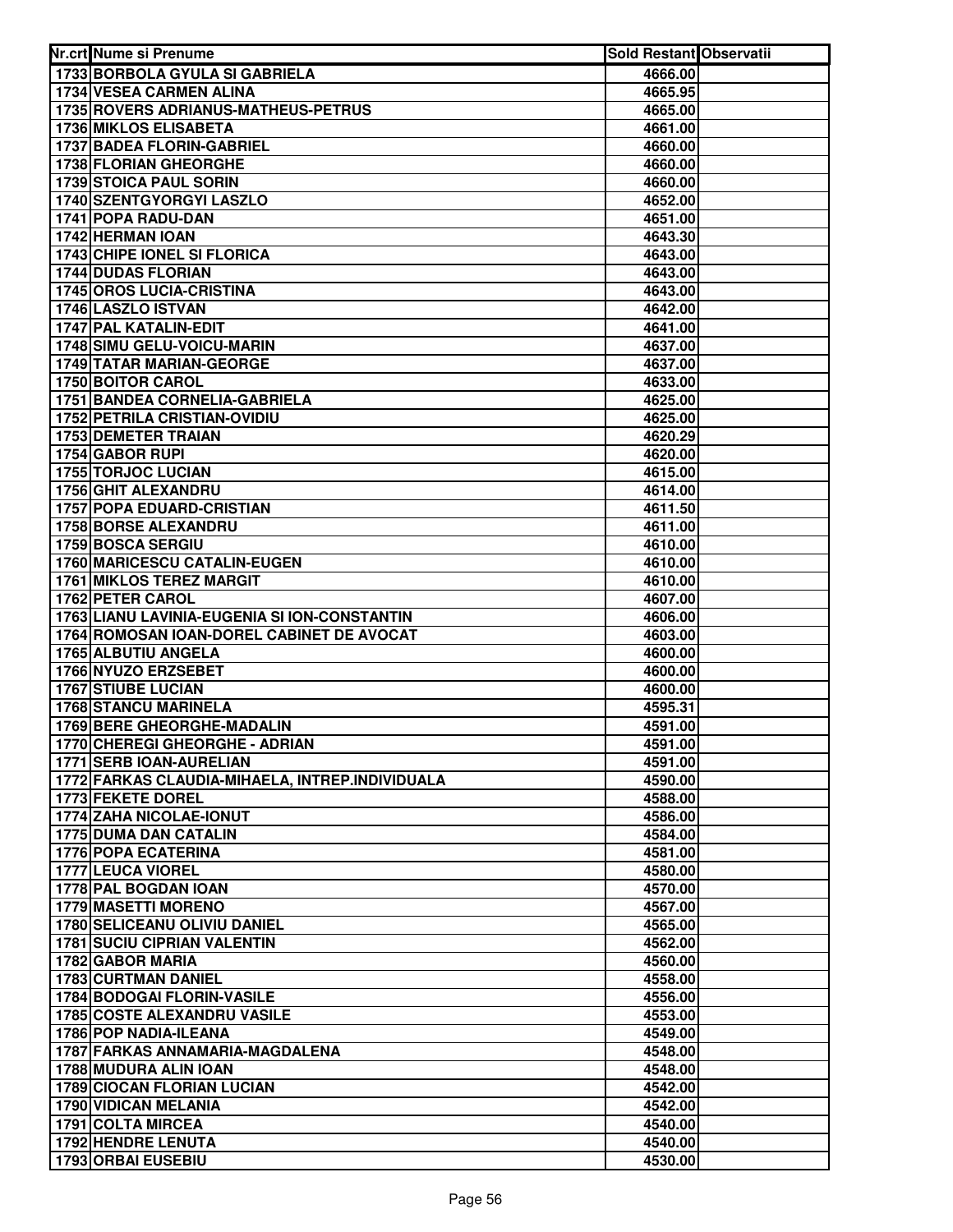| Nr.crt Nume si Prenume | Sold Restant Observatii |  |
|------------------------|-------------------------|--|
| 1794 GROSU CONSTANTIN  | 4527.00                 |  |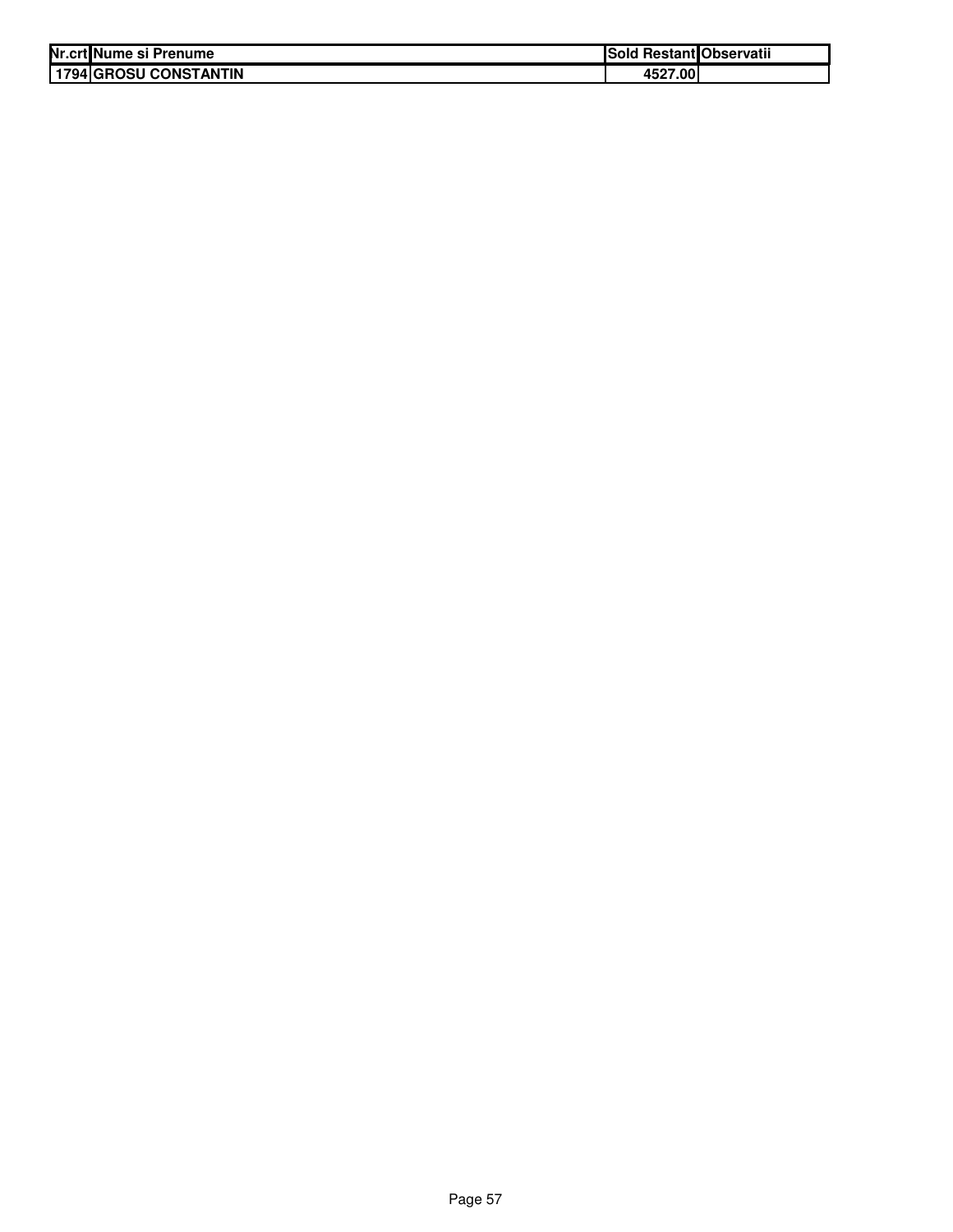| Nr.crt Nume si Prenume                            | <b>Sold Restant Observatii</b> |                       |
|---------------------------------------------------|--------------------------------|-----------------------|
| 1795 URSACHE IONUT-BOGDAN                         | 4526.00                        |                       |
| <b>1796 STROIU VASILE</b>                         | 4521.00                        |                       |
| 1797 BARANKA GAVRIL                               | 4514.00                        |                       |
| 1798 GABOR GAVRIL                                 | 4514.00                        |                       |
| 1799 UNGUR FLORIN-GHEORGHE                        | 4513.00                        |                       |
| <b>1800 BIRTA SORIN VASILE SI CLAUDIA</b>         | 4509.00                        |                       |
| <b>1801 CHERMAN BOGDAN-MADALIN</b>                | 4509.00                        |                       |
| 1802 LAKATOS EUGEN                                | 4509.00                        |                       |
| 1803 POSTOVEANU PETRU-CLAUDIU                     | 4506.00                        |                       |
| 1804 NAGY SANDOR                                  | 4505.00                        |                       |
| 1805 TANC VLAD                                    | 4501.00                        |                       |
| 1806 AGH FERENCZ OSZKAR                           | 4500.00                        |                       |
| <b>1807 CALIN ANITA</b>                           | 4500.00                        |                       |
| <b>1808 CHILBA DENISA-KRISZTINA</b>               | 4500.00                        |                       |
| 1809 DASCAL VIVIANA-IOANA                         | 4500.00                        |                       |
| <b>1810 DRUGAS CRISTINA</b>                       | 4500.00                        |                       |
| <b>1811 HOTEA IONUT-CIPRIAN</b>                   | 4500.00                        |                       |
| 1812 MADAU IOAN MIRCEA                            | 4500.00                        |                       |
| <b>1813 MIHAILA NICULINA-STEFANA</b>              |                                | 4500.00 PROCES PE ROL |
| 1814 NAGY EVA                                     | 4500.00                        |                       |
| 1815 OSAN ALIN                                    | 4500.00                        |                       |
| <b>1816 OTVOS REMUS TIBERIU</b>                   | 4500.00                        |                       |
| <b>1817 PANTAZI NICOLETA</b>                      | 4500.00                        |                       |
| 1818 SILAGHI ARPAD                                | 4500.00                        |                       |
| <b>1819 TODINCA ANDREA-MARIA</b>                  | 4500.00                        |                       |
| 1820 DRIMBA MARIAN                                | 4498.00                        |                       |
| <b>1821 ISTOICA MATEI</b>                         | 4495.00                        |                       |
| <b>1822 BENTA OCTAVIAN-OVIDIU</b>                 | 4492.00                        |                       |
| 1823 GABOR RUPERT                                 | 4489.00                        |                       |
| 1824 SFARLEA SEBASTIAN                            | 4488.00                        |                       |
| 1825 ROSTAS DOLI                                  | 4487.00                        |                       |
| 1826 BACIU IOAN                                   | 4485.00                        |                       |
| 1827 OLAR SIMONA-FLORENTINA INT. IND              | 4484.00                        |                       |
| 1828 BORA VICTOR-VIOREL                           | 4482.00                        |                       |
| 1829 GORGOZ SERVET                                | 4478.00                        |                       |
| 1830 CIRNU MARIOARA SI RAULTIBERIU                | 4476.00                        |                       |
| 1831 VINCZE-NAGY LADISLAU                         | 4473.00                        |                       |
| 1832 VASARI EVA SI DARABAN AUREL                  |                                | 4464.00 PROCES PE ROL |
| <b>1833 NISTOR CALIN IOAN</b>                     | 4461.00                        |                       |
| 1834 GYORGY-CSAKI SANDOR                          | 4459.00                        |                       |
| 1835 VITEAZ BOGDAN VASILE                         | 4458.00                        |                       |
| 1836 BACIU DANIEL<br><b>1837 BERNATH CATALINA</b> | 4457.00                        |                       |
| 1838 SIPOS STEFAN ( MIRONESCU FLORICA )           | 4457.00                        |                       |
| 1839 ALFOLDI SERGIU ALIN                          | 4456.00                        |                       |
| 1840 TEGLAS MARIA                                 | 4455.66                        |                       |
| <b>1841 MATE KAROLY IMRE</b>                      | 4453.00                        |                       |
| 1842 POPAN IOAN                                   | 4446.00                        |                       |
| 1843 ZAFIU MARIAN                                 | 4440.00<br>4440.00             |                       |
| <b>1844 HENDREA CAMELIA-FLORINA SI MARIUS</b>     | 4432.00                        |                       |
| 1845 RACZ SANDOR                                  | 4432.00                        |                       |
| <b>1846 COPIL FLORIAN</b>                         | 4426.00                        |                       |
| 1847 ISAI OLIMPIU                                 | 4426.00                        |                       |
| 1848 HAMZA MARIA                                  | 4422.41                        |                       |
| <b>1849 MINDRUTIU ROVINO</b>                      | 4420.00                        |                       |
| 1850 SFERLE DANIEL                                | 4420.00                        |                       |
| <b>1851 CHISVARI REKA</b>                         | 4418.00                        |                       |
| 1852 SARBU MIHAI                                  | 4410.00                        |                       |
| <b>1853 PETRIS PATRICIA</b>                       | 4409.00                        |                       |
| <b>1854 MIKLOS GABOR</b>                          | 4403.00                        |                       |
| 1855 SZASZ PAUL                                   | 4402.00                        |                       |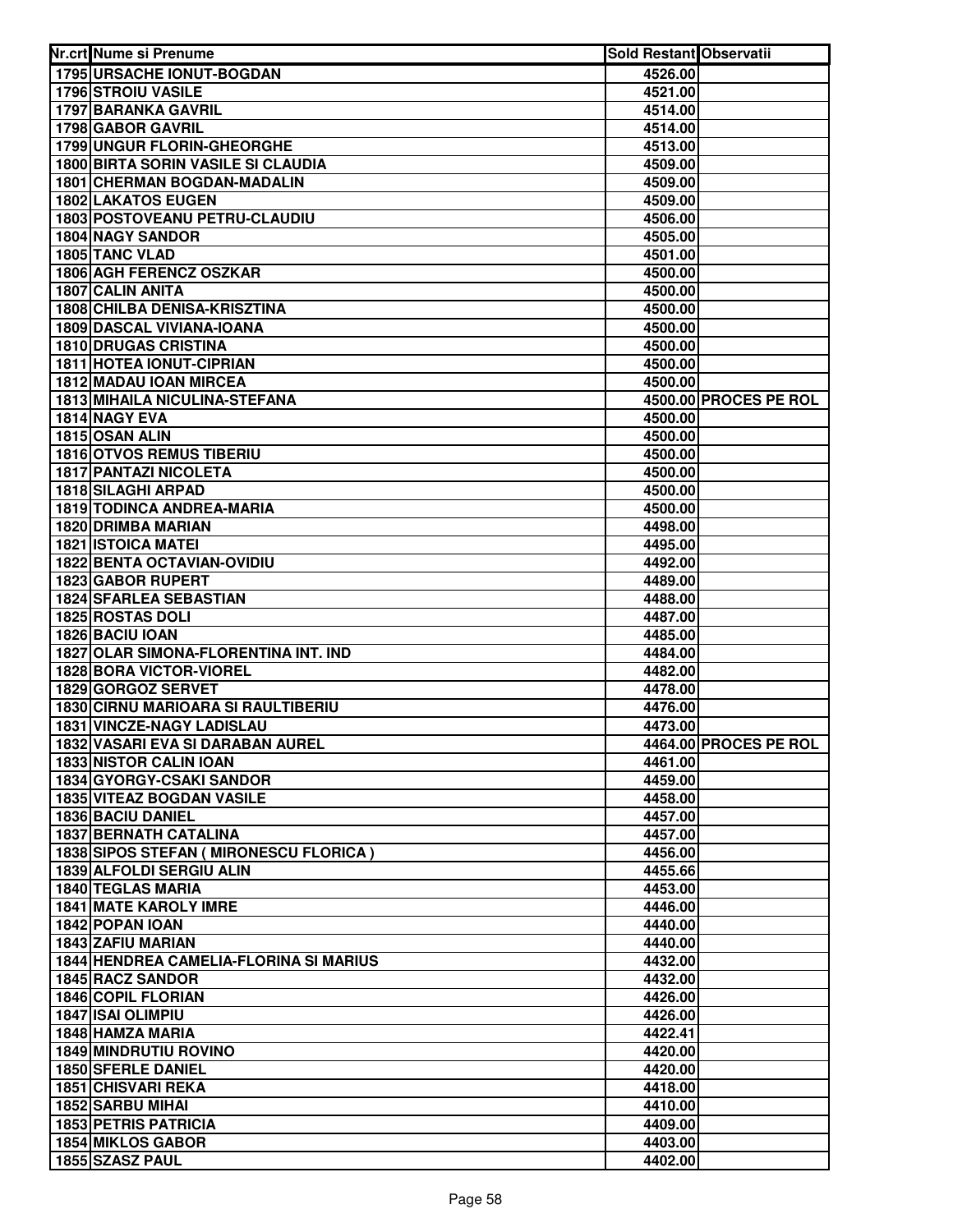| Nr.crt Nume si Prenume | ISold   | <b>Restant</b> Observatii |
|------------------------|---------|---------------------------|
| 1856 SERE VASILE       | 4395.00 |                           |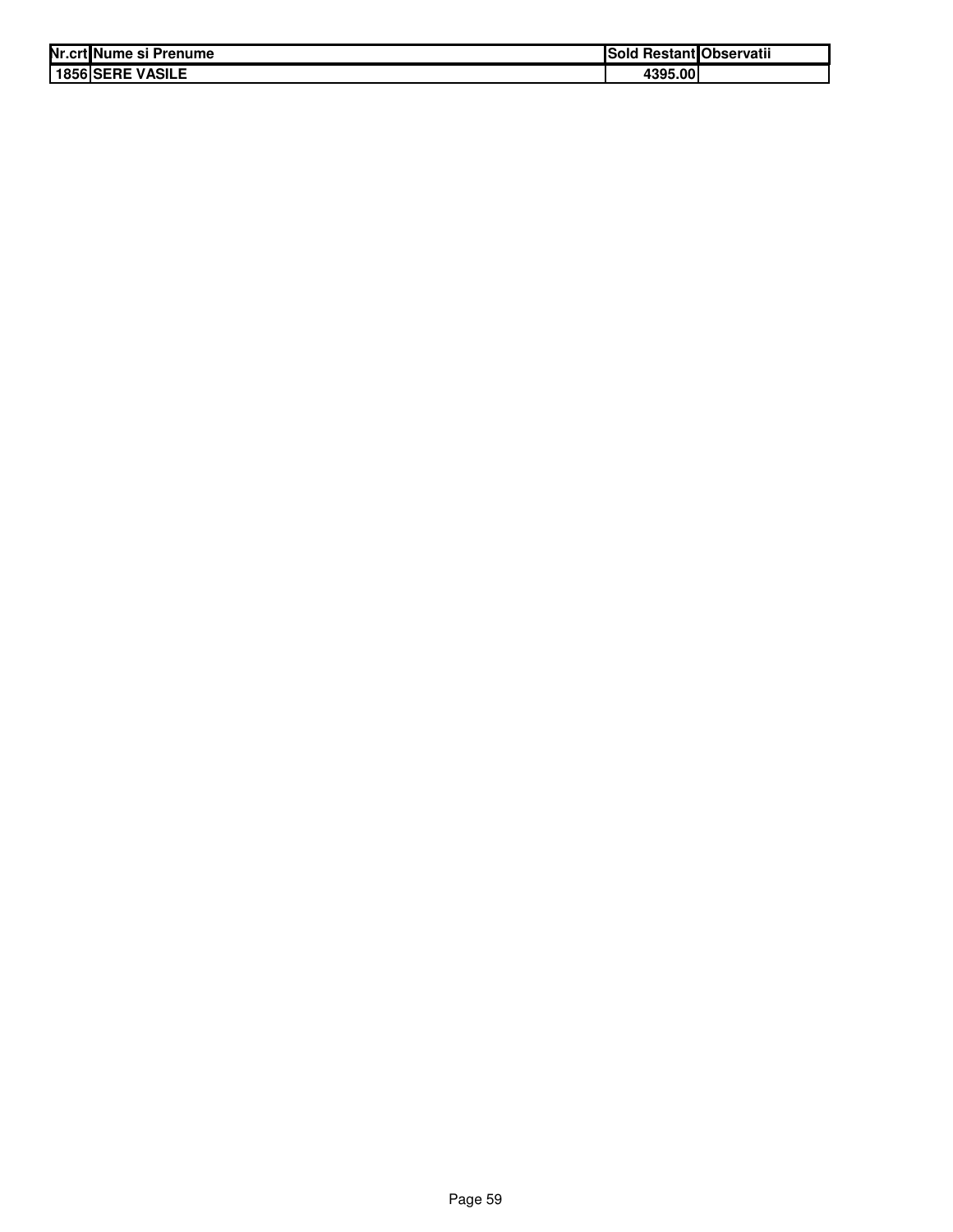| Nr.crt Nume si Prenume                                               | Sold Restant Observatii |  |
|----------------------------------------------------------------------|-------------------------|--|
| <b>1857 FAZACAS SABINA</b>                                           | 4393.00                 |  |
| 1858 KELE IANOS                                                      | 4390.00                 |  |
| <b>1859 MATEI MADALINA GEORGIANA</b>                                 | 4390.00                 |  |
| 1860 FERENT EDUARD                                                   | 4383.45                 |  |
| <b>1861 CIARNAU SANDOR</b>                                           | 4380.00                 |  |
| 1862 GABOR GIZELLA                                                   | 4380.00                 |  |
| 1863 AVRAM RENATE-MADALINA                                           | 4379.00                 |  |
| <b>1864 JURCA MIRELA-CLAUDIA</b>                                     | 4378.00                 |  |
| 1865 DORNER ALEXANDRU-LUDOVIC-IOAN                                   | 4375.00                 |  |
| 1866 GHILEA FLORIAN-GHEORGHE SI DORINA-DANIELA                       | 4375.00                 |  |
| <b>1867 SCHIOP MARIUS-DANIEL</b>                                     | 4375.00                 |  |
| 1868 BOGDAN PETRE-RADU                                               | 4373.00                 |  |
| <b>1869 STURZ MIRCEA CLAUDIU</b>                                     | 4370.00                 |  |
| 1870 GABOR IANCU                                                     | 4369.73                 |  |
| <b>1871 FLOREA MARCEL PASCU</b>                                      | 4364.00                 |  |
| 1872 BUDAI ISTVAN                                                    | 4360.00                 |  |
| <b>1873 SARKADI AUGUSTIN-GEZA</b>                                    | 4355.00                 |  |
| 1874 HOMOLYA EMERIC                                                  | 4350.00                 |  |
| 1875 ALAFI LAVINIU-CORNEL                                            | 4349.00                 |  |
| 1876 DE MUCCI LUIGI                                                  | 4349.00                 |  |
| <b>1877 CAMPAN CRISTIAN-FLORIN</b>                                   | 4345.00                 |  |
| 1878 GEORGESCU EMANUEL-SEBASTIAN                                     | 4345.00                 |  |
| 1879 KISS GEORGIANA                                                  | 4341.36                 |  |
| 1880 HEGEDUS LASZLO                                                  | 4341.00                 |  |
| <b>1881 DROBOTA BENIAMIN-CORNELIU</b>                                | 4334.00                 |  |
| 1882 TOD SERGIU DAN SI ANGELA                                        | 4333.00                 |  |
| <b>1883 COSTEA MARIUS COSTEL</b>                                     | 4330.00                 |  |
| <b>1884 DURNEA EUGEN SI DORINA</b>                                   | 4330.00                 |  |
| 1885 MATYAS JOZSEF                                                   | 4322.00                 |  |
| 1886 GORDAN DANIEL                                                   | 4320.00                 |  |
| <b>1887 PATCAS CRISTIAN BOGDAN</b>                                   | 4320.00                 |  |
| 1888 BOLDUT IONEL-CLAUDIU                                            | 4317.00                 |  |
| <b>1889 CATAUDELLA GIORGIO</b>                                       | 4313.00                 |  |
| 1890 GRABOVSCHI SORIN                                                | 4312.46                 |  |
| 1891 SUR IUSTINA                                                     | 4305.00                 |  |
| 1892 FENCEA VIOREL-DOREL                                             | 4304.00                 |  |
| 1893 TRIFAN CAROL                                                    | 4302.50                 |  |
| 1894 FORIS ISTVAN                                                    | 4300.00                 |  |
| 1895 BANYAI ARPAD ALBERT                                             | 4299.00                 |  |
| <b>1896 IENCIU VLAD-OCTAVIAN</b><br><b>1897 OTVOS ANDREI-NORBERT</b> | 4295.00                 |  |
|                                                                      | 4291.00                 |  |
| <b>1898 ISZTOIKA MANDRA</b><br>1899 KHOVANYECZ MILAN                 | 4290.00<br>4290.00      |  |
|                                                                      |                         |  |
| <b>1900 PATAI CAROL</b><br><b>1901 VERES CRISTIAN</b>                | 4289.00<br>4287.16      |  |
| <b>1902 ROSTAS NUTU</b>                                              | 4285.00                 |  |
| <b>1903 OCHIS DUMITRU</b>                                            | 4284.00                 |  |
| <b>1904 COMAN MONIKA</b>                                             | 4282.94                 |  |
| <b>1905 CSERNA ADRIAN-FLORIN</b>                                     | 4282.00                 |  |
| 1906 SECARA NELA-MIRELA                                              | 4281.00                 |  |
| <b>1907 TOMA COSMIN-SILVIU</b>                                       | 4281.00                 |  |
| <b>1908 BRIZZI ANTONIETTA</b>                                        | 4280.00                 |  |
| 1909 DAN MARTIAN                                                     | 4280.00                 |  |
| 1910 MUNTEANU NELU-MIRCEA                                            | 4280.00                 |  |
| 1911 TIODAR ILEANA                                                   | 4277.00                 |  |
| 1912 TURJUC RAMONA - FLORICA                                         | 4277.00                 |  |
| 1913 POPA ALIN FLORIN                                                | 4274.00                 |  |
| 1914 PELE MIHAI                                                      | 4270.00                 |  |
| 1915 POP GHEORGHE- MIRCEA- FLORIN                                    | 4269.30                 |  |
| 1916 NOUR ALI AL- HAMO                                               | 4268.00                 |  |
| 1917 INVERARDI FULVIO                                                | 4265.00                 |  |
|                                                                      |                         |  |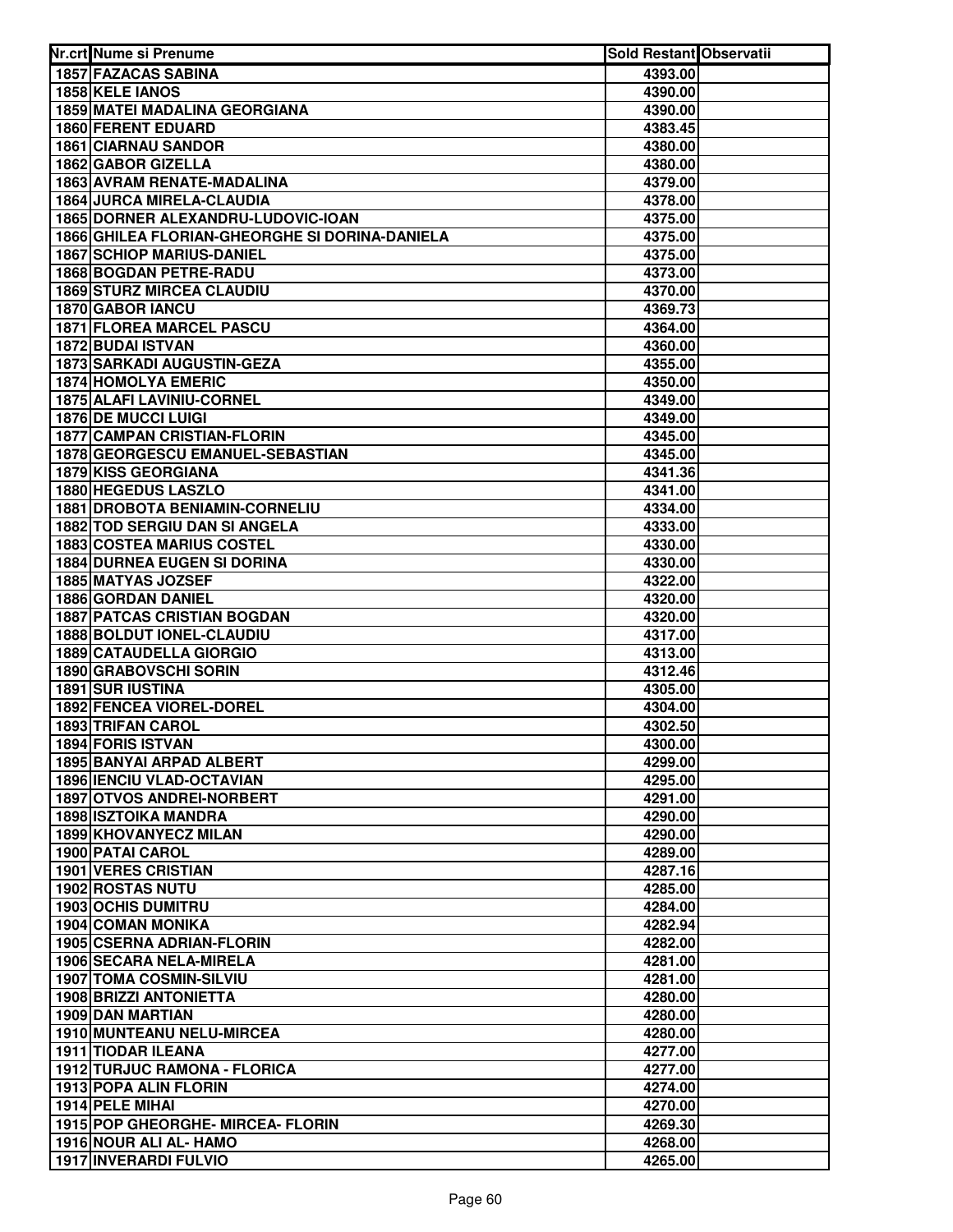| Nr.crt Nume si Prenume      | Sold Restant Observatii |  |
|-----------------------------|-------------------------|--|
| l 1918 MURVAI SERGIU RAZVAN | 4265.00                 |  |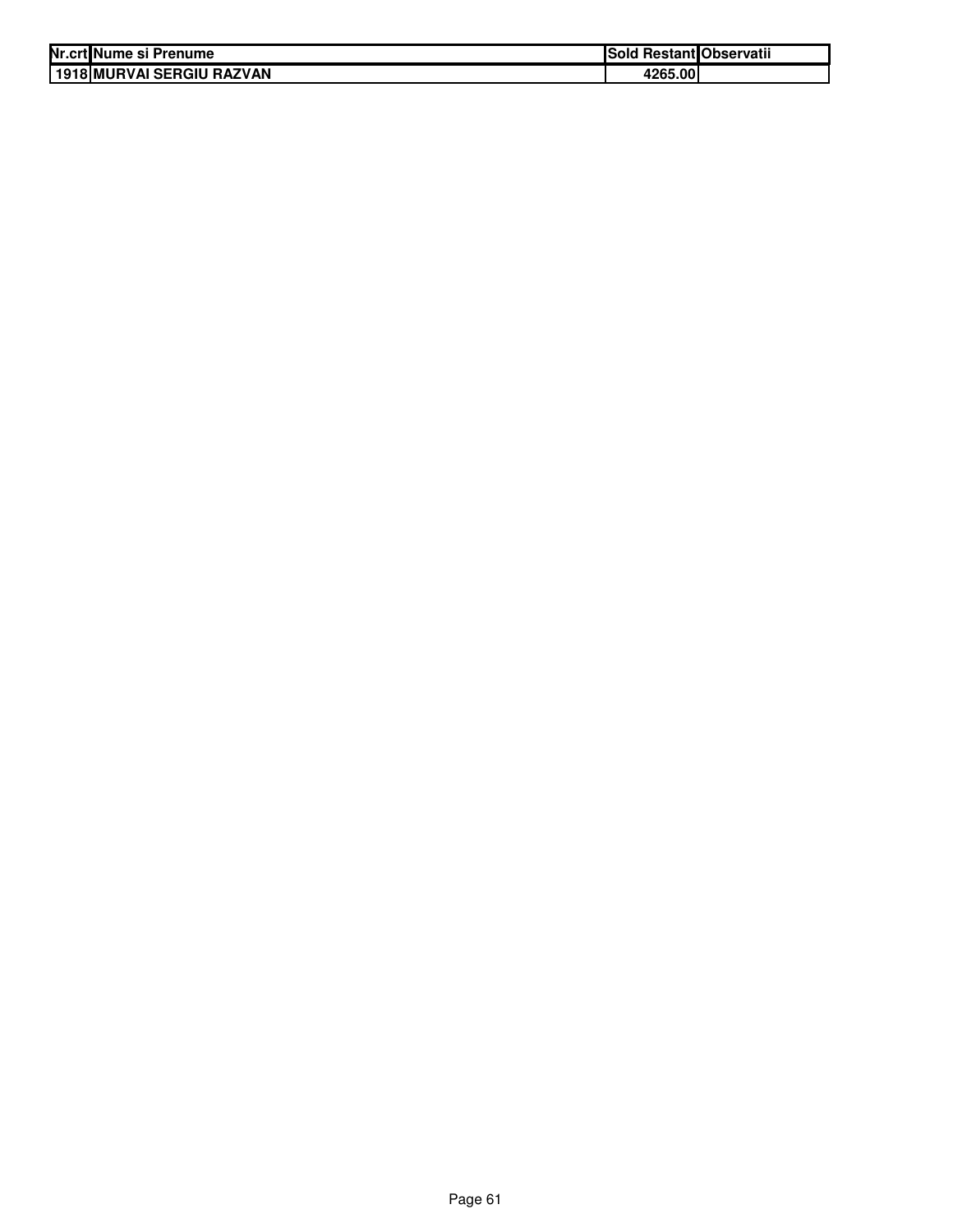| Nr.crt Nume si Prenume                                        | Sold Restant Observatii |  |
|---------------------------------------------------------------|-------------------------|--|
| <b>1919 RAIZI CONSTANTIN CALIN</b>                            | 4262.00                 |  |
| 1920 IONUT IOAN                                               | 4260.00                 |  |
| 1921 IONESCU STEFAN-MARIAN                                    | 4255.00                 |  |
| <b>1922 TURCUT ADRIAN VASILE</b>                              | 4253.00                 |  |
| 1923 BIGASZ MAGDALENA ROZALIA SI DANIEL                       | 4250.00                 |  |
| 1924 CALIN ALINA-BRANDUSA                                     | 4250.00                 |  |
| 1925 FECHETE DACIAN                                           | 4250.00                 |  |
| 1926 ZVAGYURA ZSIROS                                          | 4250.00                 |  |
| 1927 GHERGHEV DANIELA AURELIA                                 | 4248.00                 |  |
| <b>1928 ISZTOIKA CAROL</b>                                    | 4245.00                 |  |
| 1929 ROSTAS LAURA                                             | 4245.00                 |  |
| 1930 OLCEAN IOAN                                              | 4242.00                 |  |
| 1931 GABOR JANOS                                              | 4240.00                 |  |
| <b>1932 FARAGO TAMAS SANDOR</b>                               | 4238.00                 |  |
| 1933 GABOR RUDI                                               | 4230.00                 |  |
| 1934 KAYMAZ AKANSEL                                           | 4230.00                 |  |
| 1935 BARANYKA GABRIEL                                         | 4227.00                 |  |
| 1936 KOCIS MARIA                                              | 4227.00                 |  |
| 1937 KLANICZA MARGIT                                          | 4225.00                 |  |
| 1938 GHIURAU GHEORGHE SI ELENA                                | 4224.00                 |  |
| 1939 ENESCU ADRIAN                                            | 4223.00                 |  |
| 1940 PFA APATI NICOLETA                                       | 4222.00                 |  |
| 1941 DOBAI FLORICA                                            | 4220.00                 |  |
| 1942 RETEG ROMEO-LASZLO                                       | 4219.00                 |  |
| 1943 FODOR TIBERIU IOSIF                                      | 4218.00                 |  |
| 1944 PAPP FLORIN-EMANUEL                                      | 4218.00                 |  |
| <b>1945 BOSCA LUMINITA</b>                                    | 4215.00                 |  |
| 1946 CODRIEAN VASILE-TEODOR                                   | 4213.25                 |  |
| <b>1947 CIORDAS MARIN</b>                                     | 4213.00                 |  |
| 1948 OSVAT FLORIN-ALIN                                        | 4212.00                 |  |
| 1949 HORVATH GIZELLA                                          | 4210.00                 |  |
| 1950 LENCAR IONUT                                             | 4210.00                 |  |
| 1951 SILAGHI VASILE                                           | 4210.00                 |  |
| 1952 MARINA FLORIN-ADRIAN                                     | 4207.00                 |  |
| <b>1953 UR IOSIF</b>                                          | 4206.00                 |  |
| 1954 DUTA ALEXANDRU-NICOLAE                                   | 4200.00                 |  |
| <b>1955 HAVRINCEA DANIEL-NONY</b>                             | 4200.00                 |  |
| <b>1956 TRIFAN VIORICA</b>                                    | 4200.00                 |  |
| 1957 KISS IBOJ                                                | 4198.00                 |  |
| <b>1958 KOVACS LADISLAU DESIDERIU</b>                         | 4198.00                 |  |
| 1959 TODA MARIA                                               | 4196.00                 |  |
| 1960 GAVRILUT ELENA                                           | 4193.00                 |  |
| <b>1961 CIOCOIU IONEL SI GABRIELA</b>                         | 4190.20                 |  |
| <b>1962 ILAS CALIN ANDRONIC</b>                               | 4189.00                 |  |
| 1963 SERB IONAS                                               | 4186.00                 |  |
| <b>1964 HALACU LUCIAN-GHEORGHE</b>                            | 4185.00                 |  |
| 1965 MEZEI IULIANA                                            | 4180.00                 |  |
| 1966 MANDRU NELU MARIAN                                       | 4179.00                 |  |
| 1967 SABAU LIVIU-MARIAN                                       | 4178.00                 |  |
| <b>1968 PRECUP VALENTINA-VICTORIA</b>                         | 4176.50                 |  |
| <b>1969 NAGY FRANCISC</b>                                     | 4173.00                 |  |
| <b>1970 VIDICAN GABRIEL-OVIDIU</b>                            | 4173.00                 |  |
| <b>1971 GHIURO DINU SORIN</b>                                 | 4170.00                 |  |
| <b>1972 LAKATOS MONIKA EVA</b>                                | 4169.00                 |  |
| 1973 KOZAK ADRIAN                                             | 4167.50                 |  |
| 1974 BUMB JOZSEF<br><b>1975 DAVID STELIAN</b>                 | 4165.00                 |  |
|                                                               | 4162.58                 |  |
| <b>1976 HARANGUS CAIUS-VASILIU</b><br>1977 IHAB M.I.ABUALKHIR | 4162.00                 |  |
| 1978 PUSKAS MIKLOS-ZOLTAN                                     | 4160.00<br>4160.00      |  |
| <b>1979 BUHAS FLORIAN-BOGDAN</b>                              | 4158.00                 |  |
|                                                               |                         |  |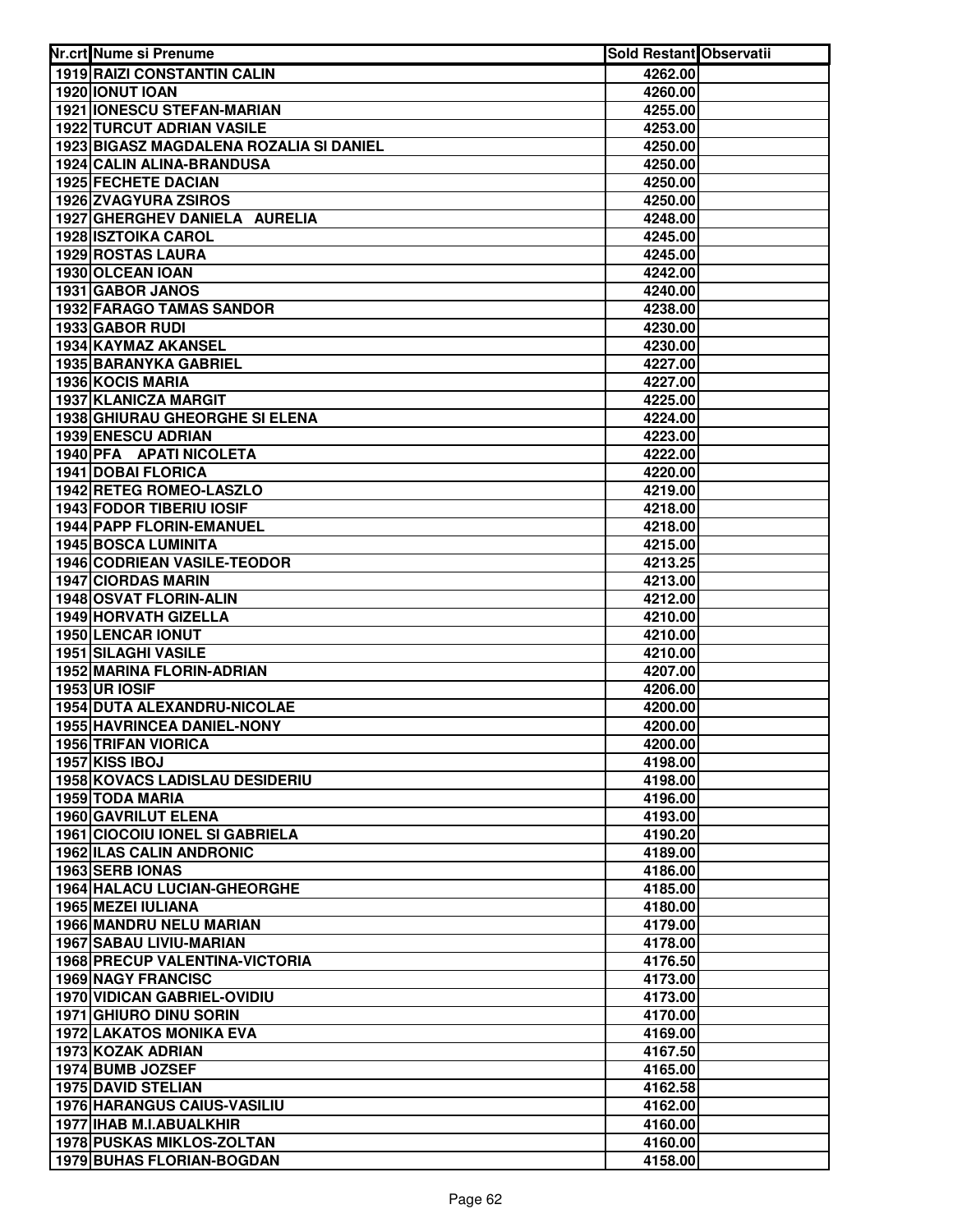| Nr.crt Nume si Prenume       | Sold Restant Observatii |  |
|------------------------------|-------------------------|--|
| 1980 BALOG GABRIELA LEONTINA | 4156.00                 |  |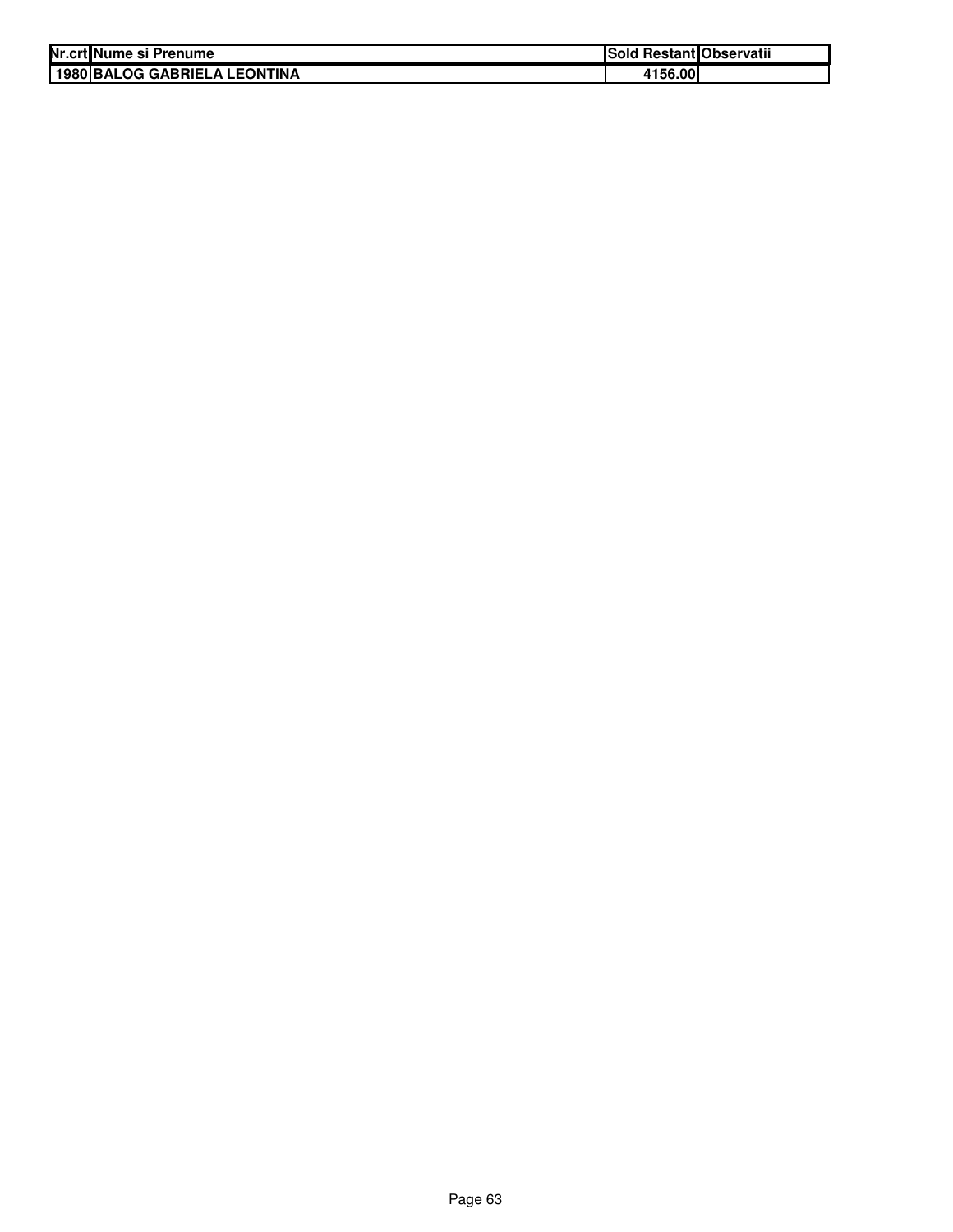| Nr.crt Nume si Prenume                             | Sold Restant Observatii |                       |
|----------------------------------------------------|-------------------------|-----------------------|
| <b>1981 VARGA PAULA</b>                            | 4154.00                 |                       |
| <b>1982 VERES EDMUND-EUGEN</b>                     | 4151.74                 |                       |
| 1983 SALAJAN SORIN-REMUS                           | 4151.00                 |                       |
| 1984 GAVRILAS ELISABETA SI VIOREL-TRAIAN           | 4150.00                 |                       |
| 1985 MEDVE IOAN                                    | 4150.00                 |                       |
| 1986 PILEA OVIDIU-VIOREL SI CAMELIA-RAMONA         | 4147.00                 |                       |
| 1987 JUDEA IOAN                                    | 4140.00                 |                       |
| 1988 MOZA VIOREL-CRISTIAN                          | 4140.00                 |                       |
| 1989 SION IOAN                                     | 4140.00                 |                       |
| <b>1990 TANASE DORIAN</b>                          | 4140.00                 |                       |
| 1991 SZABO ADALBERT                                | 4137.00                 |                       |
| 1992 SZONDI EDITH                                  | 4133.00                 |                       |
| <b>1993 SZABO IOAN</b>                             | 4130.00                 |                       |
| 1994 SZABO SZABOLCS-NORBERT                        | 4130.00                 |                       |
| 1995 MULLER ANDRAS                                 | 4128.00                 |                       |
| 1996 FERENCZ IOAN SI MARGARETA                     | 4121.00                 |                       |
| 1997 BOSZORMENYI BRIGITTA                          | 4120.00                 |                       |
| <b>1998 CORBEANU MIRCEA RAUL</b>                   | 4118.83                 |                       |
| 1999 JUNJAN RAUL-CLAUDIU                           | 4116.00                 |                       |
| 2000 BUTIRI IONEL                                  | 4110.00                 |                       |
| 2001 PAUL TEODOR SI ELISABETA                      | 4108.00                 |                       |
| 2002 POP DOREL-GHEORGHE                            | 4104.65                 |                       |
| 2003 BIRTAS SANDU IOAN                             | 4102.00                 |                       |
| 2004 KEREZSI REMUS                                 | 4100.00                 |                       |
| 2005 KUN SANDOR-VIKTOR                             | 4100.00                 |                       |
| 2006 NAGY SANDOR-JOSZEF                            | 4100.00                 |                       |
| 2007 PALL CSABA                                    | 4100.00                 |                       |
| 2008 GAVRILAS COSMIN                               | 4098.86                 |                       |
| 2009 POPA ADRIAN FLORIN                            | 4095.00                 |                       |
| 2010 TAR KAROLY                                    | 4093.00                 |                       |
| 2011 NOVAC PETRU SI MARIOARA                       | 4092.00                 |                       |
| 2012 DEMIAN TRAIAN-DANIEL SI NICOLETA              | 4091.00                 |                       |
| 2013 MOISA DANIELA SI CRISTIAN                     | 4091.00                 |                       |
| 2014 SAS RAZVAN<br>2015 BARBES DIXINA              | 4088.00                 |                       |
| 2016 GABOR DEMETER SI TEREZA                       | 4085.00<br>4085.00      |                       |
| 2017 NAGY TIBERIU                                  | 4085.00                 |                       |
| 2018 STANCIU BOGDAN-VASILE                         | 4081.00                 |                       |
| 2019 MUT ELENA-CLARA                               | 4080.00                 |                       |
| 2020 RUGAN IOAN                                    | 4080.00                 |                       |
| 2021 ARI ATTILA                                    | 4078.00                 |                       |
| 2022 MANDRU ALEXANDRA-BIANCA SI BOHUS IOANA-CARMEN | 4078.00                 |                       |
| 2023 ZACH VASILE                                   | 4078.00                 |                       |
| 2024 BUMBUI MIHAI CATALIN                          | 4077.00                 |                       |
| 2025 ZAHARIA GRIGORE                               | 4076.50                 |                       |
| 2026 BARBONTA CORINA IOANA                         | 4076.00                 |                       |
| 2027 BARTOK ANIKO                                  | 4075.00                 |                       |
| 2028 MARCU GHEORGHE                                |                         | 4071.54 PROCES PE ROL |
| 2029 NASTA MARINELA LIANA                          | 4071.00                 |                       |
| 2030 SFERLE IOAN SI DOINA                          | 4071.00                 |                       |
| 2031 BANES JESSIE-RUXANDRA                         | 4066.00                 |                       |
| 2032 SIMOC SILVIA                                  | 4064.00                 |                       |
| 2033 BUT DACIANA MIHAELA SI VOLSITZ PAUL           | 4062.00                 |                       |
| 2034 POP OVIDIU-DORIN                              | 4060.53                 |                       |
| 2035 URDE CRISTIAN-GHEORGHE                        | 4060.00                 |                       |
| 2036 POPESCU IONUT                                 | 4059.00                 |                       |
| 2037 COCIUBEI DUMITRU CLAUDIU                      | 4058.00                 |                       |
| 2038 MOLNAR ISTVAN-ALBERT                          | 4056.00                 |                       |
| 2039 POP BOGDAN-MIRCEA                             | 4052.00                 |                       |
| 2040 SARKADI EMIL                                  | 4050.00                 |                       |
| 2041 FECHETE OCTAVIAN-MARIUS                       | 4046.50                 |                       |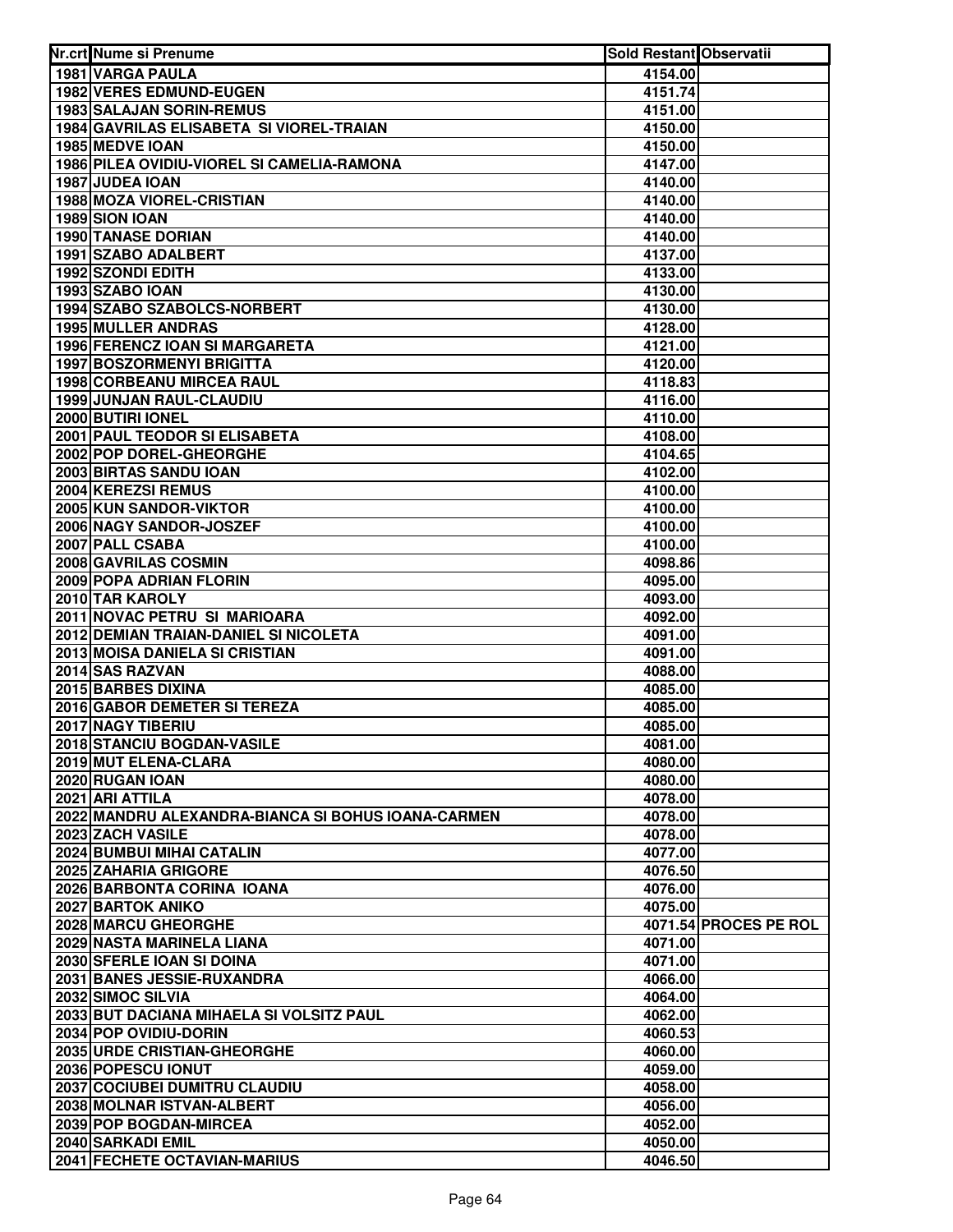| Nr.crt Nume si Prenume |                            | Sold Restant Observatii |  |
|------------------------|----------------------------|-------------------------|--|
|                        | I 2042 IBENKO GABOR-ATTILA | 4046.00                 |  |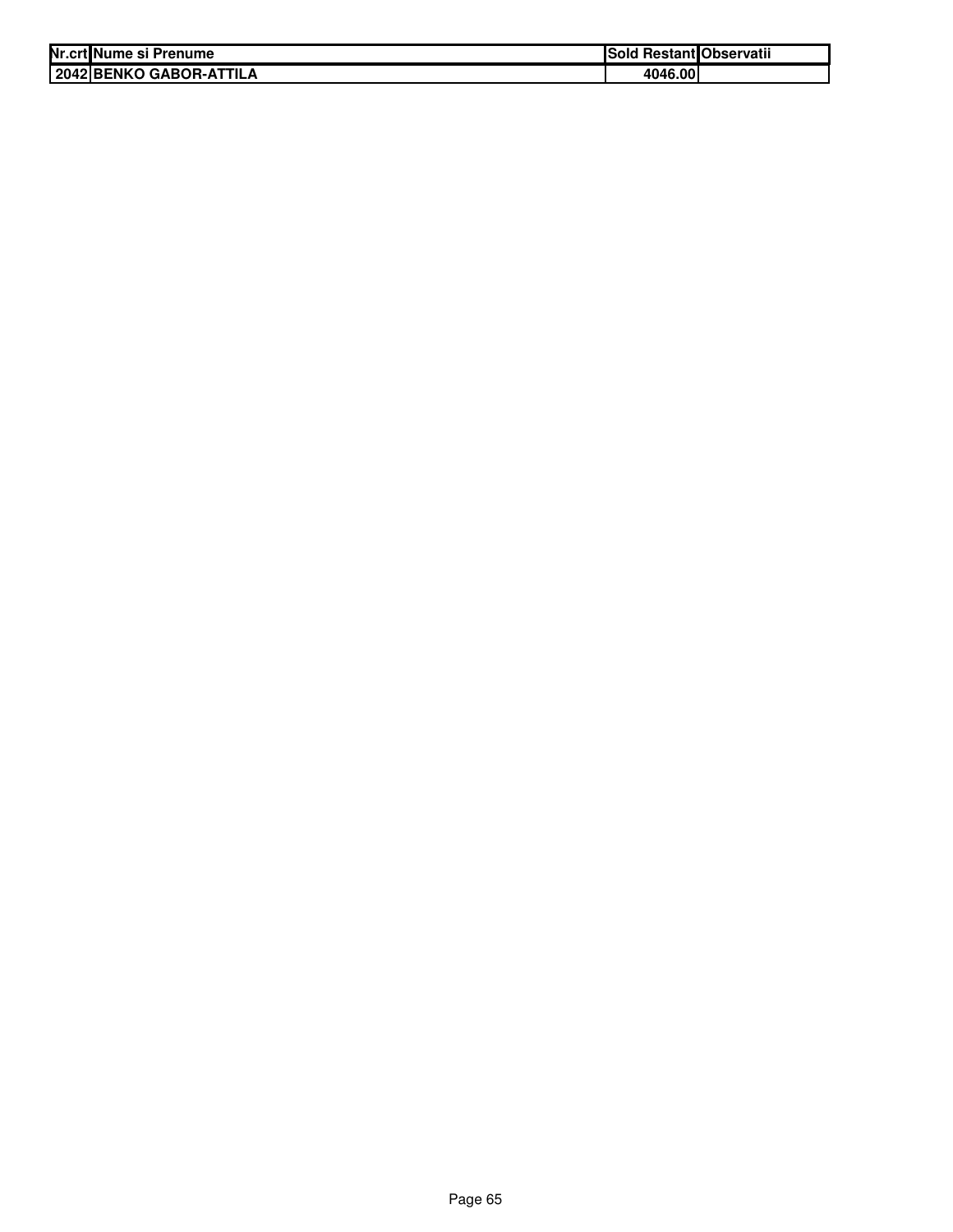| Nr.crt Nume si Prenume                                | Sold Restant Observatii |  |
|-------------------------------------------------------|-------------------------|--|
| 2043 MADA GHEORGHE - ADRIAN                           | 4043.00                 |  |
| 2044 HAVA ALEXANDRU-IOAN                              | 4040.00                 |  |
| 2045 KAPALAI ZSOLT-ARPAD                              | 4040.00                 |  |
| 2046 SUCIU VIOREL FLORIN                              | 4040.00                 |  |
| 2047 MATEA NICOLAE                                    | 4038.00                 |  |
| 2048 SIMON RODICA-RAMONA                              | 4035.00                 |  |
| 2049 ISTOIKA EVA                                      | 4034.00                 |  |
| 2050 SALVAN CIPRIAN STEFAN SI DIANA                   | 4031.00                 |  |
| 2051 GABOR IANCU                                      | 4030.00                 |  |
| 2052 OROS ADRIAN                                      | 4028.50                 |  |
| 2053 KISKASZA ROBERT                                  | 4027.00                 |  |
| 2054 CADAR ADRIAN                                     | 4025.00                 |  |
| 2055 SCHIPALA IOAN SI FRANCISCA                       | 4025.00                 |  |
| 2056 COJOCARU SORIN-IONUT                             | 4024.88                 |  |
| 2057 PETRE ADRIANA-MARIA                              | 4023.00                 |  |
| 2058 PAP SANDOR-JOZSEF                                | 4022.00                 |  |
| 2059 MAIORESCU IOANA MADALINA                         | 4014.00                 |  |
| 2060 PLESEA CORNELIU-MIHAI SI GEORGE-ANDREI           | 4010.00                 |  |
| 2061 ROSCA ANA MARIA GALINA                           | 4009.00                 |  |
| 2062 TOMELE IOAN SI MIRELA RAMONA                     | 4009.00                 |  |
| 2063 CABA CORNEL                                      | 4007.00                 |  |
| 2064 CAMPEANU ADRIAN SI MAGHIAR CRISTINA-LAURA        | 4006.00                 |  |
| 2065 SULYOK ILDIKO-EVA                                | 4002.00                 |  |
| 2066 APOSTOL LETITIA-MIHAELA                          | 4000.00                 |  |
| 2067 BALOG ISTVAN<br>2068 BALOGH RUDOLF KAJCZA MONICA | 4000.00                 |  |
| 2069 BENTE CALIN-FLORIN                               | 4000.00                 |  |
| 2070 BODNAR IOANA TEODORA                             | 4000.00<br>4000.00      |  |
| 2071 BOGDAN DOREL GAVRIL                              | 4000.00                 |  |
| 2072 BONTA LUCIAN-FLORIN                              | 4000.00                 |  |
| 2073 BOROS ANA INTREPRINDERE INDIVIDUALA              | 4000.00                 |  |
| 2074 BOTH ZSOLT                                       | 4000.00                 |  |
| 2075 BRONT VIORICA-ALINA                              | 4000.00                 |  |
| 2076 BUSUIOC ANAMARIA-FLORINA                         | 4000.00                 |  |
| 2077 CAVUS CIHAN ISKENDER                             | 4000.00                 |  |
| 2078 CHIS MARIUS-DANIEL                               | 4000.00                 |  |
| 2079 COLCER CORINA                                    | 4000.00                 |  |
| 2080 COZMA FLORIN VALENTIN                            | 4000.00                 |  |
| 2081 COZMI EMIL                                       | 4000.00                 |  |
| 2082 CSOKA ATTILA                                     | 4000.00                 |  |
| 2083 DAROCZI ERZSEBET                                 | 4000.00                 |  |
| 2084 DUME CORNELIA                                    | 4000.00                 |  |
| 2085 FARAIANU GEORGE HORIA                            | 4000.00                 |  |
| 2086 FORIS ATTILA                                     | 4000.00                 |  |
| 2087 GABOR KATALIN                                    | 4000.00                 |  |
| 2088 GABOR MANDRA                                     | 4000.00                 |  |
| 2089 GERGELY KAROLY                                   | 4000.00                 |  |
| 2090 GHETEA ANA<br>2091 GHIMIS GEORGETA-CECILIA       | 4000.00                 |  |
|                                                       | 4000.00                 |  |
| 2092 GLATZ SANDOR-JOZSEF<br>2093 GYORFI OVIDIU-LIVIU  | 4000.00<br>4000.00      |  |
| 2094 HAMZA ZOLTAN-LASZLO                              | 4000.00                 |  |
| 2095 HANGA GEANINA-CLAUDIA                            | 4000.00                 |  |
| 2096 HANIS LASZLO                                     | 4000.00                 |  |
| 2097 HAPA ECATERINA                                   | 4000.00                 |  |
| 2098 HERMAN ROZALIA-IZABELA                           | 4000.00                 |  |
| 2099 HUTYRA GRAM ZOLTAN PETER                         | 4000.00                 |  |
| 2100 KILINC MARIA                                     | 4000.00                 |  |
| 2101 LASCU MARCEL SI AURELIA-FLORINA                  | 4000.00                 |  |
| 2102 LASZLO ILDIKO MARIA                              | 4000.00                 |  |
| 2103 LAZA FLOARE                                      | 4000.00                 |  |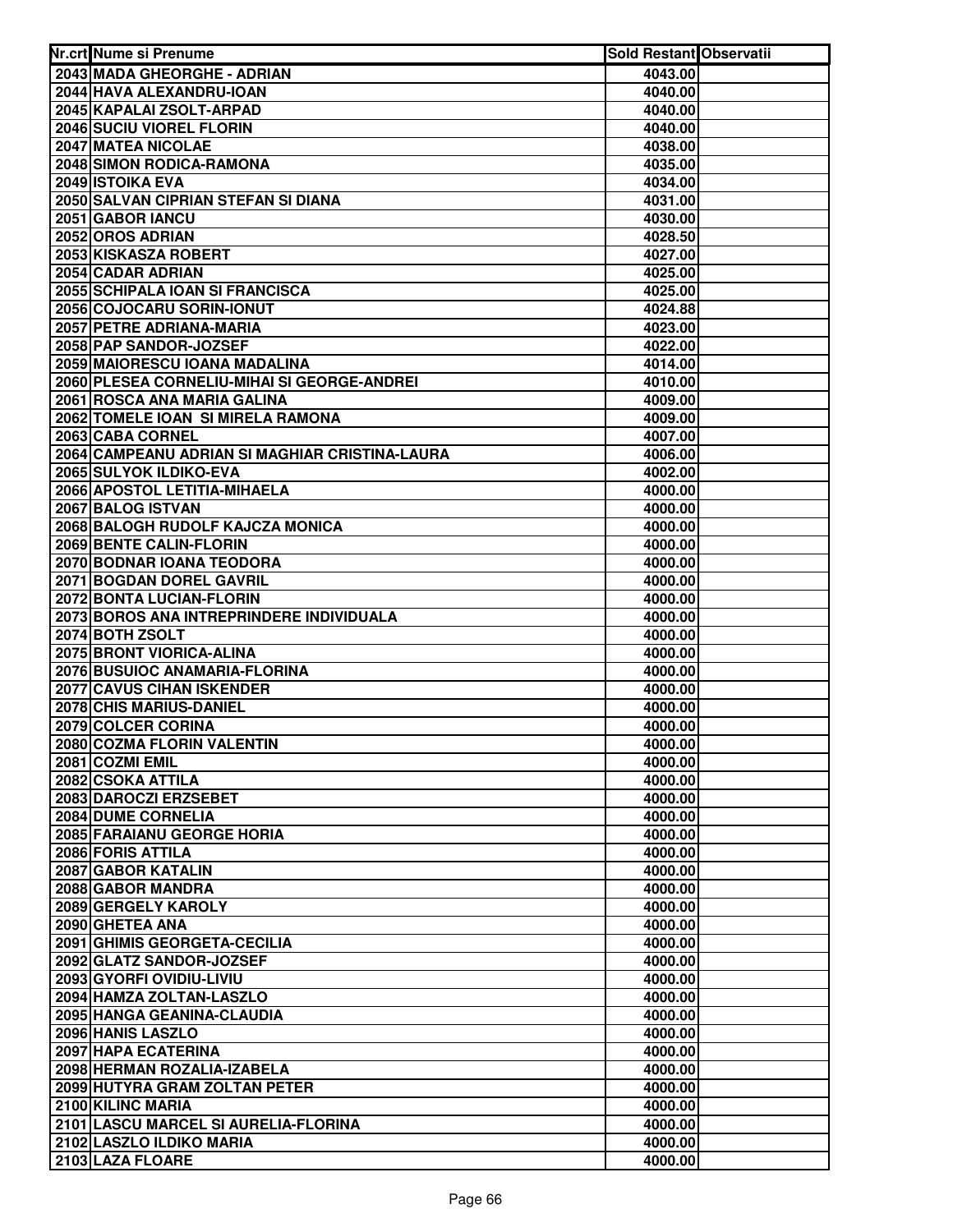| Nr.crt Nume si Prenume           | Sold Restant Observatii |  |
|----------------------------------|-------------------------|--|
| 2104 LAZAR- POJEGA CRISTIAN IOAN | 4000.00                 |  |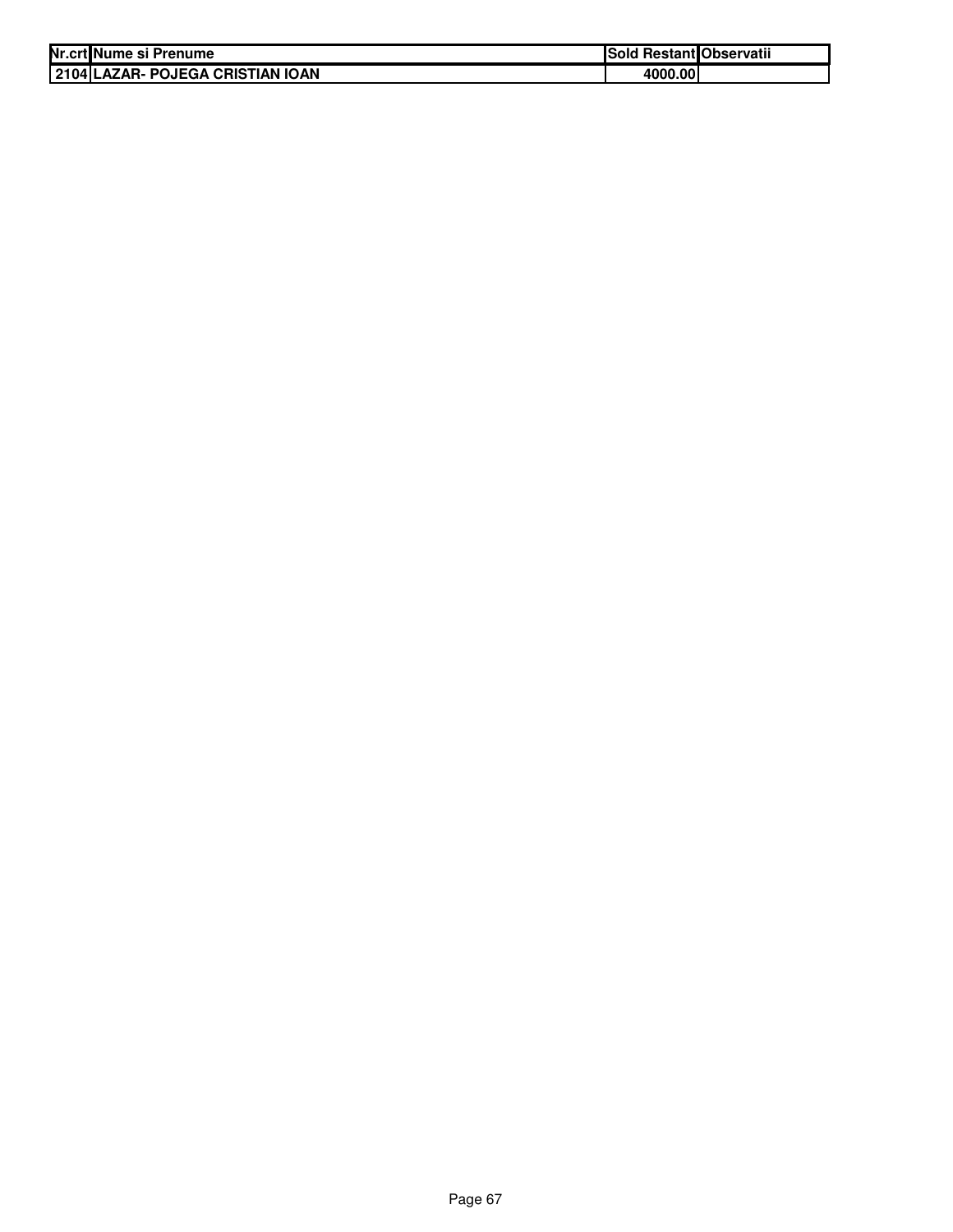| Nr.crt Nume si Prenume              | <b>Sold Restant Observatii</b> |  |
|-------------------------------------|--------------------------------|--|
| 2105 LECHINTEANU EUGEN              | 4000.00                        |  |
| 2106 LELE MARCEL HORIA              | 4000.00                        |  |
| 2107 MAGHIAR SPERANTA-ADINA         | 4000.00                        |  |
| 2108 MIHANCEA FLORINA-MARINA        | 4000.00                        |  |
| 2109 MIHUTA PETRU-SORIN             | 4000.00                        |  |
| 2110 MOLDOVAN FLORIN                | 4000.00                        |  |
| 2111 MOTOS MARCEL                   | 4000.00                        |  |
| 2112 MUDURA MIRELA                  | 4000.00                        |  |
| 2113 MUNTEAN IRINA                  | 4000.00                        |  |
| 2114 MURVAI ERZSEBET                | 4000.00                        |  |
| 2115 NAGY MARTA                     | 4000.00                        |  |
| 2116 NAGY NOEMI                     | 4000.00                        |  |
| 2117 NEDELCU GEORGIAN               | 4000.00                        |  |
| 2118 NEGRUTI RODICA ELIZA           | 4000.00                        |  |
| 2119 ORASANU MARIUS                 | 4000.00                        |  |
| 2120 PATCAS CRINA NARCISA           | 4000.00                        |  |
| 2121 PATRASCU NATALIA               | 4000.00                        |  |
| 2122 PETRICA ALINA RAMONA           | 4000.00                        |  |
| 2123 PLES FLORINEL                  | 4000.00                        |  |
| 2124 POPA GEORGETA                  | 4000.00                        |  |
| 2125 POTI MELINDA                   | 4000.00                        |  |
| 2126 RUS ANIKO                      | 4000.00                        |  |
| 2127 SANDOR TRAIAN-ANTONIU          | 4000.00                        |  |
| 2128 SAS FERENC                     | 4000.00                        |  |
| 2129 SCORTE FLORIAN                 | 4000.00                        |  |
| 2130 SEICHE FLORIN                  | 4000.00                        |  |
| 2131 TABUS TANIA-GEORGETA-IOANA     | 4000.00                        |  |
| 2132 TABUS VIORICA                  | 4000.00                        |  |
| 2133 TEGLAS DORINA                  | 4000.00                        |  |
| 2134 VANDICI IOAN                   | 4000.00                        |  |
| 2135 VICAS FLORIN                   | 4000.00                        |  |
| 2136 ZBIRCE SANDA CORINA            | 4000.00                        |  |
| 2137 GERGYELY LAJOS                 | 3999.00                        |  |
| 2138 LUPU IBOLYA<br>2139 ALB MONICA | 3998.00                        |  |
| 2140 DUCA EMILIA                    | 3995.00<br>3995.00             |  |
| 2141 HODIS RODICA                   | 3995.00                        |  |
| 2142 DRAGAN CARMEN-ADRIANA          | 3994.00                        |  |
| 2143 BARNA GHEORGHE                 | 3993.00                        |  |
| 2144 BUT IOANA-GHEORGHINA           | 3990.00                        |  |
| 2145 PELE DOREL FLORIN SI RODICA    | 3990.00                        |  |
| 2146 VENTEL KALMAN                  | 3989.00                        |  |
| 2147 BALAJ CALIN-SILVIU             | 3988.79                        |  |
| 2148 BONACIU GHEORGHE SI FLOARE     | 3986.00                        |  |
| 2149 ERDEI LAVINIA FELICIA          | 3985.00                        |  |
| 2150 HALMAJAN PETRU ADRIAN          | 3983.00                        |  |
| 2151 OLAH EMMA                      | 3983.00                        |  |
| 2152 SZEKELY LADISLAU               | 3982.00                        |  |
| 2153 EGYED-DACZ ZOLT-TIBOR          | 3980.00                        |  |
| 2154 MATICAS IOAN-EMILIAN           | 3980.00                        |  |
| 2155 BANHIDI LORAND                 | 3979.00                        |  |
| 2156 DANCIU ADRIAN-CRISTIAN         | 3975.67                        |  |
| 2157 NAZIR IRFAN                    | 3974.15                        |  |
| 2158 MATEI CATALIN NICOLAE          | 3974.00                        |  |
| 2159 BUNDEA ALEXANDRU MIHAI         | 3973.00                        |  |
| 2160 VULCAN GABRIELA                | 3969.00                        |  |
| 2161 CURA EDINA-ERZSEBET            | 3967.00                        |  |
| 2162 GABOR STEFAN                   | 3965.00                        |  |
| 2163 CHERELEU DUMITRU-ADRIAN        | 3964.00                        |  |
| 2164 RADEANU COSTEL                 | 3963.00                        |  |
| 2165 BUDA FLORENTINA LENUTA         | 3962.00                        |  |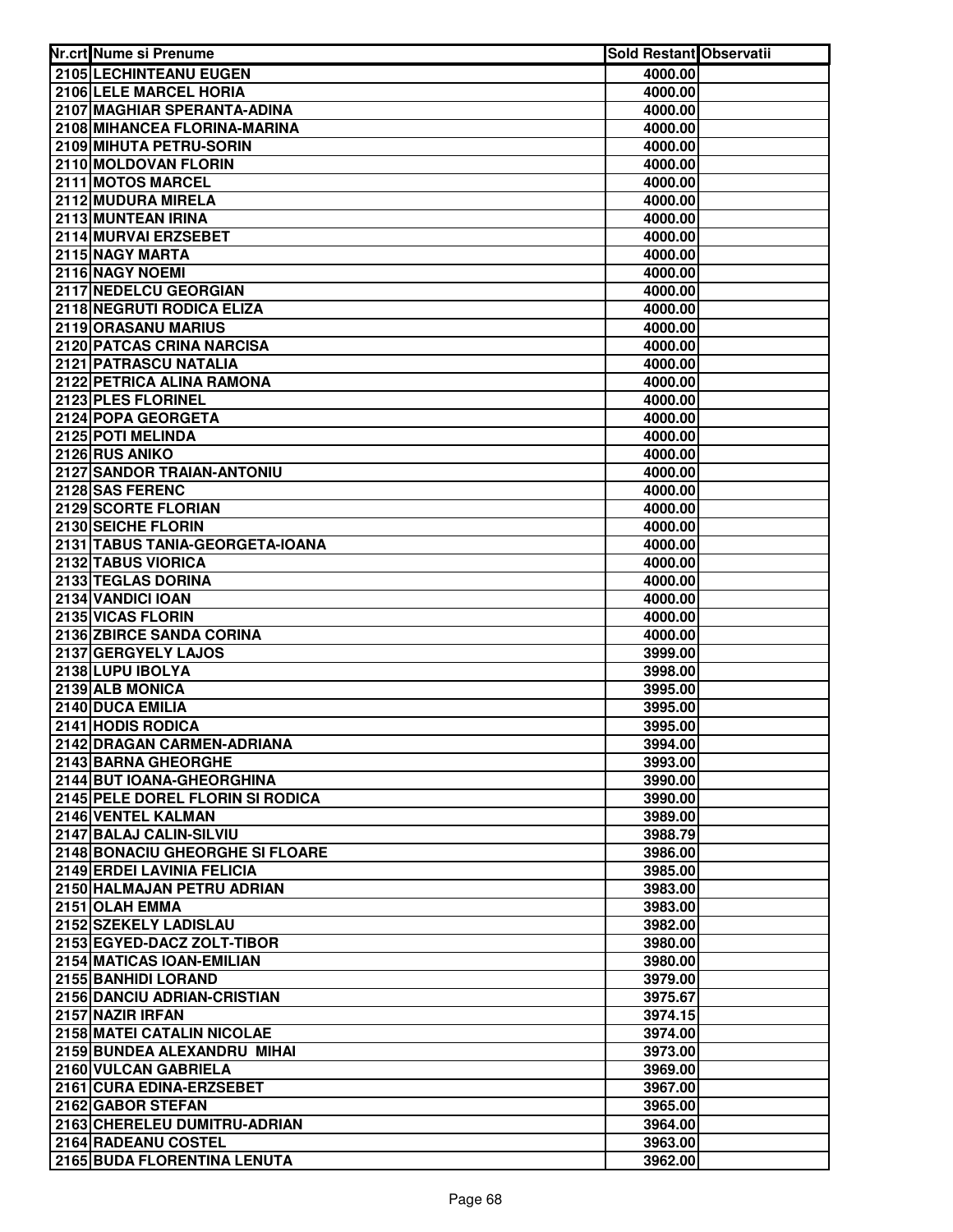| Nr.crt Nume si Prenume  | Sold Restant Observatii |  |
|-------------------------|-------------------------|--|
| 2166 TAMBA SIMONA IOANA | 3962.00                 |  |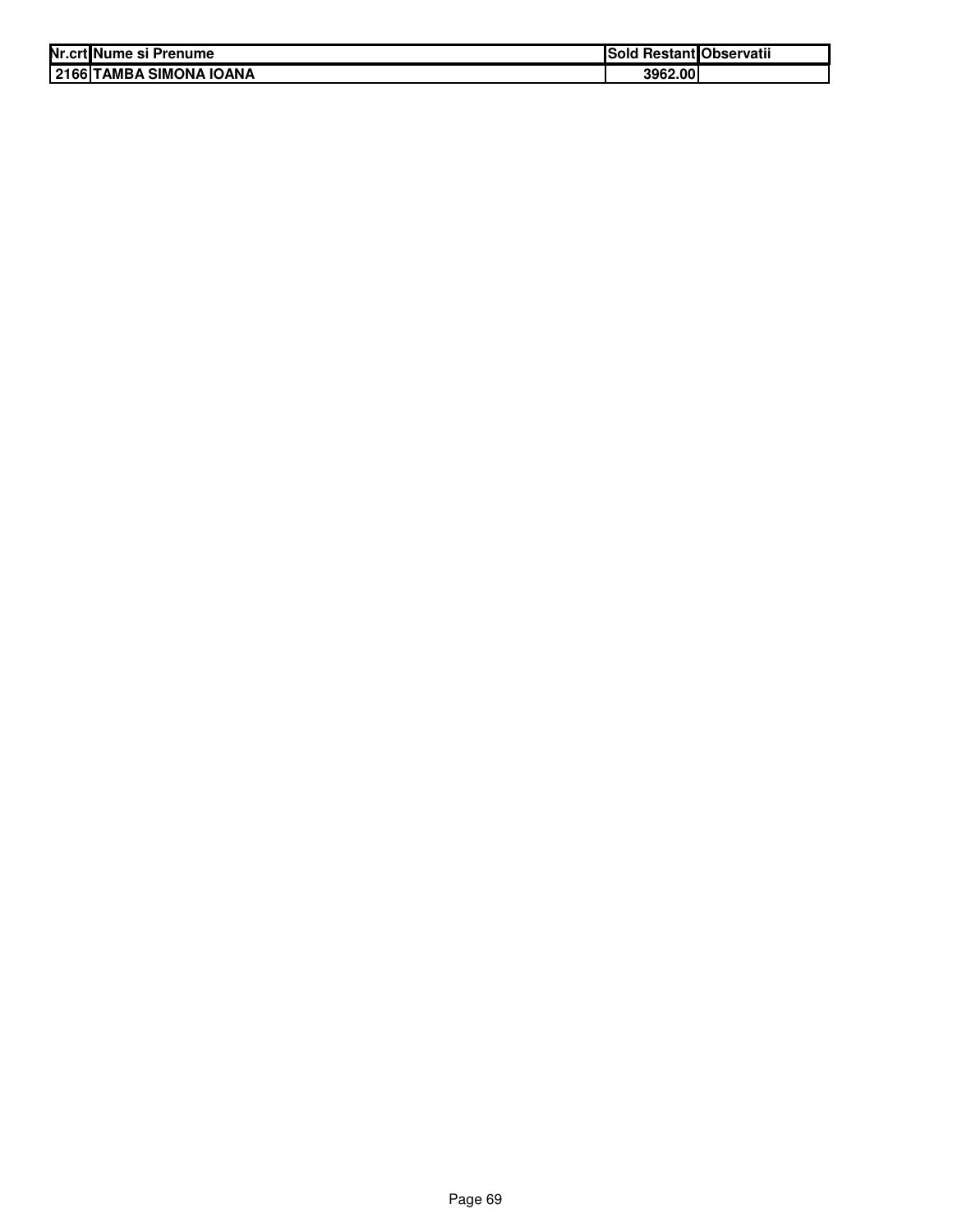| Nr.crt Nume si Prenume                           | Sold Restant Observatii |  |
|--------------------------------------------------|-------------------------|--|
| 2167 PENZES IRINA                                | 3960.00                 |  |
| 2168 SZABO IULIANNA                              | 3960.00                 |  |
| 2169 NISTOR JANOS                                | 3959.00                 |  |
| 2170 MITRUT PETRU NICOLAE                        | 3957.00                 |  |
| 2171 BIBART CAMELIA-DALIA                        | 3956.00                 |  |
| 2172 BALLA LAURA CLAUDIA                         | 3955.00                 |  |
| 2173 MATIUT LAVINIU-VALERIU                      | 3955.00                 |  |
| 2174 BERENDE NELA-GAFIA                          | 3954.00                 |  |
| 2175 GABOR RUPI                                  | 3952.00                 |  |
| 2176 BULC GHEORGHE CRISTIAN                      | 3949.00                 |  |
| 2177 DAN IOSIF ATTILA                            | 3942.72                 |  |
| 2178 MAGYARI ROBERT-STEFAN                       | 3942.00                 |  |
| 2179 PANTEA LUCIA-CARMEN                         | 3941.00                 |  |
| 2180 KAPAS PETER-ZSOLT SI NAOMI REBECA           | 3938.00                 |  |
| 2181 SZILAGY JANOS-IMRE                          | 3938.00                 |  |
| 2182 LACZKO FRANCISC                             | 3936.00                 |  |
| 2183 GYERMAN FLORIN - SORIN SI NADIA-LAURA-MARIA | 3932.00                 |  |
| 2184 MOLDOVAN LUCICA                             | 3932.00                 |  |
| 2185 MASCAS GEORGES-TEODOR                       | 3930.00                 |  |
| 2186 BODEA ADRIAN SI RENATA                      | 3928.00                 |  |
| 2187 CERNAU MARIA                                | 3924.00                 |  |
| 2188 VILCEANU MIHAI-SORIN                        | 3923.00                 |  |
| 2189 BODEA DANIEL-TIBERIU                        | 3920.24                 |  |
| 2190 GABOR MARTIN                                | 3920.00                 |  |
| 2191 VARGA GHEORGHE-PETRU                        | 3914.00                 |  |
| 2192 ROSTAS CAROLINA                             | 3910.00                 |  |
| 2193 MARTIN IOAN                                 | 3908.00                 |  |
| 2194 SZUCS ANDRAS                                | 3906.00                 |  |
| 2195 TRIFA IULIU                                 | 3906.00                 |  |
| 2196 OROS IOSIF                                  | 3903.00                 |  |
| 2197 MICH TEOFIL                                 | 3901.00                 |  |
| 2198 MANCI DANIEL                                | 3900.00                 |  |
| 2199 LAZAR DORIN IOAN                            | 3899.00                 |  |
| 2200 ROSTAS IONAT                                | 3898.00                 |  |
| 2201 POCSE ILEANA-LUCIA                          | 3897.00                 |  |
| 2202 FILIP GHEORGHE DOREL                        | 3896.00                 |  |
| 2203 ISZTOIKA DUMITRU                            | 3895.00                 |  |
| 2204 FLORINCUTA GEORGIANA-LAURA                  | 3891.95                 |  |
| 2205 BROINAS ALEXANDRU MIHAI                     | 3890.00                 |  |
| 2206 BUDAI MELINDA                               | 3888.00                 |  |
| 2207 ZLIBUT OVIDIU SI ADRIANA                    | 3886.00                 |  |
| 2208 SAS MARIUS RADU                             | 3883.00                 |  |
| <b>2209 ISZTOIKA RUPI</b>                        | 3882.00                 |  |
| 2210 DOBAI MARIANA                               | 3880.00                 |  |
| 2211 LUKACS GABRIELA-EVA-MIRELA                  | 3880.00                 |  |
| 2212 TRUBACS MARTA                               | 3880.00                 |  |
| 2213 INDRIES CLAUDIA DOLORES                     | 3874.00                 |  |
| 2214 COLTA ROZALIA                               | 3872.00                 |  |
| 2215 SZUCS ROBERT - KAROLY                       | 3872.00                 |  |
| <b>2216 IGNATESCU DEZIDERIU ROBERT</b>           | 3868.94                 |  |
| 2217 MAROLEANU EMIL                              | 3867.00                 |  |
| 2218 CIUHANDU BOGDAN-DANUT                       | 3862.00                 |  |
| 2219 LADANYI TIBOR-ISTVAN                        | 3862.00                 |  |
| 2220 NEGRUT DAN-SILVIU                           | 3861.00                 |  |
| 2221 DERECICHEI ADRIAN                           | 3854.00                 |  |
| 2222 HETES-PESTEAN PASCU                         | 3854.00                 |  |
| 2223 VARGA ALIN-COSMIN                           | 3853.00                 |  |
| 2224 BARSAN IOAN SI ELENA KLOTILDA               | 3852.00                 |  |
| 2225 DAMICS FERENC-SANDOR                        | 3850.00                 |  |
| 2226 NYIRI GABRIEL                               | 3850.00                 |  |
| 2227 MOTEI CONSTANTIN                            | 3847.54                 |  |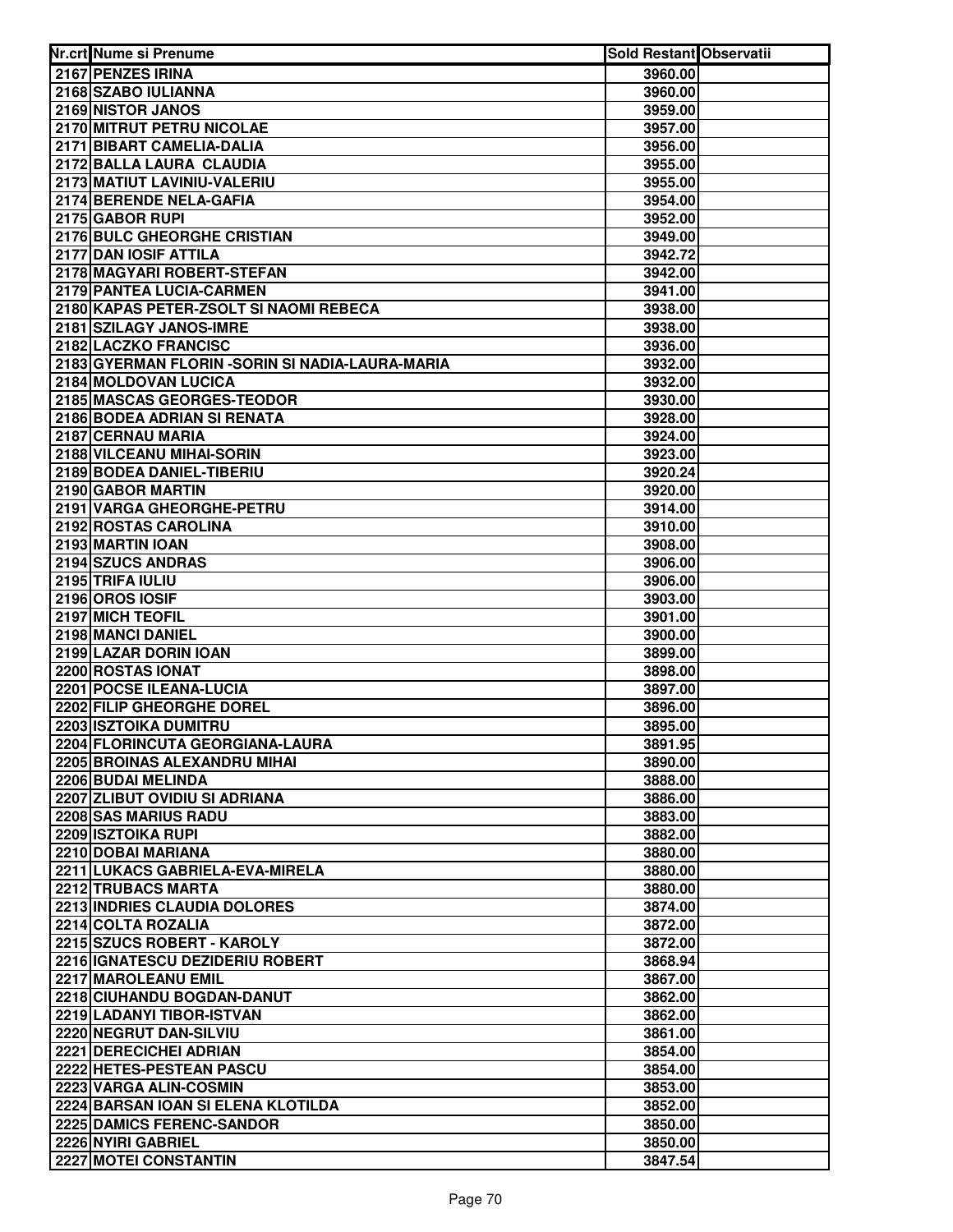| Nr.crt Nume si Prenume |                            | Sold Restant Observatii |  |
|------------------------|----------------------------|-------------------------|--|
|                        | I 2228 POPA ADRIAN-NICOLAE | 3845.00                 |  |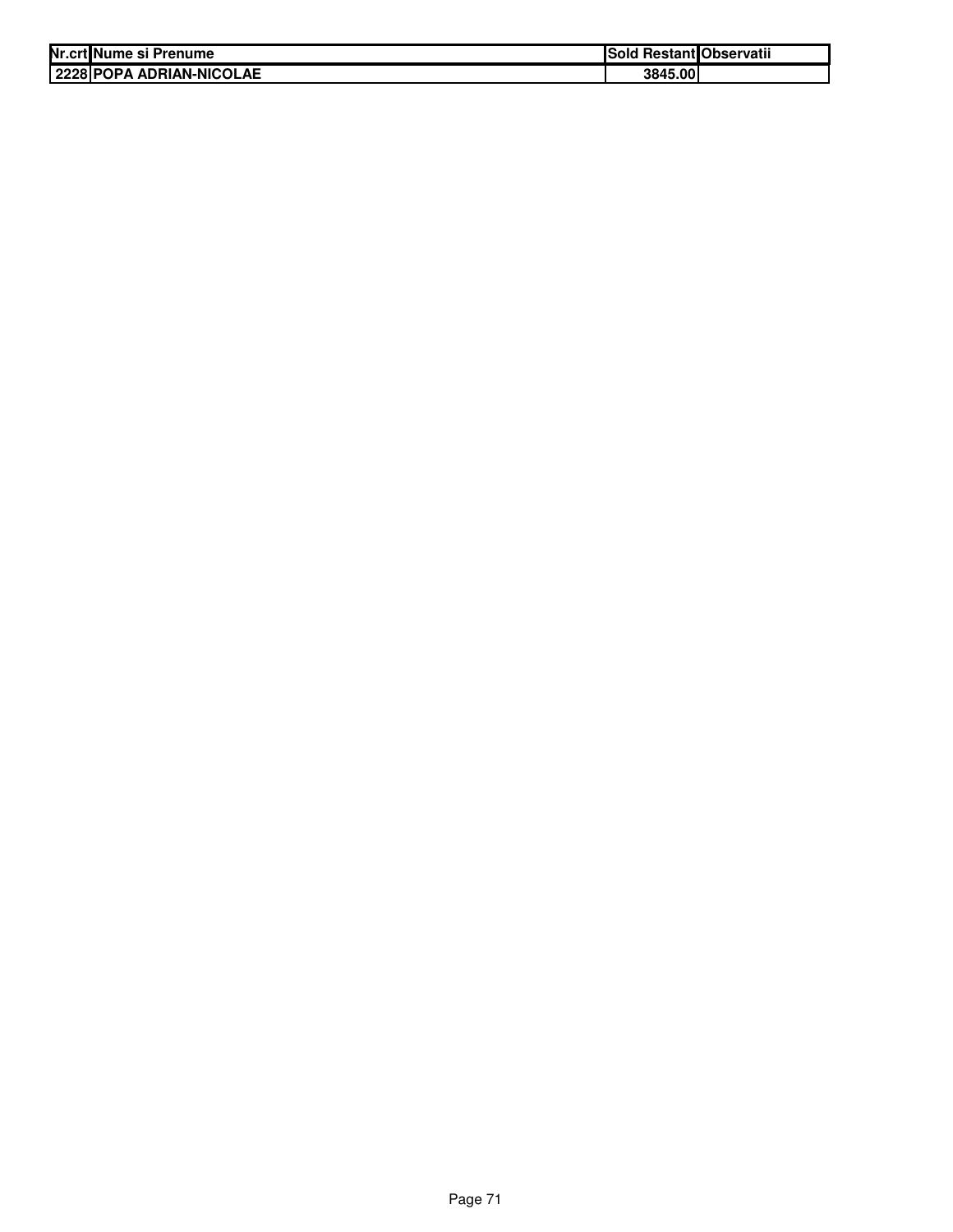| Nr.crt Nume si Prenume                                           | Sold Restant Observatii |                       |
|------------------------------------------------------------------|-------------------------|-----------------------|
| 2229 BORA SORIN-IOSIF                                            | 3844.00                 |                       |
| 2230 PETCU TOADER                                                | 3842.00                 |                       |
| 2231 HAISAN DOINA                                                | 3838.00                 |                       |
| 2232 OPRIS LOREDAN-LAURENTIU                                     | 3838.00                 |                       |
| 2233 SZATHMARI CSABA ZSOLT SI ANIKO                              | 3837.00                 |                       |
| 2234 ISZTOIKA LUDOVIC                                            | 3835.00                 |                       |
| 2235 PANC PETRU                                                  | 3834.00                 |                       |
| 2236 GABOR STEFAN-SAMUEL                                         | 3832.58                 |                       |
| 2237 MATEAS ALIN FLORIN SI ROZALIA                               | 3828.00                 |                       |
| 2238 TUSA CLAUDIU-CATALIN                                        | 3825.00                 |                       |
| 2239 POENARU GEORGE                                              | 3822.56                 |                       |
| 2240 FECHETE MARGARETA                                           | 3821.00                 |                       |
| <b>2241 LAL IOAN</b>                                             | 3819.00                 |                       |
| 2242 SILAGHI PAUL-FLORIN                                         | 3817.50                 |                       |
| 2243 VARGA ARPAD                                                 | 3817.00                 |                       |
| 2244   IGNATESCU CIPRIAN-CONSTANTIN SI MARINA-ALEXANDRINA        | 3815.88                 |                       |
| 2245 POPA IOAN-ADRIAN                                            | 3815.00                 |                       |
| 2246 FELECAN VOICU-SORIN                                         | 3814.00                 |                       |
| 2247 BRINZAS MARIUS STELIAN                                      | 3813.10                 |                       |
| 2248 BUNGAU FLORIN-TEODOR                                        | 3813.00                 |                       |
| 2249 CORAS FLOARE                                                | 3809.00                 |                       |
| 2250 BEJUSCA IOAN                                                | 3808.00                 |                       |
| 2251 FILIP MARIUS-PAUL SI CLAUDIA-ARGENTINA                      | 3807.00                 |                       |
| 2252 SCORTEA COSMIN-GHEORGHE                                     | 3804.00                 |                       |
| 2253 DONEI EVA ECATERINA                                         | 3800.00                 |                       |
| 2254 HEGHEDUS PETRU-ADRIAN                                       | 3800.00                 |                       |
| 2255 SIMON ADRIAN-EMIL                                           | 3800.00                 |                       |
| 2256 BELCE ALEXANDRU                                             | 3799.00                 |                       |
| 2257 IOVA CIPRIAN NICOLAE                                        | 3799.00                 |                       |
| 2258 TITI ADALBERT                                               | 3796.96                 |                       |
| 2259 BONDAR RADU-FELICIAN SI SANDA-LAURA                         | 3793.00                 |                       |
| 2260 CICU VASILE-DANIEL                                          | 3791.00                 |                       |
| 2261 BAHICA VASILE                                               | 3790.00                 |                       |
| 2262 GEREBENES RUDI                                              | 3790.00                 |                       |
| 2263 PANA LAURA                                                  | 3781.00                 |                       |
| 2264 MARZA ILIE FLORIN                                           | 3780.00                 |                       |
| 2265 NISTOR BIANCA                                               | 3777.34                 |                       |
| 2266 MADA LUCIAN                                                 | 3770.00                 |                       |
| 2267 LAZA LIVIU                                                  | 3762.25                 |                       |
| 2268 KABAI AURELIA                                               | 3762.00                 |                       |
| 2269 TURJUC CRISTIAN IOSIF                                       | 3761.00                 |                       |
| 2270 VARGA GABOR                                                 | 3758.00                 |                       |
| 2271 LUPSE CAMELIA-MARIANA                                       | 3755.00                 |                       |
| 2272 SARKADI ATTILA                                              | 3754.00                 |                       |
| 2273 SERBAN MIHAI CLAUDIU                                        | 3754.00                 |                       |
| 2274 CIPCIRI ADRIAN-SORIN SI LILIANA                             | 3751.00                 |                       |
| 2275 GABOR IANCU                                                 | 3750.00                 |                       |
| 2276 GABORAS SANDOR                                              | 3750.00                 |                       |
| 2277 SUCIU SEBASTIAN                                             | 3750.00                 |                       |
| 2278 SZTOJKA KLARA                                               | 3750.00                 |                       |
| 2279 VASARHELYI MARIA                                            |                         | 3750.00 PROCES PE ROL |
| 2280 JUCA VIOREL                                                 | 3747.00                 |                       |
| 2281 BODEA NORBERT                                               | 3745.00                 |                       |
| 2282 POPESCU SERGIU-RAUL                                         | 3745.00                 |                       |
| 2283 OVANESCU CONSTANTIN-CIPRIAN                                 | 3740.00                 |                       |
| 2284 MISTOR SORIN - CRISTINEL<br>2285 DRIMBE SEBASTIAN-ALEXANDRU | 3736.00                 |                       |
|                                                                  | 3735.00                 |                       |
| 2286 LINGURAR TRAIAN                                             | 3733.00                 |                       |
| 2287 SAMU IVAN                                                   | 3732.50                 |                       |
| 2288 STEF TRAIAN                                                 | 3732.00                 |                       |
| 2289 MIKLOS MATEI                                                | 3731.00                 |                       |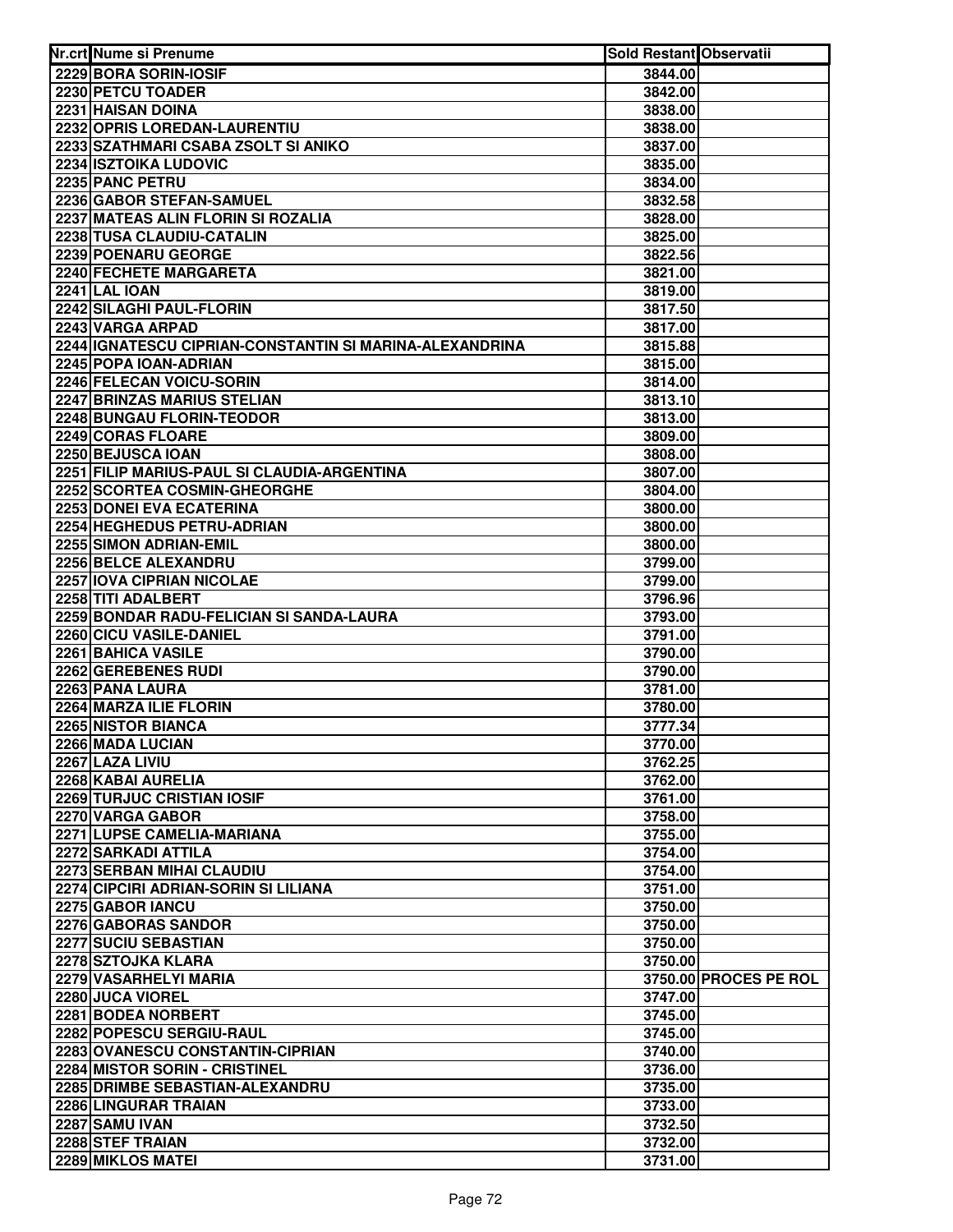| Nr.crt Nume si Prenume     | Sold Restant Observatii |  |
|----------------------------|-------------------------|--|
| 2290 CHIRILA SERGIU DANIEL | 3730.00                 |  |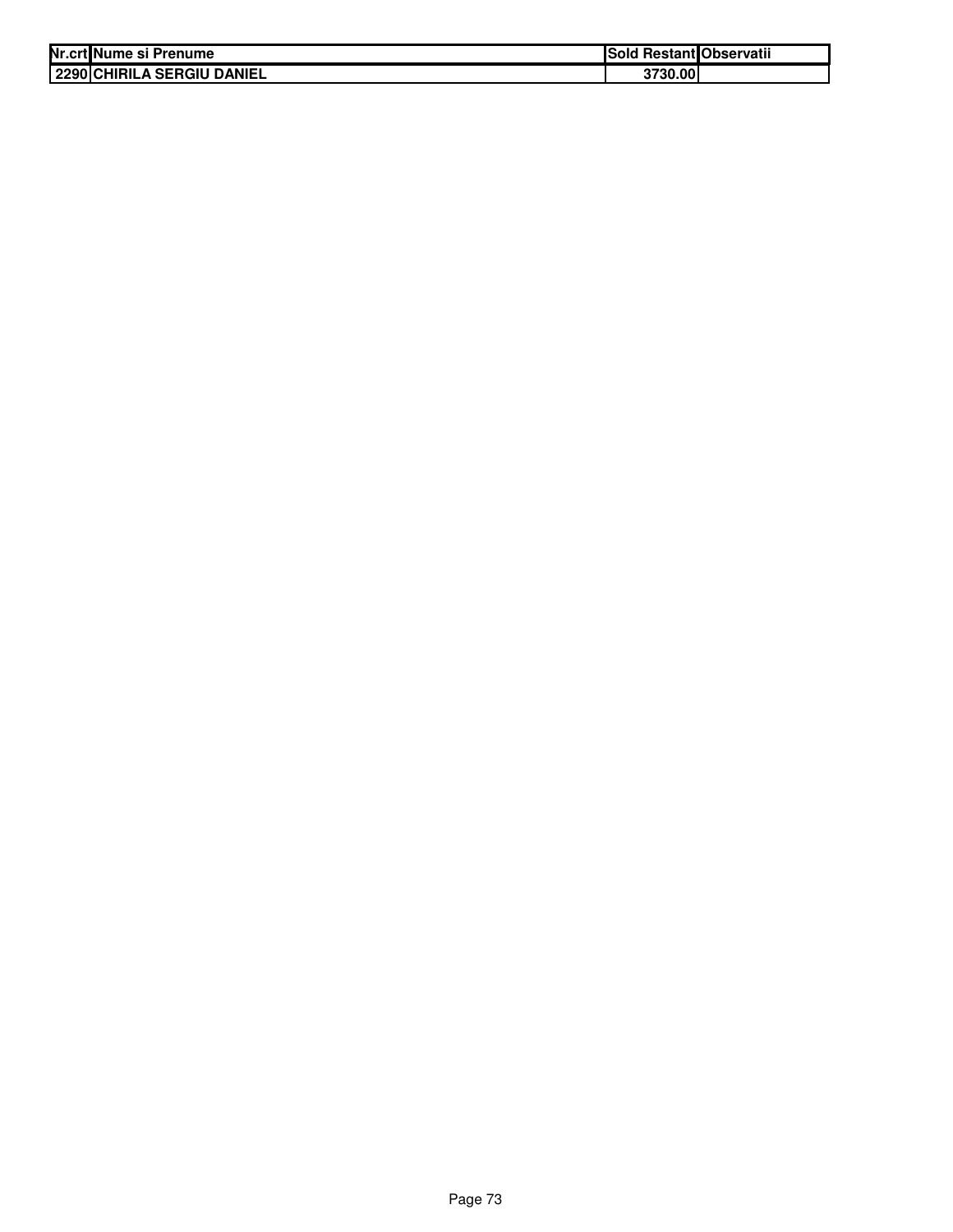| 2291 BLAGE IOAN NICOLAE<br>3729.00<br>2292 PLATONA IULIA<br>3728.00<br>2293 USATII ALEXANDRA<br>3728.00<br>2294 KATONA FRANCISC<br>3727.00<br>2295 TOCAIU IOAN<br>3727.00<br>2296 GABOR MATE<br>3726.00<br>2297 SLAVESCU DAN-ALEXANDRU SI GERZON DA<br>3722.00<br>2298 SFARLEA MIRCEA-FLORIAN<br>3720.00<br>2299 MATEI ADRIAN GH<br>3717.00<br>2300 BISTRAN NICOLAE-VALENTIN<br>3715.00<br>2301 KEREZSI BELLA - ANGELO<br>3712.50<br>2302 SFERLE FLORIAN-SEBASTIAN<br>3711.50<br>2303 GUG FLORIN CRISTIAN<br>3710.13<br>2304 DEIAC MARIUS-DANIEL<br>3710.00<br>2305 DELCZEG CSABA<br>3710.00<br>2306 HARN IOAN-ALEXANDRU<br>3710.00<br>2307 LACATUS FLORIAN SI MARIA<br>3709.00<br>2308 POPA FLORICA<br>3704.00<br>2309 GABOR GETA<br>3700.00<br>2310 GABOR MARIA<br>3700.00<br>2311 GABOR RITA MANDRA<br>3700.00<br>2312 TIUTIU SILVIAN-VLADUT<br>3700.00<br>2313 VARGA ROMULUS-NICOLAE<br>3700.00<br>2314 POPOVICI IOAN-FLORIN<br>3698.00<br>2315 ERDEI GHEORGHE<br>3697.00<br>2316 SERES FLORIN CALIN<br>3695.00<br>2317 SFRENGEU ILIE-IERONIM<br>3692.00<br>2318 GABOR IANCU<br>3690.00<br>2319 GABOR MARCO<br>3690.00<br>2320 ARDELEAN FLORIN DOREL<br>3683.00<br>2321 CIRIL GABRIEL-FLORIN<br>3683.00<br>2322 CMECIU CRISTIAN-ROMULUS<br>3678.00<br>2323 SANTER TIBERIU<br>3678.00<br>2324 IOJA CLAUDIA DANIELA<br>3672.00<br>2325 ISTOICA BANDI<br>3672.00<br>2326 PANTEA VIORICA-LUCIA<br>3671.00<br>2327 DASCAL IONEL<br>3670.00<br>2328 MATIU IONEL OVIDIU<br>3668.00<br>2329 TARLEA ANCA-LIANA<br>3667.00<br>2330 MOLNAR KAROLY<br>3663.50<br>2331 VARGA ALEXANDRU-GYULA<br>3660.00<br>2332 BLAGA ECATERINA<br>3655.00<br>2333 MURESAN AURELIAN<br>3652.00<br>2334 MAGHIAR CARMEN-TEODORA<br>3651.00<br>2335 VINCZE ETELKA<br>3651.00<br>2336 GABOR IANOS<br>3650.00<br>2337 CAB.AVOCATIAL MAN COSMIN<br>3647.00<br>2338 VARGA TIBOR<br>3642.00<br>2339 MATYAS IOSIF<br>3640.00<br>2340 BOKA JOZSEF<br>3638.00<br>2341 NAGY ANDREI MIHAI<br>3638.00<br>2342 STOICA JANOS SI EVA<br>3638.00<br>2343 POPOVICI FLORIN<br>3636.41<br>2344 IOVAN MARIA EVA<br>3635.00<br>2345 BACIU-POPA IOAN<br>3634.00<br>3634.00<br>2346 HOSU DANIELA<br>2347 CRISAN CLAUDIU<br>3630.00<br>2348 BRAJER IANOS GYORGY<br>3628.00<br>2349 HURMUZ DAN<br>3624.00<br>2350 TIPLEA DANIEL CRISTIAN<br>3623.00<br>2351 MESTER NADIA | Nr.crt Nume si Prenume | Sold Restant Observatii |  |
|----------------------------------------------------------------------------------------------------------------------------------------------------------------------------------------------------------------------------------------------------------------------------------------------------------------------------------------------------------------------------------------------------------------------------------------------------------------------------------------------------------------------------------------------------------------------------------------------------------------------------------------------------------------------------------------------------------------------------------------------------------------------------------------------------------------------------------------------------------------------------------------------------------------------------------------------------------------------------------------------------------------------------------------------------------------------------------------------------------------------------------------------------------------------------------------------------------------------------------------------------------------------------------------------------------------------------------------------------------------------------------------------------------------------------------------------------------------------------------------------------------------------------------------------------------------------------------------------------------------------------------------------------------------------------------------------------------------------------------------------------------------------------------------------------------------------------------------------------------------------------------------------------------------------------------------------------------------------------------------------------------------------------------------------------------------------------------------------------------------------------------------------------------------------------------------------------------------------------------------------------------------------------------------------------------------------|------------------------|-------------------------|--|
|                                                                                                                                                                                                                                                                                                                                                                                                                                                                                                                                                                                                                                                                                                                                                                                                                                                                                                                                                                                                                                                                                                                                                                                                                                                                                                                                                                                                                                                                                                                                                                                                                                                                                                                                                                                                                                                                                                                                                                                                                                                                                                                                                                                                                                                                                                                      |                        |                         |  |
|                                                                                                                                                                                                                                                                                                                                                                                                                                                                                                                                                                                                                                                                                                                                                                                                                                                                                                                                                                                                                                                                                                                                                                                                                                                                                                                                                                                                                                                                                                                                                                                                                                                                                                                                                                                                                                                                                                                                                                                                                                                                                                                                                                                                                                                                                                                      |                        |                         |  |
|                                                                                                                                                                                                                                                                                                                                                                                                                                                                                                                                                                                                                                                                                                                                                                                                                                                                                                                                                                                                                                                                                                                                                                                                                                                                                                                                                                                                                                                                                                                                                                                                                                                                                                                                                                                                                                                                                                                                                                                                                                                                                                                                                                                                                                                                                                                      |                        |                         |  |
|                                                                                                                                                                                                                                                                                                                                                                                                                                                                                                                                                                                                                                                                                                                                                                                                                                                                                                                                                                                                                                                                                                                                                                                                                                                                                                                                                                                                                                                                                                                                                                                                                                                                                                                                                                                                                                                                                                                                                                                                                                                                                                                                                                                                                                                                                                                      |                        |                         |  |
|                                                                                                                                                                                                                                                                                                                                                                                                                                                                                                                                                                                                                                                                                                                                                                                                                                                                                                                                                                                                                                                                                                                                                                                                                                                                                                                                                                                                                                                                                                                                                                                                                                                                                                                                                                                                                                                                                                                                                                                                                                                                                                                                                                                                                                                                                                                      |                        |                         |  |
|                                                                                                                                                                                                                                                                                                                                                                                                                                                                                                                                                                                                                                                                                                                                                                                                                                                                                                                                                                                                                                                                                                                                                                                                                                                                                                                                                                                                                                                                                                                                                                                                                                                                                                                                                                                                                                                                                                                                                                                                                                                                                                                                                                                                                                                                                                                      |                        |                         |  |
|                                                                                                                                                                                                                                                                                                                                                                                                                                                                                                                                                                                                                                                                                                                                                                                                                                                                                                                                                                                                                                                                                                                                                                                                                                                                                                                                                                                                                                                                                                                                                                                                                                                                                                                                                                                                                                                                                                                                                                                                                                                                                                                                                                                                                                                                                                                      |                        |                         |  |
|                                                                                                                                                                                                                                                                                                                                                                                                                                                                                                                                                                                                                                                                                                                                                                                                                                                                                                                                                                                                                                                                                                                                                                                                                                                                                                                                                                                                                                                                                                                                                                                                                                                                                                                                                                                                                                                                                                                                                                                                                                                                                                                                                                                                                                                                                                                      |                        |                         |  |
|                                                                                                                                                                                                                                                                                                                                                                                                                                                                                                                                                                                                                                                                                                                                                                                                                                                                                                                                                                                                                                                                                                                                                                                                                                                                                                                                                                                                                                                                                                                                                                                                                                                                                                                                                                                                                                                                                                                                                                                                                                                                                                                                                                                                                                                                                                                      |                        |                         |  |
|                                                                                                                                                                                                                                                                                                                                                                                                                                                                                                                                                                                                                                                                                                                                                                                                                                                                                                                                                                                                                                                                                                                                                                                                                                                                                                                                                                                                                                                                                                                                                                                                                                                                                                                                                                                                                                                                                                                                                                                                                                                                                                                                                                                                                                                                                                                      |                        |                         |  |
|                                                                                                                                                                                                                                                                                                                                                                                                                                                                                                                                                                                                                                                                                                                                                                                                                                                                                                                                                                                                                                                                                                                                                                                                                                                                                                                                                                                                                                                                                                                                                                                                                                                                                                                                                                                                                                                                                                                                                                                                                                                                                                                                                                                                                                                                                                                      |                        |                         |  |
|                                                                                                                                                                                                                                                                                                                                                                                                                                                                                                                                                                                                                                                                                                                                                                                                                                                                                                                                                                                                                                                                                                                                                                                                                                                                                                                                                                                                                                                                                                                                                                                                                                                                                                                                                                                                                                                                                                                                                                                                                                                                                                                                                                                                                                                                                                                      |                        |                         |  |
|                                                                                                                                                                                                                                                                                                                                                                                                                                                                                                                                                                                                                                                                                                                                                                                                                                                                                                                                                                                                                                                                                                                                                                                                                                                                                                                                                                                                                                                                                                                                                                                                                                                                                                                                                                                                                                                                                                                                                                                                                                                                                                                                                                                                                                                                                                                      |                        |                         |  |
|                                                                                                                                                                                                                                                                                                                                                                                                                                                                                                                                                                                                                                                                                                                                                                                                                                                                                                                                                                                                                                                                                                                                                                                                                                                                                                                                                                                                                                                                                                                                                                                                                                                                                                                                                                                                                                                                                                                                                                                                                                                                                                                                                                                                                                                                                                                      |                        |                         |  |
|                                                                                                                                                                                                                                                                                                                                                                                                                                                                                                                                                                                                                                                                                                                                                                                                                                                                                                                                                                                                                                                                                                                                                                                                                                                                                                                                                                                                                                                                                                                                                                                                                                                                                                                                                                                                                                                                                                                                                                                                                                                                                                                                                                                                                                                                                                                      |                        |                         |  |
|                                                                                                                                                                                                                                                                                                                                                                                                                                                                                                                                                                                                                                                                                                                                                                                                                                                                                                                                                                                                                                                                                                                                                                                                                                                                                                                                                                                                                                                                                                                                                                                                                                                                                                                                                                                                                                                                                                                                                                                                                                                                                                                                                                                                                                                                                                                      |                        |                         |  |
|                                                                                                                                                                                                                                                                                                                                                                                                                                                                                                                                                                                                                                                                                                                                                                                                                                                                                                                                                                                                                                                                                                                                                                                                                                                                                                                                                                                                                                                                                                                                                                                                                                                                                                                                                                                                                                                                                                                                                                                                                                                                                                                                                                                                                                                                                                                      |                        |                         |  |
|                                                                                                                                                                                                                                                                                                                                                                                                                                                                                                                                                                                                                                                                                                                                                                                                                                                                                                                                                                                                                                                                                                                                                                                                                                                                                                                                                                                                                                                                                                                                                                                                                                                                                                                                                                                                                                                                                                                                                                                                                                                                                                                                                                                                                                                                                                                      |                        |                         |  |
|                                                                                                                                                                                                                                                                                                                                                                                                                                                                                                                                                                                                                                                                                                                                                                                                                                                                                                                                                                                                                                                                                                                                                                                                                                                                                                                                                                                                                                                                                                                                                                                                                                                                                                                                                                                                                                                                                                                                                                                                                                                                                                                                                                                                                                                                                                                      |                        |                         |  |
|                                                                                                                                                                                                                                                                                                                                                                                                                                                                                                                                                                                                                                                                                                                                                                                                                                                                                                                                                                                                                                                                                                                                                                                                                                                                                                                                                                                                                                                                                                                                                                                                                                                                                                                                                                                                                                                                                                                                                                                                                                                                                                                                                                                                                                                                                                                      |                        |                         |  |
|                                                                                                                                                                                                                                                                                                                                                                                                                                                                                                                                                                                                                                                                                                                                                                                                                                                                                                                                                                                                                                                                                                                                                                                                                                                                                                                                                                                                                                                                                                                                                                                                                                                                                                                                                                                                                                                                                                                                                                                                                                                                                                                                                                                                                                                                                                                      |                        |                         |  |
|                                                                                                                                                                                                                                                                                                                                                                                                                                                                                                                                                                                                                                                                                                                                                                                                                                                                                                                                                                                                                                                                                                                                                                                                                                                                                                                                                                                                                                                                                                                                                                                                                                                                                                                                                                                                                                                                                                                                                                                                                                                                                                                                                                                                                                                                                                                      |                        |                         |  |
|                                                                                                                                                                                                                                                                                                                                                                                                                                                                                                                                                                                                                                                                                                                                                                                                                                                                                                                                                                                                                                                                                                                                                                                                                                                                                                                                                                                                                                                                                                                                                                                                                                                                                                                                                                                                                                                                                                                                                                                                                                                                                                                                                                                                                                                                                                                      |                        |                         |  |
|                                                                                                                                                                                                                                                                                                                                                                                                                                                                                                                                                                                                                                                                                                                                                                                                                                                                                                                                                                                                                                                                                                                                                                                                                                                                                                                                                                                                                                                                                                                                                                                                                                                                                                                                                                                                                                                                                                                                                                                                                                                                                                                                                                                                                                                                                                                      |                        |                         |  |
|                                                                                                                                                                                                                                                                                                                                                                                                                                                                                                                                                                                                                                                                                                                                                                                                                                                                                                                                                                                                                                                                                                                                                                                                                                                                                                                                                                                                                                                                                                                                                                                                                                                                                                                                                                                                                                                                                                                                                                                                                                                                                                                                                                                                                                                                                                                      |                        |                         |  |
|                                                                                                                                                                                                                                                                                                                                                                                                                                                                                                                                                                                                                                                                                                                                                                                                                                                                                                                                                                                                                                                                                                                                                                                                                                                                                                                                                                                                                                                                                                                                                                                                                                                                                                                                                                                                                                                                                                                                                                                                                                                                                                                                                                                                                                                                                                                      |                        |                         |  |
|                                                                                                                                                                                                                                                                                                                                                                                                                                                                                                                                                                                                                                                                                                                                                                                                                                                                                                                                                                                                                                                                                                                                                                                                                                                                                                                                                                                                                                                                                                                                                                                                                                                                                                                                                                                                                                                                                                                                                                                                                                                                                                                                                                                                                                                                                                                      |                        |                         |  |
|                                                                                                                                                                                                                                                                                                                                                                                                                                                                                                                                                                                                                                                                                                                                                                                                                                                                                                                                                                                                                                                                                                                                                                                                                                                                                                                                                                                                                                                                                                                                                                                                                                                                                                                                                                                                                                                                                                                                                                                                                                                                                                                                                                                                                                                                                                                      |                        |                         |  |
|                                                                                                                                                                                                                                                                                                                                                                                                                                                                                                                                                                                                                                                                                                                                                                                                                                                                                                                                                                                                                                                                                                                                                                                                                                                                                                                                                                                                                                                                                                                                                                                                                                                                                                                                                                                                                                                                                                                                                                                                                                                                                                                                                                                                                                                                                                                      |                        |                         |  |
|                                                                                                                                                                                                                                                                                                                                                                                                                                                                                                                                                                                                                                                                                                                                                                                                                                                                                                                                                                                                                                                                                                                                                                                                                                                                                                                                                                                                                                                                                                                                                                                                                                                                                                                                                                                                                                                                                                                                                                                                                                                                                                                                                                                                                                                                                                                      |                        |                         |  |
|                                                                                                                                                                                                                                                                                                                                                                                                                                                                                                                                                                                                                                                                                                                                                                                                                                                                                                                                                                                                                                                                                                                                                                                                                                                                                                                                                                                                                                                                                                                                                                                                                                                                                                                                                                                                                                                                                                                                                                                                                                                                                                                                                                                                                                                                                                                      |                        |                         |  |
|                                                                                                                                                                                                                                                                                                                                                                                                                                                                                                                                                                                                                                                                                                                                                                                                                                                                                                                                                                                                                                                                                                                                                                                                                                                                                                                                                                                                                                                                                                                                                                                                                                                                                                                                                                                                                                                                                                                                                                                                                                                                                                                                                                                                                                                                                                                      |                        |                         |  |
|                                                                                                                                                                                                                                                                                                                                                                                                                                                                                                                                                                                                                                                                                                                                                                                                                                                                                                                                                                                                                                                                                                                                                                                                                                                                                                                                                                                                                                                                                                                                                                                                                                                                                                                                                                                                                                                                                                                                                                                                                                                                                                                                                                                                                                                                                                                      |                        |                         |  |
|                                                                                                                                                                                                                                                                                                                                                                                                                                                                                                                                                                                                                                                                                                                                                                                                                                                                                                                                                                                                                                                                                                                                                                                                                                                                                                                                                                                                                                                                                                                                                                                                                                                                                                                                                                                                                                                                                                                                                                                                                                                                                                                                                                                                                                                                                                                      |                        |                         |  |
|                                                                                                                                                                                                                                                                                                                                                                                                                                                                                                                                                                                                                                                                                                                                                                                                                                                                                                                                                                                                                                                                                                                                                                                                                                                                                                                                                                                                                                                                                                                                                                                                                                                                                                                                                                                                                                                                                                                                                                                                                                                                                                                                                                                                                                                                                                                      |                        |                         |  |
|                                                                                                                                                                                                                                                                                                                                                                                                                                                                                                                                                                                                                                                                                                                                                                                                                                                                                                                                                                                                                                                                                                                                                                                                                                                                                                                                                                                                                                                                                                                                                                                                                                                                                                                                                                                                                                                                                                                                                                                                                                                                                                                                                                                                                                                                                                                      |                        |                         |  |
|                                                                                                                                                                                                                                                                                                                                                                                                                                                                                                                                                                                                                                                                                                                                                                                                                                                                                                                                                                                                                                                                                                                                                                                                                                                                                                                                                                                                                                                                                                                                                                                                                                                                                                                                                                                                                                                                                                                                                                                                                                                                                                                                                                                                                                                                                                                      |                        |                         |  |
|                                                                                                                                                                                                                                                                                                                                                                                                                                                                                                                                                                                                                                                                                                                                                                                                                                                                                                                                                                                                                                                                                                                                                                                                                                                                                                                                                                                                                                                                                                                                                                                                                                                                                                                                                                                                                                                                                                                                                                                                                                                                                                                                                                                                                                                                                                                      |                        |                         |  |
|                                                                                                                                                                                                                                                                                                                                                                                                                                                                                                                                                                                                                                                                                                                                                                                                                                                                                                                                                                                                                                                                                                                                                                                                                                                                                                                                                                                                                                                                                                                                                                                                                                                                                                                                                                                                                                                                                                                                                                                                                                                                                                                                                                                                                                                                                                                      |                        |                         |  |
|                                                                                                                                                                                                                                                                                                                                                                                                                                                                                                                                                                                                                                                                                                                                                                                                                                                                                                                                                                                                                                                                                                                                                                                                                                                                                                                                                                                                                                                                                                                                                                                                                                                                                                                                                                                                                                                                                                                                                                                                                                                                                                                                                                                                                                                                                                                      |                        |                         |  |
|                                                                                                                                                                                                                                                                                                                                                                                                                                                                                                                                                                                                                                                                                                                                                                                                                                                                                                                                                                                                                                                                                                                                                                                                                                                                                                                                                                                                                                                                                                                                                                                                                                                                                                                                                                                                                                                                                                                                                                                                                                                                                                                                                                                                                                                                                                                      |                        |                         |  |
|                                                                                                                                                                                                                                                                                                                                                                                                                                                                                                                                                                                                                                                                                                                                                                                                                                                                                                                                                                                                                                                                                                                                                                                                                                                                                                                                                                                                                                                                                                                                                                                                                                                                                                                                                                                                                                                                                                                                                                                                                                                                                                                                                                                                                                                                                                                      |                        |                         |  |
|                                                                                                                                                                                                                                                                                                                                                                                                                                                                                                                                                                                                                                                                                                                                                                                                                                                                                                                                                                                                                                                                                                                                                                                                                                                                                                                                                                                                                                                                                                                                                                                                                                                                                                                                                                                                                                                                                                                                                                                                                                                                                                                                                                                                                                                                                                                      |                        |                         |  |
|                                                                                                                                                                                                                                                                                                                                                                                                                                                                                                                                                                                                                                                                                                                                                                                                                                                                                                                                                                                                                                                                                                                                                                                                                                                                                                                                                                                                                                                                                                                                                                                                                                                                                                                                                                                                                                                                                                                                                                                                                                                                                                                                                                                                                                                                                                                      |                        |                         |  |
|                                                                                                                                                                                                                                                                                                                                                                                                                                                                                                                                                                                                                                                                                                                                                                                                                                                                                                                                                                                                                                                                                                                                                                                                                                                                                                                                                                                                                                                                                                                                                                                                                                                                                                                                                                                                                                                                                                                                                                                                                                                                                                                                                                                                                                                                                                                      |                        |                         |  |
|                                                                                                                                                                                                                                                                                                                                                                                                                                                                                                                                                                                                                                                                                                                                                                                                                                                                                                                                                                                                                                                                                                                                                                                                                                                                                                                                                                                                                                                                                                                                                                                                                                                                                                                                                                                                                                                                                                                                                                                                                                                                                                                                                                                                                                                                                                                      |                        |                         |  |
|                                                                                                                                                                                                                                                                                                                                                                                                                                                                                                                                                                                                                                                                                                                                                                                                                                                                                                                                                                                                                                                                                                                                                                                                                                                                                                                                                                                                                                                                                                                                                                                                                                                                                                                                                                                                                                                                                                                                                                                                                                                                                                                                                                                                                                                                                                                      |                        |                         |  |
|                                                                                                                                                                                                                                                                                                                                                                                                                                                                                                                                                                                                                                                                                                                                                                                                                                                                                                                                                                                                                                                                                                                                                                                                                                                                                                                                                                                                                                                                                                                                                                                                                                                                                                                                                                                                                                                                                                                                                                                                                                                                                                                                                                                                                                                                                                                      |                        |                         |  |
|                                                                                                                                                                                                                                                                                                                                                                                                                                                                                                                                                                                                                                                                                                                                                                                                                                                                                                                                                                                                                                                                                                                                                                                                                                                                                                                                                                                                                                                                                                                                                                                                                                                                                                                                                                                                                                                                                                                                                                                                                                                                                                                                                                                                                                                                                                                      |                        |                         |  |
|                                                                                                                                                                                                                                                                                                                                                                                                                                                                                                                                                                                                                                                                                                                                                                                                                                                                                                                                                                                                                                                                                                                                                                                                                                                                                                                                                                                                                                                                                                                                                                                                                                                                                                                                                                                                                                                                                                                                                                                                                                                                                                                                                                                                                                                                                                                      |                        |                         |  |
|                                                                                                                                                                                                                                                                                                                                                                                                                                                                                                                                                                                                                                                                                                                                                                                                                                                                                                                                                                                                                                                                                                                                                                                                                                                                                                                                                                                                                                                                                                                                                                                                                                                                                                                                                                                                                                                                                                                                                                                                                                                                                                                                                                                                                                                                                                                      |                        |                         |  |
|                                                                                                                                                                                                                                                                                                                                                                                                                                                                                                                                                                                                                                                                                                                                                                                                                                                                                                                                                                                                                                                                                                                                                                                                                                                                                                                                                                                                                                                                                                                                                                                                                                                                                                                                                                                                                                                                                                                                                                                                                                                                                                                                                                                                                                                                                                                      |                        |                         |  |
|                                                                                                                                                                                                                                                                                                                                                                                                                                                                                                                                                                                                                                                                                                                                                                                                                                                                                                                                                                                                                                                                                                                                                                                                                                                                                                                                                                                                                                                                                                                                                                                                                                                                                                                                                                                                                                                                                                                                                                                                                                                                                                                                                                                                                                                                                                                      |                        |                         |  |
|                                                                                                                                                                                                                                                                                                                                                                                                                                                                                                                                                                                                                                                                                                                                                                                                                                                                                                                                                                                                                                                                                                                                                                                                                                                                                                                                                                                                                                                                                                                                                                                                                                                                                                                                                                                                                                                                                                                                                                                                                                                                                                                                                                                                                                                                                                                      |                        |                         |  |
|                                                                                                                                                                                                                                                                                                                                                                                                                                                                                                                                                                                                                                                                                                                                                                                                                                                                                                                                                                                                                                                                                                                                                                                                                                                                                                                                                                                                                                                                                                                                                                                                                                                                                                                                                                                                                                                                                                                                                                                                                                                                                                                                                                                                                                                                                                                      |                        |                         |  |
|                                                                                                                                                                                                                                                                                                                                                                                                                                                                                                                                                                                                                                                                                                                                                                                                                                                                                                                                                                                                                                                                                                                                                                                                                                                                                                                                                                                                                                                                                                                                                                                                                                                                                                                                                                                                                                                                                                                                                                                                                                                                                                                                                                                                                                                                                                                      |                        |                         |  |
|                                                                                                                                                                                                                                                                                                                                                                                                                                                                                                                                                                                                                                                                                                                                                                                                                                                                                                                                                                                                                                                                                                                                                                                                                                                                                                                                                                                                                                                                                                                                                                                                                                                                                                                                                                                                                                                                                                                                                                                                                                                                                                                                                                                                                                                                                                                      |                        |                         |  |
|                                                                                                                                                                                                                                                                                                                                                                                                                                                                                                                                                                                                                                                                                                                                                                                                                                                                                                                                                                                                                                                                                                                                                                                                                                                                                                                                                                                                                                                                                                                                                                                                                                                                                                                                                                                                                                                                                                                                                                                                                                                                                                                                                                                                                                                                                                                      |                        |                         |  |
|                                                                                                                                                                                                                                                                                                                                                                                                                                                                                                                                                                                                                                                                                                                                                                                                                                                                                                                                                                                                                                                                                                                                                                                                                                                                                                                                                                                                                                                                                                                                                                                                                                                                                                                                                                                                                                                                                                                                                                                                                                                                                                                                                                                                                                                                                                                      |                        |                         |  |
|                                                                                                                                                                                                                                                                                                                                                                                                                                                                                                                                                                                                                                                                                                                                                                                                                                                                                                                                                                                                                                                                                                                                                                                                                                                                                                                                                                                                                                                                                                                                                                                                                                                                                                                                                                                                                                                                                                                                                                                                                                                                                                                                                                                                                                                                                                                      |                        | 3620.00                 |  |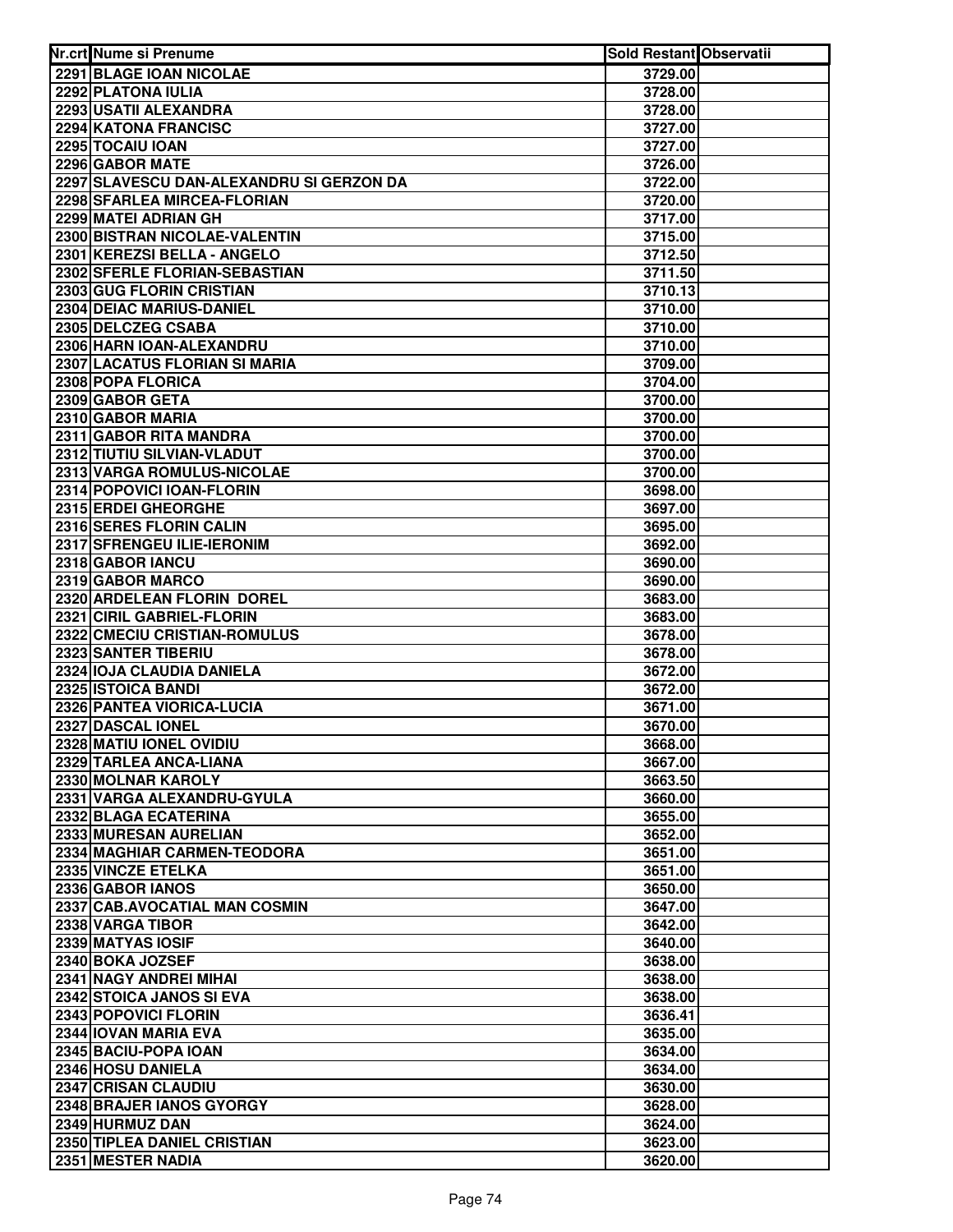| Nr.crt Nume si Prenume  | Sold Restant Observatii |  |
|-------------------------|-------------------------|--|
| 2352 CIORDAS CONSTANTIN | 3618.00                 |  |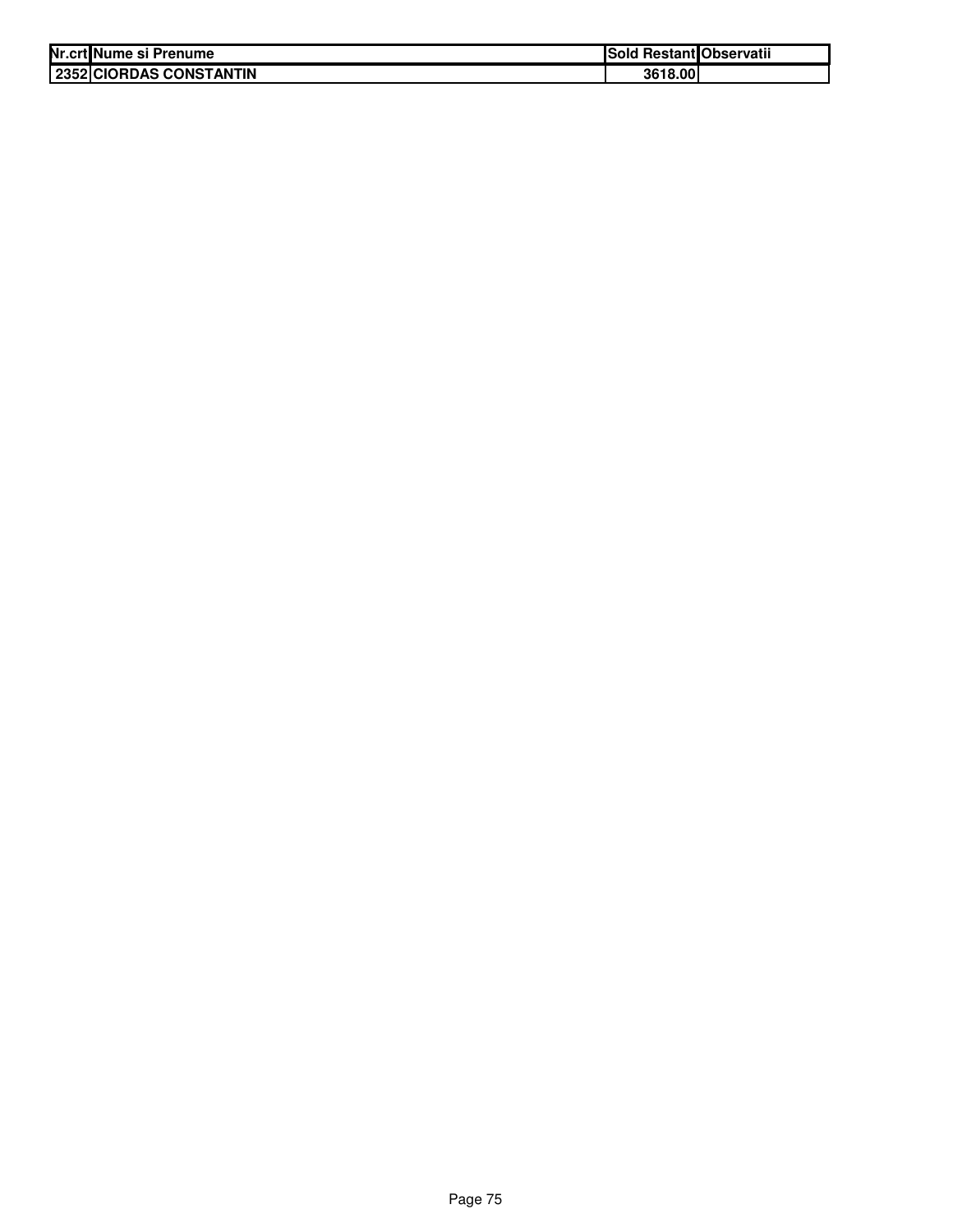| Nr.crt Nume si Prenume                             | Sold Restant Observatii |  |
|----------------------------------------------------|-------------------------|--|
| 2353 BENGA VIOREL                                  | 3615.00                 |  |
| 2354 PETRICAS GHEORGHE                             | 3614.00                 |  |
| 2355 MESTER JOZSEF-CSABA                           | 3613.00                 |  |
| 2356 FLORIAN GYONGYI TUNDE                         | 3607.00                 |  |
| 2357 BALLA TIBOR-MIKLOS                            | 3605.45                 |  |
| 2358 MADA ANA SI DUMITRU                           | 3605.00                 |  |
| 2359 FARTEA ZSOLT ATTILA                           | 3603.00                 |  |
| 2360 LUNCAN LUCIA                                  | 3600.00                 |  |
| 2361 RUS PETRU-NICOLAE                             | 3600.00                 |  |
| 2362 BEJAN MARCEL SI FLORINA-NADIA                 | 3599.00                 |  |
| 2363 MOLDOVAN GHEORGHE MIRCEA                      | 3599.00                 |  |
| 2364 STAN ELENA                                    | 3598.00                 |  |
| 2365 BALINT DAVID                                  | 3590.00                 |  |
| 2366 BOTOS SEBASTIAN-CRISTIAN                      | 3590.00                 |  |
| 2367 BRADAU CRISTIAN-GHEORGHE                      | 3590.00                 |  |
| 2368 POIANA CRISTINEL                              | 3590.00                 |  |
| 2369 LIBANT SIGISMUND                              | 3585.00                 |  |
| 2370 SULINCA ELISABETA                             | 3584.00                 |  |
| 2371 FLOREA CORINA-ANAMARIA                        | 3582.00                 |  |
| 2372 HAIDUC PAVEL SI MARIA                         | 3582.00                 |  |
| 2373 KISS ELEMER                                   | 3582.00                 |  |
| 2374 LYBERIOU MAGDALINI                            | 3581.00                 |  |
| <b>2375 MOISE GHEORGHE</b>                         | 3581.00                 |  |
| 2376 GABOR IOAN                                    | 3580.00                 |  |
| 2377 BETEG FLOARE                                  | 3579.00                 |  |
| 2378 MARIAN IOACHIM-DOREL                          | 3579.00                 |  |
| 2379 NEGRU PETRU                                   | 3578.00                 |  |
| 2380 ROSTAS MALIN<br>2381 FERARIU CRINA-MIOARA     | 3577.00                 |  |
| 2382 KALOZ LAURENTIU                               | 3573.00<br>3573.00      |  |
| 2383 KOVACS IMRE                                   | 3570.00                 |  |
| 2384 BELKO JANOS ZOLTAN                            | 3565.00                 |  |
| 2385 POPA PETRU SI LIVIA                           | 3564.00                 |  |
| 2386 BORTA-DUMA VASILE SI MARIA                    | 3563.00                 |  |
| 2387 IANTO ARPAD-CSONGOR                           | 3563.00                 |  |
| 2388 ISZTOIKA GAVRIL                               | 3563.00                 |  |
| 2389 MORAR GAVRIL SI MIHAELA                       | 3562.00                 |  |
| 2390 FARAGAU-DIACONESCU GAVRIL-CORNEL              | 3560.00                 |  |
| 2391 LUCUTA VICTOR IONEL                           | 3560.00                 |  |
| 2392 RACZ EMANUEL-DAVID                            | 3560.00                 |  |
| 2393 DAVID LUCRETIA                                | 3559.00                 |  |
| 2394 BOLOJAN FLORIN-CRISTIAN                       | 3558.00                 |  |
| 2395 STEFANICA CRISTIAN-FLORIAN                    | 3557.50                 |  |
| 2396 ARON SANDOR                                   | 3552.00                 |  |
| 2397 TONT GOMBOS FLORIAN                           | 3551.00                 |  |
| 2398 BARANKA RUPI                                  | 3550.00                 |  |
| 2399 PORTAN CALIN-IOAN CABINET DE AVOCAT           | 3550.00                 |  |
| 2400 SALAJAN IOAN MARIN                            | 3550.00                 |  |
| <b>2401 FODOR FLAVIUS COSMIN</b>                   | 3548.00                 |  |
| 2402 HAMZA NICOLAE                                 | 3544.00                 |  |
| 2403 PASCU MARIA-ELENA                             | 3542.00                 |  |
| 2404 STOICA RUPERT                                 | 3541.50                 |  |
| 2405 ROSAN LIVIU SI MARIOARA                       | 3540.00                 |  |
| 2406 KUPE FRANCISC TEODOR                          | 3536.00                 |  |
| 2407 CIGHIR SERBAN-VLAD                            | 3535.00                 |  |
| 2408 ROSTAS MATE                                   | 3535.00                 |  |
| 2409 HULEA PETRU SI FLOARE                         | 3534.00                 |  |
| 2410 CAMPEAN MIRCEA-COSMIN                         | 3530.00                 |  |
| 2411 RUGE MARIUS-TRAIAN<br>2412 BATRIN IOAN SI ANA | 3530.00                 |  |
| 2413 BOTEZATU ANGELICA                             | 3529.00<br>3527.00      |  |
|                                                    |                         |  |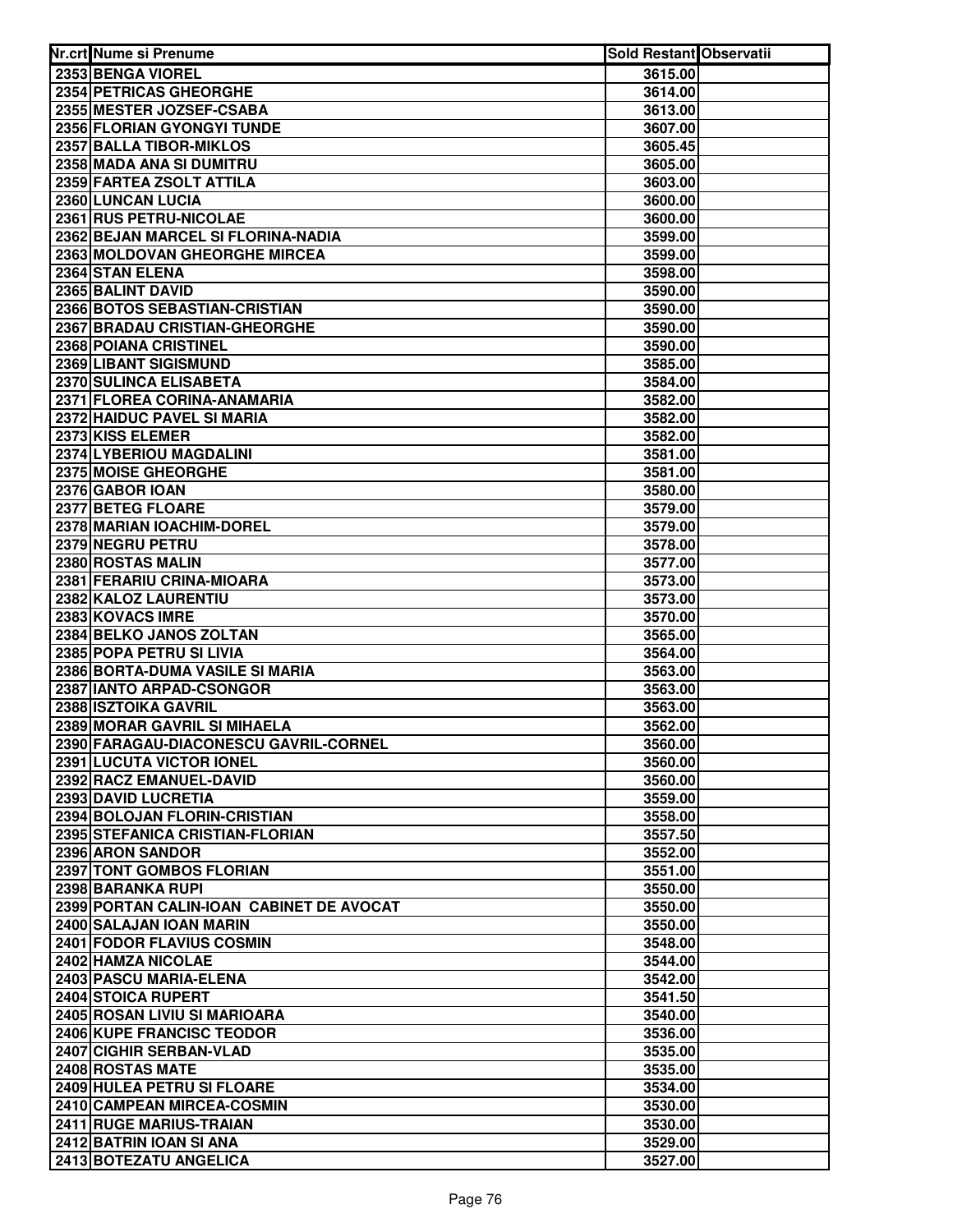| Nr.crt Nume si Prenume    | <b>Sold Restant Observatii</b> |
|---------------------------|--------------------------------|
| <b>2414 THEISZ SANDOR</b> | 3524.00                        |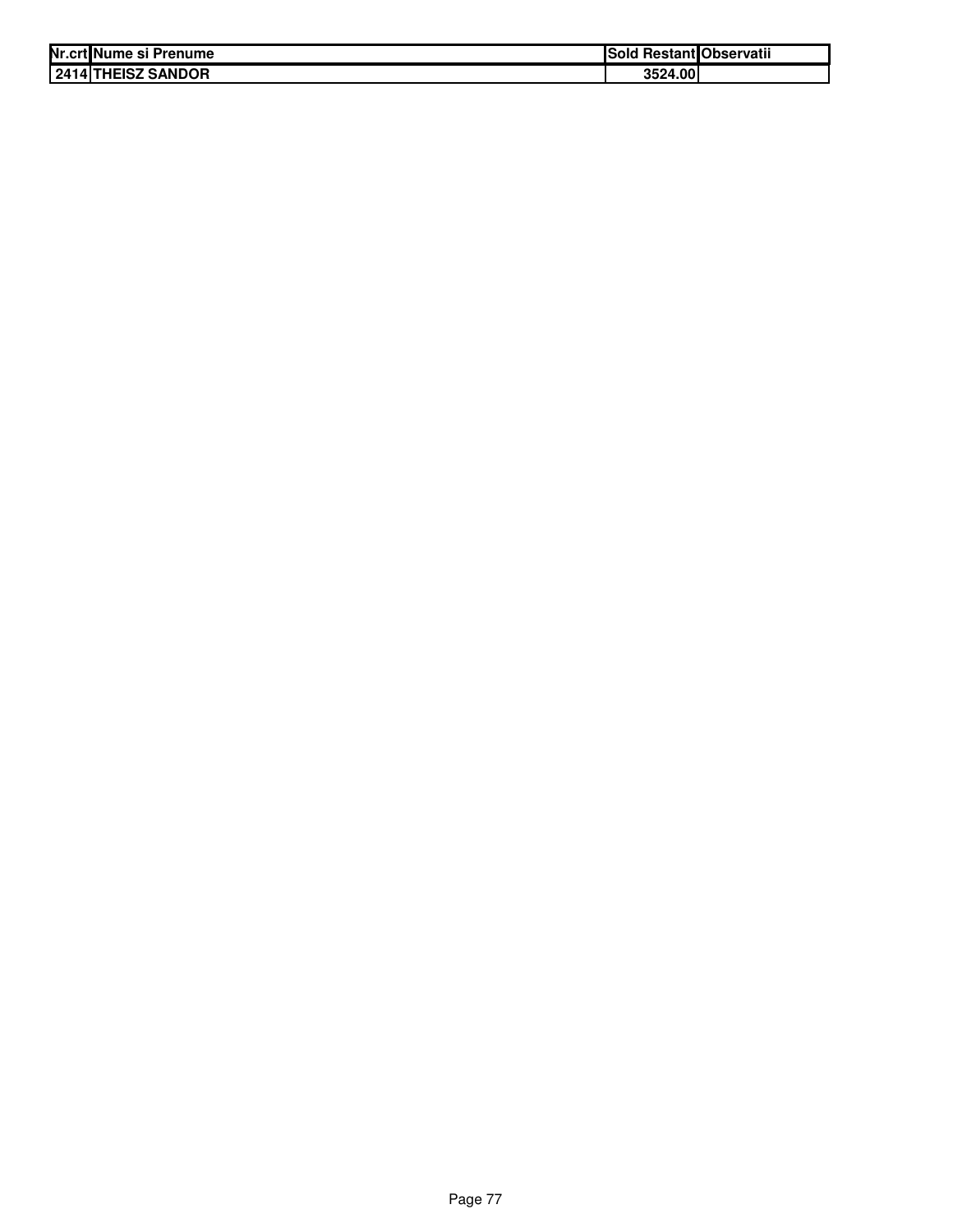| Nr.crt Nume si Prenume                               | Sold Restant Observatii |  |
|------------------------------------------------------|-------------------------|--|
| <b>2415 TURCUT LUCIAN-FLORIN</b>                     | 3524.00                 |  |
| 2416 BONATIU MIHAELA SI GHEORGHE                     | 3522.00                 |  |
| 2417 SOLOMIE VERONICA                                | 3521.00                 |  |
| 2418 GABOR GABRIEL                                   | 3520.00                 |  |
| 2419 GUI ADRIAN-ALEXANDRU                            | 3519.00                 |  |
| 2420 HAIDUCSI ARPAD                                  | 3516.00                 |  |
| 2421 SERES IULIU                                     | 3512.00                 |  |
| 2422 GABOR EVA                                       | 3511.00                 |  |
| 2423 GABOR GETA                                      | 3509.00                 |  |
| 2424 CHENIB AYMEN                                    | 3506.00                 |  |
| 2425 BRONT CLAUDIA-STELA SI DAN-IULIAN               | 3501.00                 |  |
| 2426 KUPE MELINDA ANITA                              | 3500.00                 |  |
| 2427 PERRIA ALESSANDRO                               | 3500.00                 |  |
| 2428 POGOR MARINA                                    | 3500.00                 |  |
| 2429 SAJN-GYORFI ILDIKO                              | 3500.00                 |  |
| 2430 LASCU EUGEN                                     | 3497.98                 |  |
| 2431 OROS MARIA CATALINA                             | 3495.00                 |  |
| 2432 HEGEDUS CORNELIA-IOANA                          | 3494.00                 |  |
| 2433 SIPOS EUGEN CRISTIAN                            | 3494.00                 |  |
| 2434 GUNTA DANIELA                                   | 3486.00                 |  |
| 2435 LAZA LUCIAN                                     | 3485.00                 |  |
| 2436 BOGOLE CLAUDIA MARIA SI PANTIS GHEORGHE.SORIN   | 3483.00                 |  |
| 2437 DOMBI BERTALAN                                  | 3481.00                 |  |
| 2438 DUMITER ADRIAN-IONUT                            | 3477.01                 |  |
| 2439 SOTOC RAOUL ALEXANDRU                           | 3476.00                 |  |
| 2440 BAHICA GHEORGHE                                 | 3475.00                 |  |
| 2441 ANDOR LASZLO                                    | 3471.00                 |  |
| 2442 BODEA MARCEL                                    | 3471.00                 |  |
| 2443 LES NICUSOR VIOREL                              | 3469.00                 |  |
| 2444 CALIN MARIUS-GHEORGHE                           | 3467.00                 |  |
| 2445 AGOD MARIA                                      | 3463.00                 |  |
| 2446 BARATI ENEAS                                    | 3460.00                 |  |
| 2447 LUNG-MITRICA NICHITA                            | 3460.00                 |  |
| 2448 ARDELEAN GAVRIL                                 | 3458.00                 |  |
| 2449 LINGURAR AUREL                                  | 3458.00                 |  |
| 2450 VIDICAN FLORIN-DANIEL                           | 3458.00                 |  |
| 2451 FOGHIS CATALIN-FLORIN                           | 3456.00                 |  |
| 2452 ARDELEAN GABRIELA-LUMINITA                      | 3454.00                 |  |
| 2453 CHEREJI DANIEL-NICOLAE                          | 3454.00                 |  |
| 2454 LIBANT FLORIN-MARIAN                            | 3452.00                 |  |
| 2455 GABOR SUSANA GIZELA                             | 3450.00                 |  |
| 2456 LUNCA IOSIF                                     | 3446.00                 |  |
| 2457 LARINT IOAN                                     | 3445.00                 |  |
| 2458 SARBA CIPRIAN-GHEORGHE SI ANCUTA                | 3442.00                 |  |
| 2459 KURUCZ ALEXANDRU                                | 3440.00                 |  |
| 2460 MOTRIUC TIBERIU-EMILIAN                         | 3440.00                 |  |
| 2461 SIPOS LAJOS                                     | 3440.00                 |  |
| 2462 DR.COSTEA IOAN COSMIN-CMI                       | 3439.00                 |  |
| 2463 ISZTOJKA EVA                                    | 3438.00                 |  |
| 2464 LOVAS ELISABETA                                 | 3436.00                 |  |
| 2465 BREBAN VASILE                                   | 3435.00                 |  |
| 2466 PORTAN CALIN IOAN                               | 3432.00                 |  |
| 2467 BORODAN FLORIN                                  | 3430.00                 |  |
| 2468 PASCALAU IOAN                                   | 3430.00                 |  |
| 2469 ESER REMZI                                      | 3429.00                 |  |
| 2470 JURESCHI VERONICA-AURELIA                       | 3428.00                 |  |
| 2471   I.I.BALAN RADU-CRISTIAN - INTREP. INDIVIDUALA | 3427.00                 |  |
| 2472 ROXIN GAVRIL OVIDIU SI ALEXANDRU FRA            | 3427.00                 |  |
| 2473 GHERGHINA ION SI CLAUDIA FLORICA                | 3422.54                 |  |
| 2474 CRISAN DORIN                                    | 3418.00                 |  |
| 2475 MATEI IOAN FLORIN SI CAMELIA                    | 3415.00                 |  |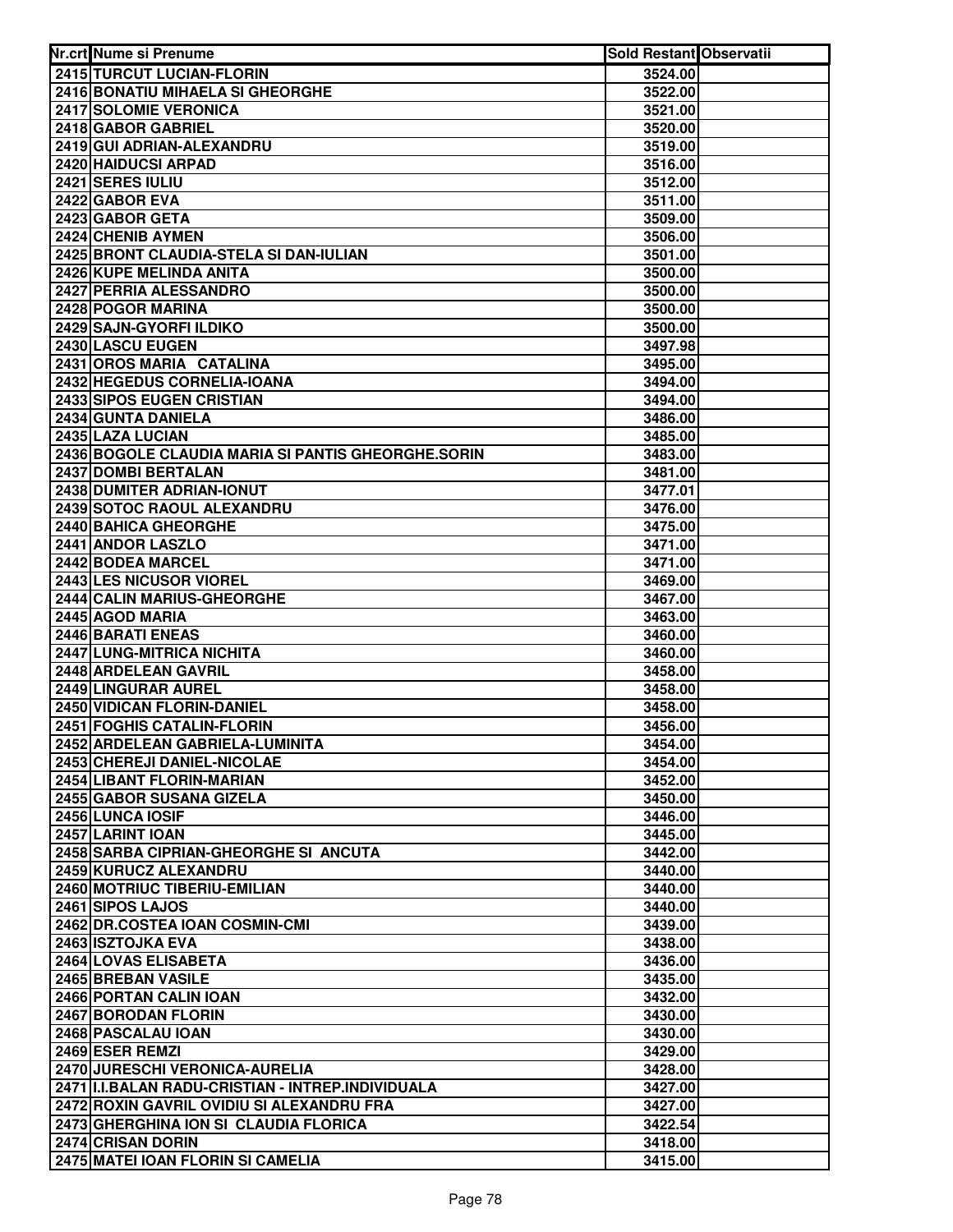| Nr.crt Nume si Prenume | <b>Sold Restant Observatii</b> |
|------------------------|--------------------------------|
| 2476 CSENGERI JOZSEF   | 3414.00                        |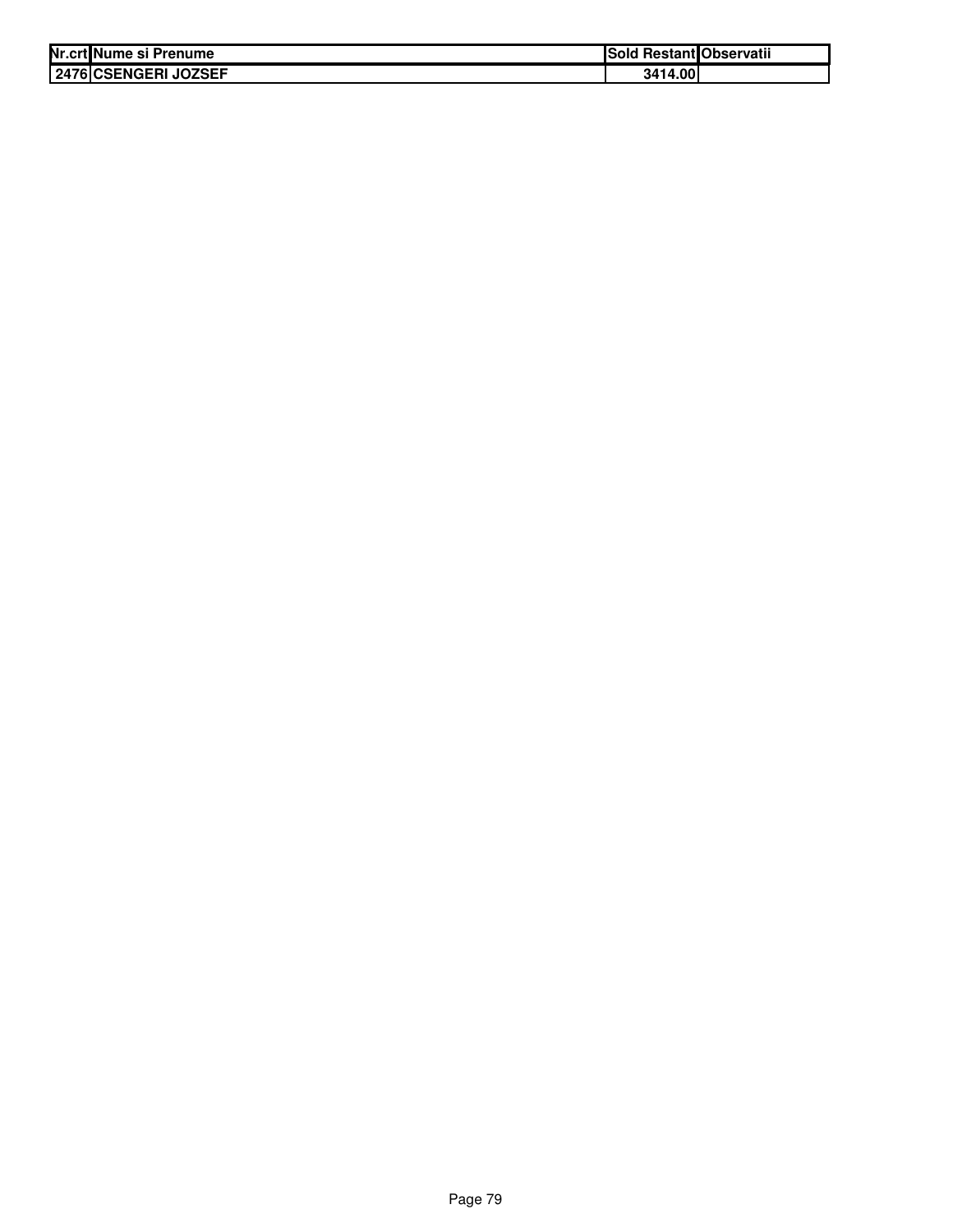| Nr.crt Nume si Prenume                         | <b>Sold Restant Observatii</b> |  |
|------------------------------------------------|--------------------------------|--|
| <b>2477 TOMA LAVINIU</b>                       | 3414.00                        |  |
| 2478 BAICAN FLORIN-VASILE SI EMOKE-IZABELLA    | 3411.00                        |  |
| 2479 FRIED ANA ALIZ                            | 3409.00                        |  |
| 2480 KORODI IOAN                               | 3407.00                        |  |
| 2481 ZEMBREA ALEXANDRU-FRANCISC                | 3406.50                        |  |
| 2482 ROSTAS MATEI                              | 3405.00                        |  |
| 2483 POPESCU SEBASTIAN TUDOR                   | 3403.00                        |  |
| 2484 KOVACI GABRIEL                            | 3400.00                        |  |
| 2485 LEONTE COSTICA                            | 3400.00                        |  |
| 2486 MARCON VASILE GHEORGHE                    | 3400.00                        |  |
| 2487 SEMENI IOAN                               | 3400.00                        |  |
| 2488 DINU ANDREI-COSMIN                        | 3399.00                        |  |
| <b>2489 BUNGAU MARIAN-CRISTIAN</b>             | 3398.00                        |  |
| 2490 CRISAN MIRCEA IOAN                        | 3396.00                        |  |
| 2491 SZTOIKA GABOR                             | 3395.00                        |  |
| 2492 NIREAN GHEORGHE-ADRIAN                    | 3393.00                        |  |
| 2493 SULTAN-TIRTEA ALEXANDRU-CALIN             | 3392.20                        |  |
| 2494 JURJAC DUMITRU                            | 3392.00                        |  |
| 2495 CAVASDAN CORNEL-VALERIU                   | 3387.00                        |  |
| 2496 LETEA SERGIU TEODOR                       | 3385.00                        |  |
| 2497 DR. COTE DANIELA C.M.I.                   | 3382.00                        |  |
| 2498 FILIP VASILE                              | 3380.00                        |  |
| 2499 GHIMAN REMUS-PAUL                         | 3380.00                        |  |
| 2500 BEDO ERIKA-REKA                           | 3377.00                        |  |
| 2501 POP MONICA                                | 3375.00                        |  |
| 2502 ORBAI NICOLAE ALIN FLORIN                 | 3374.00                        |  |
| 2503 RETEK TIBOR                               | 3372.00                        |  |
| 2504 LUP MARIUS GHEORGHE                       | 3370.00                        |  |
| 2505 PESCAR IOSIF                              | 3368.00                        |  |
| 2506 VARGA ROMULUS                             | 3364.00                        |  |
| 2507 OROSZ IOAN                                | 3362.00                        |  |
| 2508 AVRAM FLORIN                              | 3358.00                        |  |
| 2509 LELEA VASILE-CATALIN                      | 3357.00                        |  |
| 2510 POTROVITA IOANA-CRISTINA                  | 3357.00                        |  |
| 2511 ANTOCI ADRIAN CELESTIN                    | 3355.00                        |  |
| 2512 POPA PETRU                                | 3355.00                        |  |
| 2513 KIS CARMEN                                | 3354.00                        |  |
| 2514 AMBRUZS FRANCISC CSABA SI KATALIN         | 3353.00                        |  |
| 2515 URDA CORINA                               | 3353.00                        |  |
| <b>2516 KECSE ATTILA ISTVAN</b>                | 3352.00                        |  |
| <b>2517 MURVAI BRUNO</b>                       | 3351.00                        |  |
| 2518 TAMAS IOANA-ANAMARIA                      | 3351.00                        |  |
| 2519 ROSTAS CRAISOR                            | 3350.00                        |  |
| 2520 FURTOS ANDREI-VALENTIN                    | 3349.00                        |  |
| 2521 CARCIUMARU CONSTANTIN SI<br><b>DORINA</b> | 3334.00                        |  |
| 2522 GHIURAU CARMEN-ELENA                      | 3333.00                        |  |
| 2523 BECHERU LIVIU SI MIRELA-ELENA             | 3330.00                        |  |
| 2524 BERE CORINA-DELIA                         | 3330.00                        |  |
| 2525 ABRUDAN LENUTA                            | 3321.00                        |  |
| 2526 POPOVICI IONUT-SERBAN                     | 3320.02                        |  |
| <b>2527 BOGARIU ADRIAN-IONEL</b>               | 3320.00                        |  |
| 2528 SOLYOM MONIKA-ERIKA                       | 3320.00                        |  |
| 2529 STEFANESCU GHEORGHE-FLORIN                | 3320.00                        |  |
| 2530 VOICILA DORIAN-IONUT                      | 3320.00                        |  |
| 2531 ISZTOJKA GAVRIL<br>2532 BICA GHEORGHE     | 3315.00                        |  |
| 2533 PETRILA RAMONA-IOANA                      | 3313.00<br>3311.88             |  |
| 2534 BRANDAS CRISTIAN                          | 3310.18                        |  |
| 2535 LUP ALEXANDRU                             | 3310.00                        |  |
| 2536 GABOR RUPI SI CATALINA                    | 3309.00                        |  |
| 2537 RADULESCU ANDREI                          | 3305.00                        |  |
|                                                |                                |  |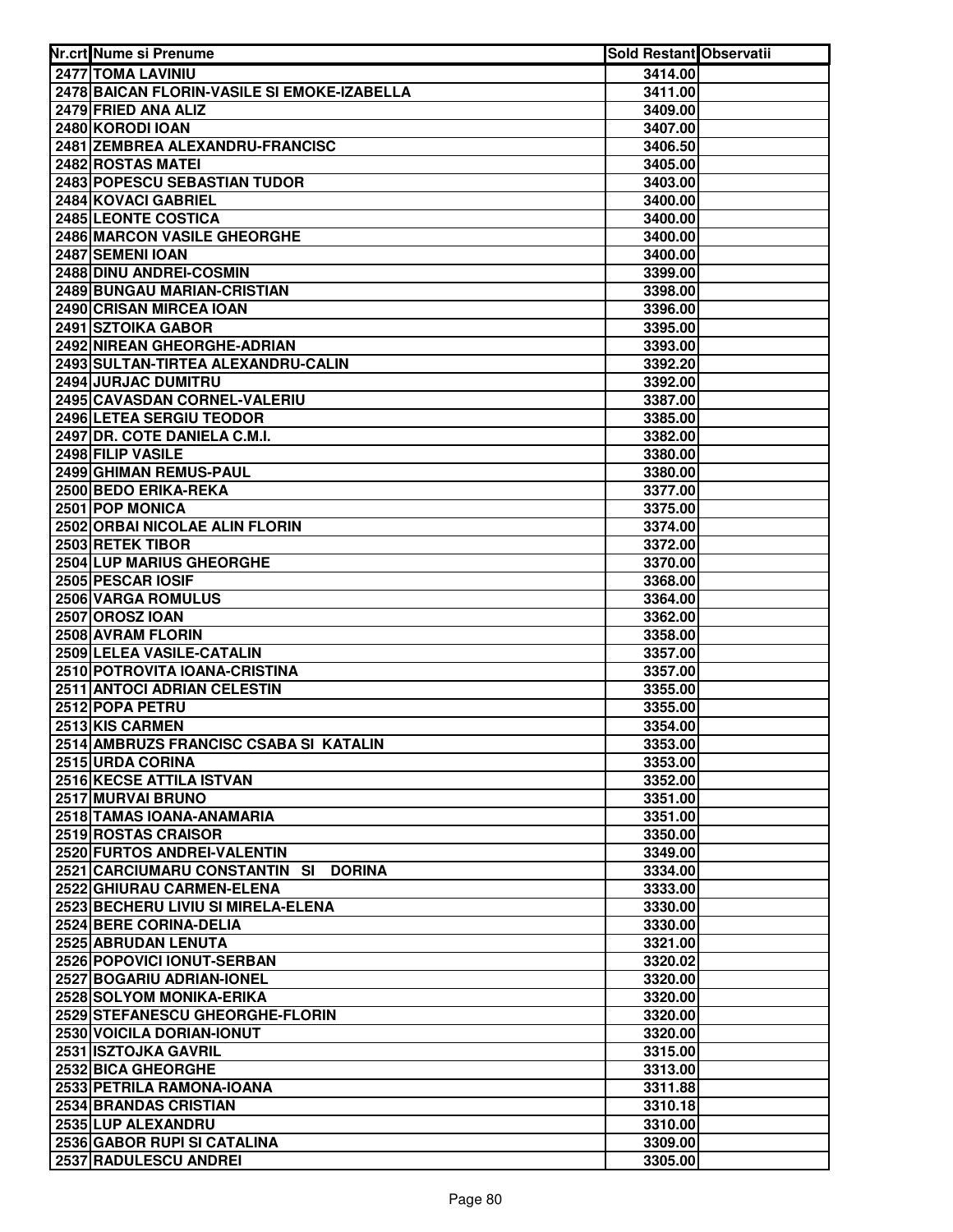| Nr.crt Nume si Prenume | l Restant Observatii<br>ISold |  |
|------------------------|-------------------------------|--|
| 2538 BAYCZAR FERENCZ   | 3300.00                       |  |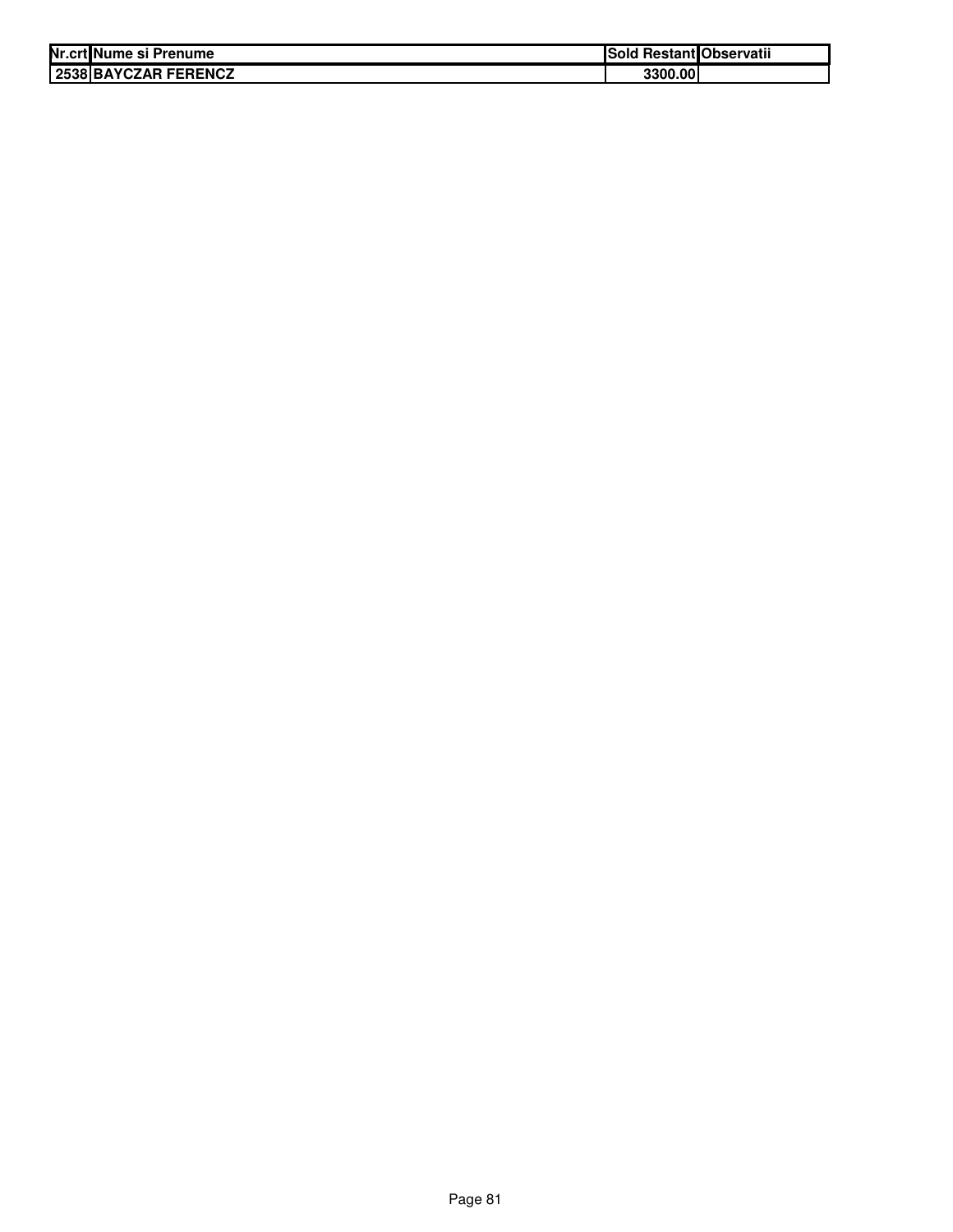| 2539 ROSTAS IULIU<br>3300.00<br>2540 DUDOMA EUGEN<br>3297.00<br>2541 GABOR GABORE SI ROZALIA<br>3294.00<br>2542 GHETIVU VICTOR<br>3292.00<br>2543 CRETU IONEL<br>3291.00<br>2544 IOVAN ADRIAN IONEL<br>3291.00<br>2545 CIOABA STEFAN<br>3290.00<br>2546 ROMAN GHEORGHE-LUCIAN<br>3288.00<br>2547 ELENES DUMITRU IOAN<br>3282.00<br>2548 LACRARU ADRIAN<br>3278.00<br>2549 PANTEA DANIEL-DACIAN<br>3275.00<br>2550 KOVACS MIRCEA-IOAN SI CODRUTA<br>3273.00<br>2551 DOBRAI ISTVAN<br>3272.00<br>2552 FEKETE IRINA<br>3272.00<br>2553 MAGHIAR GHEORGHE-MIHAI<br>3272.00<br>2554 BUDAI ERZSEBET<br>3270.00<br>2555 SZILAGY RUDOLF<br>3270.00<br>2556 SZEKELY OFELIA-DORINA<br>3265.00<br>2557 STIUBE DANIEL-RADU<br>3263.00<br>2558 AVRAMESCU NICUSOR<br>3260.00<br>2559 VERES MIHAI<br>3260.00<br>2560 VIDICAN MARIUS-COSMIN<br>3259.00<br>2561 LENCAR GHEORGHE-CRISTIAN SI LEONTINA<br>3256.00<br>2562 CORBU ADRIAN-PAUL<br>3254.00<br>2563 BURCEA RUPI<br>3250.00<br>2564 CHINDLE DORINA<br>3250.00<br>2565 ELES CSABA-SEBASTIAN-NICOLAE<br>3250.00<br>2566 GUZMANN SANDOR-JOZSEF<br>3250.00<br>2567 POP GHEORGHE<br>3250.00<br>2568 MITAN IOANA<br>3249.00<br>2569 ISZTOICA STEFAN<br>3247.00<br>2570 MIKLOS GABOR<br>3247.00<br>2571 ALB ANDREI<br>3246.00<br>2572 HIZO ZOLTAN<br>3245.00<br>2573 SERB VICTOR SI MARIOARA<br>3244.00<br>2574 GHEORGHITA IOAN-DAN<br>3243.00<br>2575 BALAZS GYULA<br>3240.00<br>2576 ERDEI CIPRIAN-TEOFIL<br>3239.50<br>2577 GHENGHIU DANA-BIANCA<br>3235.00<br>2578 MODA SANDOR<br>3235.00<br>2579 OTVOS ROZALIA<br>3234.10<br>2580 FILIP SIMINA-ANAMARIA<br>3229.00<br>2581 NAGY ZOLTAN-ISTVAN<br>3227.00<br>2582 DAVID PETRU SI FELICIA<br>3226.00<br>2583 MIKLOS STEFAN<br>3222.00<br>2584 ORHA MIRCEA-RADU<br>3222.00<br>2585 ANDOR ALEXANDRU SI TEODORA<br>3221.00<br>2586 TURA IOAN<br>3220.00<br>2587 BUZ CORINA-MARIA<br>3218.00<br>2588 SZIME-NECHIFOR RENATO-GABRIEL<br>3217.00<br>2589 NEGRUT IOAN - VLADIMIR<br>3215.00<br>2590 TEKERES ANDREI ROBERT<br>3215.00<br>2591 BORSI ARMOND<br>3213.00<br>2592 IUHAS ECATERINA<br>3212.00<br>2593 SASVARI DANIEL-GEORGE<br>3212.00<br>2594 ROTARU ADRIANA-NICOLETA<br>3210.87<br>2595 GUBA ERNO<br>3210.00<br>2596 HARSAN EUGEN ANDREI<br>3210.00<br>2597 BABAN VASILE CIPRIAN ROMULUS<br>3205.00<br>2598 CIMPEAN LUCIAN<br>3205.00<br>2599 MARCUT VALERIA-LILIANA<br>3203.00 | Nr.crt Nume si Prenume | <b>Sold Restant Observatii</b> |  |
|-----------------------------------------------------------------------------------------------------------------------------------------------------------------------------------------------------------------------------------------------------------------------------------------------------------------------------------------------------------------------------------------------------------------------------------------------------------------------------------------------------------------------------------------------------------------------------------------------------------------------------------------------------------------------------------------------------------------------------------------------------------------------------------------------------------------------------------------------------------------------------------------------------------------------------------------------------------------------------------------------------------------------------------------------------------------------------------------------------------------------------------------------------------------------------------------------------------------------------------------------------------------------------------------------------------------------------------------------------------------------------------------------------------------------------------------------------------------------------------------------------------------------------------------------------------------------------------------------------------------------------------------------------------------------------------------------------------------------------------------------------------------------------------------------------------------------------------------------------------------------------------------------------------------------------------------------------------------------------------------------------------------------------------------------------------------------------------------------------------------------------------------------------------------------------------------------------------------------------------------------------------------------------------------------------------------------------------------------------------------------|------------------------|--------------------------------|--|
|                                                                                                                                                                                                                                                                                                                                                                                                                                                                                                                                                                                                                                                                                                                                                                                                                                                                                                                                                                                                                                                                                                                                                                                                                                                                                                                                                                                                                                                                                                                                                                                                                                                                                                                                                                                                                                                                                                                                                                                                                                                                                                                                                                                                                                                                                                                                                                       |                        |                                |  |
|                                                                                                                                                                                                                                                                                                                                                                                                                                                                                                                                                                                                                                                                                                                                                                                                                                                                                                                                                                                                                                                                                                                                                                                                                                                                                                                                                                                                                                                                                                                                                                                                                                                                                                                                                                                                                                                                                                                                                                                                                                                                                                                                                                                                                                                                                                                                                                       |                        |                                |  |
|                                                                                                                                                                                                                                                                                                                                                                                                                                                                                                                                                                                                                                                                                                                                                                                                                                                                                                                                                                                                                                                                                                                                                                                                                                                                                                                                                                                                                                                                                                                                                                                                                                                                                                                                                                                                                                                                                                                                                                                                                                                                                                                                                                                                                                                                                                                                                                       |                        |                                |  |
|                                                                                                                                                                                                                                                                                                                                                                                                                                                                                                                                                                                                                                                                                                                                                                                                                                                                                                                                                                                                                                                                                                                                                                                                                                                                                                                                                                                                                                                                                                                                                                                                                                                                                                                                                                                                                                                                                                                                                                                                                                                                                                                                                                                                                                                                                                                                                                       |                        |                                |  |
|                                                                                                                                                                                                                                                                                                                                                                                                                                                                                                                                                                                                                                                                                                                                                                                                                                                                                                                                                                                                                                                                                                                                                                                                                                                                                                                                                                                                                                                                                                                                                                                                                                                                                                                                                                                                                                                                                                                                                                                                                                                                                                                                                                                                                                                                                                                                                                       |                        |                                |  |
|                                                                                                                                                                                                                                                                                                                                                                                                                                                                                                                                                                                                                                                                                                                                                                                                                                                                                                                                                                                                                                                                                                                                                                                                                                                                                                                                                                                                                                                                                                                                                                                                                                                                                                                                                                                                                                                                                                                                                                                                                                                                                                                                                                                                                                                                                                                                                                       |                        |                                |  |
|                                                                                                                                                                                                                                                                                                                                                                                                                                                                                                                                                                                                                                                                                                                                                                                                                                                                                                                                                                                                                                                                                                                                                                                                                                                                                                                                                                                                                                                                                                                                                                                                                                                                                                                                                                                                                                                                                                                                                                                                                                                                                                                                                                                                                                                                                                                                                                       |                        |                                |  |
|                                                                                                                                                                                                                                                                                                                                                                                                                                                                                                                                                                                                                                                                                                                                                                                                                                                                                                                                                                                                                                                                                                                                                                                                                                                                                                                                                                                                                                                                                                                                                                                                                                                                                                                                                                                                                                                                                                                                                                                                                                                                                                                                                                                                                                                                                                                                                                       |                        |                                |  |
|                                                                                                                                                                                                                                                                                                                                                                                                                                                                                                                                                                                                                                                                                                                                                                                                                                                                                                                                                                                                                                                                                                                                                                                                                                                                                                                                                                                                                                                                                                                                                                                                                                                                                                                                                                                                                                                                                                                                                                                                                                                                                                                                                                                                                                                                                                                                                                       |                        |                                |  |
|                                                                                                                                                                                                                                                                                                                                                                                                                                                                                                                                                                                                                                                                                                                                                                                                                                                                                                                                                                                                                                                                                                                                                                                                                                                                                                                                                                                                                                                                                                                                                                                                                                                                                                                                                                                                                                                                                                                                                                                                                                                                                                                                                                                                                                                                                                                                                                       |                        |                                |  |
|                                                                                                                                                                                                                                                                                                                                                                                                                                                                                                                                                                                                                                                                                                                                                                                                                                                                                                                                                                                                                                                                                                                                                                                                                                                                                                                                                                                                                                                                                                                                                                                                                                                                                                                                                                                                                                                                                                                                                                                                                                                                                                                                                                                                                                                                                                                                                                       |                        |                                |  |
|                                                                                                                                                                                                                                                                                                                                                                                                                                                                                                                                                                                                                                                                                                                                                                                                                                                                                                                                                                                                                                                                                                                                                                                                                                                                                                                                                                                                                                                                                                                                                                                                                                                                                                                                                                                                                                                                                                                                                                                                                                                                                                                                                                                                                                                                                                                                                                       |                        |                                |  |
|                                                                                                                                                                                                                                                                                                                                                                                                                                                                                                                                                                                                                                                                                                                                                                                                                                                                                                                                                                                                                                                                                                                                                                                                                                                                                                                                                                                                                                                                                                                                                                                                                                                                                                                                                                                                                                                                                                                                                                                                                                                                                                                                                                                                                                                                                                                                                                       |                        |                                |  |
|                                                                                                                                                                                                                                                                                                                                                                                                                                                                                                                                                                                                                                                                                                                                                                                                                                                                                                                                                                                                                                                                                                                                                                                                                                                                                                                                                                                                                                                                                                                                                                                                                                                                                                                                                                                                                                                                                                                                                                                                                                                                                                                                                                                                                                                                                                                                                                       |                        |                                |  |
|                                                                                                                                                                                                                                                                                                                                                                                                                                                                                                                                                                                                                                                                                                                                                                                                                                                                                                                                                                                                                                                                                                                                                                                                                                                                                                                                                                                                                                                                                                                                                                                                                                                                                                                                                                                                                                                                                                                                                                                                                                                                                                                                                                                                                                                                                                                                                                       |                        |                                |  |
|                                                                                                                                                                                                                                                                                                                                                                                                                                                                                                                                                                                                                                                                                                                                                                                                                                                                                                                                                                                                                                                                                                                                                                                                                                                                                                                                                                                                                                                                                                                                                                                                                                                                                                                                                                                                                                                                                                                                                                                                                                                                                                                                                                                                                                                                                                                                                                       |                        |                                |  |
|                                                                                                                                                                                                                                                                                                                                                                                                                                                                                                                                                                                                                                                                                                                                                                                                                                                                                                                                                                                                                                                                                                                                                                                                                                                                                                                                                                                                                                                                                                                                                                                                                                                                                                                                                                                                                                                                                                                                                                                                                                                                                                                                                                                                                                                                                                                                                                       |                        |                                |  |
|                                                                                                                                                                                                                                                                                                                                                                                                                                                                                                                                                                                                                                                                                                                                                                                                                                                                                                                                                                                                                                                                                                                                                                                                                                                                                                                                                                                                                                                                                                                                                                                                                                                                                                                                                                                                                                                                                                                                                                                                                                                                                                                                                                                                                                                                                                                                                                       |                        |                                |  |
|                                                                                                                                                                                                                                                                                                                                                                                                                                                                                                                                                                                                                                                                                                                                                                                                                                                                                                                                                                                                                                                                                                                                                                                                                                                                                                                                                                                                                                                                                                                                                                                                                                                                                                                                                                                                                                                                                                                                                                                                                                                                                                                                                                                                                                                                                                                                                                       |                        |                                |  |
|                                                                                                                                                                                                                                                                                                                                                                                                                                                                                                                                                                                                                                                                                                                                                                                                                                                                                                                                                                                                                                                                                                                                                                                                                                                                                                                                                                                                                                                                                                                                                                                                                                                                                                                                                                                                                                                                                                                                                                                                                                                                                                                                                                                                                                                                                                                                                                       |                        |                                |  |
|                                                                                                                                                                                                                                                                                                                                                                                                                                                                                                                                                                                                                                                                                                                                                                                                                                                                                                                                                                                                                                                                                                                                                                                                                                                                                                                                                                                                                                                                                                                                                                                                                                                                                                                                                                                                                                                                                                                                                                                                                                                                                                                                                                                                                                                                                                                                                                       |                        |                                |  |
|                                                                                                                                                                                                                                                                                                                                                                                                                                                                                                                                                                                                                                                                                                                                                                                                                                                                                                                                                                                                                                                                                                                                                                                                                                                                                                                                                                                                                                                                                                                                                                                                                                                                                                                                                                                                                                                                                                                                                                                                                                                                                                                                                                                                                                                                                                                                                                       |                        |                                |  |
|                                                                                                                                                                                                                                                                                                                                                                                                                                                                                                                                                                                                                                                                                                                                                                                                                                                                                                                                                                                                                                                                                                                                                                                                                                                                                                                                                                                                                                                                                                                                                                                                                                                                                                                                                                                                                                                                                                                                                                                                                                                                                                                                                                                                                                                                                                                                                                       |                        |                                |  |
|                                                                                                                                                                                                                                                                                                                                                                                                                                                                                                                                                                                                                                                                                                                                                                                                                                                                                                                                                                                                                                                                                                                                                                                                                                                                                                                                                                                                                                                                                                                                                                                                                                                                                                                                                                                                                                                                                                                                                                                                                                                                                                                                                                                                                                                                                                                                                                       |                        |                                |  |
|                                                                                                                                                                                                                                                                                                                                                                                                                                                                                                                                                                                                                                                                                                                                                                                                                                                                                                                                                                                                                                                                                                                                                                                                                                                                                                                                                                                                                                                                                                                                                                                                                                                                                                                                                                                                                                                                                                                                                                                                                                                                                                                                                                                                                                                                                                                                                                       |                        |                                |  |
|                                                                                                                                                                                                                                                                                                                                                                                                                                                                                                                                                                                                                                                                                                                                                                                                                                                                                                                                                                                                                                                                                                                                                                                                                                                                                                                                                                                                                                                                                                                                                                                                                                                                                                                                                                                                                                                                                                                                                                                                                                                                                                                                                                                                                                                                                                                                                                       |                        |                                |  |
|                                                                                                                                                                                                                                                                                                                                                                                                                                                                                                                                                                                                                                                                                                                                                                                                                                                                                                                                                                                                                                                                                                                                                                                                                                                                                                                                                                                                                                                                                                                                                                                                                                                                                                                                                                                                                                                                                                                                                                                                                                                                                                                                                                                                                                                                                                                                                                       |                        |                                |  |
|                                                                                                                                                                                                                                                                                                                                                                                                                                                                                                                                                                                                                                                                                                                                                                                                                                                                                                                                                                                                                                                                                                                                                                                                                                                                                                                                                                                                                                                                                                                                                                                                                                                                                                                                                                                                                                                                                                                                                                                                                                                                                                                                                                                                                                                                                                                                                                       |                        |                                |  |
|                                                                                                                                                                                                                                                                                                                                                                                                                                                                                                                                                                                                                                                                                                                                                                                                                                                                                                                                                                                                                                                                                                                                                                                                                                                                                                                                                                                                                                                                                                                                                                                                                                                                                                                                                                                                                                                                                                                                                                                                                                                                                                                                                                                                                                                                                                                                                                       |                        |                                |  |
|                                                                                                                                                                                                                                                                                                                                                                                                                                                                                                                                                                                                                                                                                                                                                                                                                                                                                                                                                                                                                                                                                                                                                                                                                                                                                                                                                                                                                                                                                                                                                                                                                                                                                                                                                                                                                                                                                                                                                                                                                                                                                                                                                                                                                                                                                                                                                                       |                        |                                |  |
|                                                                                                                                                                                                                                                                                                                                                                                                                                                                                                                                                                                                                                                                                                                                                                                                                                                                                                                                                                                                                                                                                                                                                                                                                                                                                                                                                                                                                                                                                                                                                                                                                                                                                                                                                                                                                                                                                                                                                                                                                                                                                                                                                                                                                                                                                                                                                                       |                        |                                |  |
|                                                                                                                                                                                                                                                                                                                                                                                                                                                                                                                                                                                                                                                                                                                                                                                                                                                                                                                                                                                                                                                                                                                                                                                                                                                                                                                                                                                                                                                                                                                                                                                                                                                                                                                                                                                                                                                                                                                                                                                                                                                                                                                                                                                                                                                                                                                                                                       |                        |                                |  |
|                                                                                                                                                                                                                                                                                                                                                                                                                                                                                                                                                                                                                                                                                                                                                                                                                                                                                                                                                                                                                                                                                                                                                                                                                                                                                                                                                                                                                                                                                                                                                                                                                                                                                                                                                                                                                                                                                                                                                                                                                                                                                                                                                                                                                                                                                                                                                                       |                        |                                |  |
|                                                                                                                                                                                                                                                                                                                                                                                                                                                                                                                                                                                                                                                                                                                                                                                                                                                                                                                                                                                                                                                                                                                                                                                                                                                                                                                                                                                                                                                                                                                                                                                                                                                                                                                                                                                                                                                                                                                                                                                                                                                                                                                                                                                                                                                                                                                                                                       |                        |                                |  |
|                                                                                                                                                                                                                                                                                                                                                                                                                                                                                                                                                                                                                                                                                                                                                                                                                                                                                                                                                                                                                                                                                                                                                                                                                                                                                                                                                                                                                                                                                                                                                                                                                                                                                                                                                                                                                                                                                                                                                                                                                                                                                                                                                                                                                                                                                                                                                                       |                        |                                |  |
|                                                                                                                                                                                                                                                                                                                                                                                                                                                                                                                                                                                                                                                                                                                                                                                                                                                                                                                                                                                                                                                                                                                                                                                                                                                                                                                                                                                                                                                                                                                                                                                                                                                                                                                                                                                                                                                                                                                                                                                                                                                                                                                                                                                                                                                                                                                                                                       |                        |                                |  |
|                                                                                                                                                                                                                                                                                                                                                                                                                                                                                                                                                                                                                                                                                                                                                                                                                                                                                                                                                                                                                                                                                                                                                                                                                                                                                                                                                                                                                                                                                                                                                                                                                                                                                                                                                                                                                                                                                                                                                                                                                                                                                                                                                                                                                                                                                                                                                                       |                        |                                |  |
|                                                                                                                                                                                                                                                                                                                                                                                                                                                                                                                                                                                                                                                                                                                                                                                                                                                                                                                                                                                                                                                                                                                                                                                                                                                                                                                                                                                                                                                                                                                                                                                                                                                                                                                                                                                                                                                                                                                                                                                                                                                                                                                                                                                                                                                                                                                                                                       |                        |                                |  |
|                                                                                                                                                                                                                                                                                                                                                                                                                                                                                                                                                                                                                                                                                                                                                                                                                                                                                                                                                                                                                                                                                                                                                                                                                                                                                                                                                                                                                                                                                                                                                                                                                                                                                                                                                                                                                                                                                                                                                                                                                                                                                                                                                                                                                                                                                                                                                                       |                        |                                |  |
|                                                                                                                                                                                                                                                                                                                                                                                                                                                                                                                                                                                                                                                                                                                                                                                                                                                                                                                                                                                                                                                                                                                                                                                                                                                                                                                                                                                                                                                                                                                                                                                                                                                                                                                                                                                                                                                                                                                                                                                                                                                                                                                                                                                                                                                                                                                                                                       |                        |                                |  |
|                                                                                                                                                                                                                                                                                                                                                                                                                                                                                                                                                                                                                                                                                                                                                                                                                                                                                                                                                                                                                                                                                                                                                                                                                                                                                                                                                                                                                                                                                                                                                                                                                                                                                                                                                                                                                                                                                                                                                                                                                                                                                                                                                                                                                                                                                                                                                                       |                        |                                |  |
|                                                                                                                                                                                                                                                                                                                                                                                                                                                                                                                                                                                                                                                                                                                                                                                                                                                                                                                                                                                                                                                                                                                                                                                                                                                                                                                                                                                                                                                                                                                                                                                                                                                                                                                                                                                                                                                                                                                                                                                                                                                                                                                                                                                                                                                                                                                                                                       |                        |                                |  |
|                                                                                                                                                                                                                                                                                                                                                                                                                                                                                                                                                                                                                                                                                                                                                                                                                                                                                                                                                                                                                                                                                                                                                                                                                                                                                                                                                                                                                                                                                                                                                                                                                                                                                                                                                                                                                                                                                                                                                                                                                                                                                                                                                                                                                                                                                                                                                                       |                        |                                |  |
|                                                                                                                                                                                                                                                                                                                                                                                                                                                                                                                                                                                                                                                                                                                                                                                                                                                                                                                                                                                                                                                                                                                                                                                                                                                                                                                                                                                                                                                                                                                                                                                                                                                                                                                                                                                                                                                                                                                                                                                                                                                                                                                                                                                                                                                                                                                                                                       |                        |                                |  |
|                                                                                                                                                                                                                                                                                                                                                                                                                                                                                                                                                                                                                                                                                                                                                                                                                                                                                                                                                                                                                                                                                                                                                                                                                                                                                                                                                                                                                                                                                                                                                                                                                                                                                                                                                                                                                                                                                                                                                                                                                                                                                                                                                                                                                                                                                                                                                                       |                        |                                |  |
|                                                                                                                                                                                                                                                                                                                                                                                                                                                                                                                                                                                                                                                                                                                                                                                                                                                                                                                                                                                                                                                                                                                                                                                                                                                                                                                                                                                                                                                                                                                                                                                                                                                                                                                                                                                                                                                                                                                                                                                                                                                                                                                                                                                                                                                                                                                                                                       |                        |                                |  |
|                                                                                                                                                                                                                                                                                                                                                                                                                                                                                                                                                                                                                                                                                                                                                                                                                                                                                                                                                                                                                                                                                                                                                                                                                                                                                                                                                                                                                                                                                                                                                                                                                                                                                                                                                                                                                                                                                                                                                                                                                                                                                                                                                                                                                                                                                                                                                                       |                        |                                |  |
|                                                                                                                                                                                                                                                                                                                                                                                                                                                                                                                                                                                                                                                                                                                                                                                                                                                                                                                                                                                                                                                                                                                                                                                                                                                                                                                                                                                                                                                                                                                                                                                                                                                                                                                                                                                                                                                                                                                                                                                                                                                                                                                                                                                                                                                                                                                                                                       |                        |                                |  |
|                                                                                                                                                                                                                                                                                                                                                                                                                                                                                                                                                                                                                                                                                                                                                                                                                                                                                                                                                                                                                                                                                                                                                                                                                                                                                                                                                                                                                                                                                                                                                                                                                                                                                                                                                                                                                                                                                                                                                                                                                                                                                                                                                                                                                                                                                                                                                                       |                        |                                |  |
|                                                                                                                                                                                                                                                                                                                                                                                                                                                                                                                                                                                                                                                                                                                                                                                                                                                                                                                                                                                                                                                                                                                                                                                                                                                                                                                                                                                                                                                                                                                                                                                                                                                                                                                                                                                                                                                                                                                                                                                                                                                                                                                                                                                                                                                                                                                                                                       |                        |                                |  |
|                                                                                                                                                                                                                                                                                                                                                                                                                                                                                                                                                                                                                                                                                                                                                                                                                                                                                                                                                                                                                                                                                                                                                                                                                                                                                                                                                                                                                                                                                                                                                                                                                                                                                                                                                                                                                                                                                                                                                                                                                                                                                                                                                                                                                                                                                                                                                                       |                        |                                |  |
|                                                                                                                                                                                                                                                                                                                                                                                                                                                                                                                                                                                                                                                                                                                                                                                                                                                                                                                                                                                                                                                                                                                                                                                                                                                                                                                                                                                                                                                                                                                                                                                                                                                                                                                                                                                                                                                                                                                                                                                                                                                                                                                                                                                                                                                                                                                                                                       |                        |                                |  |
|                                                                                                                                                                                                                                                                                                                                                                                                                                                                                                                                                                                                                                                                                                                                                                                                                                                                                                                                                                                                                                                                                                                                                                                                                                                                                                                                                                                                                                                                                                                                                                                                                                                                                                                                                                                                                                                                                                                                                                                                                                                                                                                                                                                                                                                                                                                                                                       |                        |                                |  |
|                                                                                                                                                                                                                                                                                                                                                                                                                                                                                                                                                                                                                                                                                                                                                                                                                                                                                                                                                                                                                                                                                                                                                                                                                                                                                                                                                                                                                                                                                                                                                                                                                                                                                                                                                                                                                                                                                                                                                                                                                                                                                                                                                                                                                                                                                                                                                                       |                        |                                |  |
|                                                                                                                                                                                                                                                                                                                                                                                                                                                                                                                                                                                                                                                                                                                                                                                                                                                                                                                                                                                                                                                                                                                                                                                                                                                                                                                                                                                                                                                                                                                                                                                                                                                                                                                                                                                                                                                                                                                                                                                                                                                                                                                                                                                                                                                                                                                                                                       |                        |                                |  |
|                                                                                                                                                                                                                                                                                                                                                                                                                                                                                                                                                                                                                                                                                                                                                                                                                                                                                                                                                                                                                                                                                                                                                                                                                                                                                                                                                                                                                                                                                                                                                                                                                                                                                                                                                                                                                                                                                                                                                                                                                                                                                                                                                                                                                                                                                                                                                                       |                        |                                |  |
|                                                                                                                                                                                                                                                                                                                                                                                                                                                                                                                                                                                                                                                                                                                                                                                                                                                                                                                                                                                                                                                                                                                                                                                                                                                                                                                                                                                                                                                                                                                                                                                                                                                                                                                                                                                                                                                                                                                                                                                                                                                                                                                                                                                                                                                                                                                                                                       |                        |                                |  |
|                                                                                                                                                                                                                                                                                                                                                                                                                                                                                                                                                                                                                                                                                                                                                                                                                                                                                                                                                                                                                                                                                                                                                                                                                                                                                                                                                                                                                                                                                                                                                                                                                                                                                                                                                                                                                                                                                                                                                                                                                                                                                                                                                                                                                                                                                                                                                                       |                        |                                |  |
|                                                                                                                                                                                                                                                                                                                                                                                                                                                                                                                                                                                                                                                                                                                                                                                                                                                                                                                                                                                                                                                                                                                                                                                                                                                                                                                                                                                                                                                                                                                                                                                                                                                                                                                                                                                                                                                                                                                                                                                                                                                                                                                                                                                                                                                                                                                                                                       |                        |                                |  |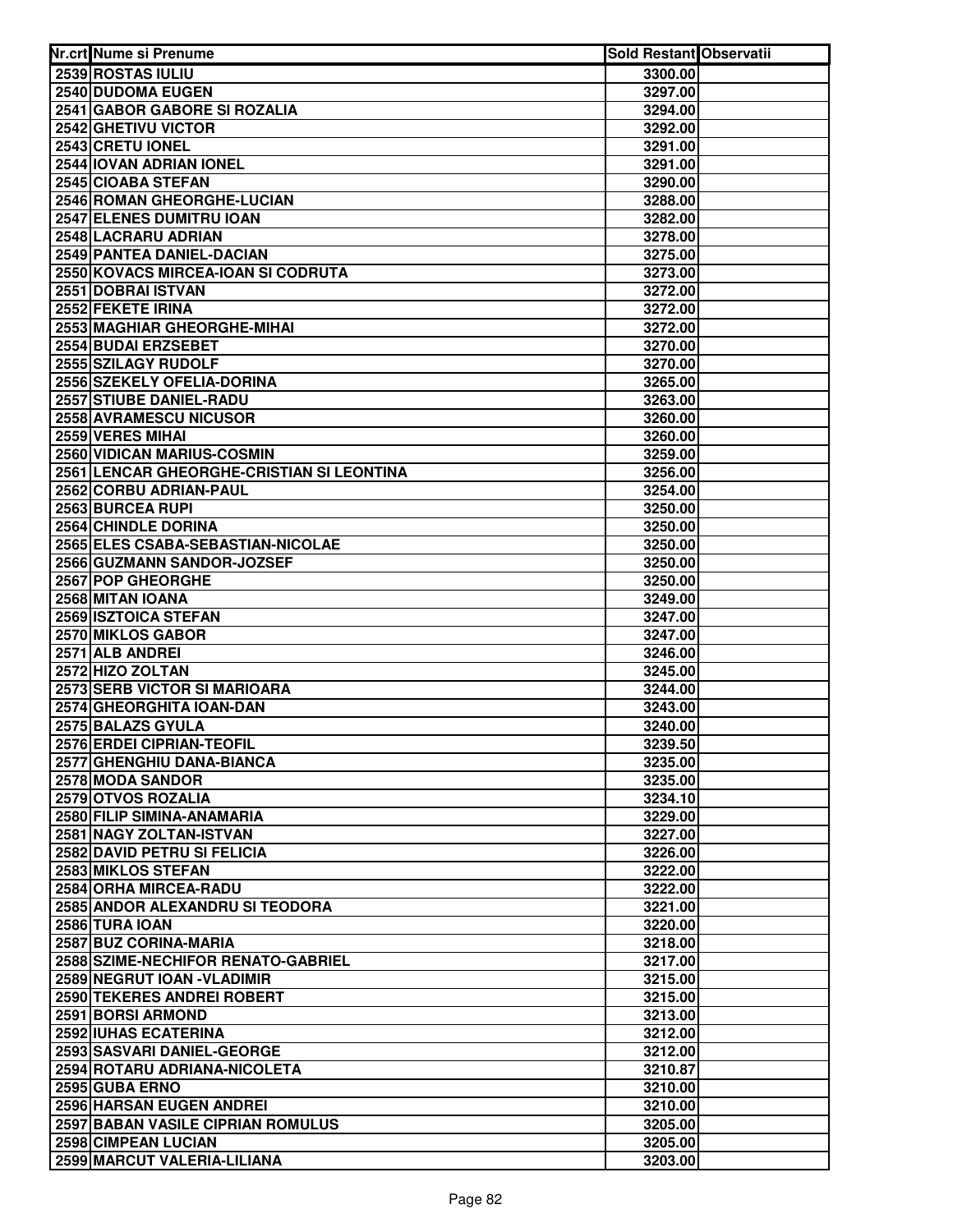| Nr.crt Nume si Prenume | Sold Restant Observatii |  |
|------------------------|-------------------------|--|
| 2600 JANCSO ERZSEBET   | 3200.39                 |  |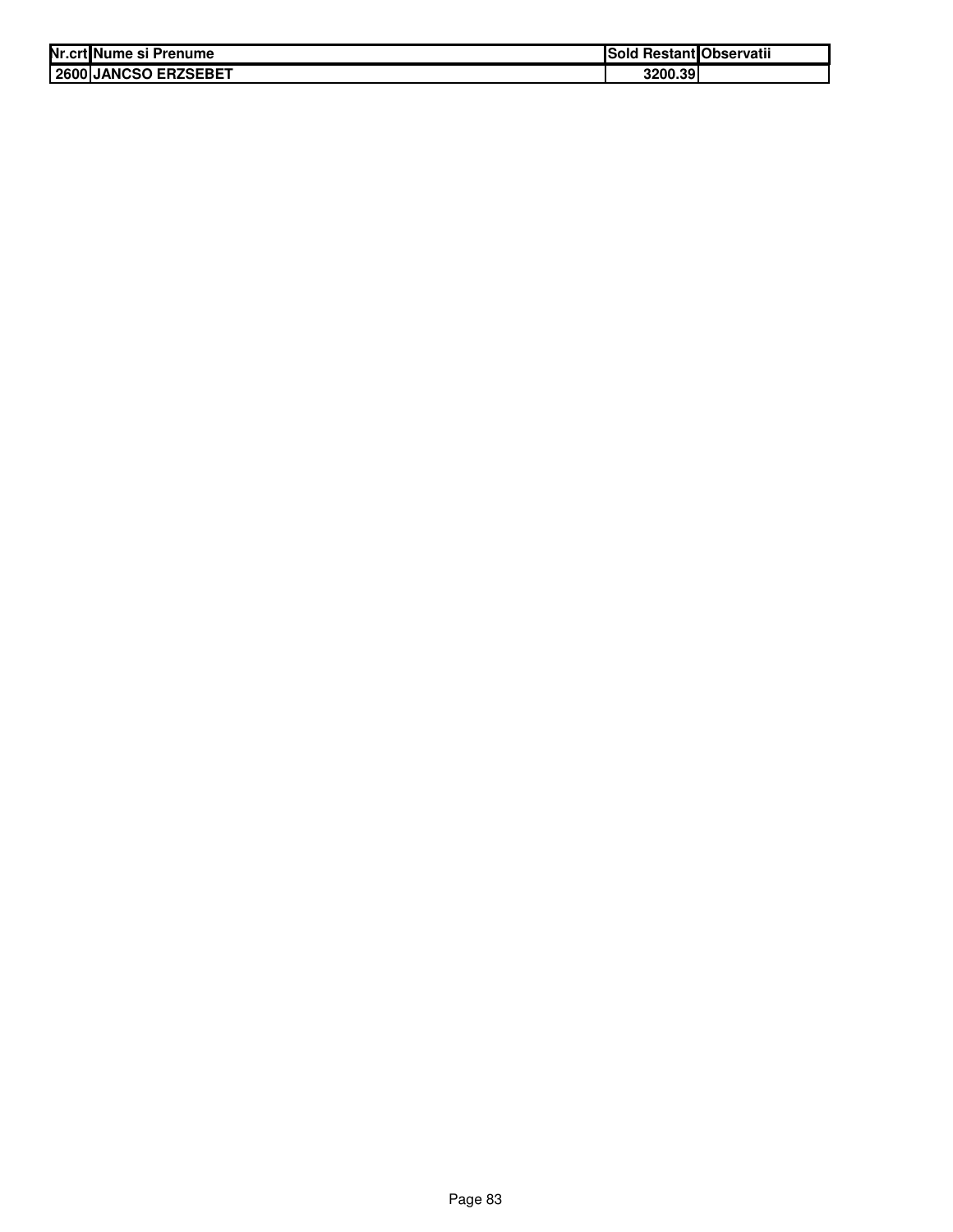| Nr.crt Nume si Prenume                                              | Sold Restant Observatii |  |
|---------------------------------------------------------------------|-------------------------|--|
| 2601 FLORIEAN MIHAI                                                 | 3200.00                 |  |
| 2602 SZILAGYI ROBERT                                                | 3200.00                 |  |
| 2603 TAJAMAL HUSSAIN SHAH                                           | 3200.00                 |  |
| 2604 ZAH MANEA OANA LAURA - INTREP. INDIVIDUALA                     | 3199.00                 |  |
| 2605 AVRAM IONUT LAVINIU                                            | 3198.00                 |  |
| 2606 KARABULUT YILMAZ                                               | 3197.00                 |  |
| 2607 LATCAU LIVIU                                                   | 3195.00                 |  |
| 2608 SECAN DANIEL                                                   | 3191.00                 |  |
| 2609 BABO GHEORGHE                                                  | 3190.00                 |  |
| 2610 SZUTOR ISTVAN SI ETELKA-MARIA                                  | 3190.00                 |  |
| 2611 GAZDAG ALEXANDRU                                               | 3188.00                 |  |
| 2612 MLADIN VIOLETA                                                 | 3184.00                 |  |
| 2613 PAMFILOIU LUCIAN                                               | 3184.00                 |  |
| 2614 VARSOCZI GHEORGHE SI EVA                                       | 3181.00                 |  |
| 2615 MARIAN GHEORGHE-AURELIAN                                       | 3180.00                 |  |
| 2616 IUHAS CORNELIU CRISTIAN                                        | 3176.00                 |  |
| 2617 BALAN HORATIU-MARIAN                                           | 3175.00                 |  |
| 2618 ANTOCI IONUT                                                   | 3174.83                 |  |
| 2619 VARGA ADRIAN-NELU                                              | 3174.00                 |  |
| 2620 PASCAR CORNELIU-ADRIAN                                         | 3173.00                 |  |
| 2621 GIURGIU ALINA DOINITA IOANA<br>2622 HALMAGEAN DACIAN-FLORENTIN | 3170.00                 |  |
| 2623 MURGULY KAROLINA                                               | 3168.00<br>3168.00      |  |
| 2624 GAVRUTA-GAVRAS ALEXANDRA                                       | 3166.00                 |  |
| 2625 LAKATOS ALEXANDRU-EDUARD                                       | 3165.00                 |  |
| 2626 VANCEA DUMITRU-DOREL                                           | 3164.00                 |  |
| 2627 GABOR TEREZA                                                   | 3162.00                 |  |
| 2628 BLAGA VICTOR                                                   | 3158.00                 |  |
| 2629 POPA OVIDIU-IOAN                                               | 3158.00                 |  |
| 2630 PUPAZA CRISTIAN                                                | 3156.00                 |  |
| 2631 SAVA GEORGE-ALEXANDRU                                          | 3153.00                 |  |
| 2632 MURVAI PETER                                                   | 3145.00                 |  |
| 2633 TIRLEA GHEORGHE-DACIAN                                         | 3142.00                 |  |
| 2634 DEMIAN IOAN                                                    | 3140.00                 |  |
| 2635 DRUGAS TRAIAN-SORIN                                            | 3140.00                 |  |
| 2636 SZIKI IBOLYA SI LUDOVIC                                        | 3135.00                 |  |
| 2637 BARANKA GAVRILA                                                | 3131.00                 |  |
| 2638 MATE RAINER-ZSOLT                                              | 3130.00                 |  |
| 2639 SILAGHI DORIN                                                  | 3130.00                 |  |
| 2640 VERES OVIDIU-STEFAN<br>2641 APOSTOL SORIN                      | 3130.00<br>3128.00      |  |
| 2642 ARDELEANU MARIUS MIHAI                                         | 3128.00                 |  |
| 2643 ROSEL SANDOR                                                   | 3128.00                 |  |
| <b>2644 VARGA ELEONORA-ILDIKO</b>                                   | 3126.00                 |  |
| 2645 BODOG ALIN FLORIN                                              | 3120.00                 |  |
| 2646 KUSZTURA ROLAND CRISTIAN                                       | 3120.00                 |  |
| <b>2647 MEGYERI RICHARD</b>                                         | 3120.00                 |  |
| 2648 NAGY TIBERIU                                                   | 3120.00                 |  |
| 2649 BOGOSI TIBERIU                                                 | 3119.00                 |  |
| 2650 BARTA ALEXANDRU                                                | 3118.00                 |  |
| 2651 BAGULESCU FLORIAN-VASILE                                       | 3117.24                 |  |
| 2652 SALAJAN TEODOR-DOREL                                           | 3116.00                 |  |
| 2653 COZMA VLAD SI SUSANA                                           | 3110.00                 |  |
| 2654 SACUI SORIN                                                    | 3109.76                 |  |
| 2655 KALMAR PARASCHIVA                                              | 3109.00                 |  |
| 2656 JUDEA ANDREI-REMUS                                             | 3106.00                 |  |
| 2657 POPP GHEORGHE CAROL<br>2658 CACUCI GHEORGHE DOREL              | 3105.00                 |  |
| 2659 BONCSA MARTIN                                                  | 3104.00<br>3102.00      |  |
| 2660 MAILAT CORNEL                                                  | 3101.00                 |  |
| 2661 BICA FLORIAN-AUREL                                             | 3100.00                 |  |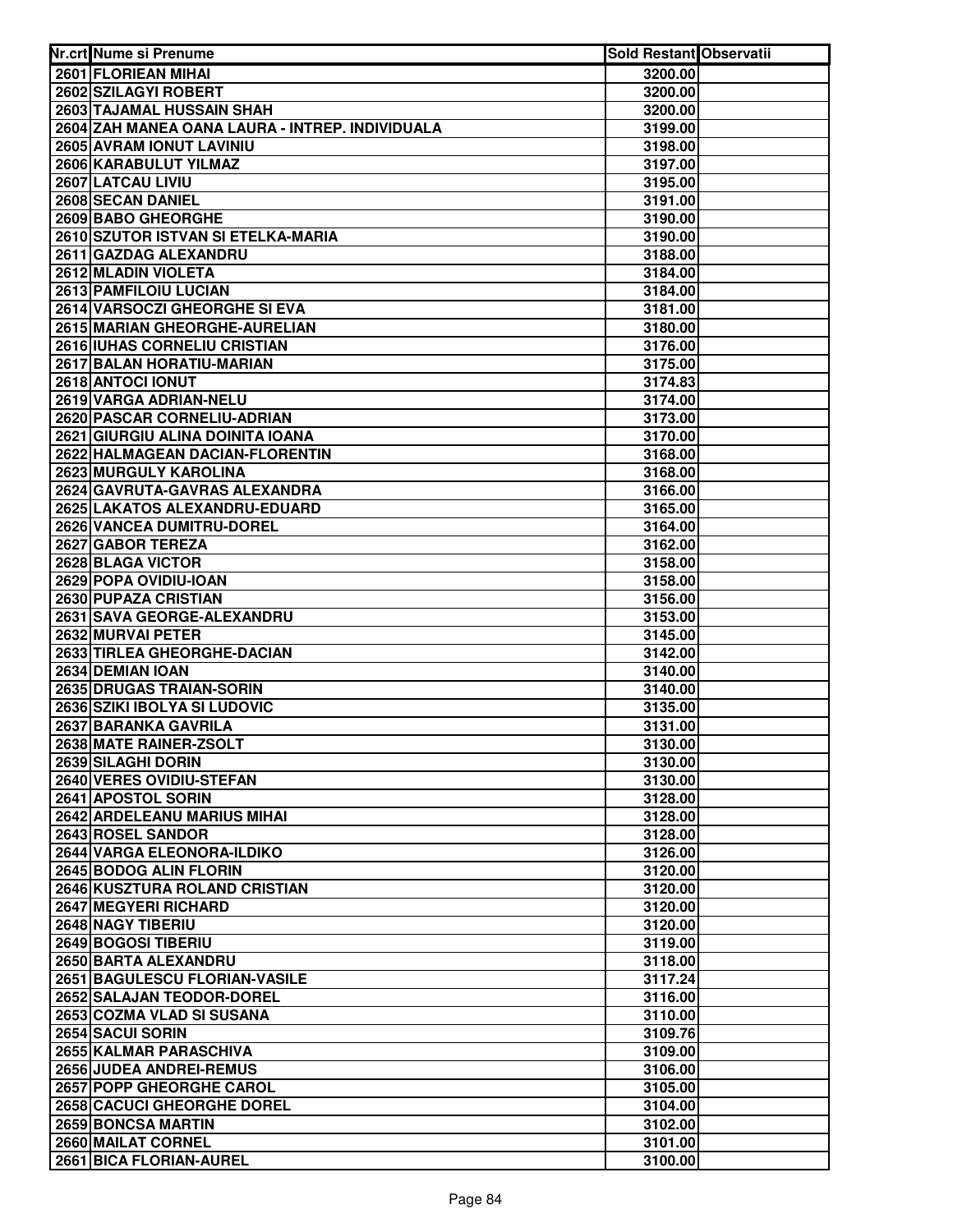| Nr.crt Nume si Prenume   | Sold Restant Observatii |  |
|--------------------------|-------------------------|--|
| 2662 DOARNA IONUT-MIRCEA | 3100.00                 |  |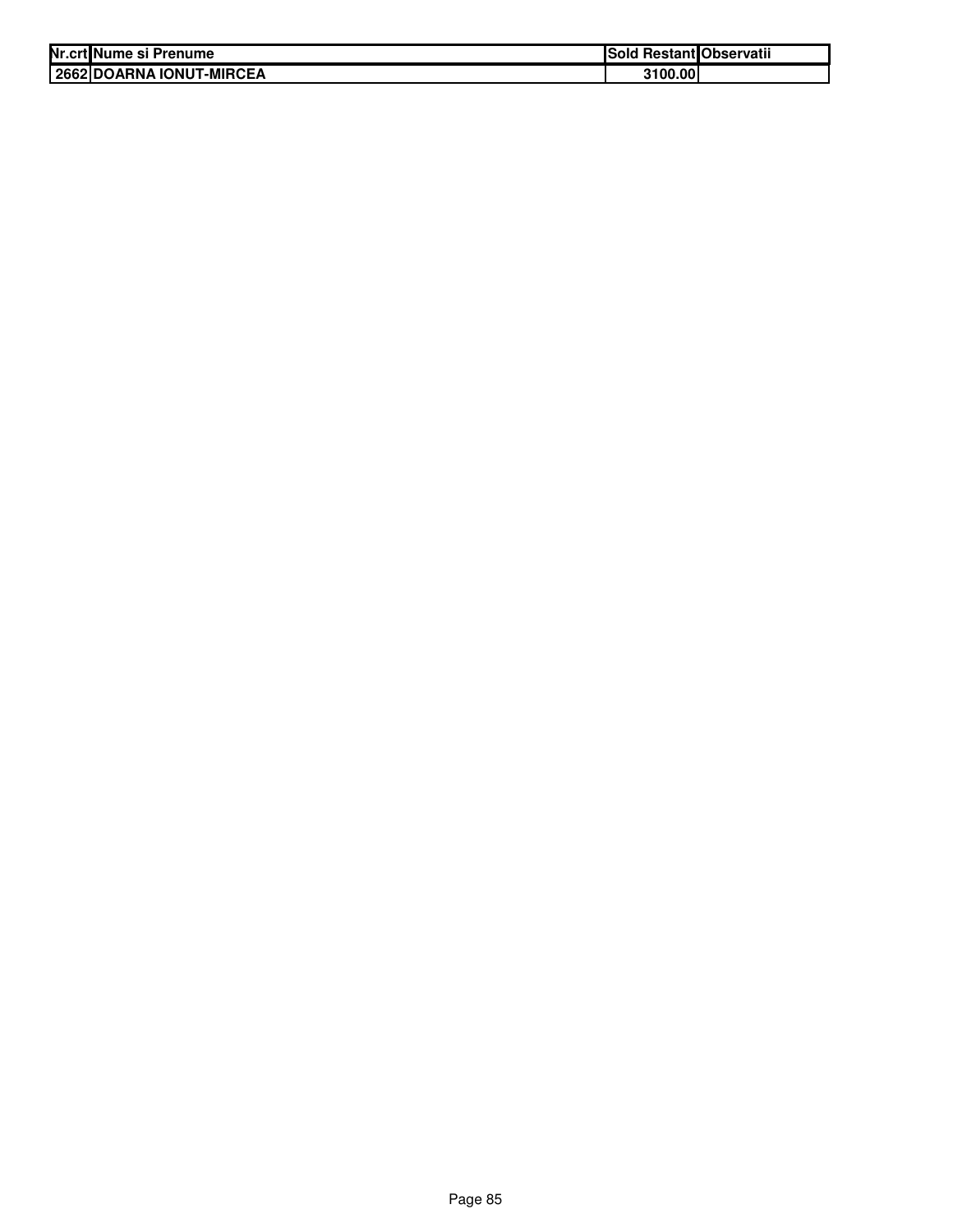| Nr.crt Nume si Prenume                                       | Sold Restant Observatii |  |
|--------------------------------------------------------------|-------------------------|--|
| 2663 DURNEA FLORENTINA-MIHAELA                               | 3100.00                 |  |
| 2664 HAVA MIRCEA-DOREL                                       | 3095.00                 |  |
| 2665 KONKOLY RICHARD                                         | 3095.00                 |  |
| 2666 REZMUVES TUDOR-GHEORGHE                                 | 3094.00                 |  |
| 2667 IONOI-PERET LEONTIN-VALERIU                             | 3093.76                 |  |
| 2668 GABOR MINDRA                                            | 3090.00                 |  |
| 2669 ISZTOIKA GABOR                                          | 3090.00                 |  |
| 2670 GHERDAN LAVINIA RAMONA                                  | 3086.00                 |  |
| 2671 TOCA MONICA                                             | 3085.00                 |  |
| 2672 KELEMEN LASZLO - INTREPRINDERE INDIVIDUALA              | 3084.00                 |  |
| 2673 DASCAL-KASZONI GAVRIL-GHEORGHE                          | 3080.00                 |  |
| 2674 DR. MOLDOVAN IOANA-CARMEN - CAB.MED.DE MEDICINA DENTARA | 3079.00                 |  |
| 2675 EDU DORINEL                                             | 3078.00                 |  |
| 2676 CRET MIHAI SI EUGENIA                                   | 3077.00                 |  |
| 2677 BOCHIS DOREL                                            | 3075.00                 |  |
| 2678 TIRPE CALIN                                             | 3074.00                 |  |
| 2679 HAIDUC CALIN DANIEL                                     | 3069.00                 |  |
| 2680 LUPARU ALEXANDRINA                                      | 3069.00                 |  |
| 2681 UNGUREANU MELINDA                                       | 3068.00                 |  |
| 2682 LETEA GHEORGHE CAB. AV.                                 | 3066.00                 |  |
| 2683 MAGYARI EDMOND-ROMEO                                    | 3065.00                 |  |
| 2684 OZ ISMAIL                                               | 3065.00                 |  |
| 2685 CALIN VASILE                                            | 3064.00                 |  |
| 2686 GAL CRISTIAN-FLORIN                                     | 3062.73                 |  |
| 2687 VURA NORBERT TIBERIU                                    | 3062.00                 |  |
| 2688 BARANKA CATALINA                                        | 3061.00                 |  |
| 2689 MOISI AVRAM                                             | 3059.00                 |  |
| 2690 TOCILA ANGELA-MARIANA                                   | 3057.00                 |  |
| 2691 SPIRU ANGELICA-LUCIA                                    | 3055.43                 |  |
| 2692 BERTALAN LASZLO                                         | 3050.00                 |  |
| 2693 GHEORGHE SIMONA ADRIENNE                                | 3050.00                 |  |
| 2694 LACZIKO VARVARA                                         | 3050.00                 |  |
| 2695 MOHD SAID MOHD ABU MAHFOUZ                              | 3050.00                 |  |
| 2696 NEGRU GEORGE-NICOLAE                                    | 3050.00                 |  |
| 2697 PRECUP PETRICA SORIN                                    | 3048.00                 |  |
| 2698 BUIE GIGEL-MIREL                                        | 3043.00                 |  |
| 2699 GABORAS SERGIU                                          | 3040.00                 |  |
| 2700 DOJCINOVIC NEVEN                                        | 3039.00                 |  |
| 2701 COITA STEFAN MARIUS DA MARIO I I                        | 3038.00                 |  |
| 2702 MOLNAR ERIKA                                            | 3038.00                 |  |
| 2703 VATAMAN GHEORGHE                                        | 3038.00                 |  |
| 2704 AMBRO VASILE                                            | 3036.00                 |  |
| 2705 VLAD IONEL                                              | 3034.00                 |  |
| 2706 HADI BELA                                               | 3031.51                 |  |
| 2707 BARANKA GAVRIL                                          | 3030.00                 |  |
| 2708 CORODI AUREL                                            | 3030.00                 |  |
| 2709 GAVRIS DANIEL                                           | 3030.00                 |  |
| 2710 MIHALCA DANA-MIRABELA                                   | 3026.00                 |  |
| 2711 LAKATOS RITA                                            | 3025.00                 |  |
| 2712 TUREAN NICOLETA                                         | 3023.00                 |  |
| 2713 CARLIG AUREL-EUGEN                                      | 3021.00                 |  |
| 2714 MARINCAS SZILVIA                                        | 3021.00                 |  |
| 2715 NAGHIU DORIN                                            | 3020.00                 |  |
| 2716 BUCUR ADRIAN SI FLORICA                                 | 3018.00                 |  |
| 2717 DARABAN REMUS-IONUT                                     | 3018.00                 |  |
| 2718 COSARBA FLORINA                                         | 3017.00                 |  |
| 2719 KOVACS IRMA-ROZALIA                                     | 3016.00                 |  |
| 2720 MARCON DANIEL                                           | 3014.00                 |  |
| 2721 PASC RAUL-PAUL                                          | 3014.00                 |  |
| 2722 SAITOS OCTAVIAN ALEXANDRU                               | 3014.00                 |  |
| 2723 SCORTE ANA                                              | 3014.00                 |  |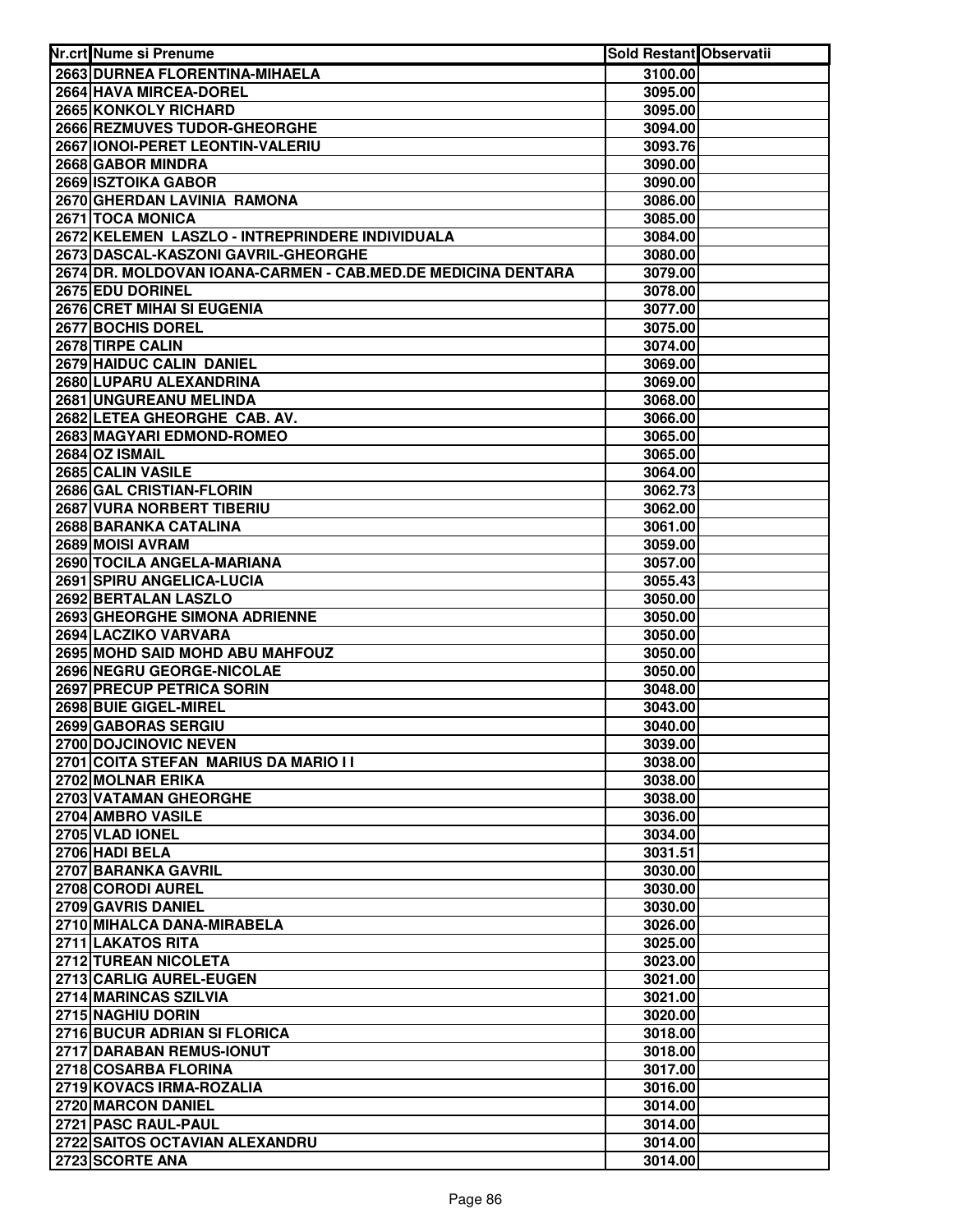| Nr.crt Nume si Prenume          | Sold Restant Observatii |
|---------------------------------|-------------------------|
| <b>12724 ILUP IOANA ADELINA</b> | 3013.00                 |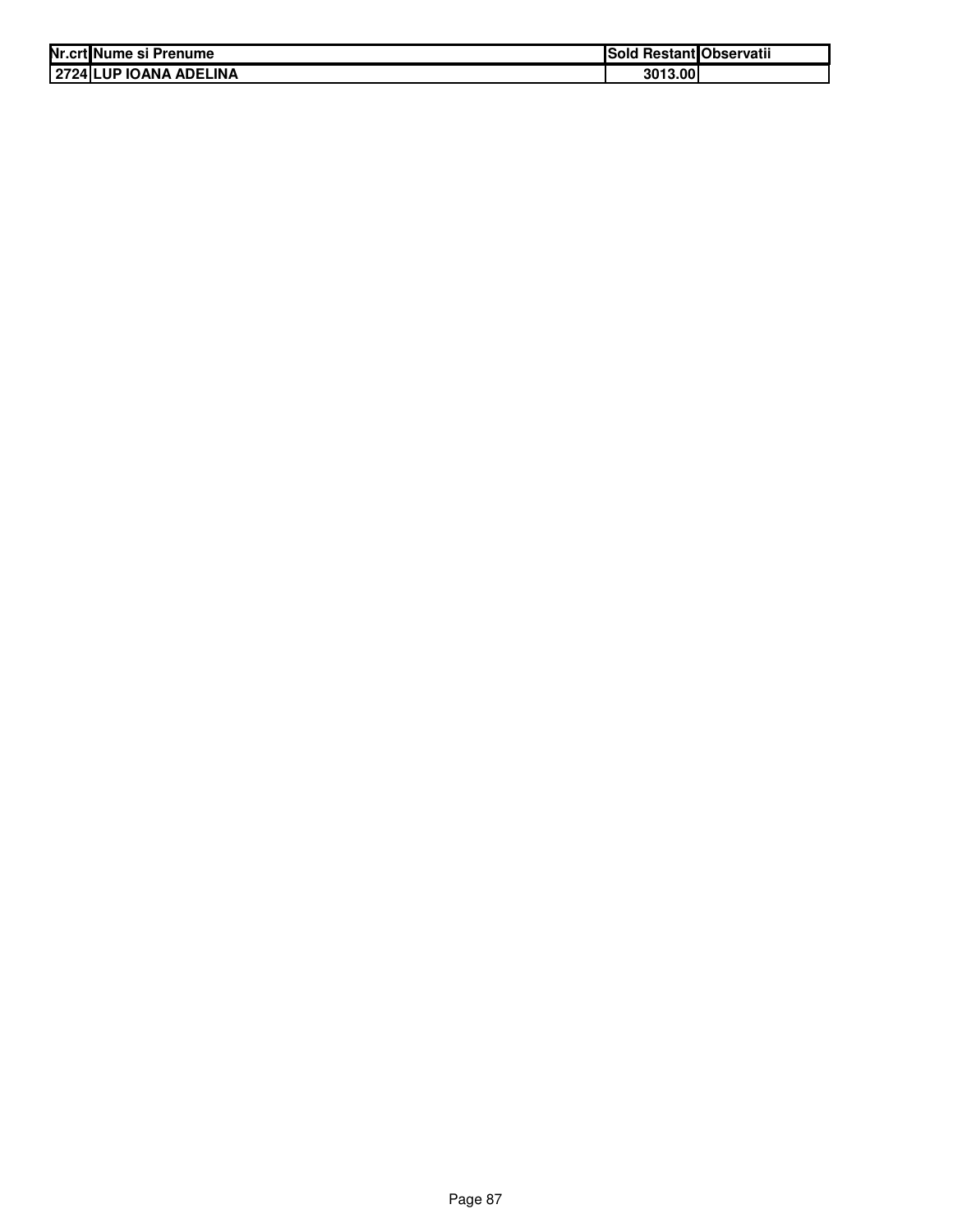| Nr.crt Nume si Prenume                                   | <b>Sold Restant Observatii</b> |  |
|----------------------------------------------------------|--------------------------------|--|
| 2725 OLAH HORATIU ALEXANDRU                              | 3010.00                        |  |
| 2726 PASCA IOAN                                          | 3009.91                        |  |
| 2727 KULPINSZKI MIHALY                                   | 3008.00                        |  |
| 2728 PAPP LASZLO-SANDOR SI LILIANA                       | 3008.00                        |  |
| 2729 FOIA SERGIU-COSMIN                                  | 3005.00                        |  |
| 2730 MUT GHEORGHE                                        | 3005.00                        |  |
| 2731 PALADE PAULA ALEXANDRA                              | 3003.00                        |  |
| 2732 GABOR IANCU                                         | 3002.00                        |  |
| 2733 OLAR LIANA                                          | 3002.00                        |  |
| 2734 BACIU IONUT-CALIN                                   | 3000.00                        |  |
| 2735 BOJANI SORIN GHEORGHE                               | 3000.00                        |  |
| 2736 ESER REMZI                                          | 3000.00                        |  |
| 2737 FLONTA RAMONA IOANA                                 | 3000.00                        |  |
| 2738 GABOR BANO                                          | 3000.00                        |  |
| 2739 HAICAI IOAN                                         | 3000.00                        |  |
| 2740 MADUTA CATALIN ADRIAN                               | 3000.00                        |  |
| 2741 MOISA ADRIAN-ILIE                                   | 3000.00                        |  |
| 2742 MOLNAR MARIAN-GABRIEL                               | 3000.00                        |  |
| 2743 ONITA MARIA-TUNDE                                   | 3000.00                        |  |
| 2744 ONYEZEBE NONSO GODWIN                               | 3000.00                        |  |
| 2745 POPA DOREL SEBASTIAN                                | 3000.00                        |  |
| 2746 CABA CORNEL                                         | 2999.25                        |  |
| 2747 RATIU ANA                                           | 2997.00                        |  |
| 2748 MILIAN FLORIAN LAZAR                                | 2995.00                        |  |
| 2749 PATALAU FLORIN-DAN                                  | 2995.00                        |  |
| 2750 SOCIETATE PROF. NOTARIALA PANA FLORIN SI PANA LAURA | 2995.00                        |  |
| 2751 CIOCAN DANUT ADRIAN                                 | 2993.00                        |  |
| 2752 SZABO ATTILA                                        | 2993.00                        |  |
| 2753 CRISAN SERGIU-FLORIN                                | 2991.76                        |  |
| 2754 BARNA IOAN-DORIN                                    | 2988.00                        |  |
| 2755 CABA ALIN GABRIEL                                   | 2985.33                        |  |
| 2756 BERKI ROBERT                                        | 2985.00                        |  |
| 2757 GHINDEA DORU-ADRIAN                                 | 2981.97                        |  |
| 2758 ISZTOIKA LUDOVIC                                    | 2980.00                        |  |
| 2759 JONAS MELINDA-MARIA                                 | 2978.60                        |  |
| 2760 BOROS DAN ALEXANDRU                                 | 2978.00                        |  |
| 2761 COROI LUCIAN-MIRCEA                                 | 2976.00                        |  |
| 2762 MAN GABRIEL-COSMIN SI MARIA-SIMONA                  | 2975.00                        |  |
| 2763 UDREA ANTON-AURELIAN- MARIUS                        | 2975.00                        |  |
| 2764 TITI ROBERT                                         | 2972.00                        |  |
| 2765 BATRANA POPA OVIDIU                                 | 2970.00                        |  |
| 2766 SZABO-LUNG DIANA-CRISTINA                           | 2968.00                        |  |
| 2767 FILIMON ARMIN-MARIUS                                | 2967.00                        |  |
| 2768 SUCIU DAVID GABRIEL                                 | 2966.00                        |  |
| 2769 LONTIS STEFAN-CATALIN                               | 2965.00                        |  |
| 2770 MODOG ROMEO-FELIX                                   | 2964.00                        |  |
| 2771 TELEKI MIHAI-ROBERT-SAMUIL                          | 2961.00                        |  |
| 2772 VEKERDI ATTILA                                      | 2961.00                        |  |
| 2773 JENEI GYORGY                                        | 2960.00                        |  |
| 2774 MEZEI VICTOR                                        | 2960.00                        |  |
| 2775 MICULA-COCIUBAN GHEORGHE SORIN                      | 2960.00                        |  |
| 2776 VASIU EMIL                                          | 2960.00                        |  |
| 2777 MOLNAR CAROL LADISLAU                               | 2959.00                        |  |
| 2778 BANCESCU COSMIN                                     | 2957.00                        |  |
| 2779 BELCE STEFAN                                        | 2955.00                        |  |
| 2780 CATANA ALEXANDRU SI FLOAREA                         | 2954.00                        |  |
| 2781 SUTEU OVIDIU-HORIA<br>2782 VARGA AUGUSTIN           | 2952.00                        |  |
|                                                          | 2952.00                        |  |
| 2783 BAHICA VASILE<br>2784 KEREZSI RUDOLF                | 2950.00                        |  |
|                                                          | 2950.00                        |  |
| 2785 NEGRU NICOLAE                                       | 2948.00                        |  |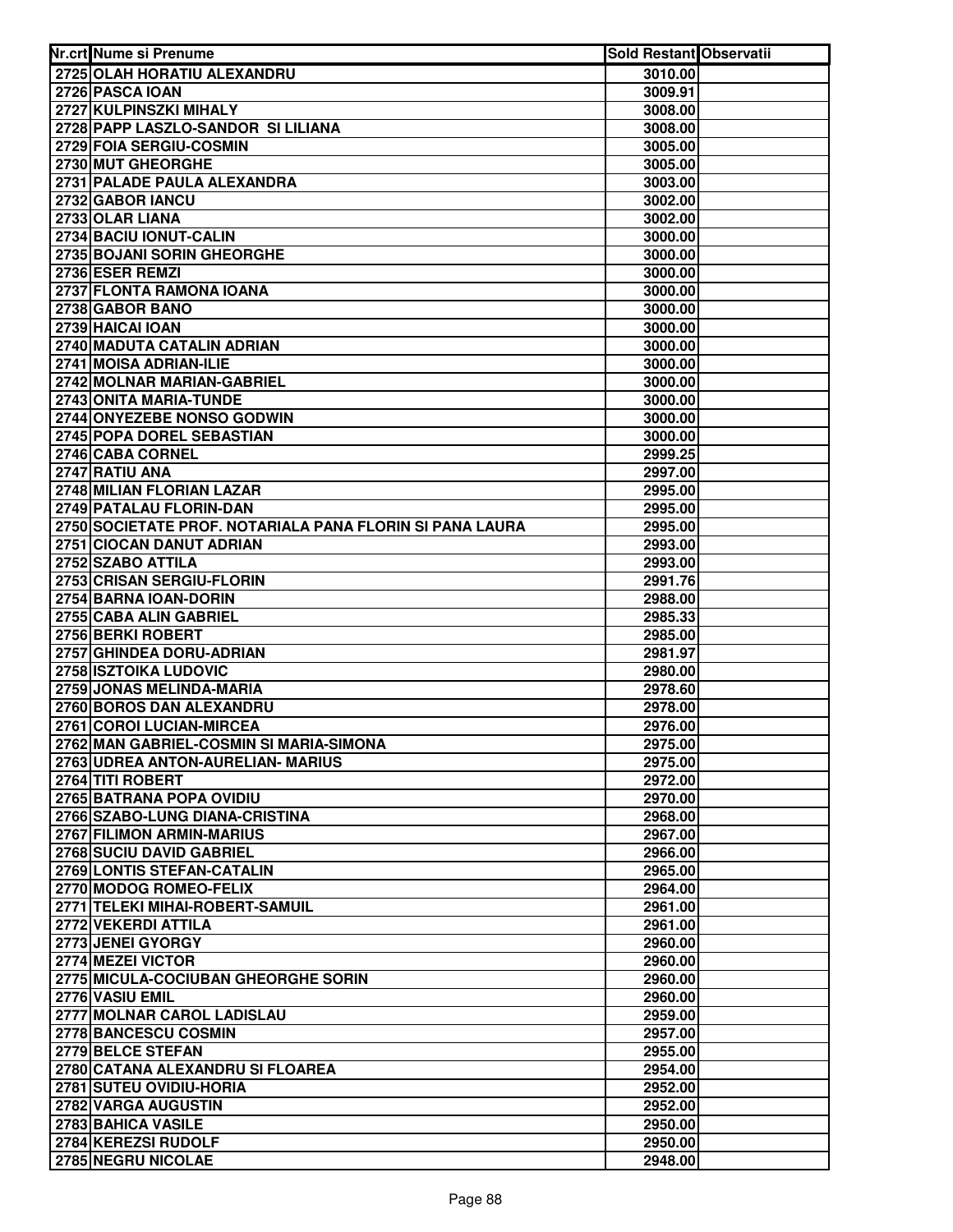| Nr.crt Nume si Prenume  | Sold Restant Observatii |  |
|-------------------------|-------------------------|--|
| 2786 MARGA ION SI MARIA | 2947.00                 |  |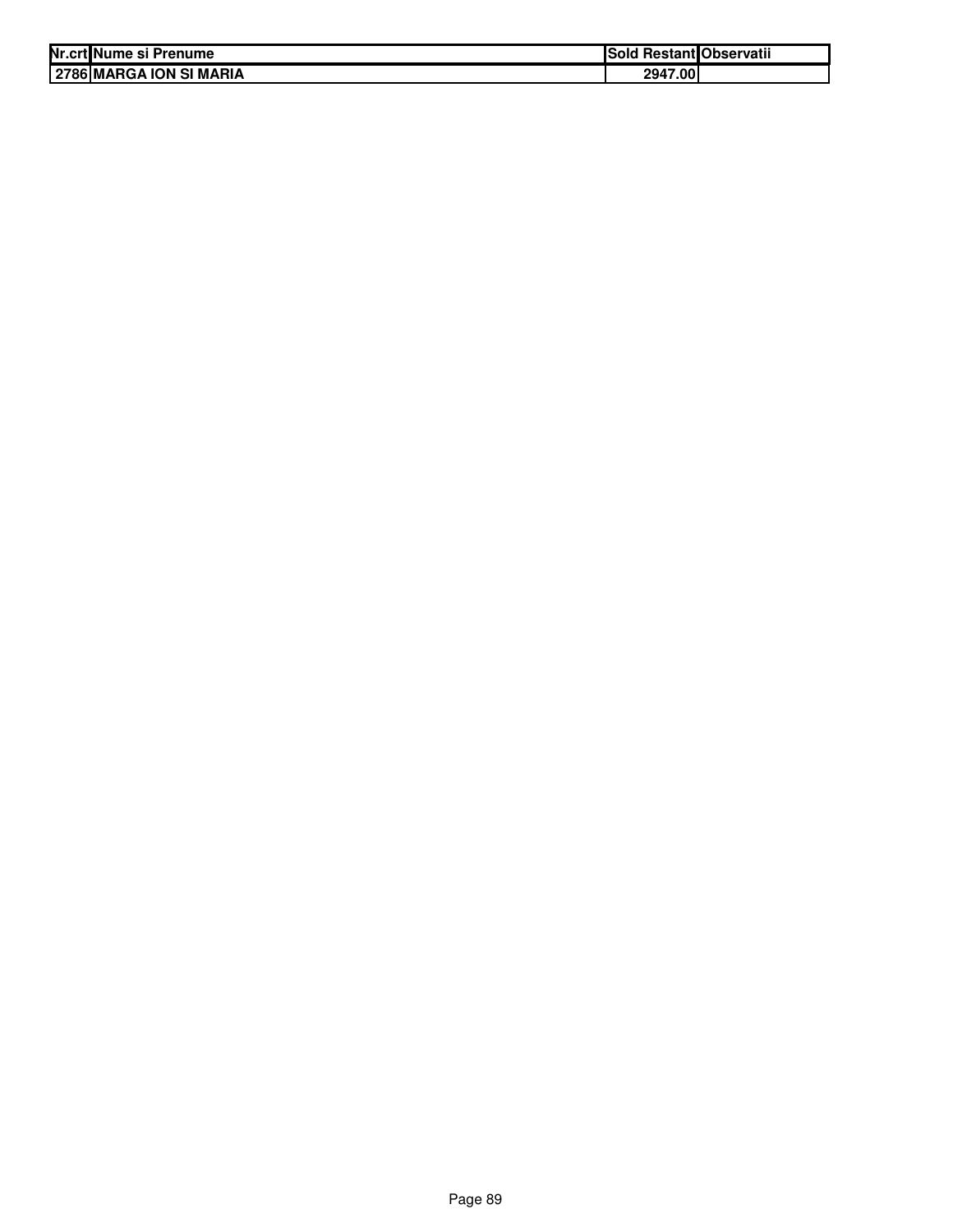| Nr.crt Nume si Prenume                                 | Sold Restant Observatii |  |
|--------------------------------------------------------|-------------------------|--|
| 2787 GRAUR MARIANA                                     | 2945.00                 |  |
| 2788 TULKOS ROMEO EMERIC                               | 2942.00                 |  |
| 2789 CIUCIU MARCEL                                     | 2940.00                 |  |
| 2790 FURTOS CALIN DAN                                  | 2937.00                 |  |
| 2791 MARCUS CLAUDIU ADRIAN                             | 2937.00                 |  |
| 2792 BACIU-POPA RODICA-MARIA                           | 2933.00                 |  |
| 2793 SECOSAN NICOLAE-SEBASTIAN                         | 2931.00                 |  |
| 2794 GABOR STEFAN                                      | 2930.00                 |  |
| 2795 SZUCS GYULA-ATTILA                                | 2930.00                 |  |
| 2796 KALMAR ZSOLT-ENDRE                                | 2928.00                 |  |
| 2797 IZSAK GHEORGHE                                    | 2927.00                 |  |
| 2798 MORAR VIORICA                                     | 2925.00                 |  |
| 2799 TET BENIAMIN CRISTIAN                             | 2924.00                 |  |
| 2800 BERGER SANDOR-DAVID                               | 2920.00                 |  |
| 2801 MEZA MARIA SI CONSTANTIN                          | 2920.00                 |  |
| 2802 POPOVICIU ALEXANDRU-ROMULUS                       | 2920.00                 |  |
| 2803 GAL LEVENTE-LUDOVIC                               | 2919.00                 |  |
| 2804 GABOR ANDREI                                      | 2917.00                 |  |
| 2805 TIODAR ILIE                                       | 2914.00                 |  |
| 2806 VLAS MARIAN-MANUEL                                | 2914.00                 |  |
| 2807 CURTA BUJOR-MUGUREL-IOSIF                         | 2913.50                 |  |
| 2808 BULACA RAUL COSMIN                                | 2912.00                 |  |
| 2809 VARGA RUDOLF                                      | 2912.00                 |  |
| 2810 MOHAMED ELMAHDI-HASSAN OSMAN                      | 2911.81                 |  |
| 2811 CODREA MARIAN VIOREL                              | 2910.00                 |  |
| 2812 OTVOS VERA                                        | 2910.00                 |  |
| 2813 REZMUVES ROBERT                                   | 2910.00                 |  |
| 2814 STEFAN FLORIAN                                    | 2910.00                 |  |
| 2815 TOTH EDUARD                                       | 2910.00                 |  |
| 2816 FLEFLE OCTAVIAN-RAZVAN SI ADRIANA-SANDA           | 2909.00                 |  |
| 2817 MARINCEAN DORU-GEORGE SI DIANA                    | 2907.63                 |  |
| 2818 BENE LORAND-CSABA                                 | 2905.00                 |  |
| 2819 GAVRUTA MARIUS-IOAN                               | 2905.00                 |  |
| 2820 TAPOS TEODORA-ELENA                               | 2905.00                 |  |
| 2821 P.F.A. CUCURUZAN OVIDIU                           | 2902.00                 |  |
| 2822 ROSTAS MARIA                                      | 2902.00                 |  |
| 2823 BLAGA DANIEL                                      | 2900.00                 |  |
| 2824 DEHELEAN ALIN-SEBASTIAN SI GEORGETA-AURELIA       | 2900.00                 |  |
| 2825 DEJI VIOREL                                       | 2900.00                 |  |
| 2826 CIOBAN CONSTANTIN                                 | 2899.74                 |  |
| 2827 FEIER ANNAMARIA                                   | 2896.00                 |  |
| 2828 BUSTEA MARIANA OLIMPIA                            | 2894.00                 |  |
| 2829 MURESAN ALIN IOAN                                 | 2892.00                 |  |
| 2830 TOTH JENO                                         | 2892.00                 |  |
| 2831 MELAN ANAMARIA                                    | 2891.00                 |  |
| 2832 CHIRIAC LENUTA-FLORENTINA                         | 2890.00                 |  |
| 2833 MARINCAT IONEL                                    | 2889.00                 |  |
| 2834 COSTEA CRISTIAN DANUT                             | 2888.00                 |  |
| 2835 GANTOUS BSHARA                                    | 2888.00                 |  |
| 2836 CIARNAU GHEORGHE-DORIN                            | 2885.00                 |  |
| 2837 SUCIU IOAN                                        | 2885.00                 |  |
| 2838 PAUNESCU SERGIU-NICOLAE                           | 2884.00                 |  |
| 2839 GRADINARU GHEORGHE-BOGDAN                         | 2881.00                 |  |
| 2840 BADOIU EUGEN SI SANDA                             | 2875.00                 |  |
| 2841 LAZAR IOAN GAVRIL                                 | 2875.00                 |  |
| 2842 BALINT BOGDAN-OVIDIU<br>2843 KOVACS LEVENTE-GYULA | 2874.00                 |  |
| 2844 BORBELYI ALEXANDRU SI SAS MAGDOLNA                | 2874.00<br>2873.00      |  |
| 2845 MINDRUTIU PETRU PAL                               |                         |  |
| 2846 PLASTIN ADRIAN FLORIN                             | 2870.00<br>2869.54      |  |
| 2847 ZIGREA DANUT VICTOR                               | 2868.00                 |  |
|                                                        |                         |  |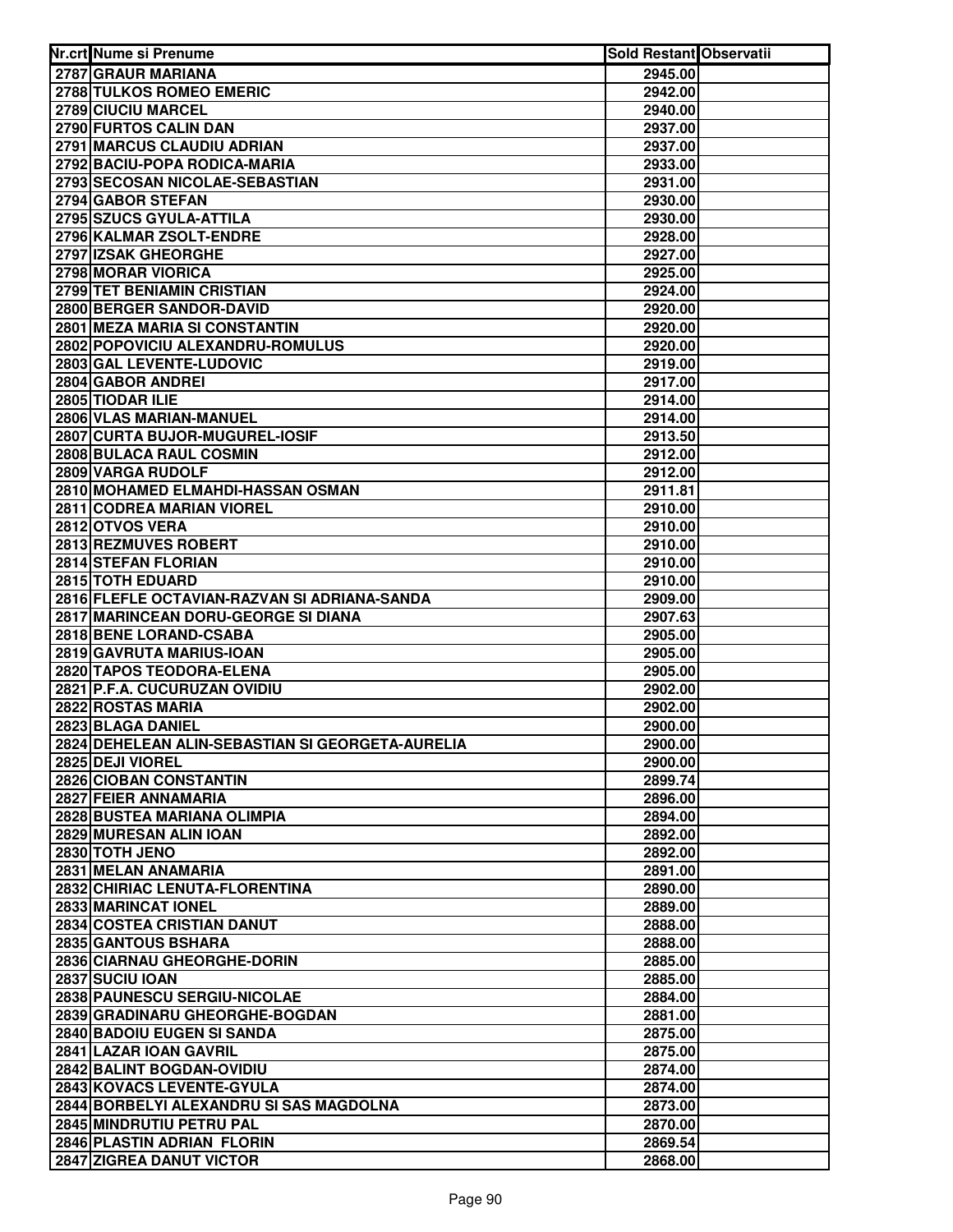| Nr.crt Nume si Prenume              | <b>Sold Restant Observatii</b> |  |
|-------------------------------------|--------------------------------|--|
| 2848 CACUCI ADINA-LUCIA SI GHEORGHE | 2864.00                        |  |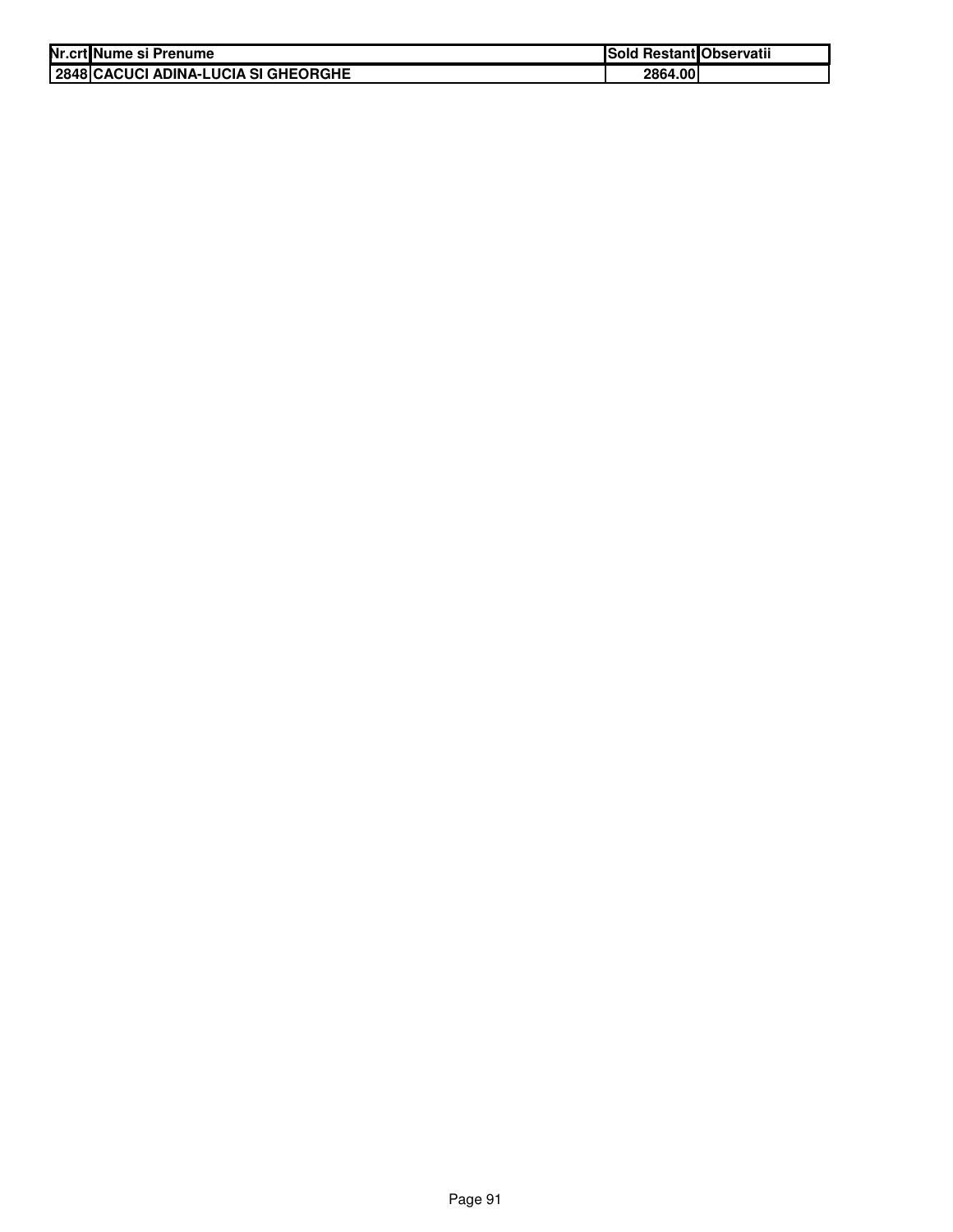| Nr.crt Nume si Prenume                              | <b>Sold Restant Observatii</b> |  |
|-----------------------------------------------------|--------------------------------|--|
| 2849 RADU VLAD-IONUT                                | 2864.00                        |  |
| 2850 PELE IOAN                                      | 2863.00                        |  |
| 2851 DUDAS ANDRAS SI GABRIELA                       | 2861.00                        |  |
| 2852 GANEA GHEORGHE                                 | 2861.00                        |  |
| 2853 BONDAR IOSIF-TIBERIU                           | 2860.00                        |  |
| 2854 CIOBANUCA VALERICA                             | 2860.00                        |  |
| 2855 CUC ADRIAN-NICOLAE                             | 2860.00                        |  |
| 2856 PAUL BALINT                                    | 2860.00                        |  |
| 2857 GABOR RUPI                                     | 2859.00                        |  |
| 2858 MAZILU CONSTANTIN-GHEORGHE SI GABRIELA-CLAUDIA | 2859.00                        |  |
| 2859 SASCA RAUL - BOGDAN                            | 2859.00                        |  |
| 2860 COLTA ELISABETA                                | 2857.00                        |  |
| <b>2861 CRISTE MIHAI-ANDREI</b>                     | 2856.00                        |  |
| 2862 ENACHE DANIELA-LOREDANA                        | 2856.00                        |  |
| 2863 POP THOMAS MICHAEL                             | 2855.00                        |  |
| 2864 CUCU MIHAI SABIN                               | 2853.00                        |  |
| 2865 MARISCAS - DEAC CRISTINA FLORINA               | 2852.00                        |  |
| 2866 HORVAT FLAVIUS-CODRUT                          | 2851.00                        |  |
| 2867 SACACI ALEXANDRU-MARCEL                        | 2851.00                        |  |
| 2868 BUZI AMBRUS                                    | 2850.00                        |  |
| 2869 CANDIT INA                                     | 2850.00                        |  |
| 2870 CATANA VALENTIN                                | 2850.00                        |  |
| 2871 MORAR GABRIELA-AV                              | 2850.00                        |  |
| 2872 POPA FLORIAN SI EVA                            | 2850.00                        |  |
| 2873 POP DRAGOMIR                                   | 2849.94                        |  |
| 2874 POPOVICIU-DIACONESCU DACIAN                    | 2848.00                        |  |
| 2875 STOICA IANCU                                   | 2848.00                        |  |
| 2876 ARON ALEXANDRU-ILIE                            | 2844.00                        |  |
| 2877 BUHAS DIANA-RODICA                             | 2844.00                        |  |
| 2878 PENTIE RADU-BOGDAN                             | 2842.00                        |  |
| 2879 POINAR DUMITRU-ADRIAN                          | 2839.00                        |  |
| 2880 VARGA VICTOR                                   | 2834.00                        |  |
| 2881 SZTANKOVITS ALEXANDRU                          | 2832.00                        |  |
| 2882 BAN LUCIAN-IONUT                               | 2831.00                        |  |
| 2883 BOT ADRIAN MIRCEA                              | 2831.00                        |  |
| 2884 HAIAS EMIL                                     | 2830.00                        |  |
| 2885 IANCAU IOAN-ANDREI                             | 2830.00                        |  |
| 2886 VARGA DANIEL-KAROLY                            | 2830.00                        |  |
| 2887 HALASZ ELISABETA                               | 2828.00                        |  |
| <b>2888 SANDRA SERGIU NICOLAE</b>                   | 2826.00                        |  |
| 2889 ERDEI ADALBERT                                 | 2825.00                        |  |
| 2890 ARNOCZKI EUGEN                                 | 2821.00                        |  |
| 2891 GALE ALIN-MARIUS                               | 2820.00                        |  |
| 2892 HADADE FLORIN-NICOLAE                          | 2820.00                        |  |
| 2893 OSVALD IREN                                    | 2820.00                        |  |
| 2894 ROSSI STEFAN-LEONTIN                           | 2817.00                        |  |
| 2895 SZEBENI GYONGYI SI SANDOR                      | 2817.00                        |  |
| 2896 GABOR IOAN                                     | 2814.00                        |  |
| 2897 LUNCAN IOANA-ELENA                             | 2813.00                        |  |
| 2898 CUC FLORIAN SI ANA                             | 2811.00                        |  |
| 2899 COZAC IOAN CLAUDIU SI FLORINA                  | 2810.00                        |  |
| 2900 LAKATOS JOZSEF-ROBERT                          | 2810.00                        |  |
| 2901 SZABO ERIKA<br>2902 CIORDAS CATALIN-BOGDAN     | 2809.00                        |  |
| 2903 BUTA CALIN MIHAI                               | 2808.50                        |  |
| 2904 GHITA STELIAN MIRCEA                           | 2808.00<br>2807.00             |  |
|                                                     |                                |  |
| 2905 LACATUS FLORIAN<br>2906 ROSTAS CRISAN          | 2805.00<br>2805.00             |  |
| 2907 VARGA CSONGOR-BELA                             | 2805.00                        |  |
| 2908 CHHATARPAL SINGH                               | 2802.00                        |  |
| 2909 BOGDAN MARIA                                   | 2801.00                        |  |
|                                                     |                                |  |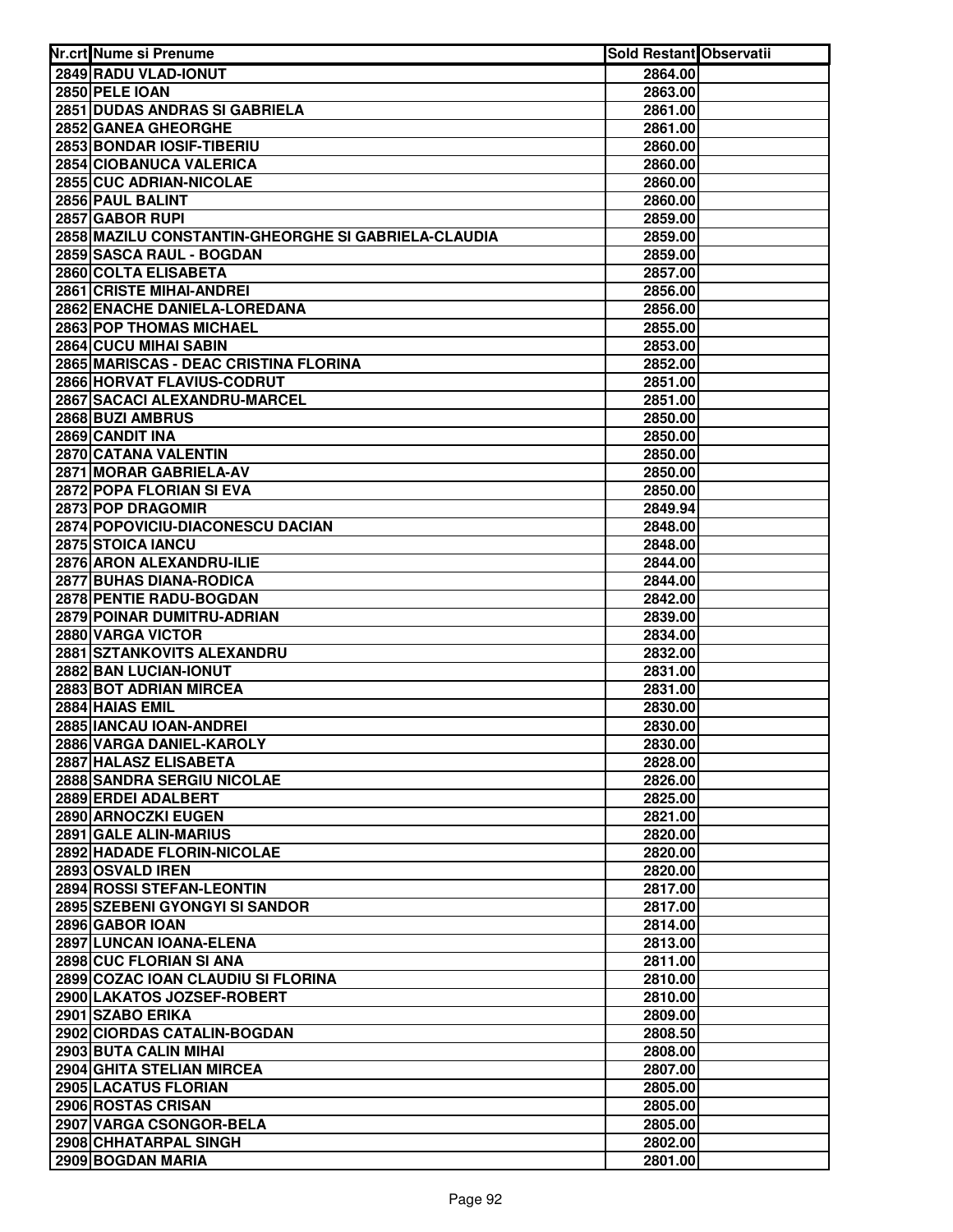| Nr.crt Nume si Prenume               | Sold Restant Observatii |  |
|--------------------------------------|-------------------------|--|
| I 2910 ISZENTIVANYI ELISABETA-ANDREA | 2800.86                 |  |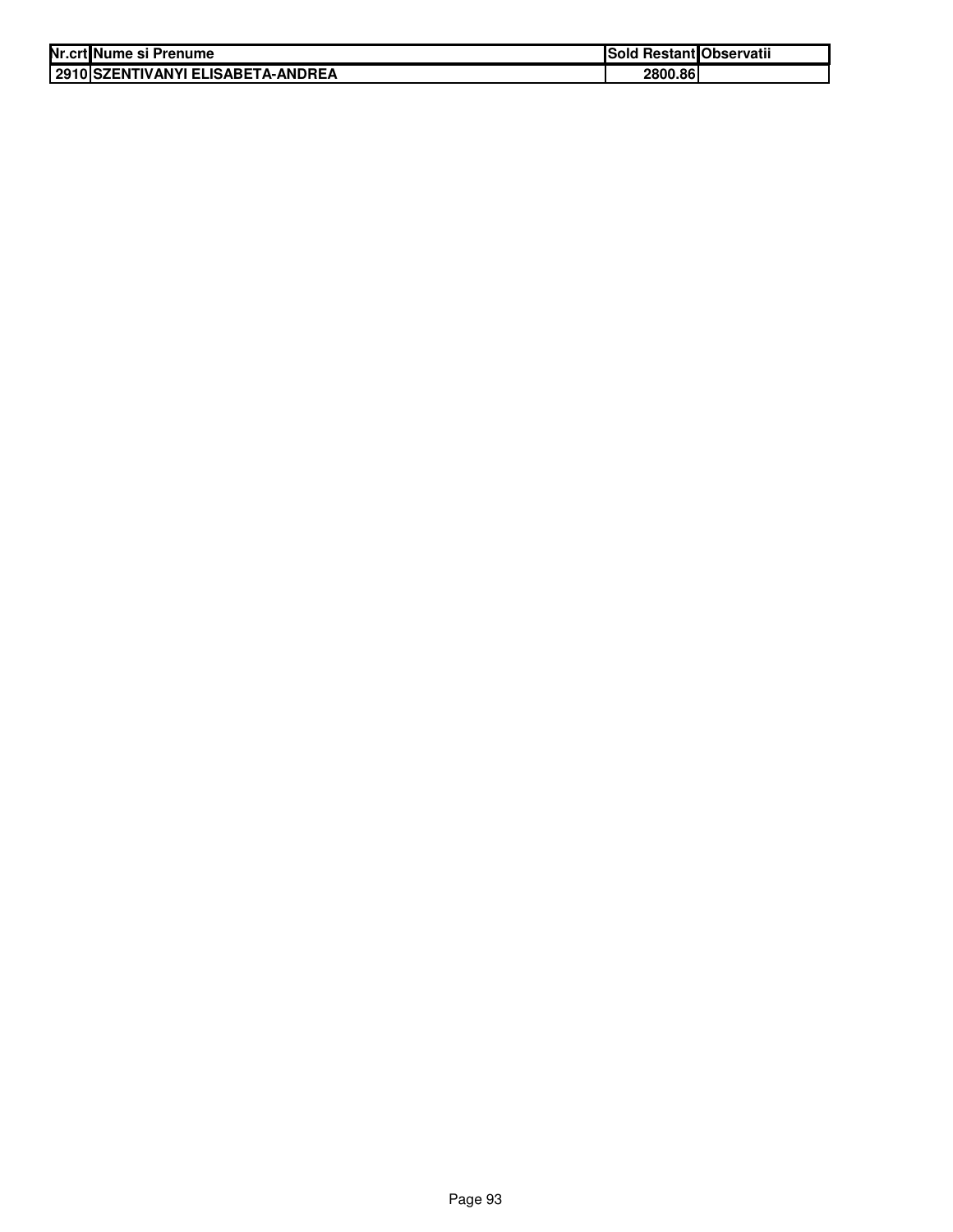| Nr.crt Nume si Prenume                      | Sold Restant Observatii |  |
|---------------------------------------------|-------------------------|--|
| 2911 BALOGH VICTOR-ANDRAS                   | 2800.00                 |  |
| 2912 GABOR STEFAN                           | 2800.00                 |  |
| 2913 JURCA SORIN-GHEORGHE                   | 2800.00                 |  |
| 2914 MORARU CIPRIAN MARIAN                  | 2800.00                 |  |
| 2915 VALCIU MIHAI DOREL                     | 2800.00                 |  |
| 2916 VARGA ISTVAN-SANDOR                    | 2800.00                 |  |
| 2917 TURAN YUSUF                            | 2798.00                 |  |
| 2918 GYURKUCZA GYORGY                       | 2795.00                 |  |
| 2919 PLESA NICOLAE-DORIN                    | 2792.00                 |  |
| 2920 ASTALAS CLAUDIU- PETRU                 | 2790.00                 |  |
| 2921 BARA MIRCEA                            | 2790.00                 |  |
| 2922 LUPU ADRIAN-NICOLAE                    | 2790.00                 |  |
| 2923 PIHENI ISTVAN                          | 2790.00                 |  |
| 2924 MALITA AUGUSTIN                        | 2787.00                 |  |
| <b>2925 UNGUR MIRCEA ADRIAN</b>             | 2787.00                 |  |
| 2926 MOISI CRISTIAN-DANIEL                  | 2786.00                 |  |
| 2927 POPA GHEORGHE                          | 2783.00                 |  |
| 2928 SIMION STEFAN                          | 2782.00                 |  |
| <b>2929 ARVAI CRISTIAN GHEORGHE</b>         | 2778.00                 |  |
| 2930 DINCA VALERICA                         | 2776.00                 |  |
| 2931 LAZAU MARIN                            | 2776.00                 |  |
| 2932 RADOVICI CIPRIAN ADRIAN                | 2775.16                 |  |
| 2933 FASIE CORNELIA SI RADU                 | 2775.00                 |  |
| 2934 SARKADI ATTILA                         | 2775.00                 |  |
| 2935 VASS RUDOLF                            | 2775.00                 |  |
| 2936 PASCA OVIDIU-ALIN<br>2937 SIMUT LUCIAN | 2773.00                 |  |
| 2938 HERMAN FERENC-ATTILA                   | 2768.00                 |  |
| 2939 CHIS DOREL CLAUDIU                     | 2766.00<br>2765.00      |  |
| 2940 ZUCHIATHI CSABA-ZOLTAN                 | 2765.00                 |  |
| 2941 ROSTAS AVERESCU                        | 2762.00                 |  |
| 2942 BUZGUTA JAN-SEBASTIAN ARON             | 2760.00                 |  |
| 2943 LAZAR NICOLAE COSMIN                   | 2760.00                 |  |
| 2944 UIVAROSAN COSMIN HORATIU DACIAN        | 2758.12                 |  |
| 2945 HAJYAHYA CERASELA-IOANA                | 2753.00                 |  |
| 2946 TOTH OLIVER                            | 2753.00                 |  |
| 2947 MADA IOANA-COSMINA                     | 2752.00                 |  |
| <b>2948 PONTOS ADRIAN-BOGDAN</b>            | 2752.00                 |  |
| 2949 ABU KRENAT TAHA                        | 2750.00                 |  |
| 2950 GORDAN IOANA MARINELA                  | 2750.00                 |  |
| 2951 MAGHIAR DARIUS                         | 2750.00                 |  |
| <b>2952 TENCHE CRISTIAN-DUMITRU</b>         | 2748.00                 |  |
| 2953 OLAH ALEXANDRU IOAN                    | 2746.00                 |  |
| 2954 BOROS LASZLO                           | 2745.00                 |  |
| 2955 MACARIE NORBERT                        | 2744.00                 |  |
| 2956 SARCA EUGENIA                          | 2743.00                 |  |
| 2957 BINET GIORGIAN SERBAN STEFAN           | 2742.00                 |  |
| 2958 POP ALEXANDRU-CONSTANTIN               | 2741.00                 |  |
| 2959 MASCAS MIHAI                           | 2740.00                 |  |
| 2960 MURESAN NICOLETA-SIMONA-MARIA          | 2739.00                 |  |
| 2961 BALAN RUDOLF-CONSTANTIN                | 2738.00                 |  |
| 2962 LUKACS LUDOVIC-ZOLTAN                  | 2738.00                 |  |
| 2963 BOBSEA FLORIN                          | 2737.00                 |  |
| 2964 NONEA MARIANA                          | 2736.00                 |  |
| 2965 CIORINGAN IOAN SI ADRIANA              | 2735.00                 |  |
| 2966 CANALAS SERGIU-ALEX                    | 2734.00                 |  |
| 2967 GABOR STEFAN                           | 2734.00                 |  |
| 2968 MOS SERGIU-BOGDAN                      | 2734.00                 |  |
| 2969 ZGLIMBE TEODOR                         | 2734.00                 |  |
| 2970 SIME BOGDAN                            | 2733.00                 |  |
| 2971 CALO ALEXANDRU                         | 2732.70                 |  |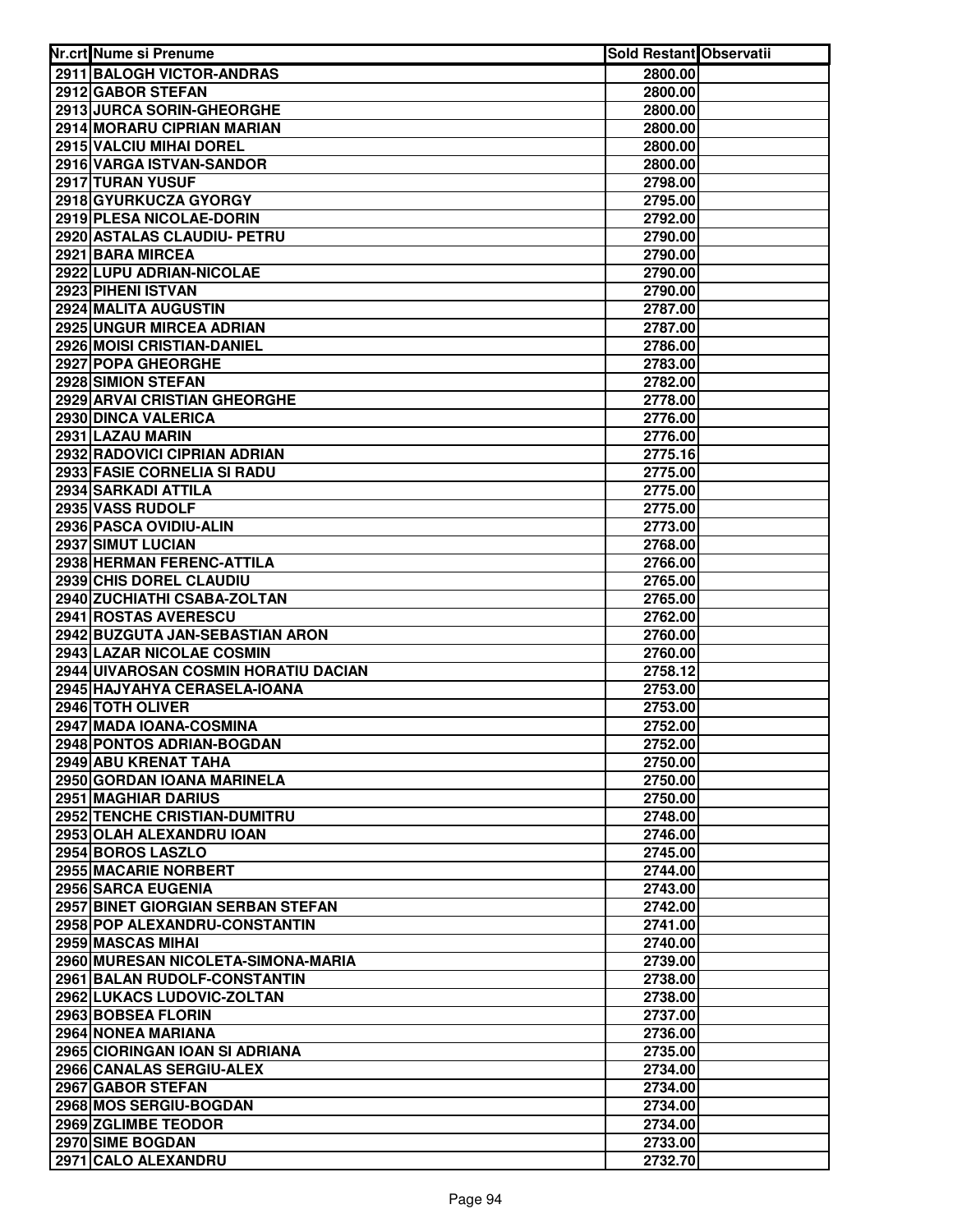| Nr.crt Nume si Prenume | <b>Sold Restant Observatii</b> |
|------------------------|--------------------------------|
| 2972 BODOG ADAM        | 2731.00                        |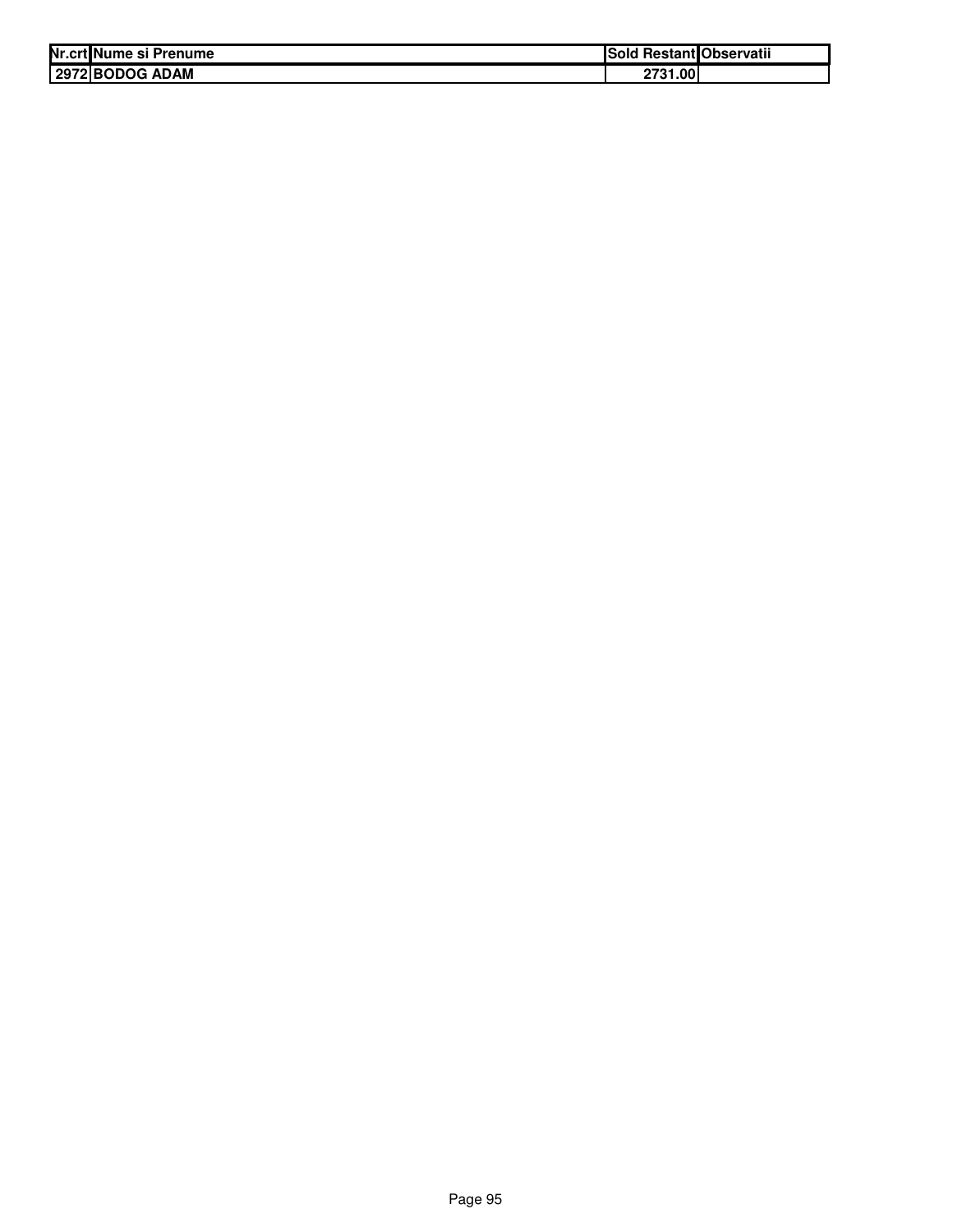| Nr.crt Nume si Prenume                                   | Sold Restant Observatii |  |
|----------------------------------------------------------|-------------------------|--|
| 2973 FEKETE BANDI PISTA CATALINA                         | 2730.00                 |  |
| 2974 BULZAN TIBERIU                                      | 2726.00                 |  |
| 2975 CIURAR LIZA                                         | 2726.00                 |  |
| 2976 SERE PAVEL-CORNELIU SI LUCIANA                      | 2726.00                 |  |
| 2977 DOMOKOS JANOS SI EVA                                | 2723.00                 |  |
| 2978 MACRA GHEORGHE SI GEORGETA                          | 2721.00                 |  |
| 2979 MISKOLCZI CRISTIAN-SEBASTIAN                        | 2721.00                 |  |
| 2980 BUTCA CIPRIAN-IOAN                                  | 2720.00                 |  |
| 2981 FORIAN ATILA-IOSIF                                  | 2720.00                 |  |
| 2982 SERBAN GHEORGHE                                     | 2720.00                 |  |
| 2983 GEREBENES IANCU                                     | 2716.00                 |  |
| 2984 ROSTAS FLORIN                                       | 2715.00                 |  |
| 2985 ROXIN AUREL                                         | 2714.05                 |  |
| 2986 DEJEU IOAN-LIVIU                                    | 2714.00                 |  |
| 2987 POPA IONEL SI FLOARE                                | 2711.00                 |  |
| 2988 KOVARI SANDOR                                       | 2710.00                 |  |
| 2989 BIRTA IOAN SI VALERIA                               | 2709.00                 |  |
| 2990 CIRSTEA CRISTIAN                                    | 2707.00                 |  |
| 2991 GLIGOR TRAIAN SI LENUTA                             | 2707.00                 |  |
| 2992 SZABO JOZSEF                                        | 2707.00                 |  |
| 2993 KRIVACS MAGDALENA-IULIANA                           | 2706.00                 |  |
| 2994 CHIRILA CLAUDIU-FLORIN                              | 2705.00                 |  |
| 2995 MIERAU PETRU-IOAN SI MIHAELA                        | 2705.00                 |  |
| 2996 POP IOAN CRISTIAN                                   | 2704.50                 |  |
| 2997 BALOGH NORBERT-NANDOR                               | 2704.00                 |  |
| 2998 CODRIEANU OTILIA - RAMONA                           | 2704.00                 |  |
| 2999 DRONCA DACIAN                                       | 2700.00                 |  |
| 3000 VERZEA IONUT                                        | 2700.00                 |  |
| 3001 CHIS RAZVAN-ADRIAN                                  | 2699.47                 |  |
| 3002 SABAU VIORICA                                       | 2699.00                 |  |
| 3003 BSAT MOHAMED NAZIM                                  | 2695.00                 |  |
| 3004 MISTREAN GHIORGHITA SI GRIGORE                      | 2695.00                 |  |
| 3005 BACIU JOITA                                         | 2694.00                 |  |
| 3006 PIT COSMIN-IONUT-CIPRIAN                            | 2692.60                 |  |
| 3007 CHANTUS MAIER                                       | 2692.50                 |  |
| 3008 BOCSE IOAN                                          | 2692.00                 |  |
| 3009 MARC LORENA                                         | 2691.77                 |  |
| 3010 DIREYBATOGULLARI MEVLUT                             | 2690.00                 |  |
| 3011 MIHOC DANIEL ANDREI                                 | 2690.00                 |  |
| 3012 HALMAJAN CRISTIAN MIRCEA                            | 2689.45                 |  |
| 3013 TIRB MARIUS                                         | 2684.00                 |  |
| 3014 BILTI LUCIA MARIETA<br>3015 MATYASI GABOR           | 2683.00                 |  |
|                                                          | 2682.00                 |  |
| 3016 TAMAS IOSIF<br>3017 BOAMBA CRISTIAN OCTAVIAN COSMIN | 2682.00<br>2680.00      |  |
| 3018 BODOG IOAN SI ELENA                                 | 2680.00                 |  |
| 3019 CHISE SERBAN-CATALIN                                | 2680.00                 |  |
| 3020 CIOBOTA HORIA                                       | 2680.00                 |  |
| 3021 IGNA RAZVAN COTIZO                                  | 2680.00                 |  |
| 3022 MAHARA COSMINA-DACIANA                              | 2680.00                 |  |
| 3023 STEFAN ADRIAN MUGUREL SI NICOLETA MIR               | 2680.00                 |  |
| 3024 MOLNAR TIHAMER-ZSOLT                                | 2676.00                 |  |
| 3025 ROMAN MELANIA-GHEORGHINA                            | 2675.00                 |  |
| 3026 GRAMA PAUL-OVIDIU                                   | 2674.00                 |  |
| 3027 SUCIU CIPRIAN                                       | 2665.00                 |  |
| 3028 CHIRITOIU OVIDIU                                    | 2664.00                 |  |
| 3029 POPA VIRGIL-VALERIAN SI VIORICA                     | 2664.00                 |  |
| 3030 GABOR IANCU                                         | 2662.00                 |  |
| 3031 VENTEL ALEXANDRU                                    | 2661.00                 |  |
| 3032 FLOREA DAN EUSEBIU                                  | 2660.00                 |  |
| 3033 VODA FLORENTINA-TEODORA                             | 2660.00                 |  |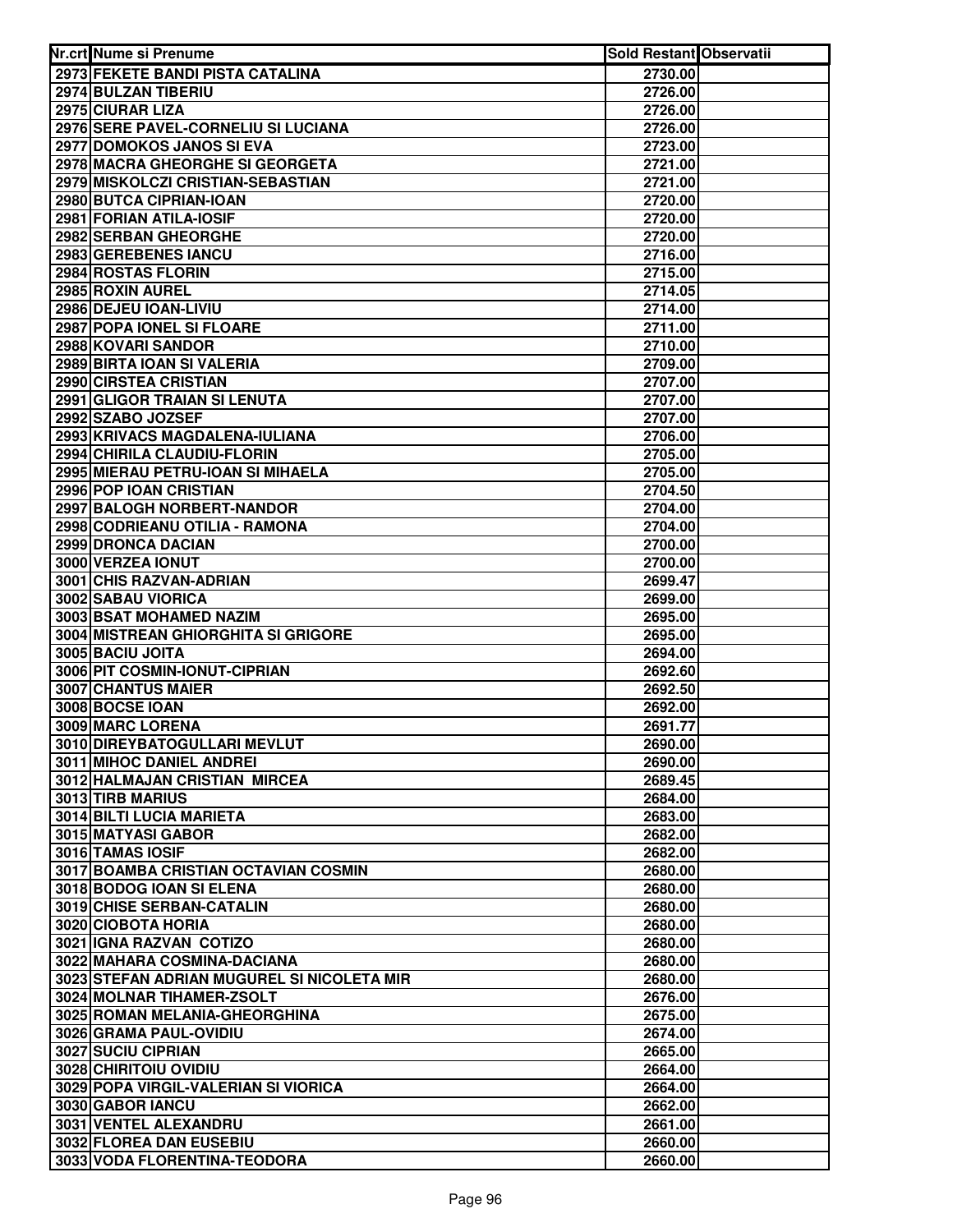| Nr.crtlNume si Prenume       | Sold Restant Observatii |  |
|------------------------------|-------------------------|--|
| 3034 ZSEBE ARPAD SI ERZSEBET | 2659.00                 |  |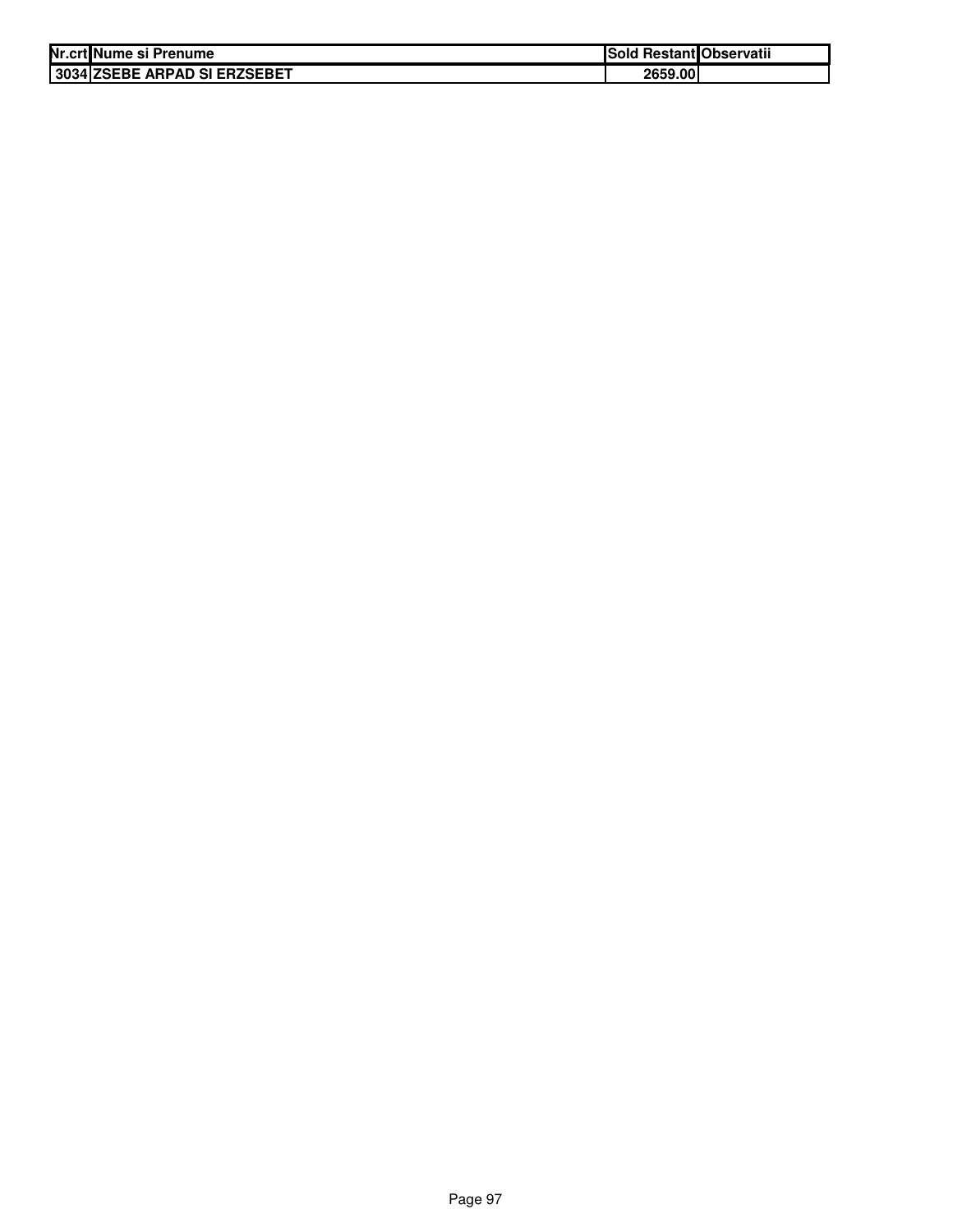| Nr.crt Nume si Prenume                                 | Sold Restant Observatii |  |
|--------------------------------------------------------|-------------------------|--|
| 3035 MOS FLAVIU RADU SI ANCA CLAUDIA                   | 2658.27                 |  |
| 3036 SZENTIVANYI NICOLAE-STEFAN                        | 2658.00                 |  |
| 3037 KOSZTIN LEVENTE TIBOR                             | 2656.00                 |  |
| 3038 LAKATOS RENATA                                    | 2655.00                 |  |
| 3039 MARCUT AUREL-MARIN-LIVIU                          | 2655.00                 |  |
| 3040 MIKLOS GABOR                                      | 2655.00                 |  |
| 3041 TOROK TAMAS GYULA                                 | 2652.50                 |  |
| 3042 TODORAN LIVIU                                     | 2651.00                 |  |
| 3043 VASS VERONICA                                     | 2650.00                 |  |
| 3044 MERCSANYI IOSIF                                   | 2644.00                 |  |
| 3045 HERETIU MARIUS-CRISTIAN -NADINA -PAUL             | 2643.00                 |  |
| 3046 HEREDEA CRISTIAN-PETRU                            | 2642.00                 |  |
| 3047 MIKLOS ELENA SI MARTIN                            | 2641.00                 |  |
| 3048 BANDI DANIEL                                      | 2640.50                 |  |
| 3049 BOKA SANDOR                                       | 2640.00                 |  |
| 3050 BENTE FLORIN-CRISTIAN SI LILIANA                  | 2639.00                 |  |
| 3051 TENTEA CSEPEI NORMAN                              | 2639.00                 |  |
| 3052 TIGAN DUMITRU-DAN SI LUMINITA                     | 2639.00                 |  |
| 3053 MEZE LUIGY-VASILE                                 | 2638.00                 |  |
| 3054 OPRIS TRAIAN MIREL                                | 2638.00                 |  |
| 3055 BALA FLORIAN                                      | 2636.00                 |  |
| 3056 VARGA SIMION                                      | 2636.00                 |  |
| 3057 LAZAR TIBOR                                       | 2635.00                 |  |
| 3058 VARGA ROMEO-ADRIAN                                | 2633.00                 |  |
| 3059 LACATUS ZOLTAN OLIVER                             | 2631.00                 |  |
| 3060 SZABO BELA<br>3061 KISS TIBERIU                   | 2631.00                 |  |
| 3062 MOCAN CORNELIA-DACIANA                            | 2630.00<br>2630.00      |  |
| 3063 SZILAGYI NORBERT ISTVAN                           | 2630.00                 |  |
| 3064 ZAINEA-MOLDOVAN SERGIU- EMIL                      | 2630.00                 |  |
| 3065 TIRTEA FLORIAN                                    | 2629.00                 |  |
| 3066 BORS IOAN-VASILE                                  | 2625.00                 |  |
| 3067 ILISIE MELINDA                                    | 2625.00                 |  |
| 3068 LINGURAR RADU                                     | 2625.00                 |  |
| 3069 GYORGY CSAKI-ISTVAN, INTREP.INDIV.                | 2624.00                 |  |
| 3070 SZABO AURICA MARGHARETA                           | 2623.00                 |  |
| 3071 BAICAN ANDREEA-NICOLETA                           | 2621.00                 |  |
| 3072 VERES IOAN                                        | 2619.00                 |  |
| 3073 KOVACS ADRIANA IRINA                              | 2618.00                 |  |
| 3074 BUDA OCTAVIAN-VALENTIN SI ALIZ                    | 2617.50                 |  |
| 3075 BALAJ IOSIF SI CORNELIA FLORICA                   | 2615.00                 |  |
| 3076 BOCHIS CRISTIAN NICOLAE                           | 2615.00                 |  |
| 3077 ARDELEAN CRISTIAN MARIUS                          | 2612.00                 |  |
| 3078 NAGY PARASCHIVA                                   | 2612.00                 |  |
| 3079 JUDE VIOREL-DAN                                   | 2610.00                 |  |
| 3080 POP GHEORGHE SI IOANA LIVIA                       | 2610.00                 |  |
| 3081 LAZAR GHEORGHE-DANIEL                             | 2608.00                 |  |
| 3082 SZABO EVA-IZABELA                                 | 2605.00                 |  |
| 3083 LUCACIU FLORIAN                                   | 2604.00                 |  |
| 3084 PASCALAU DANIEL-SORIN<br>3085 OLAH KRISZTIAN IMRE | 2604.00<br>2601.00      |  |
| 3086 BOGDAN DANIELA-GABRIELA                           | 2600.00                 |  |
| 3087 BOTA VIOREL                                       | 2600.00                 |  |
| 3088 BUZGO AGLAIA MARIA                                | 2600.00                 |  |
| 3089 DUMITRAS ROBERT                                   | 2600.00                 |  |
| 3090 ISZTOIKA SUSANA-EVA                               | 2600.00                 |  |
| 3091 LETA VLAD-IULIAN                                  | 2600.00                 |  |
| 3092 LUNGU IGOR-DUMITRU                                | 2600.00                 |  |
| 3093 POP DANIEL                                        | 2600.00                 |  |
| 3094 STOICA STEFAN                                     | 2600.00                 |  |
| 3095 STOLK ADRIANUS                                    | 2600.00                 |  |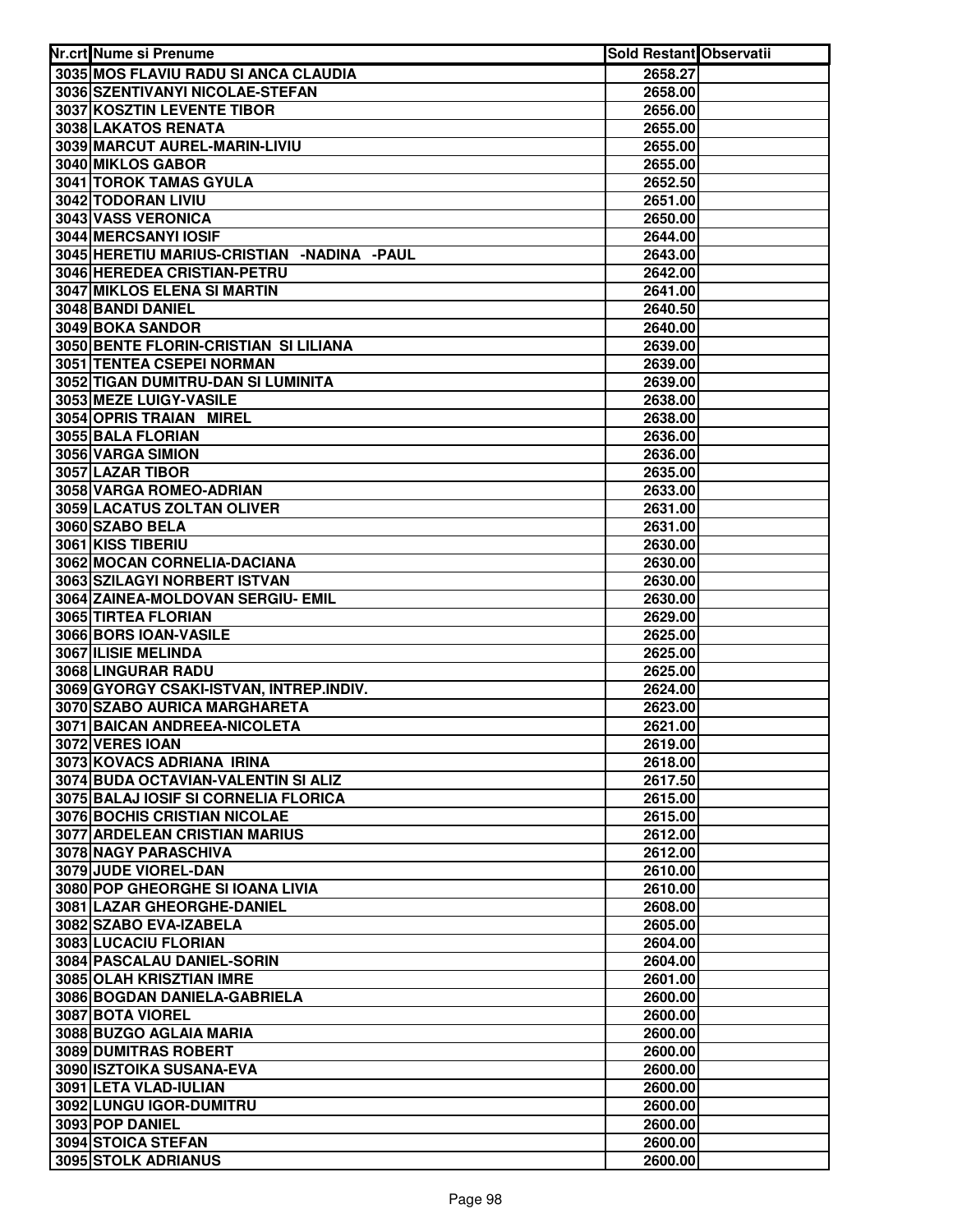| Nr.crt Nume si Prenume  | Sold Restant Observatii |  |
|-------------------------|-------------------------|--|
| 3096 TUSA ROLAND-LUCIAN | 2600.00                 |  |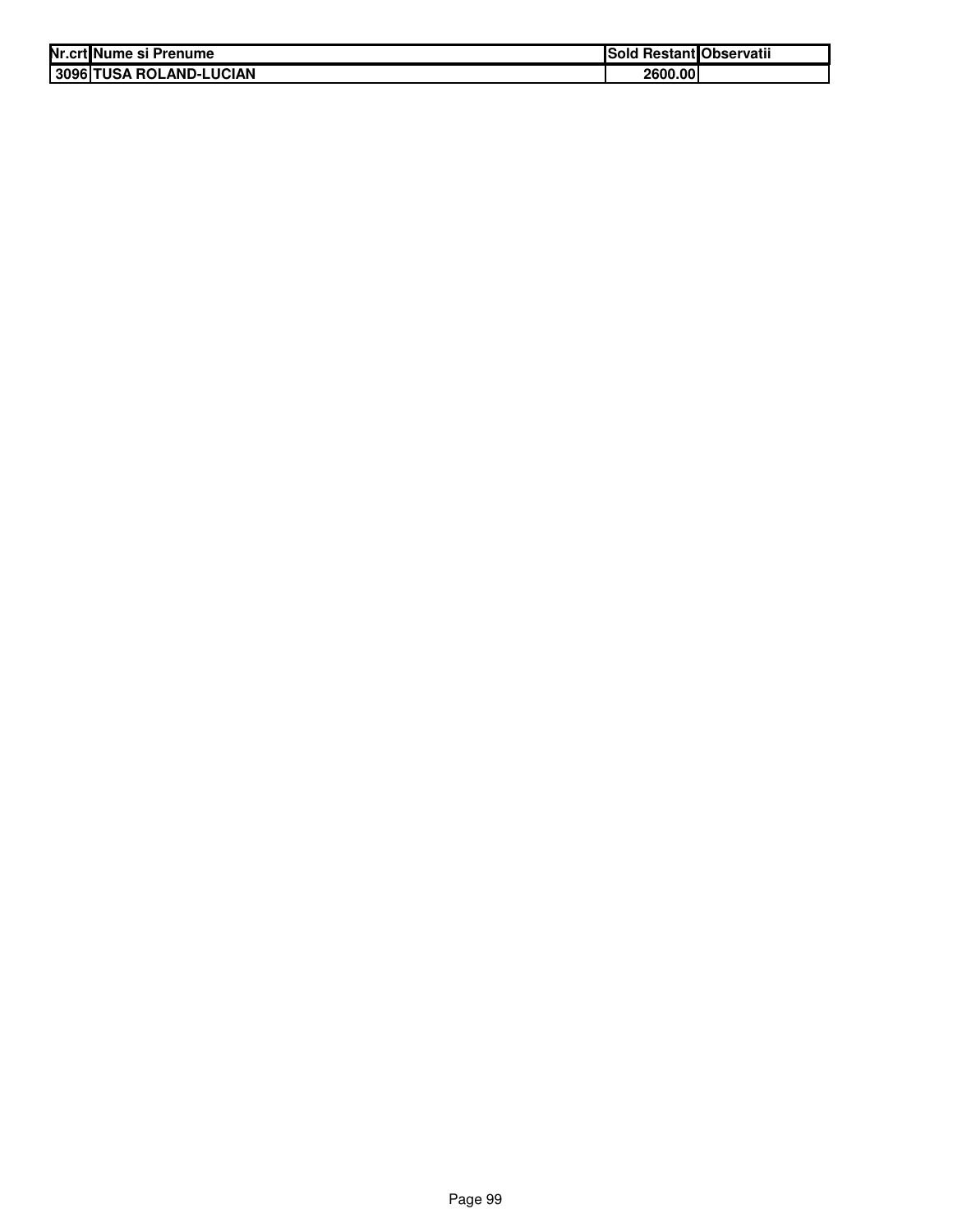| Nr.crt Nume si Prenume                            | Sold Restant Observatii |  |
|---------------------------------------------------|-------------------------|--|
| 3097 SILAGHI MANOELA GABRIELA                     | 2598.00                 |  |
| 3098 MILADI OUSSAMA                               | 2597.00                 |  |
| 3099 OLAR IOAN - ILEANA                           | 2593.00                 |  |
| 3100 BALLA DAVID                                  | 2592.00                 |  |
| 3101 FALUB COSMIN-FLORIN                          | 2590.00                 |  |
| 3102 HALMAJAN COSMIN-IONUT                        | 2587.00                 |  |
| 3103 KRALOVSZKI ATTILA-TEOFIL                     | 2585.00                 |  |
| 3104 NUT IOAN SI SILVIA                           | 2584.00                 |  |
| 3105 CIMBALA FLORIN                               | 2582.00                 |  |
| 3106 DRUGAS LUCIAN-FLORIAN SI ADRIANA             | 2581.00                 |  |
| 3107 PILINSZKY ZOLTAN                             | 2581.00                 |  |
| 3108 JUDEA FLORIN-ALEX                            | 2580.00                 |  |
| 3109 RADU OVIDIU                                  | 2580.00                 |  |
| 3110 RADEANU CRISTIAN-MIHAI                       | 2579.87                 |  |
| 3111 LUCACIU FILIMON-VIRGIL SI VIOLETA            | 2579.00                 |  |
| 3112 BANHAZI GHEORGHE                             | 2578.00                 |  |
| 3113 BERTI PARDALIAN                              | 2578.00                 |  |
| 3114 SERFEZI OVIDIU-FLORIN                        | 2577.00                 |  |
| 3115 MORAR IONEL SI AURICA                        | 2576.00                 |  |
| 3116 MIHELE VASILE                                | 2574.00                 |  |
| 3117 CERMIAN IOSIF ROBERT                         | 2572.00                 |  |
| 3118 TIRCA HORIA                                  | 2572.00                 |  |
| 3119 SARAC GAVRIL ADRIAN                          | 2570.00                 |  |
| 3120 DEMETER IOAN                                 | 2568.67                 |  |
| 3121 IGNA VICTOR SI ELEONORA                      | 2566.00                 |  |
| 3122 BOROS ANIKO-ENIKO                            | 2565.00                 |  |
| 3123 SIPOS ALINA                                  | 2563.00                 |  |
| 3124 ABRUDAN RADU-ALIN                            | 2560.04                 |  |
| 3125 OTVOS MIKLOS                                 | 2560.00                 |  |
| 3126 DUMITRESCU JAN-BOGDAN                        | 2558.00                 |  |
| 3127 OROSZ GABOR                                  | 2558.00                 |  |
| 3128 BERCE CATALIN-PETRU                          | 2557.00                 |  |
| 3129 COVACI CORNELIA                              | 2557.00                 |  |
| 3130 KOVACS VINTEA                                | 2557.00                 |  |
| 3131 ANCA ADRIAN SI CARMEN                        | 2554.00                 |  |
| 3132 ZEYAD HUSSEIN SAEED ATIEH                    | 2553.00                 |  |
| 3133 CAB. CONTABILITATE GUI KATALIN               | 2551.00                 |  |
| 3134 LINTMAYER JOZSEF-ROBERT                      | 2550.00                 |  |
| 3135 MARTON VIKTOR                                | 2550.00                 |  |
| 3136 ROSTAS COSTICA                               | 2550.00                 |  |
| 3137 BARNA FLORIAN                                | 2549.50                 |  |
| 3138 PAPAY MIHNEA-PAUL                            | 2549.05                 |  |
| 3139 BANYAI VLAD                                  | 2549.00                 |  |
| 3140 KISS ORSOLYA                                 | 2549.00                 |  |
| 3141 NEGREA-MANEA IOAN                            | 2549.00                 |  |
| 3142 SEUCHE MARIA-ANA                             | 2549.00                 |  |
| 3143 NAN FELICIA-RAMONA                           | 2546.00                 |  |
| 3144 POP MARIA                                    | 2545.00                 |  |
| 3145 TOTH ROBERT-EMERIC                           | 2544.00                 |  |
| 3146 GABOR DUMITRU<br>3147 GOCIU ALEXANDRA ANDREA | 2542.00                 |  |
| 3148 TRUM CSABA                                   | 2541.00<br>2541.00      |  |
| 3149 JUHASZ ZOLTAN                                | 2540.00                 |  |
| 3150 NAGY CSABA ZOLTAN                            | 2540.00                 |  |
| 3151 VENTEL FLORIN                                | 2540.00                 |  |
| 3152 KISS-JURGE LORAND-OSKAR                      | 2539.00                 |  |
| 3153 BODOG CRISTIAN                               | 2538.00                 |  |
| 3154 LINGURAR GHEORGHE-CORNEL                     | 2538.00                 |  |
| 3155 BARTOK ILEANA                                | 2536.00                 |  |
| 3156 POPA CIPRIAN-DUMITRU                         | 2536.00                 |  |
| 3157 SARBA SORIN CRISTIAN                         | 2535.00                 |  |
|                                                   |                         |  |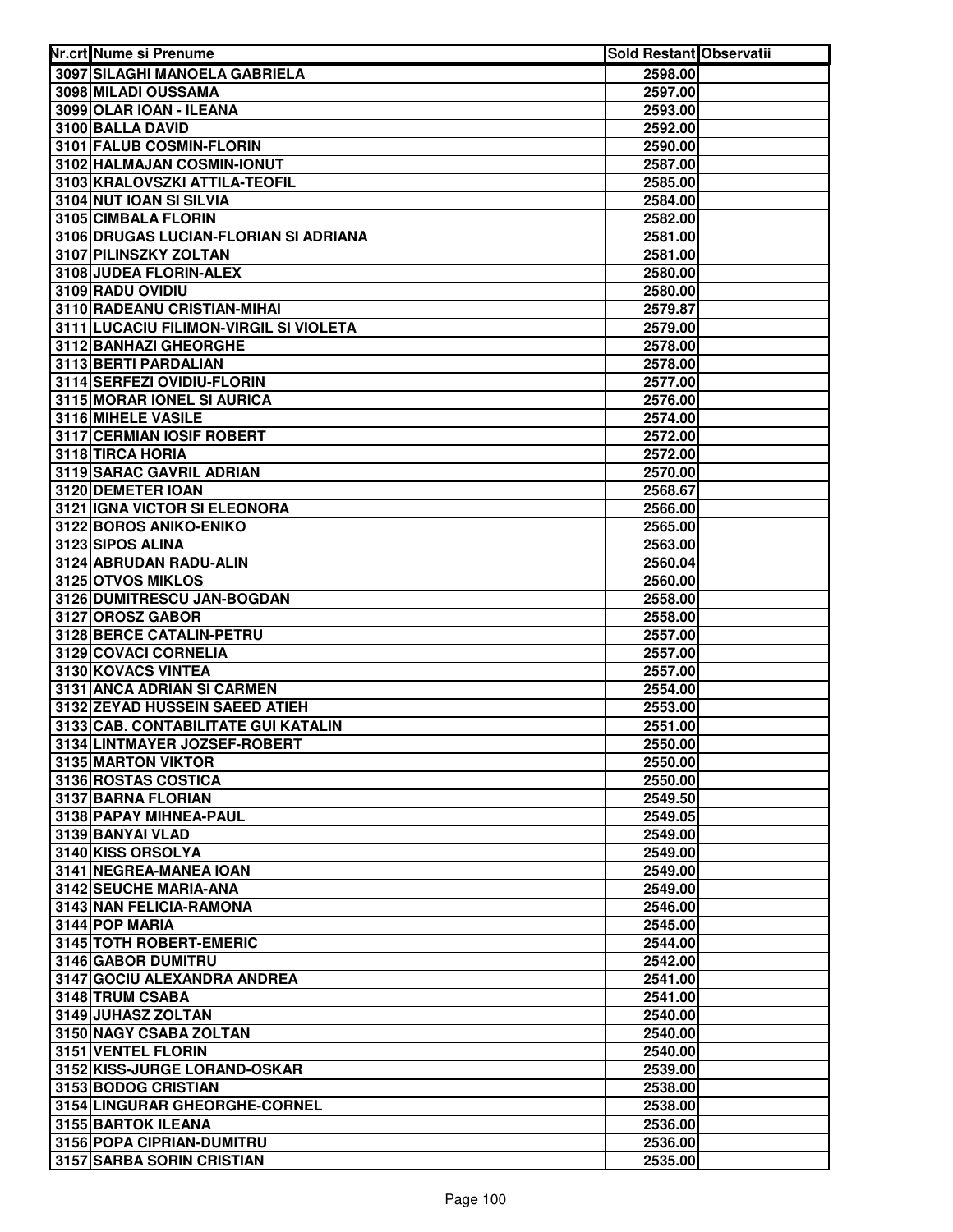| Nr.crt Nume si Prenume | <b>Restant</b> Observatii<br>'Sold |
|------------------------|------------------------------------|
| 3158 BONCE ALIN        | 2534.00                            |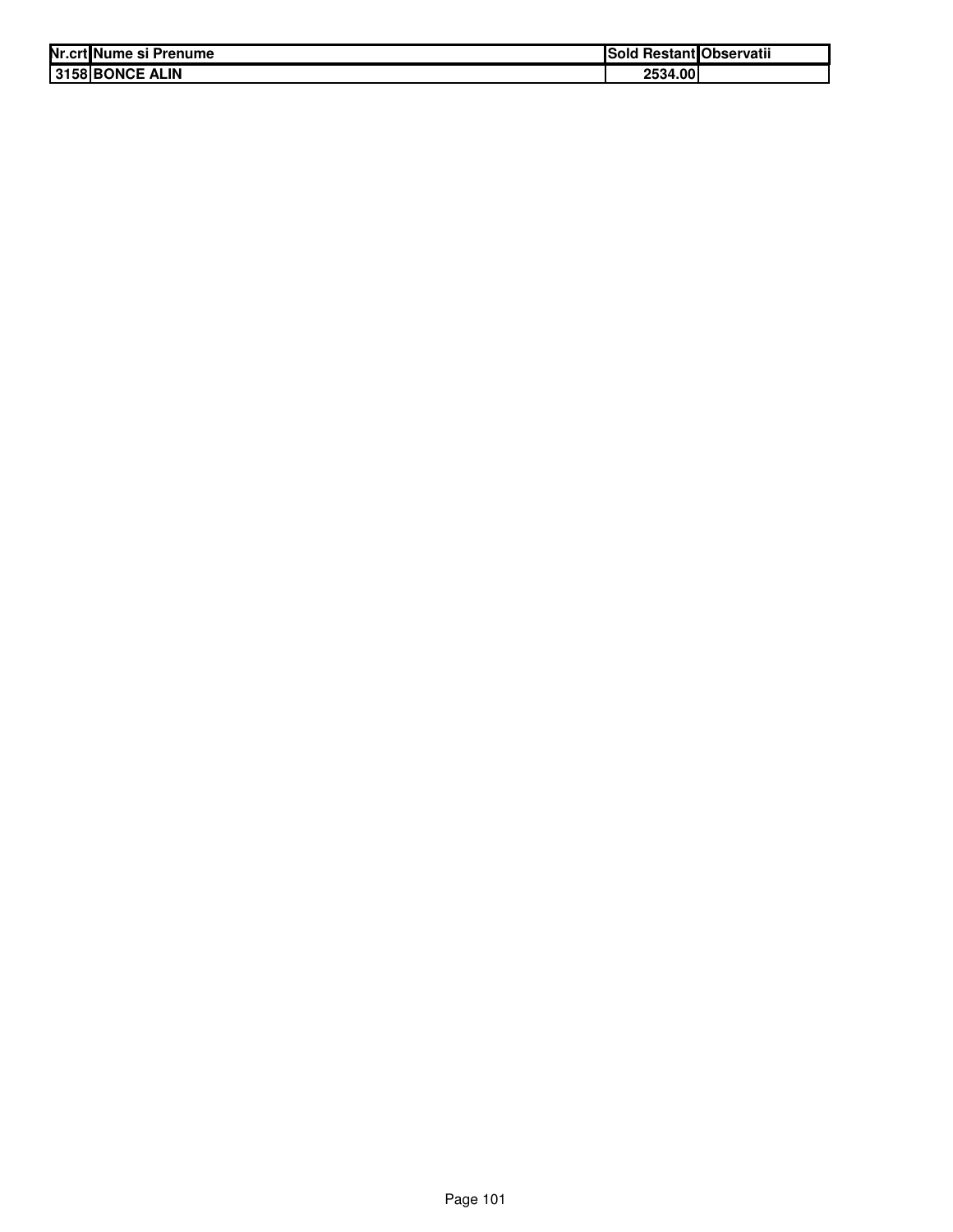| Nr.crt Nume si Prenume                                           | <b>Sold Restant Observatii</b> |  |
|------------------------------------------------------------------|--------------------------------|--|
| 3159 ARDELEAN FLORICA                                            | 2532.00                        |  |
| 3160 CHIS CORNEL - DANUT                                         | 2531.00                        |  |
| 3161 ISSA KHAWALED                                               | 2530.00                        |  |
| 3162 RACZ CLAUDIA-IRINA                                          | 2527.00                        |  |
| 3163 ANDOR OLIMPIA-GABRIELA                                      | 2526.00                        |  |
| 3164 GABOR STEFAN                                                | 2525.00                        |  |
| 3165 PALUT ANCA                                                  | 2523.00                        |  |
| 3166 SIMOCA VICTORIA                                             | 2523.00                        |  |
| 3167 BARTALIS HUNOR                                              | 2520.00                        |  |
| 3168 GABOR LUDOVIC                                               | 2520.00                        |  |
| 3169 GOINA NICOLETA MARIA                                        | 2520.00                        |  |
| 3170 MAGHIAR AUREL-MIHAI-TEODOR                                  | 2520.00                        |  |
| 3171 UNGUR MARINEL IOAN                                          | 2517.50                        |  |
| 3172 MICLAUS VLAD SI MARIANA                                     | 2516.00                        |  |
| 3173 IACOB LOREDANA-FLORENTINA SI BUDA DANIEL                    | 2515.00                        |  |
| 3174 JURCA SEBASTIAN-VIOREL                                      | 2515.00                        |  |
| 3175 OLAR DANIEL SI LIANA                                        | 2515.00                        |  |
| 3176 GURGU ANTON                                                 | 2514.00                        |  |
| 3177 MLENDEA ANDREI                                              | 2511.00                        |  |
| 3178 GYONGYOSI MARIUS                                            | 2510.21                        |  |
| 3179 BALINT ADRIANA-FELICIA                                      | 2510.00                        |  |
| 3180 ONODI CRISTIAN-ROBERT                                       | 2509.00                        |  |
| 3181 VASARHELYI IOSIF SI MARIA                                   | 2509.00                        |  |
| 3182 CUPSA IOAN                                                  | 2508.00                        |  |
| 3183 PODILA GEORGE MARCEL                                        | 2508.00                        |  |
| 3184 GROZA ALIN                                                  | 2507.00                        |  |
| 3185 NEGRUT OVIDIU                                               | 2507.00                        |  |
| 3186 SANDRA LUCIAN-NICOLAE                                       | 2506.00                        |  |
| 3187 BAR ANDREI                                                  | 2505.00                        |  |
| 3188 SCORTE PAUL-MARIUS                                          | 2505.00                        |  |
| 3189 DEDIU ALINA-DANIELA                                         | 2503.00                        |  |
| 3190 DOMOCOS DANIEL-IONEL                                        | 2503.00                        |  |
| 3191 FARCAS RADU                                                 | 2502.00                        |  |
| 3192 LAKATOS ZOLTAN-JANOS SI DANIELA<br>3193 APATI ANDREEA-ELENA | 2502.00                        |  |
| 3194 BIRAU-IANCU IONEL                                           | 2500.00<br>2500.00             |  |
| 3195 BOROS ANA-MARIA                                             | 2500.00                        |  |
| 3196 CRACEA SERGIU-ANDREI                                        | 2500.00                        |  |
| 3197 CROITORU ADRIANA-LAVINIA                                    | 2500.00                        |  |
| 3198 CUC CORNELIA P.F.A.                                         | 2500.00                        |  |
| 3199 FOIA CRISTIAN-DAN                                           | 2500.00                        |  |
| 3200 GANTNER CAROL                                               | 2500.00                        |  |
| <b>3201 IAKOB MIHAIL STEFAN</b>                                  | 2500.00                        |  |
| 3202 KARACSONYI CONSTANTIN                                       | 2500.00                        |  |
| 3203 KELE OTTO-LASZLO                                            | 2500.00                        |  |
| 3204 KIS IOZSEF                                                  | 2500.00                        |  |
| 3205 LASZLO MIKLOS-ZOLTAN                                        | 2500.00                        |  |
| 3206 LESAK IOZSEF                                                | 2500.00                        |  |
| 3207 PINTEAN RAUL-CALIN                                          | 2500.00                        |  |
| 3208 POPA AURICA                                                 | 2500.00                        |  |
| 3209 POPESCU TATIANA                                             | 2500.00                        |  |
| 3210 ROHNER MARIA MAGDALENA                                      | 2500.00                        |  |
| 3211 TIRLE NICOLAE SI MARIA                                      | 2500.00                        |  |
| 3212 TODOS CALIN-PETRU                                           | 2500.00                        |  |
| 3213 TOTH LILIANA                                                | 2500.00                        |  |
| 3214 VARGA FLORENTINA                                            | 2500.00                        |  |
| 3215 INDRIES DACIAN-CLAUDIU                                      | 2498.00                        |  |
| 3216 DEJEU NICOLAE                                               | 2497.50                        |  |
| 3217 DONUTIU VASILE ALIN                                         | 2495.00                        |  |
| 3218 TARCAU EMILIAN SI IOANA                                     | 2495.00                        |  |
| 3219 TOBIAS LASZLO                                               | 2494.79                        |  |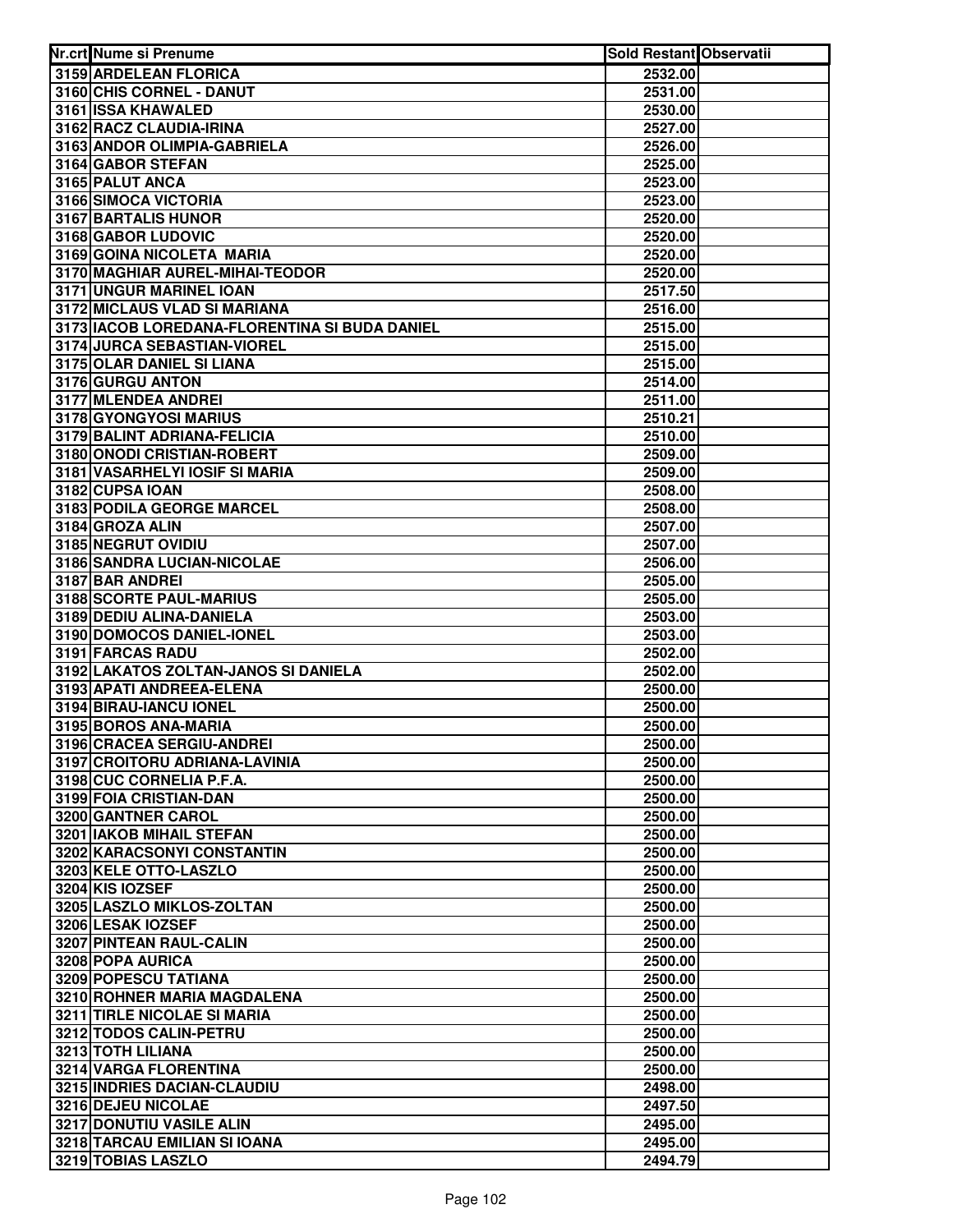| Nr.crt Nume si Prenume    | <b>Sold</b> | l Restant Observatii |
|---------------------------|-------------|----------------------|
| <b>3220 HORGE OLIMPIA</b> | 2494.00     |                      |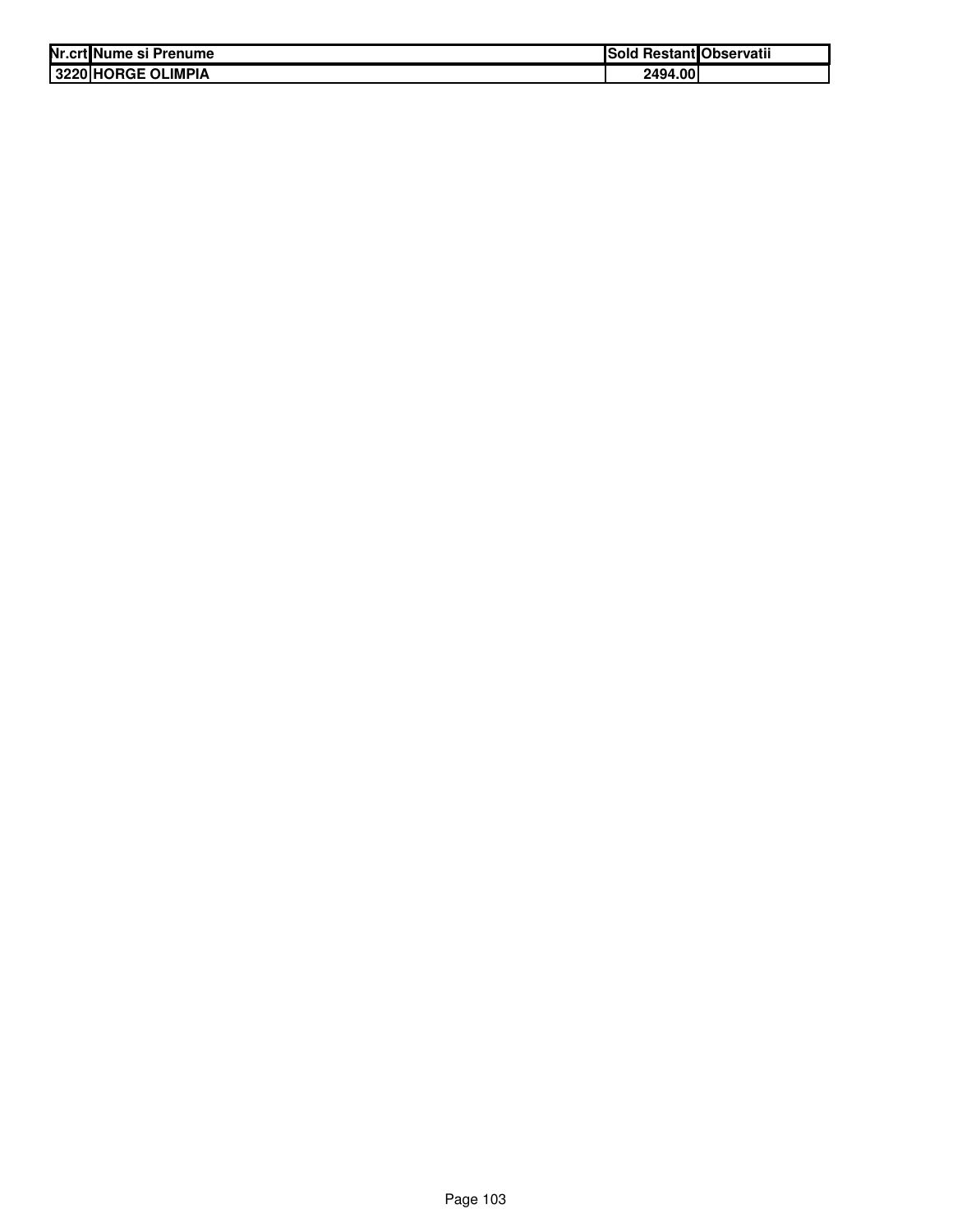| Nr.crt Nume si Prenume                              | Sold Restant Observatii |  |
|-----------------------------------------------------|-------------------------|--|
| 3221 HADADE MIRCEA-CONSTANTIN SI DACIANA            | 2493.00                 |  |
| 3222 DUNCA GABRIEL-GRIGORE SI ANDA-DELIA            | 2491.00                 |  |
| 3223 CRISTE IONUT-ALEXANDRU                         | 2490.00                 |  |
| 3224 PETRUS TEODOR-CIPRIAN                          | 2490.00                 |  |
| 3225 TROK ANGELA-RENATA                             | 2490.00                 |  |
| 3226 BLIDARU ADRIAN-SERBAN                          | 2486.00                 |  |
| 3227 BALINT IOAN                                    | 2484.00                 |  |
| 3228 TATAI ISTVAN-BALAZS                            | 2481.00                 |  |
| 3229 GABOR MATEI                                    | 2479.00                 |  |
| 3230 KEREKES ZOLTAN-CSABA SI ANDREEA-EVA            | 2478.00                 |  |
| 3231 SERBAN LUCIAN DORIN                            | 2477.38                 |  |
| 3232 CUC ADINA-NICOLETA                             | 2474.00                 |  |
| 3233 POP MIHNEA EMILIAN                             | 2474.00                 |  |
| 3234 BEJAN EMIL                                     | 2473.00                 |  |
| 3235 TRINCA LIVIU                                   | 2472.00                 |  |
| 3236 ACHEBACH DAN                                   | 2470.00                 |  |
| 3237 MATARU DUMITRU                                 | 2470.00                 |  |
| 3238 MALITA MARIUS FLORIN                           | 2469.50                 |  |
| 3239 KARANCSI IOAN-PAL                              | 2468.00                 |  |
| 3240 IORGOVAN EUGEN-IONEL                           | 2467.00                 |  |
| <b>3241 TROK MIHAI-MARIUS</b>                       | 2467.00                 |  |
| 3242 PINTEA GABRIEL-OCTAVIAN SI EUGENIA-FLORENTINA  | 2462.00                 |  |
| 3243 ISTOICA IANCU                                  | 2461.00                 |  |
| 3244 FEFLEA RUXANDRA-IOANA                          | 2460.00                 |  |
| 3245 MADAU OVIDIU-VASILE                            | 2460.00                 |  |
| 3246 SABAU IOAN                                     | 2460.00                 |  |
| 3247 BALLA ZOLTAN SANDOR                            | 2457.00                 |  |
| 3248 HORVATH IULIU                                  | 2455.00                 |  |
| 3249 ISAILA IOANA-MAGDALENA                         | 2455.00                 |  |
| 3250 CHIRILA MIRCEA GEORGE                          | 2454.00                 |  |
| 3251 COJOCARI SVETLANA                              | 2454.00                 |  |
| 3252 LACATOS ANICA                                  | 2453.00                 |  |
| 3253 FLORUTA CAMELIA ANAMARIA                       | 2452.00                 |  |
| 3254 MOTOS DANIELA SI MARCEL                        | 2452.00                 |  |
| 3255 SECARA ALIN                                    | 2450.00                 |  |
| 3256 SZABO VICTORIA                                 | 2450.00                 |  |
| 3257 BELE NICOLETA-MARIA                            | 2448.00                 |  |
| 3258 VINCZE RUDOLF ZSOLT                            | 2448.00                 |  |
| 3259 INDRE MOISE SI MARIA                           | 2446.00                 |  |
| 3260 ISTOICA EVA                                    | 2440.00                 |  |
| 3261 ZAH-MANEA DANIEL-AVRAM                         | 2440.00                 |  |
| 3262 SILAGHI RADU                                   | 2438.00                 |  |
| 3263 VERZEA RADU                                    | 2437.00                 |  |
| 3264 DALEA IOANA-CORNELIA                           | 2436.00                 |  |
| 3265 BAIDUCA ANA SI IOAN                            | 2435.00                 |  |
| 3266 LOGHIN MIRCEA-DRAGOS                           | 2435.00                 |  |
| 3267 ANGELESCU LENUTA-NICULINA                      | 2433.00                 |  |
| 3268 PAVEL CRISTIAN<br>3269 BREB HORATIU VLAD       | 2432.00                 |  |
|                                                     | 2430.00                 |  |
| 3270 TODERICI MIHAI<br>3271 GAVRUTA LUCIAN CRISTIAN | 2430.00                 |  |
| 3272 LAKATOS IOSIF                                  | 2428.00                 |  |
| 3273 POP PAUL VIOREL                                | 2425.00<br>2425.00      |  |
| 3274 HOFFMANN LASZLO                                | 2424.00                 |  |
| 3275 PLATZ ANCA MADALINA                            | 2424.00                 |  |
| 3276 OLARIU MIHAI DORIN                             | 2423.50                 |  |
| 3277 BICHIS RAMONA MELINDA                          | 2423.00                 |  |
| 3278 LACATUS ISTVAN                                 | 2422.00                 |  |
| 3279 MIHELE ADRIAN-FLORIN                           | 2422.00                 |  |
| 3280 VASILE IULIAN SI MAGDALENA                     | 2421.00                 |  |
| 3281 NYUZO SANDOR                                   | 2420.00                 |  |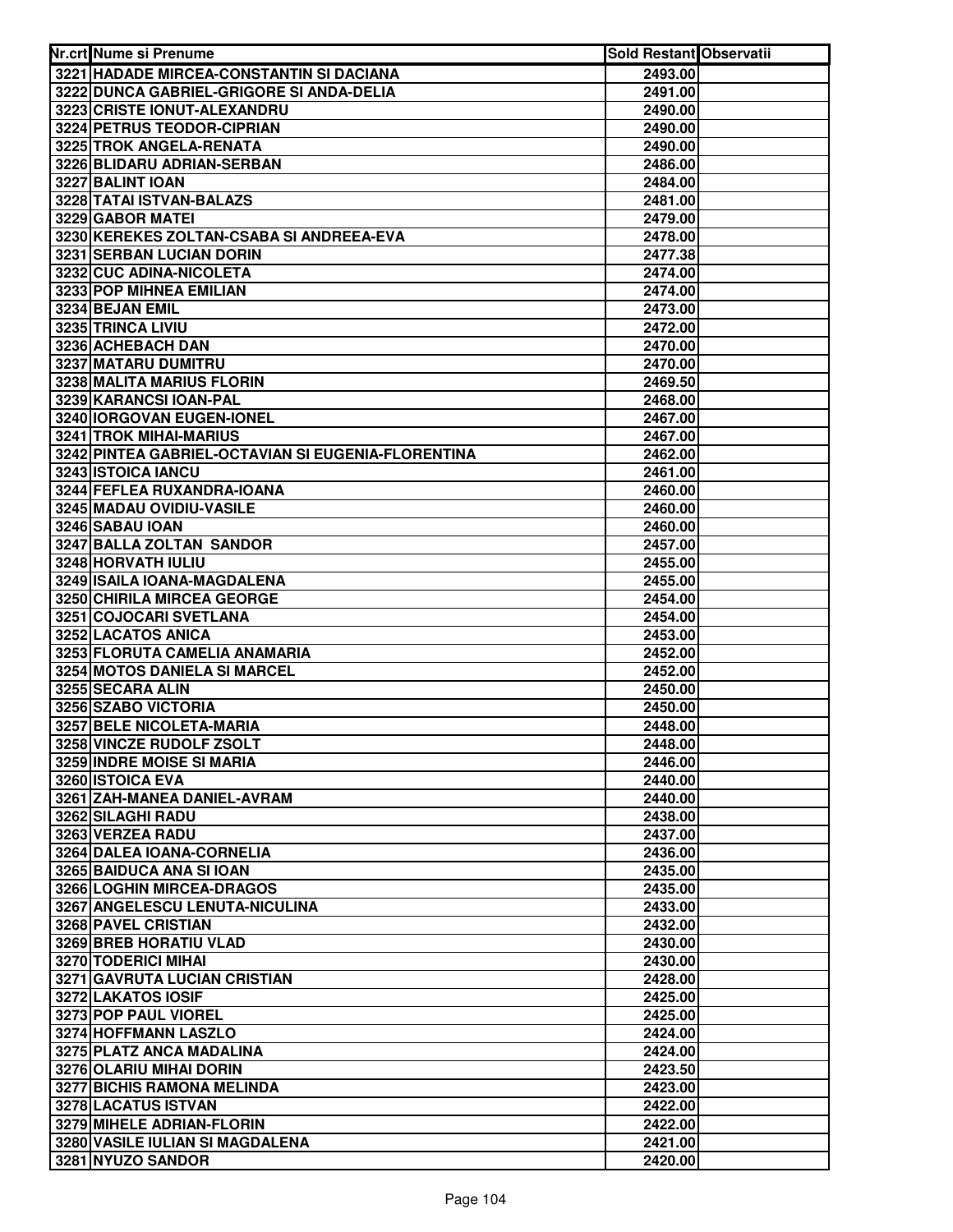| Nr.crt Nume si Prenume | Sold Restant Observatii |  |
|------------------------|-------------------------|--|
| 3282 SABAU BIANCA HEA  | 2420.00                 |  |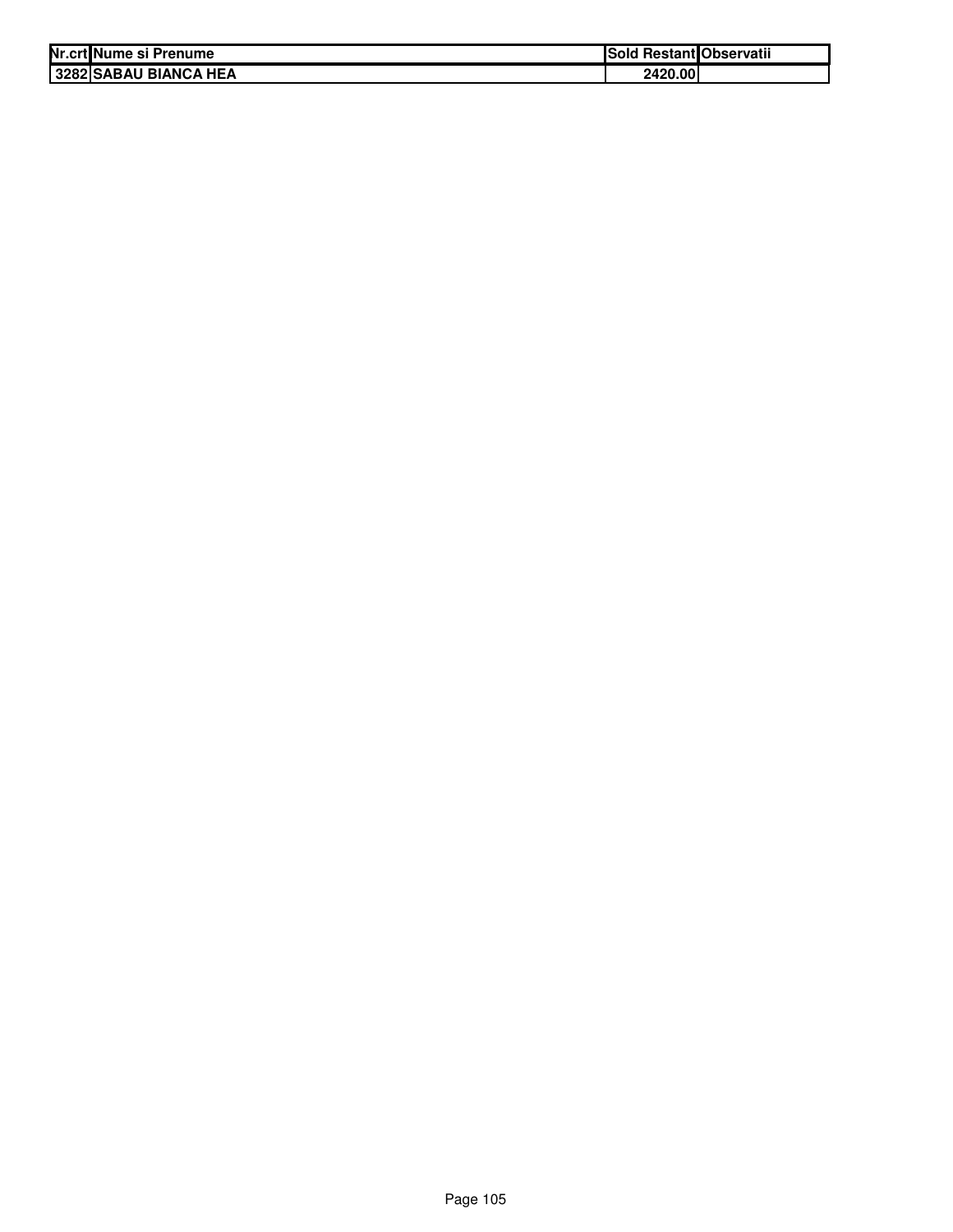| Nr.crt Nume si Prenume                       | Sold Restant Observatii |  |
|----------------------------------------------|-------------------------|--|
| 3283 SARCA ALEXANDRU-VASILE                  | 2420.00                 |  |
| 3284 STANESCU SORIN GEORGE                   | 2420.00                 |  |
| 3285 ERDEI IOSIF CRISTIAN                    | 2418.00                 |  |
| 3286 RUSKA TUNDE PIROSKA                     | 2418.00                 |  |
| 3287 COPIL OVIDIU FLORIAN                    | 2417.54                 |  |
| 3288 DOMUTA CRISTIAN GABRIEL                 | 2417.00                 |  |
| 3289 GAVRIS HORATIU - VICTOR                 | 2417.00                 |  |
| 3290 FERARU GABRIEL MIHAI                    | 2415.00                 |  |
| 3291 MEZOSI ATTILA                           | 2415.00                 |  |
| 3292 GLIGOR LENUTA SI TRAIAN                 | 2414.00                 |  |
| 3293 IVAN MIRCEA                             | 2414.00                 |  |
| 3294 SABAU VIRGIL                            | 2414.00                 |  |
| 3295 SZENTMIKLOSI ADALBERT                   | 2414.00                 |  |
| 3296 LENTI ISTVAN VIKTOR                     | 2413.00                 |  |
| 3297 BANDUI CONSTANTIN                       | 2412.00                 |  |
| 3298 COTUT RAZVAN-OVIDIU                     | 2409.00                 |  |
| 3299 SIM OCTAVIAN                            | 2408.00                 |  |
| 3300 BORTOS-SEICA LEVENTE                    | 2407.00                 |  |
| 3301 COVACIU FLORIAN                         | 2406.00                 |  |
| 3302 ROMAN ALEXANDRU-MARCEL                  | 2406.00                 |  |
| 3303 DINCA CIPRIAN                           | 2405.00                 |  |
| <b>3304 STOIKA MOISE</b>                     | 2405.00                 |  |
| 3305 TOROK GYULA SI ERZSEBET                 | 2405.00                 |  |
| 3306 CHIRICHEU PETRU                         | 2404.00                 |  |
| 3307 LAKATOS FLORIN                          | 2403.00                 |  |
| 3308 GABOR GAVRIL                            | 2402.50                 |  |
| 3309 BUNCAN MAGDALENA                        | 2401.00                 |  |
| 3310 COROIU APOLLONIA                        | 2400.00                 |  |
| 3311 FARCAS ALEXANDRU BOGDAN                 | 2400.00                 |  |
| 3312 100 STEFAN-ROBERT                       | 2400.00                 |  |
| 3313 JUDEA CORNELIA-CARMEN                   | 2400.00                 |  |
| 3314 KEREZSI ARNOLD-ADRIAN                   | 2400.00                 |  |
| 3315 SAVA REMUS PFA                          | 2400.00                 |  |
| 3316 SZTUFLIAK SANDOR-KRISZTIAN              | 2400.00                 |  |
| 3317 STURZ CORNELIA DANIELA                  | 2399.00                 |  |
| 3318 GABOR MATEI<br>3319 CIURBA NICOLAE      | 2397.65<br>2397.00      |  |
| 3320 HAIDU TEREZIA SI ALEXANDRU              | 2394.00                 |  |
| 3321 BATRINA CRISTIAN                        | 2393.00                 |  |
| 3322 MARES PETRICA                           | 2393.00                 |  |
| 3323 COSTA CLAUDIU ROMAN                     | 2392.00                 |  |
| 3324 BIRTALAN LASZLO-FERENC                  | 2391.00                 |  |
| 3325 CICORTAS DANIEL FLORIN                  | 2391.00                 |  |
| 3326 MOGA GHEORGHE                           | 2391.00                 |  |
| 3327 SZABO KAROLY                            | 2391.00                 |  |
| 3328 GAL ADRIAN IOSIF                        | 2390.00                 |  |
| 3329 NEDELCU VASILE-COSMIN SI SERBAN ADRIANA | 2390.00                 |  |
| 3330 TURCUT DANIEL                           | 2390.00                 |  |
| 3331 MEZEI ANDREI IOSIF SI VIOLA-MARIA       | 2389.00                 |  |
| 3332 CURPAS GHEORGHE                         | 2386.00                 |  |
| 3333 CHEREJI GEORGE-DORIN                    | 2384.00                 |  |
| 3334 CHEREGI GHEORGHE                        | 2383.00                 |  |
| 3335 DRIMBA MARCEL                           | 2383.00                 |  |
| 3336 LERINT ROMAN DORIN SI SIMONA PETRON     | 2383.00                 |  |
| 3337 CIRLIG FLORIN IOAN                      | 2382.93                 |  |
| 3338 BOGAR IOAN SI LIVIA                     | 2381.00                 |  |
| 3339 ZELE ATTILA                             | 2380.00                 |  |
| 3340 TIRTEA AUGUSTIN                         | 2377.00                 |  |
| 3341 BOLDIS ANDREI-FLORIN                    | 2374.00                 |  |
| 3342 BALOTA VIOREL                           | 2373.57                 |  |
| 3343 LAKATOS VIORICA                         | 2373.00                 |  |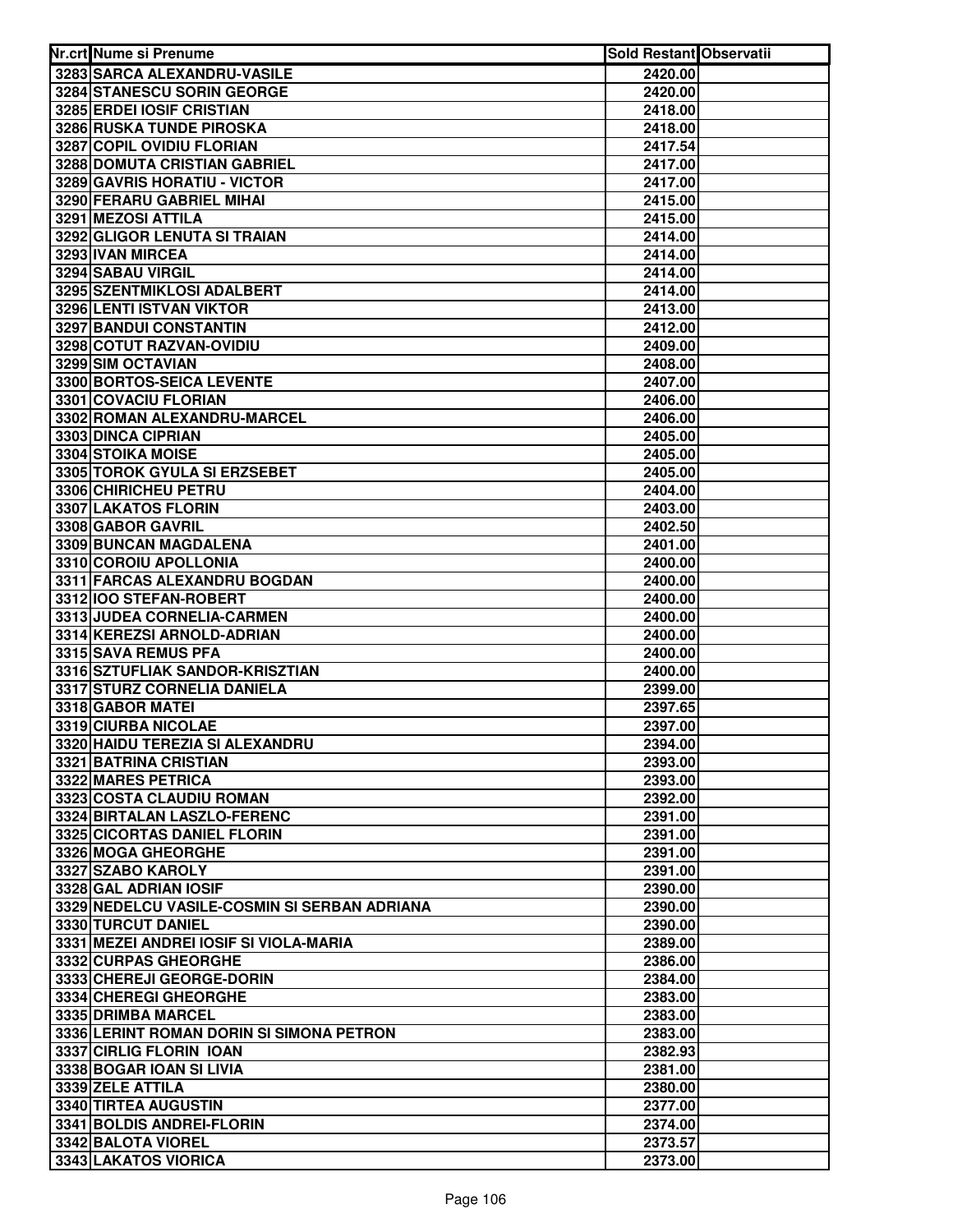| Nr.crt Nume si Prenume | ISold   | l Restant Observatii |
|------------------------|---------|----------------------|
| 3344 GULES IOAN        | 2372.00 |                      |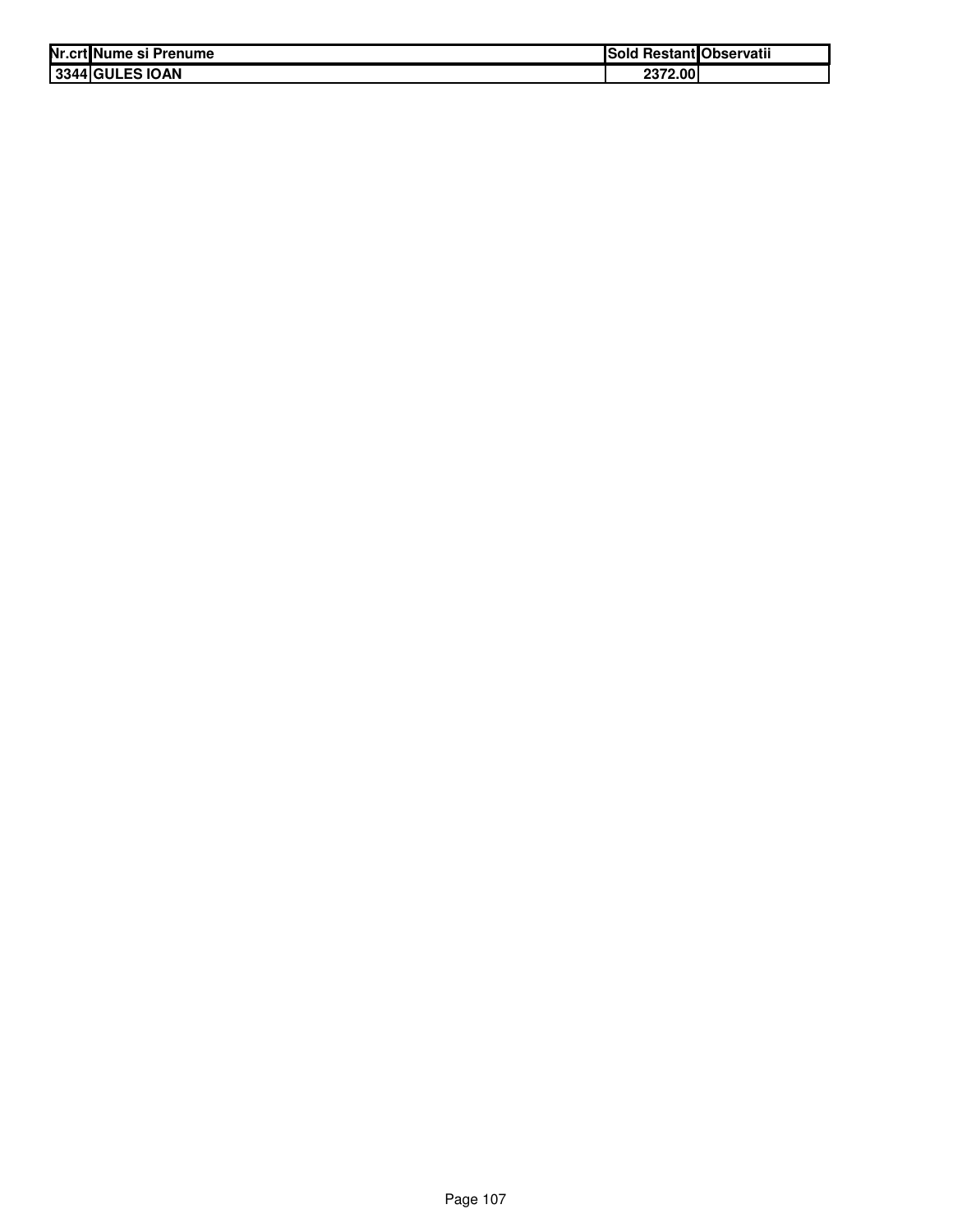| Nr.crt Nume si Prenume                          | Sold Restant Observatii |  |
|-------------------------------------------------|-------------------------|--|
| 3345 ABRUDAN DIANA-MARIA                        | 2370.00                 |  |
| 3346 CASAGRANDE LUCA                            | 2370.00                 |  |
| 3347 KENDERESI TIBERIU                          | 2370.00                 |  |
| 3348 KRISTOF ZSOLT-TIBOR                        | 2370.00                 |  |
| 3349 KUPAS ELISABETA                            | 2370.00                 |  |
| 3350 PADUREAN CALIN-CRISTIAN SI BIDIGA CRISTINA | 2370.00                 |  |
| 3351 STAN ALEXANDRA RAMONA-INTR. IND.           | 2370.00                 |  |
| 3352 TEAHA ROBERT-AUGUSTIN                      | 2370.00                 |  |
| 3353 DAESCU OVIDIU-CONSTANTIN                   | 2369.00                 |  |
| 3354 DUDOMA EUGEN                               | 2369.00                 |  |
| 3355 BUZAS SEBASTIAN IOAN                       | 2368.00                 |  |
| 3356 HARAGOS MONICA-FLORENTINA                  | 2368.00                 |  |
| 3357 SAITOS CAMELIA                             | 2368.00                 |  |
| 3358 DRAGAN TEODOR-DORIN SI ELENA               | 2367.51                 |  |
| 3359 MOGA ANCA                                  | 2366.00                 |  |
| 3360 DOBOVAN JOZSEF-GEZA                        | 2365.00                 |  |
| 3361 BARAN FLORIN-CLAUDIU                       | 2364.00                 |  |
| 3362 HENDRE IOAN                                | 2364.00                 |  |
| 3363 RUSU CRISTINA-ANA                          | 2363.64                 |  |
| 3364 CRET OVIDIU                                | 2363.00                 |  |
| 3365 PAUL FLORIN                                | 2361.91                 |  |
| 3366 GROZA IOAN                                 | 2361.00                 |  |
| 3367 MORARET CARMEN SI CORNEL                   | 2361.00                 |  |
| 3368 MOS ANCA-LAURA BIROU NOTAR BUBL.           | 2361.00                 |  |
| 3369 HENDRE ERNO                                | 2360.00                 |  |
| 3370 LETAN ALINA-RAMONA                         | 2360.00                 |  |
| 3371 POP COSTEL-TEODOR                          | 2358.00                 |  |
| 3372 NEGRUT SILVIU SI CORNELIA                  | 2357.00                 |  |
| 3373 TUDUCE TRAIAN GEORGE                       | 2357.00                 |  |
| 3374 CLONDA MIHAELA-LETITIA                     | 2356.00                 |  |
| 3375 TRIPON ADRIAN-CAPRIAN                      | 2356.00                 |  |
| 3376 HAS RICHARD-TEODOR                         | 2355.00                 |  |
| 3377 POP FLORIAN                                | 2353.00                 |  |
| 3378 BORZ LIVIU-AUGUSTIN                        | 2352.00                 |  |
| 3379 JURCA LUCIAN-ALIN                          | 2350.00                 |  |
| 3380 BENDE ELISABETA-GABRIELA                   | 2348.00                 |  |
| 3381 PINTEA OTILIA-CORINA                       | 2348.00                 |  |
| 3382 PETRUS TRAIAN                              | 2346.00                 |  |
| 3383 POP IULIA-GEORGRTA SI SAMIR                | 2346.00                 |  |
| 3384 GLITA IOAN-RADU                            | 2344.00                 |  |
| 3385 SELEGEAN LUCIAN                            | 2344.00                 |  |
| 3386 BOGDAN VIOREL                              | 2343.00                 |  |
| 3387 GALVEZ RAMIREZ ISRAEL                      | 2340.00                 |  |
| 3388 NICOARA PAUL MARIN                         | 2340.00                 |  |
| 3389 SZATMARI LAJOS-ROBERT                      | 2340.00                 |  |
| 3390 CUC CORNELIA                               | 2338.00                 |  |
| 3391 HORHAT ROBERT-GHEORGHE                     | 2338.00                 |  |
| 3392 NONEA VIOREL                               | 2337.00                 |  |
| 3393 FECHETE EUGENIA-MARIA                      | 2335.00                 |  |
| 3394 ISZTOYKA LUDOVIC                           | 2335.00                 |  |
| 3395 MELEG KAROLY                               | 2333.00                 |  |
| 3396 MAGHIAR NICOLAE<br>3397 COVACIU FLOARE     | 2331.00<br>2330.00      |  |
| 3398 MARC SEBASTIAN-FLORIAN                     | 2330.00                 |  |
| 3399 TICUSAN ANCA-LIVIA                         | 2330.00                 |  |
| 3400 GUT ILEANA SI MOISE VLADUT                 | 2329.00                 |  |
| 3401 SANDOR ANDREI                              | 2329.00                 |  |
| 3402 TICARAT PABLLO                             | 2329.00                 |  |
| 3403 POPA VLAD-MIHAI                            | 2328.50                 |  |
| 3404 ZAMAR LOREDANA-MARIA                       | 2328.00                 |  |
| 3405 GUTI DORU-FLORIN SI SANDA-LEONICA          | 2327.00                 |  |
|                                                 |                         |  |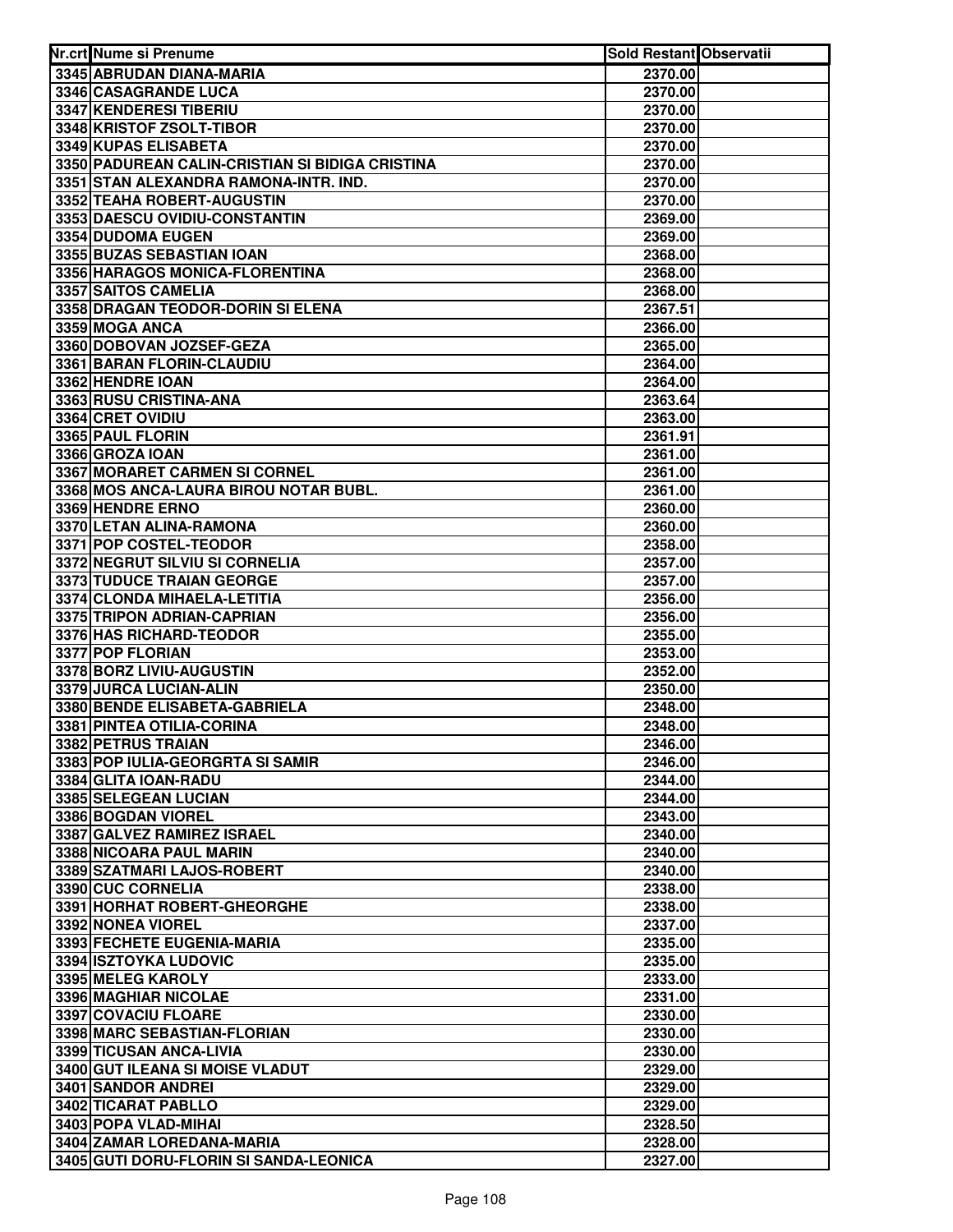| Nr.crtINume si Prenume    | Sold Restant Observatii |
|---------------------------|-------------------------|
| <b>13406 KONCZ ROBERT</b> | 2327.00                 |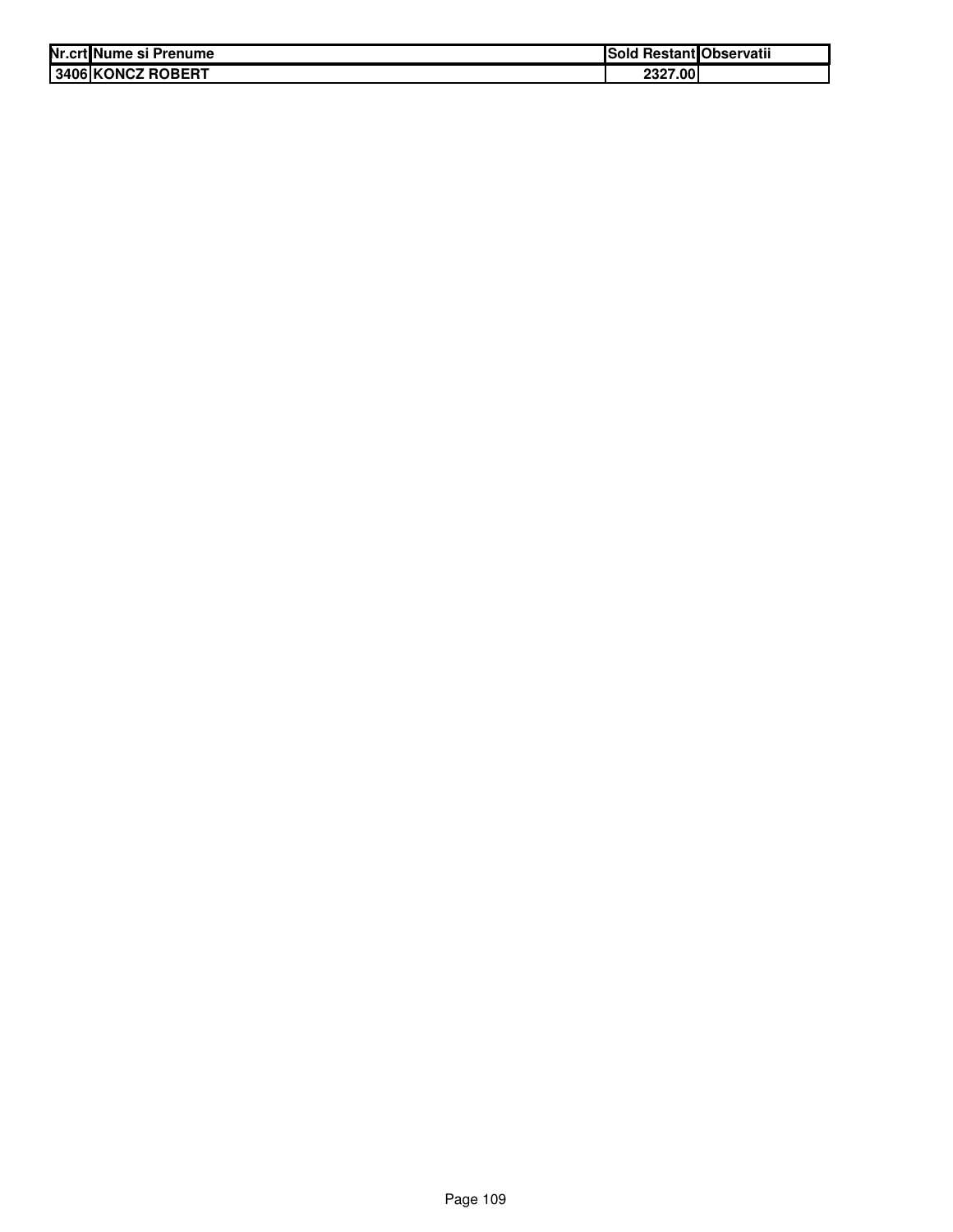| Nr.crt Nume si Prenume                  | Sold Restant Observatii |  |
|-----------------------------------------|-------------------------|--|
| <b>3407 COSTEA FLORIN NICOLAE</b>       | 2326.00                 |  |
| 3408 ARON IOSIF-ALEXANDRU               | 2325.00                 |  |
| 3409 KOR ANNA-MARIA                     | 2325.00                 |  |
| 3410 GAL AUREL SI MARIOARA              | 2324.00                 |  |
| 3411 PERTICAS GEORGE-CALIN              | 2324.00                 |  |
| 3412 SILAGHI NICOLAE-ALEXANDRU          | 2324.00                 |  |
| 3413 CORDIS ADRIANA-OLIVIA              | 2321.00                 |  |
| 3414 IANCU IONUT-ANDREI                 | 2314.00                 |  |
| 3415 DOMBI ROMULUS EDUARD               | 2312.00                 |  |
| 3416 MILIAN TABITA-MARIA                | 2311.00                 |  |
| 3417 BORA MARIUS                        | 2310.00                 |  |
| 3418 TUTOS ERIKA                        | 2309.00                 |  |
| 3419 BUSTEA SORIN DINU                  | 2308.00                 |  |
| 3420 PAPAY MAGDALENA                    | 2308.00                 |  |
| 3421 CIORDAS FLORIN-GHEORGHE            | 2307.00                 |  |
| 3422 ONCHIS ION RADU SI ANA             | 2307.00                 |  |
| 3423 BALOGH IMRE                        | 2306.00                 |  |
| 3424 GABOR ISTVAN                       | 2305.00                 |  |
| 3425 KOVACS KRISZTIAN CSABA             | 2305.00                 |  |
| 3426 BARNA TIBERIU                      | 2304.00                 |  |
| 3427 BICA DAN-GEORGE SI ANCA-VALERIA    | 2304.00                 |  |
| 3428 GHETE ALEXANDRU SI ANNAMARIA       | 2304.00                 |  |
| 3429 LELEA RAZVAN                       | 2303.56                 |  |
| 3430 POP ALINA-DORINA                   | 2303.00                 |  |
| 3431 SALAJEAN CRISTIAN-MIHAI            | 2303.00                 |  |
| 3432 VOICU CONSTANTIN                   | 2303.00                 |  |
| 3433 BERINDE MARIA                      | 2302.00                 |  |
| 3434 FERCHE CIPRIAN-FLORIN              | 2301.00                 |  |
| 3435 BARANYKA MARGIT                    | 2300.00                 |  |
| 3436 CIARNAU MANUELA OLIMPIA            | 2300.00                 |  |
| 3437 DIACONU OANA-AMALIA                | 2300.00                 |  |
| 3438 FAZEKAS IANOS                      | 2300.00                 |  |
| 3439 KOVARI BELA                        | 2300.00                 |  |
| 3440 NEGRAU IOAN SI MARIA               | 2300.00                 |  |
| 3441 OKROS ZOLTAN                       | 2300.00                 |  |
| 3442 POPA OVIDIU                        | 2300.00                 |  |
| 3443 SFERLE FLORIN-OVIDIU               | 2300.00                 |  |
| 3444 CABA ZOLTAN SI FRANCISCA           | 2299.00                 |  |
| 3445 VARGA GABRIELA-IRINA               | 2299.00                 |  |
| 3446 BARANYKA RUPERT                    | 2298.00                 |  |
| 3447 ARDELEAN CONSTANTA SI IGNA FLORIAN | 2297.00                 |  |
| 3448 MUNTEANU ADRIAN-VASILE             | 2297.00                 |  |
| 3449 FORTU COSTEL                       | 2296.00                 |  |
| 3450 DRINDA ALIN-SIMION                 | 2295.00                 |  |
| 3451 GHERGHELES BOGDAN LIVIU            | 2295.00                 |  |
| 3452 CABINET DE AVOCATURA- LAZEA COSMIN | 2294.00                 |  |
| 3453 TANCA ADRIAN GHEORGHE              | 2294.00                 |  |
| 3454 MATIUTA-HUNYADI ILEANA-FABIOLA     | 2293.00                 |  |
| 3455 ROSTAS IOAN SI LINA                | 2293.00                 |  |
| <b>3456 SUTAK NICOLAE MIHAI</b>         | 2293.00                 |  |
| 3457 LUCACI CLAUDIA-RAMONA              | 2291.00                 |  |
| 3458 POPOVICI DANIEL SI MARIANA         | 2291.00                 |  |
| 3459 CONTU VASILE COSTEL                | 2290.00                 |  |
| 3460 COSTEA MIRCEA MARCEL SI GABRIELA   | 2289.00                 |  |
| 3461 ESER ANA-LOREDANA                  | 2289.00                 |  |
| 3462 MOISI GHEORGHE DANUT               | 2288.00                 |  |
| 3463 EPLI EMA                           | 2287.00                 |  |
| 3464 ACHIM DAN-SILVIU                   | 2286.00                 |  |
| 3465 KOVACS FRANCISC                    | 2283.00                 |  |
| 3466 ISZTOIKA MATEI                     | 2282.00                 |  |
| 3467 OLARU VALENTIN                     | 2282.00                 |  |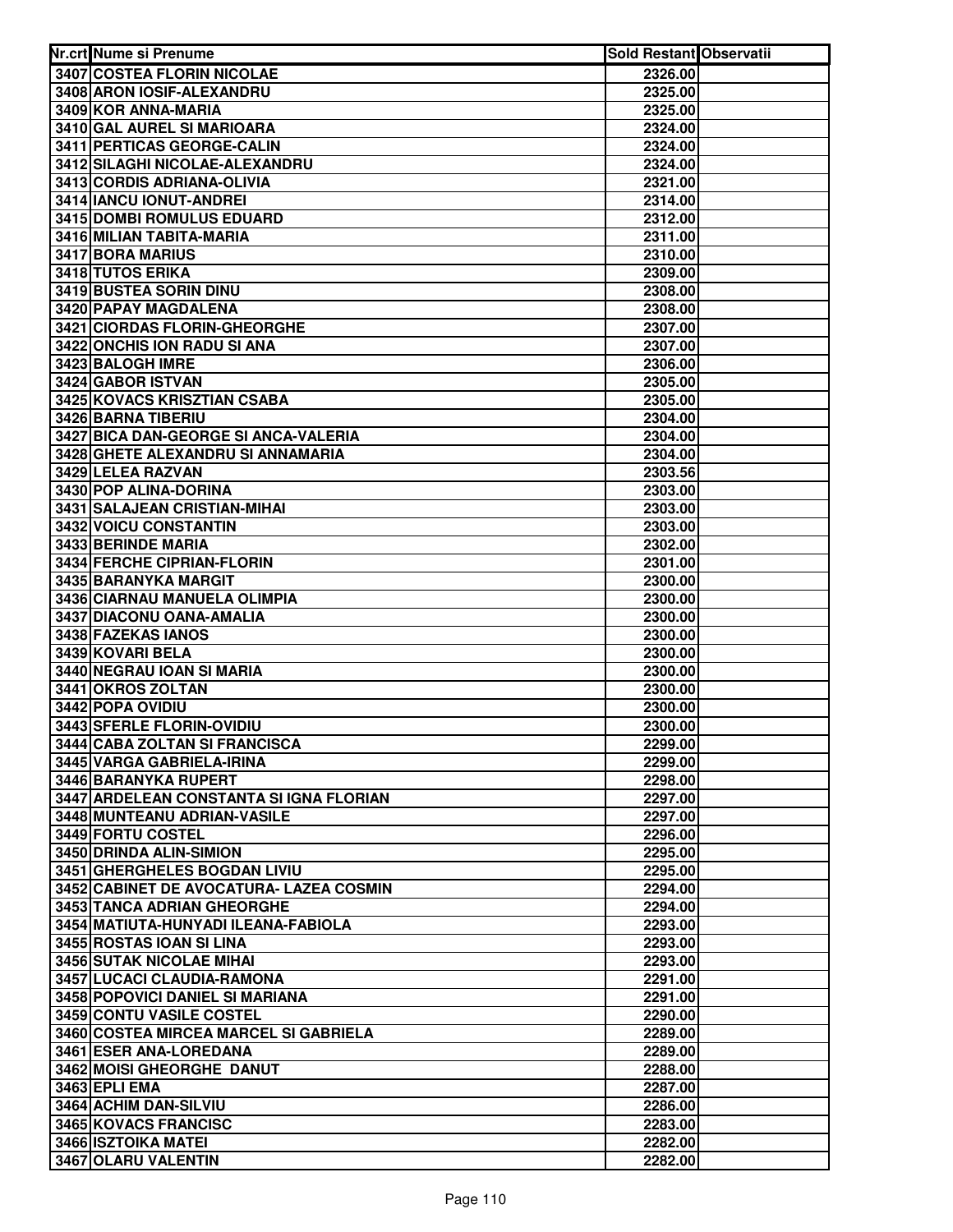| Nr.crt Nume si Prenume       | סוספו   | <b>Restant Observatii</b> |
|------------------------------|---------|---------------------------|
| <b>TURCUS TEOFIL</b><br>3468 | 2282.00 |                           |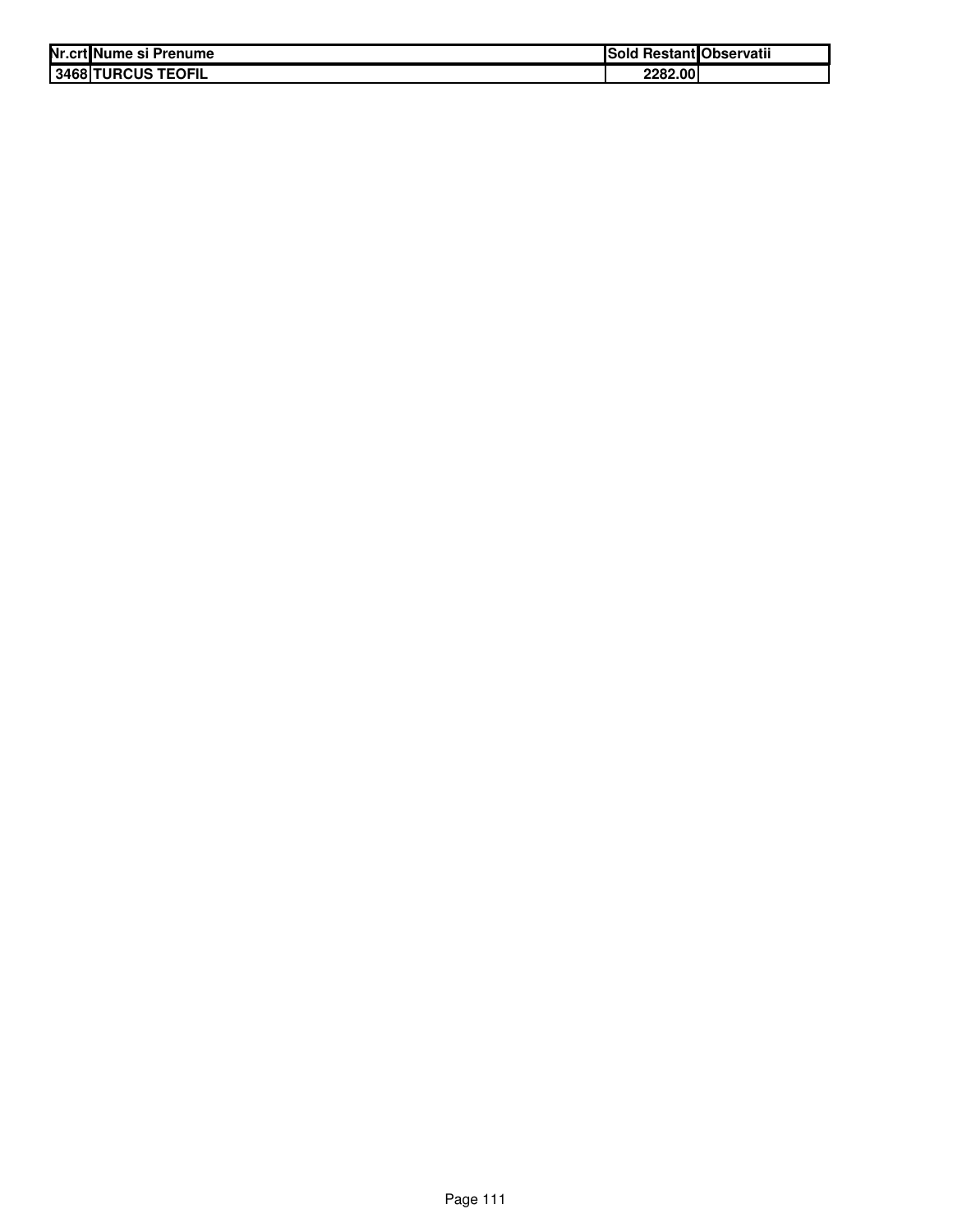| 3469 POP CIPRIAN-STEFAN<br>2280.40<br>3470 BAMFI SANDOR ZOLTAN<br>2280.00<br>3471 VARGA IOSIF-ALIN<br>2280.00<br>3472 BAYCZAR MARCU-DUMITRU<br>2277.00<br>3473 GABOR GABRIEL<br>2277.00<br>3474 CRISTEA CATALIN<br>2275.00<br>3475 VARGA DANIELA-MARGARETA<br>2275.00<br>3476 TAMAS FLORICA- MARIANA<br>2273.00<br>3477 SZUCS TIBERIU<br>2272.77<br>3478 BIRAU FLORIN-AUREL<br>2272.00<br>3479 LUPO IOANA<br>2272.00<br>3480 BLAGE SERGIU-FLORIN<br>2271.00<br>3481 GABOR IOAN SI MANDRA<br>2271.00<br>3482 BAHICA ION<br>2270.00<br>3483 DUTCAS NICOLAE-DANIEL<br>2270.00<br>3484 KOLUMPAR IOAN<br>2270.00<br>3485 GYORGY-CSAKI ISTVAN<br>2269.00<br>3486 LASCA VASILE SI FLOARE GABRIELA<br>2269.00<br>3487 POPA BENIAMIN-DORU<br>2269.00<br>3488 DUMEA VIRONICA<br>2268.00<br>3489 GABOR IOAN<br>2268.00<br>3490 GAVRUTA IOAN<br>2268.00<br>3491 COROI DAN NICOLAE<br>2266.00<br>3492 DUMITRASCU ALIN-GHEORGHE<br>2266.00<br>3493 BABA VALER OVIDIU<br>2264.16<br>3494 TOTH ATTILA<br>2264.00<br>3495 PAVEL LUCIAN-DANIEL<br>2261.00<br>3496 TRIFAN CATALINA-LUMINITA<br>2261.00<br>3497 ISTOICA LUDOVIC<br>2260.00<br>3498 MADAU ADRIAN-PETRU<br>2260.00<br>3499 SZABO ISTVAN VALENTIN<br>2260.00<br>3500 MALITA FLORIN<br>2258.00<br>3501 OPREA MARCEL-LUCIAN<br>2258.00<br>3502 VENCZEL FRANCISC SI ROZALIA<br>2258.00<br>3503 JUNJAN OVIDIU GABRIEL<br>2257.00<br>3504 POPA IONEL<br>2257.00<br>3505 MINDRUTIU EDUARD NORBERT<br>2255.00<br>3506 BENYO ROZALIA<br>2254.00<br>3507 FERENCZ STEFAN<br>2253.00<br><b>3508 CRISTEA CRISTIAN NICOLAE</b><br>2252.00<br>3509 FEHER CAROL-NICOLAE<br>2250.00<br>3510 LOKOS JANOS-IOSIF<br>2250.00<br>3511 PANTEA SORIN-ALEXANDRU<br>2250.00<br>3512 PUSCAS MARIA<br>2250.00<br>3513 TRIFAN ALEXANDRA-MARIA<br>2250.00<br>3514 VID MARIUS<br>2250.00<br>3515 PAUBLUSZTIG CSABA<br>2249.00<br>3516 MIHELE NICOLAE<br>2248.00<br>3517 SALL MARTA<br>2246.00<br>3518 SZALAKNAI MIHALY<br>2244.00<br>3519 POP RALUCA<br>2243.07<br>3520 MOGA RADU-FLORIN SI ROMINA-CRISTINA<br>2243.00<br>3521 ONACA DORIN<br>2242.12<br>3522 ENACHE REMUS-ADRIAN<br>2242.00<br>3523 FRIEDMANN ALEXANDRU LIVIU<br>2240.00<br>3524 BENTA OCTAVIAN- OVIDIU - BIROU INDIVIDUAL DE ARHITECTURA<br>2238.00<br>3525 POP SERGIU DAN<br>2238.00<br>3526 SCHMAUSZ ANNAMARIA<br>2238.00<br>3527 CRISTEA CALIN-GEORGE<br>2237.00<br>3528 NENCIU MARIAN-TRAIAN<br>2236.50<br>3529 AMBRO MIRCEA-VASILE | Nr.crt Nume si Prenume | Sold Restant Observatii |  |
|----------------------------------------------------------------------------------------------------------------------------------------------------------------------------------------------------------------------------------------------------------------------------------------------------------------------------------------------------------------------------------------------------------------------------------------------------------------------------------------------------------------------------------------------------------------------------------------------------------------------------------------------------------------------------------------------------------------------------------------------------------------------------------------------------------------------------------------------------------------------------------------------------------------------------------------------------------------------------------------------------------------------------------------------------------------------------------------------------------------------------------------------------------------------------------------------------------------------------------------------------------------------------------------------------------------------------------------------------------------------------------------------------------------------------------------------------------------------------------------------------------------------------------------------------------------------------------------------------------------------------------------------------------------------------------------------------------------------------------------------------------------------------------------------------------------------------------------------------------------------------------------------------------------------------------------------------------------------------------------------------------------------------------------------------------------------------------------------------------------------------------------------------------------------------------------------------------------------------------------------------------------------------------------------------------------------------------------------------------------------------------------------------------------------|------------------------|-------------------------|--|
|                                                                                                                                                                                                                                                                                                                                                                                                                                                                                                                                                                                                                                                                                                                                                                                                                                                                                                                                                                                                                                                                                                                                                                                                                                                                                                                                                                                                                                                                                                                                                                                                                                                                                                                                                                                                                                                                                                                                                                                                                                                                                                                                                                                                                                                                                                                                                                                                                      |                        |                         |  |
|                                                                                                                                                                                                                                                                                                                                                                                                                                                                                                                                                                                                                                                                                                                                                                                                                                                                                                                                                                                                                                                                                                                                                                                                                                                                                                                                                                                                                                                                                                                                                                                                                                                                                                                                                                                                                                                                                                                                                                                                                                                                                                                                                                                                                                                                                                                                                                                                                      |                        |                         |  |
|                                                                                                                                                                                                                                                                                                                                                                                                                                                                                                                                                                                                                                                                                                                                                                                                                                                                                                                                                                                                                                                                                                                                                                                                                                                                                                                                                                                                                                                                                                                                                                                                                                                                                                                                                                                                                                                                                                                                                                                                                                                                                                                                                                                                                                                                                                                                                                                                                      |                        |                         |  |
|                                                                                                                                                                                                                                                                                                                                                                                                                                                                                                                                                                                                                                                                                                                                                                                                                                                                                                                                                                                                                                                                                                                                                                                                                                                                                                                                                                                                                                                                                                                                                                                                                                                                                                                                                                                                                                                                                                                                                                                                                                                                                                                                                                                                                                                                                                                                                                                                                      |                        |                         |  |
|                                                                                                                                                                                                                                                                                                                                                                                                                                                                                                                                                                                                                                                                                                                                                                                                                                                                                                                                                                                                                                                                                                                                                                                                                                                                                                                                                                                                                                                                                                                                                                                                                                                                                                                                                                                                                                                                                                                                                                                                                                                                                                                                                                                                                                                                                                                                                                                                                      |                        |                         |  |
|                                                                                                                                                                                                                                                                                                                                                                                                                                                                                                                                                                                                                                                                                                                                                                                                                                                                                                                                                                                                                                                                                                                                                                                                                                                                                                                                                                                                                                                                                                                                                                                                                                                                                                                                                                                                                                                                                                                                                                                                                                                                                                                                                                                                                                                                                                                                                                                                                      |                        |                         |  |
|                                                                                                                                                                                                                                                                                                                                                                                                                                                                                                                                                                                                                                                                                                                                                                                                                                                                                                                                                                                                                                                                                                                                                                                                                                                                                                                                                                                                                                                                                                                                                                                                                                                                                                                                                                                                                                                                                                                                                                                                                                                                                                                                                                                                                                                                                                                                                                                                                      |                        |                         |  |
|                                                                                                                                                                                                                                                                                                                                                                                                                                                                                                                                                                                                                                                                                                                                                                                                                                                                                                                                                                                                                                                                                                                                                                                                                                                                                                                                                                                                                                                                                                                                                                                                                                                                                                                                                                                                                                                                                                                                                                                                                                                                                                                                                                                                                                                                                                                                                                                                                      |                        |                         |  |
|                                                                                                                                                                                                                                                                                                                                                                                                                                                                                                                                                                                                                                                                                                                                                                                                                                                                                                                                                                                                                                                                                                                                                                                                                                                                                                                                                                                                                                                                                                                                                                                                                                                                                                                                                                                                                                                                                                                                                                                                                                                                                                                                                                                                                                                                                                                                                                                                                      |                        |                         |  |
|                                                                                                                                                                                                                                                                                                                                                                                                                                                                                                                                                                                                                                                                                                                                                                                                                                                                                                                                                                                                                                                                                                                                                                                                                                                                                                                                                                                                                                                                                                                                                                                                                                                                                                                                                                                                                                                                                                                                                                                                                                                                                                                                                                                                                                                                                                                                                                                                                      |                        |                         |  |
|                                                                                                                                                                                                                                                                                                                                                                                                                                                                                                                                                                                                                                                                                                                                                                                                                                                                                                                                                                                                                                                                                                                                                                                                                                                                                                                                                                                                                                                                                                                                                                                                                                                                                                                                                                                                                                                                                                                                                                                                                                                                                                                                                                                                                                                                                                                                                                                                                      |                        |                         |  |
|                                                                                                                                                                                                                                                                                                                                                                                                                                                                                                                                                                                                                                                                                                                                                                                                                                                                                                                                                                                                                                                                                                                                                                                                                                                                                                                                                                                                                                                                                                                                                                                                                                                                                                                                                                                                                                                                                                                                                                                                                                                                                                                                                                                                                                                                                                                                                                                                                      |                        |                         |  |
|                                                                                                                                                                                                                                                                                                                                                                                                                                                                                                                                                                                                                                                                                                                                                                                                                                                                                                                                                                                                                                                                                                                                                                                                                                                                                                                                                                                                                                                                                                                                                                                                                                                                                                                                                                                                                                                                                                                                                                                                                                                                                                                                                                                                                                                                                                                                                                                                                      |                        |                         |  |
|                                                                                                                                                                                                                                                                                                                                                                                                                                                                                                                                                                                                                                                                                                                                                                                                                                                                                                                                                                                                                                                                                                                                                                                                                                                                                                                                                                                                                                                                                                                                                                                                                                                                                                                                                                                                                                                                                                                                                                                                                                                                                                                                                                                                                                                                                                                                                                                                                      |                        |                         |  |
|                                                                                                                                                                                                                                                                                                                                                                                                                                                                                                                                                                                                                                                                                                                                                                                                                                                                                                                                                                                                                                                                                                                                                                                                                                                                                                                                                                                                                                                                                                                                                                                                                                                                                                                                                                                                                                                                                                                                                                                                                                                                                                                                                                                                                                                                                                                                                                                                                      |                        |                         |  |
|                                                                                                                                                                                                                                                                                                                                                                                                                                                                                                                                                                                                                                                                                                                                                                                                                                                                                                                                                                                                                                                                                                                                                                                                                                                                                                                                                                                                                                                                                                                                                                                                                                                                                                                                                                                                                                                                                                                                                                                                                                                                                                                                                                                                                                                                                                                                                                                                                      |                        |                         |  |
|                                                                                                                                                                                                                                                                                                                                                                                                                                                                                                                                                                                                                                                                                                                                                                                                                                                                                                                                                                                                                                                                                                                                                                                                                                                                                                                                                                                                                                                                                                                                                                                                                                                                                                                                                                                                                                                                                                                                                                                                                                                                                                                                                                                                                                                                                                                                                                                                                      |                        |                         |  |
|                                                                                                                                                                                                                                                                                                                                                                                                                                                                                                                                                                                                                                                                                                                                                                                                                                                                                                                                                                                                                                                                                                                                                                                                                                                                                                                                                                                                                                                                                                                                                                                                                                                                                                                                                                                                                                                                                                                                                                                                                                                                                                                                                                                                                                                                                                                                                                                                                      |                        |                         |  |
|                                                                                                                                                                                                                                                                                                                                                                                                                                                                                                                                                                                                                                                                                                                                                                                                                                                                                                                                                                                                                                                                                                                                                                                                                                                                                                                                                                                                                                                                                                                                                                                                                                                                                                                                                                                                                                                                                                                                                                                                                                                                                                                                                                                                                                                                                                                                                                                                                      |                        |                         |  |
|                                                                                                                                                                                                                                                                                                                                                                                                                                                                                                                                                                                                                                                                                                                                                                                                                                                                                                                                                                                                                                                                                                                                                                                                                                                                                                                                                                                                                                                                                                                                                                                                                                                                                                                                                                                                                                                                                                                                                                                                                                                                                                                                                                                                                                                                                                                                                                                                                      |                        |                         |  |
|                                                                                                                                                                                                                                                                                                                                                                                                                                                                                                                                                                                                                                                                                                                                                                                                                                                                                                                                                                                                                                                                                                                                                                                                                                                                                                                                                                                                                                                                                                                                                                                                                                                                                                                                                                                                                                                                                                                                                                                                                                                                                                                                                                                                                                                                                                                                                                                                                      |                        |                         |  |
|                                                                                                                                                                                                                                                                                                                                                                                                                                                                                                                                                                                                                                                                                                                                                                                                                                                                                                                                                                                                                                                                                                                                                                                                                                                                                                                                                                                                                                                                                                                                                                                                                                                                                                                                                                                                                                                                                                                                                                                                                                                                                                                                                                                                                                                                                                                                                                                                                      |                        |                         |  |
|                                                                                                                                                                                                                                                                                                                                                                                                                                                                                                                                                                                                                                                                                                                                                                                                                                                                                                                                                                                                                                                                                                                                                                                                                                                                                                                                                                                                                                                                                                                                                                                                                                                                                                                                                                                                                                                                                                                                                                                                                                                                                                                                                                                                                                                                                                                                                                                                                      |                        |                         |  |
|                                                                                                                                                                                                                                                                                                                                                                                                                                                                                                                                                                                                                                                                                                                                                                                                                                                                                                                                                                                                                                                                                                                                                                                                                                                                                                                                                                                                                                                                                                                                                                                                                                                                                                                                                                                                                                                                                                                                                                                                                                                                                                                                                                                                                                                                                                                                                                                                                      |                        |                         |  |
|                                                                                                                                                                                                                                                                                                                                                                                                                                                                                                                                                                                                                                                                                                                                                                                                                                                                                                                                                                                                                                                                                                                                                                                                                                                                                                                                                                                                                                                                                                                                                                                                                                                                                                                                                                                                                                                                                                                                                                                                                                                                                                                                                                                                                                                                                                                                                                                                                      |                        |                         |  |
|                                                                                                                                                                                                                                                                                                                                                                                                                                                                                                                                                                                                                                                                                                                                                                                                                                                                                                                                                                                                                                                                                                                                                                                                                                                                                                                                                                                                                                                                                                                                                                                                                                                                                                                                                                                                                                                                                                                                                                                                                                                                                                                                                                                                                                                                                                                                                                                                                      |                        |                         |  |
|                                                                                                                                                                                                                                                                                                                                                                                                                                                                                                                                                                                                                                                                                                                                                                                                                                                                                                                                                                                                                                                                                                                                                                                                                                                                                                                                                                                                                                                                                                                                                                                                                                                                                                                                                                                                                                                                                                                                                                                                                                                                                                                                                                                                                                                                                                                                                                                                                      |                        |                         |  |
|                                                                                                                                                                                                                                                                                                                                                                                                                                                                                                                                                                                                                                                                                                                                                                                                                                                                                                                                                                                                                                                                                                                                                                                                                                                                                                                                                                                                                                                                                                                                                                                                                                                                                                                                                                                                                                                                                                                                                                                                                                                                                                                                                                                                                                                                                                                                                                                                                      |                        |                         |  |
|                                                                                                                                                                                                                                                                                                                                                                                                                                                                                                                                                                                                                                                                                                                                                                                                                                                                                                                                                                                                                                                                                                                                                                                                                                                                                                                                                                                                                                                                                                                                                                                                                                                                                                                                                                                                                                                                                                                                                                                                                                                                                                                                                                                                                                                                                                                                                                                                                      |                        |                         |  |
|                                                                                                                                                                                                                                                                                                                                                                                                                                                                                                                                                                                                                                                                                                                                                                                                                                                                                                                                                                                                                                                                                                                                                                                                                                                                                                                                                                                                                                                                                                                                                                                                                                                                                                                                                                                                                                                                                                                                                                                                                                                                                                                                                                                                                                                                                                                                                                                                                      |                        |                         |  |
|                                                                                                                                                                                                                                                                                                                                                                                                                                                                                                                                                                                                                                                                                                                                                                                                                                                                                                                                                                                                                                                                                                                                                                                                                                                                                                                                                                                                                                                                                                                                                                                                                                                                                                                                                                                                                                                                                                                                                                                                                                                                                                                                                                                                                                                                                                                                                                                                                      |                        |                         |  |
|                                                                                                                                                                                                                                                                                                                                                                                                                                                                                                                                                                                                                                                                                                                                                                                                                                                                                                                                                                                                                                                                                                                                                                                                                                                                                                                                                                                                                                                                                                                                                                                                                                                                                                                                                                                                                                                                                                                                                                                                                                                                                                                                                                                                                                                                                                                                                                                                                      |                        |                         |  |
|                                                                                                                                                                                                                                                                                                                                                                                                                                                                                                                                                                                                                                                                                                                                                                                                                                                                                                                                                                                                                                                                                                                                                                                                                                                                                                                                                                                                                                                                                                                                                                                                                                                                                                                                                                                                                                                                                                                                                                                                                                                                                                                                                                                                                                                                                                                                                                                                                      |                        |                         |  |
|                                                                                                                                                                                                                                                                                                                                                                                                                                                                                                                                                                                                                                                                                                                                                                                                                                                                                                                                                                                                                                                                                                                                                                                                                                                                                                                                                                                                                                                                                                                                                                                                                                                                                                                                                                                                                                                                                                                                                                                                                                                                                                                                                                                                                                                                                                                                                                                                                      |                        |                         |  |
|                                                                                                                                                                                                                                                                                                                                                                                                                                                                                                                                                                                                                                                                                                                                                                                                                                                                                                                                                                                                                                                                                                                                                                                                                                                                                                                                                                                                                                                                                                                                                                                                                                                                                                                                                                                                                                                                                                                                                                                                                                                                                                                                                                                                                                                                                                                                                                                                                      |                        |                         |  |
|                                                                                                                                                                                                                                                                                                                                                                                                                                                                                                                                                                                                                                                                                                                                                                                                                                                                                                                                                                                                                                                                                                                                                                                                                                                                                                                                                                                                                                                                                                                                                                                                                                                                                                                                                                                                                                                                                                                                                                                                                                                                                                                                                                                                                                                                                                                                                                                                                      |                        |                         |  |
|                                                                                                                                                                                                                                                                                                                                                                                                                                                                                                                                                                                                                                                                                                                                                                                                                                                                                                                                                                                                                                                                                                                                                                                                                                                                                                                                                                                                                                                                                                                                                                                                                                                                                                                                                                                                                                                                                                                                                                                                                                                                                                                                                                                                                                                                                                                                                                                                                      |                        |                         |  |
|                                                                                                                                                                                                                                                                                                                                                                                                                                                                                                                                                                                                                                                                                                                                                                                                                                                                                                                                                                                                                                                                                                                                                                                                                                                                                                                                                                                                                                                                                                                                                                                                                                                                                                                                                                                                                                                                                                                                                                                                                                                                                                                                                                                                                                                                                                                                                                                                                      |                        |                         |  |
|                                                                                                                                                                                                                                                                                                                                                                                                                                                                                                                                                                                                                                                                                                                                                                                                                                                                                                                                                                                                                                                                                                                                                                                                                                                                                                                                                                                                                                                                                                                                                                                                                                                                                                                                                                                                                                                                                                                                                                                                                                                                                                                                                                                                                                                                                                                                                                                                                      |                        |                         |  |
|                                                                                                                                                                                                                                                                                                                                                                                                                                                                                                                                                                                                                                                                                                                                                                                                                                                                                                                                                                                                                                                                                                                                                                                                                                                                                                                                                                                                                                                                                                                                                                                                                                                                                                                                                                                                                                                                                                                                                                                                                                                                                                                                                                                                                                                                                                                                                                                                                      |                        |                         |  |
|                                                                                                                                                                                                                                                                                                                                                                                                                                                                                                                                                                                                                                                                                                                                                                                                                                                                                                                                                                                                                                                                                                                                                                                                                                                                                                                                                                                                                                                                                                                                                                                                                                                                                                                                                                                                                                                                                                                                                                                                                                                                                                                                                                                                                                                                                                                                                                                                                      |                        |                         |  |
|                                                                                                                                                                                                                                                                                                                                                                                                                                                                                                                                                                                                                                                                                                                                                                                                                                                                                                                                                                                                                                                                                                                                                                                                                                                                                                                                                                                                                                                                                                                                                                                                                                                                                                                                                                                                                                                                                                                                                                                                                                                                                                                                                                                                                                                                                                                                                                                                                      |                        |                         |  |
|                                                                                                                                                                                                                                                                                                                                                                                                                                                                                                                                                                                                                                                                                                                                                                                                                                                                                                                                                                                                                                                                                                                                                                                                                                                                                                                                                                                                                                                                                                                                                                                                                                                                                                                                                                                                                                                                                                                                                                                                                                                                                                                                                                                                                                                                                                                                                                                                                      |                        |                         |  |
|                                                                                                                                                                                                                                                                                                                                                                                                                                                                                                                                                                                                                                                                                                                                                                                                                                                                                                                                                                                                                                                                                                                                                                                                                                                                                                                                                                                                                                                                                                                                                                                                                                                                                                                                                                                                                                                                                                                                                                                                                                                                                                                                                                                                                                                                                                                                                                                                                      |                        |                         |  |
|                                                                                                                                                                                                                                                                                                                                                                                                                                                                                                                                                                                                                                                                                                                                                                                                                                                                                                                                                                                                                                                                                                                                                                                                                                                                                                                                                                                                                                                                                                                                                                                                                                                                                                                                                                                                                                                                                                                                                                                                                                                                                                                                                                                                                                                                                                                                                                                                                      |                        |                         |  |
|                                                                                                                                                                                                                                                                                                                                                                                                                                                                                                                                                                                                                                                                                                                                                                                                                                                                                                                                                                                                                                                                                                                                                                                                                                                                                                                                                                                                                                                                                                                                                                                                                                                                                                                                                                                                                                                                                                                                                                                                                                                                                                                                                                                                                                                                                                                                                                                                                      |                        |                         |  |
|                                                                                                                                                                                                                                                                                                                                                                                                                                                                                                                                                                                                                                                                                                                                                                                                                                                                                                                                                                                                                                                                                                                                                                                                                                                                                                                                                                                                                                                                                                                                                                                                                                                                                                                                                                                                                                                                                                                                                                                                                                                                                                                                                                                                                                                                                                                                                                                                                      |                        |                         |  |
|                                                                                                                                                                                                                                                                                                                                                                                                                                                                                                                                                                                                                                                                                                                                                                                                                                                                                                                                                                                                                                                                                                                                                                                                                                                                                                                                                                                                                                                                                                                                                                                                                                                                                                                                                                                                                                                                                                                                                                                                                                                                                                                                                                                                                                                                                                                                                                                                                      |                        |                         |  |
|                                                                                                                                                                                                                                                                                                                                                                                                                                                                                                                                                                                                                                                                                                                                                                                                                                                                                                                                                                                                                                                                                                                                                                                                                                                                                                                                                                                                                                                                                                                                                                                                                                                                                                                                                                                                                                                                                                                                                                                                                                                                                                                                                                                                                                                                                                                                                                                                                      |                        |                         |  |
|                                                                                                                                                                                                                                                                                                                                                                                                                                                                                                                                                                                                                                                                                                                                                                                                                                                                                                                                                                                                                                                                                                                                                                                                                                                                                                                                                                                                                                                                                                                                                                                                                                                                                                                                                                                                                                                                                                                                                                                                                                                                                                                                                                                                                                                                                                                                                                                                                      |                        |                         |  |
|                                                                                                                                                                                                                                                                                                                                                                                                                                                                                                                                                                                                                                                                                                                                                                                                                                                                                                                                                                                                                                                                                                                                                                                                                                                                                                                                                                                                                                                                                                                                                                                                                                                                                                                                                                                                                                                                                                                                                                                                                                                                                                                                                                                                                                                                                                                                                                                                                      |                        |                         |  |
|                                                                                                                                                                                                                                                                                                                                                                                                                                                                                                                                                                                                                                                                                                                                                                                                                                                                                                                                                                                                                                                                                                                                                                                                                                                                                                                                                                                                                                                                                                                                                                                                                                                                                                                                                                                                                                                                                                                                                                                                                                                                                                                                                                                                                                                                                                                                                                                                                      |                        |                         |  |
|                                                                                                                                                                                                                                                                                                                                                                                                                                                                                                                                                                                                                                                                                                                                                                                                                                                                                                                                                                                                                                                                                                                                                                                                                                                                                                                                                                                                                                                                                                                                                                                                                                                                                                                                                                                                                                                                                                                                                                                                                                                                                                                                                                                                                                                                                                                                                                                                                      |                        |                         |  |
|                                                                                                                                                                                                                                                                                                                                                                                                                                                                                                                                                                                                                                                                                                                                                                                                                                                                                                                                                                                                                                                                                                                                                                                                                                                                                                                                                                                                                                                                                                                                                                                                                                                                                                                                                                                                                                                                                                                                                                                                                                                                                                                                                                                                                                                                                                                                                                                                                      |                        |                         |  |
|                                                                                                                                                                                                                                                                                                                                                                                                                                                                                                                                                                                                                                                                                                                                                                                                                                                                                                                                                                                                                                                                                                                                                                                                                                                                                                                                                                                                                                                                                                                                                                                                                                                                                                                                                                                                                                                                                                                                                                                                                                                                                                                                                                                                                                                                                                                                                                                                                      |                        |                         |  |
|                                                                                                                                                                                                                                                                                                                                                                                                                                                                                                                                                                                                                                                                                                                                                                                                                                                                                                                                                                                                                                                                                                                                                                                                                                                                                                                                                                                                                                                                                                                                                                                                                                                                                                                                                                                                                                                                                                                                                                                                                                                                                                                                                                                                                                                                                                                                                                                                                      |                        |                         |  |
|                                                                                                                                                                                                                                                                                                                                                                                                                                                                                                                                                                                                                                                                                                                                                                                                                                                                                                                                                                                                                                                                                                                                                                                                                                                                                                                                                                                                                                                                                                                                                                                                                                                                                                                                                                                                                                                                                                                                                                                                                                                                                                                                                                                                                                                                                                                                                                                                                      |                        |                         |  |
|                                                                                                                                                                                                                                                                                                                                                                                                                                                                                                                                                                                                                                                                                                                                                                                                                                                                                                                                                                                                                                                                                                                                                                                                                                                                                                                                                                                                                                                                                                                                                                                                                                                                                                                                                                                                                                                                                                                                                                                                                                                                                                                                                                                                                                                                                                                                                                                                                      |                        |                         |  |
|                                                                                                                                                                                                                                                                                                                                                                                                                                                                                                                                                                                                                                                                                                                                                                                                                                                                                                                                                                                                                                                                                                                                                                                                                                                                                                                                                                                                                                                                                                                                                                                                                                                                                                                                                                                                                                                                                                                                                                                                                                                                                                                                                                                                                                                                                                                                                                                                                      |                        |                         |  |
|                                                                                                                                                                                                                                                                                                                                                                                                                                                                                                                                                                                                                                                                                                                                                                                                                                                                                                                                                                                                                                                                                                                                                                                                                                                                                                                                                                                                                                                                                                                                                                                                                                                                                                                                                                                                                                                                                                                                                                                                                                                                                                                                                                                                                                                                                                                                                                                                                      |                        | 2236.00                 |  |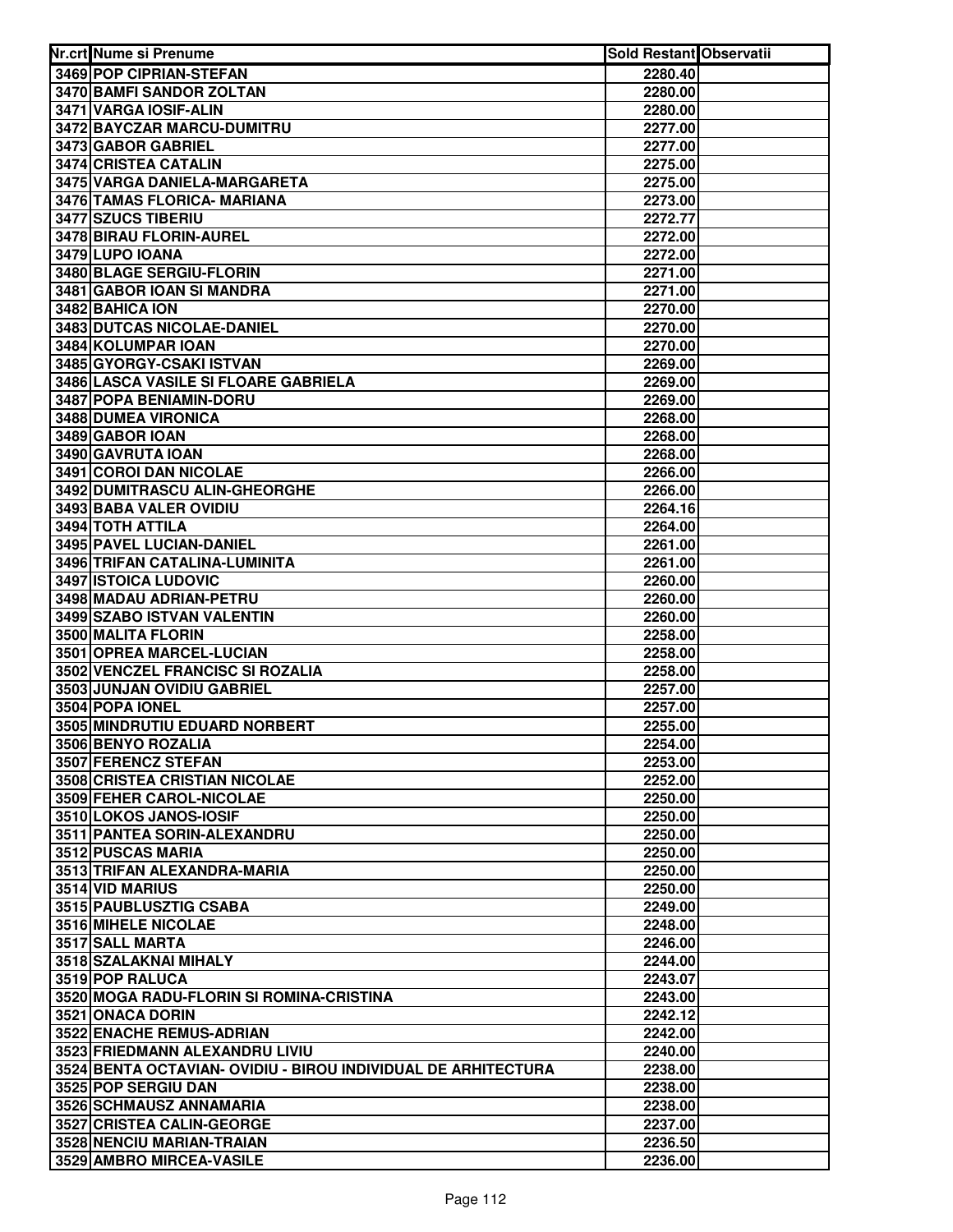| Nr.crt Nume si Prenume       | Sold Restant Observatii |  |
|------------------------------|-------------------------|--|
| 3530 BRONT CRISTINA-GABRIELA | 2235.00                 |  |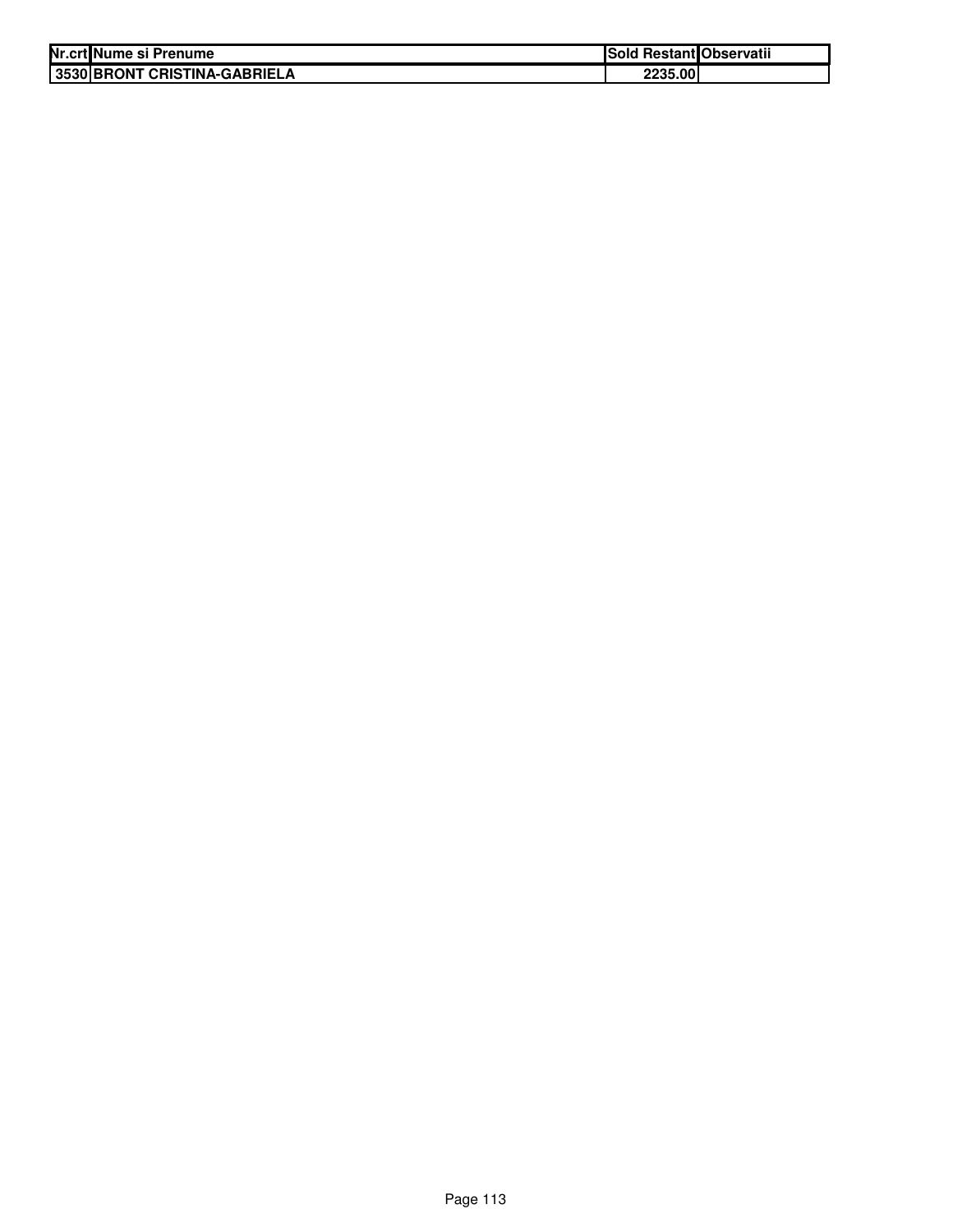| Nr.crt Nume si Prenume                                     | <b>Sold Restant Observatii</b> |  |
|------------------------------------------------------------|--------------------------------|--|
| 3531 FAUR CORNEL BOGDAN                                    | 2234.00                        |  |
| 3532 POPA DANIEL-CORNEL SI FELICIA                         | 2231.00                        |  |
| 3533 BEI LIVIA                                             | 2230.00                        |  |
| 3534 ILLE MIRCEA-GABRIEL                                   | 2230.00                        |  |
| 3535 NAGY SIGHISMUND-NICOLAE                               | 2230.00                        |  |
| 3536 SZABO ZOLTAN                                          | 2230.00                        |  |
| 3537 GABOR IOAN                                            | 2228.00                        |  |
| 3538 LAZAR RENATA-KATALIN                                  | 2228.00                        |  |
| 3539 GABOR GABI                                            | 2225.00                        |  |
| 3540 NAGY-ERDEI ISTVAN                                     | 2220.61                        |  |
| 3541 NAGY ZSOLT                                            | 2220.00                        |  |
| 3542 TRIFAN NICOLAE-MARIN                                  | 2220.00                        |  |
| 3543 BOZGA VASILE CALIN                                    | 2219.00                        |  |
| 3544 GAL ATTILA                                            | 2219.00                        |  |
| 3545 TINCA ADRIAN                                          | 2217.50                        |  |
| 3546 HUTTNER ZOLTAN                                        | 2216.00                        |  |
| 3547 VLAD FLORIAN                                          | 2216.00                        |  |
| 3548 MURG FLORIN-CLAUDIU                                   | 2212.50                        |  |
| 3549 CZIRIAK GEORGETA-OLIMPIA                              | 2211.00                        |  |
| 3550 IACOB LUCIA MARIOARA                                  | 2211.00                        |  |
| 3551 MIHUT VASILE                                          | 2211.00                        |  |
| 3552 ROSTAS EMIL                                           | 2211.00                        |  |
| 3553 SCHECEK IUDITH<br>3554 BODEA DANA-ANCA                | 2211.00                        |  |
| 3555 BERECKI ZOLTAN-SANDOR                                 | 2210.60                        |  |
| 3556 PETYAR SZABOLCS-LASZLO SI TUNDE                       | 2210.00<br>2210.00             |  |
| 3557 SOANEA GEORGIANA-BIANCA                               | 2209.11                        |  |
| 3558 SOMLYAI ANDRAS                                        | 2207.00                        |  |
| 3559 AVRAM ALEXANDRU-NICOLAE                               | 2206.63                        |  |
| 3560 GHETE ADRIAN-FLORIN                                   | 2205.79                        |  |
| 3561 GABOR IANCU                                           | 2205.00                        |  |
| 3562 MOLDOVAN GHE.                                         | 2204.00                        |  |
| 3563 LUCUTA DANIEL-MIRCEA                                  | 2203.00                        |  |
| 3564 SALAGEAN VIOREL SI CRISTIAN                           | 2201.00                        |  |
| 3565 STURZU MARIOARA MARIANA                               | 2201.00                        |  |
| 3566 ASTILEAN ADRIAN EMIL                                  | 2200.00                        |  |
| 3567 BIRAU IONUT PAVEL                                     | 2200.00                        |  |
| <b>3568 BRANDUSAN FLORIN</b>                               | 2200.00                        |  |
| 3569 BURCA LAURA-CRISTINA                                  | 2200.00                        |  |
| 3570 GABOR CLARA                                           | 2200.00                        |  |
| 3571 MANGRA ANA-VOICHITA                                   | 2200.00                        |  |
| 3572 NAGY ALEXANDRU                                        | 2200.00                        |  |
| 3573 NOANEA TRAIAN                                         | 2200.00                        |  |
| 3574 SERES KAROLI                                          | 2200.00                        |  |
| 3575 UJUPAN GABRIEL SI CRISTINA-IOANA                      | 2198.00                        |  |
| 3576 STRIZU DIANA RUXANDRA<br>3577 CIADI STEFAN SI DANIELA | 2197.17                        |  |
| 3578 FOTACHE FLORIN                                        | 2197.00                        |  |
| 3579 NEDELEA IONEL-DUMITRU                                 | 2197.00<br>2197.00             |  |
| 3580 KAJCZA TIBOR SI MARTA                                 | 2196.00                        |  |
| 3581 BALBONI FERDINANDO SI MELINTE ELENA-ALINA             | 2195.00                        |  |
| 3582 POPA SILVIA IOANA                                     | 2195.00                        |  |
| 3583 TRIPON LUMINITA                                       | 2195.00                        |  |
| 3584 ARDELEAN CONSTANTIN                                   | 2194.00                        |  |
| 3585 CAPUS PAUL-FLORIN                                     | 2193.00                        |  |
| 3586 SZABO ROZALIA SI FRANCISC                             | 2192.00                        |  |
| 3587 BLANARU-MAIER IULIA                                   | 2191.00                        |  |
| 3588 KERESZTES ISTVAN                                      | 2191.00                        |  |
| 3589 NAGHI IOAN SI FLORICA                                 | 2191.00                        |  |
| 3590 BUZ IOAN SI CORINA-MARIA                              | 2190.00                        |  |
| 3591 GHIURO CIPRIAN-ADRIAN                                 | 2190.00                        |  |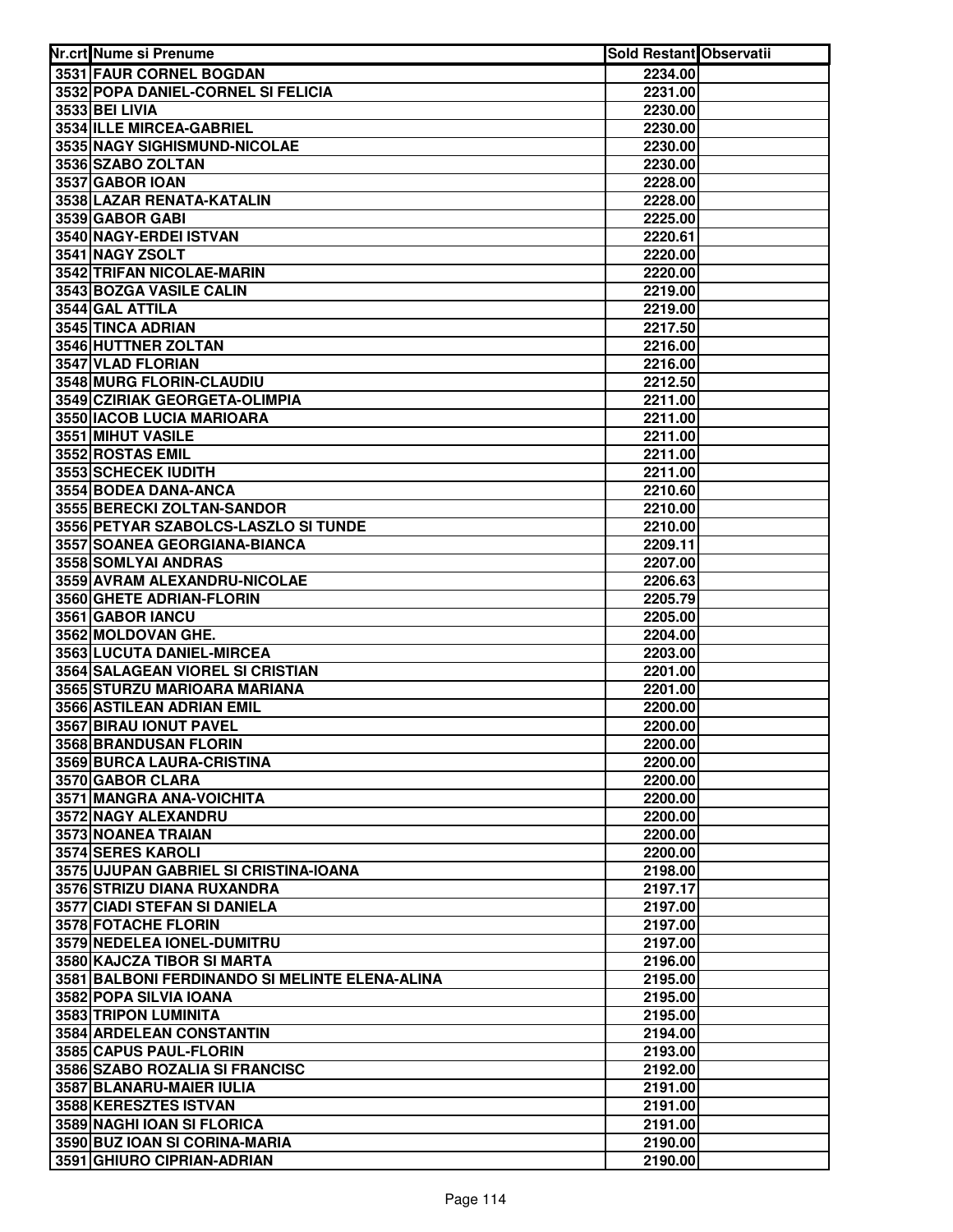| Nr.crt Nume si Prenume | ISold   | l Restant Observatii |
|------------------------|---------|----------------------|
| 3592 OLAR DANUT        | 2190.00 |                      |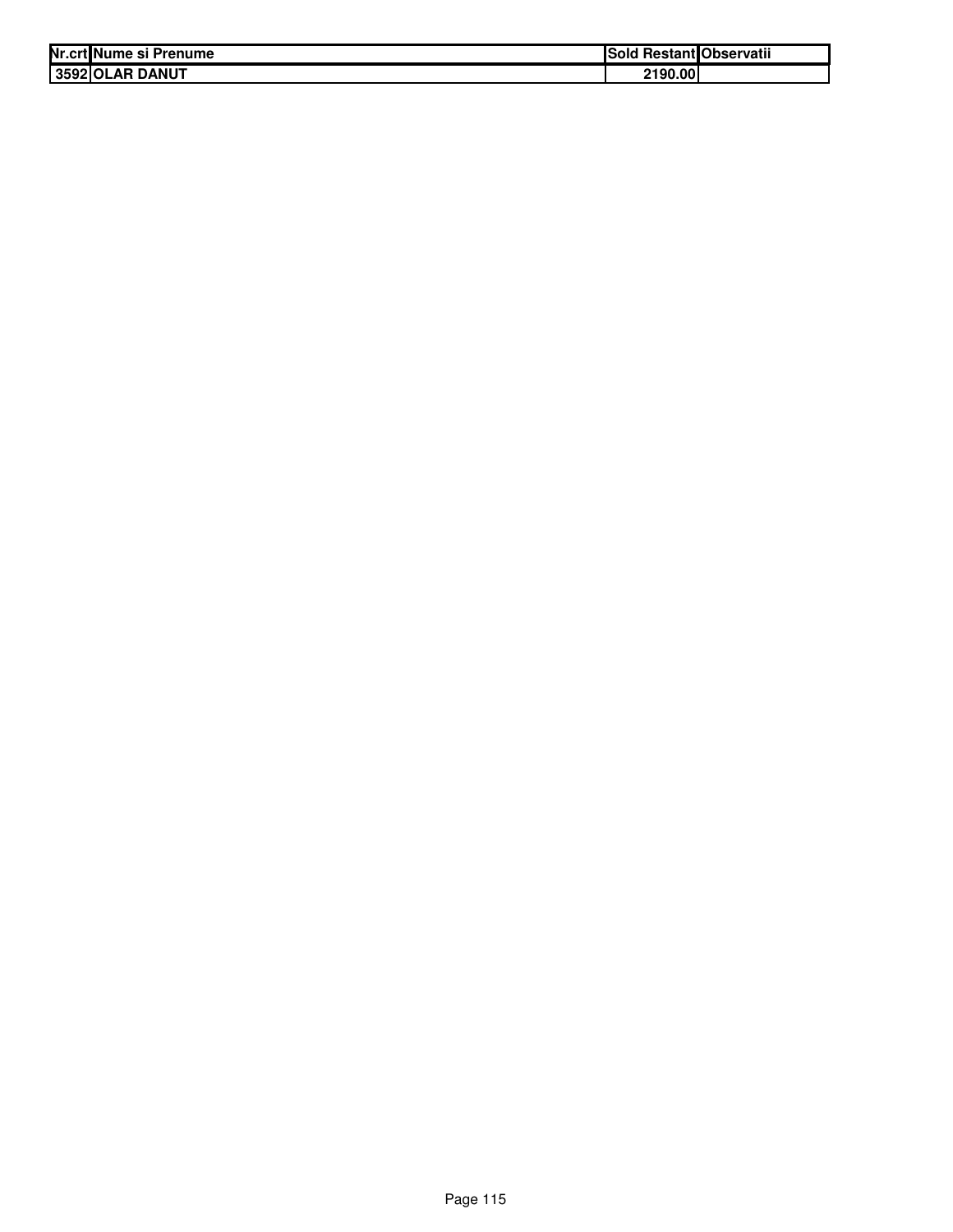| Nr.crt Nume si Prenume                         | Sold Restant Observatii |  |
|------------------------------------------------|-------------------------|--|
| 3593 IOVAN FLORIN-CLAUDIU                      | 2189.86                 |  |
| 3594 CSIKAI ESTERA-ZSOFIA                      | 2188.00                 |  |
| 3595 DAVID NORBERT-JOZSEF                      | 2188.00                 |  |
| 3596 GHILEA BOGDAN IOAN                        | 2188.00                 |  |
| 3597 ILIE ADRIAN OVIDIU                        | 2188.00                 |  |
| 3598 SOVARSCHI MARIUS-DORIN                    | 2188.00                 |  |
| 3599 NAGY ATTILA                               | 2187.00                 |  |
| 3600 HALACU GABRIELA                           | 2182.00                 |  |
| 3601 AVRAM BOGDAN-FLORIN                       | 2181.00                 |  |
| 3602 POPP MIHAI AUGUSTIN                       | 2181.00                 |  |
| 3603 TOCAI TRAIAN                              | 2181.00                 |  |
| 3604 BOCA COLOMAN                              | 2180.00                 |  |
| 3605 MESAROS ANCA-LACRIMIOARA                  | 2180.00                 |  |
| <b>3606 PASUK TOMAS</b>                        | 2180.00                 |  |
| 3607 ARDELEAN IONEL                            | 2179.00                 |  |
| 3608 BREDICEANU MARIUS-CAIUS                   | 2179.00                 |  |
| 3609 ERDEI TIBERIU                             | 2178.00                 |  |
| 3610 HARAGOS LIVIU SI MONICA                   | 2178.00                 |  |
| 3611 BULZAN ADRIAN-IOAN                        | 2177.00                 |  |
| 3612 MIRON AMBROZIE-CORNEL                     | 2177.00                 |  |
| 3613 HARSAN EUGEN                              | 2176.00                 |  |
| 3614 IACOB VIOREL SI SILVIA                    | 2175.00                 |  |
| 3615 PLES MARIUS-CRISTIAN                      | 2175.00                 |  |
| 3616 ARON MARIUS                               | 2174.00                 |  |
| 3617 BALOGH KATALIN                            | 2174.00                 |  |
| 3618 LINGURAR VERONICA                         | 2172.00                 |  |
| 3619 GABOR MATEI                               | 2171.00                 |  |
| 3620 ALBUT FLORIAN CORNEL                      | 2170.00                 |  |
| 3621 COVACI CLAUDIU-FLORIN                     | 2170.00                 |  |
| 3622 FETE EMANUEL-FLORIN                       | 2170.00                 |  |
| 3623 POPA CIPRIAN DANIEL                       | 2170.00                 |  |
| 3624 REZMUVES MIHAI                            | 2170.00                 |  |
| 3625 SUN CHANCHONG                             | 2170.00                 |  |
| 3626 RADUI ALEXANDRU-MARIUS                    | 2169.00                 |  |
| 3627 BARNA RADU                                | 2168.00                 |  |
| 3628 CORB ADRIAN-CLAUDIU                       | 2168.00                 |  |
| 3629 GIURCA MARIUS SI IOANA                    | 2168.00                 |  |
| 3630 MARINA FLORICA DANIELA                    | 2168.00                 |  |
| 3631 SAVITCHI CRISTINA-SILVIA                  | 2167.18                 |  |
| 3632 BUTUC ADELA IOANA                         | 2167.00                 |  |
| 3633 GABOR MATEI                               | 2167.00                 |  |
| 3634 CMECI VASILE IOAN                         | 2166.00                 |  |
| 3635 OPRIS DUMITRU                             | 2166.00                 |  |
| 3636 MOS AUREL-GHEORGHE                        | 2165.76                 |  |
| <b>3637 CABA PETRU SI BIANCA</b>               | 2165.00                 |  |
| 3638 CZUCZURA GHEORGHE                         | 2165.00                 |  |
| 3639 BOKOR ANTAL                               | 2164.84                 |  |
| 3640 GABOR IOAN                                | 2163.00                 |  |
| <b>3641 MICLAU CRISTIAN PETRU</b>              | 2162.50                 |  |
| <b>3642 BOLEA GHEORGHE</b>                     | 2162.00                 |  |
| 3643 TIMAR GABRIELA ANCA                       | 2161.00                 |  |
| 3644 CATANA ION                                | 2159.00                 |  |
| 3645 GAVRIS MARIA                              | 2158.00                 |  |
| 3646 DUMITRAS ADINA-DANA                       | 2156.48                 |  |
| 3647 SZUCS CSABA LASZLO                        | 2156.00                 |  |
| 3648 SACADATI AMALIA-ANCA                      | 2154.00                 |  |
| 3649 BLAGA ALINA LUMINITA<br>3650 LAZAR OLIVER | 2153.00                 |  |
| 3651 DOBRE CONSTANTIN                          | 2153.00<br>2151.00      |  |
| 3652 FAT COSMIN-FLORIN                         | 2151.00                 |  |
| 3653 MUDURA TITUS DUMITRU                      | 2151.00                 |  |
|                                                |                         |  |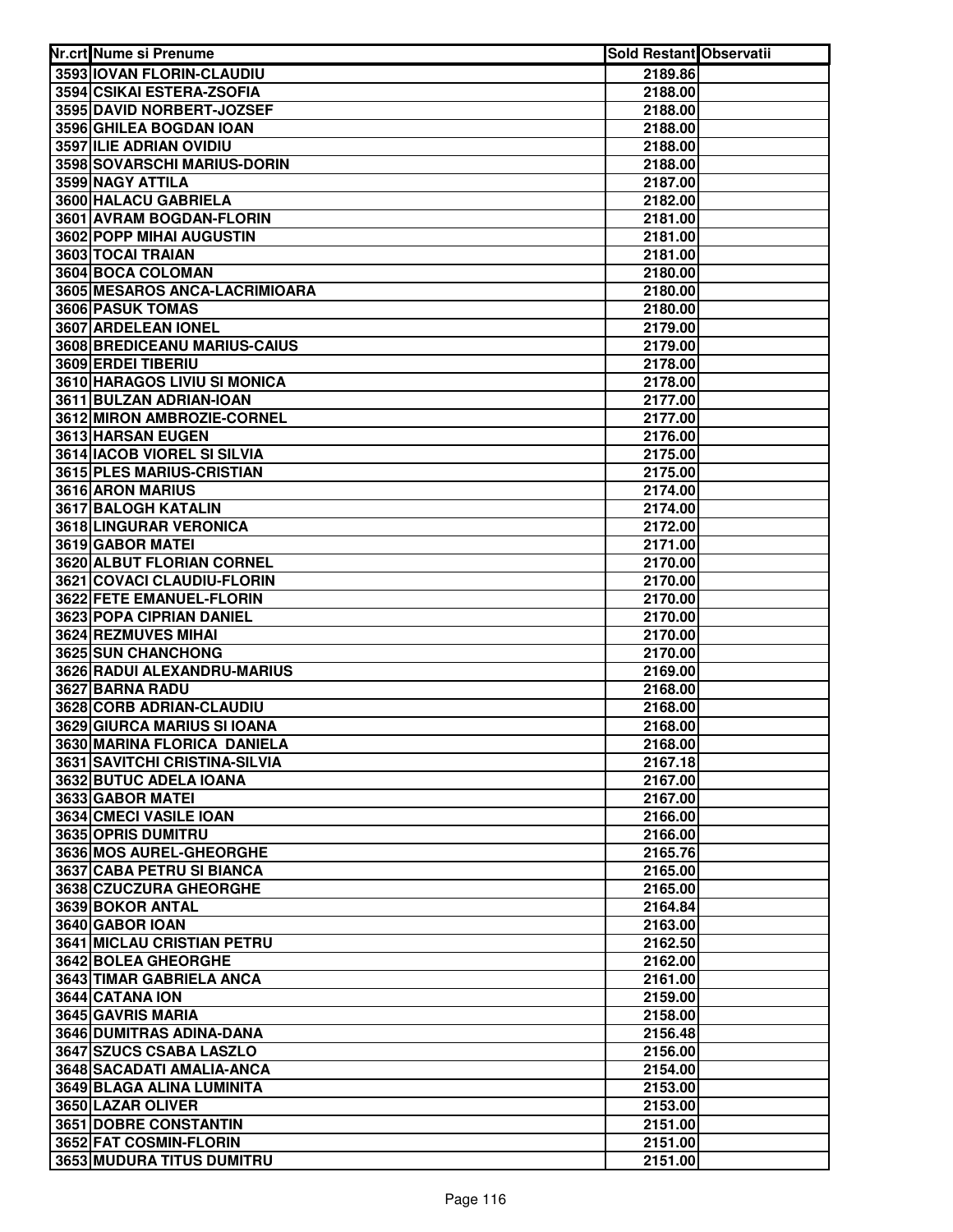|                   | Nr.crt Nume si Prenume | <b>Sold Restant Observatii</b> |  |
|-------------------|------------------------|--------------------------------|--|
| 3654 BALINT IOSIF |                        | 2150.00                        |  |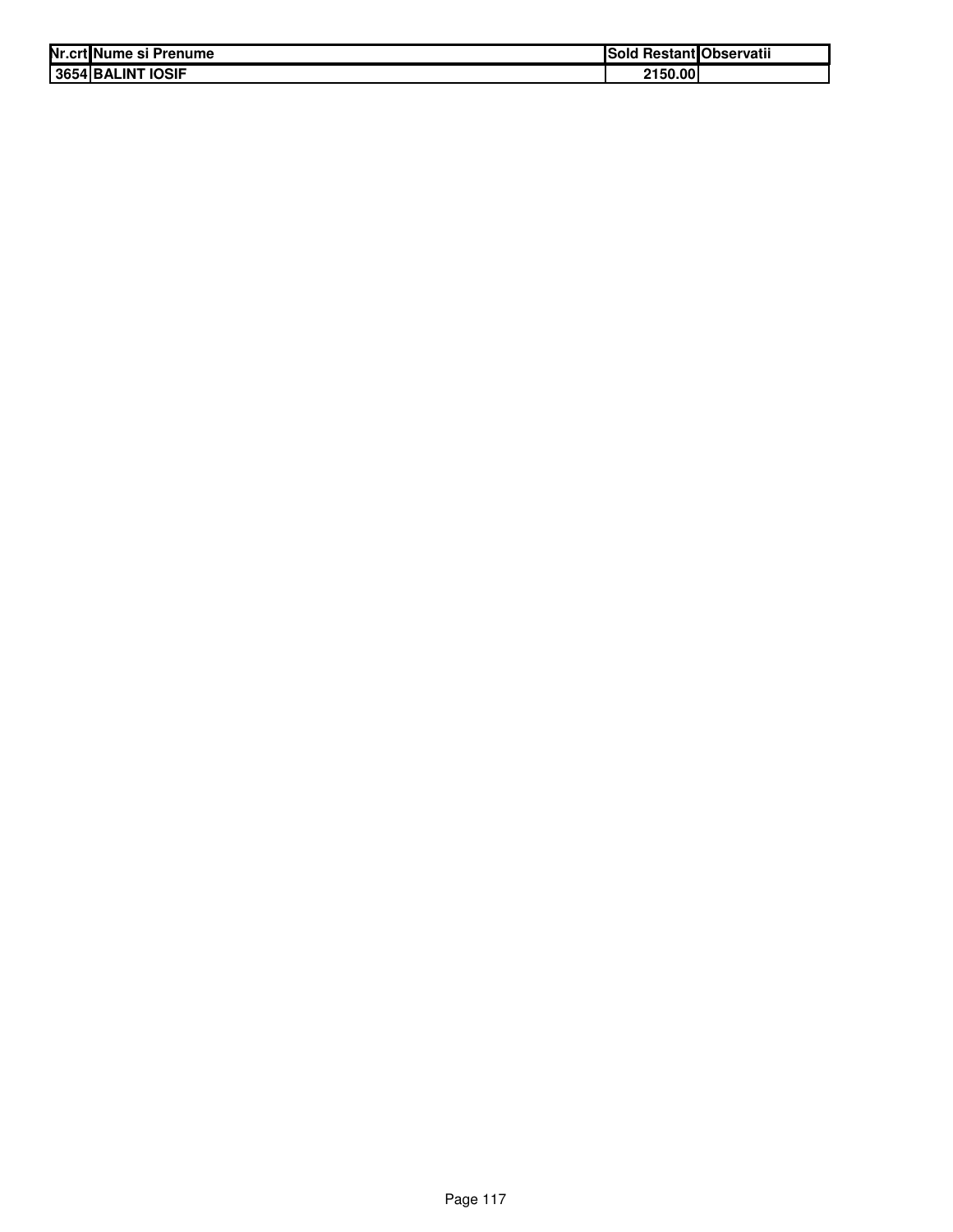| Nr.crt Nume si Prenume                         | Sold Restant Observatii |  |
|------------------------------------------------|-------------------------|--|
| 3655 BUDESCU FILODINA                          | 2150.00                 |  |
| 3656 ISZTOIKA GAVRIL                           | 2150.00                 |  |
| 3657 MUSCAS IOSIF SI RODICA                    | 2150.00                 |  |
| 3658 SZILAGYI MIKLOS-JENO                      | 2150.00                 |  |
| 3659 TOTH JANOS                                | 2150.00                 |  |
| 3660 ILIE COSMIN-MARIAN                        | 2149.00                 |  |
| 3661 BOTHAZI ANDRAS-ZSOLT                      | 2146.00                 |  |
| 3662 BUCUREAN MARIANA-VETUTA                   | 2146.00                 |  |
| 3663 SPAGNUOLO MARIA                           | 2145.00                 |  |
| 3664 SZERB ALEXANDRU                           | 2145.00                 |  |
| 3665 TAR KAROLY- SHALOM                        | 2145.00                 |  |
| 3666 BIRAU LIVIA                               | 2143.00                 |  |
| 3667 CHIVARI HORIA - IOAN                      | 2143.00                 |  |
| 3668 PENTEA DANUT-IOAN SI FLORICA-CLAUDIA      | 2143.00                 |  |
| 3669 VENTER MIHAI-MARIUS                       | 2142.00                 |  |
| 3670 BECHE PATRICIA-ANAMARIA                   | 2141.00                 |  |
| 3671 IANCEU CORNEL-SORIN                       | 2140.00                 |  |
| 3672 NISTOR OLIMPIA                            | 2140.00                 |  |
| 3673 BALOGH ALEXANDRU                          | 2138.00                 |  |
| 3674 CORA CRISTIAN-PETRU                       | 2138.00                 |  |
| 3675 DAVID CONSTANTIN-EUGEN                    | 2138.00                 |  |
| 3676 GAIDOS CIPRIAN-PASCU                      | 2138.00                 |  |
| 3677 MERMEZE GAVRIL GHEORGHE SI SIMONA         | 2136.00                 |  |
| 3678 CIURAR VIOLETA                            | 2135.00                 |  |
| 3679 PRAJA MARIA                               | 2135.00                 |  |
| 3680 BARDAS CLAUDIA-LIANA                      | 2134.00                 |  |
| 3681 BEJUSCA ANGELICA-RODICA                   | 2134.00                 |  |
| 3682 LISTEA MARCEL SI ILEANA                   | 2133.00                 |  |
| 3683 HUMADI SALEM                              | 2130.00                 |  |
| 3684 SZEKELY LASZLO                            | 2130.00                 |  |
| 3685 ROMOSAN IOAN DOREL SI FLORICA LILIANA     | 2129.00                 |  |
| 3686 ABRUDAN ALIN DANIEL                       | 2127.00                 |  |
| 3687 ILISIE GHEORGHE SI ANCUTA                 | 2127.00                 |  |
| 3688 KONYARI ZOLTAN TIBOR                      | 2126.00                 |  |
| 3689 POLEAC NICOLAE                            | 2126.00                 |  |
| 3690 BELCE DANIELA                             | 2124.00                 |  |
| 3691 JUCA NICOLAE                              | 2124.00                 |  |
| 3692 MIKLOS GABRIEL-MARTON                     | 2124.00                 |  |
| 3693 TENT ALINA MARIA                          | 2124.00                 |  |
| 3694 BONDOR VIORICA                            | 2123.00                 |  |
| 3695 CSUKA ANAMARIA                            | 2123.00                 |  |
| 3696 VENTEL GHEORGHE                           | 2123.00                 |  |
| 3697 BALLA ROBERT GYORGY                       | 2122.00                 |  |
| 3698 GABOR GAVRIL                              | 2122.00                 |  |
| 3699 STAN OLIVIU- DUMITRU                      | 2122.00                 |  |
| 3700 SIMINIE MIHAI-IOAN                        | 2121.62                 |  |
| 3701 DASCALU CONSTANTIN                        | 2121.00                 |  |
| 3702 MEDVE IOANA MARIA                         | 2121.00                 |  |
| 3703 NAZSE JANOS                               | 2121.00                 |  |
| 3704 BUBELA IOSIF MARIUS                       | 2120.00                 |  |
| 3705 FILIMON AUREL-SEBASTIAN                   | 2120.00                 |  |
| 3706 POP CATALIN REMUS                         | 2120.00                 |  |
| 3707 SAITI SAMUIEL-LUCIAN<br>3708 STIUBE PETRU | 2120.00                 |  |
| 3709 TOCUT CRISTIAN-FLORIAN                    | 2120.00                 |  |
| 3710 POP MIRCEA                                | 2120.00                 |  |
| 3711 LENCAR FLORIN                             | 2117.00                 |  |
| 3712 FARFARA ALEXANDRU-BOGDAN                  | 2116.00<br>2115.65      |  |
| 3713 BUDAU VIOREL                              | 2115.00                 |  |
| 3714 NYUZO IOAN                                | 2115.00                 |  |
| 3715 ODEV MUSTAFA                              | 2114.00                 |  |
|                                                |                         |  |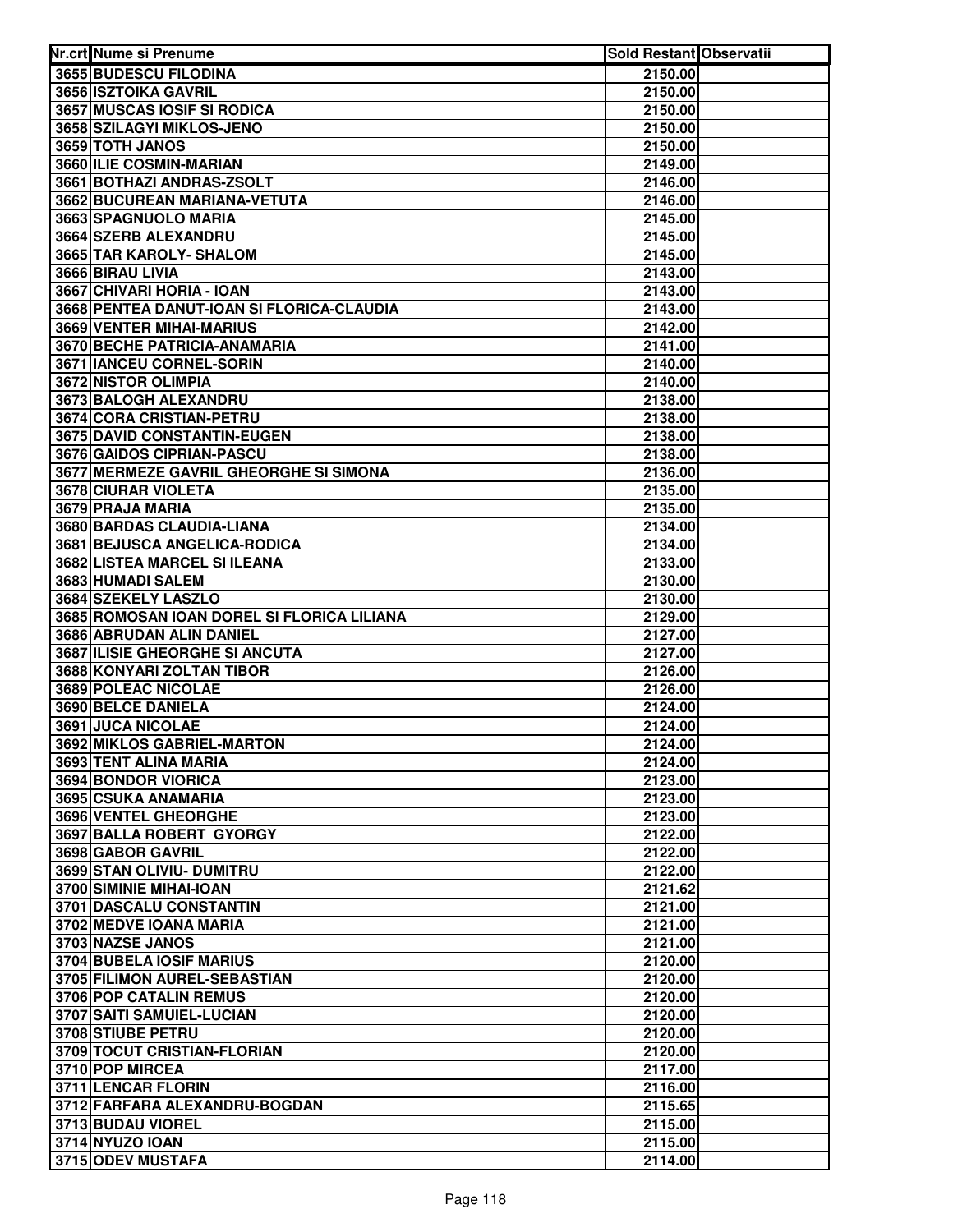| Nr.crt Nume si Prenume | Sold Restant Observatii |  |
|------------------------|-------------------------|--|
| 3716 GHEORGHE ROMOLICA | 2113.00                 |  |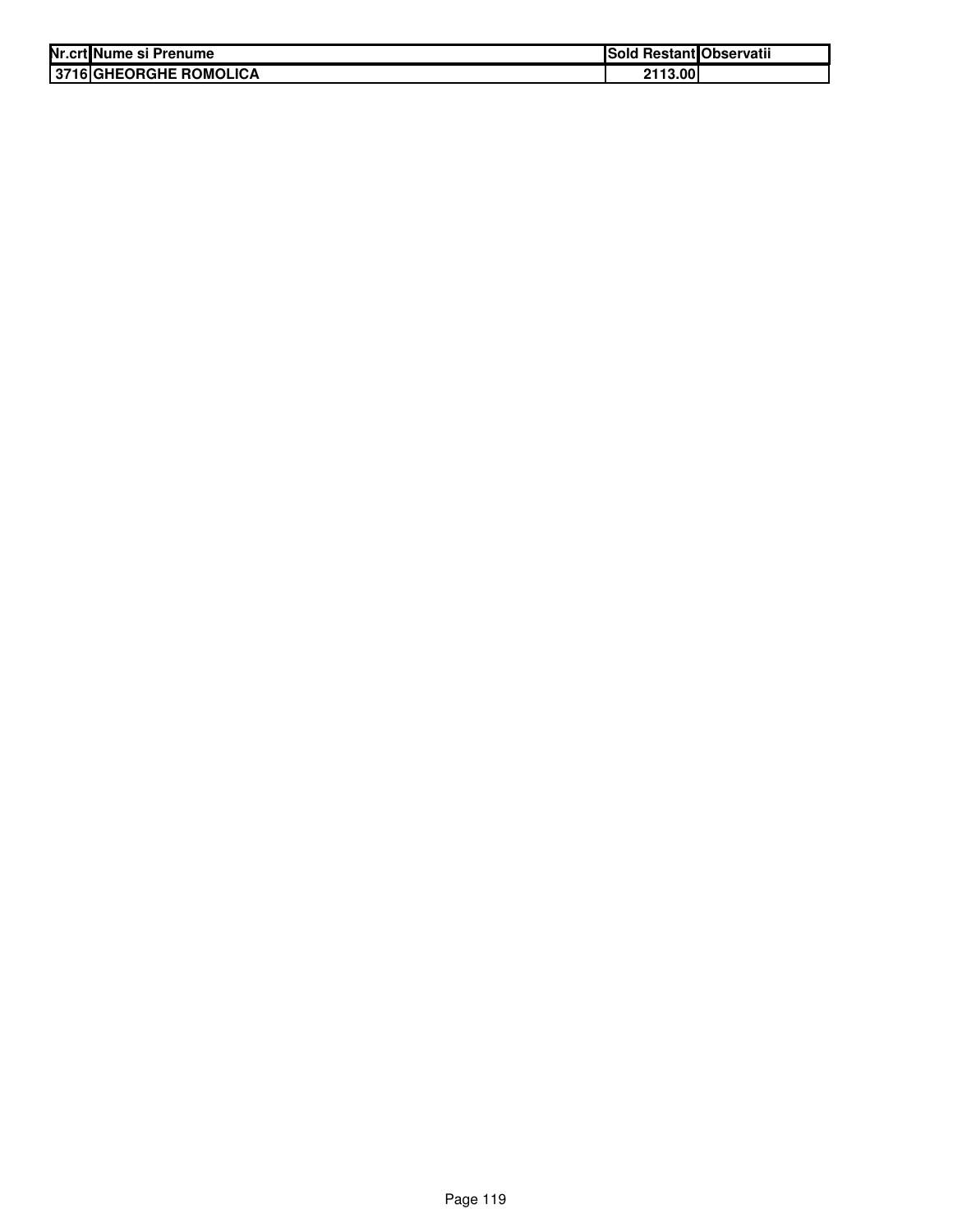| Nr.crt Nume si Prenume                         | <b>Sold Restant Observatii</b> |  |
|------------------------------------------------|--------------------------------|--|
| 3717 BIRTA FERENCZ INTR. INDIV.                | 2112.00                        |  |
| 3718 CARLIG RAZVAN                             | 2112.00                        |  |
| 3719 SABAU RALUCA-BOGDANA                      | 2112.00                        |  |
| 3720 TOTH LUDOVIC                              | 2111.00                        |  |
| 3721 COROIU FLORINA-CODRUTA SI GHEORGHE-SERGIU | 2110.00                        |  |
| 3722 COSTIN SORIN - DAN                        | 2110.00                        |  |
| 3723 POP ALIN-MIHAI                            | 2110.00                        |  |
| 3724 RONCESCU DANIEL                           | 2110.00                        |  |
| 3725 PASCALAU IOAN ADRIAN                      | 2108.00                        |  |
| 3726 ARDELEAN IOAN CALIN                       | 2107.00                        |  |
| 3727 GHERMAN TRAIAN SI ANA                     | 2107.00                        |  |
| 3728 MIHALI ANDREI SI MARIA                    | 2106.37                        |  |
| 3729 CAZACIOC DUMITRA- SIMONA                  | 2106.00                        |  |
| 3730 CZOBOR EMERIC SI IREN                     | 2106.00                        |  |
| 3731 DELOREAN ION-IULIUS                       | 2106.00                        |  |
| 3732 IANCU DRAGOS NICUSOR                      | 2106.00                        |  |
| 3733 ILISIE FLORIN NICOLAE                     | 2104.09                        |  |
| 3734 MUNTEANU DOINA                            | 2104.00                        |  |
| 3735 ROTAR DANIEL                              | 2103.00                        |  |
| 3736 MARTON LILLA                              | 2101.00                        |  |
| 3737 MERK ETELKA AMALIA                        | 2101.00                        |  |
| 3738 CHISE VALERIAN FLORIN                     | 2100.00                        |  |
| 3739 DOLHAN MONICA-ELISABETA                   | 2100.00                        |  |
| 3740 FEJER IVAN                                | 2100.00                        |  |
| 3741 FILIP MARIUS                              | 2100.00                        |  |
| 3742 GABOR IANCU                               | 2100.00                        |  |
| 3743 GABOR JANOS                               | 2100.00                        |  |
| 3744 GELBERT SAMUIL                            | 2100.00                        |  |
| 3745 KISS ELISABETA                            | 2100.00                        |  |
| 3746 LACATUS MARIUS-SANDOR                     | 2100.00                        |  |
| 3747 SIRBU CONSTANTIN-EDUARD                   | 2100.00                        |  |
| 3748 ZOICA SORIN-CONSTANTIN                    | 2100.00                        |  |
| 3749 HIRCA LUMINITA-CATALINA                   | 2099.00                        |  |
| 3750 KLINCSE IOSIF-VASILE                      | 2099.00                        |  |
| 3751 ONACA GHEORGHE-FLORIAN SI TUNDE-MIRABELA  | 2097.00                        |  |
| 3752 PIRTEA PAUL-RAZVAN                        | 2095.00                        |  |
| 3753 BOLOGAN ROBERT                            | 2094.00                        |  |
| 3754 SILAGHI ANTONETA                          | 2094.00                        |  |
| 3755 CSUZI EMESE                               | 2093.00                        |  |
| 3756 MOTOC SEBASTIAN-RUBEN                     | 2092.00                        |  |
| 3757 MURESAN MARIA                             | 2092.00                        |  |
| 3758 VARGA ILDIKO- MARIA                       | 2091.00                        |  |
| 3759 IONAS IULIU-ILIE                          | 2090.00                        |  |
| 3760 CACUCI ANDREI-CIPRIAN                     | 2088.00                        |  |
| 3761 DEBELKA RICHARD LAJOS                     | 2088.00                        |  |
| 3762 KOZMA SANDOR LASZLO                       | 2085.00                        |  |
| 3763 FILIMON PAUL ADRIAN                       | 2084.00                        |  |
| 3764 PAP IULIU                                 | 2083.00                        |  |
| 3765 POPA VASILE-VIOREL                        | 2083.00                        |  |
| 3766 MACIU ALEXANDRU-EMANUIL                   | 2082.00                        |  |
| 3767 ROSTAS ALEXANDRU-GEACOMINO                | 2081.00                        |  |
| 3768 VASADI CARMEN ANTOANETA                   | 2081.00                        |  |
| 3769 AVRAM SIMONA TEODORA                      | 2080.00                        |  |
| 3770 CIMPIAN RADU                              | 2080.00                        |  |
| 3771 GABOR GHIZELA                             | 2080.00                        |  |
| 3772 SALAMON RUXANDRA SHEILLA                  | 2080.00                        |  |
| 3773 SCHECEK ISTVAN                            | 2080.00                        |  |
| 3774 CLINTOC CRISTIAN-COSMIN                   | 2079.00                        |  |
| 3775 COCIS MARIUS DAN SI BONA MIRELA           | 2079.00                        |  |
| 3776 BARBURA CALIN                             | 2078.00                        |  |
| 3777 CRISAN FLORICA                            | 2077.96                        |  |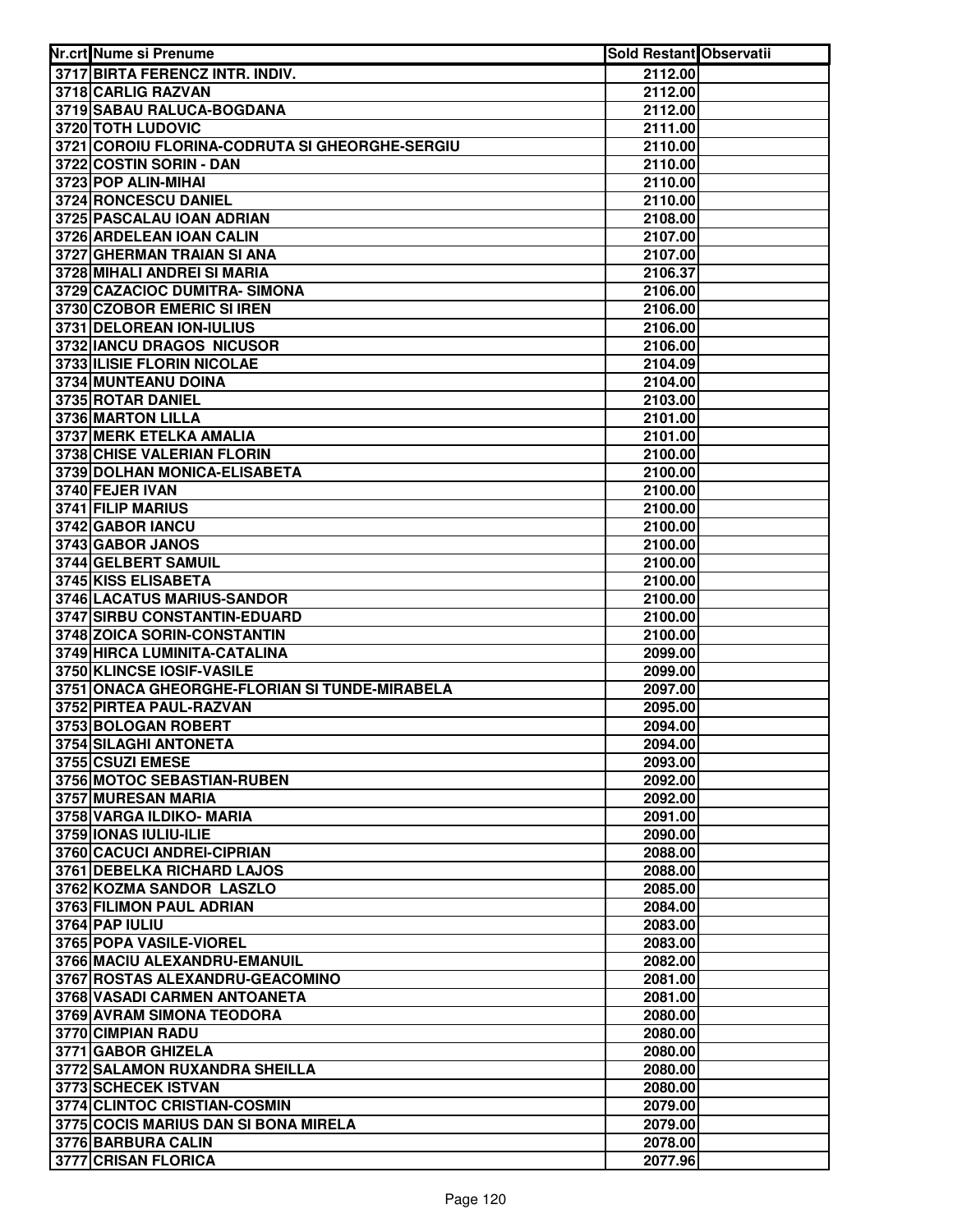| Nr.crt Nume si Prenume     | Sold Restant Observatii |  |
|----------------------------|-------------------------|--|
| 3778 ORBAI LILIANA-HERMINA | 2077.00                 |  |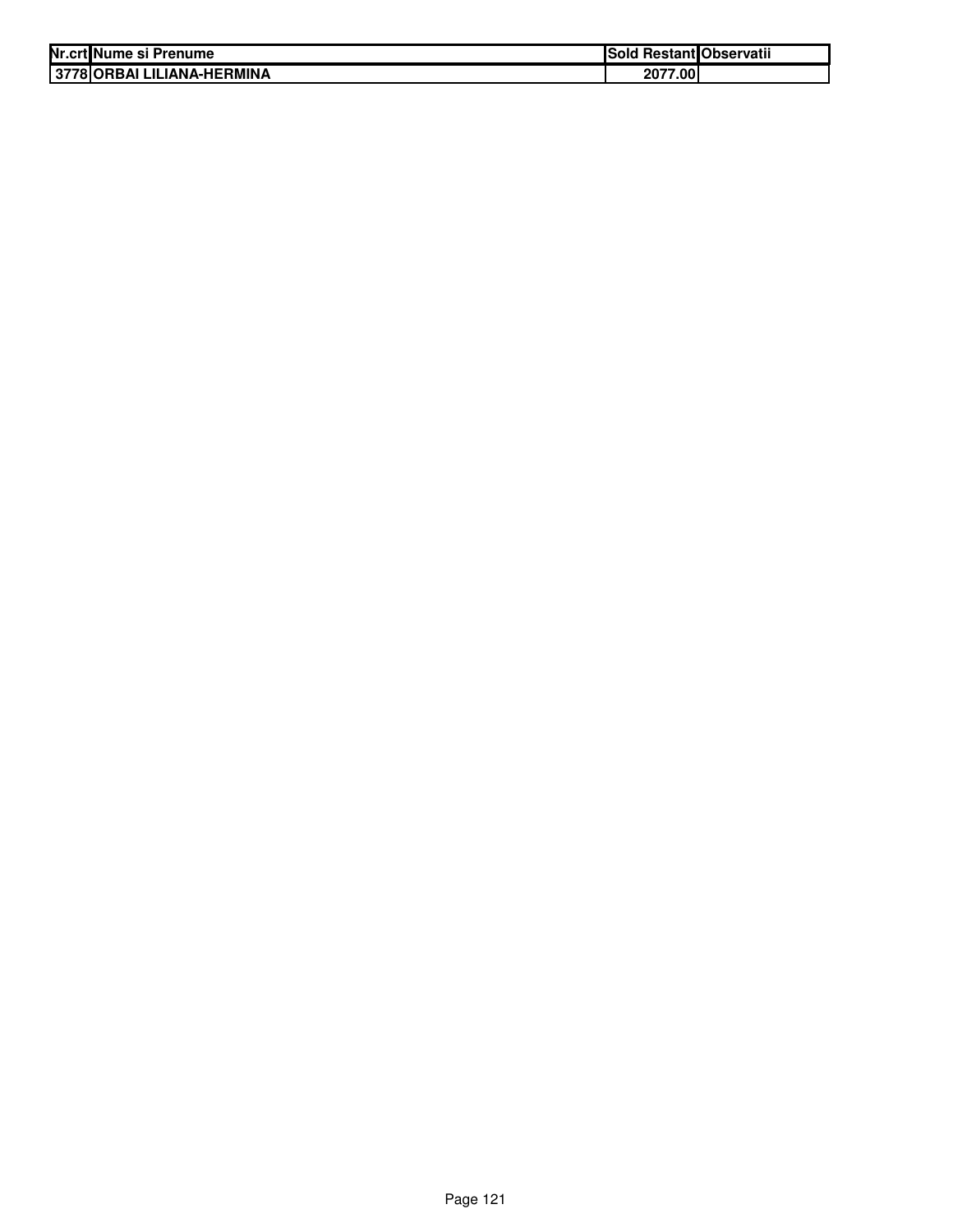| Nr.crt Nume si Prenume                                                             | <b>Sold Restant Observatii</b> |  |
|------------------------------------------------------------------------------------|--------------------------------|--|
| 3779 FARKAS DANIEL-BARNABA                                                         | 2076.51                        |  |
| 3780 MIRCEA VIORICA                                                                | 2076.00                        |  |
| 3781 POPOVICIU-KOSZTAN IOAN - TIBERIUS SI GYONGYVE                                 | 2076.00                        |  |
| 3782 CORSEI MARIANA                                                                | 2074.00                        |  |
| 3783 PARFION ILIE                                                                  | 2073.00                        |  |
| 3784 PATRONEA AUREL SI MIOARA-DANIELA                                              | 2073.00                        |  |
| 3785 POP MARIUS                                                                    | 2072.50                        |  |
| 3786 VARGA IOAN LUDOVIC                                                            | 2072.00                        |  |
| 3787 BUNGAU IOAN SI FLORICA                                                        | 2071.00                        |  |
| 3788 MADA DAVID MIHAI                                                              | 2070.44                        |  |
| 3789 GABOR GABOR                                                                   | 2070.00                        |  |
| 3790 GULYAS TUNDE                                                                  | 2070.00                        |  |
| 3791 ISZTOIKA STEFAN                                                               | 2069.00                        |  |
| 3792 GORDAN LIVIA                                                                  | 2068.00                        |  |
| 3793 HODOROG MAGDALENA                                                             | 2068.00                        |  |
| 3794 SZABO ANETT MARIA                                                             | 2068.00                        |  |
| 3795 MADUTA IOAN - MARCEL                                                          | 2067.00                        |  |
| 3796 KISS GYULA                                                                    | 2066.30                        |  |
| 3797 AMARGHIOALEI SENORA ANGELICA                                                  | 2064.62                        |  |
| 3798 BORDAS DAN-CRISTIAN                                                           | 2064.00                        |  |
| 3799 MATEAS FLOARE                                                                 | 2064.00                        |  |
| 3800 FAZEKAS GHEORGHE SI MARGARETA                                                 | 2062.00                        |  |
| 3801 BARAR ERZSEBET                                                                | 2061.00                        |  |
| 3802 BOZGAN GHEORGHINA                                                             | 2061.00                        |  |
| 3803 CERNEA RAMONA                                                                 | 2061.00                        |  |
| 3804 PAIUS LUCIA                                                                   | 2061.00                        |  |
| 3805 FOTACHE IONEL-GHEORGHE                                                        | 2060.00                        |  |
| 3806 GABOR MATEI                                                                   | 2060.00                        |  |
| 3807 KOSZEGI SANDOR                                                                | 2060.00                        |  |
| 3808 BACI VIORICA SI KONDOR ARPAD                                                  | 2059.00                        |  |
| 3809 BREJAN VALENTINA-MARCIANA<br>3810 SZELES ANNA-ILONA SI LATA VIORICA-ELISABETA | 2058.00<br>2058.00             |  |
| 3811 CRUCERU VALENTIN                                                              | 2056.00                        |  |
| 3812 JURCUT OCTAVIAN                                                               | 2055.00                        |  |
| 3813 ARON CALIN-MIRCEA                                                             | 2054.00                        |  |
| 3814 JOREANU VEACESLAV                                                             | 2053.00                        |  |
| 3815 TIPLEA ADRIAN                                                                 | 2052.00                        |  |
| 3816 LUCIAN IOAN                                                                   | 2050.00                        |  |
| <b>3817 MORUT DOINA</b>                                                            | 2050.00                        |  |
| 3818 TOMELE COSMIN GHEORGHE                                                        | 2050.00                        |  |
| 3819 VARGA EMIL-GERENI                                                             | 2050.00                        |  |
| 3820 VENTEL TIBOR                                                                  | 2050.00                        |  |
| 3821 NEMTEANU DANIEL-MARCEL-PAUL SI LUCIA OLIMPIA                                  | 2049.00                        |  |
| 3822 IOSIF VASILE-FLORIN SI NATALIA                                                | 2048.00                        |  |
| 3823 KECSKES IOZSEF                                                                | 2045.00                        |  |
| 3824 CIMPAN PETRU SI AURICA-SORINA                                                 | 2044.00                        |  |
| 3825 BENTAN ANGELA                                                                 | 2043.00                        |  |
| 3826 VLASIN CODRUTA-MARIANA                                                        | 2042.43                        |  |
| 3827 KOVACS DAVID-GYORGY                                                           | 2040.00                        |  |
| 3828 ROSTAS PARDALIAN                                                              | 2040.00                        |  |
| 3829 MORAR IOAN SI SANDA MIRELA                                                    | 2039.00                        |  |
| 3830 FERCHE FLORINA                                                                | 2037.00                        |  |
| 3831 TIPLEA MIHAELA                                                                | 2037.00                        |  |
| 3832 POPA LIVIA                                                                    | 2036.00                        |  |
| 3833 ALI AHMAD                                                                     | 2035.00                        |  |
| 3834 KAGYI LEVENTE FERENCZ                                                         | 2035.00                        |  |
| 3835 BRUDASCA DANUT                                                                | 2034.00                        |  |
| 3836 MACAVEI IULIAN GABRIEL SI CORINA                                              | 2033.00                        |  |
| 3837 KOVACS ZSOLT-CSABA                                                            | 2032.00                        |  |
| 3838 PUPAZA RAZVAN-ADRIAN SI GABRIELA                                              | 2029.00                        |  |
| 3839 VARGA NICOLAE                                                                 | 2028.95                        |  |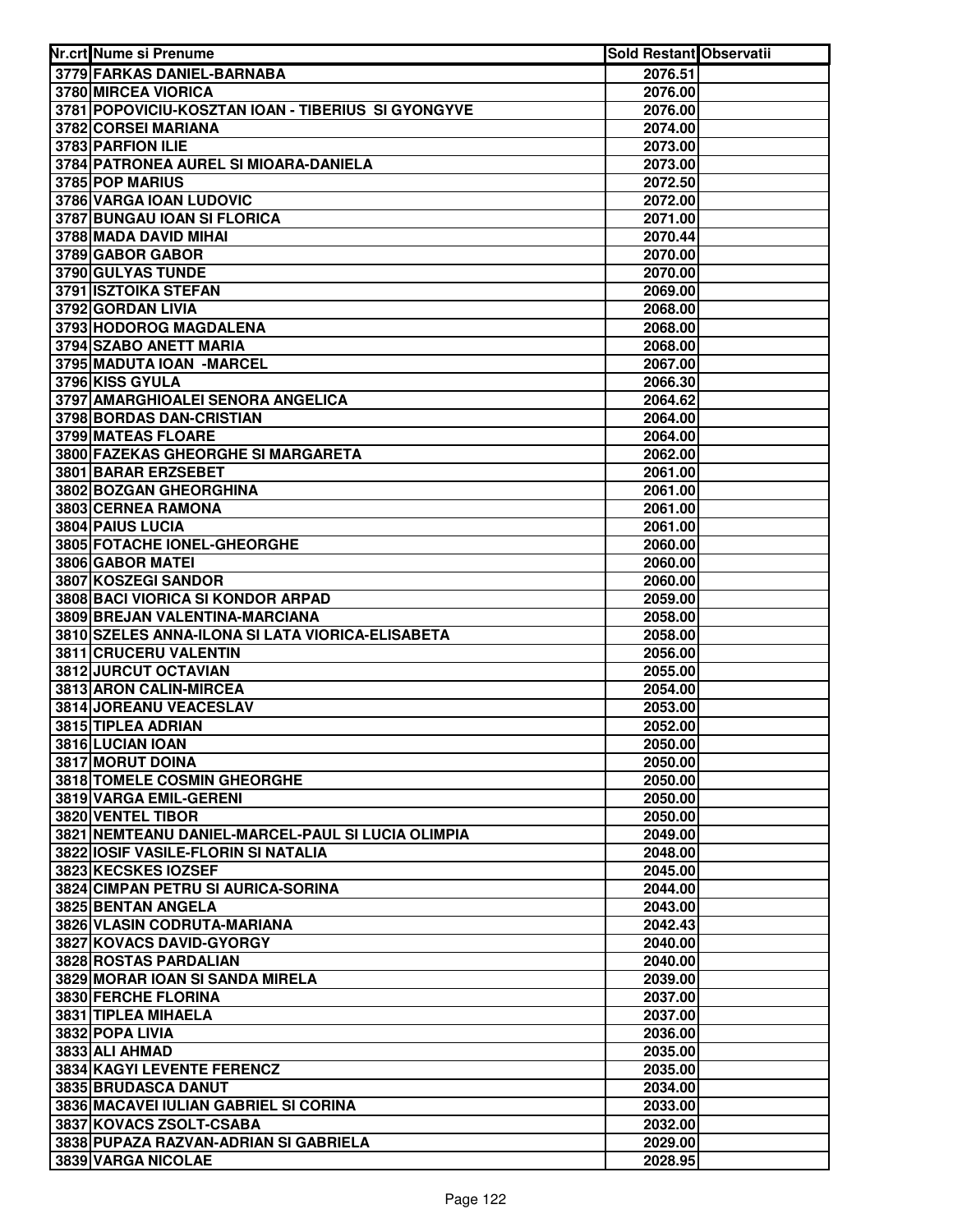| Nr.crt Nume si Prenume               | Sold Restant Observatii |  |
|--------------------------------------|-------------------------|--|
| <b>3840 STOIE DANIELA FLORENTINA</b> | 2027.00                 |  |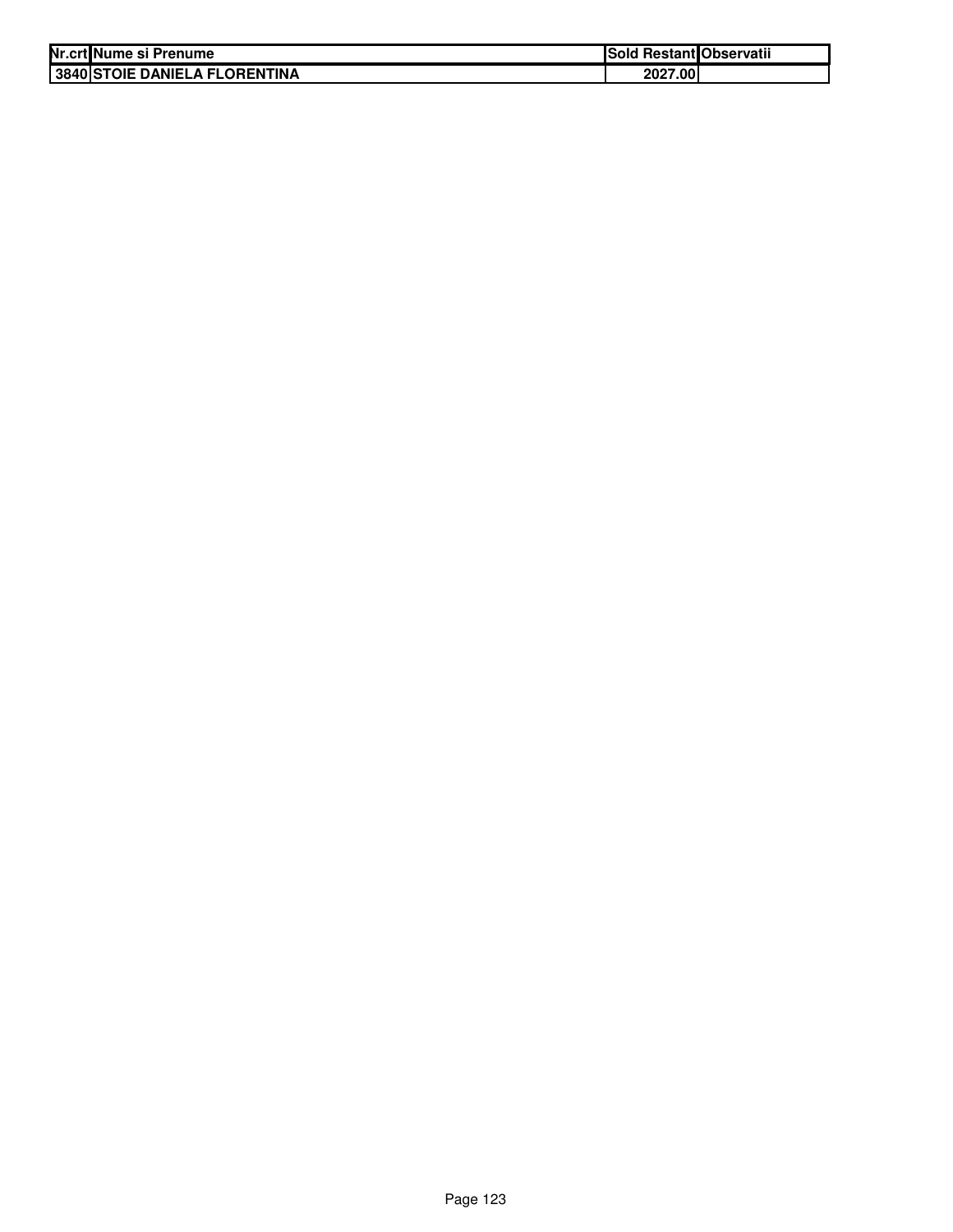| Nr.crt Nume si Prenume                              | Sold Restant Observatii |  |
|-----------------------------------------------------|-------------------------|--|
| 3841 CHIS SANDA                                     | 2026.00                 |  |
| 3842 BARA MIRCEA SI IOANA                           | 2024.00                 |  |
| 3843 CHIS PETRU-DANIEL                              | 2024.00                 |  |
| 3844 BOJANI GHEORGHE                                | 2023.00                 |  |
| 3845 MOLNAR STEFAN-SORIN                            | 2023.00                 |  |
| 3846 POP ZOLTAN SI MONIKA CRISTINA                  | 2022.00                 |  |
| 3847 VESA IOAN-FLORIN                               | 2021.00                 |  |
| 3848 BENCZIK IULIU                                  | 2020.00                 |  |
| 3849 FORA OVIDIU-PETRU                              | 2020.00                 |  |
| 3850 CURPAS CALIN-FLORENTIN                         | 2019.00                 |  |
| 3851 NEDELEA VICTORIA-PAULA                         | 2019.00                 |  |
| 3852 CORA CLAUDIU-FLORIN                            | 2018.00                 |  |
| 3853 SZABO CLAUDIA-MARIA                            | 2018.00                 |  |
| 3854 MALITA MIRCEA-ADRIAN                           | 2017.50                 |  |
| 3855 MESESAN CORIOLAN-CRISTIAN                      | 2017.50                 |  |
| 3856 CHIRICA GRIGORE                                | 2017.00                 |  |
| 3857 GERGELY EMERIC SI IBOLYA                       | 2017.00                 |  |
| 3858 NICA ALEXANDRU SI ELENA                        | 2017.00                 |  |
| 3859 OLAR OVIDIU-NICOLAE                            | 2015.00                 |  |
| <b>3860 SABIE SERGIU CONSTANTIN</b>                 | 2015.00                 |  |
| 3861 SUVEG ELISABETA MATILDA                        | 2014.00                 |  |
| 3862 ONICA IOAN SI ANAMARIA                         | 2013.00                 |  |
| 3863 PINTILEI CONSTANTIN                            | 2010.00                 |  |
| 3864 STEGAROIU ADRIAN                               | 2010.00                 |  |
| 3865 BACANA LIVIU                                   | 2009.00                 |  |
| 3866 BELENYI FRANCISC                               | 2009.00                 |  |
| 3867 IONESCU VALENTIN                               | 2009.00                 |  |
| 3868 NAGY CSABA-ISTVAN<br>3869 ILIES IOAN           | 2009.00                 |  |
| 3870 CHIRCEA SORIN SI ANDREEA                       | 2007.50                 |  |
| 3871 MARINAU ROMAN-DAN                              | 2006.00<br>2006.00      |  |
| 3872 SEBESAN IOAN SI GABRIELA                       | 2006.00                 |  |
| 3873 CIRIL SANDU-JULIEN                             | 2005.00                 |  |
| 3874 COVACI MARIOARA                                | 2005.00                 |  |
| 3875 ROJAN NICOLAE                                  | 2005.00                 |  |
| 3876 KERI ZSOLT                                     | 2004.00                 |  |
| 3877 IVAN MARIANA - RODICA                          | 2001.18                 |  |
| 3878 BORSA GAVRIL-EMIL SI CORNELIA                  | 2001.00                 |  |
| 3879 ABU AHMAD HASSAN                               | 2000.00                 |  |
| 3880 ALBU SEBASTIAN-CLAUDIU                         | 2000.00                 |  |
| 3881 ALSAYED IBRAHIM ALMOWAFY ALSHHAT GOODA         | 2000.00                 |  |
| 3882 ARDELEAN ADRIANA                               | 2000.00                 |  |
| 3883 BACRITA ADRIAN                                 | 2000.00                 |  |
| <b>3884 BADEA CLAUDIA GABRIELA</b>                  | 2000.00                 |  |
| 3885 BADIA VALENTIN                                 | 2000.00                 |  |
| 3886 BAJNOK ROBERT TIBOR                            | 2000.00                 |  |
| 3887 BALOG KLARA-OLGA                               | 2000.00                 |  |
| 3888 BARNUTIU CALIN                                 | 2000.00                 |  |
| 3889 BAUDA CSABA-ATTILA                             | 2000.00                 |  |
| 3890 BEJAN MARIA-LIA                                | 2000.00                 |  |
| 3891 BELCEA ECATERINA                               | 2000.00                 |  |
| 3892 BERCENI ANCUTA                                 | 2000.00                 |  |
| 3893 BERTOJA BEREND-ANDRAS-GYORGY                   | 2000.00                 |  |
| 3894 BIRO ZSOLT                                     | 2000.00                 |  |
| 3895 BLAGA LEONTINA                                 | 2000.00                 |  |
| 3896 BLAGE CAMELIA-BIANCA                           | 2000.00                 |  |
| 3897 BLAJ LAVINIA                                   | 2000.00                 |  |
| 3898 BOCSA TIBERIU MIHAI<br>3899 BODIU FLAVIA-DIANA | 2000.00<br>2000.00      |  |
| 3900 BOGA CLEMENTINTA GABRIELA                      | 2000.00                 |  |
| 3901 BORA CIPRIAN                                   | 2000.00                 |  |
|                                                     |                         |  |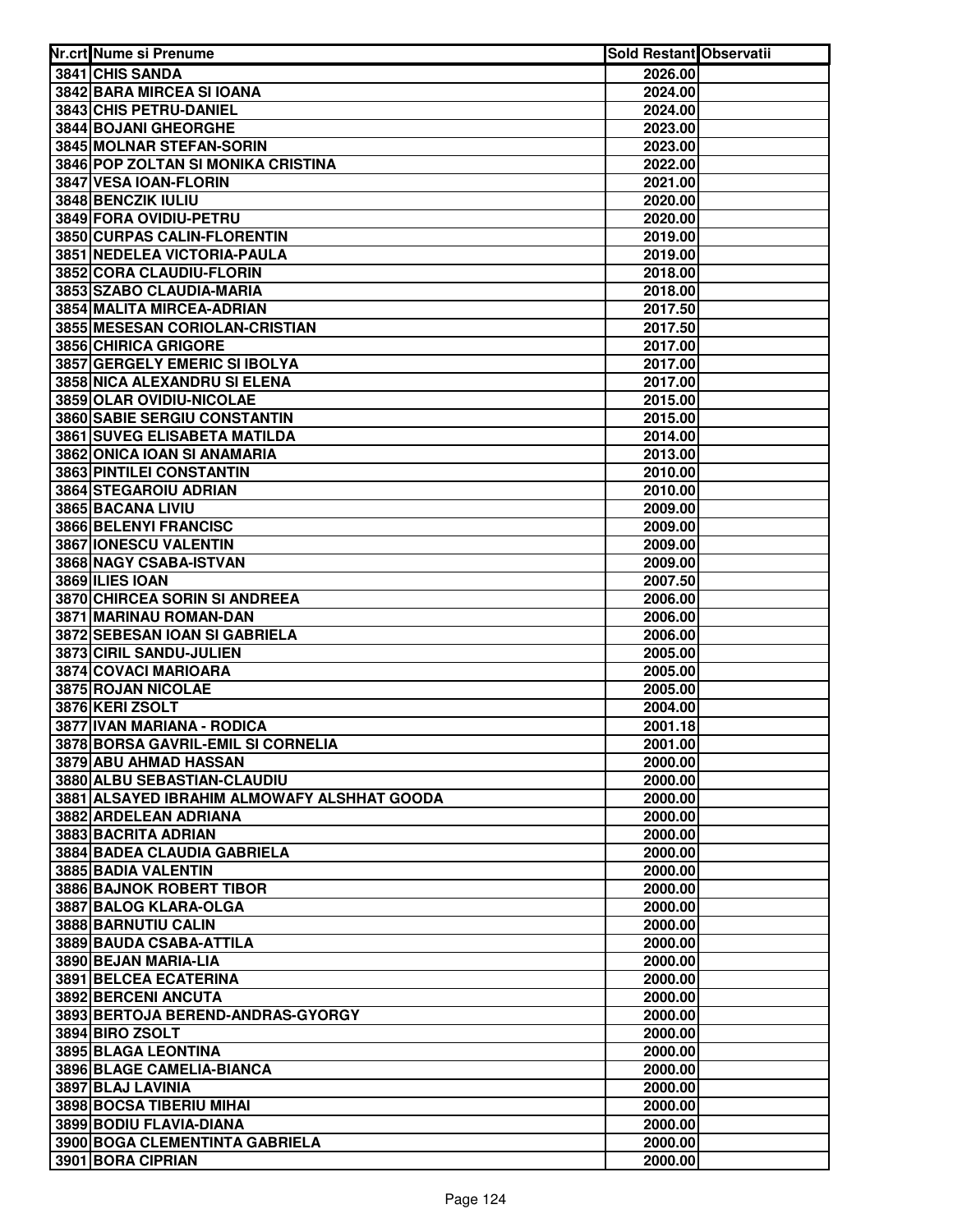| Nr.crt Nume si Prenume | Sold Restant Observatii |  |
|------------------------|-------------------------|--|
| 3902 BORZ ADRIAN IOAN  | 2000.00                 |  |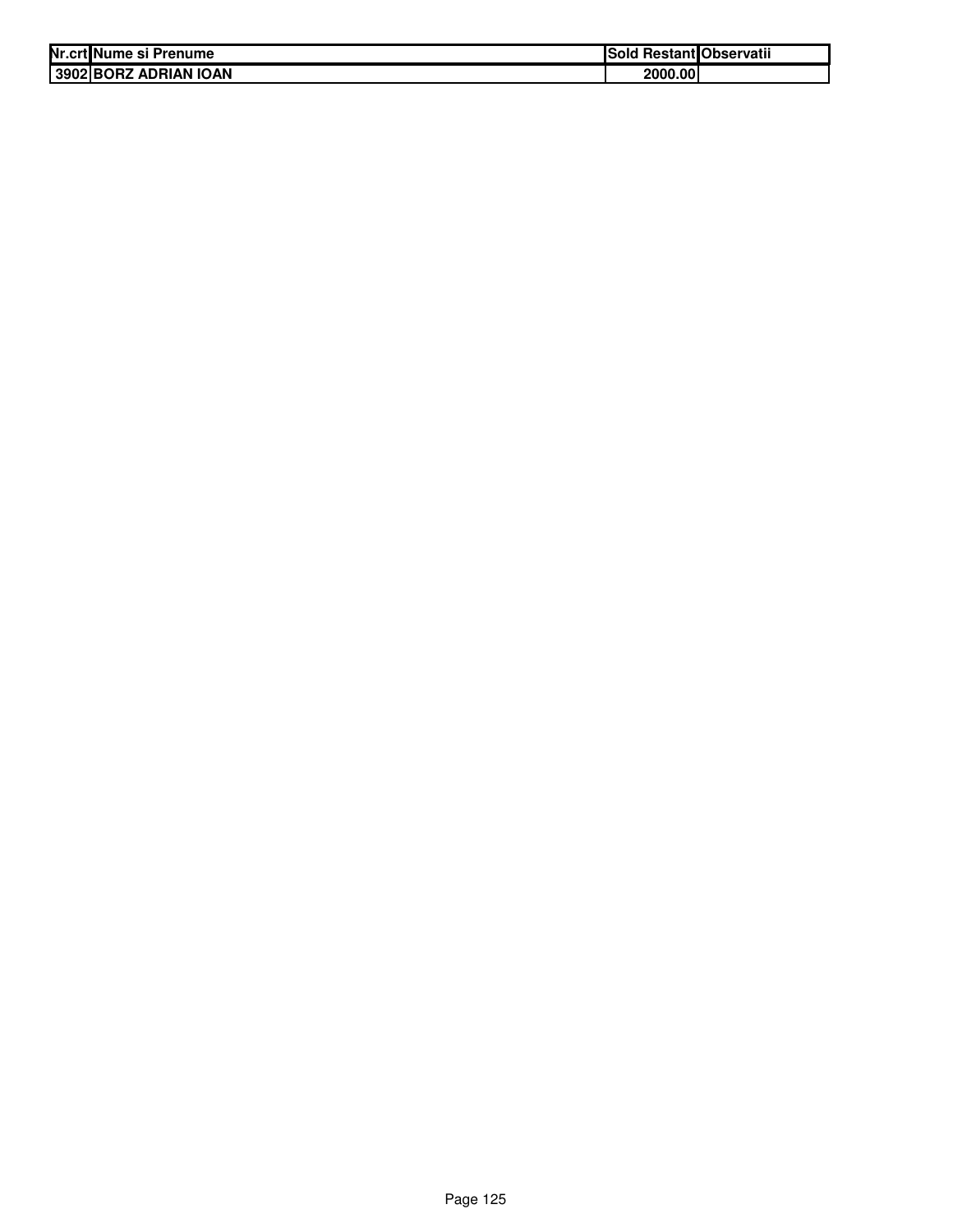| Nr.crt Nume si Prenume                       | Sold Restant Observatii |  |
|----------------------------------------------|-------------------------|--|
| 3903 BORZ CIPRIAN                            | 2000.00                 |  |
| 3904 BUDAU ILCA                              | 2000.00                 |  |
| 3905 BUGHIU PETRU CRISTIAN                   | 2000.00                 |  |
| 3906 BUNGAU GHEORGHE-IOAN                    | 2000.00                 |  |
| 3907 CABA ELENA DORINA                       | 2000.00                 |  |
| 3908 CADAR MONICA-IOANA                      | 2000.00                 |  |
| 3909 CADAR SORIN DUMITRU SI ANGELA           | 2000.00                 |  |
| 3910 CALIN TAMARA                            | 2000.00                 |  |
| 3911 CHIRCEA ANDREA                          | 2000.00                 |  |
| 3912 CHISE MIRCEA-C-TIN                      | 2000.00                 |  |
| 3913 CHITORAGA DINU                          | 2000.00                 |  |
| 3914 CIURAR GEZA-ALEXANDRU                   | 2000.00                 |  |
| 3915 CLEJAN MELANIA                          | 2000.00                 |  |
| 3916 CORMOS ANETA RENATA                     | 2000.00                 |  |
| 3917 COSTACHE CARMEN-CRISTINA                | 2000.00                 |  |
| 3918 CSAKVARY EVA                            | 2000.00                 |  |
| 3919 CSOMORTANYI ADELA-MARIA                 | 2000.00                 |  |
| 3920 CUIBUS VASILE SI MELANIA LUMINITA       | 2000.00                 |  |
| 3921 DAROCZY MIHAI                           | 2000.00                 |  |
| 3922 DE PIERI VALERIE GENEVIEVE THERESE      | 2000.00                 |  |
| 3923 DEREBAN ALEXANDRU                       | 2000.00                 |  |
| 3924 DRAGAN MONICA                           | 2000.00                 |  |
| 3925 DUCA VIOLETA                            | 2000.00                 |  |
| 3926 DUDAS LIDIA MONICA                      | 2000.00                 |  |
| 3927 DUDAS SANDOR                            | 2000.00                 |  |
| 3928 DUME SORIN - MARIAN SI VALENTINA        | 2000.00                 |  |
| 3929 EDU VIOREL-VASILE                       | 2000.00                 |  |
| 3930 EHRET CRISTOPHE JACOUES ANTOINE         | 2000.00                 |  |
| 3931 ELAZZAZI MOHAMED AHMED                  | 2000.00                 |  |
| 3932 FABIAN ERZSEBET                         | 2000.00                 |  |
| 3933 FACONTI MARCO                           | 2000.00                 |  |
| 3934 FARAGO LAIOS-ZOLTAN                     | 2000.00                 |  |
| 3935 FARKAS MARIA                            | 2000.00                 |  |
| 3936 FASOLO RENZO                            | 2000.00                 |  |
| 3937 FEKETE FERENC ISTVAN                    | 2000.00                 |  |
| 3938 FENYES ALEXANDRU STEFAN                 | 2000.00                 |  |
| 3939 FILIP ANGELA VIORICA                    | 2000.00                 |  |
| 3940 GABOR JUJCA                             | 2000.00                 |  |
| <b>3941 GABOR MARIA</b>                      | 2000.00                 |  |
| 3942 GABOR ROZALIA                           | 2000.00                 |  |
| 3943 GABOR SUSANA                            | 2000.00                 |  |
| 3944 GAL RAMONA-NICOLETA                     | 2000.00                 |  |
| 3945 GAROFEANU LIVIU                         | 2000.00                 |  |
| 3946 GERGELY GYULA                           | 2000.00                 |  |
| 3947 GHERGHELEINIC DIANA-TEODORA             | 2000.00                 |  |
| 3948 GRECU IOAN                              | 2000.00                 |  |
| 3949 GROZA CARMEN-FLORENTINA                 | 2000.00                 |  |
| 3950 GUI MARIA                               | 2000.00                 |  |
| 3951 HAJNER ERIK-ROBERT                      | 2000.00                 |  |
| 3952 HERMAN CIPRIAN MARIUS                   | 2000.00                 |  |
| 3953 HOFFMAN CSABA-LEVENTE                   | 2000.00                 |  |
| <b>3954 HORGA FLORIN SI NICOLETA FLORICA</b> | 2000.00                 |  |
| 3955 HUBER ROTEM                             | 2000.00                 |  |
| 3956 IANC MAGDALENA                          | 2000.00                 |  |
| 3957 IOVAN FLORIAN                           | 2000.00                 |  |
| 3958 ISTOICA LUIZA                           | 2000.00                 |  |
| 3959 ISZTOIKA DUMITRU-IOAN                   | 2000.00                 |  |
| 3960 ISZTOIKA TEREZA                         | 2000.00                 |  |
| 3961 IVAN CARMEN                             | 2000.00                 |  |
| 3962 KALMAR GYORGY                           | 2000.00                 |  |
| 3963 KISS ECATERINA                          | 2000.00                 |  |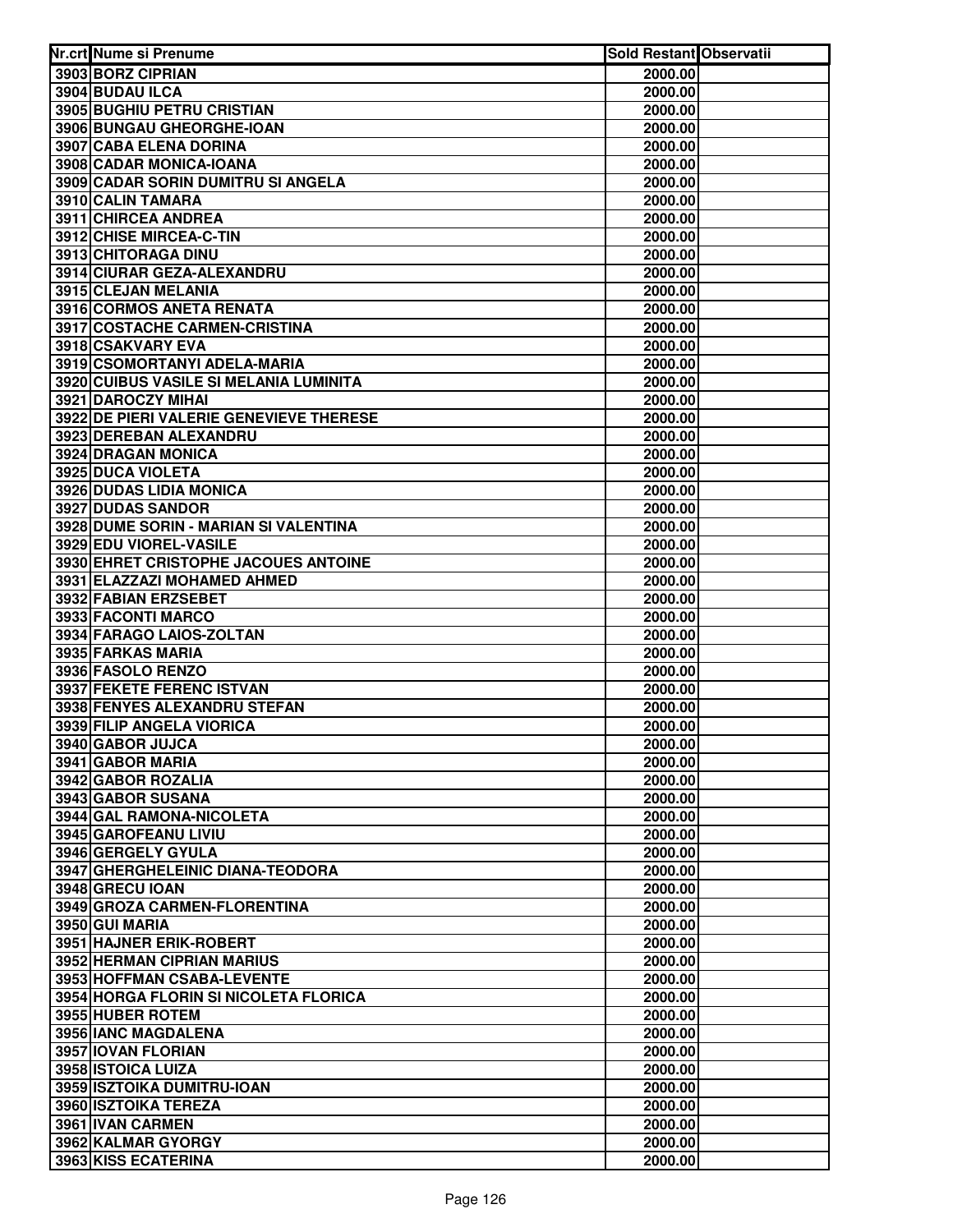| Nr.crt Nume si Prenume  | <b>Sold Restant Observatii</b> |  |
|-------------------------|--------------------------------|--|
| 3964 KISS ISTVAN-IOZSEF | 2000.001                       |  |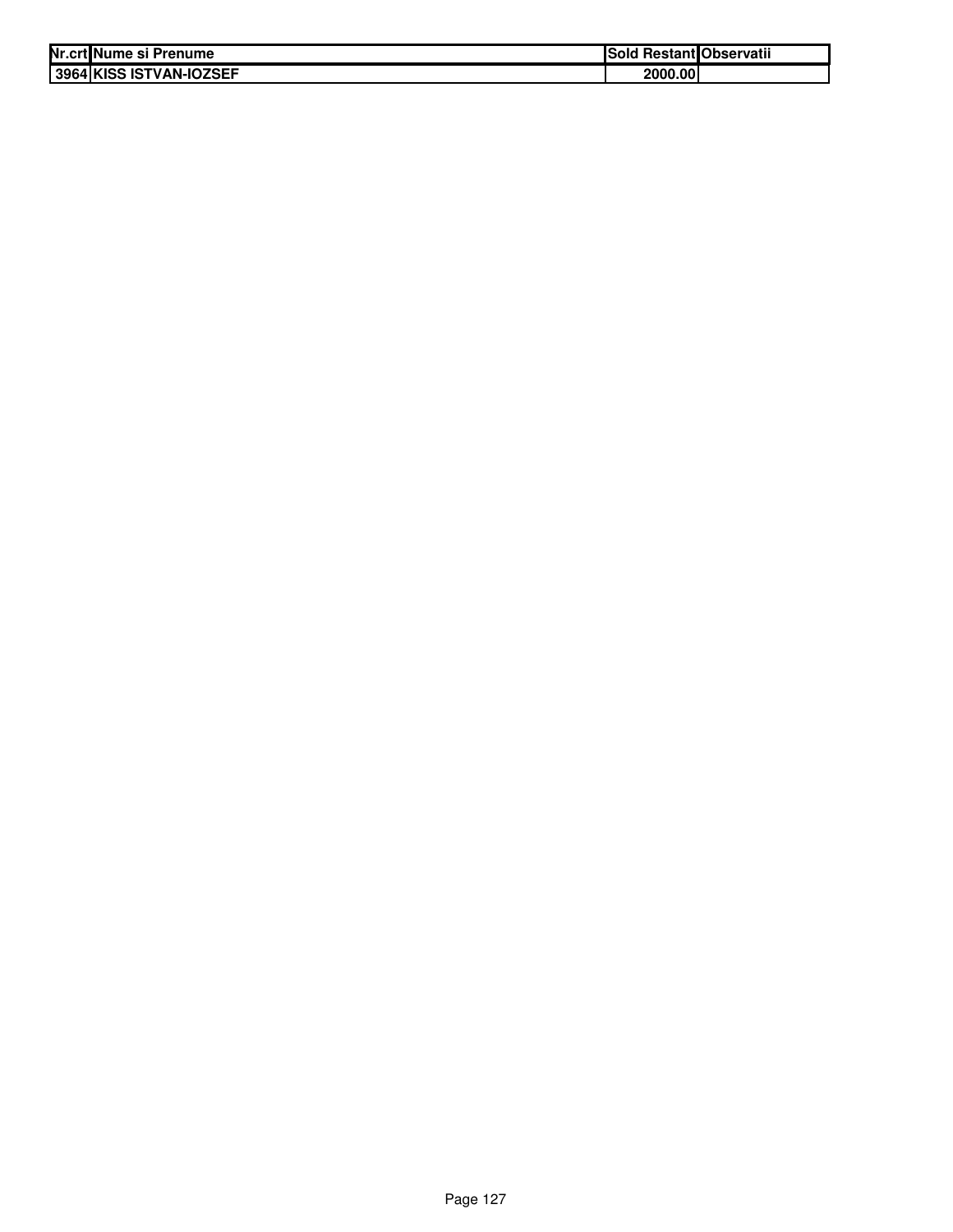| Nr.crt Nume si Prenume               | Sold Restant Observatii |                       |
|--------------------------------------|-------------------------|-----------------------|
| 3965 KORDA ZSOLT-JANOS               | 2000.00                 |                       |
| 3966 KOVACS MATILD                   | 2000.00                 |                       |
| 3967 LACATUS SZELURINA               | 2000.00                 |                       |
| 3968 LAZAR ILDIKO                    | 2000.00                 |                       |
| 3969 LOCSEI ZSOLT ARPAD              | 2000.00                 |                       |
| 3970 LORINCZ IUDIT-VERA              | 2000.00                 |                       |
| 3971 LUKACS KALMAN                   | 2000.00                 |                       |
| 3972 MAGYARI ELISABETA               | 2000.00                 |                       |
| 3973 MALEK GUSZTAV JOZSEF            | 2000.00                 |                       |
| 3974 MANOLESCU ADRIANA               | 2000.00                 |                       |
| 3975 MARCU VIORICA                   |                         | 2000.00 PROCES PE ROL |
| 3976 MARINICA MIHAELA                | 2000.00                 |                       |
| 3977 MARIS RADU ALEXANDRU            | 2000.00                 |                       |
| 3978 MATEA MARGARETA-EVA             | 2000.00                 |                       |
| 3979 MATEAS MARIOARA MIRELA          | 2000.00                 |                       |
| 3980 MATICA SIMONA-ADRIANA           | 2000.00                 |                       |
| <b>3981 MERCEA PAVEL SI VICTORIA</b> | 2000.00                 |                       |
| 3982 MIHALCA ADRIAN EMANUIL          | 2000.00                 |                       |
| 3983 MOCIAR TIBOR                    | 2000.00                 |                       |
| 3984 MOHAN DUMITRU-MIHAI             | 2000.00                 |                       |
| 3985 MOLDOVAN CONSTAN                | 2000.00                 |                       |
| 3986 MOLDOVAN FLORIN-PETRU           | 2000.00                 |                       |
| 3987 MOLDOVAN HORIA-LUCIAN           | 2000.00                 |                       |
| 3988 MOS NICOLAE                     | 2000.00                 |                       |
| 3989 MOZA FLORIAN                    | 2000.00                 |                       |
| 3990 NEGRUT VALERICA                 | 2000.00                 |                       |
| 3991 NELSON BRACALENTE               | 2000.00                 |                       |
| 3992 NEMET ALEXANDRU                 | 2000.00                 |                       |
| 3993 NENCIU VASILE-CONSTANTIN        | 2000.00                 |                       |
| 3994 OLAH ALEXANDRU-REMUS            | 2000.00                 |                       |
| 3995 OLAR VALENTINA-IOANA            | 2000.00                 |                       |
| 3996 OLTEANU RADU                    | 2000.00                 |                       |
| 3997 ONEL RAZVAN-CALIN               | 2000.00                 |                       |
| 3998 OPRE ELISABETA EDITH            | 2000.00                 |                       |
| 3999 PANKOTAI GABOR GERGELY          | 2000.00                 |                       |
| 4000 PANTIS SALOMEA-LIANA            | 2000.00                 |                       |
| 4001 PAPA RINALDO                    | 2000.00                 |                       |
| 4002 PAPP ZSOLT                      | 2000.00                 |                       |
| 4003 PATAKI ANTAL                    | 2000.00                 |                       |
| 4004 PATCAS MIRELA EMILIA            | 2000.00                 |                       |
| 4005 PATER ANGELA-DACIANA            | 2000.00                 |                       |
| 4006 PATRULESCU BOGDAN FLORIN        | 2000.00                 |                       |
| <b>4007 PAUBLUSZTIG ERZSEBET</b>     | 2000.00                 |                       |
| 4008 POLTZ OLIMPIA-ECATERINA         | 2000.00                 |                       |
| <b>4009 POP LAVINIU-VASILE</b>       | 2000.00                 |                       |
| 4010 POP OVIDIU-DUMITRU              | 2000.00                 |                       |
| 4011 POPA OCTAVIAN FLORIN            | 2000.00                 |                       |
| 4012 POPOVICI FLORINA ANDREA         | 2000.00                 |                       |
| 4013 POPP TEODOR-LIVIU               | 2000.00                 |                       |
| 4014 PORTAN TIMEA-ANDREA             | 2000.00                 |                       |
| 4015 PUSTEA VIOLETA MARIANA          | 2000.00                 |                       |
| 4016 ROMOCEA ELISAVETA               | 2000.00                 |                       |
| 4017 RONASZEKI ROBERT-JOZSEF         | 2000.00                 |                       |
| 4018 SAITI SUNAMITA-ROXANA           | 2000.00                 |                       |
| 4019 SALAGEAN OANA                   | 2000.00                 |                       |
| 4020 SARATOC DANIEL-IOAN             | 2000.00                 |                       |
| 4021 SCHMIDT ATTILA IOZSEF           | 2000.00                 |                       |
| 4022 SECAN ADRIANA-MIHAELA           | 2000.00                 |                       |
| 4023 SERES TIMEA                     | 2000.00                 |                       |
| 4024 SFERLE CORINA LAURA             | 2000.00                 |                       |
| <b>4025 SHERLOCK PATRICK JOHN</b>    | 2000.00                 |                       |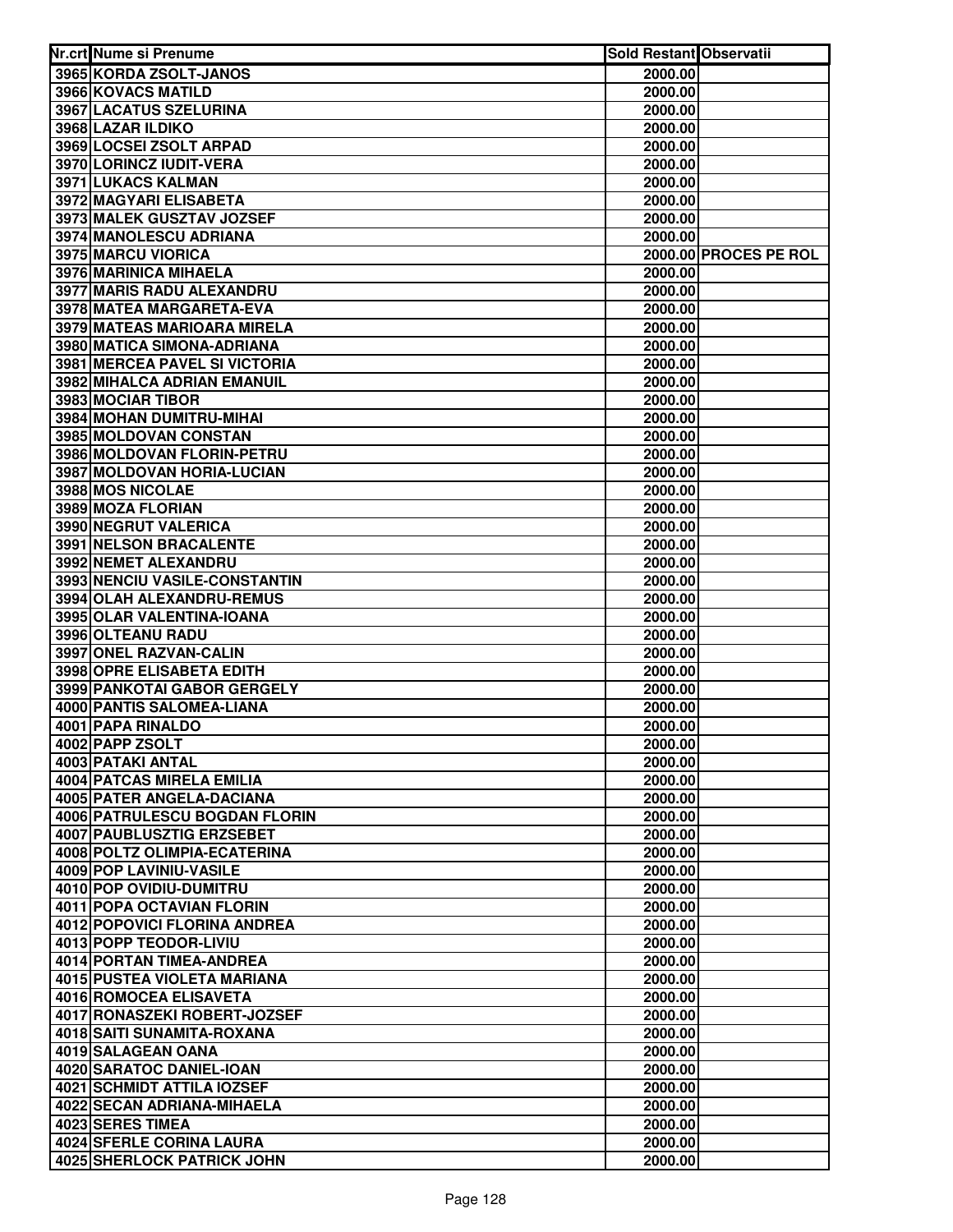| Nr.crt Nume si Prenume | ISold   | l RestantlObservatii |
|------------------------|---------|----------------------|
| 4026 SIDOR CALIN       | 2000.00 |                      |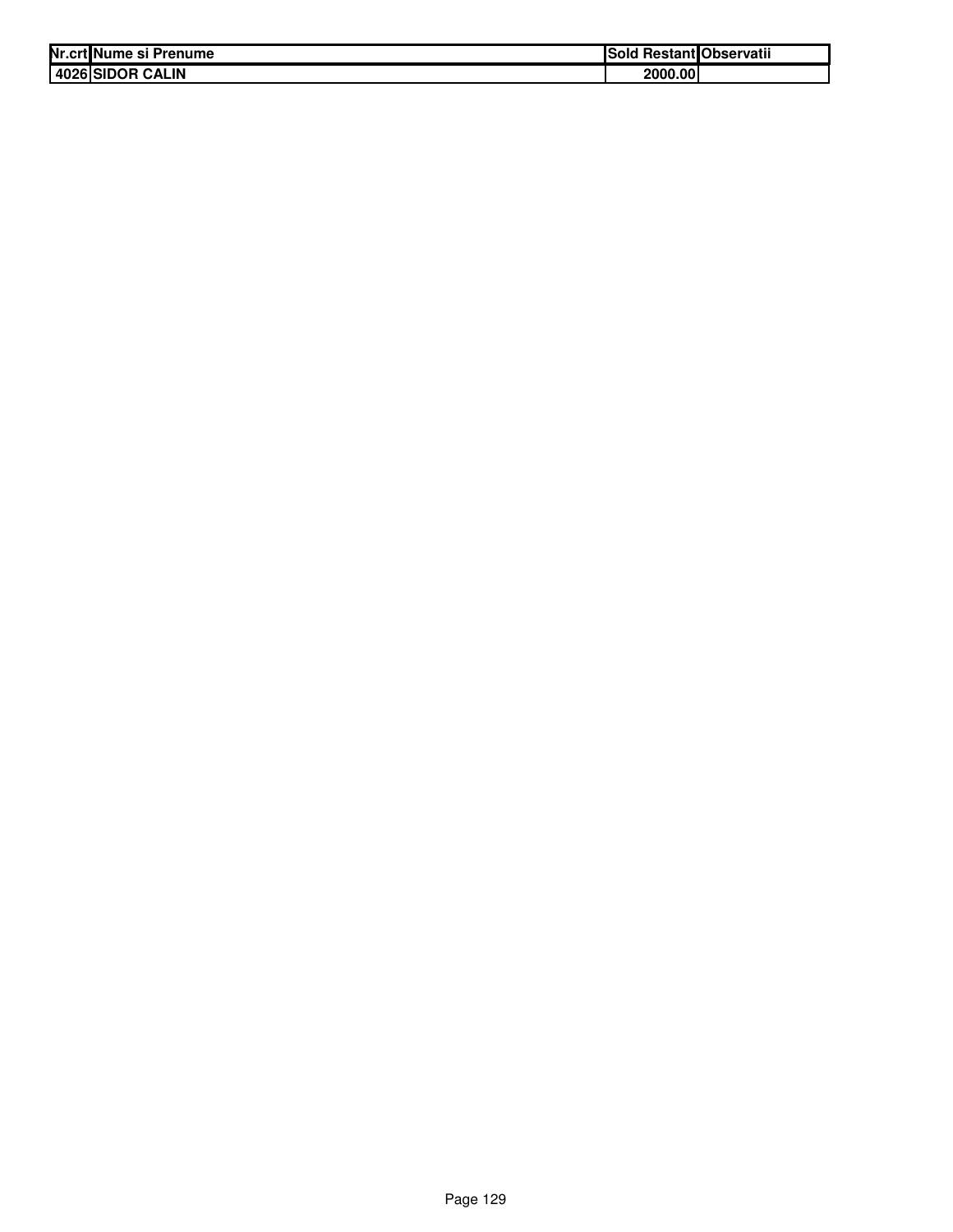| 4027 SIPOS ANTONIA-RAMONA<br>2000.00<br>4028 SIRBU VALENTIN<br>2000.00<br>4029 SOOS ELISABETA PARASCHIVA<br>2000.00<br>4030 STERN AKOS ANDRAS<br>2000.00<br>4031 STRENG DUMITRU STEFAN<br>2000.00<br>4032 STROIA MARIA<br>2000.00<br>4033 SUN KEYU<br>2000.00<br>4034 SZABO SANDOR JOZSEF<br>2000.00<br>4035 SZILAGYI SANDOR<br>2000.00<br>4036 SZTANKOVITS ROZALIA<br>2000.00<br>4037 TAKACS KRISZTIAN<br>2000.00<br>4038 TAMAS VLADIMIR<br>2000.00<br>4039 TIBU DOINA OTILIA<br>2000.00<br>4040 TIGAN ANDA-CLAUDIA<br>2000.00<br>4041 TINCUT MIRCEA CALIN<br>2000.00<br>4042 TOTH BRIGITA-ELEONORA<br>2000.00<br>4043 TOTOS FERENC-ATTILA<br>2000.00<br>4044 TROMBONI SILVANO<br>2000.00<br>4045 VANT NICOLAE<br>2000.00<br>4046 VARGA AUGUSTIN ADRIAN<br>2000.00<br>4047 VARGA ILEANA<br>2000.00<br>4048 VARGA JOZSEF<br>2000.00<br>4049 VENTER ELENA<br>2000.00<br>4050 VISTISEN JAN<br>2000.00<br>4051 VUSCA DANIELA<br>2000.00<br>4052 ZANGRANDO ORIANO<br>2000.00<br>4053 ZERES ANA-DORINA<br>2000.00<br>4054 ZLIBUT RODICA-OLIMPIA<br>2000.00<br>4055 CAVALU OVIDIU DAN SI DANIELA SIMONA<br>1998.00<br>4056 LAKATOS ALEXANDRU<br>1998.00<br>4057 MANYAK ERIK-VIKTOR<br>1996.00<br>4058 CIPLEU VALENTIN<br>1995.00<br>4059 IOVA ALIN-IOAN<br>1995.00<br>4060 KOMIVES IMRE<br>1995.00<br>4061 POCIAN IOAN-GHEORGHE<br>1995.00<br>4062 MALITA GEORGE-ALIN<br>1993.00<br>4063 MOHACI JOZSEF-AUGUSTIN<br>1993.00<br>4064 TURCUT RADU-IOAN<br>1992.50<br>4065 KENCSE RENATA<br>1992.00<br>4066 MATE LUDOVIC<br>1991.60<br><b>4067 DUDAS ADRIAN</b><br>1991.00<br>4068 GABOR MATEI<br>1991.00<br>4069 COITA DENISA-VASILICA<br>1990.00<br>4070 ISZTOIKA RUBEN<br>1990.00<br>4071 STRATULAT VALENTIN-GABRIEL<br>1990.00<br>4072 ZETOCHA IOAN<br>1990.00<br>4073 BOSCA-DAVID SEBASTIAN-NICOLAE<br>1989.00<br>4074 LACATOS ERZSEBET-GYONGYI SI GAVRIL<br>1989.00<br>4075 NISTOR TIBERIU-TEODOR<br>1989.00<br>4076 BELDEA CRISTINA-BARBARA<br>1988.00<br>4077 NEGRUTIU LAURA-ALINA<br>1988.00<br>4078 SIMOC NORBERT-STEFAN<br>1988.00<br>4079 VASS TIBOR<br>1988.00<br>4080 MERCEA SEVERUS-IOAN<br>1987.06<br>4081 CSEKE MOZES<br>1987.00<br>4082 CLOBOC SERGIU-IONUT<br>1986.50<br>4083 BLAGA MARIUS<br>1985.00<br>4084 GULER IOAN SI ANGELA<br>1985.00<br>4085 NEDELEA TRAIAN-EUGEN<br>1985.00<br>4086 POPA EMIL-NICOLAE<br>1984.50<br>4087 ONICA CARMEN-SIMONA<br>1984.00 | Nr.crt Nume si Prenume | Sold Restant Observatii |  |
|----------------------------------------------------------------------------------------------------------------------------------------------------------------------------------------------------------------------------------------------------------------------------------------------------------------------------------------------------------------------------------------------------------------------------------------------------------------------------------------------------------------------------------------------------------------------------------------------------------------------------------------------------------------------------------------------------------------------------------------------------------------------------------------------------------------------------------------------------------------------------------------------------------------------------------------------------------------------------------------------------------------------------------------------------------------------------------------------------------------------------------------------------------------------------------------------------------------------------------------------------------------------------------------------------------------------------------------------------------------------------------------------------------------------------------------------------------------------------------------------------------------------------------------------------------------------------------------------------------------------------------------------------------------------------------------------------------------------------------------------------------------------------------------------------------------------------------------------------------------------------------------------------------------------------------------------------------------------------------------------------------------------------------------------------------------------------------------------------------------------------------------------------------------------------------------------------------------------------------------------------------------------------------------------------------------------------------------------------------------------------|------------------------|-------------------------|--|
|                                                                                                                                                                                                                                                                                                                                                                                                                                                                                                                                                                                                                                                                                                                                                                                                                                                                                                                                                                                                                                                                                                                                                                                                                                                                                                                                                                                                                                                                                                                                                                                                                                                                                                                                                                                                                                                                                                                                                                                                                                                                                                                                                                                                                                                                                                                                                                            |                        |                         |  |
|                                                                                                                                                                                                                                                                                                                                                                                                                                                                                                                                                                                                                                                                                                                                                                                                                                                                                                                                                                                                                                                                                                                                                                                                                                                                                                                                                                                                                                                                                                                                                                                                                                                                                                                                                                                                                                                                                                                                                                                                                                                                                                                                                                                                                                                                                                                                                                            |                        |                         |  |
|                                                                                                                                                                                                                                                                                                                                                                                                                                                                                                                                                                                                                                                                                                                                                                                                                                                                                                                                                                                                                                                                                                                                                                                                                                                                                                                                                                                                                                                                                                                                                                                                                                                                                                                                                                                                                                                                                                                                                                                                                                                                                                                                                                                                                                                                                                                                                                            |                        |                         |  |
|                                                                                                                                                                                                                                                                                                                                                                                                                                                                                                                                                                                                                                                                                                                                                                                                                                                                                                                                                                                                                                                                                                                                                                                                                                                                                                                                                                                                                                                                                                                                                                                                                                                                                                                                                                                                                                                                                                                                                                                                                                                                                                                                                                                                                                                                                                                                                                            |                        |                         |  |
|                                                                                                                                                                                                                                                                                                                                                                                                                                                                                                                                                                                                                                                                                                                                                                                                                                                                                                                                                                                                                                                                                                                                                                                                                                                                                                                                                                                                                                                                                                                                                                                                                                                                                                                                                                                                                                                                                                                                                                                                                                                                                                                                                                                                                                                                                                                                                                            |                        |                         |  |
|                                                                                                                                                                                                                                                                                                                                                                                                                                                                                                                                                                                                                                                                                                                                                                                                                                                                                                                                                                                                                                                                                                                                                                                                                                                                                                                                                                                                                                                                                                                                                                                                                                                                                                                                                                                                                                                                                                                                                                                                                                                                                                                                                                                                                                                                                                                                                                            |                        |                         |  |
|                                                                                                                                                                                                                                                                                                                                                                                                                                                                                                                                                                                                                                                                                                                                                                                                                                                                                                                                                                                                                                                                                                                                                                                                                                                                                                                                                                                                                                                                                                                                                                                                                                                                                                                                                                                                                                                                                                                                                                                                                                                                                                                                                                                                                                                                                                                                                                            |                        |                         |  |
|                                                                                                                                                                                                                                                                                                                                                                                                                                                                                                                                                                                                                                                                                                                                                                                                                                                                                                                                                                                                                                                                                                                                                                                                                                                                                                                                                                                                                                                                                                                                                                                                                                                                                                                                                                                                                                                                                                                                                                                                                                                                                                                                                                                                                                                                                                                                                                            |                        |                         |  |
|                                                                                                                                                                                                                                                                                                                                                                                                                                                                                                                                                                                                                                                                                                                                                                                                                                                                                                                                                                                                                                                                                                                                                                                                                                                                                                                                                                                                                                                                                                                                                                                                                                                                                                                                                                                                                                                                                                                                                                                                                                                                                                                                                                                                                                                                                                                                                                            |                        |                         |  |
|                                                                                                                                                                                                                                                                                                                                                                                                                                                                                                                                                                                                                                                                                                                                                                                                                                                                                                                                                                                                                                                                                                                                                                                                                                                                                                                                                                                                                                                                                                                                                                                                                                                                                                                                                                                                                                                                                                                                                                                                                                                                                                                                                                                                                                                                                                                                                                            |                        |                         |  |
|                                                                                                                                                                                                                                                                                                                                                                                                                                                                                                                                                                                                                                                                                                                                                                                                                                                                                                                                                                                                                                                                                                                                                                                                                                                                                                                                                                                                                                                                                                                                                                                                                                                                                                                                                                                                                                                                                                                                                                                                                                                                                                                                                                                                                                                                                                                                                                            |                        |                         |  |
|                                                                                                                                                                                                                                                                                                                                                                                                                                                                                                                                                                                                                                                                                                                                                                                                                                                                                                                                                                                                                                                                                                                                                                                                                                                                                                                                                                                                                                                                                                                                                                                                                                                                                                                                                                                                                                                                                                                                                                                                                                                                                                                                                                                                                                                                                                                                                                            |                        |                         |  |
|                                                                                                                                                                                                                                                                                                                                                                                                                                                                                                                                                                                                                                                                                                                                                                                                                                                                                                                                                                                                                                                                                                                                                                                                                                                                                                                                                                                                                                                                                                                                                                                                                                                                                                                                                                                                                                                                                                                                                                                                                                                                                                                                                                                                                                                                                                                                                                            |                        |                         |  |
|                                                                                                                                                                                                                                                                                                                                                                                                                                                                                                                                                                                                                                                                                                                                                                                                                                                                                                                                                                                                                                                                                                                                                                                                                                                                                                                                                                                                                                                                                                                                                                                                                                                                                                                                                                                                                                                                                                                                                                                                                                                                                                                                                                                                                                                                                                                                                                            |                        |                         |  |
|                                                                                                                                                                                                                                                                                                                                                                                                                                                                                                                                                                                                                                                                                                                                                                                                                                                                                                                                                                                                                                                                                                                                                                                                                                                                                                                                                                                                                                                                                                                                                                                                                                                                                                                                                                                                                                                                                                                                                                                                                                                                                                                                                                                                                                                                                                                                                                            |                        |                         |  |
|                                                                                                                                                                                                                                                                                                                                                                                                                                                                                                                                                                                                                                                                                                                                                                                                                                                                                                                                                                                                                                                                                                                                                                                                                                                                                                                                                                                                                                                                                                                                                                                                                                                                                                                                                                                                                                                                                                                                                                                                                                                                                                                                                                                                                                                                                                                                                                            |                        |                         |  |
|                                                                                                                                                                                                                                                                                                                                                                                                                                                                                                                                                                                                                                                                                                                                                                                                                                                                                                                                                                                                                                                                                                                                                                                                                                                                                                                                                                                                                                                                                                                                                                                                                                                                                                                                                                                                                                                                                                                                                                                                                                                                                                                                                                                                                                                                                                                                                                            |                        |                         |  |
|                                                                                                                                                                                                                                                                                                                                                                                                                                                                                                                                                                                                                                                                                                                                                                                                                                                                                                                                                                                                                                                                                                                                                                                                                                                                                                                                                                                                                                                                                                                                                                                                                                                                                                                                                                                                                                                                                                                                                                                                                                                                                                                                                                                                                                                                                                                                                                            |                        |                         |  |
|                                                                                                                                                                                                                                                                                                                                                                                                                                                                                                                                                                                                                                                                                                                                                                                                                                                                                                                                                                                                                                                                                                                                                                                                                                                                                                                                                                                                                                                                                                                                                                                                                                                                                                                                                                                                                                                                                                                                                                                                                                                                                                                                                                                                                                                                                                                                                                            |                        |                         |  |
|                                                                                                                                                                                                                                                                                                                                                                                                                                                                                                                                                                                                                                                                                                                                                                                                                                                                                                                                                                                                                                                                                                                                                                                                                                                                                                                                                                                                                                                                                                                                                                                                                                                                                                                                                                                                                                                                                                                                                                                                                                                                                                                                                                                                                                                                                                                                                                            |                        |                         |  |
|                                                                                                                                                                                                                                                                                                                                                                                                                                                                                                                                                                                                                                                                                                                                                                                                                                                                                                                                                                                                                                                                                                                                                                                                                                                                                                                                                                                                                                                                                                                                                                                                                                                                                                                                                                                                                                                                                                                                                                                                                                                                                                                                                                                                                                                                                                                                                                            |                        |                         |  |
|                                                                                                                                                                                                                                                                                                                                                                                                                                                                                                                                                                                                                                                                                                                                                                                                                                                                                                                                                                                                                                                                                                                                                                                                                                                                                                                                                                                                                                                                                                                                                                                                                                                                                                                                                                                                                                                                                                                                                                                                                                                                                                                                                                                                                                                                                                                                                                            |                        |                         |  |
|                                                                                                                                                                                                                                                                                                                                                                                                                                                                                                                                                                                                                                                                                                                                                                                                                                                                                                                                                                                                                                                                                                                                                                                                                                                                                                                                                                                                                                                                                                                                                                                                                                                                                                                                                                                                                                                                                                                                                                                                                                                                                                                                                                                                                                                                                                                                                                            |                        |                         |  |
|                                                                                                                                                                                                                                                                                                                                                                                                                                                                                                                                                                                                                                                                                                                                                                                                                                                                                                                                                                                                                                                                                                                                                                                                                                                                                                                                                                                                                                                                                                                                                                                                                                                                                                                                                                                                                                                                                                                                                                                                                                                                                                                                                                                                                                                                                                                                                                            |                        |                         |  |
|                                                                                                                                                                                                                                                                                                                                                                                                                                                                                                                                                                                                                                                                                                                                                                                                                                                                                                                                                                                                                                                                                                                                                                                                                                                                                                                                                                                                                                                                                                                                                                                                                                                                                                                                                                                                                                                                                                                                                                                                                                                                                                                                                                                                                                                                                                                                                                            |                        |                         |  |
|                                                                                                                                                                                                                                                                                                                                                                                                                                                                                                                                                                                                                                                                                                                                                                                                                                                                                                                                                                                                                                                                                                                                                                                                                                                                                                                                                                                                                                                                                                                                                                                                                                                                                                                                                                                                                                                                                                                                                                                                                                                                                                                                                                                                                                                                                                                                                                            |                        |                         |  |
|                                                                                                                                                                                                                                                                                                                                                                                                                                                                                                                                                                                                                                                                                                                                                                                                                                                                                                                                                                                                                                                                                                                                                                                                                                                                                                                                                                                                                                                                                                                                                                                                                                                                                                                                                                                                                                                                                                                                                                                                                                                                                                                                                                                                                                                                                                                                                                            |                        |                         |  |
|                                                                                                                                                                                                                                                                                                                                                                                                                                                                                                                                                                                                                                                                                                                                                                                                                                                                                                                                                                                                                                                                                                                                                                                                                                                                                                                                                                                                                                                                                                                                                                                                                                                                                                                                                                                                                                                                                                                                                                                                                                                                                                                                                                                                                                                                                                                                                                            |                        |                         |  |
|                                                                                                                                                                                                                                                                                                                                                                                                                                                                                                                                                                                                                                                                                                                                                                                                                                                                                                                                                                                                                                                                                                                                                                                                                                                                                                                                                                                                                                                                                                                                                                                                                                                                                                                                                                                                                                                                                                                                                                                                                                                                                                                                                                                                                                                                                                                                                                            |                        |                         |  |
|                                                                                                                                                                                                                                                                                                                                                                                                                                                                                                                                                                                                                                                                                                                                                                                                                                                                                                                                                                                                                                                                                                                                                                                                                                                                                                                                                                                                                                                                                                                                                                                                                                                                                                                                                                                                                                                                                                                                                                                                                                                                                                                                                                                                                                                                                                                                                                            |                        |                         |  |
|                                                                                                                                                                                                                                                                                                                                                                                                                                                                                                                                                                                                                                                                                                                                                                                                                                                                                                                                                                                                                                                                                                                                                                                                                                                                                                                                                                                                                                                                                                                                                                                                                                                                                                                                                                                                                                                                                                                                                                                                                                                                                                                                                                                                                                                                                                                                                                            |                        |                         |  |
|                                                                                                                                                                                                                                                                                                                                                                                                                                                                                                                                                                                                                                                                                                                                                                                                                                                                                                                                                                                                                                                                                                                                                                                                                                                                                                                                                                                                                                                                                                                                                                                                                                                                                                                                                                                                                                                                                                                                                                                                                                                                                                                                                                                                                                                                                                                                                                            |                        |                         |  |
|                                                                                                                                                                                                                                                                                                                                                                                                                                                                                                                                                                                                                                                                                                                                                                                                                                                                                                                                                                                                                                                                                                                                                                                                                                                                                                                                                                                                                                                                                                                                                                                                                                                                                                                                                                                                                                                                                                                                                                                                                                                                                                                                                                                                                                                                                                                                                                            |                        |                         |  |
|                                                                                                                                                                                                                                                                                                                                                                                                                                                                                                                                                                                                                                                                                                                                                                                                                                                                                                                                                                                                                                                                                                                                                                                                                                                                                                                                                                                                                                                                                                                                                                                                                                                                                                                                                                                                                                                                                                                                                                                                                                                                                                                                                                                                                                                                                                                                                                            |                        |                         |  |
|                                                                                                                                                                                                                                                                                                                                                                                                                                                                                                                                                                                                                                                                                                                                                                                                                                                                                                                                                                                                                                                                                                                                                                                                                                                                                                                                                                                                                                                                                                                                                                                                                                                                                                                                                                                                                                                                                                                                                                                                                                                                                                                                                                                                                                                                                                                                                                            |                        |                         |  |
|                                                                                                                                                                                                                                                                                                                                                                                                                                                                                                                                                                                                                                                                                                                                                                                                                                                                                                                                                                                                                                                                                                                                                                                                                                                                                                                                                                                                                                                                                                                                                                                                                                                                                                                                                                                                                                                                                                                                                                                                                                                                                                                                                                                                                                                                                                                                                                            |                        |                         |  |
|                                                                                                                                                                                                                                                                                                                                                                                                                                                                                                                                                                                                                                                                                                                                                                                                                                                                                                                                                                                                                                                                                                                                                                                                                                                                                                                                                                                                                                                                                                                                                                                                                                                                                                                                                                                                                                                                                                                                                                                                                                                                                                                                                                                                                                                                                                                                                                            |                        |                         |  |
|                                                                                                                                                                                                                                                                                                                                                                                                                                                                                                                                                                                                                                                                                                                                                                                                                                                                                                                                                                                                                                                                                                                                                                                                                                                                                                                                                                                                                                                                                                                                                                                                                                                                                                                                                                                                                                                                                                                                                                                                                                                                                                                                                                                                                                                                                                                                                                            |                        |                         |  |
|                                                                                                                                                                                                                                                                                                                                                                                                                                                                                                                                                                                                                                                                                                                                                                                                                                                                                                                                                                                                                                                                                                                                                                                                                                                                                                                                                                                                                                                                                                                                                                                                                                                                                                                                                                                                                                                                                                                                                                                                                                                                                                                                                                                                                                                                                                                                                                            |                        |                         |  |
|                                                                                                                                                                                                                                                                                                                                                                                                                                                                                                                                                                                                                                                                                                                                                                                                                                                                                                                                                                                                                                                                                                                                                                                                                                                                                                                                                                                                                                                                                                                                                                                                                                                                                                                                                                                                                                                                                                                                                                                                                                                                                                                                                                                                                                                                                                                                                                            |                        |                         |  |
|                                                                                                                                                                                                                                                                                                                                                                                                                                                                                                                                                                                                                                                                                                                                                                                                                                                                                                                                                                                                                                                                                                                                                                                                                                                                                                                                                                                                                                                                                                                                                                                                                                                                                                                                                                                                                                                                                                                                                                                                                                                                                                                                                                                                                                                                                                                                                                            |                        |                         |  |
|                                                                                                                                                                                                                                                                                                                                                                                                                                                                                                                                                                                                                                                                                                                                                                                                                                                                                                                                                                                                                                                                                                                                                                                                                                                                                                                                                                                                                                                                                                                                                                                                                                                                                                                                                                                                                                                                                                                                                                                                                                                                                                                                                                                                                                                                                                                                                                            |                        |                         |  |
|                                                                                                                                                                                                                                                                                                                                                                                                                                                                                                                                                                                                                                                                                                                                                                                                                                                                                                                                                                                                                                                                                                                                                                                                                                                                                                                                                                                                                                                                                                                                                                                                                                                                                                                                                                                                                                                                                                                                                                                                                                                                                                                                                                                                                                                                                                                                                                            |                        |                         |  |
|                                                                                                                                                                                                                                                                                                                                                                                                                                                                                                                                                                                                                                                                                                                                                                                                                                                                                                                                                                                                                                                                                                                                                                                                                                                                                                                                                                                                                                                                                                                                                                                                                                                                                                                                                                                                                                                                                                                                                                                                                                                                                                                                                                                                                                                                                                                                                                            |                        |                         |  |
|                                                                                                                                                                                                                                                                                                                                                                                                                                                                                                                                                                                                                                                                                                                                                                                                                                                                                                                                                                                                                                                                                                                                                                                                                                                                                                                                                                                                                                                                                                                                                                                                                                                                                                                                                                                                                                                                                                                                                                                                                                                                                                                                                                                                                                                                                                                                                                            |                        |                         |  |
|                                                                                                                                                                                                                                                                                                                                                                                                                                                                                                                                                                                                                                                                                                                                                                                                                                                                                                                                                                                                                                                                                                                                                                                                                                                                                                                                                                                                                                                                                                                                                                                                                                                                                                                                                                                                                                                                                                                                                                                                                                                                                                                                                                                                                                                                                                                                                                            |                        |                         |  |
|                                                                                                                                                                                                                                                                                                                                                                                                                                                                                                                                                                                                                                                                                                                                                                                                                                                                                                                                                                                                                                                                                                                                                                                                                                                                                                                                                                                                                                                                                                                                                                                                                                                                                                                                                                                                                                                                                                                                                                                                                                                                                                                                                                                                                                                                                                                                                                            |                        |                         |  |
|                                                                                                                                                                                                                                                                                                                                                                                                                                                                                                                                                                                                                                                                                                                                                                                                                                                                                                                                                                                                                                                                                                                                                                                                                                                                                                                                                                                                                                                                                                                                                                                                                                                                                                                                                                                                                                                                                                                                                                                                                                                                                                                                                                                                                                                                                                                                                                            |                        |                         |  |
|                                                                                                                                                                                                                                                                                                                                                                                                                                                                                                                                                                                                                                                                                                                                                                                                                                                                                                                                                                                                                                                                                                                                                                                                                                                                                                                                                                                                                                                                                                                                                                                                                                                                                                                                                                                                                                                                                                                                                                                                                                                                                                                                                                                                                                                                                                                                                                            |                        |                         |  |
|                                                                                                                                                                                                                                                                                                                                                                                                                                                                                                                                                                                                                                                                                                                                                                                                                                                                                                                                                                                                                                                                                                                                                                                                                                                                                                                                                                                                                                                                                                                                                                                                                                                                                                                                                                                                                                                                                                                                                                                                                                                                                                                                                                                                                                                                                                                                                                            |                        |                         |  |
|                                                                                                                                                                                                                                                                                                                                                                                                                                                                                                                                                                                                                                                                                                                                                                                                                                                                                                                                                                                                                                                                                                                                                                                                                                                                                                                                                                                                                                                                                                                                                                                                                                                                                                                                                                                                                                                                                                                                                                                                                                                                                                                                                                                                                                                                                                                                                                            |                        |                         |  |
|                                                                                                                                                                                                                                                                                                                                                                                                                                                                                                                                                                                                                                                                                                                                                                                                                                                                                                                                                                                                                                                                                                                                                                                                                                                                                                                                                                                                                                                                                                                                                                                                                                                                                                                                                                                                                                                                                                                                                                                                                                                                                                                                                                                                                                                                                                                                                                            |                        |                         |  |
|                                                                                                                                                                                                                                                                                                                                                                                                                                                                                                                                                                                                                                                                                                                                                                                                                                                                                                                                                                                                                                                                                                                                                                                                                                                                                                                                                                                                                                                                                                                                                                                                                                                                                                                                                                                                                                                                                                                                                                                                                                                                                                                                                                                                                                                                                                                                                                            |                        |                         |  |
|                                                                                                                                                                                                                                                                                                                                                                                                                                                                                                                                                                                                                                                                                                                                                                                                                                                                                                                                                                                                                                                                                                                                                                                                                                                                                                                                                                                                                                                                                                                                                                                                                                                                                                                                                                                                                                                                                                                                                                                                                                                                                                                                                                                                                                                                                                                                                                            |                        |                         |  |
|                                                                                                                                                                                                                                                                                                                                                                                                                                                                                                                                                                                                                                                                                                                                                                                                                                                                                                                                                                                                                                                                                                                                                                                                                                                                                                                                                                                                                                                                                                                                                                                                                                                                                                                                                                                                                                                                                                                                                                                                                                                                                                                                                                                                                                                                                                                                                                            |                        |                         |  |
|                                                                                                                                                                                                                                                                                                                                                                                                                                                                                                                                                                                                                                                                                                                                                                                                                                                                                                                                                                                                                                                                                                                                                                                                                                                                                                                                                                                                                                                                                                                                                                                                                                                                                                                                                                                                                                                                                                                                                                                                                                                                                                                                                                                                                                                                                                                                                                            |                        |                         |  |
|                                                                                                                                                                                                                                                                                                                                                                                                                                                                                                                                                                                                                                                                                                                                                                                                                                                                                                                                                                                                                                                                                                                                                                                                                                                                                                                                                                                                                                                                                                                                                                                                                                                                                                                                                                                                                                                                                                                                                                                                                                                                                                                                                                                                                                                                                                                                                                            |                        |                         |  |
|                                                                                                                                                                                                                                                                                                                                                                                                                                                                                                                                                                                                                                                                                                                                                                                                                                                                                                                                                                                                                                                                                                                                                                                                                                                                                                                                                                                                                                                                                                                                                                                                                                                                                                                                                                                                                                                                                                                                                                                                                                                                                                                                                                                                                                                                                                                                                                            |                        |                         |  |
|                                                                                                                                                                                                                                                                                                                                                                                                                                                                                                                                                                                                                                                                                                                                                                                                                                                                                                                                                                                                                                                                                                                                                                                                                                                                                                                                                                                                                                                                                                                                                                                                                                                                                                                                                                                                                                                                                                                                                                                                                                                                                                                                                                                                                                                                                                                                                                            |                        |                         |  |
|                                                                                                                                                                                                                                                                                                                                                                                                                                                                                                                                                                                                                                                                                                                                                                                                                                                                                                                                                                                                                                                                                                                                                                                                                                                                                                                                                                                                                                                                                                                                                                                                                                                                                                                                                                                                                                                                                                                                                                                                                                                                                                                                                                                                                                                                                                                                                                            |                        |                         |  |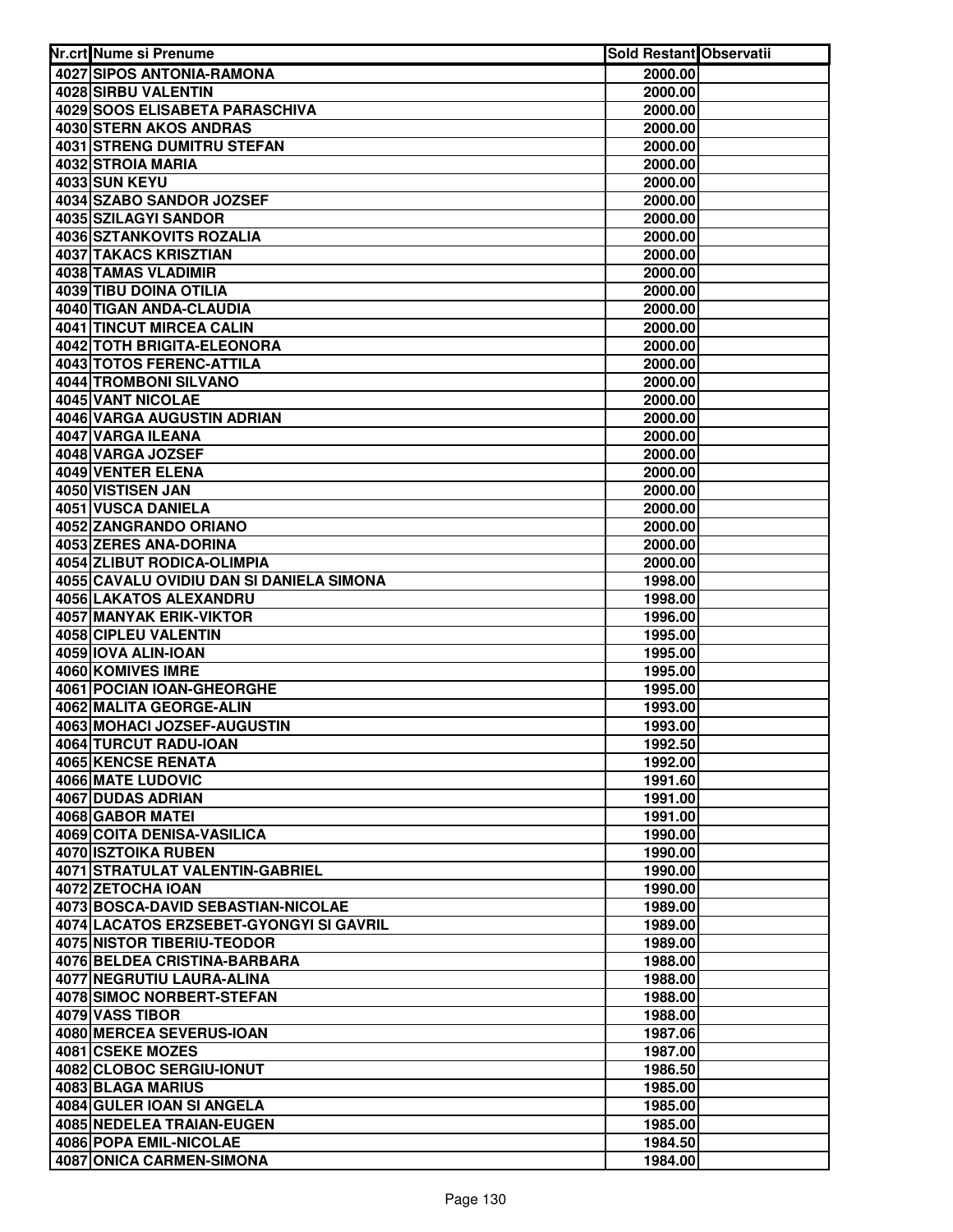| Nr.crt Nume si Prenume | Sold Restant Observatii |  |
|------------------------|-------------------------|--|
| 4088 BUNGAU NICOLAE    | 1983.00                 |  |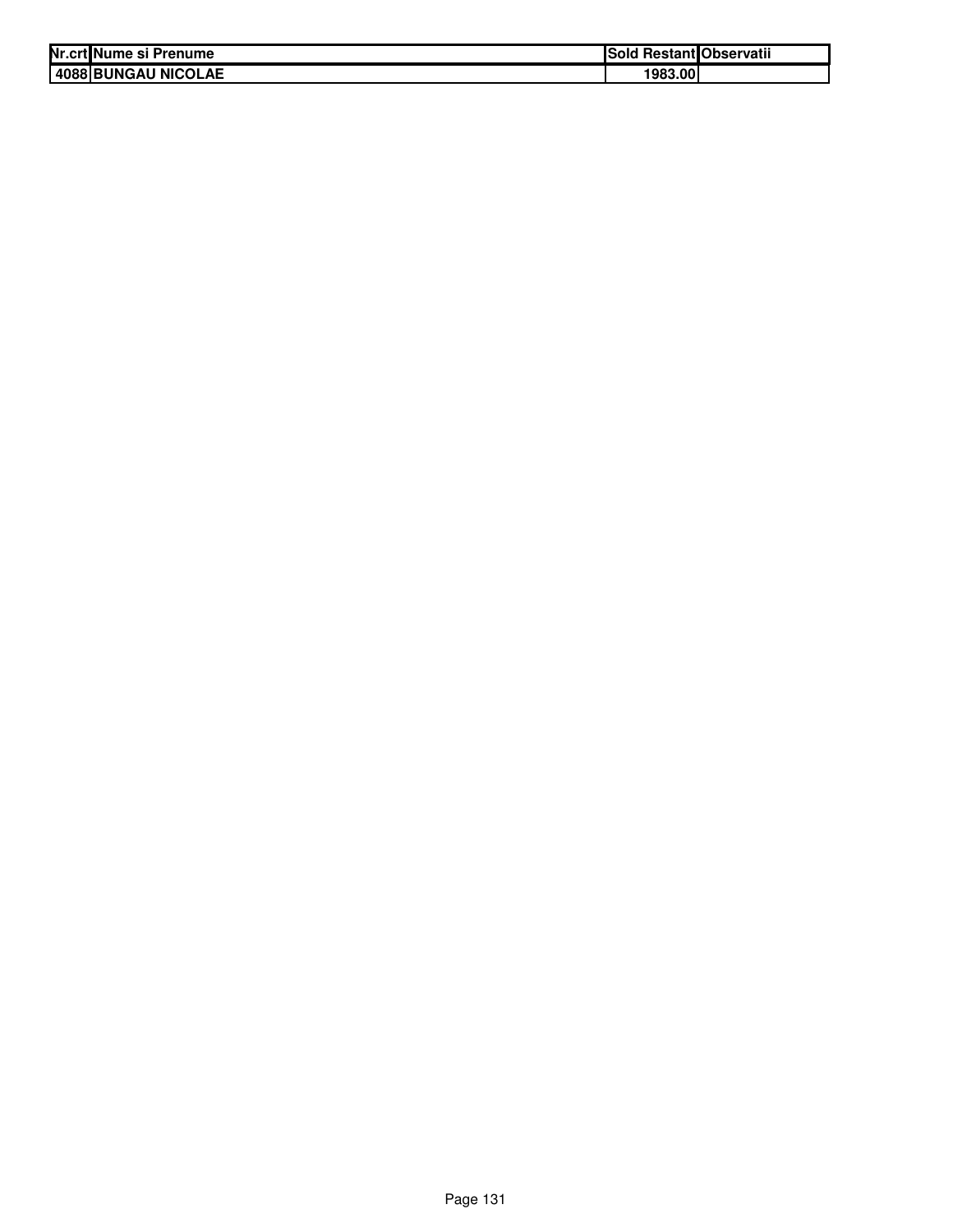| Nr.crt Nume si Prenume                               | Sold Restant Observatii |                       |
|------------------------------------------------------|-------------------------|-----------------------|
| 4089 FODOR CSABA-KAROLY                              | 1983.00                 |                       |
| 4090 BALOG ALEXANDRU-FLORIN SI CLAUDIA-MARIA         | 1982.00                 |                       |
| 4091 HORVAT CAMELIA ALEXANDRA                        | 1982.00                 |                       |
| <b>4092 MORAR PENELOPA</b>                           |                         | 1982.00 PROCES PE ROL |
| 4093 SANDU IOAN-DRAGOS                               | 1982.00                 |                       |
| 4094 NEAGA CALIN-DANUT                               | 1981.00                 |                       |
| 4095 ZAHARIE MIRCEA SI LUCICA                        | 1981.00                 |                       |
| 4096 BAK TAMAS                                       | 1980.00                 |                       |
| 4097 GAL ZOLTAN MARIN                                | 1980.00                 |                       |
| 4098 ROSTAS RADU                                     | 1980.00                 |                       |
| <b>4099 STIUBE SERGIU-VASILE</b>                     | 1980.00                 |                       |
| 4100 TIPONUT FLORIN                                  | 1980.00                 |                       |
| 4101 GAVRUTA ADRIAN                                  | 1978.00                 |                       |
| 4102 POP SORIN-DAN SI LILIANA                        | 1978.00                 |                       |
| 4103 POPOVICS GYULA-ZSOLT                            | 1976.00                 |                       |
| 4104 RADU LIVIU SI CARMEN-CORINA                     | 1975.00                 |                       |
| <b>4105 CSARNOK IOLANDA</b>                          | 1974.00                 |                       |
| 4106 GHEORGHE GABRIEL-SORIN SI IOAN-MARCEL           | 1974.00                 |                       |
| 4107 OROS RADU VASILE                                | 1974.00                 |                       |
| 4108 LAZAR FLAVIU-CORNELIU                           | 1973.00                 |                       |
| 4109 GABOR MARGARETA                                 | 1972.00                 |                       |
| 4110 SZILAGYI IOSIF SI IULIANA                       | 1971.00                 |                       |
| 4111 TALAGIU MARIUS GABRIEL                          | 1971.00                 |                       |
| 4112 CUCU MIRCEA-MARIAN                              | 1970.00                 |                       |
| 4113 KOROSI STEFAN                                   | 1970.00                 |                       |
| 4114 MARINA MARIUS FLORIN                            | 1970.00                 |                       |
| 4115 POP TEODOR                                      | 1970.00                 |                       |
| 4116 TAMAS IOAN MIRCEA SI CLAUDIA                    | 1970.00                 |                       |
| 4117 TODINCA DANIEL                                  | 1970.00                 |                       |
| 4118 GABOR GABOR                                     | 1968.00                 |                       |
| 4119 MOSINCAT ALEXANDRU                              | 1967.00                 |                       |
| 4120 OPREA RONELA TEODORA                            | 1967.00                 |                       |
| 4121 POPA TEODOR-LUCIAN                              | 1967.00                 |                       |
| 4122 FLORIA NICOLETA                                 | 1965.03                 |                       |
| 4123 KARACSONY ALIN-CORNEL                           | 1964.00                 |                       |
| 4124 PORUMB FLORIN                                   | 1964.00                 |                       |
| 4125 VISOIU CLAUDIU-MARIAN                           | 1964.00                 |                       |
| 4126 BARCAN FLORIN SILVIU                            | 1963.00                 |                       |
| 4127 REZMUVES KALMAN                                 | 1963.00                 |                       |
| 4128 MARINAU ANGELICA                                | 1962.00                 |                       |
| 4129 OMUT PETRU                                      | 1962.00                 |                       |
| 4130 POP LIVIA PUPA SI IOSIF                         | 1962.00                 |                       |
| 4131 SZABO GEZA SIGISMUND SI MORVAY-SZABO EDINA-EVA  | 1958.68                 |                       |
| 4132 POSTOL STEFAN-VASILE                            | 1958.00                 |                       |
| 4133 BALAJ ADRIAN PAVEL                              | 1957.00                 |                       |
| 4134 ALI ACHRAF                                      | 1956.00                 |                       |
| 4135 CIOARA FLORICA SI AUREL VIOREL                  | 1956.00                 |                       |
| 4136 ILISIA CORINA                                   | 1955.00                 |                       |
| <b>4137 SOTIUT MIHAELA CORINA</b>                    | 1955.00                 |                       |
| 4138 BULZAN DOREL                                    | 1954.00                 |                       |
| 4139 FECHETE IOAN-RADU                               | 1954.00                 |                       |
| 4140 BARUTA NICOLETA                                 | 1953.00                 |                       |
| 4141 MORVAI ELISAVETA                                | 1953.00                 |                       |
| 4142 POCIOIAN FLORIAN GHEORGHE                       | 1953.00                 |                       |
| 4143 BOTIU FLORIAN                                   | 1951.00                 |                       |
| 4144 CONSTANTINESCU ADRIANA ANCA                     | 1951.00                 |                       |
| 4145 LIBERT FLORIN                                   | 1951.00                 |                       |
| 4146 TAPASZI IREN KISS EUGEN, KISS GEZA, KISS LASZLO | 1950.00                 |                       |
| 4147 LUCA OVIDIU                                     | 1949.00                 |                       |
| 4148 IOVAN DANIELA                                   | 1948.00                 |                       |
| 4149 CIOBAN MIHAELA-DOLORES                          | 1947.00                 |                       |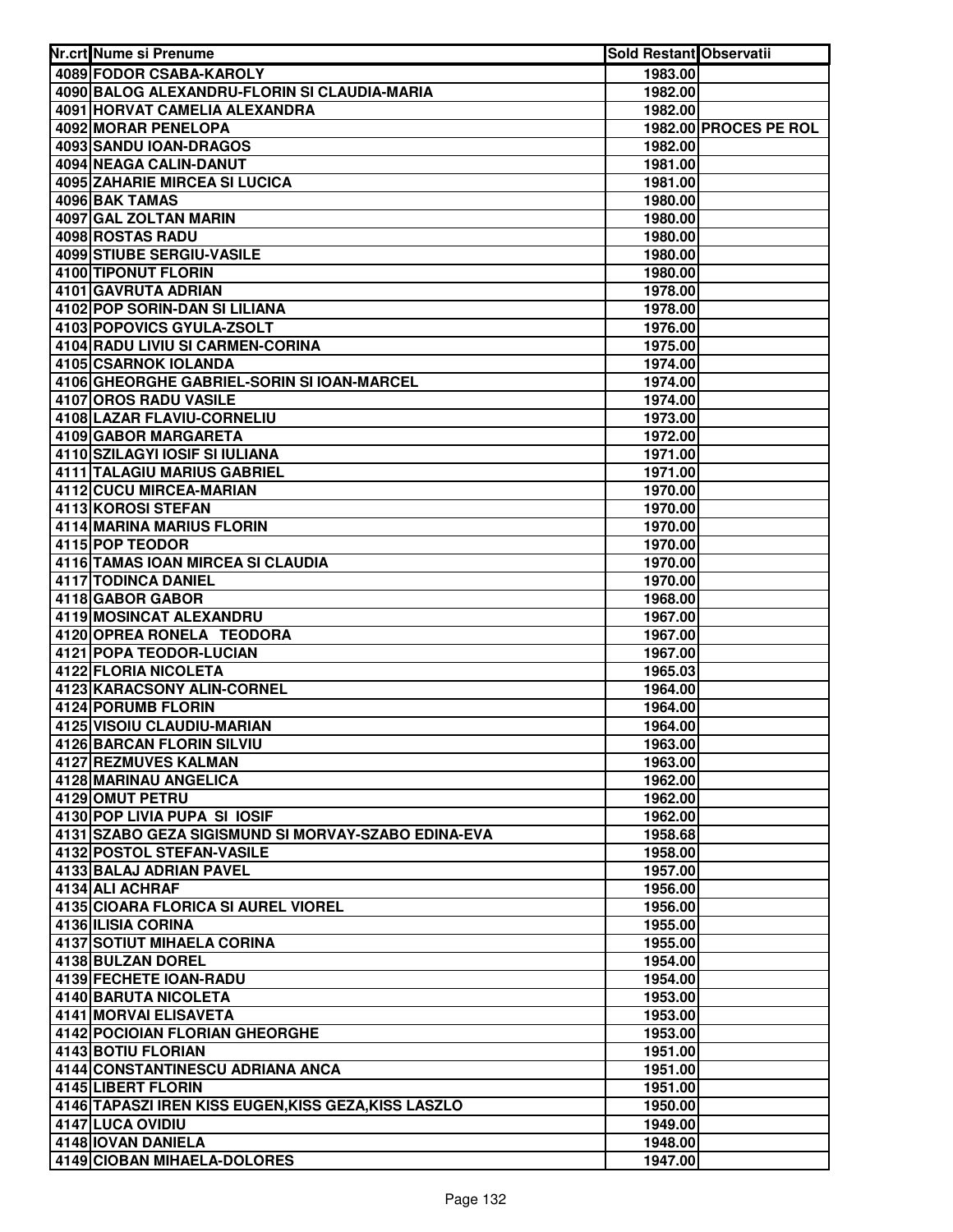| Nr.crt Nume si Prenume | <b>ISold</b> | I Restant Observatii |
|------------------------|--------------|----------------------|
| 4150 CRAINIC VIRAG     | 1947.00      |                      |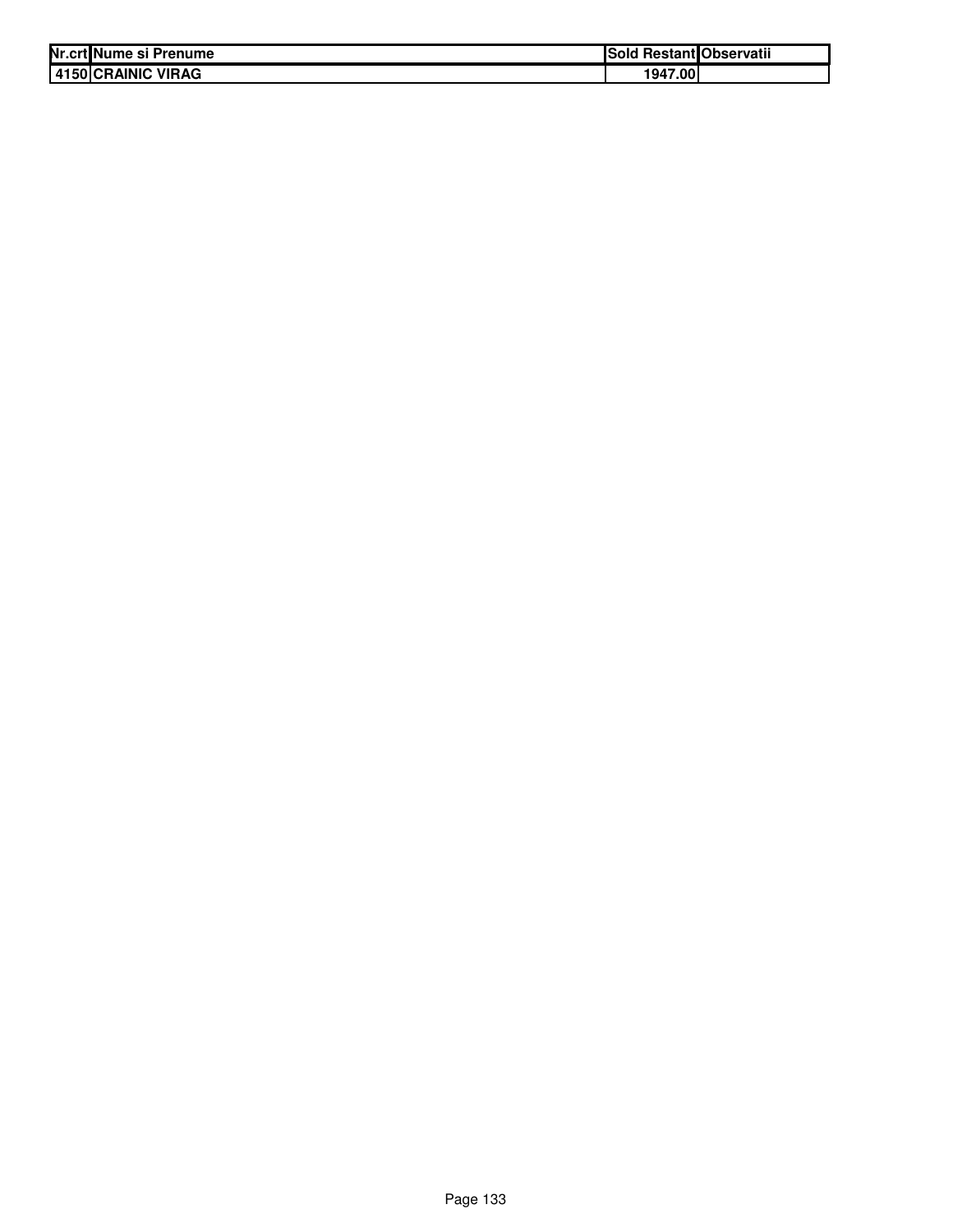| Nr.crt Nume si Prenume                             | <b>Sold Restant Observatii</b> |  |
|----------------------------------------------------|--------------------------------|--|
| 4151 DUME FLORIN-GABRIEL SI EVA-ELENA              | 1947.00                        |  |
| <b>4152 MILLE STEFAN-CAROL</b>                     | 1947.00                        |  |
| 4153 CIOCLU BOTOND-PETRU                           | 1946.00                        |  |
| 4154 ANDRONESI OVIDIU                              | 1943.00                        |  |
| 4155 PAJZOS CSABA                                  | 1943.00                        |  |
| 4156 GABOR CORNEL-LUCIAN                           | 1942.00                        |  |
| 4157 MIKO JANOS                                    | 1941.00                        |  |
| 4158 CHAMBRE ADRIAN                                | 1940.00                        |  |
| 4159 INDRIE FLORIN-GABRIEL                         | 1940.00                        |  |
| 4160 SZENASI MARIUS                                | 1940.00                        |  |
| 4161 IAKOB RITA-GYONGYI                            | 1938.00                        |  |
| 4162 POPOVICI GHEORGHE SI MARIANA                  | 1938.00                        |  |
| 4163 TENT BOGDAN-VASILE                            | 1937.00                        |  |
| 4164 BILA SANDU SI ANA EUGENIA                     | 1936.00                        |  |
| <b>4165 TARAU SORIN GHEORGHE</b>                   | 1936.00                        |  |
| 4166 VESA VALENTIN DAN                             | 1936.00                        |  |
| 4167 ZISU IOANA - BUSINESS CONT INTREPR. IND       | 1936.00                        |  |
| 4168 COSMA BOGDAN                                  | 1935.00                        |  |
| 4169 NISTOR RODICA                                 | 1935.00                        |  |
| <b>4170 BAN MIRCEA FELIX</b>                       | 1933.00                        |  |
| 4171 FILIMON ALEXANDRU                             | 1933.00                        |  |
| 4172 GANEA GHEORGHE                                | 1933.00                        |  |
| 4173 PLES ANA                                      | 1931.00                        |  |
| 4174 FARCAS DANIEL-ADRIAN                          | 1930.80                        |  |
| 4175 ARVATU OCTAVIAN                               | 1930.00                        |  |
| 4176 BOKA BOBI                                     | 1930.00                        |  |
| 4177 LERINTIU TEODOR                               | 1930.00                        |  |
| 4178 LUNKA IULIU                                   | 1930.00                        |  |
| 4179 VARGA IMRE                                    | 1930.00                        |  |
| 4180 CODREA LIVIU DUMITRU<br>4181 MUSTEAN MARIA    | 1929.00                        |  |
| 4182 MIHES SORINA MARIANA                          | 1929.00<br>1928.00             |  |
| 4183 BRUMA MIHAI                                   | 1927.50                        |  |
| 4184 COTRAU CALIN                                  | 1927.00                        |  |
| 4185 TODAN ALINA-MARIA                             | 1927.00                        |  |
| 4186 BLINDAS GABOR                                 | 1925.00                        |  |
| 4187 BOITOS CRISTIAN                               | 1925.00                        |  |
| 4188 HEGEDUS HAJNALKA-KATALIN                      | 1924.00                        |  |
| 4189 MITRACHE CARMEN-EVA SI BOKA ELISABETA-VIORICA | 1924.00                        |  |
| <b>4190 PETRICAS FLORIAN</b>                       | 1924.00                        |  |
| 4191 MILAC GHEORGHE RICHARD                        | 1922.00                        |  |
| 4192 POPOVICI RALUCA-ADRIANA                       | 1921.00                        |  |
| 4193 RAICA OLIMPIU ADRIAN                          | 1921.00                        |  |
| 4194 BRAD MADALINA                                 | 1920.00                        |  |
| 4195 BUTA GHEORGHE                                 | 1920.00                        |  |
| 4196 KALLO ALBERT                                  | 1920.00                        |  |
| 4197 LAFI MAROUANE                                 | 1920.00                        |  |
| 4198 MEZEI IULIANA                                 | 1920.00                        |  |
| 4199 SIMON IOSIF                                   | 1920.00                        |  |
| 4200 PRECUP ELENA AURELIA                          | 1918.00                        |  |
| 4201 ANTONIE SORIN                                 | 1916.00                        |  |
| 4202 HURMUZ VASILE                                 | 1916.00                        |  |
| 4203 MUDURA GHEORGHE MIHAI                         | 1916.00                        |  |
| 4204 PETRICA SANDU SI ALINA                        | 1916.00                        |  |
| 4205 POP EUGEN DANIEL                              | 1916.00                        |  |
| 4206 FAZAKAS MONIKA SZUSZANNA                      | 1915.00                        |  |
| 4207 FLOREA MARIUS                                 | 1914.00                        |  |
| 4208 LUCA PETRU SI VIOLETA                         | 1914.00                        |  |
| 4209 VERES DANIEL-STEFAN                           | 1914.00                        |  |
| 4210 SCHVARCZ ROBERT                               | 1911.00                        |  |
| 4211 UNGUR LUMINITA VIOLETA                        | 1910.75                        |  |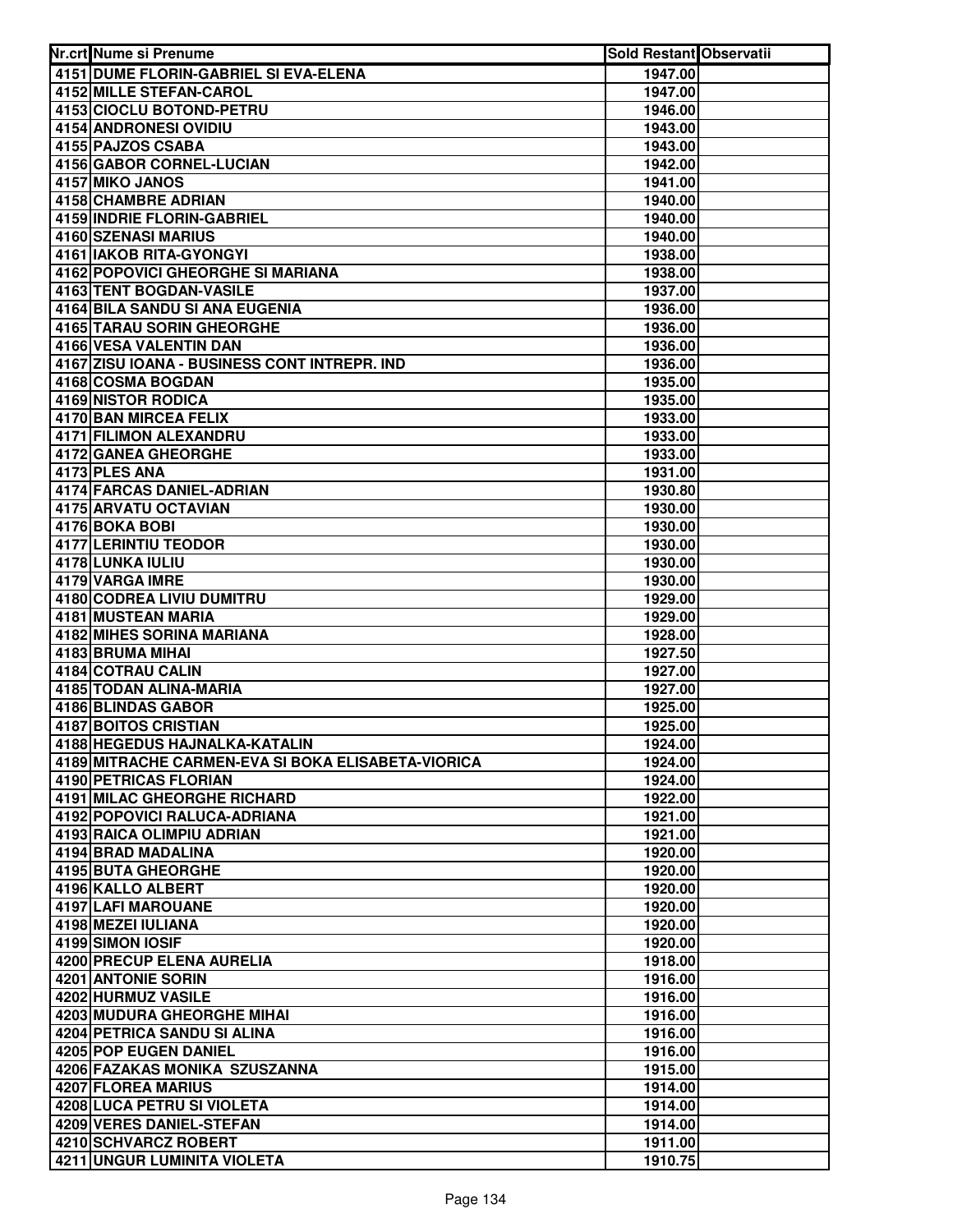| Nr.crt Nume si Prenume    | Sold Restant Observatii |  |
|---------------------------|-------------------------|--|
| l 4212 BOJTE REGHINA-MARA | 1910.00                 |  |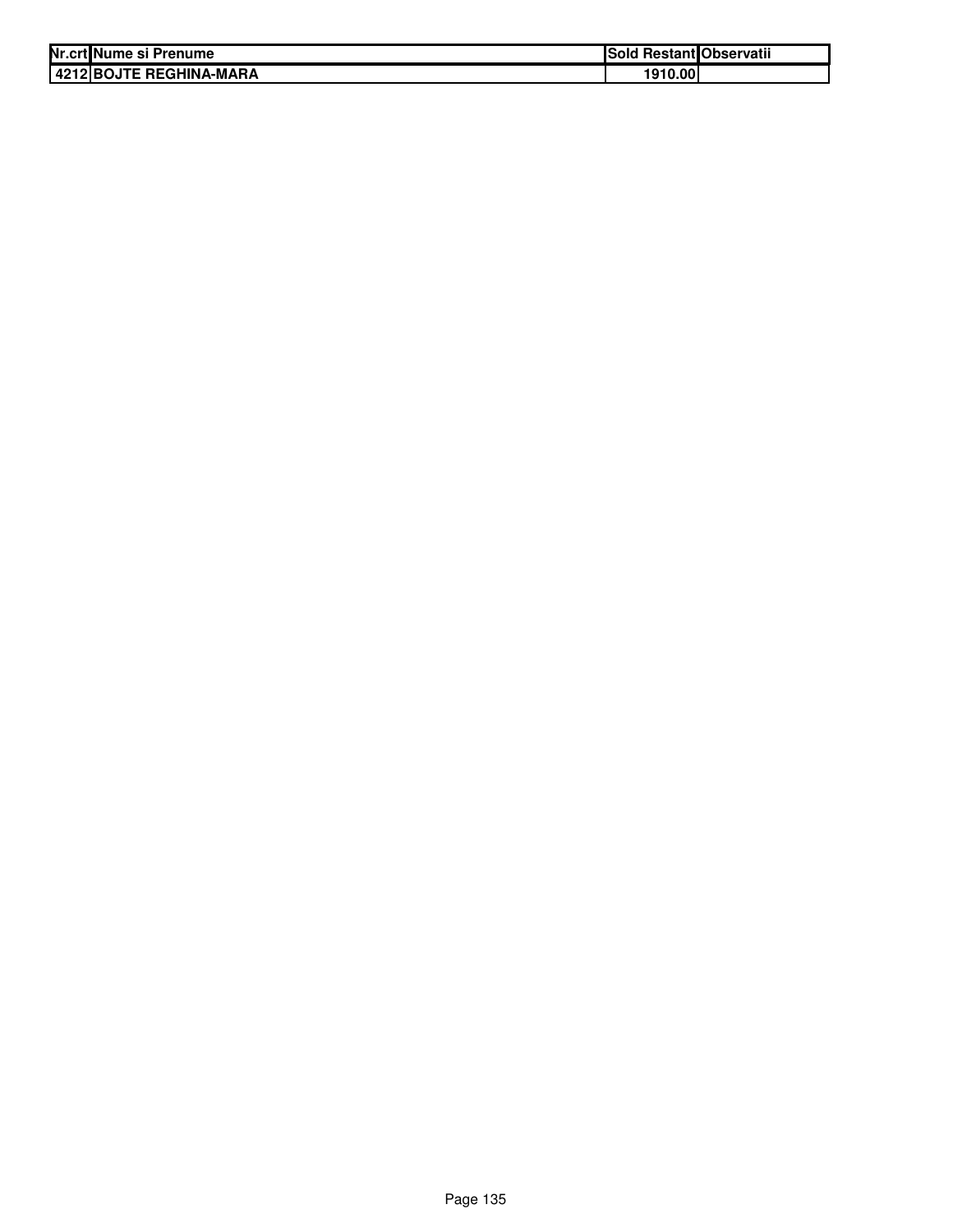| Nr.crt Nume si Prenume                      | <b>Sold Restant Observatii</b> |  |
|---------------------------------------------|--------------------------------|--|
| 4213 CIRPACI AURICA                         | 1910.00                        |  |
| 4214 NICORUT MARIUS-DUMITRU                 | 1910.00                        |  |
| 4215 POPA FLORICA ANA                       | 1910.00                        |  |
| 4216 ROZS SANDOR KAROLY                     | 1910.00                        |  |
| 4217 SILAGHI ANDREA                         | 1910.00                        |  |
| 4218 MADA GABRIEL-COSMIN                    | 1908.00                        |  |
| <b>4219 SCURT COSMIN MARCEL</b>             | 1907.29                        |  |
| 4220 BOTIS VIOREL FLORIAN SI DANIELA VALE   | 1907.00                        |  |
| 4221 OTVOS DORINA SI ANDREI                 | 1907.00                        |  |
| 4222 ISTOICA STEFAN                         | 1904.55                        |  |
| 4223 HAPA ELVIS MARIUS                      | 1904.10                        |  |
| 4224 IZSAK SOFIA                            | 1904.00                        |  |
| 4225 LUKACS ZSOLT- LASZLO                   | 1904.00                        |  |
| 4226 ROSTAS MUGUREL                         | 1904.00                        |  |
| 4227 BORA ADELA SI ALIN VIOREL              | 1903.00                        |  |
| 4228 GAL IONUT-CORNEL                       | 1903.00                        |  |
| 4229 RUSSELL ANIL                           | 1903.00                        |  |
| 4230 DEMJAN MARIA                           | 1902.00                        |  |
| <b>4231 STANCU CHRISTIAN-ORLANDO</b>        | 1902.00                        |  |
| 4232 COTRO VLAD-TUDOR                       | 1900.18                        |  |
| <b>4233 CANTOR OVIDIIU</b>                  | 1900.00                        |  |
| 4234 CRISAN MARCEL-BOBI                     | 1900.00                        |  |
| 4235 KONKOLY BETINA                         | 1900.00                        |  |
| 4236 KOTELES ROBERT-JANOS                   | 1900.00                        |  |
| 4237 KOVACS CARLA-NASTASIA                  | 1900.00                        |  |
| 4238 LINGURAR AUREL                         | 1900.00                        |  |
| 4239 MATZEK VENTEL-CRISTIAN                 | 1900.00                        |  |
| 4240 MIKO JANOS                             | 1900.00                        |  |
| 4241 KAJCZA JOZSEF REMUS                    | 1899.00                        |  |
| 4242 RADLER ROBERT-ROLAND                   | 1898.00                        |  |
| 4243 TRIFA IOAN SI AURELIA                  | 1898.00                        |  |
| 4244 SHIBLI MAHMUD                          | 1897.50                        |  |
| 4245 ALEXA AUREL                            | 1897.00                        |  |
| 4246 OPREA MARIOARA                         | 1897.00                        |  |
| 4247 SIRCA FLORIAN-ALEXANDRU                | 1896.60                        |  |
| 4248 IACOB ELENA                            | 1896.00                        |  |
| 4249 POP DORICA-NINA                        | 1891.00                        |  |
| 4250 SFERLE MATEI RADU                      | 1891.00                        |  |
| <b>4251 FLORUTA DINU</b>                    | 1890.00                        |  |
| 4252 HERCUT OCTAV                           | 1890.00                        |  |
| 4253 BERKE MIRCEA-LIVIU                     | 1889.00                        |  |
| <b>4254 BUNGAU CRISTIAN-ALIN</b>            | 1889.00                        |  |
| 4255 SPIN SEBASTIAN-CALIN                   | 1888.70                        |  |
| 4256 BARATI ANTONIUS                        | 1888.00                        |  |
| 4257 SZEGEDI MARIUS-EMIL                    | 1887.75                        |  |
| 4258 SZABO ARPAD-NORBERT                    | 1886.00                        |  |
| 4259 MUNTEAN GEORGIANA-CAMELIA              | 1885.00                        |  |
| 4260 PATAKI IULIU                           | 1885.00                        |  |
| 4261 PAP ARPAD-IOSIF                        | 1883.00                        |  |
| 4262 ISZTOIKA EVA                           | 1880.00                        |  |
| 4263 LIPAI VANESA-IULIA                     | 1880.00                        |  |
| 4264 MORNA MIHAIL<br>4265 POP OVIDIU DACIAN | 1880.00                        |  |
| 4266 VLADESAN NICODIM                       | 1880.00<br>1880.00             |  |
| <b>4267 MAGUI GHEORGHE MIHAI</b>            | 1879.00                        |  |
| 4268 BAGOSI FERENC                          | 1875.00                        |  |
| 4269 HENDRE FELICIAN                        | 1875.00                        |  |
| 4270 ROBEA ANCA-MIHAELA                     | 1875.00                        |  |
| 4271 TICU DIANA IOLANDA                     | 1875.00                        |  |
| 4272 MARC ALEXANDRU-DORU SI ELENA           | 1874.00                        |  |
| 4273 LAZAR ALBERT                           | 1873.74                        |  |
|                                             |                                |  |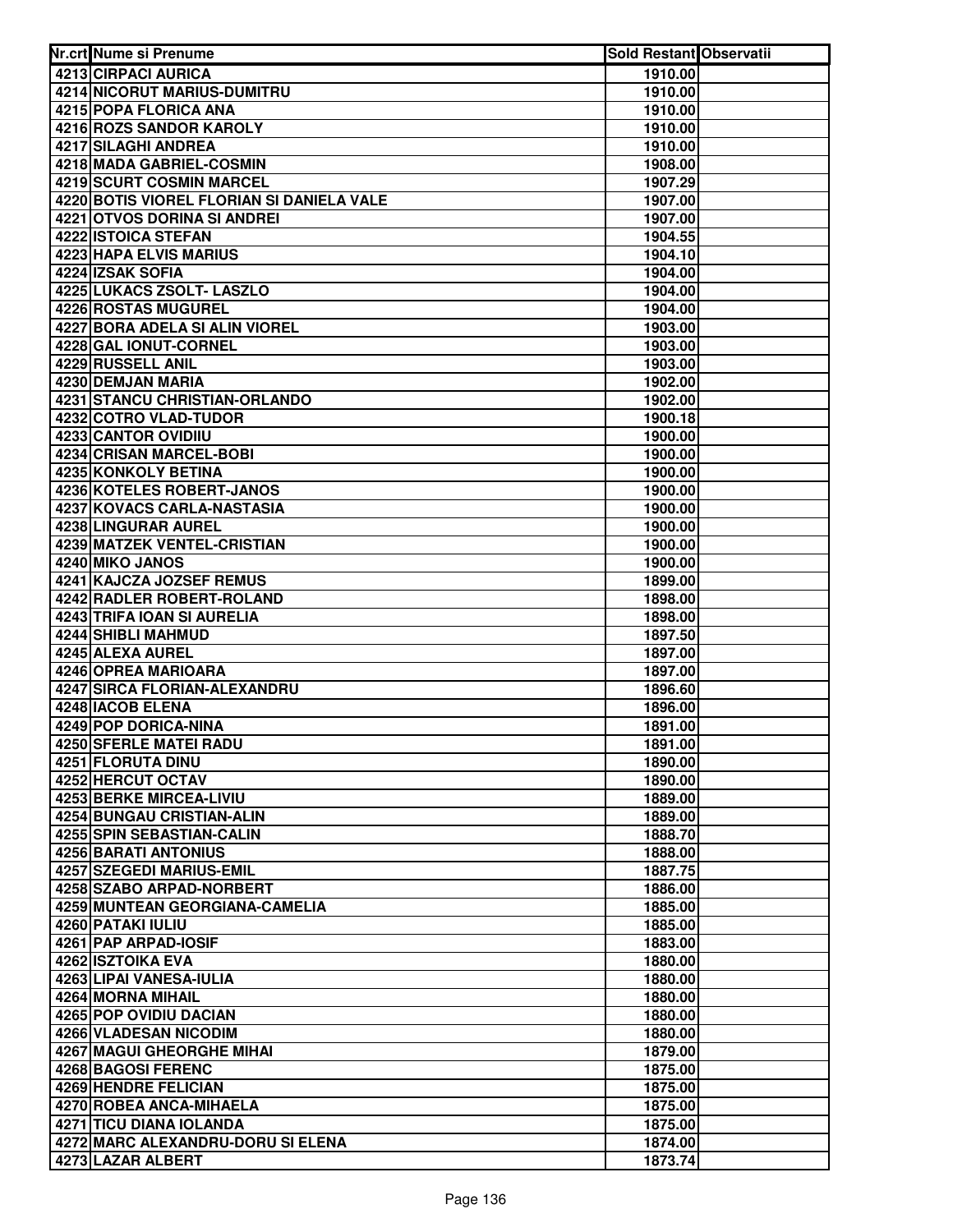| Nr.crt Nume si Prenume                                   | Sold Restant Observatii |  |
|----------------------------------------------------------|-------------------------|--|
| <u>I 4274 IMAGYARI NICOLETA-DOINA GHEORGHE SI MIRCEA</u> | 1873.00                 |  |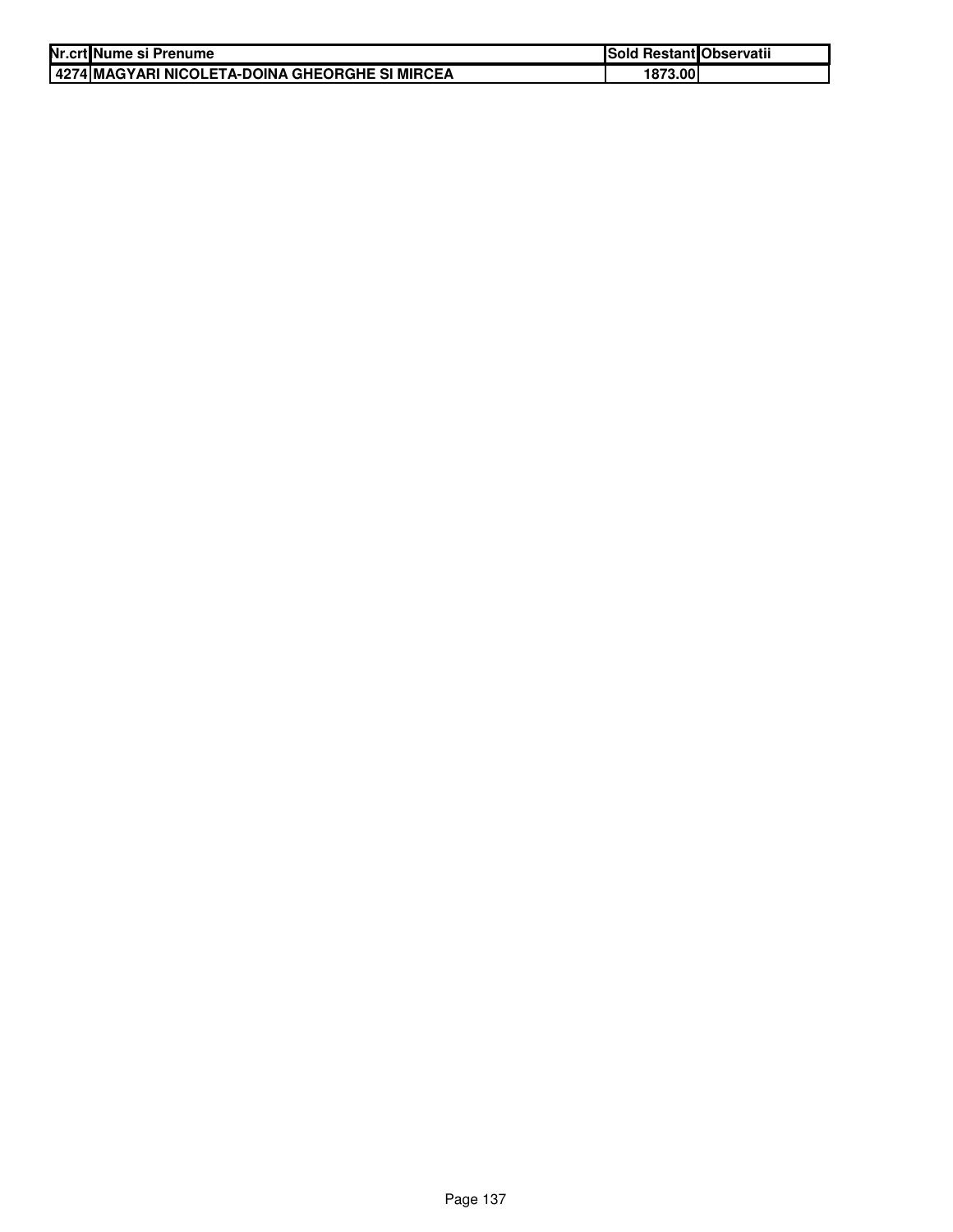| Nr.crt Nume si Prenume                           | Sold Restant Observatii |  |
|--------------------------------------------------|-------------------------|--|
| 4275 CSIKI FRANCISC-IOSIF SI ANDREA-BEATA        | 1872.00                 |  |
| 4276 UNGUREANU CORNEL-EMANUEL                    | 1872.00                 |  |
| 4277 ZENECAN ALEXANDRU SI MARIANA-TEODORA        | 1872.00                 |  |
| 4278 CIUPA IOAN                                  | 1871.06                 |  |
| 4279 BRADEA GEORGE CONSTANTIN                    | 1871.00                 |  |
| 4280 SZABO ROBERT-IMRE                           | 1871.00                 |  |
| 4281 GAL GRATIAN-ROMEO                           | 1870.00                 |  |
| 4282 HURBAN IOAN                                 | 1870.00                 |  |
| 4283 MOLCSAN TAMAS                               | 1870.00                 |  |
| 4284 PATO FERENC - LASZLO                        | 1870.00                 |  |
| 4285 SARKADI VIORICA                             | 1870.00                 |  |
| 4286 TOTOREAN DAN                                | 1870.00                 |  |
| 4287 CLEPE RAOUL-FLORIN                          | 1868.00                 |  |
| 4288 IVAN VLAD - ADRIAN SI IVAN DRAGOS           | 1865.00                 |  |
| 4289 PACALA GELU FLORIN                          | 1865.00                 |  |
| 4290 VANCEA IOANA - CAROLINA                     | 1865.00                 |  |
| 4291 POP ANCA-MANUELA                            | 1864.00                 |  |
| 4292 VASS ESZTER                                 | 1864.00                 |  |
| 4293 KIS ZOLTAN                                  | 1863.00                 |  |
| <b>4294 SARKOZI ELISABETA</b>                    | 1862.00                 |  |
| 4295 SASAREANU FLORINA INTR.IND.                 | 1862.00                 |  |
| 4296 MURVAI SEBASTIAN-FLORIN                     | 1861.00                 |  |
| 4297 FLORIAN AUGUSTIN ADALBERT                   | 1860.00                 |  |
| 4298 KRENEK IOSIF PETRU                          | 1860.00                 |  |
| 4299 MOCANU NICOLAE-CRISTIAN                     | 1860.00                 |  |
| 4300 MOLDOVAN IOAN                               | 1860.00                 |  |
| 4301 SAS CATALIN-MIRCEA                          | 1860.00                 |  |
| 4302 BERINDEA DAN ANDREI                         | 1859.00                 |  |
| 4303 BOROS CATALIN-MARIUS                        | 1856.00                 |  |
| 4304 BITTENBINDER LASZLO TIBOR                   | 1855.00                 |  |
| 4305 HAIDAU IOAN                                 | 1855.00                 |  |
| 4306 PELLE JOHANNES LADISLAUS                    | 1855.00                 |  |
| 4307 KARACSONI CSABA TAMAS                       | 1854.00                 |  |
| 4308 MITRA VASILE SI ECATERINA                   | 1854.00                 |  |
| 4309 TARI ZOLTAN ANDRAS                          | 1854.00                 |  |
| 4310 NAGY-PRATA GABRIELA                         | 1853.25                 |  |
| 4311 RAFAEL ALFRED BARNABAS                      | 1853.08                 |  |
| 4312 DEAK LEONORA                                | 1853.06                 |  |
| 4313 LASZLO IOAN SI ANNAMARIA                    | 1851.00                 |  |
| 4314 HALASZ IMRE                                 | 1850.00                 |  |
| 4315 IVANYI ERZSEBET SI IOAN                     | 1850.00                 |  |
| 4316 KURUCZ LASZLO                               | 1850.00                 |  |
| 4317 OANA ANCA-MARIA                             | 1850.00                 |  |
| 4318 ROSTAS CATALINA                             | 1850.00                 |  |
| 4319 ANDRUTA CALIN IONEL                         | 1848.00                 |  |
| 4320 KALLAY ANNAMARIA                            | 1847.00                 |  |
| 4321 CAVUS CAN                                   | 1846.00                 |  |
| 4322 MOLNAR ZSOLT                                | 1846.00                 |  |
| 4323 ILEA MIRCEA-ALIN                            | 1845.00                 |  |
| 4324 GAJE VIOREL-VASILE<br>4325 KABAI SIGISMOND  | 1844.00                 |  |
|                                                  | 1844.00                 |  |
| 4326 BOJAN ION-SAMIR<br>4327 MACAVEI PAUL ANDREI | 1840.00<br>1834.00      |  |
| 4328 MUSET ANDREEA-MARIA                         | 1834.00                 |  |
| 4329 VANCEA FLORIN-ADRIAN                        | 1834.00                 |  |
| 4330 PANTEA PAUL-SORIN                           | 1833.00                 |  |
| 4331 LAZAR TUDOREANU FLORIAN GHEORGHE            | 1831.00                 |  |
| 4332 BONATIU GHEORGHE                            | 1830.00                 |  |
| 4333 BURCUS OVIDIU                               | 1830.00                 |  |
| 4334 LAZAU STEFANIA-MIHAELA                      | 1830.00                 |  |
| 4335 CAMPAN ADRIAN-NICOLAE SI LIVIA-MARINELA     | 1826.00                 |  |
|                                                  |                         |  |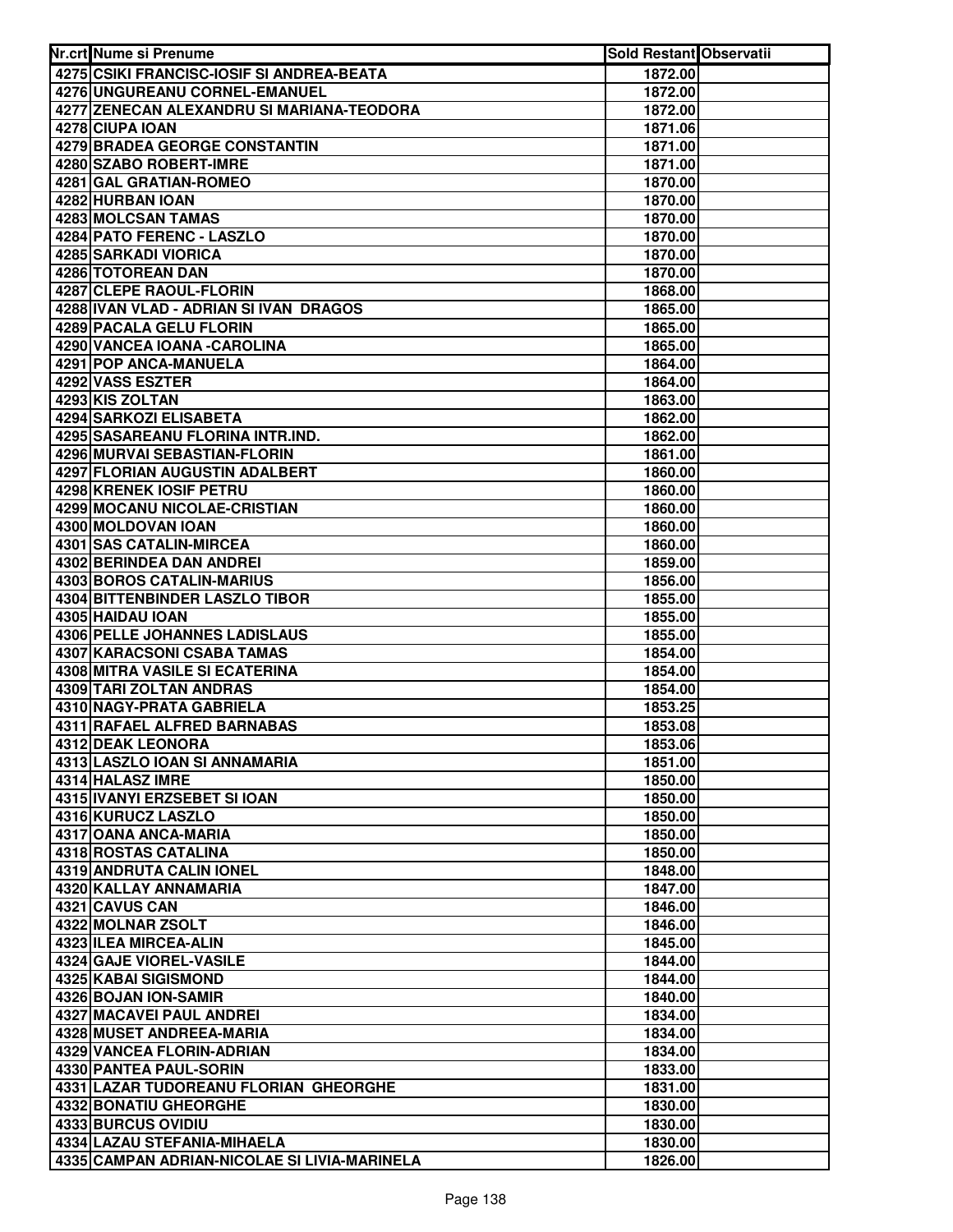| Nr.crt Nume si Prenume                | <b>Sold Restant Observatii</b> |  |
|---------------------------------------|--------------------------------|--|
| 4336 CAVASDAN MIHAI ANDREI SI IULIANA | 1825.00                        |  |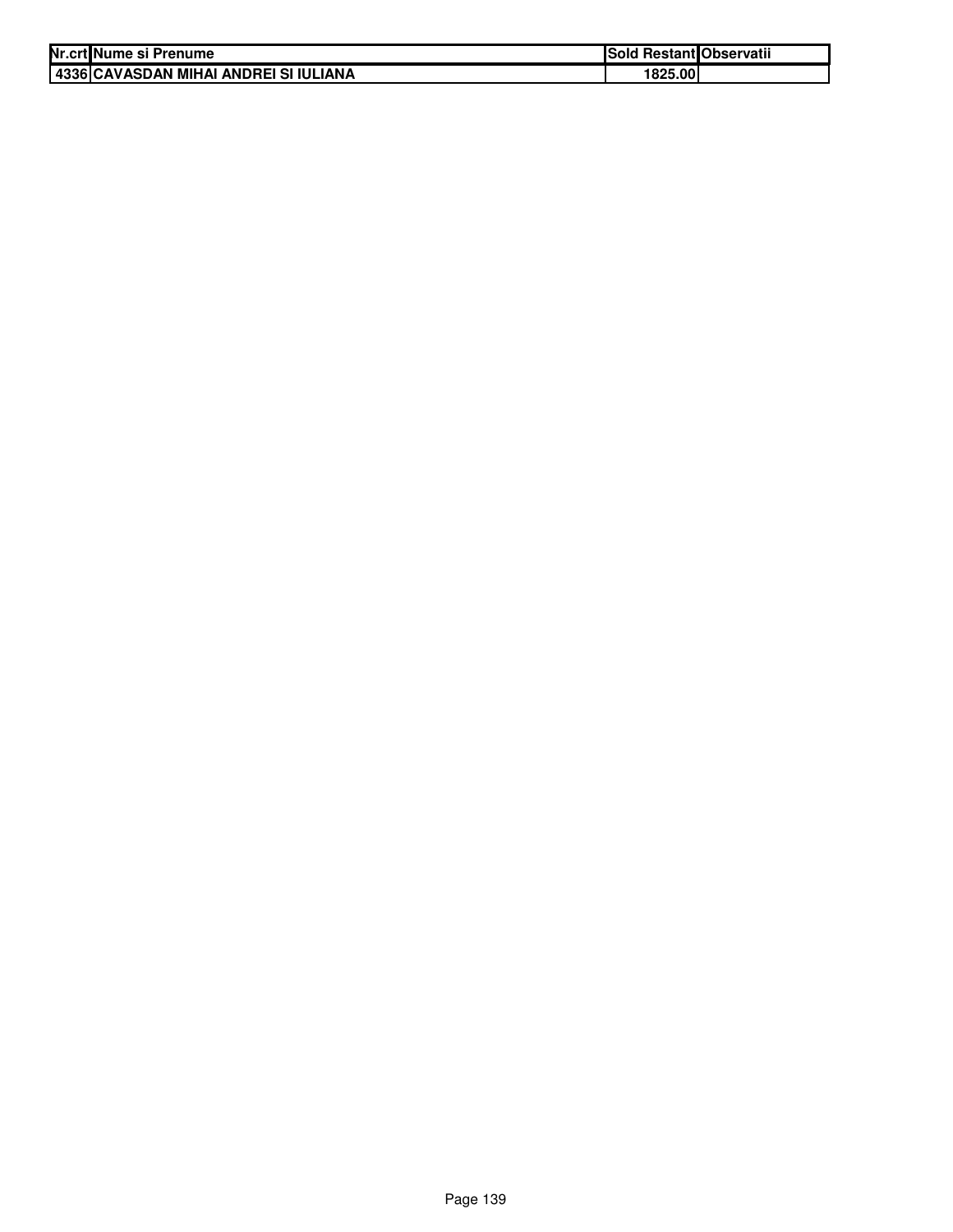| 4337 LAITRIK CSABA GYORGY<br>1825.00<br>4338 FICUT SAMUIL-GABRIEL<br>1823.00<br>4339 TAMAS NICOLAE<br>1821.00<br>4340 ALUNGI MIHAI<br>1820.00<br>4341 ANCA HOREA<br>1820.00<br>4342 FISCHER-FODOR ROMULUS<br>1820.00<br>4343 IOVA DANIEL-IOAN SI DELIA-DORINA<br>1817.00<br>4344 KISS TAMAS<br>1816.95<br>4345 MAGHIAR ANDREI-MARCEL<br>1816.46<br>4346 BLIKLING ELENA<br>1816.00<br>4347 RADULESCU CONSTANTIN<br>1816.00<br>4348 BARGAU OCTAVIAN<br>1815.57<br>4349 GABOR TEODOR-TIBERIU-FLORIAN<br>1815.50<br>4350 LABORATOR TEHN.DENTARA TIBULEAC SEPTIMIU MATEI<br>1814.00<br>4351 TOMA ALEXANDRU<br>1814.00<br>4352 HERCUT GHEORGHE-ADRIAN<br>1812.00<br><b>4353 FRITEA CALIN MARIUS</b><br>1811.00<br><b>4354 IONESCU ANDREA-DIANA</b><br>1811.00<br>4355 MIHES IOAN-MIHAITA<br>1811.00<br>4356 POP MONICA SI MARCEL-DANIEL<br>1811.00<br><b>4357 BARNA MIHAI-FLORIN SI DANIELA</b><br>1810.00<br>4358 CASAPU IONEL SI MARIANA-DOINA<br>1810.00<br>4359 DEM COLOMAN<br>1810.00<br>4360 ENASCUT IOAN<br>1810.00<br>4361 HAMZA GABOR<br>1810.00<br>4362 OLAH ISTVAN-GYULA<br>1810.00<br>4363 PANTIS VALEAN-ADRIAN<br>1809.00<br>4364 COPIL TRAIAN<br>1808.00<br>4365 TRANDAFIR GHEORGHE<br>1808.00<br>4366 BUT DACIAN-JULIEN<br>1807.00<br>4367 POPA SEBASTIAN MARIUS - DRUGAS ADRIANA<br>1807.00<br>4368 GROZAV SAMUEL<br>1806.00<br>4369 GHITEA ADRIAN<br>1805.00<br>4370 OPREA IONUT-MIHAI<br>1805.00<br>4371 TOMA MARIAN-COSMIN, MIRELA SI GHEORGHE<br>1805.00<br>4372 BIRTA CORNELIA<br>1803.00<br>4373 MOLNAR ALEXANDRU<br>1803.00<br>4374 SOCA ADRIAN-FLORIN<br>1803.00<br>4375 MOHAMMED ELSAYED<br>1802.00<br><b>4376 SANDOR ALIN-FLORENTIN</b><br>1802.00<br>4377 PANTEA DAVID-CIPRIAN SI RAMONA<br>1800.47<br>4378 BALINT OTILIA SIMONA<br>1800.02<br>4379 ABRUDAN IONUT-PETRISOR<br>1800.00<br>4380 BORSA PAUL<br>1800.00<br><b>4381 CRACIUN ALEXANDRU ANTONIO</b><br>1800.00<br>4382 FEDER BOGDAN<br>1800.00<br>4383 NEGREAN NICOLAE<br>1800.00<br>4384 NYUZO ANA<br>1800.00<br>4385 PINTEA VALERIU- LIVIU<br>1800.00<br>4386 BATEA DARIUS<br>1799.00<br>4387 BURDAS BRATASIN-CRISTIAN<br>1799.00<br>4388 CODOBAN EUGEN<br>1799.00<br>4389 MAGYARI GABOR<br>1799.00<br>4390 MEDGYESI KATALIN<br>1798.00<br>4391 MICLE GABRIELA MARIA<br>1797.82<br>4392 GHITA SAVU-VIOREL<br>1797.59<br>4393 BALA FLORIN-MIRCEA<br>1797.00<br>4394 BRINZAS PETRU<br>1797.00<br>4395 CIRRINCIONE ANTONIO<br>1797.00<br>4396 LOVAS ALEXANDRU<br>1795.00<br>4397 PUPAZA AUREL SI GABRIELA<br>1795.00 | Nr.crt Nume si Prenume | Sold Restant Observatii |  |
|---------------------------------------------------------------------------------------------------------------------------------------------------------------------------------------------------------------------------------------------------------------------------------------------------------------------------------------------------------------------------------------------------------------------------------------------------------------------------------------------------------------------------------------------------------------------------------------------------------------------------------------------------------------------------------------------------------------------------------------------------------------------------------------------------------------------------------------------------------------------------------------------------------------------------------------------------------------------------------------------------------------------------------------------------------------------------------------------------------------------------------------------------------------------------------------------------------------------------------------------------------------------------------------------------------------------------------------------------------------------------------------------------------------------------------------------------------------------------------------------------------------------------------------------------------------------------------------------------------------------------------------------------------------------------------------------------------------------------------------------------------------------------------------------------------------------------------------------------------------------------------------------------------------------------------------------------------------------------------------------------------------------------------------------------------------------------------------------------------------------------------------------------------------------------------------------------------------------------------------------------------------------------------------------------------------------------------------------------------------------------------------------------------------------------------------------------------------------------------------------------|------------------------|-------------------------|--|
|                                                                                                                                                                                                                                                                                                                                                                                                                                                                                                                                                                                                                                                                                                                                                                                                                                                                                                                                                                                                                                                                                                                                                                                                                                                                                                                                                                                                                                                                                                                                                                                                                                                                                                                                                                                                                                                                                                                                                                                                                                                                                                                                                                                                                                                                                                                                                                                                                                                                                                   |                        |                         |  |
|                                                                                                                                                                                                                                                                                                                                                                                                                                                                                                                                                                                                                                                                                                                                                                                                                                                                                                                                                                                                                                                                                                                                                                                                                                                                                                                                                                                                                                                                                                                                                                                                                                                                                                                                                                                                                                                                                                                                                                                                                                                                                                                                                                                                                                                                                                                                                                                                                                                                                                   |                        |                         |  |
|                                                                                                                                                                                                                                                                                                                                                                                                                                                                                                                                                                                                                                                                                                                                                                                                                                                                                                                                                                                                                                                                                                                                                                                                                                                                                                                                                                                                                                                                                                                                                                                                                                                                                                                                                                                                                                                                                                                                                                                                                                                                                                                                                                                                                                                                                                                                                                                                                                                                                                   |                        |                         |  |
|                                                                                                                                                                                                                                                                                                                                                                                                                                                                                                                                                                                                                                                                                                                                                                                                                                                                                                                                                                                                                                                                                                                                                                                                                                                                                                                                                                                                                                                                                                                                                                                                                                                                                                                                                                                                                                                                                                                                                                                                                                                                                                                                                                                                                                                                                                                                                                                                                                                                                                   |                        |                         |  |
|                                                                                                                                                                                                                                                                                                                                                                                                                                                                                                                                                                                                                                                                                                                                                                                                                                                                                                                                                                                                                                                                                                                                                                                                                                                                                                                                                                                                                                                                                                                                                                                                                                                                                                                                                                                                                                                                                                                                                                                                                                                                                                                                                                                                                                                                                                                                                                                                                                                                                                   |                        |                         |  |
|                                                                                                                                                                                                                                                                                                                                                                                                                                                                                                                                                                                                                                                                                                                                                                                                                                                                                                                                                                                                                                                                                                                                                                                                                                                                                                                                                                                                                                                                                                                                                                                                                                                                                                                                                                                                                                                                                                                                                                                                                                                                                                                                                                                                                                                                                                                                                                                                                                                                                                   |                        |                         |  |
|                                                                                                                                                                                                                                                                                                                                                                                                                                                                                                                                                                                                                                                                                                                                                                                                                                                                                                                                                                                                                                                                                                                                                                                                                                                                                                                                                                                                                                                                                                                                                                                                                                                                                                                                                                                                                                                                                                                                                                                                                                                                                                                                                                                                                                                                                                                                                                                                                                                                                                   |                        |                         |  |
|                                                                                                                                                                                                                                                                                                                                                                                                                                                                                                                                                                                                                                                                                                                                                                                                                                                                                                                                                                                                                                                                                                                                                                                                                                                                                                                                                                                                                                                                                                                                                                                                                                                                                                                                                                                                                                                                                                                                                                                                                                                                                                                                                                                                                                                                                                                                                                                                                                                                                                   |                        |                         |  |
|                                                                                                                                                                                                                                                                                                                                                                                                                                                                                                                                                                                                                                                                                                                                                                                                                                                                                                                                                                                                                                                                                                                                                                                                                                                                                                                                                                                                                                                                                                                                                                                                                                                                                                                                                                                                                                                                                                                                                                                                                                                                                                                                                                                                                                                                                                                                                                                                                                                                                                   |                        |                         |  |
|                                                                                                                                                                                                                                                                                                                                                                                                                                                                                                                                                                                                                                                                                                                                                                                                                                                                                                                                                                                                                                                                                                                                                                                                                                                                                                                                                                                                                                                                                                                                                                                                                                                                                                                                                                                                                                                                                                                                                                                                                                                                                                                                                                                                                                                                                                                                                                                                                                                                                                   |                        |                         |  |
|                                                                                                                                                                                                                                                                                                                                                                                                                                                                                                                                                                                                                                                                                                                                                                                                                                                                                                                                                                                                                                                                                                                                                                                                                                                                                                                                                                                                                                                                                                                                                                                                                                                                                                                                                                                                                                                                                                                                                                                                                                                                                                                                                                                                                                                                                                                                                                                                                                                                                                   |                        |                         |  |
|                                                                                                                                                                                                                                                                                                                                                                                                                                                                                                                                                                                                                                                                                                                                                                                                                                                                                                                                                                                                                                                                                                                                                                                                                                                                                                                                                                                                                                                                                                                                                                                                                                                                                                                                                                                                                                                                                                                                                                                                                                                                                                                                                                                                                                                                                                                                                                                                                                                                                                   |                        |                         |  |
|                                                                                                                                                                                                                                                                                                                                                                                                                                                                                                                                                                                                                                                                                                                                                                                                                                                                                                                                                                                                                                                                                                                                                                                                                                                                                                                                                                                                                                                                                                                                                                                                                                                                                                                                                                                                                                                                                                                                                                                                                                                                                                                                                                                                                                                                                                                                                                                                                                                                                                   |                        |                         |  |
|                                                                                                                                                                                                                                                                                                                                                                                                                                                                                                                                                                                                                                                                                                                                                                                                                                                                                                                                                                                                                                                                                                                                                                                                                                                                                                                                                                                                                                                                                                                                                                                                                                                                                                                                                                                                                                                                                                                                                                                                                                                                                                                                                                                                                                                                                                                                                                                                                                                                                                   |                        |                         |  |
|                                                                                                                                                                                                                                                                                                                                                                                                                                                                                                                                                                                                                                                                                                                                                                                                                                                                                                                                                                                                                                                                                                                                                                                                                                                                                                                                                                                                                                                                                                                                                                                                                                                                                                                                                                                                                                                                                                                                                                                                                                                                                                                                                                                                                                                                                                                                                                                                                                                                                                   |                        |                         |  |
|                                                                                                                                                                                                                                                                                                                                                                                                                                                                                                                                                                                                                                                                                                                                                                                                                                                                                                                                                                                                                                                                                                                                                                                                                                                                                                                                                                                                                                                                                                                                                                                                                                                                                                                                                                                                                                                                                                                                                                                                                                                                                                                                                                                                                                                                                                                                                                                                                                                                                                   |                        |                         |  |
|                                                                                                                                                                                                                                                                                                                                                                                                                                                                                                                                                                                                                                                                                                                                                                                                                                                                                                                                                                                                                                                                                                                                                                                                                                                                                                                                                                                                                                                                                                                                                                                                                                                                                                                                                                                                                                                                                                                                                                                                                                                                                                                                                                                                                                                                                                                                                                                                                                                                                                   |                        |                         |  |
|                                                                                                                                                                                                                                                                                                                                                                                                                                                                                                                                                                                                                                                                                                                                                                                                                                                                                                                                                                                                                                                                                                                                                                                                                                                                                                                                                                                                                                                                                                                                                                                                                                                                                                                                                                                                                                                                                                                                                                                                                                                                                                                                                                                                                                                                                                                                                                                                                                                                                                   |                        |                         |  |
|                                                                                                                                                                                                                                                                                                                                                                                                                                                                                                                                                                                                                                                                                                                                                                                                                                                                                                                                                                                                                                                                                                                                                                                                                                                                                                                                                                                                                                                                                                                                                                                                                                                                                                                                                                                                                                                                                                                                                                                                                                                                                                                                                                                                                                                                                                                                                                                                                                                                                                   |                        |                         |  |
|                                                                                                                                                                                                                                                                                                                                                                                                                                                                                                                                                                                                                                                                                                                                                                                                                                                                                                                                                                                                                                                                                                                                                                                                                                                                                                                                                                                                                                                                                                                                                                                                                                                                                                                                                                                                                                                                                                                                                                                                                                                                                                                                                                                                                                                                                                                                                                                                                                                                                                   |                        |                         |  |
|                                                                                                                                                                                                                                                                                                                                                                                                                                                                                                                                                                                                                                                                                                                                                                                                                                                                                                                                                                                                                                                                                                                                                                                                                                                                                                                                                                                                                                                                                                                                                                                                                                                                                                                                                                                                                                                                                                                                                                                                                                                                                                                                                                                                                                                                                                                                                                                                                                                                                                   |                        |                         |  |
|                                                                                                                                                                                                                                                                                                                                                                                                                                                                                                                                                                                                                                                                                                                                                                                                                                                                                                                                                                                                                                                                                                                                                                                                                                                                                                                                                                                                                                                                                                                                                                                                                                                                                                                                                                                                                                                                                                                                                                                                                                                                                                                                                                                                                                                                                                                                                                                                                                                                                                   |                        |                         |  |
|                                                                                                                                                                                                                                                                                                                                                                                                                                                                                                                                                                                                                                                                                                                                                                                                                                                                                                                                                                                                                                                                                                                                                                                                                                                                                                                                                                                                                                                                                                                                                                                                                                                                                                                                                                                                                                                                                                                                                                                                                                                                                                                                                                                                                                                                                                                                                                                                                                                                                                   |                        |                         |  |
|                                                                                                                                                                                                                                                                                                                                                                                                                                                                                                                                                                                                                                                                                                                                                                                                                                                                                                                                                                                                                                                                                                                                                                                                                                                                                                                                                                                                                                                                                                                                                                                                                                                                                                                                                                                                                                                                                                                                                                                                                                                                                                                                                                                                                                                                                                                                                                                                                                                                                                   |                        |                         |  |
|                                                                                                                                                                                                                                                                                                                                                                                                                                                                                                                                                                                                                                                                                                                                                                                                                                                                                                                                                                                                                                                                                                                                                                                                                                                                                                                                                                                                                                                                                                                                                                                                                                                                                                                                                                                                                                                                                                                                                                                                                                                                                                                                                                                                                                                                                                                                                                                                                                                                                                   |                        |                         |  |
|                                                                                                                                                                                                                                                                                                                                                                                                                                                                                                                                                                                                                                                                                                                                                                                                                                                                                                                                                                                                                                                                                                                                                                                                                                                                                                                                                                                                                                                                                                                                                                                                                                                                                                                                                                                                                                                                                                                                                                                                                                                                                                                                                                                                                                                                                                                                                                                                                                                                                                   |                        |                         |  |
|                                                                                                                                                                                                                                                                                                                                                                                                                                                                                                                                                                                                                                                                                                                                                                                                                                                                                                                                                                                                                                                                                                                                                                                                                                                                                                                                                                                                                                                                                                                                                                                                                                                                                                                                                                                                                                                                                                                                                                                                                                                                                                                                                                                                                                                                                                                                                                                                                                                                                                   |                        |                         |  |
|                                                                                                                                                                                                                                                                                                                                                                                                                                                                                                                                                                                                                                                                                                                                                                                                                                                                                                                                                                                                                                                                                                                                                                                                                                                                                                                                                                                                                                                                                                                                                                                                                                                                                                                                                                                                                                                                                                                                                                                                                                                                                                                                                                                                                                                                                                                                                                                                                                                                                                   |                        |                         |  |
|                                                                                                                                                                                                                                                                                                                                                                                                                                                                                                                                                                                                                                                                                                                                                                                                                                                                                                                                                                                                                                                                                                                                                                                                                                                                                                                                                                                                                                                                                                                                                                                                                                                                                                                                                                                                                                                                                                                                                                                                                                                                                                                                                                                                                                                                                                                                                                                                                                                                                                   |                        |                         |  |
|                                                                                                                                                                                                                                                                                                                                                                                                                                                                                                                                                                                                                                                                                                                                                                                                                                                                                                                                                                                                                                                                                                                                                                                                                                                                                                                                                                                                                                                                                                                                                                                                                                                                                                                                                                                                                                                                                                                                                                                                                                                                                                                                                                                                                                                                                                                                                                                                                                                                                                   |                        |                         |  |
|                                                                                                                                                                                                                                                                                                                                                                                                                                                                                                                                                                                                                                                                                                                                                                                                                                                                                                                                                                                                                                                                                                                                                                                                                                                                                                                                                                                                                                                                                                                                                                                                                                                                                                                                                                                                                                                                                                                                                                                                                                                                                                                                                                                                                                                                                                                                                                                                                                                                                                   |                        |                         |  |
|                                                                                                                                                                                                                                                                                                                                                                                                                                                                                                                                                                                                                                                                                                                                                                                                                                                                                                                                                                                                                                                                                                                                                                                                                                                                                                                                                                                                                                                                                                                                                                                                                                                                                                                                                                                                                                                                                                                                                                                                                                                                                                                                                                                                                                                                                                                                                                                                                                                                                                   |                        |                         |  |
|                                                                                                                                                                                                                                                                                                                                                                                                                                                                                                                                                                                                                                                                                                                                                                                                                                                                                                                                                                                                                                                                                                                                                                                                                                                                                                                                                                                                                                                                                                                                                                                                                                                                                                                                                                                                                                                                                                                                                                                                                                                                                                                                                                                                                                                                                                                                                                                                                                                                                                   |                        |                         |  |
|                                                                                                                                                                                                                                                                                                                                                                                                                                                                                                                                                                                                                                                                                                                                                                                                                                                                                                                                                                                                                                                                                                                                                                                                                                                                                                                                                                                                                                                                                                                                                                                                                                                                                                                                                                                                                                                                                                                                                                                                                                                                                                                                                                                                                                                                                                                                                                                                                                                                                                   |                        |                         |  |
|                                                                                                                                                                                                                                                                                                                                                                                                                                                                                                                                                                                                                                                                                                                                                                                                                                                                                                                                                                                                                                                                                                                                                                                                                                                                                                                                                                                                                                                                                                                                                                                                                                                                                                                                                                                                                                                                                                                                                                                                                                                                                                                                                                                                                                                                                                                                                                                                                                                                                                   |                        |                         |  |
|                                                                                                                                                                                                                                                                                                                                                                                                                                                                                                                                                                                                                                                                                                                                                                                                                                                                                                                                                                                                                                                                                                                                                                                                                                                                                                                                                                                                                                                                                                                                                                                                                                                                                                                                                                                                                                                                                                                                                                                                                                                                                                                                                                                                                                                                                                                                                                                                                                                                                                   |                        |                         |  |
|                                                                                                                                                                                                                                                                                                                                                                                                                                                                                                                                                                                                                                                                                                                                                                                                                                                                                                                                                                                                                                                                                                                                                                                                                                                                                                                                                                                                                                                                                                                                                                                                                                                                                                                                                                                                                                                                                                                                                                                                                                                                                                                                                                                                                                                                                                                                                                                                                                                                                                   |                        |                         |  |
|                                                                                                                                                                                                                                                                                                                                                                                                                                                                                                                                                                                                                                                                                                                                                                                                                                                                                                                                                                                                                                                                                                                                                                                                                                                                                                                                                                                                                                                                                                                                                                                                                                                                                                                                                                                                                                                                                                                                                                                                                                                                                                                                                                                                                                                                                                                                                                                                                                                                                                   |                        |                         |  |
|                                                                                                                                                                                                                                                                                                                                                                                                                                                                                                                                                                                                                                                                                                                                                                                                                                                                                                                                                                                                                                                                                                                                                                                                                                                                                                                                                                                                                                                                                                                                                                                                                                                                                                                                                                                                                                                                                                                                                                                                                                                                                                                                                                                                                                                                                                                                                                                                                                                                                                   |                        |                         |  |
|                                                                                                                                                                                                                                                                                                                                                                                                                                                                                                                                                                                                                                                                                                                                                                                                                                                                                                                                                                                                                                                                                                                                                                                                                                                                                                                                                                                                                                                                                                                                                                                                                                                                                                                                                                                                                                                                                                                                                                                                                                                                                                                                                                                                                                                                                                                                                                                                                                                                                                   |                        |                         |  |
|                                                                                                                                                                                                                                                                                                                                                                                                                                                                                                                                                                                                                                                                                                                                                                                                                                                                                                                                                                                                                                                                                                                                                                                                                                                                                                                                                                                                                                                                                                                                                                                                                                                                                                                                                                                                                                                                                                                                                                                                                                                                                                                                                                                                                                                                                                                                                                                                                                                                                                   |                        |                         |  |
|                                                                                                                                                                                                                                                                                                                                                                                                                                                                                                                                                                                                                                                                                                                                                                                                                                                                                                                                                                                                                                                                                                                                                                                                                                                                                                                                                                                                                                                                                                                                                                                                                                                                                                                                                                                                                                                                                                                                                                                                                                                                                                                                                                                                                                                                                                                                                                                                                                                                                                   |                        |                         |  |
|                                                                                                                                                                                                                                                                                                                                                                                                                                                                                                                                                                                                                                                                                                                                                                                                                                                                                                                                                                                                                                                                                                                                                                                                                                                                                                                                                                                                                                                                                                                                                                                                                                                                                                                                                                                                                                                                                                                                                                                                                                                                                                                                                                                                                                                                                                                                                                                                                                                                                                   |                        |                         |  |
|                                                                                                                                                                                                                                                                                                                                                                                                                                                                                                                                                                                                                                                                                                                                                                                                                                                                                                                                                                                                                                                                                                                                                                                                                                                                                                                                                                                                                                                                                                                                                                                                                                                                                                                                                                                                                                                                                                                                                                                                                                                                                                                                                                                                                                                                                                                                                                                                                                                                                                   |                        |                         |  |
|                                                                                                                                                                                                                                                                                                                                                                                                                                                                                                                                                                                                                                                                                                                                                                                                                                                                                                                                                                                                                                                                                                                                                                                                                                                                                                                                                                                                                                                                                                                                                                                                                                                                                                                                                                                                                                                                                                                                                                                                                                                                                                                                                                                                                                                                                                                                                                                                                                                                                                   |                        |                         |  |
|                                                                                                                                                                                                                                                                                                                                                                                                                                                                                                                                                                                                                                                                                                                                                                                                                                                                                                                                                                                                                                                                                                                                                                                                                                                                                                                                                                                                                                                                                                                                                                                                                                                                                                                                                                                                                                                                                                                                                                                                                                                                                                                                                                                                                                                                                                                                                                                                                                                                                                   |                        |                         |  |
|                                                                                                                                                                                                                                                                                                                                                                                                                                                                                                                                                                                                                                                                                                                                                                                                                                                                                                                                                                                                                                                                                                                                                                                                                                                                                                                                                                                                                                                                                                                                                                                                                                                                                                                                                                                                                                                                                                                                                                                                                                                                                                                                                                                                                                                                                                                                                                                                                                                                                                   |                        |                         |  |
|                                                                                                                                                                                                                                                                                                                                                                                                                                                                                                                                                                                                                                                                                                                                                                                                                                                                                                                                                                                                                                                                                                                                                                                                                                                                                                                                                                                                                                                                                                                                                                                                                                                                                                                                                                                                                                                                                                                                                                                                                                                                                                                                                                                                                                                                                                                                                                                                                                                                                                   |                        |                         |  |
|                                                                                                                                                                                                                                                                                                                                                                                                                                                                                                                                                                                                                                                                                                                                                                                                                                                                                                                                                                                                                                                                                                                                                                                                                                                                                                                                                                                                                                                                                                                                                                                                                                                                                                                                                                                                                                                                                                                                                                                                                                                                                                                                                                                                                                                                                                                                                                                                                                                                                                   |                        |                         |  |
|                                                                                                                                                                                                                                                                                                                                                                                                                                                                                                                                                                                                                                                                                                                                                                                                                                                                                                                                                                                                                                                                                                                                                                                                                                                                                                                                                                                                                                                                                                                                                                                                                                                                                                                                                                                                                                                                                                                                                                                                                                                                                                                                                                                                                                                                                                                                                                                                                                                                                                   |                        |                         |  |
|                                                                                                                                                                                                                                                                                                                                                                                                                                                                                                                                                                                                                                                                                                                                                                                                                                                                                                                                                                                                                                                                                                                                                                                                                                                                                                                                                                                                                                                                                                                                                                                                                                                                                                                                                                                                                                                                                                                                                                                                                                                                                                                                                                                                                                                                                                                                                                                                                                                                                                   |                        |                         |  |
|                                                                                                                                                                                                                                                                                                                                                                                                                                                                                                                                                                                                                                                                                                                                                                                                                                                                                                                                                                                                                                                                                                                                                                                                                                                                                                                                                                                                                                                                                                                                                                                                                                                                                                                                                                                                                                                                                                                                                                                                                                                                                                                                                                                                                                                                                                                                                                                                                                                                                                   |                        |                         |  |
|                                                                                                                                                                                                                                                                                                                                                                                                                                                                                                                                                                                                                                                                                                                                                                                                                                                                                                                                                                                                                                                                                                                                                                                                                                                                                                                                                                                                                                                                                                                                                                                                                                                                                                                                                                                                                                                                                                                                                                                                                                                                                                                                                                                                                                                                                                                                                                                                                                                                                                   |                        |                         |  |
|                                                                                                                                                                                                                                                                                                                                                                                                                                                                                                                                                                                                                                                                                                                                                                                                                                                                                                                                                                                                                                                                                                                                                                                                                                                                                                                                                                                                                                                                                                                                                                                                                                                                                                                                                                                                                                                                                                                                                                                                                                                                                                                                                                                                                                                                                                                                                                                                                                                                                                   |                        |                         |  |
|                                                                                                                                                                                                                                                                                                                                                                                                                                                                                                                                                                                                                                                                                                                                                                                                                                                                                                                                                                                                                                                                                                                                                                                                                                                                                                                                                                                                                                                                                                                                                                                                                                                                                                                                                                                                                                                                                                                                                                                                                                                                                                                                                                                                                                                                                                                                                                                                                                                                                                   |                        |                         |  |
|                                                                                                                                                                                                                                                                                                                                                                                                                                                                                                                                                                                                                                                                                                                                                                                                                                                                                                                                                                                                                                                                                                                                                                                                                                                                                                                                                                                                                                                                                                                                                                                                                                                                                                                                                                                                                                                                                                                                                                                                                                                                                                                                                                                                                                                                                                                                                                                                                                                                                                   |                        |                         |  |
|                                                                                                                                                                                                                                                                                                                                                                                                                                                                                                                                                                                                                                                                                                                                                                                                                                                                                                                                                                                                                                                                                                                                                                                                                                                                                                                                                                                                                                                                                                                                                                                                                                                                                                                                                                                                                                                                                                                                                                                                                                                                                                                                                                                                                                                                                                                                                                                                                                                                                                   |                        |                         |  |
|                                                                                                                                                                                                                                                                                                                                                                                                                                                                                                                                                                                                                                                                                                                                                                                                                                                                                                                                                                                                                                                                                                                                                                                                                                                                                                                                                                                                                                                                                                                                                                                                                                                                                                                                                                                                                                                                                                                                                                                                                                                                                                                                                                                                                                                                                                                                                                                                                                                                                                   |                        |                         |  |
|                                                                                                                                                                                                                                                                                                                                                                                                                                                                                                                                                                                                                                                                                                                                                                                                                                                                                                                                                                                                                                                                                                                                                                                                                                                                                                                                                                                                                                                                                                                                                                                                                                                                                                                                                                                                                                                                                                                                                                                                                                                                                                                                                                                                                                                                                                                                                                                                                                                                                                   |                        |                         |  |
|                                                                                                                                                                                                                                                                                                                                                                                                                                                                                                                                                                                                                                                                                                                                                                                                                                                                                                                                                                                                                                                                                                                                                                                                                                                                                                                                                                                                                                                                                                                                                                                                                                                                                                                                                                                                                                                                                                                                                                                                                                                                                                                                                                                                                                                                                                                                                                                                                                                                                                   |                        |                         |  |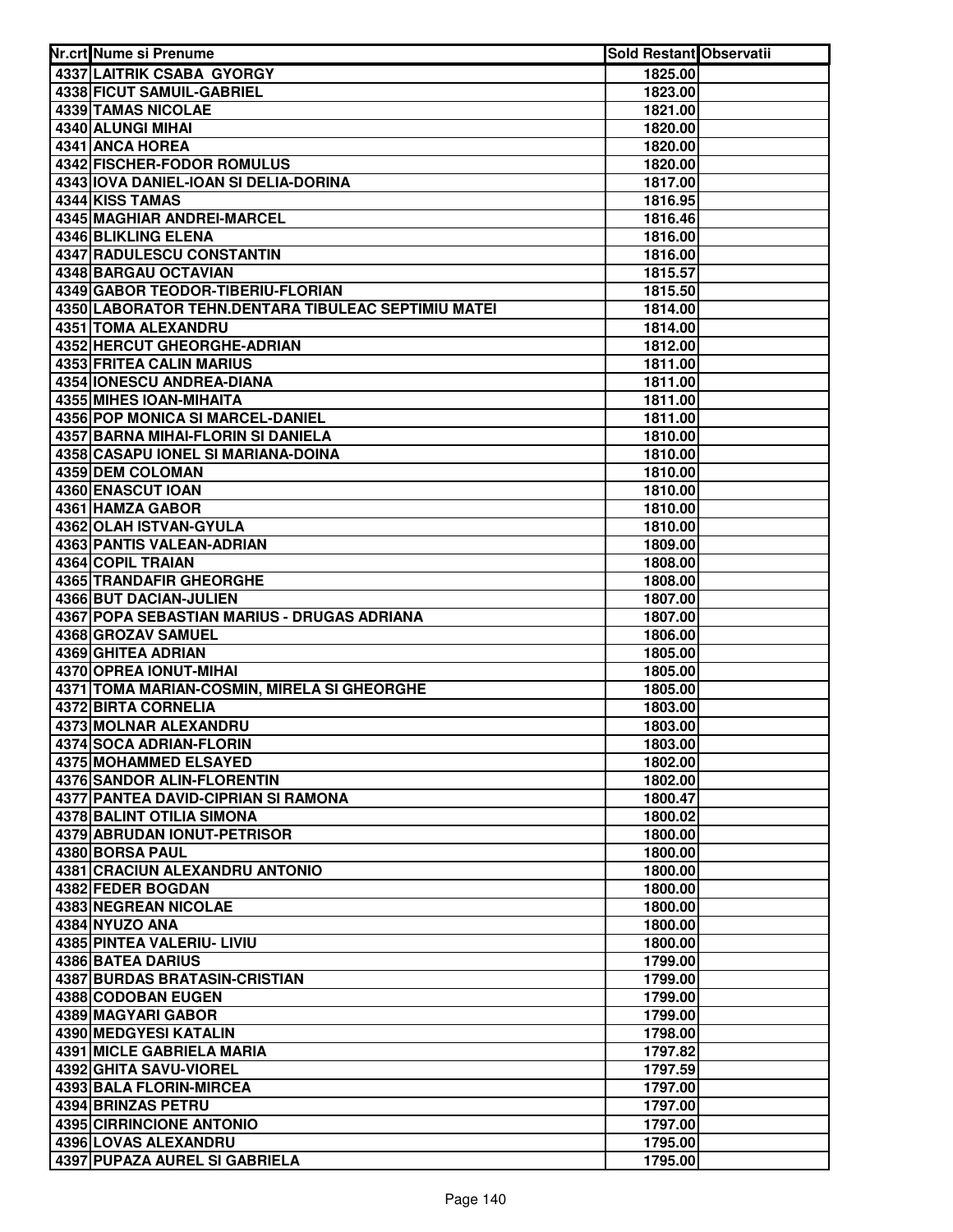| Nr.crt Nume si Prenume | ISold   | l Restant Observatii |
|------------------------|---------|----------------------|
| 4398 CIUCIU LIVIA      | 1794.38 |                      |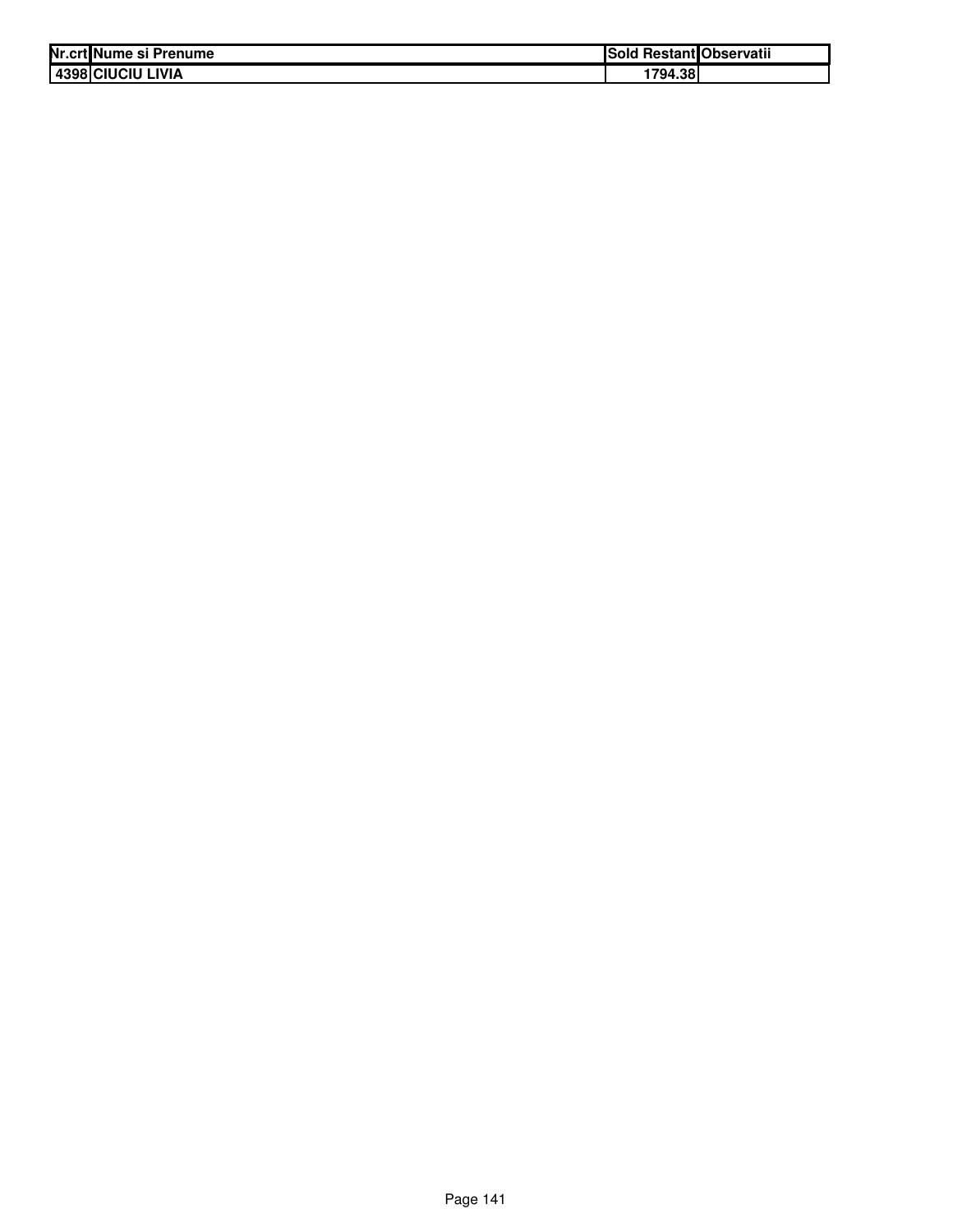| Nr.crt Nume si Prenume                      | <b>Sold Restant Observatii</b> |  |
|---------------------------------------------|--------------------------------|--|
| 4399 ROIBU FLORICA MARIANA                  | 1794.00                        |  |
| 4400 PRECUP SORIN-FLORIN                    | 1793.69                        |  |
| 4401 TRIFAN LEONTIN NICOLAE                 | 1792.00                        |  |
| 4402 TAUT ADRIAN-GHEORGHE                   | 1791.00                        |  |
| 4403 FESUS IOAN                             | 1790.00                        |  |
| 4404 CHERELEU ANDA-IOANA                    | 1789.57                        |  |
| 4405 PODILA IOAN SI MONICA                  | 1788.00                        |  |
| 4406 MALITA MARIANA                         | 1786.00                        |  |
| 4407 CURTUI AUREL                           | 1785.00                        |  |
| 4408 SZABO ANDREI SI AURICA MARGARETA       | 1784.00                        |  |
| 4409 BOT IOAN VASILE                        | 1783.40                        |  |
| 4410 CHERMAN SERGIU IONEL                   | 1783.00                        |  |
| 4411 HAJDU CAROL                            | 1782.00                        |  |
| <b>4412 SPRIDON CRISTIAN</b>                | 1781.00                        |  |
| 4413 CHILBA AUREL - CSABA                   | 1780.00                        |  |
| 4414 FURTOS DAN MARIUS                      | 1780.00                        |  |
| 4415 SEBESTIEN NORBERT-MIHALY               | 1780.00                        |  |
| 4416 SAS MARIUS-GHITA                       | 1776.00                        |  |
| <b>4417 BARANKA TEREZ SI RUPI</b>           | 1775.00                        |  |
| 4418 GABOR RUPI                             | 1775.00                        |  |
| 4419 EL HASSANI MOHAMED ANAS                | 1773.00                        |  |
| 4420 COITA DANIEL                           | 1772.36                        |  |
| 4421 ISTOICA IANCU                          | 1771.00                        |  |
| 4422 JUNC FLORIAN GIANNI                    | 1771.00                        |  |
| 4423 SANTA MINEL AUREL                      | 1771.00                        |  |
| 4424 TAUTU VOICHITA MONICA                  | 1771.00                        |  |
| 4425 MUSCA IMRE-EMERIC                      | 1770.00                        |  |
| 4426 POPA IOAN                              | 1770.00                        |  |
| 4427 POPOVICI EUGENIA                       | 1770.00                        |  |
| 4428 CIOPLEALA GRIGORE SI RODICA DANIELA    | 1769.00                        |  |
| 4429 TOMSA ROBERT                           | 1768.00                        |  |
| 4430 PETREAN MARIANA-CAMELIA                | 1767.00                        |  |
| 4431 JONAS LASZLO-JANOS                     | 1766.00                        |  |
| 4432 MIHUT MIHAI-COSTAN                     | 1765.00                        |  |
| 4433 PAPP IOAN SI ILEANA                    | 1765.00                        |  |
| 4434 SOS CRISTIAN                           | 1765.00                        |  |
| 4435 NEGRAU SIMONA-SANDA                    | 1764.80                        |  |
| 4436 VASLOVIC COSTICA-CALIN SI CARMEN       | 1764.00                        |  |
| 4437 BEN ARTZI LIOR                         | 1763.00                        |  |
| 4438 CASU ION                               | 1762.00                        |  |
| 4439 DEDA ALINA-AMALIA                      | 1761.51                        |  |
| 4440 ADORJAN ATTILA                         | 1760.00                        |  |
| 4441 CRISTOREANU DAN-EDUARD                 | 1760.00                        |  |
| 4442 DANCS MONIKA-ANDREA                    | 1760.00                        |  |
| 4443 NISTOR CARMEN-DANIELA                  | 1760.00                        |  |
| 4444 POP EUSEBIU-COSTEL                     | 1760.00                        |  |
| 4445 KISS CLAUDIA IULIANA                   | 1759.00                        |  |
| 4446 BODE MAGDALENA                         | 1758.00                        |  |
| 4447 TASADAN FLORIAN                        | 1758.00                        |  |
| 4448 AV. MUNTEANU BOGDAN-CABINET DE AVOCAT  | 1757.00                        |  |
| 4449 AV.ILAS CORNELIA-CARMEN CAB.DE AVOCAT  | 1757.00                        |  |
| 4450 BALOGH AKOS-IMRE SI IOLANDA            | 1757.00                        |  |
| <b>4451 ILE ANA</b>                         | 1757.00                        |  |
| 4452 BUCSA IOAN-CALIN<br>4453 KOVACS ADRIAN | 1756.00                        |  |
| 4454 TAMAS GEZA-MIHALY                      | 1756.00                        |  |
| 4455 TIMARU NICOLAE                         | 1755.00<br>1755.00             |  |
| 4456 TRIP FLORIAN                           | 1755.00                        |  |
| 4457 VASILOV REMUS-ALEXANDRU                | 1755.00                        |  |
| 4458 GYEPAR CRISTIAN-EMERIC                 | 1753.00                        |  |
| 4459 MOCAN CLAUDIA-MARIA                    | 1753.00                        |  |
|                                             |                                |  |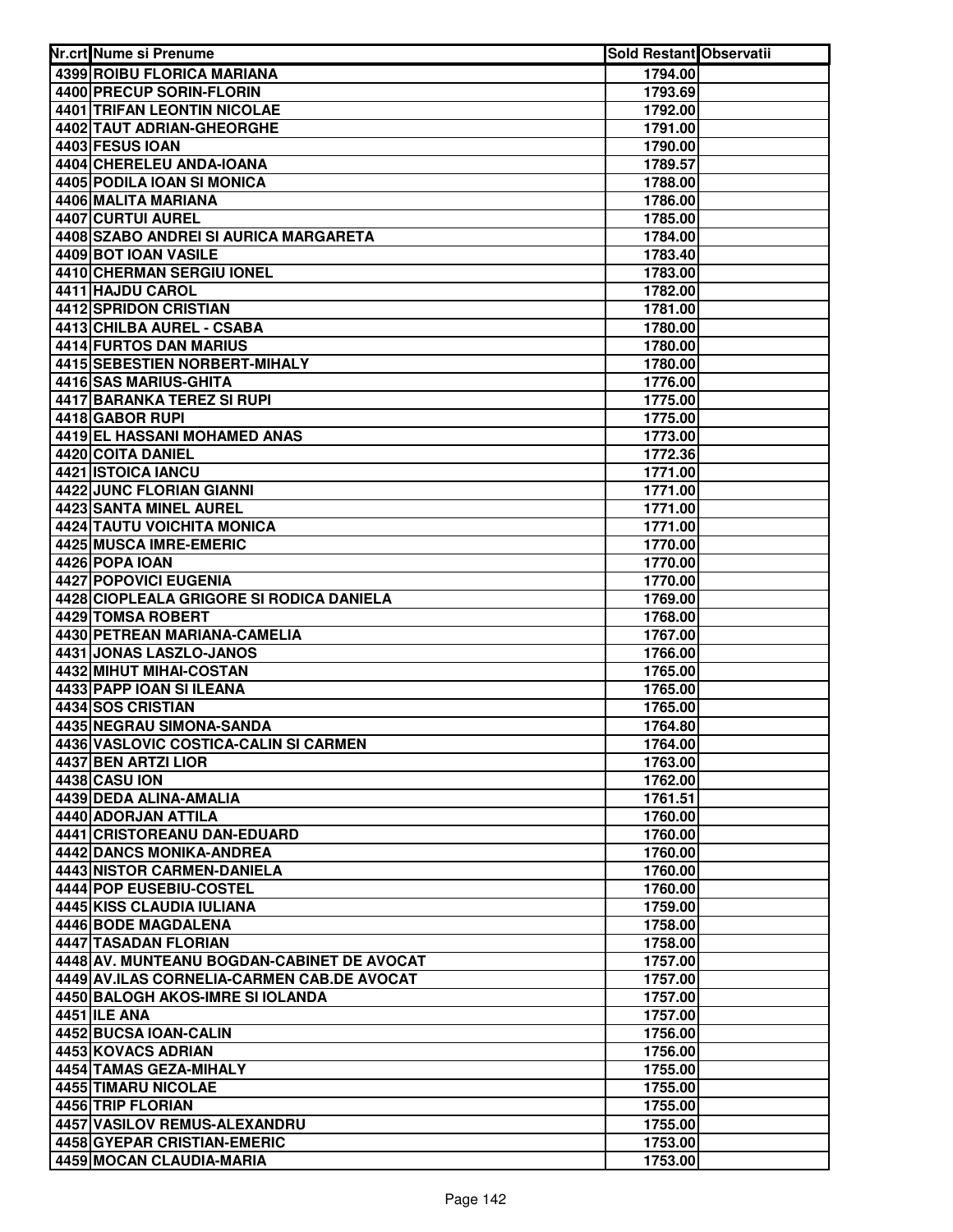| Nr.crt Nume si Prenume                       | <b>Sold Restant Observatii</b> |  |
|----------------------------------------------|--------------------------------|--|
| I 4460 DUME SIMONA-MARIANA SI FLORIN-GABRIEL | 1752.00                        |  |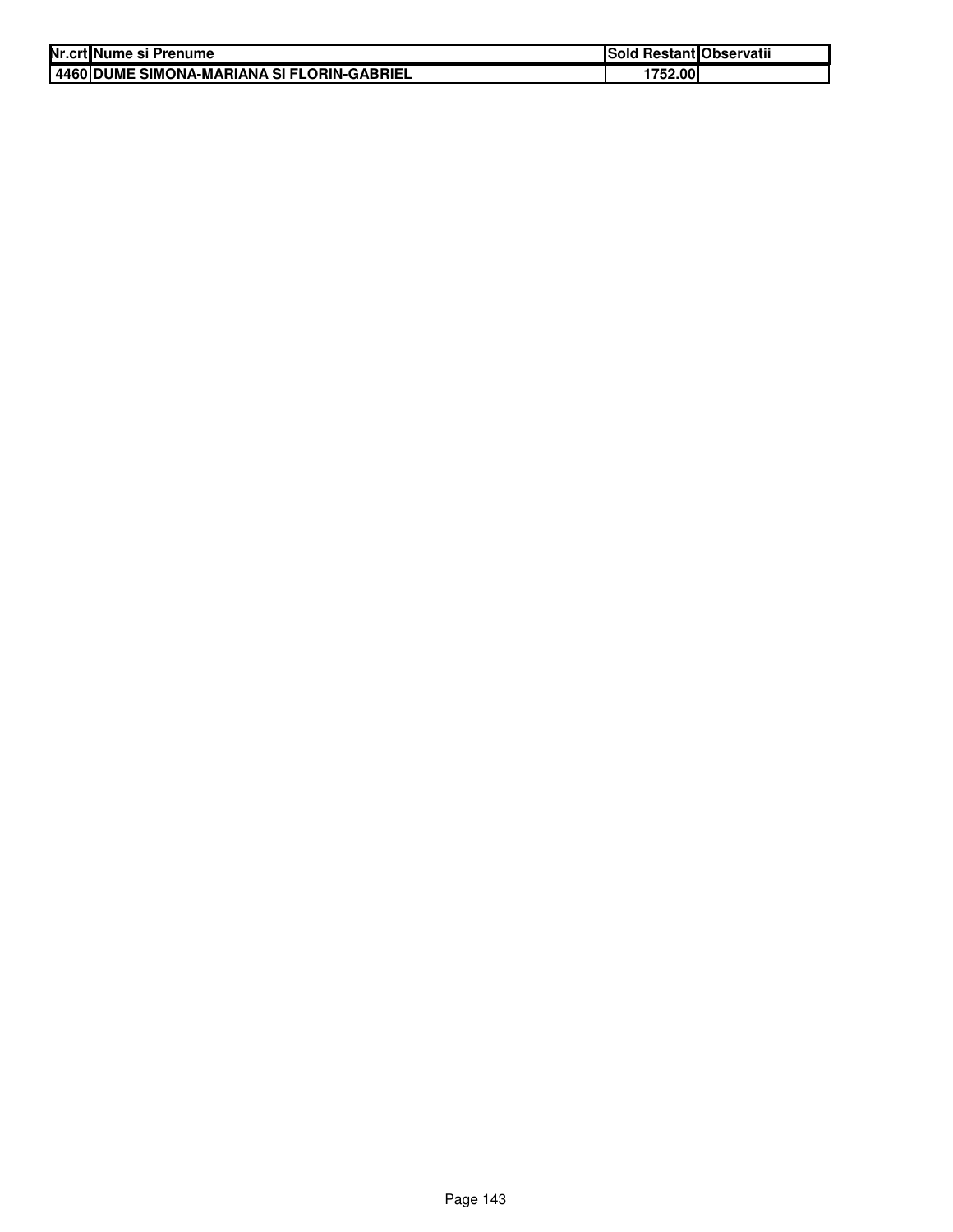| Nr.crt Nume si Prenume                            | Sold Restant Observatii |  |
|---------------------------------------------------|-------------------------|--|
| 4461 HEGEDUS IOAN-STEFAN                          | 1752.00                 |  |
| 4462 TARPAI FRANCISC                              | 1752.00                 |  |
| 4463 URSICA DORINA                                | 1752.00                 |  |
| 4464 COCIUBAN RODICA STEFANIA SI PETRU T.         | 1751.00                 |  |
| 4465 MUSET FLORIN SI DORINA                       | 1751.00                 |  |
| 4466 POP ARON SI ELISABETA                        | 1751.00                 |  |
| 4467 BELICCIU IULIA-CORINA                        | 1750.00                 |  |
| 4468 ISZTOJKA EVA                                 | 1750.00                 |  |
| <b>4469 JOBAGY MIRELA-MARCELA</b>                 | 1750.00                 |  |
| 4470 MEZEI ESZTER                                 | 1750.00                 |  |
| 4471 MINDRU VICTOR                                | 1750.00                 |  |
| 4472 NEGRU ANNA                                   | 1750.00                 |  |
| 4473 LAKATOS DANIEL                               | 1749.00                 |  |
| 4474 SAITOS COSMIN                                | 1749.00                 |  |
| 4475 GAVRIS RODICA                                | 1748.00                 |  |
| 4476 KALMAR GABRIELA SI IOAN                      | 1748.00                 |  |
| 4477 GABOR GABRIEL                                | 1745.00                 |  |
| 4478 GABOR IOAN                                   | 1745.00                 |  |
| <b>4479 GAVREA DUMITRU</b>                        | 1745.00                 |  |
| 4480 GINGU BOGDAN-GHEORGHE                        | 1745.00                 |  |
| 4481 HODISAN BOGDAN                               | 1744.00                 |  |
| 4482 ORBAN CARMEN- ADINA                          | 1744.00                 |  |
| 4483 ARDELEAN PATRICIA                            | 1741.00                 |  |
| 4484 BURTIC IOAN-MIHAI SI LACRIMIOARA             | 1741.00                 |  |
| 4485 ISZTOIKA MINDRA                              | 1740.00                 |  |
| 4486 PALLO TIBOR                                  | 1740.00                 |  |
| 4487 PINTILIE GEORGE BENIAMIN                     | 1740.00                 |  |
| 4488 RIF-TOTH MARIA                               | 1740.00                 |  |
| 4489 MESESAN LINA                                 | 1739.00                 |  |
| 4490 OPREA IOAN SI MARIA                          | 1739.00                 |  |
| 4491 BERCE GHEORGHE                               | 1738.00                 |  |
| 4492 BALLA ZOLTAN                                 | 1737.00                 |  |
| 4493 ONITA CRISTIAN SEBASTIAN                     | 1736.00                 |  |
| 4494 COLOSVARI ALEXANDRA                          | 1735.00                 |  |
| 4495 GHIURAU FLORIAN                              | 1735.00                 |  |
| 4496 SERES GIZELLA                                | 1735.00                 |  |
| 4497 BORA MIRCEA-DAN                              | 1734.00                 |  |
| 4498 GHEREGI FLORIN                               | 1734.00                 |  |
| 4499 INDRIE IOAN-CRISTIAN                         | 1734.00                 |  |
| 4500 LORINCZ BELA JOZSEF                          | 1734.00                 |  |
| <b>4501 PLATONA GHEORGHE</b>                      | 1734.00                 |  |
| 4502 RODINA IOANA-CRISTINA                        | 1734.00                 |  |
| 4503 ROTAR RAUL-DUMITRU                           | 1734.00                 |  |
| 4504 HAJZER GEZA                                  | 1733.00                 |  |
| 4505 MANEA ANCA-CAMELIA                           | 1733.00                 |  |
| 4506 BALLA ANDRAS                                 | 1732.00                 |  |
| 4507 SCURT DANIEL                                 | 1732.00                 |  |
| <b>4508 STEVLIK GABORI SI EVA</b>                 | 1731.00                 |  |
| 4509 ANTAL BELA JANOS SI ANTAL ADALBERT           | 1730.00                 |  |
| 4510 ARDELEAN CLAUDIU-FLORIN                      | 1730.00                 |  |
| 4511 BARNUTIU VASILE-MIHAI                        | 1730.00                 |  |
| 4512 JURJUT-LAZAR SORIN-VASILE SI DANIELA-MIHAELA | 1730.00                 |  |
| 4513 MOGA IOANA PAMELA                            | 1730.00                 |  |
| 4514 OROS MIRCEA-LIVIU SI IOANA - CATALINA        | 1730.00                 |  |
| 4515 BUCUREAN GHEORGHE SI IRINA                   | 1729.00                 |  |
| 4516 VARSZEGI IOSIF-GHEORGHE                      | 1728.00                 |  |
| 4517 MALITA MIRCEA PAVEL                          | 1727.00                 |  |
| 4518 BRINGYE GABRIEL-ADRIAN                       | 1726.00                 |  |
| 4519 TIRBAN-ZAHA ROCSANA-FLORICA                  | 1726.00                 |  |
| 4520 ANDOR MARIN                                  | 1725.00                 |  |
| 4521 NAGY VIKTOR                                  | 1725.00                 |  |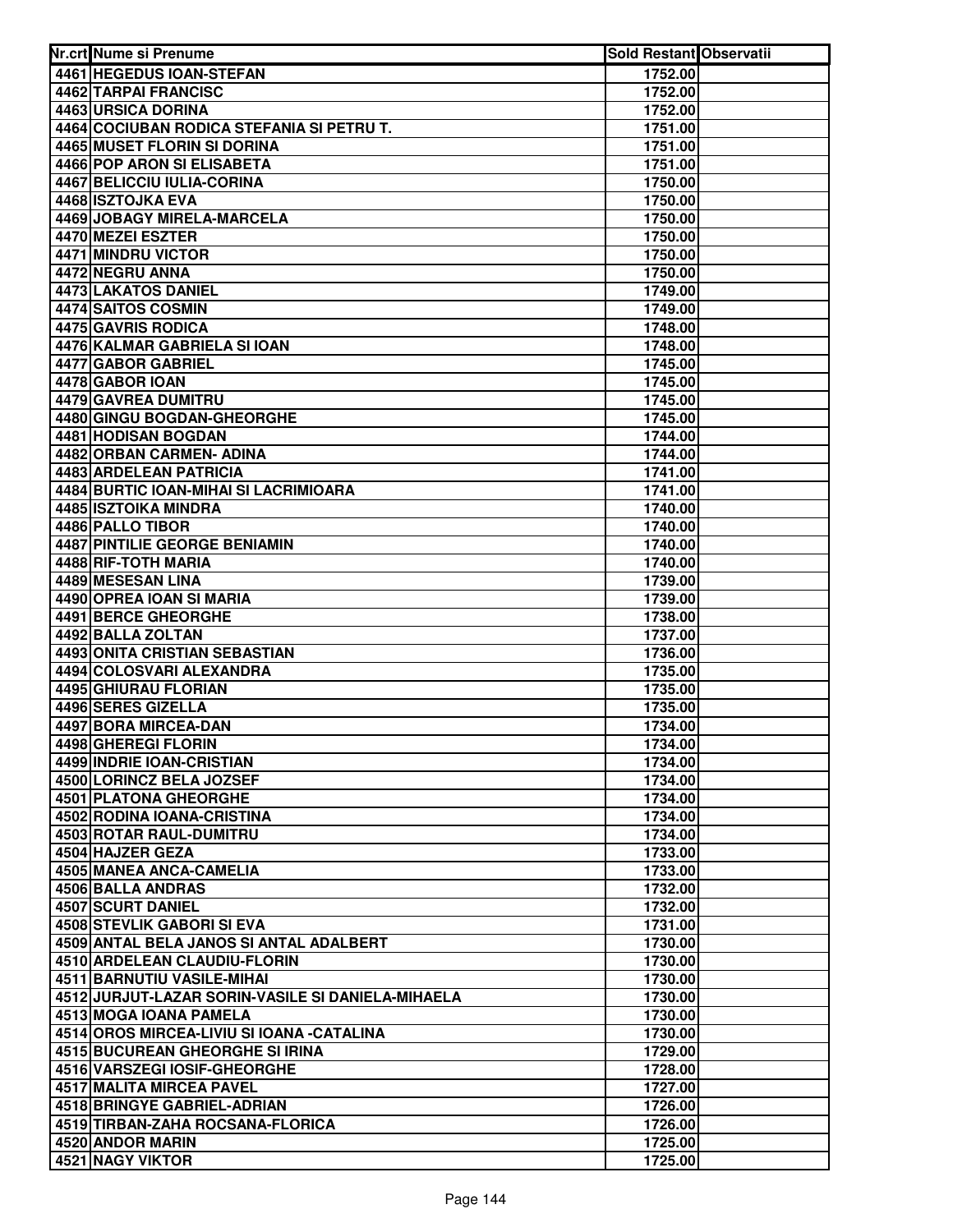| Nr.crt Nume si Prenume | <b>Sold Restant Observatii</b> |
|------------------------|--------------------------------|
| 4522 ROSTAS CLAUDIA    | 1725.00                        |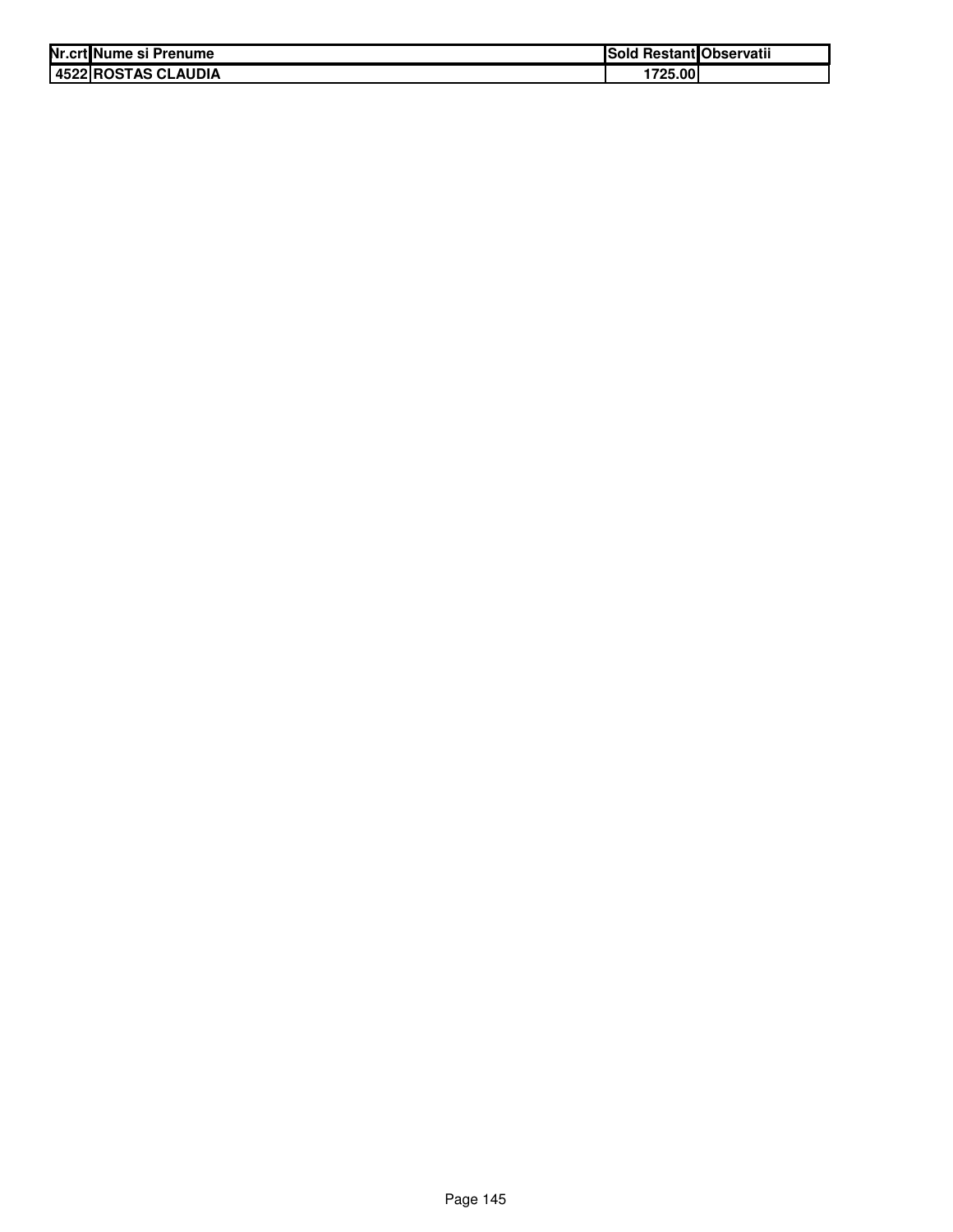| Nr.crt Nume si Prenume                               | Sold Restant Observatii |  |
|------------------------------------------------------|-------------------------|--|
| 4523 LAKATOS JOZSEF                                  | 1724.00                 |  |
| 4524 PACURAR DAN MARCEL                              | 1724.00                 |  |
| 4525 POP EMMA-NORA SI VICTOR-CRISTIAN                | 1724.00                 |  |
| <b>4526 BODNAR SANDOR-MIKLOS</b>                     | 1723.00                 |  |
| <b>4527 MICLOS FLORIN-TEODOR</b>                     | 1723.00                 |  |
| 4528 BRAGYE RADU-DAN                                 | 1720.00                 |  |
| 4529 CILIAN FLORIN                                   | 1720.00                 |  |
| 4530 FILIP SERGIU                                    | 1720.00                 |  |
| 4531 MICULA ANDREI - LUCIAN                          | 1720.00                 |  |
| 4532 PUSTEA MIHAI DAN                                | 1720.00                 |  |
| <b>4533 VUSCAN PAUL EDUARD</b>                       | 1720.00                 |  |
| <b>4534 KISS STEFAN FRANCISC</b>                     | 1718.00                 |  |
| 4535 VARGA JANOS                                     | 1718.00                 |  |
| 4536 CAZACU RAUL-OVIDIU                              | 1715.00                 |  |
| 4537 COTE RARES-ALEXANDRU                            | 1713.00                 |  |
| 4538 ABRUDAN LUCIAN                                  | 1712.00                 |  |
| 4539 GABOR GABOR                                     | 1712.00                 |  |
| 4540 PISCOI ANDA-DORA                                | 1711.00                 |  |
| <b>4541 CORCHES DORIN-OCTAVIAN</b>                   | 1710.00                 |  |
| 4542 KEREZSI BIANCA ROXANA INTREP.INDIVIDUALA        | 1710.00                 |  |
| 4543 MOTOC ADINA-IOANA                               | 1710.00                 |  |
| 4544 POPA NICOLAE-ALEXANDRU                          | 1710.00                 |  |
| 4545 SAMU GABRIEL DAVID                              | 1710.00                 |  |
| 4546 BOBOTAN OVIDIU-VASILE                           | 1709.00                 |  |
| 4547 COPIL AVRAM-FLORIN                              | 1708.00                 |  |
| 4548 POP ELISABETA                                   | 1707.00                 |  |
| 4549 LABAU DOREL                                     | 1706.00                 |  |
| 4550 UNGUR-BREHOI RAZVAN-FLORIN SI CARMEN-ELENA      | 1706.00                 |  |
| 4551 DEMIAN GABRIELA PAULA                           | 1705.00                 |  |
| 4552 MARC ELENA SI ALEXANDRU-DORU                    | 1704.00                 |  |
| 4553 BODEA CORNELIA LIVIA INTREPRINDERE INDIVIDUALA  | 1702.00                 |  |
| 4554 CHEREGI AGNETA SI GHEORGHE                      | 1701.00                 |  |
| 4555 GABOR IANCU                                     | 1701.00                 |  |
| 4556 VINTER FLORIN SI STELA CORINA                   | 1701.00                 |  |
| 4557 BARNA BUCUR                                     | 1700.00                 |  |
| 4558 BERE TEODORA-MARIANA                            | 1700.00                 |  |
| 4559 BURLEA CRISTINA                                 | 1700.00                 |  |
| 4560 CIURAR MELINDA                                  | 1700.00                 |  |
| 4561 COSMAN VASILE                                   | 1700.00                 |  |
| 4562 FARKAS KATALIN-REBEKA                           | 1700.00<br>1700.00      |  |
| 4563 ISZTOICA EVA                                    |                         |  |
| 4564 MACAI MIHAI-IONUT<br><b>4565 MAGYARI KAROLY</b> | 1700.00<br>1700.00      |  |
| <b>4566 PASCALAU MIRCEA-VASILE</b>                   | 1700.00                 |  |
| 4567 SZILAGYI ANGELA                                 | 1700.00                 |  |
| 4568 VITAN CRISTIAN-FLORIN                           | 1700.00                 |  |
| 4569 SUSANU LIVIA SI VALERICA                        | 1699.00                 |  |
| 4570 LICZEK ATTILA-LAJOS                             | 1698.00                 |  |
| 4571 SAITOS-COFAR MIHAI-CALIN                        | 1698.00                 |  |
| 4572 ALB LILIANA-SIMONA                              | 1697.00                 |  |
| 4573 BANC CRACIUN SI MARIA                           | 1697.00                 |  |
| 4574 BLAGEA NICOLIN-LUCIAN                           | 1697.00                 |  |
| 4575 GROZEF SVETLANA-NICOLETA                        | 1697.00                 |  |
| 4576 BUIBAS CARMEN- CAB. DE AVOCAT                   | 1695.00                 |  |
| 4577 FEIER CORNEL                                    | 1695.00                 |  |
| 4578 GYOKERES ZOLTAN                                 | 1695.00                 |  |
| 4579 ROBOTIN PETER-JOSZEF                            | 1695.00                 |  |
| 4580 DAMSE IOAN SI CORNELIA RAVEICA                  | 1694.00                 |  |
| 4581 FARCAS MIRCEA SI IZABELLA                       | 1694.00                 |  |
| <b>4582 ZEMBREA AUREL TRAIAN</b>                     | 1693.00                 |  |
| 4583 ZGIRD CRISTIAN-OVIDIU                           | 1693.00                 |  |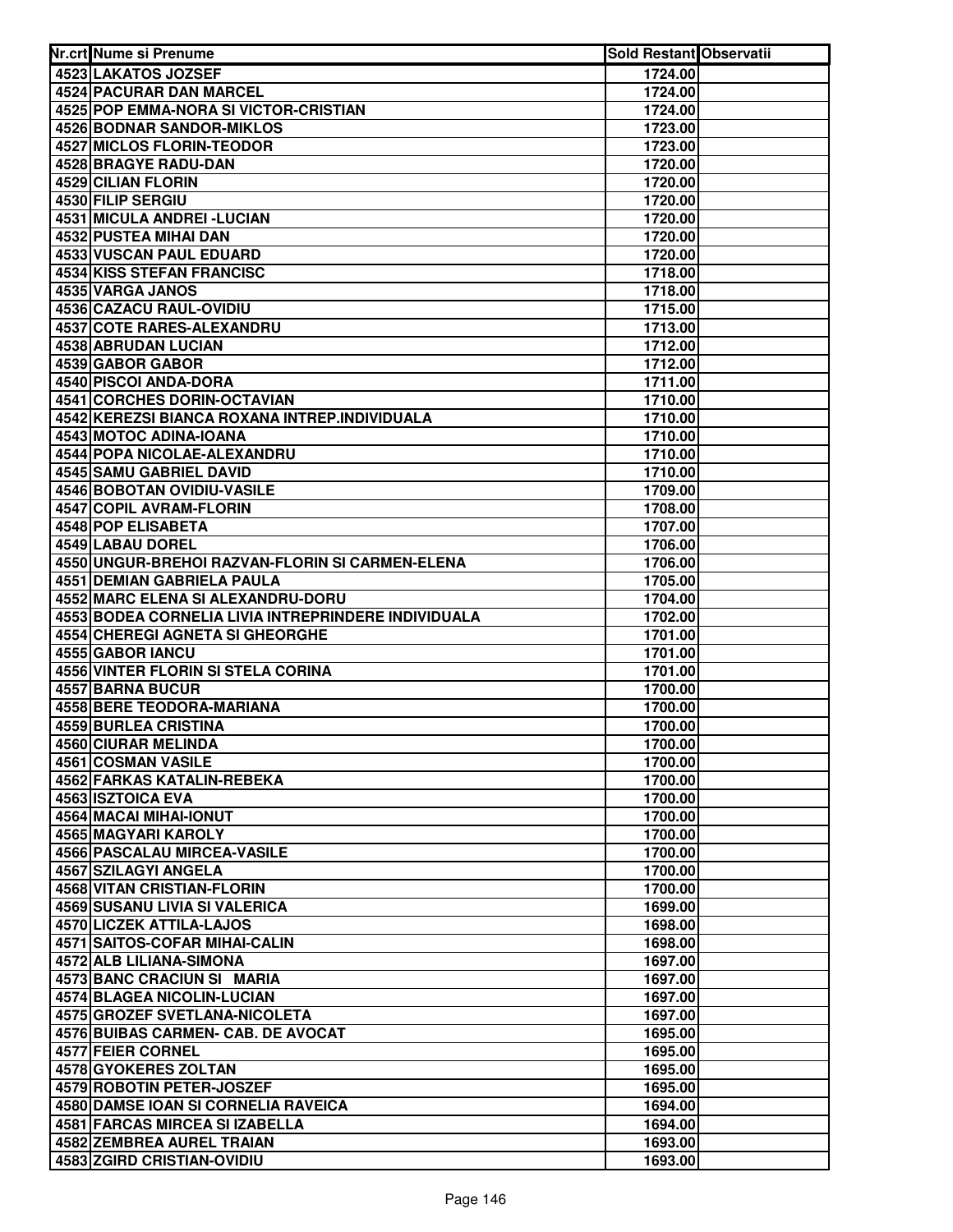| Nr.crt Nume si Prenume | Sold Restant Observatii |  |
|------------------------|-------------------------|--|
| 4584 FIKO ROBERT-ZSOLT | 1692.00                 |  |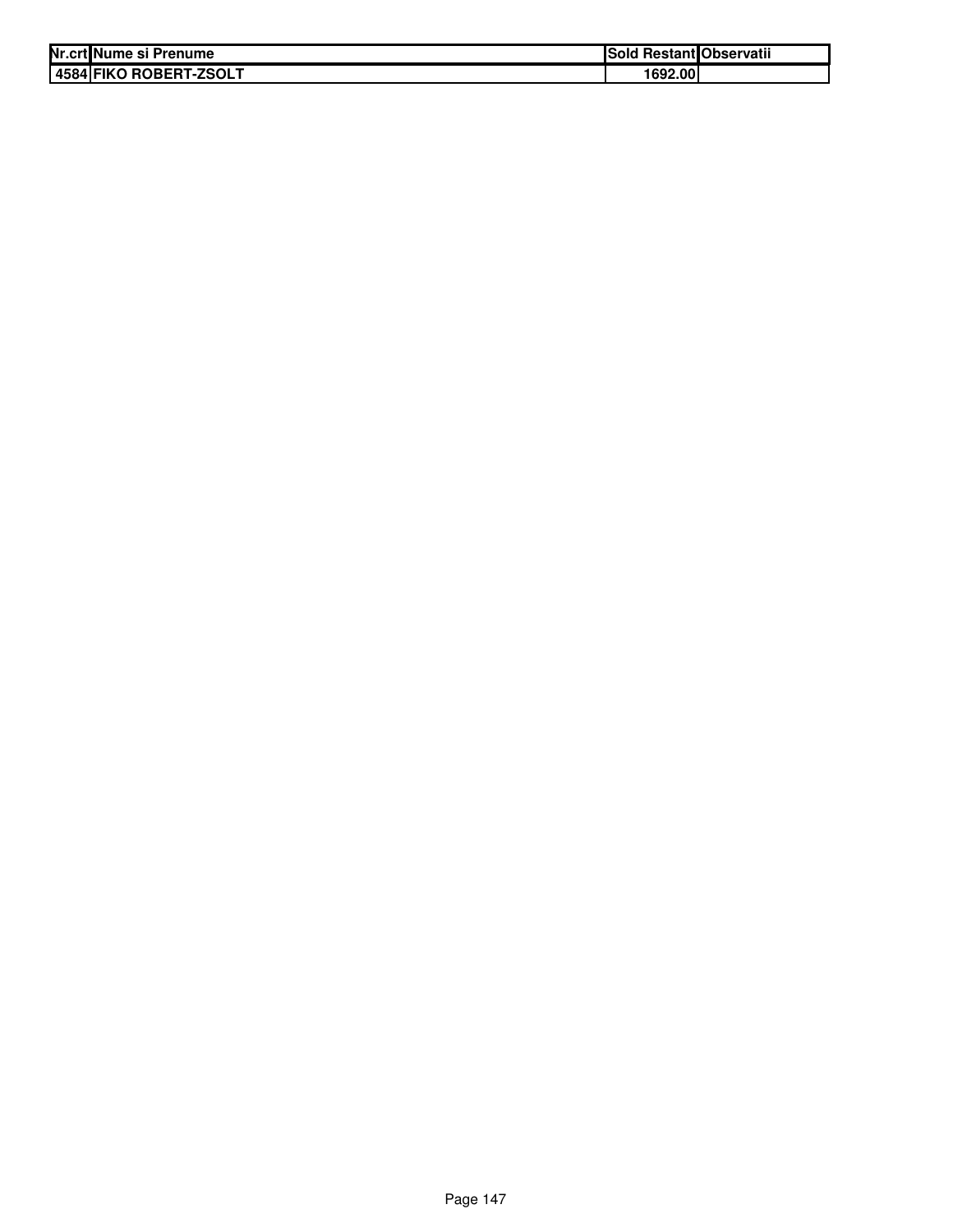| 4585 MARCUT DAVID CAROL<br>1692.00<br>4586 VIDICAN ADRIAN<br>1692.00<br>4587 AGH ADALBERT<br>1691.00<br>4588 BOT GHEORGHE SI ANGELA-MARIA<br>1691.00<br><b>4589 IACOB CRISTIAN-GHEORGHE</b><br>1691.00<br>4590 PINTYE ISTVAN-GYORGY<br>1691.00<br>4591 QUESLATI NESRINE<br>1691.00<br>4592 VLADUTU GEORGE-DANIEL<br>1691.00<br>4593 CHEREGI SANDA<br>1690.00<br>4594 ISZTOJKA IANCU<br>1690.00<br>4595 ISZTOJKA MATE SI MANDRA-ELENA<br>1690.00<br>4596 FETEA ADRIAN-ZOLTAN<br>1689.00<br><b>4597 BENKE IOZSEF</b><br>1688.00<br><b>4598 HOCHDORFER IOSIF</b><br>1688.00<br>4599 UNTERLENDER-MERAI GERGO<br>1686.00<br><b>4600 BUKVAI LUDOVIC GHEORGHE</b><br>1685.00<br>4601 BOCSE CRISTIAN-MIRCEA<br>1683.00<br>4602 GALEA NUREDIN-FLORIN<br>1683.00<br>4603 SILAGHI ROXANA-ELENA<br>1683.00<br>4604 BUIBAS EVA<br>1680.00<br>4605 BULZAN DANUT<br>1680.00<br>4606 KOVACS RICHARD- GABOR<br>1680.00<br>4607 MOLDOVAN MARIANA-LAURA<br>1680.00<br>4608 SHIBLI KAREEM<br>1680.00<br>4609 CIUCIOIU HORIA<br>1679.00<br>4610 VLADILA DECU-IULIAN<br>1679.00<br>4611 ANDRU ROBERT COSMIN<br>1678.00<br><b>4612 BOITOR AUREL RAZVAN</b><br>1678.00<br>4613 NAGY ANDRAS<br>1678.00<br>4614 OLTEANU ALEXANDRU-DRAGOS<br>1678.00<br>4615 VARGA MARIUS-ALEXANDRU<br>1678.00<br>4616 ZBIRCEA ESTERA-EMILIA<br>1678.00<br>1677.00 PROCES PE ROL<br>4617 LAZAR-POJEGA DUMITRU SI MARTA<br>4618 BIRTA VASILE-NICUSOR<br>1676.00<br>4619 CALNICEANU HORIA<br>1676.00<br>4620 FARCAS IULIANA<br>1675.00<br>4621 HATCU MARIA<br>1675.00<br>4622 RUSNEAC SILVIA JANINE<br>1675.00<br>4623 BORSI JOZSEF-ROBERT<br>1674.00<br>4624 DRAGOS MIRCEA-DANUT SI AURORA-MARIA<br>1674.00<br>4625 LELESCU DORIAN-CRISTIAN<br>1674.00<br>4626 VASS IULIANA<br>1674.00<br>4627 FLORIAN IOSIF GH.<br>1673.00<br>4628 HAVA IOAN SI JENICA<br>1673.00<br>4629 MARCUT PAUL<br>1673.00<br><b>4630 POTRE GABRIEL-FLORIN</b><br>1673.00<br>4631 SZABO ADRIANA-RAMONA<br>1672.00<br>4632 SASIANU SEBASTIAN ALEXANDRU<br>1671.14<br>4633 CARTIS SERGIU-DAN<br>1671.00<br>4634 ERDOS TIBOR<br>1671.00<br>4635 CIPLEU NICODIM-SOLOMON<br>1670.00<br>4636 DUMITRESCU CORNEL<br>1670.00<br>4637 GUTI CRISTIAN<br>1670.00<br>4638 HANAS DAVID CLAUDIU<br>1670.00<br>4639 KOVACS GYORGY<br>1670.00<br>4640 KOVACS PETER<br>1670.00<br>4641 SZABO CSABA-ROBERT<br>1670.00<br>4642 GHERMAN MARIANA<br>1669.00<br>4643 BOTIU MARIUS VIRGIL SI SIMONA MARILE<br>1667.00<br>4644 CIOARA CORINA FELICIA<br>1667.00<br>4645 PANTIS CLAUDIU CATALIN<br>1667.00 | Nr.crt Nume si Prenume | Sold Restant Observatii |  |
|-------------------------------------------------------------------------------------------------------------------------------------------------------------------------------------------------------------------------------------------------------------------------------------------------------------------------------------------------------------------------------------------------------------------------------------------------------------------------------------------------------------------------------------------------------------------------------------------------------------------------------------------------------------------------------------------------------------------------------------------------------------------------------------------------------------------------------------------------------------------------------------------------------------------------------------------------------------------------------------------------------------------------------------------------------------------------------------------------------------------------------------------------------------------------------------------------------------------------------------------------------------------------------------------------------------------------------------------------------------------------------------------------------------------------------------------------------------------------------------------------------------------------------------------------------------------------------------------------------------------------------------------------------------------------------------------------------------------------------------------------------------------------------------------------------------------------------------------------------------------------------------------------------------------------------------------------------------------------------------------------------------------------------------------------------------------------------------------------------------------------------------------------------------------------------------------------------------------------------------------------------------------------------------------------------------------------------------------------------------------------------------------------------------------------------------------------------------------------------------------------------------|------------------------|-------------------------|--|
|                                                                                                                                                                                                                                                                                                                                                                                                                                                                                                                                                                                                                                                                                                                                                                                                                                                                                                                                                                                                                                                                                                                                                                                                                                                                                                                                                                                                                                                                                                                                                                                                                                                                                                                                                                                                                                                                                                                                                                                                                                                                                                                                                                                                                                                                                                                                                                                                                                                                                                             |                        |                         |  |
|                                                                                                                                                                                                                                                                                                                                                                                                                                                                                                                                                                                                                                                                                                                                                                                                                                                                                                                                                                                                                                                                                                                                                                                                                                                                                                                                                                                                                                                                                                                                                                                                                                                                                                                                                                                                                                                                                                                                                                                                                                                                                                                                                                                                                                                                                                                                                                                                                                                                                                             |                        |                         |  |
|                                                                                                                                                                                                                                                                                                                                                                                                                                                                                                                                                                                                                                                                                                                                                                                                                                                                                                                                                                                                                                                                                                                                                                                                                                                                                                                                                                                                                                                                                                                                                                                                                                                                                                                                                                                                                                                                                                                                                                                                                                                                                                                                                                                                                                                                                                                                                                                                                                                                                                             |                        |                         |  |
|                                                                                                                                                                                                                                                                                                                                                                                                                                                                                                                                                                                                                                                                                                                                                                                                                                                                                                                                                                                                                                                                                                                                                                                                                                                                                                                                                                                                                                                                                                                                                                                                                                                                                                                                                                                                                                                                                                                                                                                                                                                                                                                                                                                                                                                                                                                                                                                                                                                                                                             |                        |                         |  |
|                                                                                                                                                                                                                                                                                                                                                                                                                                                                                                                                                                                                                                                                                                                                                                                                                                                                                                                                                                                                                                                                                                                                                                                                                                                                                                                                                                                                                                                                                                                                                                                                                                                                                                                                                                                                                                                                                                                                                                                                                                                                                                                                                                                                                                                                                                                                                                                                                                                                                                             |                        |                         |  |
|                                                                                                                                                                                                                                                                                                                                                                                                                                                                                                                                                                                                                                                                                                                                                                                                                                                                                                                                                                                                                                                                                                                                                                                                                                                                                                                                                                                                                                                                                                                                                                                                                                                                                                                                                                                                                                                                                                                                                                                                                                                                                                                                                                                                                                                                                                                                                                                                                                                                                                             |                        |                         |  |
|                                                                                                                                                                                                                                                                                                                                                                                                                                                                                                                                                                                                                                                                                                                                                                                                                                                                                                                                                                                                                                                                                                                                                                                                                                                                                                                                                                                                                                                                                                                                                                                                                                                                                                                                                                                                                                                                                                                                                                                                                                                                                                                                                                                                                                                                                                                                                                                                                                                                                                             |                        |                         |  |
|                                                                                                                                                                                                                                                                                                                                                                                                                                                                                                                                                                                                                                                                                                                                                                                                                                                                                                                                                                                                                                                                                                                                                                                                                                                                                                                                                                                                                                                                                                                                                                                                                                                                                                                                                                                                                                                                                                                                                                                                                                                                                                                                                                                                                                                                                                                                                                                                                                                                                                             |                        |                         |  |
|                                                                                                                                                                                                                                                                                                                                                                                                                                                                                                                                                                                                                                                                                                                                                                                                                                                                                                                                                                                                                                                                                                                                                                                                                                                                                                                                                                                                                                                                                                                                                                                                                                                                                                                                                                                                                                                                                                                                                                                                                                                                                                                                                                                                                                                                                                                                                                                                                                                                                                             |                        |                         |  |
|                                                                                                                                                                                                                                                                                                                                                                                                                                                                                                                                                                                                                                                                                                                                                                                                                                                                                                                                                                                                                                                                                                                                                                                                                                                                                                                                                                                                                                                                                                                                                                                                                                                                                                                                                                                                                                                                                                                                                                                                                                                                                                                                                                                                                                                                                                                                                                                                                                                                                                             |                        |                         |  |
|                                                                                                                                                                                                                                                                                                                                                                                                                                                                                                                                                                                                                                                                                                                                                                                                                                                                                                                                                                                                                                                                                                                                                                                                                                                                                                                                                                                                                                                                                                                                                                                                                                                                                                                                                                                                                                                                                                                                                                                                                                                                                                                                                                                                                                                                                                                                                                                                                                                                                                             |                        |                         |  |
|                                                                                                                                                                                                                                                                                                                                                                                                                                                                                                                                                                                                                                                                                                                                                                                                                                                                                                                                                                                                                                                                                                                                                                                                                                                                                                                                                                                                                                                                                                                                                                                                                                                                                                                                                                                                                                                                                                                                                                                                                                                                                                                                                                                                                                                                                                                                                                                                                                                                                                             |                        |                         |  |
|                                                                                                                                                                                                                                                                                                                                                                                                                                                                                                                                                                                                                                                                                                                                                                                                                                                                                                                                                                                                                                                                                                                                                                                                                                                                                                                                                                                                                                                                                                                                                                                                                                                                                                                                                                                                                                                                                                                                                                                                                                                                                                                                                                                                                                                                                                                                                                                                                                                                                                             |                        |                         |  |
|                                                                                                                                                                                                                                                                                                                                                                                                                                                                                                                                                                                                                                                                                                                                                                                                                                                                                                                                                                                                                                                                                                                                                                                                                                                                                                                                                                                                                                                                                                                                                                                                                                                                                                                                                                                                                                                                                                                                                                                                                                                                                                                                                                                                                                                                                                                                                                                                                                                                                                             |                        |                         |  |
|                                                                                                                                                                                                                                                                                                                                                                                                                                                                                                                                                                                                                                                                                                                                                                                                                                                                                                                                                                                                                                                                                                                                                                                                                                                                                                                                                                                                                                                                                                                                                                                                                                                                                                                                                                                                                                                                                                                                                                                                                                                                                                                                                                                                                                                                                                                                                                                                                                                                                                             |                        |                         |  |
|                                                                                                                                                                                                                                                                                                                                                                                                                                                                                                                                                                                                                                                                                                                                                                                                                                                                                                                                                                                                                                                                                                                                                                                                                                                                                                                                                                                                                                                                                                                                                                                                                                                                                                                                                                                                                                                                                                                                                                                                                                                                                                                                                                                                                                                                                                                                                                                                                                                                                                             |                        |                         |  |
|                                                                                                                                                                                                                                                                                                                                                                                                                                                                                                                                                                                                                                                                                                                                                                                                                                                                                                                                                                                                                                                                                                                                                                                                                                                                                                                                                                                                                                                                                                                                                                                                                                                                                                                                                                                                                                                                                                                                                                                                                                                                                                                                                                                                                                                                                                                                                                                                                                                                                                             |                        |                         |  |
|                                                                                                                                                                                                                                                                                                                                                                                                                                                                                                                                                                                                                                                                                                                                                                                                                                                                                                                                                                                                                                                                                                                                                                                                                                                                                                                                                                                                                                                                                                                                                                                                                                                                                                                                                                                                                                                                                                                                                                                                                                                                                                                                                                                                                                                                                                                                                                                                                                                                                                             |                        |                         |  |
|                                                                                                                                                                                                                                                                                                                                                                                                                                                                                                                                                                                                                                                                                                                                                                                                                                                                                                                                                                                                                                                                                                                                                                                                                                                                                                                                                                                                                                                                                                                                                                                                                                                                                                                                                                                                                                                                                                                                                                                                                                                                                                                                                                                                                                                                                                                                                                                                                                                                                                             |                        |                         |  |
|                                                                                                                                                                                                                                                                                                                                                                                                                                                                                                                                                                                                                                                                                                                                                                                                                                                                                                                                                                                                                                                                                                                                                                                                                                                                                                                                                                                                                                                                                                                                                                                                                                                                                                                                                                                                                                                                                                                                                                                                                                                                                                                                                                                                                                                                                                                                                                                                                                                                                                             |                        |                         |  |
|                                                                                                                                                                                                                                                                                                                                                                                                                                                                                                                                                                                                                                                                                                                                                                                                                                                                                                                                                                                                                                                                                                                                                                                                                                                                                                                                                                                                                                                                                                                                                                                                                                                                                                                                                                                                                                                                                                                                                                                                                                                                                                                                                                                                                                                                                                                                                                                                                                                                                                             |                        |                         |  |
|                                                                                                                                                                                                                                                                                                                                                                                                                                                                                                                                                                                                                                                                                                                                                                                                                                                                                                                                                                                                                                                                                                                                                                                                                                                                                                                                                                                                                                                                                                                                                                                                                                                                                                                                                                                                                                                                                                                                                                                                                                                                                                                                                                                                                                                                                                                                                                                                                                                                                                             |                        |                         |  |
|                                                                                                                                                                                                                                                                                                                                                                                                                                                                                                                                                                                                                                                                                                                                                                                                                                                                                                                                                                                                                                                                                                                                                                                                                                                                                                                                                                                                                                                                                                                                                                                                                                                                                                                                                                                                                                                                                                                                                                                                                                                                                                                                                                                                                                                                                                                                                                                                                                                                                                             |                        |                         |  |
|                                                                                                                                                                                                                                                                                                                                                                                                                                                                                                                                                                                                                                                                                                                                                                                                                                                                                                                                                                                                                                                                                                                                                                                                                                                                                                                                                                                                                                                                                                                                                                                                                                                                                                                                                                                                                                                                                                                                                                                                                                                                                                                                                                                                                                                                                                                                                                                                                                                                                                             |                        |                         |  |
|                                                                                                                                                                                                                                                                                                                                                                                                                                                                                                                                                                                                                                                                                                                                                                                                                                                                                                                                                                                                                                                                                                                                                                                                                                                                                                                                                                                                                                                                                                                                                                                                                                                                                                                                                                                                                                                                                                                                                                                                                                                                                                                                                                                                                                                                                                                                                                                                                                                                                                             |                        |                         |  |
|                                                                                                                                                                                                                                                                                                                                                                                                                                                                                                                                                                                                                                                                                                                                                                                                                                                                                                                                                                                                                                                                                                                                                                                                                                                                                                                                                                                                                                                                                                                                                                                                                                                                                                                                                                                                                                                                                                                                                                                                                                                                                                                                                                                                                                                                                                                                                                                                                                                                                                             |                        |                         |  |
|                                                                                                                                                                                                                                                                                                                                                                                                                                                                                                                                                                                                                                                                                                                                                                                                                                                                                                                                                                                                                                                                                                                                                                                                                                                                                                                                                                                                                                                                                                                                                                                                                                                                                                                                                                                                                                                                                                                                                                                                                                                                                                                                                                                                                                                                                                                                                                                                                                                                                                             |                        |                         |  |
|                                                                                                                                                                                                                                                                                                                                                                                                                                                                                                                                                                                                                                                                                                                                                                                                                                                                                                                                                                                                                                                                                                                                                                                                                                                                                                                                                                                                                                                                                                                                                                                                                                                                                                                                                                                                                                                                                                                                                                                                                                                                                                                                                                                                                                                                                                                                                                                                                                                                                                             |                        |                         |  |
|                                                                                                                                                                                                                                                                                                                                                                                                                                                                                                                                                                                                                                                                                                                                                                                                                                                                                                                                                                                                                                                                                                                                                                                                                                                                                                                                                                                                                                                                                                                                                                                                                                                                                                                                                                                                                                                                                                                                                                                                                                                                                                                                                                                                                                                                                                                                                                                                                                                                                                             |                        |                         |  |
|                                                                                                                                                                                                                                                                                                                                                                                                                                                                                                                                                                                                                                                                                                                                                                                                                                                                                                                                                                                                                                                                                                                                                                                                                                                                                                                                                                                                                                                                                                                                                                                                                                                                                                                                                                                                                                                                                                                                                                                                                                                                                                                                                                                                                                                                                                                                                                                                                                                                                                             |                        |                         |  |
|                                                                                                                                                                                                                                                                                                                                                                                                                                                                                                                                                                                                                                                                                                                                                                                                                                                                                                                                                                                                                                                                                                                                                                                                                                                                                                                                                                                                                                                                                                                                                                                                                                                                                                                                                                                                                                                                                                                                                                                                                                                                                                                                                                                                                                                                                                                                                                                                                                                                                                             |                        |                         |  |
|                                                                                                                                                                                                                                                                                                                                                                                                                                                                                                                                                                                                                                                                                                                                                                                                                                                                                                                                                                                                                                                                                                                                                                                                                                                                                                                                                                                                                                                                                                                                                                                                                                                                                                                                                                                                                                                                                                                                                                                                                                                                                                                                                                                                                                                                                                                                                                                                                                                                                                             |                        |                         |  |
|                                                                                                                                                                                                                                                                                                                                                                                                                                                                                                                                                                                                                                                                                                                                                                                                                                                                                                                                                                                                                                                                                                                                                                                                                                                                                                                                                                                                                                                                                                                                                                                                                                                                                                                                                                                                                                                                                                                                                                                                                                                                                                                                                                                                                                                                                                                                                                                                                                                                                                             |                        |                         |  |
|                                                                                                                                                                                                                                                                                                                                                                                                                                                                                                                                                                                                                                                                                                                                                                                                                                                                                                                                                                                                                                                                                                                                                                                                                                                                                                                                                                                                                                                                                                                                                                                                                                                                                                                                                                                                                                                                                                                                                                                                                                                                                                                                                                                                                                                                                                                                                                                                                                                                                                             |                        |                         |  |
|                                                                                                                                                                                                                                                                                                                                                                                                                                                                                                                                                                                                                                                                                                                                                                                                                                                                                                                                                                                                                                                                                                                                                                                                                                                                                                                                                                                                                                                                                                                                                                                                                                                                                                                                                                                                                                                                                                                                                                                                                                                                                                                                                                                                                                                                                                                                                                                                                                                                                                             |                        |                         |  |
|                                                                                                                                                                                                                                                                                                                                                                                                                                                                                                                                                                                                                                                                                                                                                                                                                                                                                                                                                                                                                                                                                                                                                                                                                                                                                                                                                                                                                                                                                                                                                                                                                                                                                                                                                                                                                                                                                                                                                                                                                                                                                                                                                                                                                                                                                                                                                                                                                                                                                                             |                        |                         |  |
|                                                                                                                                                                                                                                                                                                                                                                                                                                                                                                                                                                                                                                                                                                                                                                                                                                                                                                                                                                                                                                                                                                                                                                                                                                                                                                                                                                                                                                                                                                                                                                                                                                                                                                                                                                                                                                                                                                                                                                                                                                                                                                                                                                                                                                                                                                                                                                                                                                                                                                             |                        |                         |  |
|                                                                                                                                                                                                                                                                                                                                                                                                                                                                                                                                                                                                                                                                                                                                                                                                                                                                                                                                                                                                                                                                                                                                                                                                                                                                                                                                                                                                                                                                                                                                                                                                                                                                                                                                                                                                                                                                                                                                                                                                                                                                                                                                                                                                                                                                                                                                                                                                                                                                                                             |                        |                         |  |
|                                                                                                                                                                                                                                                                                                                                                                                                                                                                                                                                                                                                                                                                                                                                                                                                                                                                                                                                                                                                                                                                                                                                                                                                                                                                                                                                                                                                                                                                                                                                                                                                                                                                                                                                                                                                                                                                                                                                                                                                                                                                                                                                                                                                                                                                                                                                                                                                                                                                                                             |                        |                         |  |
|                                                                                                                                                                                                                                                                                                                                                                                                                                                                                                                                                                                                                                                                                                                                                                                                                                                                                                                                                                                                                                                                                                                                                                                                                                                                                                                                                                                                                                                                                                                                                                                                                                                                                                                                                                                                                                                                                                                                                                                                                                                                                                                                                                                                                                                                                                                                                                                                                                                                                                             |                        |                         |  |
|                                                                                                                                                                                                                                                                                                                                                                                                                                                                                                                                                                                                                                                                                                                                                                                                                                                                                                                                                                                                                                                                                                                                                                                                                                                                                                                                                                                                                                                                                                                                                                                                                                                                                                                                                                                                                                                                                                                                                                                                                                                                                                                                                                                                                                                                                                                                                                                                                                                                                                             |                        |                         |  |
|                                                                                                                                                                                                                                                                                                                                                                                                                                                                                                                                                                                                                                                                                                                                                                                                                                                                                                                                                                                                                                                                                                                                                                                                                                                                                                                                                                                                                                                                                                                                                                                                                                                                                                                                                                                                                                                                                                                                                                                                                                                                                                                                                                                                                                                                                                                                                                                                                                                                                                             |                        |                         |  |
|                                                                                                                                                                                                                                                                                                                                                                                                                                                                                                                                                                                                                                                                                                                                                                                                                                                                                                                                                                                                                                                                                                                                                                                                                                                                                                                                                                                                                                                                                                                                                                                                                                                                                                                                                                                                                                                                                                                                                                                                                                                                                                                                                                                                                                                                                                                                                                                                                                                                                                             |                        |                         |  |
|                                                                                                                                                                                                                                                                                                                                                                                                                                                                                                                                                                                                                                                                                                                                                                                                                                                                                                                                                                                                                                                                                                                                                                                                                                                                                                                                                                                                                                                                                                                                                                                                                                                                                                                                                                                                                                                                                                                                                                                                                                                                                                                                                                                                                                                                                                                                                                                                                                                                                                             |                        |                         |  |
|                                                                                                                                                                                                                                                                                                                                                                                                                                                                                                                                                                                                                                                                                                                                                                                                                                                                                                                                                                                                                                                                                                                                                                                                                                                                                                                                                                                                                                                                                                                                                                                                                                                                                                                                                                                                                                                                                                                                                                                                                                                                                                                                                                                                                                                                                                                                                                                                                                                                                                             |                        |                         |  |
|                                                                                                                                                                                                                                                                                                                                                                                                                                                                                                                                                                                                                                                                                                                                                                                                                                                                                                                                                                                                                                                                                                                                                                                                                                                                                                                                                                                                                                                                                                                                                                                                                                                                                                                                                                                                                                                                                                                                                                                                                                                                                                                                                                                                                                                                                                                                                                                                                                                                                                             |                        |                         |  |
|                                                                                                                                                                                                                                                                                                                                                                                                                                                                                                                                                                                                                                                                                                                                                                                                                                                                                                                                                                                                                                                                                                                                                                                                                                                                                                                                                                                                                                                                                                                                                                                                                                                                                                                                                                                                                                                                                                                                                                                                                                                                                                                                                                                                                                                                                                                                                                                                                                                                                                             |                        |                         |  |
|                                                                                                                                                                                                                                                                                                                                                                                                                                                                                                                                                                                                                                                                                                                                                                                                                                                                                                                                                                                                                                                                                                                                                                                                                                                                                                                                                                                                                                                                                                                                                                                                                                                                                                                                                                                                                                                                                                                                                                                                                                                                                                                                                                                                                                                                                                                                                                                                                                                                                                             |                        |                         |  |
|                                                                                                                                                                                                                                                                                                                                                                                                                                                                                                                                                                                                                                                                                                                                                                                                                                                                                                                                                                                                                                                                                                                                                                                                                                                                                                                                                                                                                                                                                                                                                                                                                                                                                                                                                                                                                                                                                                                                                                                                                                                                                                                                                                                                                                                                                                                                                                                                                                                                                                             |                        |                         |  |
|                                                                                                                                                                                                                                                                                                                                                                                                                                                                                                                                                                                                                                                                                                                                                                                                                                                                                                                                                                                                                                                                                                                                                                                                                                                                                                                                                                                                                                                                                                                                                                                                                                                                                                                                                                                                                                                                                                                                                                                                                                                                                                                                                                                                                                                                                                                                                                                                                                                                                                             |                        |                         |  |
|                                                                                                                                                                                                                                                                                                                                                                                                                                                                                                                                                                                                                                                                                                                                                                                                                                                                                                                                                                                                                                                                                                                                                                                                                                                                                                                                                                                                                                                                                                                                                                                                                                                                                                                                                                                                                                                                                                                                                                                                                                                                                                                                                                                                                                                                                                                                                                                                                                                                                                             |                        |                         |  |
|                                                                                                                                                                                                                                                                                                                                                                                                                                                                                                                                                                                                                                                                                                                                                                                                                                                                                                                                                                                                                                                                                                                                                                                                                                                                                                                                                                                                                                                                                                                                                                                                                                                                                                                                                                                                                                                                                                                                                                                                                                                                                                                                                                                                                                                                                                                                                                                                                                                                                                             |                        |                         |  |
|                                                                                                                                                                                                                                                                                                                                                                                                                                                                                                                                                                                                                                                                                                                                                                                                                                                                                                                                                                                                                                                                                                                                                                                                                                                                                                                                                                                                                                                                                                                                                                                                                                                                                                                                                                                                                                                                                                                                                                                                                                                                                                                                                                                                                                                                                                                                                                                                                                                                                                             |                        |                         |  |
|                                                                                                                                                                                                                                                                                                                                                                                                                                                                                                                                                                                                                                                                                                                                                                                                                                                                                                                                                                                                                                                                                                                                                                                                                                                                                                                                                                                                                                                                                                                                                                                                                                                                                                                                                                                                                                                                                                                                                                                                                                                                                                                                                                                                                                                                                                                                                                                                                                                                                                             |                        |                         |  |
|                                                                                                                                                                                                                                                                                                                                                                                                                                                                                                                                                                                                                                                                                                                                                                                                                                                                                                                                                                                                                                                                                                                                                                                                                                                                                                                                                                                                                                                                                                                                                                                                                                                                                                                                                                                                                                                                                                                                                                                                                                                                                                                                                                                                                                                                                                                                                                                                                                                                                                             |                        |                         |  |
|                                                                                                                                                                                                                                                                                                                                                                                                                                                                                                                                                                                                                                                                                                                                                                                                                                                                                                                                                                                                                                                                                                                                                                                                                                                                                                                                                                                                                                                                                                                                                                                                                                                                                                                                                                                                                                                                                                                                                                                                                                                                                                                                                                                                                                                                                                                                                                                                                                                                                                             |                        |                         |  |
|                                                                                                                                                                                                                                                                                                                                                                                                                                                                                                                                                                                                                                                                                                                                                                                                                                                                                                                                                                                                                                                                                                                                                                                                                                                                                                                                                                                                                                                                                                                                                                                                                                                                                                                                                                                                                                                                                                                                                                                                                                                                                                                                                                                                                                                                                                                                                                                                                                                                                                             |                        |                         |  |
|                                                                                                                                                                                                                                                                                                                                                                                                                                                                                                                                                                                                                                                                                                                                                                                                                                                                                                                                                                                                                                                                                                                                                                                                                                                                                                                                                                                                                                                                                                                                                                                                                                                                                                                                                                                                                                                                                                                                                                                                                                                                                                                                                                                                                                                                                                                                                                                                                                                                                                             |                        |                         |  |
|                                                                                                                                                                                                                                                                                                                                                                                                                                                                                                                                                                                                                                                                                                                                                                                                                                                                                                                                                                                                                                                                                                                                                                                                                                                                                                                                                                                                                                                                                                                                                                                                                                                                                                                                                                                                                                                                                                                                                                                                                                                                                                                                                                                                                                                                                                                                                                                                                                                                                                             |                        |                         |  |
|                                                                                                                                                                                                                                                                                                                                                                                                                                                                                                                                                                                                                                                                                                                                                                                                                                                                                                                                                                                                                                                                                                                                                                                                                                                                                                                                                                                                                                                                                                                                                                                                                                                                                                                                                                                                                                                                                                                                                                                                                                                                                                                                                                                                                                                                                                                                                                                                                                                                                                             |                        |                         |  |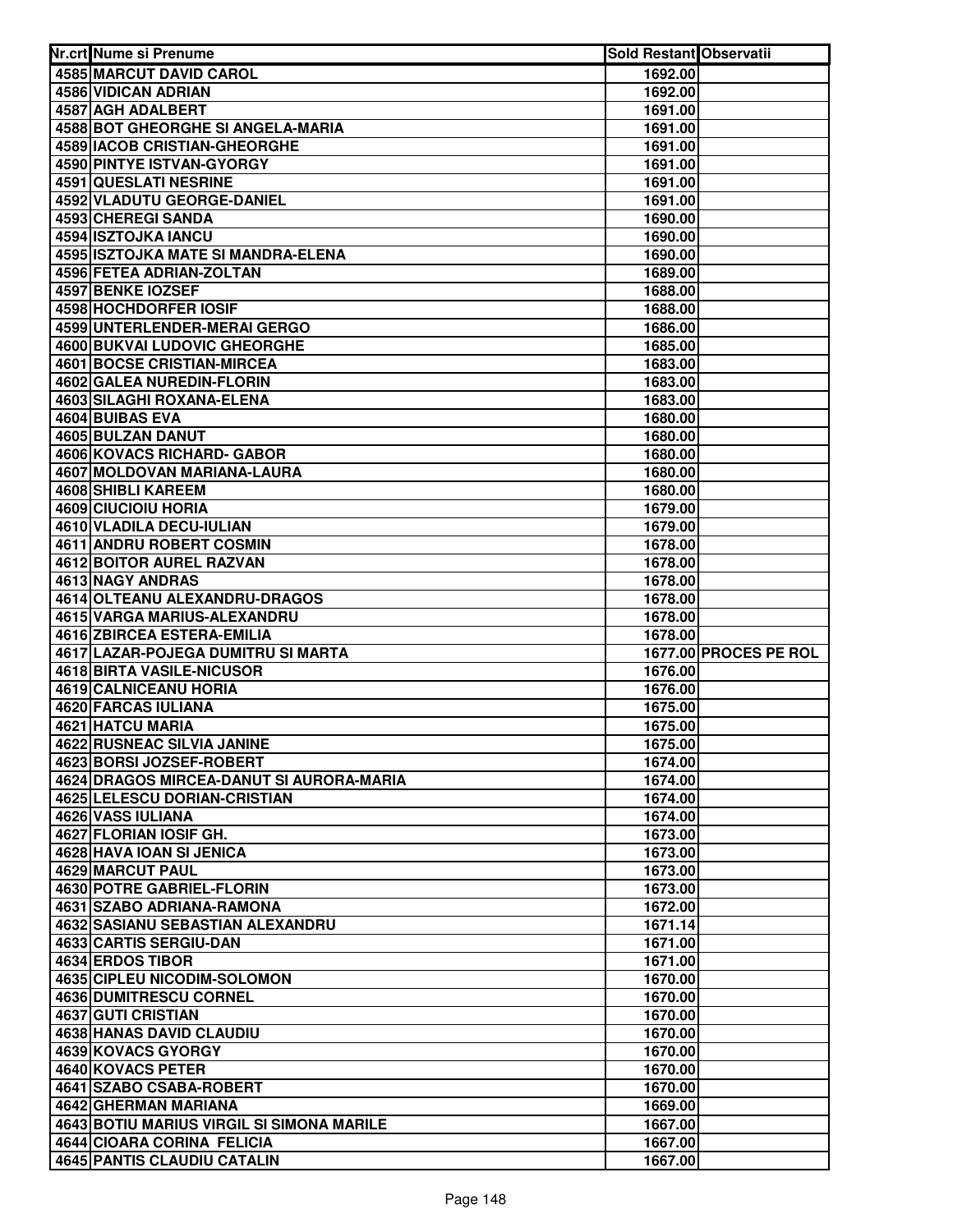| Nr.crt Nume si Prenume                    | <b>Sold Restant Observatii</b> |  |
|-------------------------------------------|--------------------------------|--|
| I 4646 IPOPA VASILE C-TIN SI LIANA CORINA | 1667.001                       |  |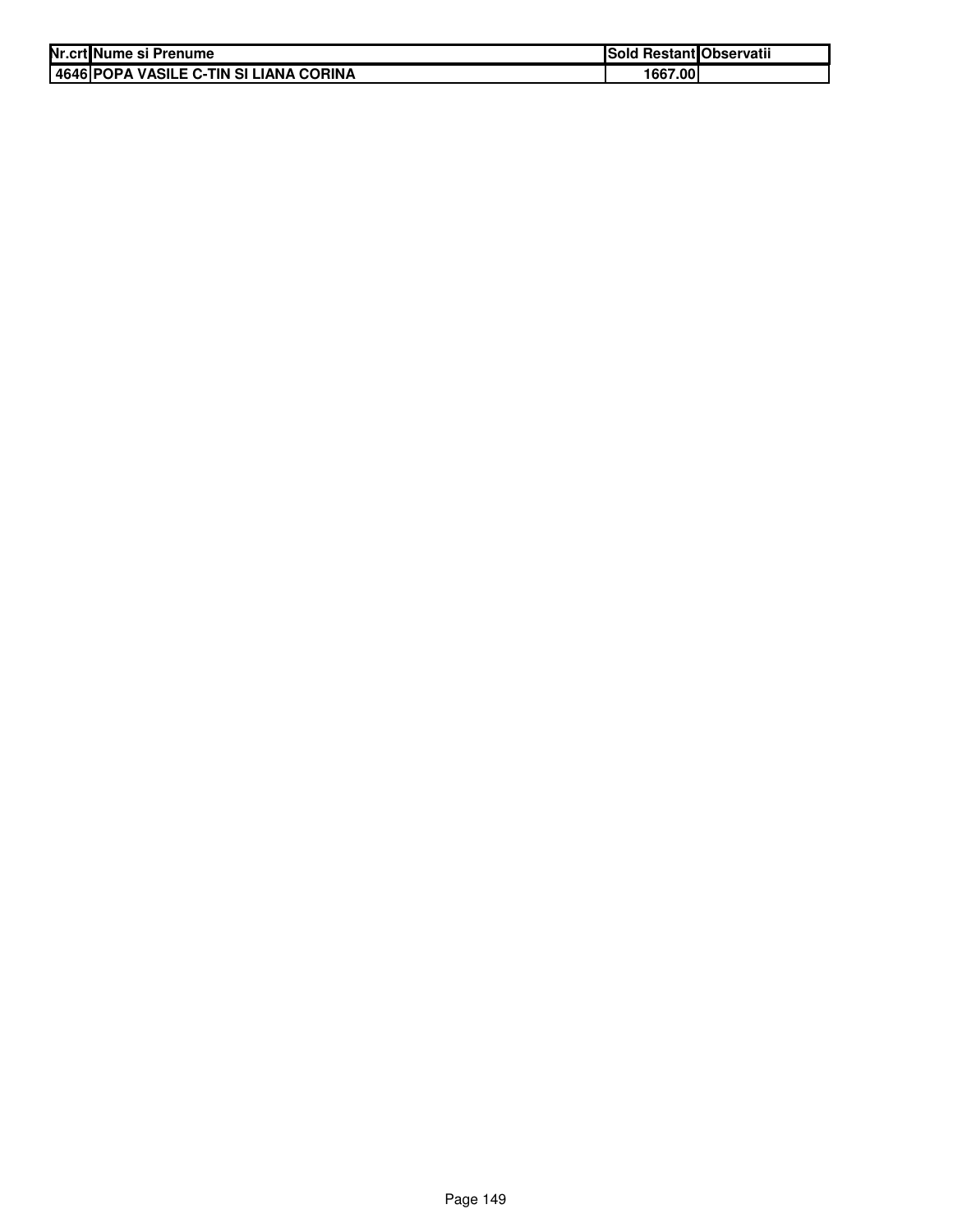| 4647 BANDULA MIRCEA<br>1666.00<br>4648 BANTO JANOS ZOLTAN<br>1665.00<br>4649 CORB CORNELIU BENIAMIN<br>1665.00<br>4650 LUCACIU-BOKENYI MARIUS-ALIN<br>1665.00<br><b>4651 SILAGHI GHEORGHE SI ILEANA</b><br>1664.00<br>4652 LUNCAN DORU-VIRGIL<br>1663.00<br>4653 KOVACS ARPAD<br>1662.00<br>4654 BARTOS VICTOR<br>1660.00<br>4655 BORBIRO LASZLO<br>1660.00<br>4656 GABOR MARGHIT<br>1660.00<br>4657 GAL OVIDIU SERGIU<br>1660.00<br>4658 GRECU ADRIANA<br>1660.00<br><b>4659 PUTNOKI RAUL</b><br>1660.00<br>4660 LUCA SERGIU IOAN<br>1659.00<br><b>4661 MORAR CLAUDIA-JANETA</b><br>1659.00<br><b>4662 PETRE ALEXANDRU-CONSTANTIN</b><br>1657.50<br><b>4663 CIPLEU SAMUEL SI DANIELA</b><br>1657.00<br>4664 POP CALIN ADRIAN<br>1657.00<br>4665 PUIU LIVIU<br>1655.00<br>4666 LEUCEA ALIN LUCIAN<br>1654.00<br>4667 POP CSABA<br>1654.00<br>4668 POPA STEFAN EMIL<br>1653.00<br>4669 ROZSDA IULIANA SI GRIGORE<br>1653.00<br>4670 SIM TEODORA-ROXANA<br>1653.00 PROCES PE ROL<br>4671 STEFAN-HILGERT CARMEN FLORICA<br>1652.87<br>4672 MAKOCSI VICTOR EVA<br>1652.00<br>4673 MOCIAN FLORIN<br>1652.00<br>4674 PADUREAN-NECHIFOR IOAN PETRU<br>1651.29<br>4675 BUNGAU GHEORGHE MIRCEA SI RODICA<br>1651.00<br>4676 DEMIAN ADRIAN-SORIN<br>1651.00<br>4677 BOLDIS GEORGE<br>1650.00<br>4678 GABOR GABOR<br>1650.00<br>4679 TOTH COSMIN CRISTIAN<br>1650.00<br>4680 ZEMPLENYI ZOLTAN-LASZLO<br>1650.00<br>4681 ZOT FLORIN- LUCIAN<br>1650.00<br>4682 PORUMB CORNEL<br>1647.00<br>4683 SUCIU IOAN<br>1647.00<br>4684 SUCIU MARIA<br>1647.00<br>4685 DOBOS VICTOR<br>1646.00<br><b>4686 LAPADAT FLORIN</b><br>1646.00<br>4687 STROIU VASILE<br>1646.00<br>4688 CEBUC DANIEL DRAGOS<br>1644.00<br>4689 DONINI MARCO<br>1644.00<br>4690 NEGRU ANNA<br>1643.00<br><b>4691 BRAD COSTINELA-MARIANA</b><br>1642.00<br><b>4692 OLCEAN DAVID CRISTIAN</b><br>1641.00<br>4693 CIORBA ALEXANDRU<br>1640.00<br>4694 MOLNAR ANDREA-ETELKA<br>1640.00<br>4695 NEGRUT NICOLAE<br>1640.00<br>4696 NISTOR VIOREL<br>1640.00<br>4697 RUSU DANIELA<br>1640.00<br>4698 DURA OLIMPIA-LUMINITA<br>1639.00<br>4699 OPRIS ADRIAN-DUMITRU<br>1639.00<br>4700 SCURTU MARIUS-IONEL SI FLORINA<br>1639.00<br>4701 ERDELI MARIUS PETRU<br>1637.00<br>4702 GABOR LUDOVIC<br>1637.00<br>4703 SERB AVRAM-DANUT<br>1636.00<br>4704 ISZTOIKA LUDOVIC<br>1635.00<br>4705 NEDISAN TEOFIL<br>1635.00<br>4706 P.F.A.BAN CORNELIA<br>1635.00 | Nr.crt Nume si Prenume | <b>Sold Restant Observatii</b> |  |
|----------------------------------------------------------------------------------------------------------------------------------------------------------------------------------------------------------------------------------------------------------------------------------------------------------------------------------------------------------------------------------------------------------------------------------------------------------------------------------------------------------------------------------------------------------------------------------------------------------------------------------------------------------------------------------------------------------------------------------------------------------------------------------------------------------------------------------------------------------------------------------------------------------------------------------------------------------------------------------------------------------------------------------------------------------------------------------------------------------------------------------------------------------------------------------------------------------------------------------------------------------------------------------------------------------------------------------------------------------------------------------------------------------------------------------------------------------------------------------------------------------------------------------------------------------------------------------------------------------------------------------------------------------------------------------------------------------------------------------------------------------------------------------------------------------------------------------------------------------------------------------------------------------------------------------------------------------------------------------------------------------------------------------------------------------------------------------------------------------------------------------------------------------------------------------------------------------------------------------------------------------------------------------------------------------------------------------------------------------------------------------------------------|------------------------|--------------------------------|--|
|                                                                                                                                                                                                                                                                                                                                                                                                                                                                                                                                                                                                                                                                                                                                                                                                                                                                                                                                                                                                                                                                                                                                                                                                                                                                                                                                                                                                                                                                                                                                                                                                                                                                                                                                                                                                                                                                                                                                                                                                                                                                                                                                                                                                                                                                                                                                                                                                    |                        |                                |  |
|                                                                                                                                                                                                                                                                                                                                                                                                                                                                                                                                                                                                                                                                                                                                                                                                                                                                                                                                                                                                                                                                                                                                                                                                                                                                                                                                                                                                                                                                                                                                                                                                                                                                                                                                                                                                                                                                                                                                                                                                                                                                                                                                                                                                                                                                                                                                                                                                    |                        |                                |  |
|                                                                                                                                                                                                                                                                                                                                                                                                                                                                                                                                                                                                                                                                                                                                                                                                                                                                                                                                                                                                                                                                                                                                                                                                                                                                                                                                                                                                                                                                                                                                                                                                                                                                                                                                                                                                                                                                                                                                                                                                                                                                                                                                                                                                                                                                                                                                                                                                    |                        |                                |  |
|                                                                                                                                                                                                                                                                                                                                                                                                                                                                                                                                                                                                                                                                                                                                                                                                                                                                                                                                                                                                                                                                                                                                                                                                                                                                                                                                                                                                                                                                                                                                                                                                                                                                                                                                                                                                                                                                                                                                                                                                                                                                                                                                                                                                                                                                                                                                                                                                    |                        |                                |  |
|                                                                                                                                                                                                                                                                                                                                                                                                                                                                                                                                                                                                                                                                                                                                                                                                                                                                                                                                                                                                                                                                                                                                                                                                                                                                                                                                                                                                                                                                                                                                                                                                                                                                                                                                                                                                                                                                                                                                                                                                                                                                                                                                                                                                                                                                                                                                                                                                    |                        |                                |  |
|                                                                                                                                                                                                                                                                                                                                                                                                                                                                                                                                                                                                                                                                                                                                                                                                                                                                                                                                                                                                                                                                                                                                                                                                                                                                                                                                                                                                                                                                                                                                                                                                                                                                                                                                                                                                                                                                                                                                                                                                                                                                                                                                                                                                                                                                                                                                                                                                    |                        |                                |  |
|                                                                                                                                                                                                                                                                                                                                                                                                                                                                                                                                                                                                                                                                                                                                                                                                                                                                                                                                                                                                                                                                                                                                                                                                                                                                                                                                                                                                                                                                                                                                                                                                                                                                                                                                                                                                                                                                                                                                                                                                                                                                                                                                                                                                                                                                                                                                                                                                    |                        |                                |  |
|                                                                                                                                                                                                                                                                                                                                                                                                                                                                                                                                                                                                                                                                                                                                                                                                                                                                                                                                                                                                                                                                                                                                                                                                                                                                                                                                                                                                                                                                                                                                                                                                                                                                                                                                                                                                                                                                                                                                                                                                                                                                                                                                                                                                                                                                                                                                                                                                    |                        |                                |  |
|                                                                                                                                                                                                                                                                                                                                                                                                                                                                                                                                                                                                                                                                                                                                                                                                                                                                                                                                                                                                                                                                                                                                                                                                                                                                                                                                                                                                                                                                                                                                                                                                                                                                                                                                                                                                                                                                                                                                                                                                                                                                                                                                                                                                                                                                                                                                                                                                    |                        |                                |  |
|                                                                                                                                                                                                                                                                                                                                                                                                                                                                                                                                                                                                                                                                                                                                                                                                                                                                                                                                                                                                                                                                                                                                                                                                                                                                                                                                                                                                                                                                                                                                                                                                                                                                                                                                                                                                                                                                                                                                                                                                                                                                                                                                                                                                                                                                                                                                                                                                    |                        |                                |  |
|                                                                                                                                                                                                                                                                                                                                                                                                                                                                                                                                                                                                                                                                                                                                                                                                                                                                                                                                                                                                                                                                                                                                                                                                                                                                                                                                                                                                                                                                                                                                                                                                                                                                                                                                                                                                                                                                                                                                                                                                                                                                                                                                                                                                                                                                                                                                                                                                    |                        |                                |  |
|                                                                                                                                                                                                                                                                                                                                                                                                                                                                                                                                                                                                                                                                                                                                                                                                                                                                                                                                                                                                                                                                                                                                                                                                                                                                                                                                                                                                                                                                                                                                                                                                                                                                                                                                                                                                                                                                                                                                                                                                                                                                                                                                                                                                                                                                                                                                                                                                    |                        |                                |  |
|                                                                                                                                                                                                                                                                                                                                                                                                                                                                                                                                                                                                                                                                                                                                                                                                                                                                                                                                                                                                                                                                                                                                                                                                                                                                                                                                                                                                                                                                                                                                                                                                                                                                                                                                                                                                                                                                                                                                                                                                                                                                                                                                                                                                                                                                                                                                                                                                    |                        |                                |  |
|                                                                                                                                                                                                                                                                                                                                                                                                                                                                                                                                                                                                                                                                                                                                                                                                                                                                                                                                                                                                                                                                                                                                                                                                                                                                                                                                                                                                                                                                                                                                                                                                                                                                                                                                                                                                                                                                                                                                                                                                                                                                                                                                                                                                                                                                                                                                                                                                    |                        |                                |  |
|                                                                                                                                                                                                                                                                                                                                                                                                                                                                                                                                                                                                                                                                                                                                                                                                                                                                                                                                                                                                                                                                                                                                                                                                                                                                                                                                                                                                                                                                                                                                                                                                                                                                                                                                                                                                                                                                                                                                                                                                                                                                                                                                                                                                                                                                                                                                                                                                    |                        |                                |  |
|                                                                                                                                                                                                                                                                                                                                                                                                                                                                                                                                                                                                                                                                                                                                                                                                                                                                                                                                                                                                                                                                                                                                                                                                                                                                                                                                                                                                                                                                                                                                                                                                                                                                                                                                                                                                                                                                                                                                                                                                                                                                                                                                                                                                                                                                                                                                                                                                    |                        |                                |  |
|                                                                                                                                                                                                                                                                                                                                                                                                                                                                                                                                                                                                                                                                                                                                                                                                                                                                                                                                                                                                                                                                                                                                                                                                                                                                                                                                                                                                                                                                                                                                                                                                                                                                                                                                                                                                                                                                                                                                                                                                                                                                                                                                                                                                                                                                                                                                                                                                    |                        |                                |  |
|                                                                                                                                                                                                                                                                                                                                                                                                                                                                                                                                                                                                                                                                                                                                                                                                                                                                                                                                                                                                                                                                                                                                                                                                                                                                                                                                                                                                                                                                                                                                                                                                                                                                                                                                                                                                                                                                                                                                                                                                                                                                                                                                                                                                                                                                                                                                                                                                    |                        |                                |  |
|                                                                                                                                                                                                                                                                                                                                                                                                                                                                                                                                                                                                                                                                                                                                                                                                                                                                                                                                                                                                                                                                                                                                                                                                                                                                                                                                                                                                                                                                                                                                                                                                                                                                                                                                                                                                                                                                                                                                                                                                                                                                                                                                                                                                                                                                                                                                                                                                    |                        |                                |  |
|                                                                                                                                                                                                                                                                                                                                                                                                                                                                                                                                                                                                                                                                                                                                                                                                                                                                                                                                                                                                                                                                                                                                                                                                                                                                                                                                                                                                                                                                                                                                                                                                                                                                                                                                                                                                                                                                                                                                                                                                                                                                                                                                                                                                                                                                                                                                                                                                    |                        |                                |  |
|                                                                                                                                                                                                                                                                                                                                                                                                                                                                                                                                                                                                                                                                                                                                                                                                                                                                                                                                                                                                                                                                                                                                                                                                                                                                                                                                                                                                                                                                                                                                                                                                                                                                                                                                                                                                                                                                                                                                                                                                                                                                                                                                                                                                                                                                                                                                                                                                    |                        |                                |  |
|                                                                                                                                                                                                                                                                                                                                                                                                                                                                                                                                                                                                                                                                                                                                                                                                                                                                                                                                                                                                                                                                                                                                                                                                                                                                                                                                                                                                                                                                                                                                                                                                                                                                                                                                                                                                                                                                                                                                                                                                                                                                                                                                                                                                                                                                                                                                                                                                    |                        |                                |  |
|                                                                                                                                                                                                                                                                                                                                                                                                                                                                                                                                                                                                                                                                                                                                                                                                                                                                                                                                                                                                                                                                                                                                                                                                                                                                                                                                                                                                                                                                                                                                                                                                                                                                                                                                                                                                                                                                                                                                                                                                                                                                                                                                                                                                                                                                                                                                                                                                    |                        |                                |  |
|                                                                                                                                                                                                                                                                                                                                                                                                                                                                                                                                                                                                                                                                                                                                                                                                                                                                                                                                                                                                                                                                                                                                                                                                                                                                                                                                                                                                                                                                                                                                                                                                                                                                                                                                                                                                                                                                                                                                                                                                                                                                                                                                                                                                                                                                                                                                                                                                    |                        |                                |  |
|                                                                                                                                                                                                                                                                                                                                                                                                                                                                                                                                                                                                                                                                                                                                                                                                                                                                                                                                                                                                                                                                                                                                                                                                                                                                                                                                                                                                                                                                                                                                                                                                                                                                                                                                                                                                                                                                                                                                                                                                                                                                                                                                                                                                                                                                                                                                                                                                    |                        |                                |  |
|                                                                                                                                                                                                                                                                                                                                                                                                                                                                                                                                                                                                                                                                                                                                                                                                                                                                                                                                                                                                                                                                                                                                                                                                                                                                                                                                                                                                                                                                                                                                                                                                                                                                                                                                                                                                                                                                                                                                                                                                                                                                                                                                                                                                                                                                                                                                                                                                    |                        |                                |  |
|                                                                                                                                                                                                                                                                                                                                                                                                                                                                                                                                                                                                                                                                                                                                                                                                                                                                                                                                                                                                                                                                                                                                                                                                                                                                                                                                                                                                                                                                                                                                                                                                                                                                                                                                                                                                                                                                                                                                                                                                                                                                                                                                                                                                                                                                                                                                                                                                    |                        |                                |  |
|                                                                                                                                                                                                                                                                                                                                                                                                                                                                                                                                                                                                                                                                                                                                                                                                                                                                                                                                                                                                                                                                                                                                                                                                                                                                                                                                                                                                                                                                                                                                                                                                                                                                                                                                                                                                                                                                                                                                                                                                                                                                                                                                                                                                                                                                                                                                                                                                    |                        |                                |  |
|                                                                                                                                                                                                                                                                                                                                                                                                                                                                                                                                                                                                                                                                                                                                                                                                                                                                                                                                                                                                                                                                                                                                                                                                                                                                                                                                                                                                                                                                                                                                                                                                                                                                                                                                                                                                                                                                                                                                                                                                                                                                                                                                                                                                                                                                                                                                                                                                    |                        |                                |  |
|                                                                                                                                                                                                                                                                                                                                                                                                                                                                                                                                                                                                                                                                                                                                                                                                                                                                                                                                                                                                                                                                                                                                                                                                                                                                                                                                                                                                                                                                                                                                                                                                                                                                                                                                                                                                                                                                                                                                                                                                                                                                                                                                                                                                                                                                                                                                                                                                    |                        |                                |  |
|                                                                                                                                                                                                                                                                                                                                                                                                                                                                                                                                                                                                                                                                                                                                                                                                                                                                                                                                                                                                                                                                                                                                                                                                                                                                                                                                                                                                                                                                                                                                                                                                                                                                                                                                                                                                                                                                                                                                                                                                                                                                                                                                                                                                                                                                                                                                                                                                    |                        |                                |  |
|                                                                                                                                                                                                                                                                                                                                                                                                                                                                                                                                                                                                                                                                                                                                                                                                                                                                                                                                                                                                                                                                                                                                                                                                                                                                                                                                                                                                                                                                                                                                                                                                                                                                                                                                                                                                                                                                                                                                                                                                                                                                                                                                                                                                                                                                                                                                                                                                    |                        |                                |  |
|                                                                                                                                                                                                                                                                                                                                                                                                                                                                                                                                                                                                                                                                                                                                                                                                                                                                                                                                                                                                                                                                                                                                                                                                                                                                                                                                                                                                                                                                                                                                                                                                                                                                                                                                                                                                                                                                                                                                                                                                                                                                                                                                                                                                                                                                                                                                                                                                    |                        |                                |  |
|                                                                                                                                                                                                                                                                                                                                                                                                                                                                                                                                                                                                                                                                                                                                                                                                                                                                                                                                                                                                                                                                                                                                                                                                                                                                                                                                                                                                                                                                                                                                                                                                                                                                                                                                                                                                                                                                                                                                                                                                                                                                                                                                                                                                                                                                                                                                                                                                    |                        |                                |  |
|                                                                                                                                                                                                                                                                                                                                                                                                                                                                                                                                                                                                                                                                                                                                                                                                                                                                                                                                                                                                                                                                                                                                                                                                                                                                                                                                                                                                                                                                                                                                                                                                                                                                                                                                                                                                                                                                                                                                                                                                                                                                                                                                                                                                                                                                                                                                                                                                    |                        |                                |  |
|                                                                                                                                                                                                                                                                                                                                                                                                                                                                                                                                                                                                                                                                                                                                                                                                                                                                                                                                                                                                                                                                                                                                                                                                                                                                                                                                                                                                                                                                                                                                                                                                                                                                                                                                                                                                                                                                                                                                                                                                                                                                                                                                                                                                                                                                                                                                                                                                    |                        |                                |  |
|                                                                                                                                                                                                                                                                                                                                                                                                                                                                                                                                                                                                                                                                                                                                                                                                                                                                                                                                                                                                                                                                                                                                                                                                                                                                                                                                                                                                                                                                                                                                                                                                                                                                                                                                                                                                                                                                                                                                                                                                                                                                                                                                                                                                                                                                                                                                                                                                    |                        |                                |  |
|                                                                                                                                                                                                                                                                                                                                                                                                                                                                                                                                                                                                                                                                                                                                                                                                                                                                                                                                                                                                                                                                                                                                                                                                                                                                                                                                                                                                                                                                                                                                                                                                                                                                                                                                                                                                                                                                                                                                                                                                                                                                                                                                                                                                                                                                                                                                                                                                    |                        |                                |  |
|                                                                                                                                                                                                                                                                                                                                                                                                                                                                                                                                                                                                                                                                                                                                                                                                                                                                                                                                                                                                                                                                                                                                                                                                                                                                                                                                                                                                                                                                                                                                                                                                                                                                                                                                                                                                                                                                                                                                                                                                                                                                                                                                                                                                                                                                                                                                                                                                    |                        |                                |  |
|                                                                                                                                                                                                                                                                                                                                                                                                                                                                                                                                                                                                                                                                                                                                                                                                                                                                                                                                                                                                                                                                                                                                                                                                                                                                                                                                                                                                                                                                                                                                                                                                                                                                                                                                                                                                                                                                                                                                                                                                                                                                                                                                                                                                                                                                                                                                                                                                    |                        |                                |  |
|                                                                                                                                                                                                                                                                                                                                                                                                                                                                                                                                                                                                                                                                                                                                                                                                                                                                                                                                                                                                                                                                                                                                                                                                                                                                                                                                                                                                                                                                                                                                                                                                                                                                                                                                                                                                                                                                                                                                                                                                                                                                                                                                                                                                                                                                                                                                                                                                    |                        |                                |  |
|                                                                                                                                                                                                                                                                                                                                                                                                                                                                                                                                                                                                                                                                                                                                                                                                                                                                                                                                                                                                                                                                                                                                                                                                                                                                                                                                                                                                                                                                                                                                                                                                                                                                                                                                                                                                                                                                                                                                                                                                                                                                                                                                                                                                                                                                                                                                                                                                    |                        |                                |  |
|                                                                                                                                                                                                                                                                                                                                                                                                                                                                                                                                                                                                                                                                                                                                                                                                                                                                                                                                                                                                                                                                                                                                                                                                                                                                                                                                                                                                                                                                                                                                                                                                                                                                                                                                                                                                                                                                                                                                                                                                                                                                                                                                                                                                                                                                                                                                                                                                    |                        |                                |  |
|                                                                                                                                                                                                                                                                                                                                                                                                                                                                                                                                                                                                                                                                                                                                                                                                                                                                                                                                                                                                                                                                                                                                                                                                                                                                                                                                                                                                                                                                                                                                                                                                                                                                                                                                                                                                                                                                                                                                                                                                                                                                                                                                                                                                                                                                                                                                                                                                    |                        |                                |  |
|                                                                                                                                                                                                                                                                                                                                                                                                                                                                                                                                                                                                                                                                                                                                                                                                                                                                                                                                                                                                                                                                                                                                                                                                                                                                                                                                                                                                                                                                                                                                                                                                                                                                                                                                                                                                                                                                                                                                                                                                                                                                                                                                                                                                                                                                                                                                                                                                    |                        |                                |  |
|                                                                                                                                                                                                                                                                                                                                                                                                                                                                                                                                                                                                                                                                                                                                                                                                                                                                                                                                                                                                                                                                                                                                                                                                                                                                                                                                                                                                                                                                                                                                                                                                                                                                                                                                                                                                                                                                                                                                                                                                                                                                                                                                                                                                                                                                                                                                                                                                    |                        |                                |  |
|                                                                                                                                                                                                                                                                                                                                                                                                                                                                                                                                                                                                                                                                                                                                                                                                                                                                                                                                                                                                                                                                                                                                                                                                                                                                                                                                                                                                                                                                                                                                                                                                                                                                                                                                                                                                                                                                                                                                                                                                                                                                                                                                                                                                                                                                                                                                                                                                    |                        |                                |  |
|                                                                                                                                                                                                                                                                                                                                                                                                                                                                                                                                                                                                                                                                                                                                                                                                                                                                                                                                                                                                                                                                                                                                                                                                                                                                                                                                                                                                                                                                                                                                                                                                                                                                                                                                                                                                                                                                                                                                                                                                                                                                                                                                                                                                                                                                                                                                                                                                    |                        |                                |  |
|                                                                                                                                                                                                                                                                                                                                                                                                                                                                                                                                                                                                                                                                                                                                                                                                                                                                                                                                                                                                                                                                                                                                                                                                                                                                                                                                                                                                                                                                                                                                                                                                                                                                                                                                                                                                                                                                                                                                                                                                                                                                                                                                                                                                                                                                                                                                                                                                    |                        |                                |  |
|                                                                                                                                                                                                                                                                                                                                                                                                                                                                                                                                                                                                                                                                                                                                                                                                                                                                                                                                                                                                                                                                                                                                                                                                                                                                                                                                                                                                                                                                                                                                                                                                                                                                                                                                                                                                                                                                                                                                                                                                                                                                                                                                                                                                                                                                                                                                                                                                    |                        |                                |  |
|                                                                                                                                                                                                                                                                                                                                                                                                                                                                                                                                                                                                                                                                                                                                                                                                                                                                                                                                                                                                                                                                                                                                                                                                                                                                                                                                                                                                                                                                                                                                                                                                                                                                                                                                                                                                                                                                                                                                                                                                                                                                                                                                                                                                                                                                                                                                                                                                    |                        |                                |  |
|                                                                                                                                                                                                                                                                                                                                                                                                                                                                                                                                                                                                                                                                                                                                                                                                                                                                                                                                                                                                                                                                                                                                                                                                                                                                                                                                                                                                                                                                                                                                                                                                                                                                                                                                                                                                                                                                                                                                                                                                                                                                                                                                                                                                                                                                                                                                                                                                    |                        |                                |  |
|                                                                                                                                                                                                                                                                                                                                                                                                                                                                                                                                                                                                                                                                                                                                                                                                                                                                                                                                                                                                                                                                                                                                                                                                                                                                                                                                                                                                                                                                                                                                                                                                                                                                                                                                                                                                                                                                                                                                                                                                                                                                                                                                                                                                                                                                                                                                                                                                    |                        |                                |  |
|                                                                                                                                                                                                                                                                                                                                                                                                                                                                                                                                                                                                                                                                                                                                                                                                                                                                                                                                                                                                                                                                                                                                                                                                                                                                                                                                                                                                                                                                                                                                                                                                                                                                                                                                                                                                                                                                                                                                                                                                                                                                                                                                                                                                                                                                                                                                                                                                    |                        |                                |  |
|                                                                                                                                                                                                                                                                                                                                                                                                                                                                                                                                                                                                                                                                                                                                                                                                                                                                                                                                                                                                                                                                                                                                                                                                                                                                                                                                                                                                                                                                                                                                                                                                                                                                                                                                                                                                                                                                                                                                                                                                                                                                                                                                                                                                                                                                                                                                                                                                    |                        |                                |  |
|                                                                                                                                                                                                                                                                                                                                                                                                                                                                                                                                                                                                                                                                                                                                                                                                                                                                                                                                                                                                                                                                                                                                                                                                                                                                                                                                                                                                                                                                                                                                                                                                                                                                                                                                                                                                                                                                                                                                                                                                                                                                                                                                                                                                                                                                                                                                                                                                    |                        |                                |  |
|                                                                                                                                                                                                                                                                                                                                                                                                                                                                                                                                                                                                                                                                                                                                                                                                                                                                                                                                                                                                                                                                                                                                                                                                                                                                                                                                                                                                                                                                                                                                                                                                                                                                                                                                                                                                                                                                                                                                                                                                                                                                                                                                                                                                                                                                                                                                                                                                    |                        |                                |  |
|                                                                                                                                                                                                                                                                                                                                                                                                                                                                                                                                                                                                                                                                                                                                                                                                                                                                                                                                                                                                                                                                                                                                                                                                                                                                                                                                                                                                                                                                                                                                                                                                                                                                                                                                                                                                                                                                                                                                                                                                                                                                                                                                                                                                                                                                                                                                                                                                    |                        |                                |  |
|                                                                                                                                                                                                                                                                                                                                                                                                                                                                                                                                                                                                                                                                                                                                                                                                                                                                                                                                                                                                                                                                                                                                                                                                                                                                                                                                                                                                                                                                                                                                                                                                                                                                                                                                                                                                                                                                                                                                                                                                                                                                                                                                                                                                                                                                                                                                                                                                    |                        |                                |  |
| 4707 DRAGAN DOMITIAN SI MONICA<br>1634.00                                                                                                                                                                                                                                                                                                                                                                                                                                                                                                                                                                                                                                                                                                                                                                                                                                                                                                                                                                                                                                                                                                                                                                                                                                                                                                                                                                                                                                                                                                                                                                                                                                                                                                                                                                                                                                                                                                                                                                                                                                                                                                                                                                                                                                                                                                                                                          |                        |                                |  |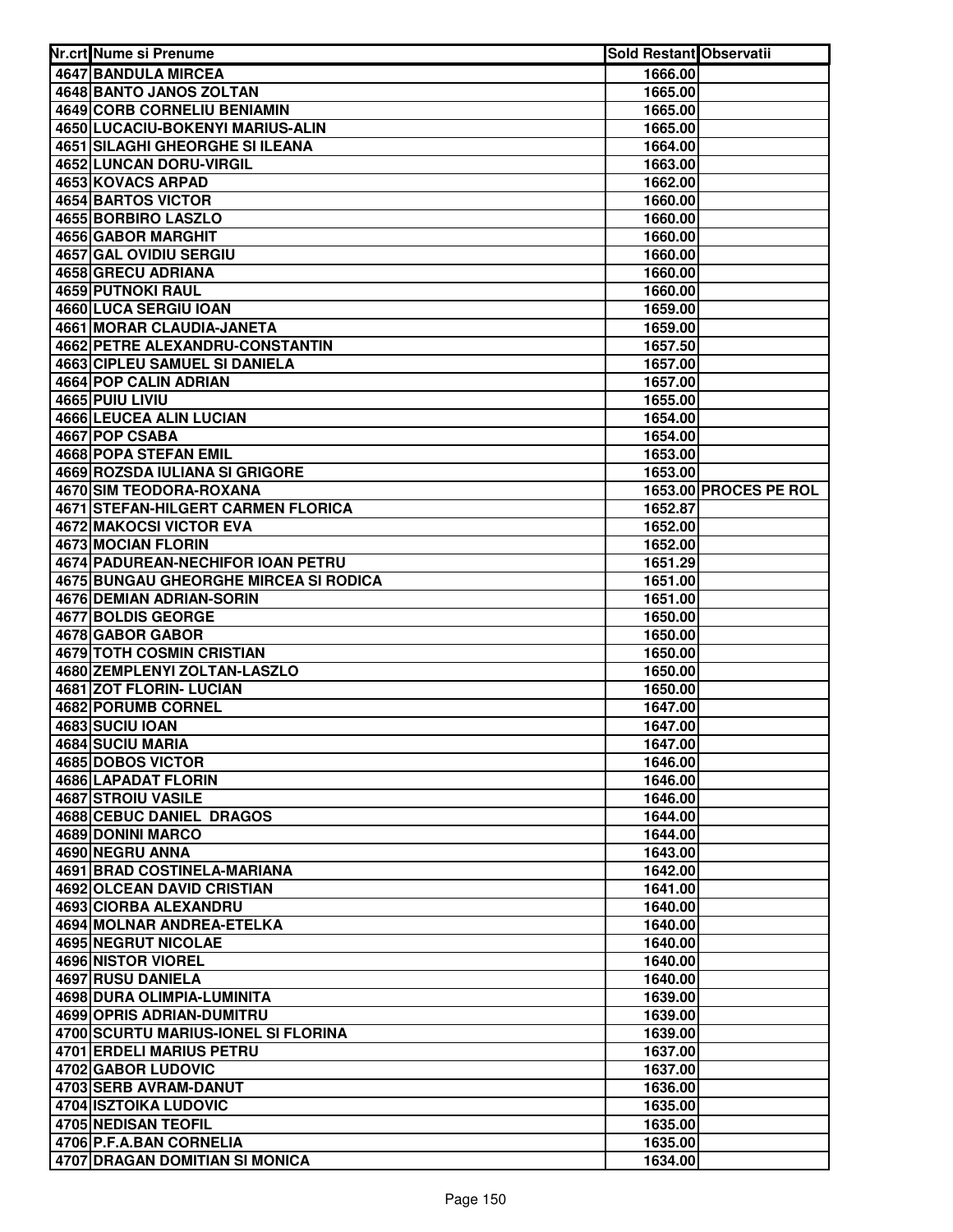| Nr.crt Nume si Prenume       | Sold Restant Observatii |  |
|------------------------------|-------------------------|--|
| 4708 PASCA VASILE SI CAMELIA | 1634.00                 |  |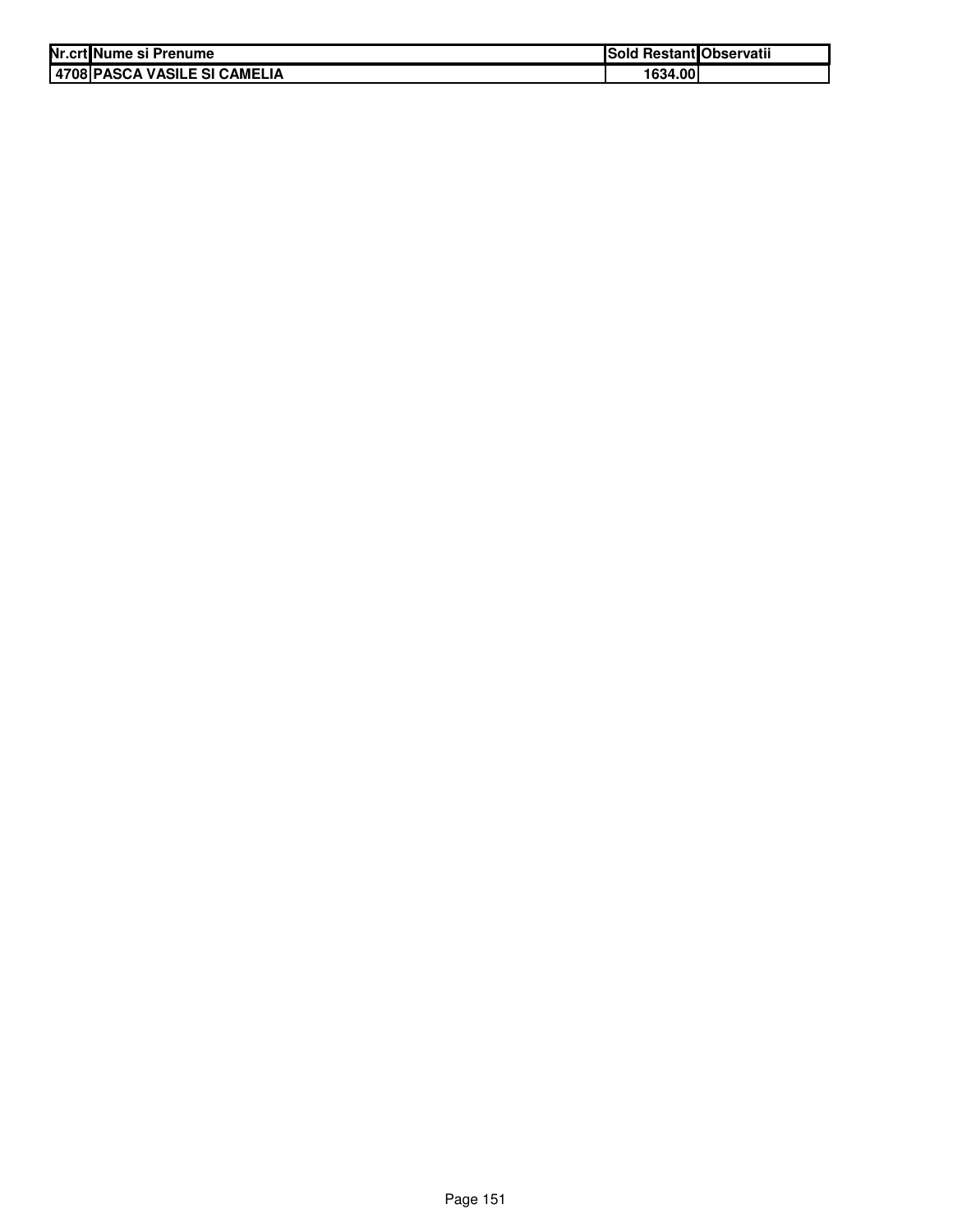| Nr.crt Nume si Prenume                                | <b>Sold Restant Observatii</b> |  |
|-------------------------------------------------------|--------------------------------|--|
| 4709 BURCA CRISTIAN IOAN                              | 1633.00                        |  |
| 4710 SONEA TEODORA-VIORICA                            | 1633.00                        |  |
| 4711 TAAR LASZLO-ENDRE                                | 1633.00                        |  |
| 4712 BLIDAR ADRIAN                                    | 1632.00                        |  |
| 4713 BOSCA ADRIAN-RAZVAN                              | 1632.00                        |  |
| 4714 COSTEA LUCIAN                                    | 1632.00                        |  |
| 4715 KOVACS ANITA-IZABELA                             | 1631.00                        |  |
| 4716 CALAU CALIN-ADRIAN                               | 1630.00                        |  |
| 4717 DUCA EMIL-FLORIN                                 | 1630.00                        |  |
| 4718 ISOC CALIN-SANDU                                 | 1630.00                        |  |
| 4719 ISOC LIVIA                                       | 1630.00                        |  |
| 4720 LEAC ALINA-DANA                                  | 1630.00                        |  |
| <b>4721 NAGY-PRATA CRISTIAN</b>                       | 1630.00                        |  |
| 4722 POPA ARTIMON                                     | 1629.00                        |  |
| 4723 SECARA SILVIU                                    | 1629.00                        |  |
| 4724 MARTA CIPRIAN-IONUT                              | 1625.00                        |  |
| <b>4725 SERES MIHAELA FLORICA</b>                     | 1625.00                        |  |
| 4726 BARTOLF DIANA                                    | 1624.00                        |  |
| <b>4727 JURCA CLAUDIU-MARIUS</b>                      | 1622.00                        |  |
| 4728 IONESCU CIPRIAN-GEORGE                           | 1621.00                        |  |
| 4729 CALDARAR CIPRIAN FLORIN                          | 1620.00                        |  |
| 4730 HAINER MONICA ANNAMARIA                          | 1620.00                        |  |
| 4731 HAMZA ARGENTIN-REMUS                             | 1620.00                        |  |
| <b>4732 LIANU ION - CONSTANTIN</b>                    | 1620.00                        |  |
| 4733 SANYO ALOIS-IOAN                                 | 1620.00                        |  |
| 4734 POPOVICI ADRIAN-IONUT                            | 1618.00                        |  |
| 4735 MAKLUCZ LAJOS-LEVENTE                            | 1616.00                        |  |
| 4736 MATEI SORIN-CRISTIAN                             | 1616.00                        |  |
| 4737 VENYERSZKI ATTILA                                | 1616.00                        |  |
| 4738 MOCA GABRIELA                                    | 1615.00                        |  |
| 4739 PUIU PETRICA                                     | 1615.00                        |  |
| 4740 FODRE ETEL                                       | 1614.00                        |  |
| 4741 GABOR GAVRIL                                     | 1613.00                        |  |
| 4742 MARCUT GHEORGHE SI VALERIA LILIANA               | 1613.00                        |  |
| 4743 TODOR DANUT-ADRIAN                               | 1613.00                        |  |
| 4744 GABOR MINDRA                                     | 1612.00                        |  |
| <b>4745 TATAR ADELINA CRISTINA</b>                    | 1612.00                        |  |
| 4746 GUI CIPRIAN-MARCEL                               | 1611.00                        |  |
| 4747 HARSANYI-CRET ISTVAN-SANDOR                      | 1610.00                        |  |
| 4748 DUMA ILEANA SI TRAIAN                            | 1609.00                        |  |
| 4749 PURDA NICOLAE                                    | 1608.00                        |  |
| 4750 CHEREGI MIHAI AMAN                               | 1607.00                        |  |
| <b>4751 BLAGA GAVRIL SI MARIANA</b>                   | 1606.00                        |  |
| 4752 HAIVAS SORIN ADRIAN SI CORINA ALEX.              | 1606.00                        |  |
| 4753 DAVID KATALIN GABRIELA                           | 1605.00                        |  |
| <b>4754 LASZLO LEVENTE - MIKLOS</b>                   | 1602.00                        |  |
| 4755 SZABADOS NORBERT SANDOR                          | 1602.00                        |  |
| 4756 BURLAU MARIUS-LAVINIU                            | 1601.00                        |  |
| 4757 FILIP LAVINIA ADINA                              | 1601.00                        |  |
| 4758 LETEA MARCEL-FLORIN                              | 1601.00                        |  |
| 4759 ADESOZE EMMANUEL SOJI                            | 1600.00                        |  |
| 4760 ALADWAN MASHHOUR-MAHMMOUD<br>4761 ARDELEAN MARIA | 1600.00                        |  |
| 4762 BARTHA LASZLO ADALBERT                           | 1600.00<br>1600.00             |  |
| 4763 CABA GEORGE ADRIAN                               | 1600.00                        |  |
| 4764 DEME ALEXANDRU                                   |                                |  |
| 4765 EL AIDI MOULAY MEHDI                             | 1600.00<br>1600.00             |  |
| 4766 GABOR LIZA                                       | 1600.00                        |  |
| 4767 GAIDOS PAVEL FLORIN                              | 1600.00                        |  |
| 4768 IONESCU ALEXANDER                                | 1600.00                        |  |
| 4769 MARIAN RADU ION                                  | 1600.00                        |  |
|                                                       |                                |  |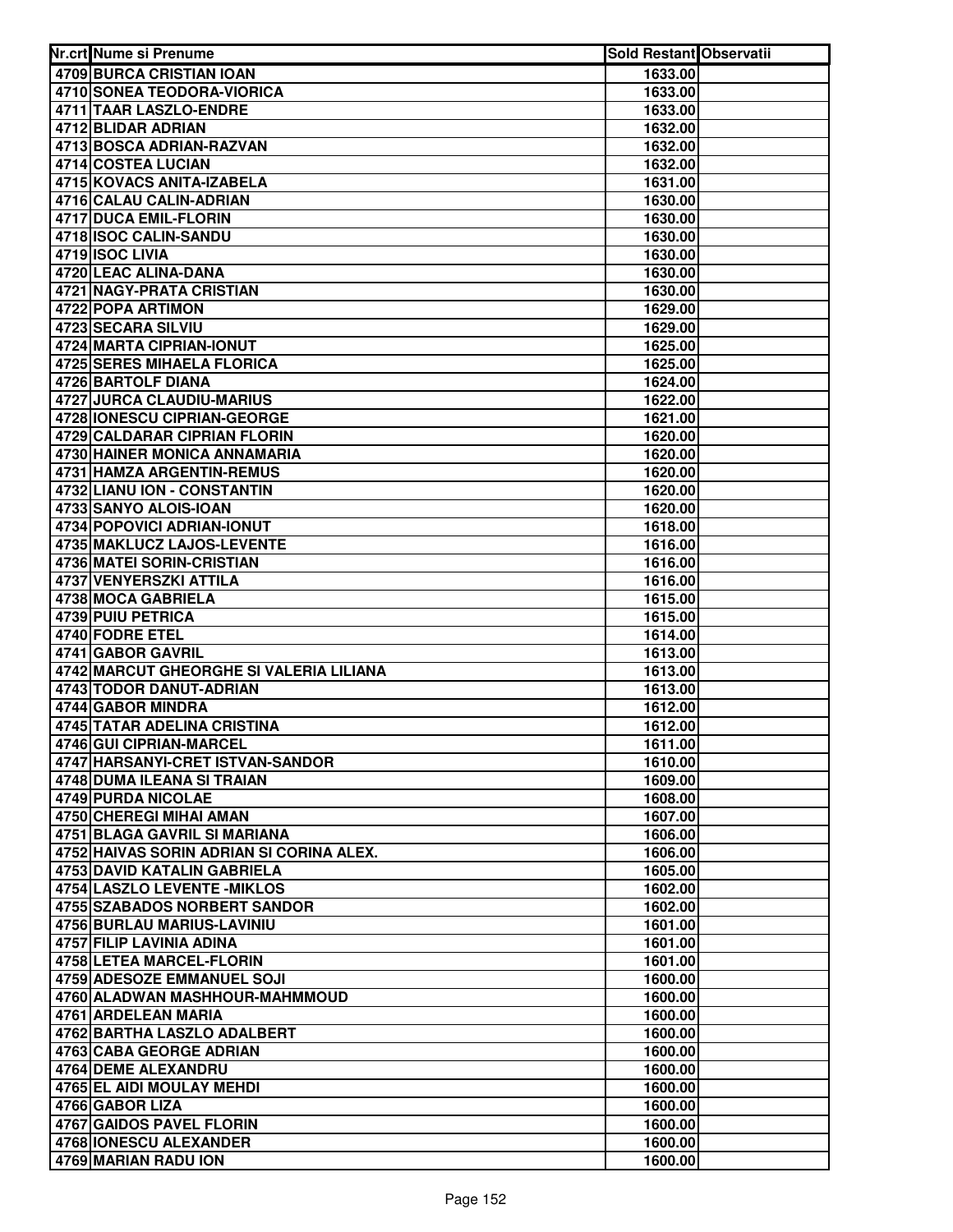| Nr.crt Nume si Prenume       | Sold Restant Observatii |  |
|------------------------------|-------------------------|--|
| 4770   MESZAROS IULIU-ROBERT | 1600.00                 |  |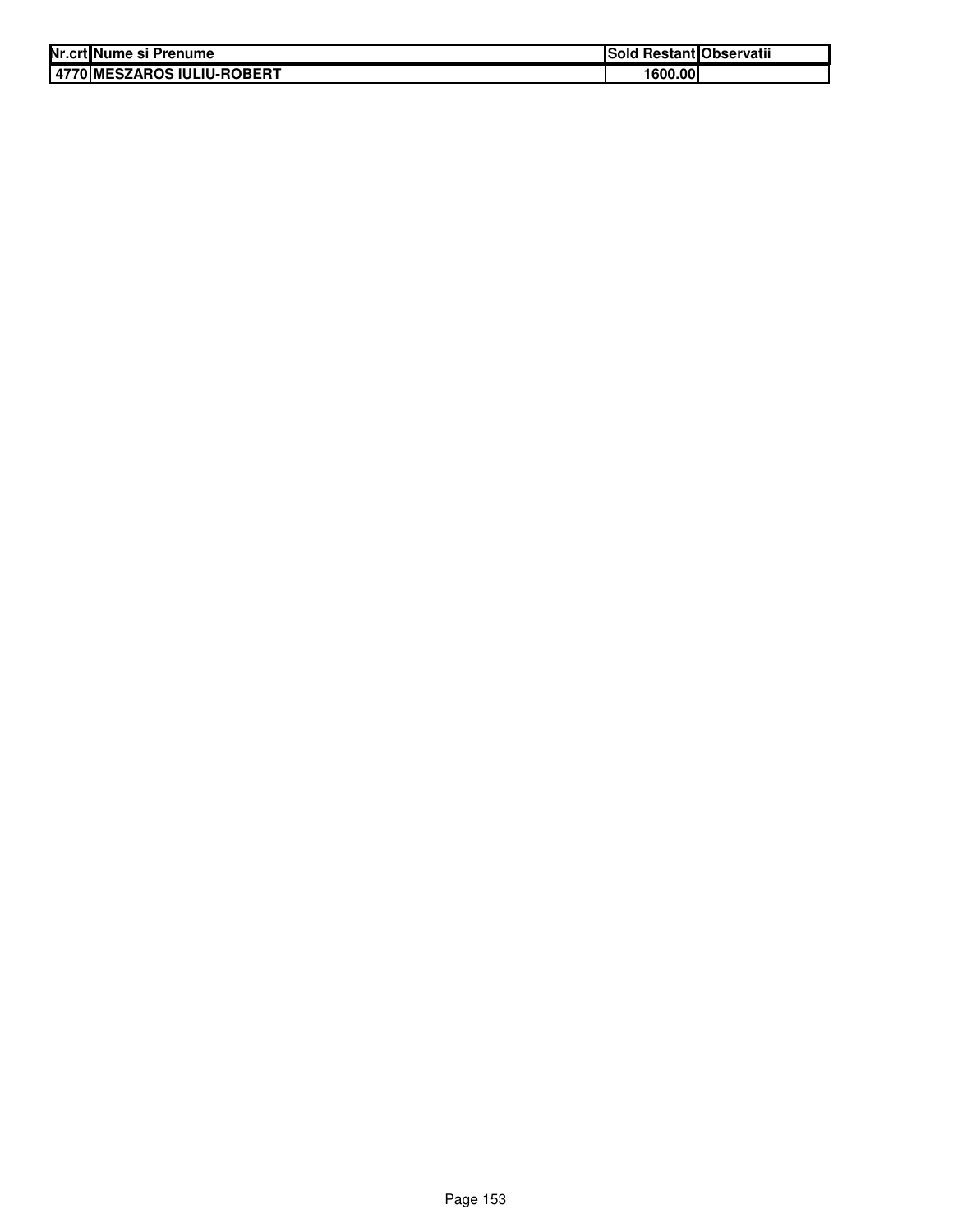| Nr.crt Nume si Prenume                      | Sold Restant Observatii |  |
|---------------------------------------------|-------------------------|--|
| 4771 MOISA SERGIU IOAN                      | 1600.00                 |  |
| 4772 OROSZ GYONGYI                          | 1600.00                 |  |
| 4773 RACOLTA SIMONA ANCA                    | 1600.00                 |  |
| 4774 TRABELSI MOHAMED MAHDI                 | 1600.00                 |  |
| 4775 TRIPON TEODOR OCTAVIAN                 | 1600.00                 |  |
| 4776 VLAD FLORIN                            | 1600.00                 |  |
| 4777 ISTOICA BOROS                          | 1599.00                 |  |
| 4778 LESAK SANDOR                           | 1598.00                 |  |
| 4779 TODERAS CRISTIAN-IONUT                 | 1598.00                 |  |
| 4780 BUZGO SANDOR-ATTILA                    | 1596.00                 |  |
| 4781 COPIL ADRIAN DOREL SI CARMEN           | 1596.00                 |  |
| 4782 JANOSI ATTILA SI GABRIELLA             | 1596.00                 |  |
| <b>4783 TUREAN CARMEN-MARIA</b>             | 1595.00                 |  |
| 4784 SANDOR VASILE                          | 1594.00                 |  |
| 4785 VARHELYI CAROL SI KLARA                | 1594.00                 |  |
| 4786 ROIBU TEODOR SI FLORICA MARIANA        | 1593.00                 |  |
| 4787 ROSTAS LINA                            | 1592.00                 |  |
| 4788 IGNA ADRIAN SI ELISABETA               | 1591.00                 |  |
| 4789 VARGA STELIAN-GELU                     | 1591.00                 |  |
| 4790 BUCUR GHEORGHE                         | 1590.00                 |  |
| 4791 ERDEI-MIHOC SEBASTIAN GEORGE           | 1590.00                 |  |
| 4792 SANDU ILIE                             | 1590.00                 |  |
| 4793 GHIURAU CRISTIAN FLORIN                | 1589.00                 |  |
| 4794 VLAD CARMEN                            | 1589.00                 |  |
| 4795 GULYAS KATALIN                         | 1588.00                 |  |
| 4796 SUMALAN ALEXANDRU                      | 1588.00                 |  |
| 4797 COJOCARIU ILIE                         | 1585.00                 |  |
| 4798 DAMIAN ANDI SEBASTIAN                  | 1585.00                 |  |
| 4799 FERKE CRISTIAN-FLORIN                  | 1585.00                 |  |
| 4800 SERDULT KATALIN IOLAN                  | 1585.00                 |  |
| 4801 BALAIBAN PREDA SI DANIELA              | 1584.00                 |  |
| 4802 FERCHE CRISTIAN                        | 1584.00                 |  |
| 4803 GREGOVICS MARIA                        | 1583.00                 |  |
| 4804 GYONGYOSI VIOLETA                      | 1583.00                 |  |
| 4805 TURC ADRIAN-MIHAI                      | 1583.00                 |  |
| 4806 SARCA FLORIN                           | 1582.00                 |  |
| 4807 HUSZAR ATTILA                          | 1581.00                 |  |
| 4808 BALOG FERENC                           | 1580.00                 |  |
| 4809 JENEI ISTVAN                           | 1580.00                 |  |
| 4810 MADAR PETRU ALIN, ALEXANDRA, IONUT, MA | 1580.00                 |  |
| 4811 OLAH ZOLTAN                            | 1580.00                 |  |
| 4812 OROS GHEORGHE                          | 1580.00                 |  |
| <b>4813 MOGA VIOREL-AUGUSTIN</b>            | 1578.00                 |  |
| 4814 MANCI FLORIN-NICOLAE                   | 1577.00                 |  |
| <b>4815 HEGYI NORBERT</b>                   | 1576.00                 |  |
| 4816 MICULESCU SIMONA-LAURA                 | 1576.00                 |  |
| 4817 SANDOR DUMITRU SI MAGDALENA            | 1575.00                 |  |
| 4818 PANEA MARIA                            | 1574.00                 |  |
| 4819 VARGA GABRIELA ARIANA                  | 1574.00                 |  |
| 4820 GABOR IOANA-FLORICA                    | 1573.15                 |  |
| 4821 SABAU CARMEN                           | 1573.00                 |  |
| 4822 SIMARGU GHITA ALEXANDRU                | 1573.00                 |  |
| 4823 CALAU FLORIN-DORIN                     | 1572.00                 |  |
| 4824 ALBUI SERGIU<br>4825 OLAH IONEL        | 1571.00                 |  |
| 4826 BRAN FLORENTINA-DANIELA                | 1571.00                 |  |
| 4827 GACIU ROBERT                           | 1570.00                 |  |
| 4828 LUPO VIORICA-LIVIA                     | 1570.00<br>1570.00      |  |
| 4829 HADI ATTILA                            | 1569.00                 |  |
| 4830 ISZTOIKA IOAN                          | 1569.00                 |  |
| <b>4831 BITEA CRISTIAN VASILE</b>           | 1567.50                 |  |
|                                             |                         |  |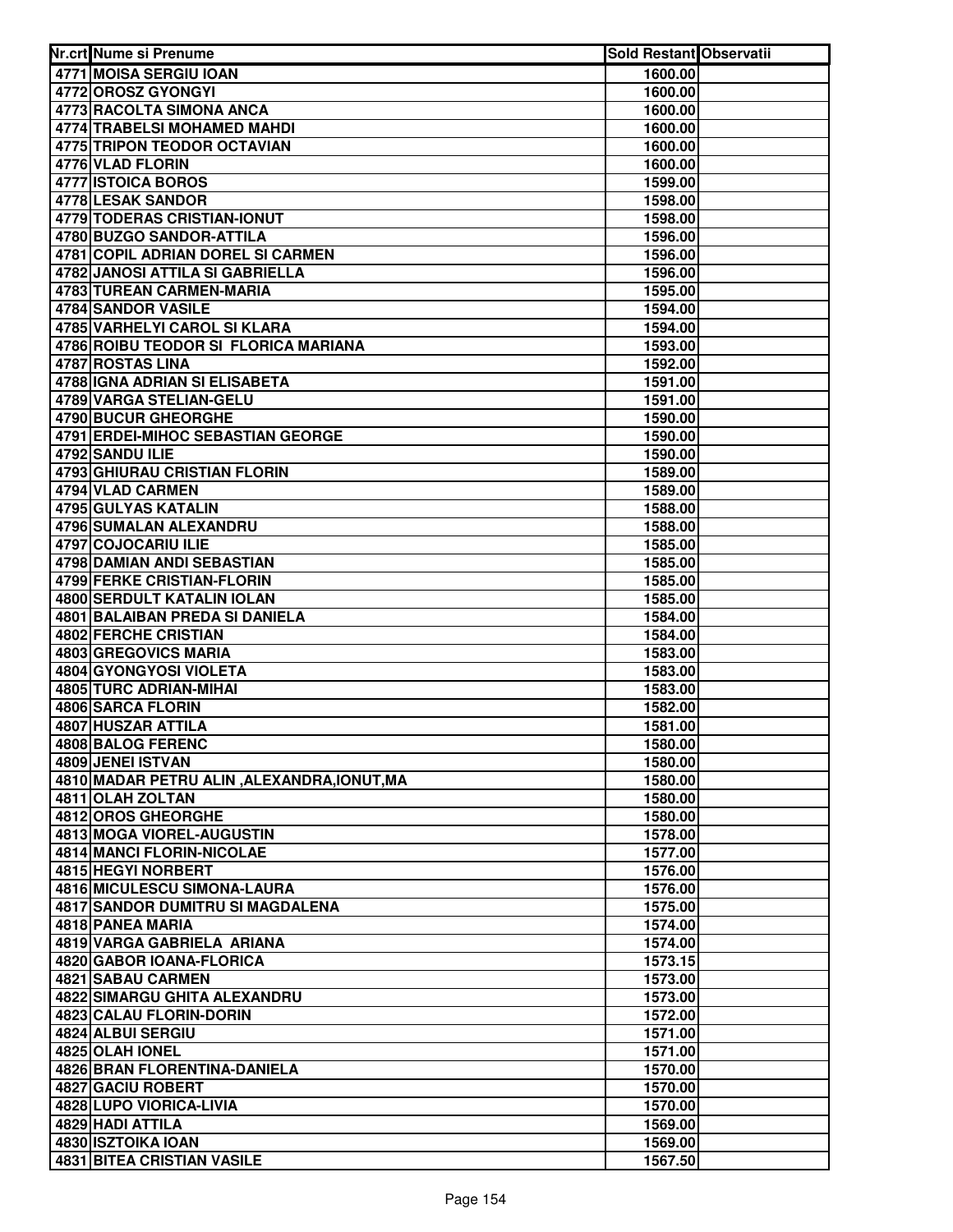| Nr.crt Nume si Prenume | ISold   | l Restant Observatii |
|------------------------|---------|----------------------|
| 4832 OLTEAN DANIEL     | 1567.00 |                      |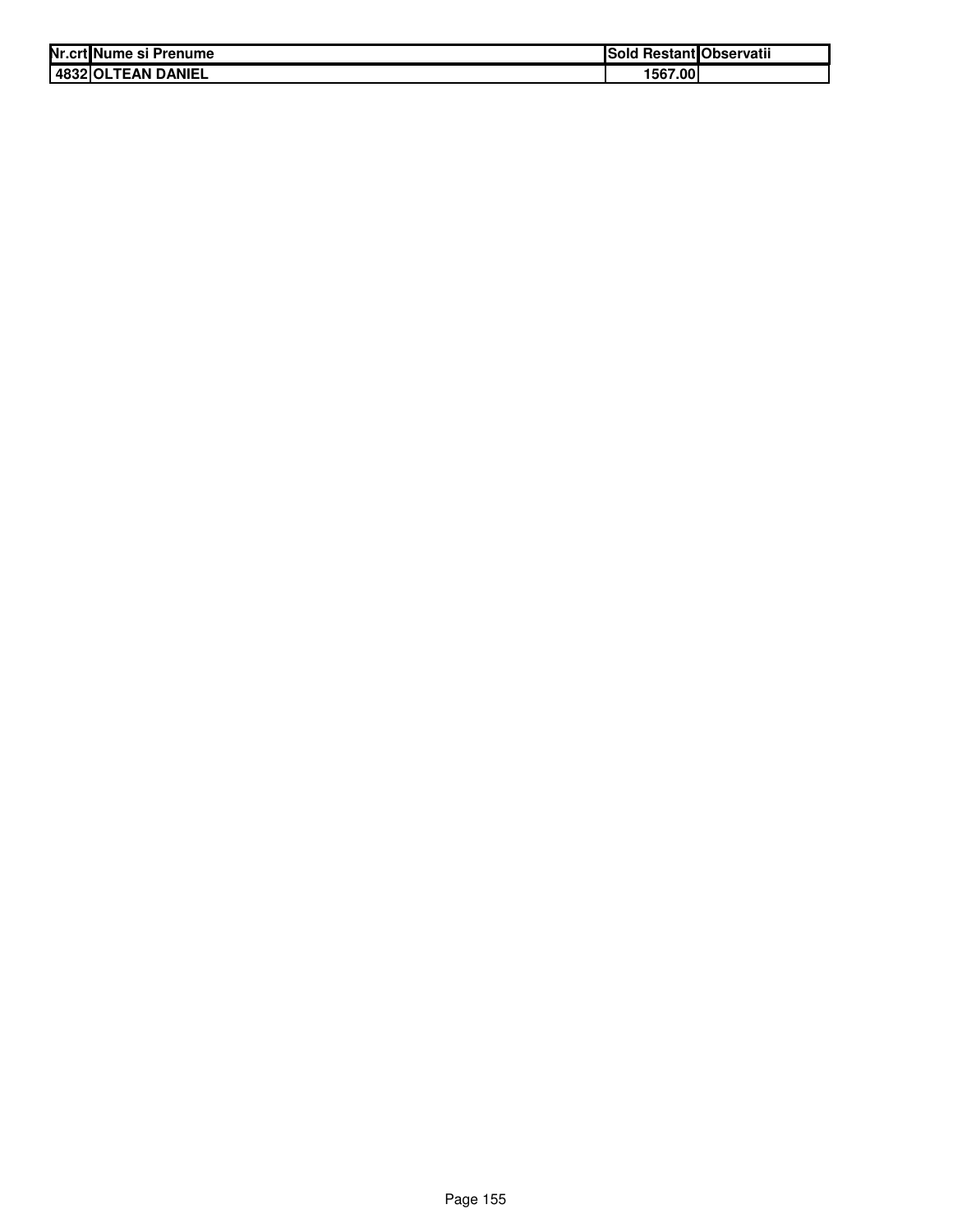| Nr.crt Nume si Prenume                                  | Sold Restant Observatii |  |
|---------------------------------------------------------|-------------------------|--|
| 4833 CEARNAU FLORIN                                     | 1566.15                 |  |
| 4834 COFAR ONISIM - TRANDAFIR                           | 1566.00                 |  |
| 4835 GUTUI CRISTIAN-IOAN SI DANA-MARIANA                | 1564.00                 |  |
| <b>4836 NOVAC CIPRIAN-STEFAN</b>                        | 1563.00                 |  |
| 4837 VENTEL VIOREL                                      | 1562.00                 |  |
| 4838 CUCIULA FLORIN-DANIEL SI ALINA-FLORINA             | 1561.00                 |  |
| 4839 CRACIUNAS IOAN                                     | 1560.00                 |  |
| 4840 PLES IOAN                                          | 1560.00                 |  |
| <b>4841 ROUSSIS LUCIA MARIANA</b>                       | 1560.00                 |  |
| 4842 TANCZOS IOSIF                                      | 1560.00                 |  |
| 4843 ROGOJAN SAMUIL-ANDREI                              | 1559.00                 |  |
| 4844 COJOC IULIA-TEODORA                                | 1558.00                 |  |
| <b>4845 TOTH ROLLAND-MARK</b>                           | 1557.00                 |  |
| 4846 FREUNDLICH SAMUEL ADAM - INTREPRINDERE INDIVIDUALA | 1555.00                 |  |
| 4847 GULES FLORIN CALIN                                 | 1555.00                 |  |
| <b>4848 KERESZTESY DIANA DOINA</b>                      | 1555.00                 |  |
| <b>4849 ABRUDAN CRISTIAN-TUDOR</b>                      | 1554.00                 |  |
| 4850 SUCIU MIHAIL SI MAGDALENA                          | 1554.00                 |  |
| 4851 GABOR CLARA                                        | 1553.00                 |  |
| 4852 VANYA CSILLA PARASCHIVA-INTREPRINDERE INDIVIDUALA  | 1553.00                 |  |
| 4853 POP EUGEN                                          | 1552.66                 |  |
| 4854 GYORGY ILDIKO-RENATA                               | 1551.00                 |  |
| 4855 HALASZ IOLANDA                                     | 1551.00                 |  |
| 4856 LASLO MIRCEA                                       | 1551.00                 |  |
| 4857 VARGA ZOLTAN                                       | 1551.00                 |  |
| 4858 ALI BILAL KHALIF                                   | 1550.00                 |  |
| 4859 BANCSA EMERIC                                      | 1550.00                 |  |
| 4860 CIOLOCA OCTAVIAN, AUGUSTIN, VICTOR, BEJAN FLOARE   | 1550.00                 |  |
| <b>4861 DUME AUREL SI VICTORIA</b>                      | 1550.00                 |  |
| 4862 POP IOANA-LOREDANA                                 | 1550.00                 |  |
| 4863 TOROK LUDOVIC                                      | 1550.00                 |  |
| 4864 TRINCA ADRIAN-COSMIN                               | 1550.00                 |  |
| 4865 SZABO ARPAD IULIU                                  | 1549.00                 |  |
| 4866 GOBLYOSNE TAJTI-ILONA                              | 1548.00                 |  |
| 4867 GOMBOS CORNEL-VIOREL SI CARMEN                     | 1548.00                 |  |
| 4868 PORUMB ROZICA                                      | 1548.00                 |  |
| 4869 SILAGHI GHEORGHE VIOREL                            | 1548.00                 |  |
| 4870 CRISTEA IOAN                                       | 1547.00                 |  |
| 4871 ARANY ALEXANDRU                                    | 1545.00                 |  |
| 4872 OROS IOAN MARCEL                                   | 1545.00                 |  |
| 4873 RASVANTA VASILE-ADRIAN                             | 1545.00                 |  |
| 4874 PAP CSABA STEFAN                                   | 1544.00                 |  |
| <b>4875 MARINA MARIANA VIORICA</b>                      | 1543.00                 |  |
| 4876 URDA TRAIAN SI FLOAREA                             | 1543.00                 |  |
| <b>4877 ILE VIOREL CORNELIU</b>                         | 1542.00                 |  |
| 4878 BARA CIPRIAN-CLAUDIU                               | 1540.00                 |  |
| 4879 FERCHE ADRIAN-COSMIN                               | 1540.00                 |  |
| 4880 NAGY ROBERT-LASZLO                                 | 1540.00                 |  |
| <b>4881 SALAGEAN FLOARE</b>                             | 1540.00                 |  |
| 4882 SZILAGYI BELA                                      | 1540.00                 |  |
| 4883 VARGA TIBOR                                        | 1540.00                 |  |
| 4884 POPA TUNS DORIN LIVIU INTREP.INDIV.                | 1539.00                 |  |
| 4885 COPIL DANIEL-MATEI                                 | 1538.00                 |  |
| 4886 BEDE ALEXANDRU SI SIMONA-MARIANA                   | 1537.00                 |  |
| 4887 DAVID LASZLO                                       | 1537.00                 |  |
| 4888 STIRBE IULIU-EUGEN - INTREPRINDERE IND.            | 1537.00                 |  |
| 4889 VASS ISABELA ADRIANA                               | 1537.00                 |  |
| 4890 BODONEA MIHAELA-FLORENTINA                         | 1536.00                 |  |
| <b>4891 PETRUT GEORGE OCTAVIAN</b>                      | 1536.00                 |  |
| 4892 SIPOS IULIU                                        | 1536.00                 |  |
| 4893 BARBU CONSTANTIN                                   | 1535.00                 |  |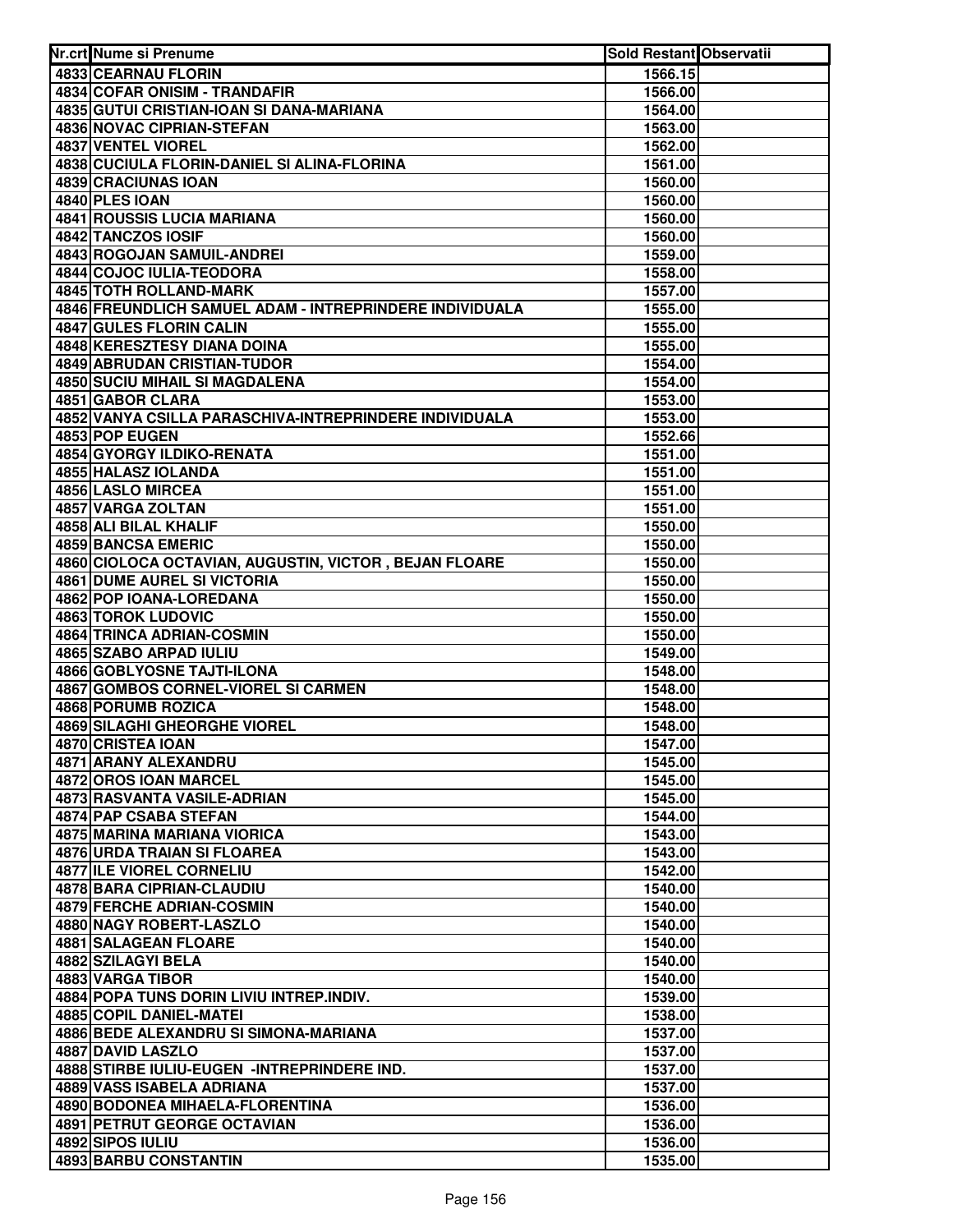| Nr.crt Nume si Prenume             | <b>Sold Restant Observatii</b> |  |
|------------------------------------|--------------------------------|--|
| 148941EMBER VIORICA(ENGBER IBOLYA) | 1535.00                        |  |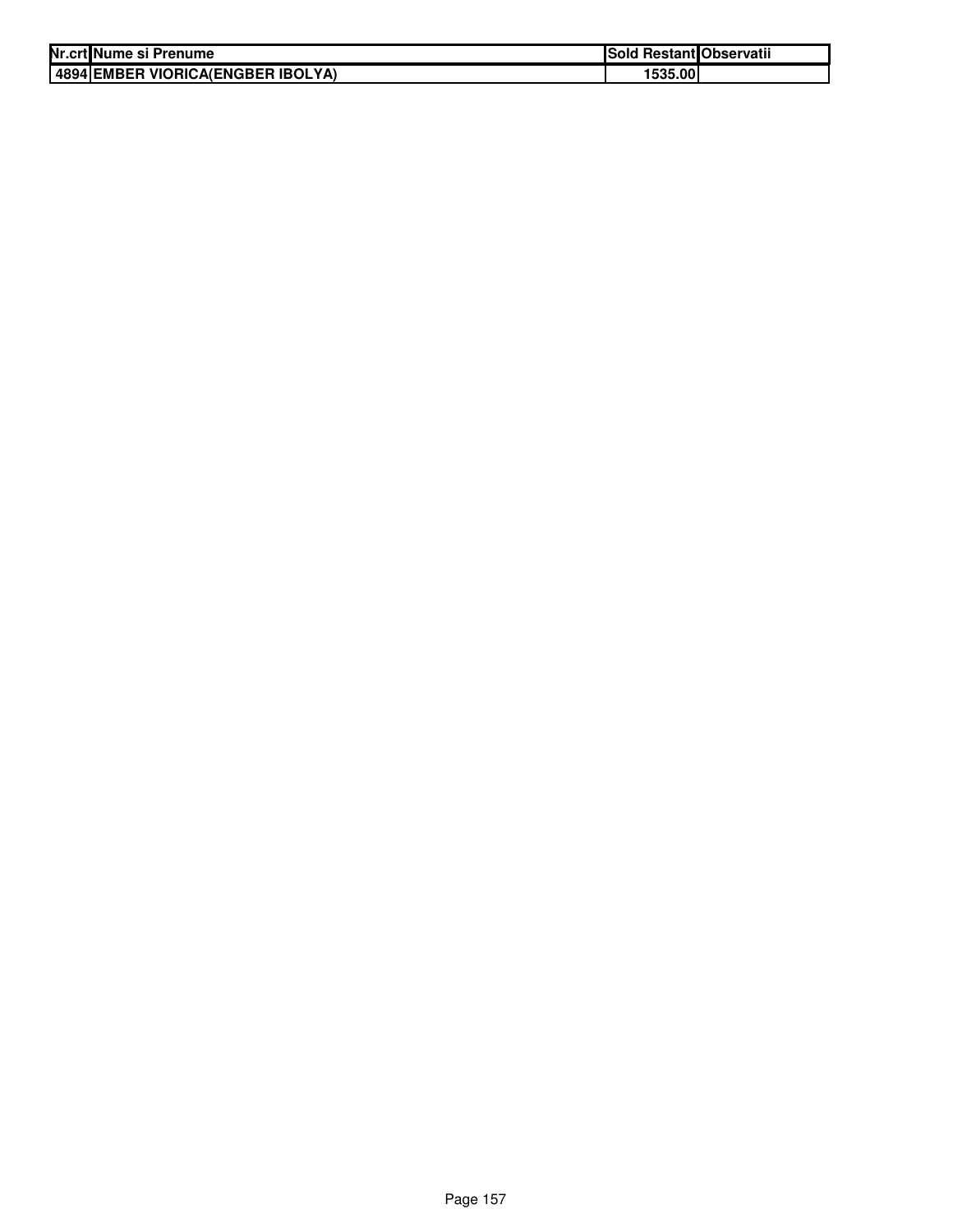| Nr.crt Nume si Prenume                          | <b>Sold Restant Observatii</b> |  |
|-------------------------------------------------|--------------------------------|--|
| 4895 KISS ALEXANDRU                             | 1535.00                        |  |
| 4896 POP IOAN                                   | 1533.00                        |  |
| 4897 POPA VASILE                                | 1533.00                        |  |
| 4898 BERGHIAN PETRU SI NICOLETA                 | 1532.00                        |  |
| 4899 KOVACS ALEXANDRU SI LIDIA                  | 1532.00                        |  |
| 4900 BOCUT ANDREI-GEORGE                        | 1530.00                        |  |
| 4901 BOKA GHEORGHE                              | 1530.00                        |  |
| 4902 VOINEA GABRIEL                             | 1530.00                        |  |
| 4903 SECAN CRISTIANA-EMILIA                     | 1529.72                        |  |
| 4904 HAMZA EVA                                  | 1529.00                        |  |
| 4905 PUIE VIOLETA-FLORINA SI NICOLAE            | 1529.00                        |  |
| 4906 BUIE MARIA IBOLYA SI IOAN                  | 1528.00                        |  |
| 4907 DRIMBA ROZALIA                             | 1528.00                        |  |
| <b>4908 BORDAS STEFAN</b>                       | 1525.00                        |  |
| 4909 DEJEU ALEXA-MARIUS                         | 1525.00                        |  |
| 4910 REZMUVES ALEXANDRU                         | 1525.00                        |  |
| 4911 KOPE LIVIA                                 | 1524.00                        |  |
| 4912 TRIFA DOREL MARIUS                         | 1522.84                        |  |
| 4913 DUMITRU ROBERT-DANIEL                      | 1522.50                        |  |
| 4914 CHILLIK SANDOR-ZOLTAN                      | 1521.73                        |  |
| <b>4915 DRAGHICI ANDREI-VICTOR</b>              | 1521.00                        |  |
| 4916 KALMAR ATTILA ENDRE                        | 1521.00                        |  |
| 4917 PANTIS SERGIU                              | 1521.00                        |  |
| 4918 LINGURAR RAMONA-SIMONA                     | 1520.00                        |  |
| 4919 LELE TEODOR SI ILEANA                      | 1518.00                        |  |
| 4920 ARDELEAN GHEORGHE-CATALIN                  | 1516.00                        |  |
| 4921 BUNTA NICOLAE SI ANA MARIA                 | 1516.00                        |  |
| 4922 BUDA ANDREI                                | 1515.00                        |  |
| 4923 CRIVOLIUBIC MIHAELA                        | 1514.00                        |  |
| 4924 TOMELE IRINA ELISABETA                     | 1513.84                        |  |
| 4925 ALB LIVIA                                  | 1513.00                        |  |
| 4926 CIBOTARU LILIANA                           | 1513.00                        |  |
| 4927 PANA CRISTIAN                              | 1513.00                        |  |
| 4928 VARADI ATTILA                              | 1513.00                        |  |
| 4929 BRETAN ERNEST                              | 1512.00                        |  |
| 4930 SZATMARI TIBERIU                           | 1512.00                        |  |
| 4931 GROZA MIREL MARIUS                         | 1511.00                        |  |
| 4932 VINCZE KATALIN                             | 1511.00                        |  |
| 4933 BALOGH ROBERT                              | 1510.00                        |  |
| 4934 MATEI NICOLAE-DOREL                        | 1510.00                        |  |
| 4935 MOISIN OVIDIU                              | 1510.00                        |  |
| 4936 RUGAN IOAN-ADRIAN<br>4937 TRIPP AURORA     | 1510.00                        |  |
|                                                 | 1510.00                        |  |
| 4938 AMBRO ADRIAN<br>4939 GHIULAN LORENA-CARMEN | 1509.00<br>1509.00             |  |
| 4940 IOVAN FLAVIUS                              |                                |  |
| 4941 ROTH DEZIDERIU                             | 1509.00<br>1509.00             |  |
| 4942 MESTER VIORICA SI MAGHIAR G A              |                                |  |
| 4943 GATEJ CRISTINA-IOANA                       | 1508.00                        |  |
| 4944 MATIU SIMONA DORINA SI OVIDIU              | 1507.00<br>1507.00             |  |
| 4945 PASCU SIMONA-IOANA, CABINET DE AVOCAT      | 1506.00                        |  |
| 4946 BUDAU DAN ALEXANDRU                        | 1505.00                        |  |
| 4947 PLES FLORIN GAVRIL                         | 1504.00                        |  |
| 4948 IOVAN CLAUDIU-CRISTIAN                     | 1503.00                        |  |
| 4949 ERDEI MARIA                                | 1501.00                        |  |
| 4950 ANTONICS TEODORA EMILIA                    | 1500.00                        |  |
| 4951 BALOTA CARMEN RENATA                       | 1500.00                        |  |
| 4952 BEJUSCA FLORIN                             | 1500.00                        |  |
| 4953 BENCZIK ROBERT GABOR                       | 1500.00                        |  |
| 4954 BURCEA MANDRA                              | 1500.00                        |  |
| 4955 BURCSA GITA                                | 1500.00                        |  |
|                                                 |                                |  |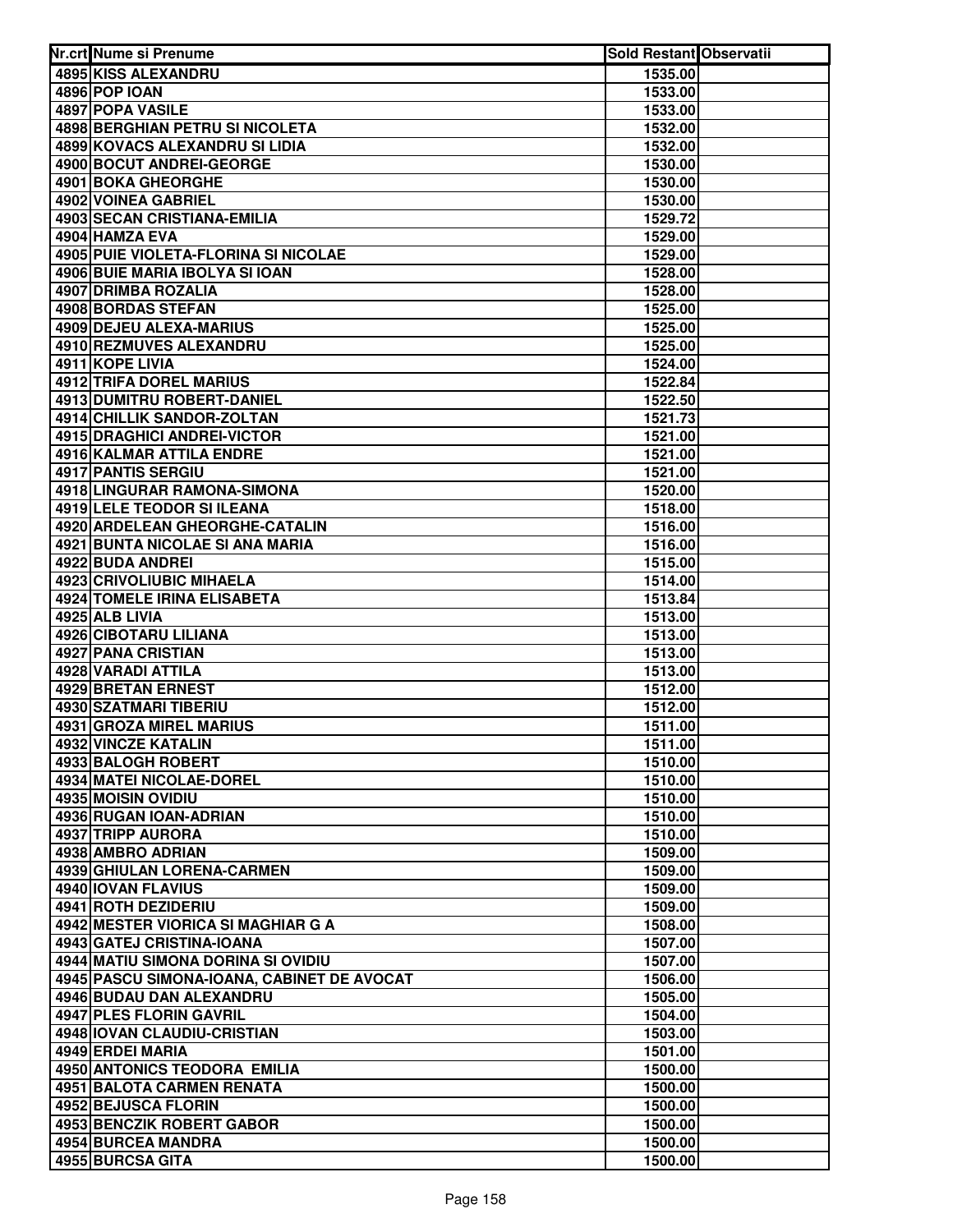| Nr.crt Nume si Prenume | Sold Restant Observatii |  |
|------------------------|-------------------------|--|
| 4956 BUTNARASU IOANA   | 1500.00                 |  |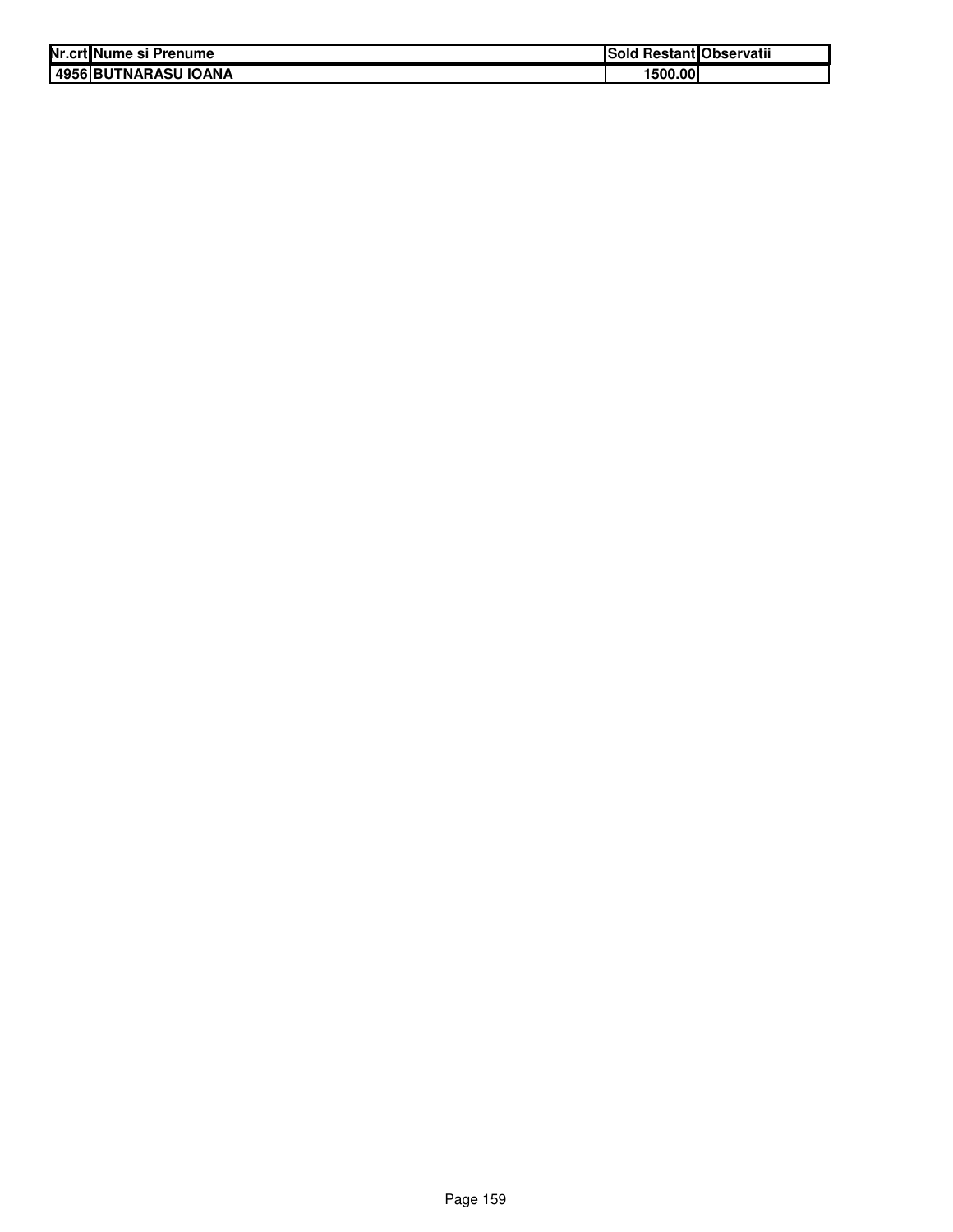| Nr.crt Nume si Prenume                                      | Sold Restant Observatii |  |
|-------------------------------------------------------------|-------------------------|--|
| 4957 CSAK KRISZTINA P.F.A                                   | 1500.00                 |  |
| 4958 CUTULA DANA ANCA                                       | 1500.00                 |  |
| 4959 DACUNNA VICHIE BRYAN ANDRE                             | 1500.00                 |  |
| 4960 FILIMON DORIN                                          | 1500.00                 |  |
| 4961 GABOR GAVRIL                                           | 1500.00                 |  |
| 4962 GABOR MANDRA                                           | 1500.00                 |  |
| 4963 GABOR ROZA                                             | 1500.00                 |  |
| 4964 GANEA RAUL-MIHAI                                       | 1500.00                 |  |
| <b>4965 HAINER LAURA</b>                                    | 1500.00                 |  |
| 4966 ISZTOJKA TEREZIA                                       | 1500.00                 |  |
| 4967 IZSAK JOZSEF                                           | 1500.00                 |  |
| 4968 JUZON MARCIN-JACEK                                     | 1500.00                 |  |
| 4969 KORDOVAN IOSIF                                         | 1500.00                 |  |
| 4970 KOTELES ROBERT                                         | 1500.00                 |  |
| 4971 LUPO MARIOARA VOICHITA                                 | 1500.00                 |  |
| 4972 MARKOVICS ROMULUS-IULIU                                | 1500.00                 |  |
| 4973 MARTINAO ANDRE RAFAEL                                  | 1500.00                 |  |
| 4974 MIHAI FLORENTINA                                       | 1500.00                 |  |
| 4975 MONENCIU FLORIN-GHEORGHE                               | 1500.00                 |  |
| 4976 NITE MARIUS                                            | 1500.00                 |  |
| 4977 PAP GILDA                                              | 1500.00                 |  |
| 4978 POP IOANA-CAMELIA                                      | 1500.00                 |  |
| 4979 POP IULIU                                              | 1500.00                 |  |
| 4980 RAD GEORGIANA                                          | 1500.00                 |  |
| 4981 ROTAR GEORGE MADALIN                                   | 1500.00                 |  |
| 4982 SALAJAN TEODORA-ROXANA                                 | 1500.00                 |  |
| 4983 SAMU RUPI                                              | 1500.00                 |  |
| 4984 SARKADI EVA                                            | 1500.00                 |  |
| 4985 SIMON EUGEN-ROMEO                                      | 1500.00                 |  |
| 4986 SORCA CIPRIAN-COSMIN                                   | 1500.00                 |  |
| 4987 STUPARU CONSTANTIN                                     | 1500.00                 |  |
| 4988 TOCILA ANDREI                                          | 1500.00                 |  |
| 4989 TOPORAS SEBASTIAN                                      | 1500.00                 |  |
| 4990 TOTH ALEXANDRU-CRISTIAN                                | 1500.00                 |  |
| 4991 VARGA RUDOLF                                           | 1500.00                 |  |
| 4992 VINCZE KECSKES MATEI GHEORGHE<br>4993 VINTER ALEXANDRA | 1500.00                 |  |
| 4994 ROSCA DAN GHEORGHE                                     | 1500.00<br>1499.69      |  |
| 4995 RATIU TATIANA-MARINELA                                 | 1499.00                 |  |
| 4996 SZUCS CECILIA-LOREDANA                                 | 1499.00                 |  |
| 4997 VOLOSEN LUCIAN                                         | 1499.00                 |  |
| 4998 IHOS MONICA-IOANA                                      | 1497.00                 |  |
| <b>4999 DACIN VLADUT-LUCIAN</b>                             | 1496.00                 |  |
| 5000 MARTA SORIN-CRISTIAN                                   | 1495.00                 |  |
| 5001 FARKAS JOZSEF                                          | 1494.00                 |  |
| 5002 POP ANDREI MANOEL SI FLORICA                           | 1494.00                 |  |
| 5003 TENT MARIANA                                           | 1494.00                 |  |
| 5004 TINCAU DOREL SI MARIA                                  | 1494.00                 |  |
| 5005 BUNDIK RAYMOND-JOZSEF                                  | 1493.00                 |  |
| 5006 DOARNA FLOAREA                                         | 1493.00                 |  |
| 5007 VLAS DANIELA - FLORICA                                 | 1493.00                 |  |
| 5008 BARATI GEORG                                           | 1491.00                 |  |
| 5009 GABOR MATEI                                            | 1491.00                 |  |
| 5010 NAGY PETER JOZSEF SI OLGA                              | 1491.00                 |  |
| 5011 BUT-GROZAVESCU CLAUDIU                                 | 1490.00                 |  |
| 5012 CIURAR IOLAND                                          | 1490.00                 |  |
| 5013 LAZURAN CLAUDIU SEBASTIAN                              | 1490.00                 |  |
| 5014 TOTOREAN MARCEL ALEXANDRU                              | 1490.00                 |  |
| 5015 BENEA CALIN-IOAN                                       | 1489.00                 |  |
| 5016 MANTO DIANA - MARIA                                    | 1488.00                 |  |
| 5017 PURGE ILDIKO                                           | 1487.00                 |  |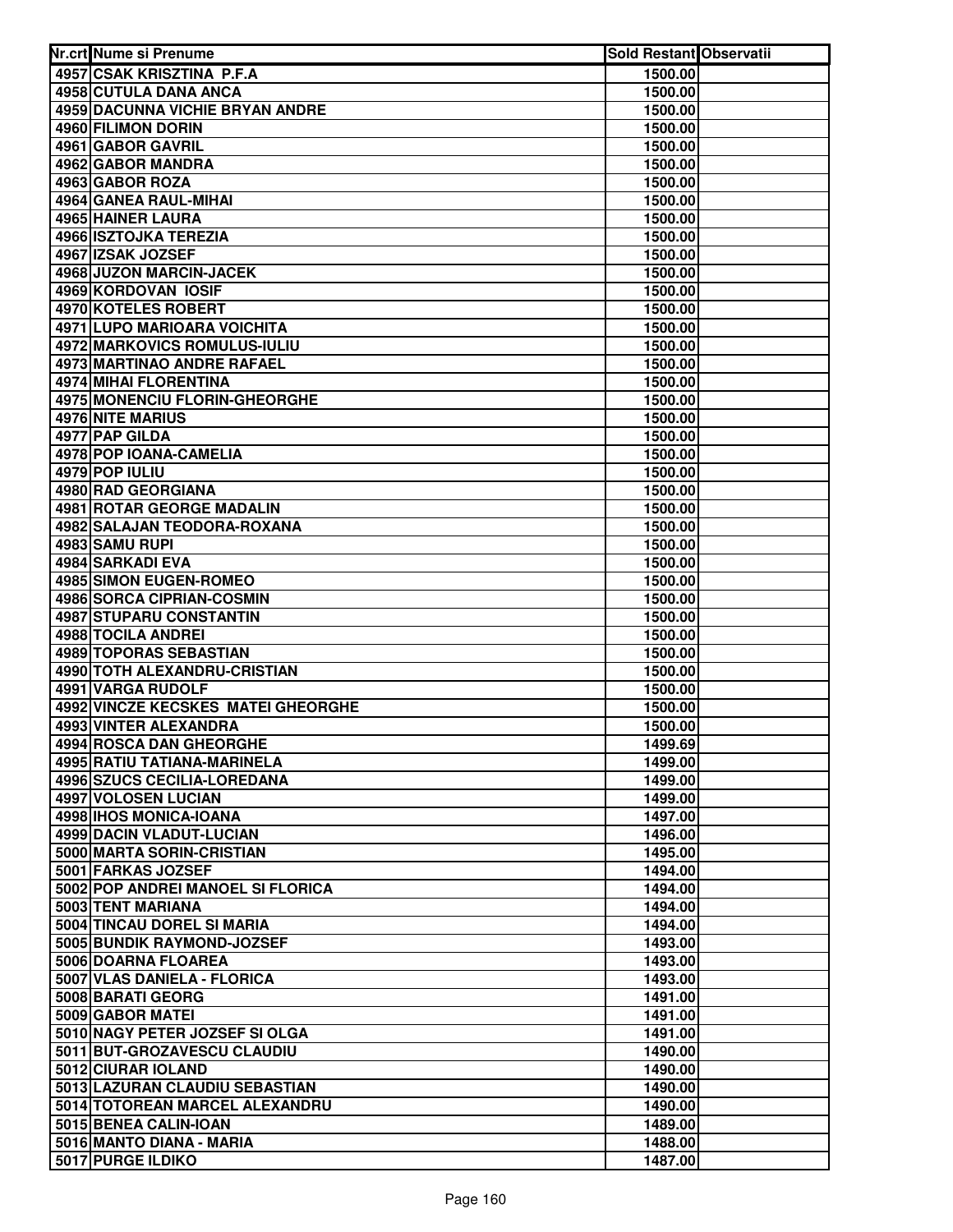| Nr.crt Nume si Prenume     | Sold Restant Observatii |  |
|----------------------------|-------------------------|--|
| 5018 BEJUSCA SERGIU- IONUT | 1485.06                 |  |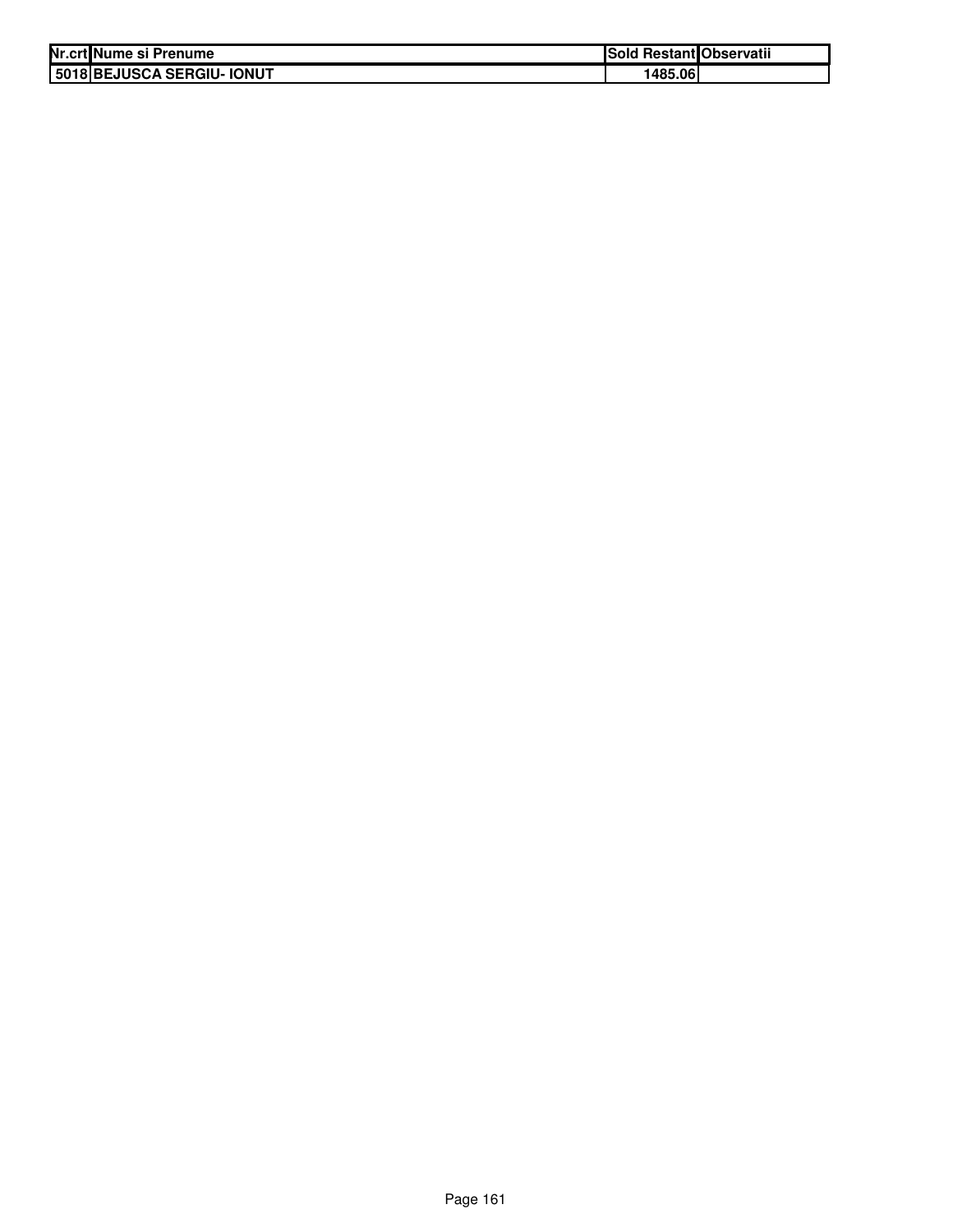| Nr.crt Nume si Prenume                           | Sold Restant Observatii |  |
|--------------------------------------------------|-------------------------|--|
| 5019 SFERLE IOAN ADRIAN                          | 1485.00                 |  |
| 5020 NISTOR FLORENTINA-LENUTA SI IOAN            | 1484.49                 |  |
| 5021 MARNEA RAZVAN CLAUDIU                       | 1484.00                 |  |
| 5022 SABAU DACIAN-ILIE-CALIN                     | 1484.00                 |  |
| 5023 PLUGAR MARIAN                               | 1483.70                 |  |
| 5024 MARIAN FLORICA                              | 1483.00                 |  |
| 5025 MIHALY ROBERT KRISTIAN                      | 1483.00                 |  |
| 5026 SILYE LUDOVIC                               | 1483.00                 |  |
| 5027 BOCHIS MARIANA SI TEODOR                    | 1482.00                 |  |
| 5028 COSTEA NICOLETA-IOANA                       | 1482.00                 |  |
| 5029 MAG CIPRIAN-BOGDAN                          | 1481.00                 |  |
| 5030 CUC ADRIAN-NICOLAE                          | 1480.00                 |  |
| 5031 DUDAS SANDU DANUT                           | 1480.00                 |  |
| 5032 LIBANT CONSTANTIN-MARIUS                    | 1480.00                 |  |
| 5033 NAGY MARTA                                  | 1480.00                 |  |
| 5034 PETRI NORBERT-SANDOR                        | 1480.00                 |  |
| 5035 TOMA NICOLAE-SILVIU                         | 1480.00                 |  |
| 5036 ZLIBUT ADRIANA                              | 1480.00                 |  |
| 5037 PETRUSAN EUGEN                              | 1478.22                 |  |
| 5038 BERE SORIN                                  | 1478.00                 |  |
| 5039 PODILA IOAN-SERGIU                          | 1478.00                 |  |
| 5040 REMES SEBASTIAN-BOGDAN                      | 1477.50                 |  |
| 5041 CICORTAS MARIA                              | 1477.00                 |  |
| 5042 PRODAN MIHAELA-TEODORA                      | 1477.00                 |  |
| 5043 SAVA IOAN CAB. DE AVOCAT                    | 1477.00                 |  |
| 5044 BOHUS IOANA-CARMEN                          | 1476.00                 |  |
| 5045 IERAN SIMONA CECILIA                        | 1476.00                 |  |
| 5046 KARACSONYI ROBERT-PAVEL                     | 1476.00                 |  |
| 5047 SZAKACS JOZSEF-ROBERT                       | 1475.00                 |  |
| 5048 BUMBUI IULIANA - ANA                        | 1473.00                 |  |
| 5049 DICU GHEORGHE                               | 1472.00                 |  |
| 5050 POPA VIORICA                                | 1472.00                 |  |
| 5051 TURCUS VASILE-RADU SI RAMONA-CORINA         | 1472.00                 |  |
| 5052 BOTIS MARCELA                               | 1471.00                 |  |
| 5053 ABRUDAN MARIUS-EMIL                         | 1470.00                 |  |
| 5054 BENTE VLAD CRISTIAN                         | 1470.00                 |  |
| 5055 BLAJ FLORIN-CALIN                           | 1470.00                 |  |
| 5056 BUNTA ANA-MARIA GEORGETA                    | 1470.00                 |  |
| 5057 CIPLEU DANIEL-ANDREI                        | 1470.00                 |  |
| 5058 OKOS EVA ILDIKO SI STEFAN                   | 1470.00                 |  |
| 5059 TIRLA CRISTIAN-TUDOR                        | 1470.00                 |  |
| 5060 VLAD TRAIAN MARIUS                          | 1469.00                 |  |
| 5061 MAGYARI ALEXANDRU                           | 1468.00                 |  |
| 5062 MOS OVIDIU BOGDAN - CAB. DE AVOCAT          | 1468.00                 |  |
| 5063 BURDAN IOSIF                                | 1466.98                 |  |
| 5064 BEJAN OVIDIU-CORNEL SI MARIA-LIA            | 1466.00                 |  |
| 5065 ANDREJKA ANDREI - GHEORGHE                  | 1465.80                 |  |
| 5066 ARDELEAN IOAN-MARIN                         | 1465.00                 |  |
| 5067 ILLE ANDREI-TUDOR                           | 1465.00                 |  |
| 5068 MATICIUC ALIN-FLORIN                        | 1465.00                 |  |
| 5069 STEF CRISTIAN                               | 1465.00                 |  |
| 5070 JURCA GAVRIL SI MARGARETA                   | 1464.00                 |  |
| 5071 MOTOC GABRIELA SI GHEORGHE                  | 1464.00                 |  |
| 5072 VARGA GEZA<br>5073 KULCZCKI FERENCZ ROMULUS | 1464.00<br>1463.00      |  |
| 5074 TOCAI MIHAI                                 |                         |  |
| 5075 BUZAS MIRCEA SI CARMEN                      | 1463.00                 |  |
| 5076 COTE FLORICICA                              | 1462.00<br>1462.00      |  |
| 5077 FORA TEODOR-FLAVIU                          | 1460.00                 |  |
| 5078 GROZA DANIEL-GEORGE                         | 1460.00                 |  |
| 5079 HOWARD LEONA- VIOLETA                       | 1460.00                 |  |
|                                                  |                         |  |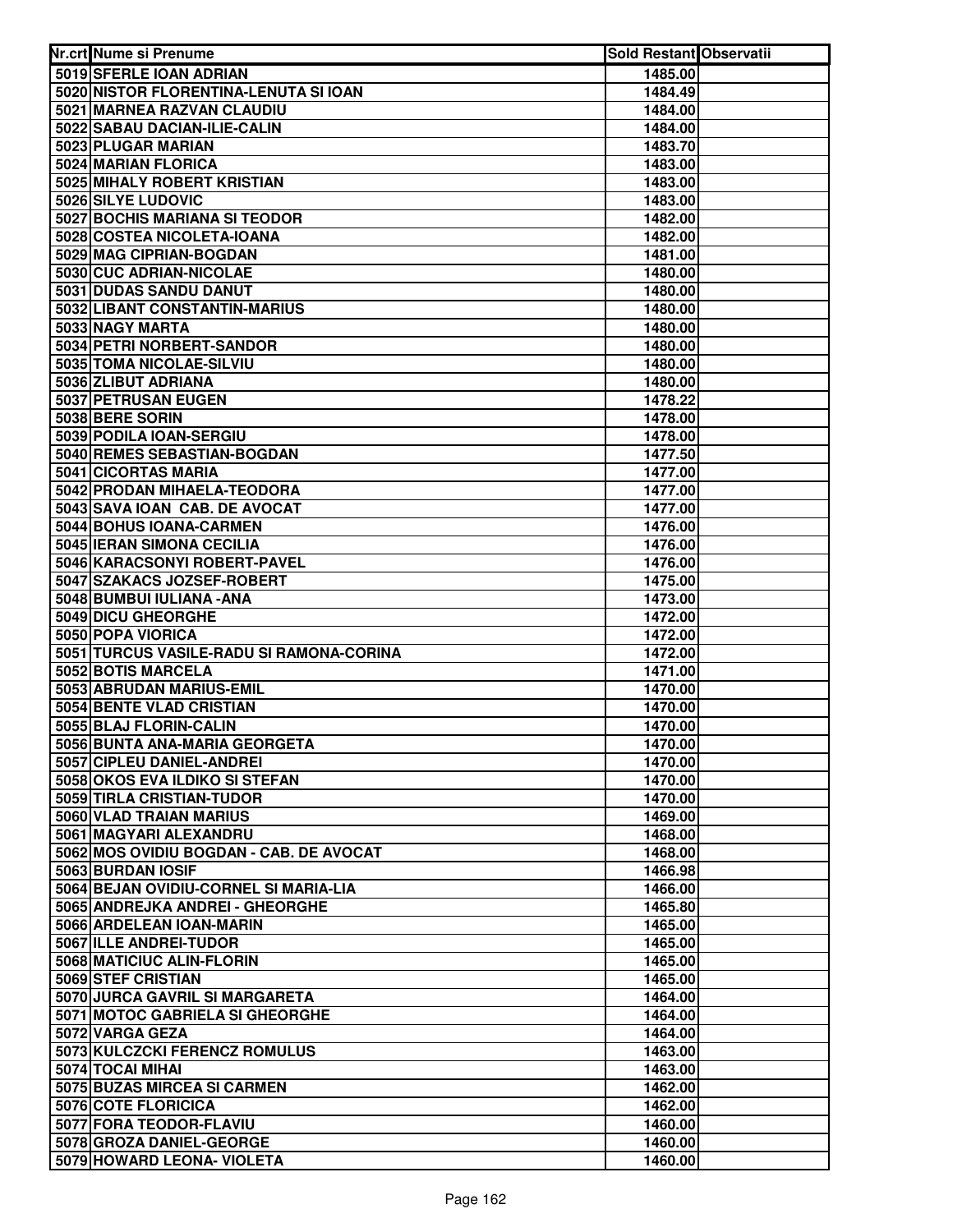| Nr.crt Nume si Prenume  | Sold Restant Observatii |  |
|-------------------------|-------------------------|--|
| 5080 LUKACS BELA ANDRAS | 1460.00                 |  |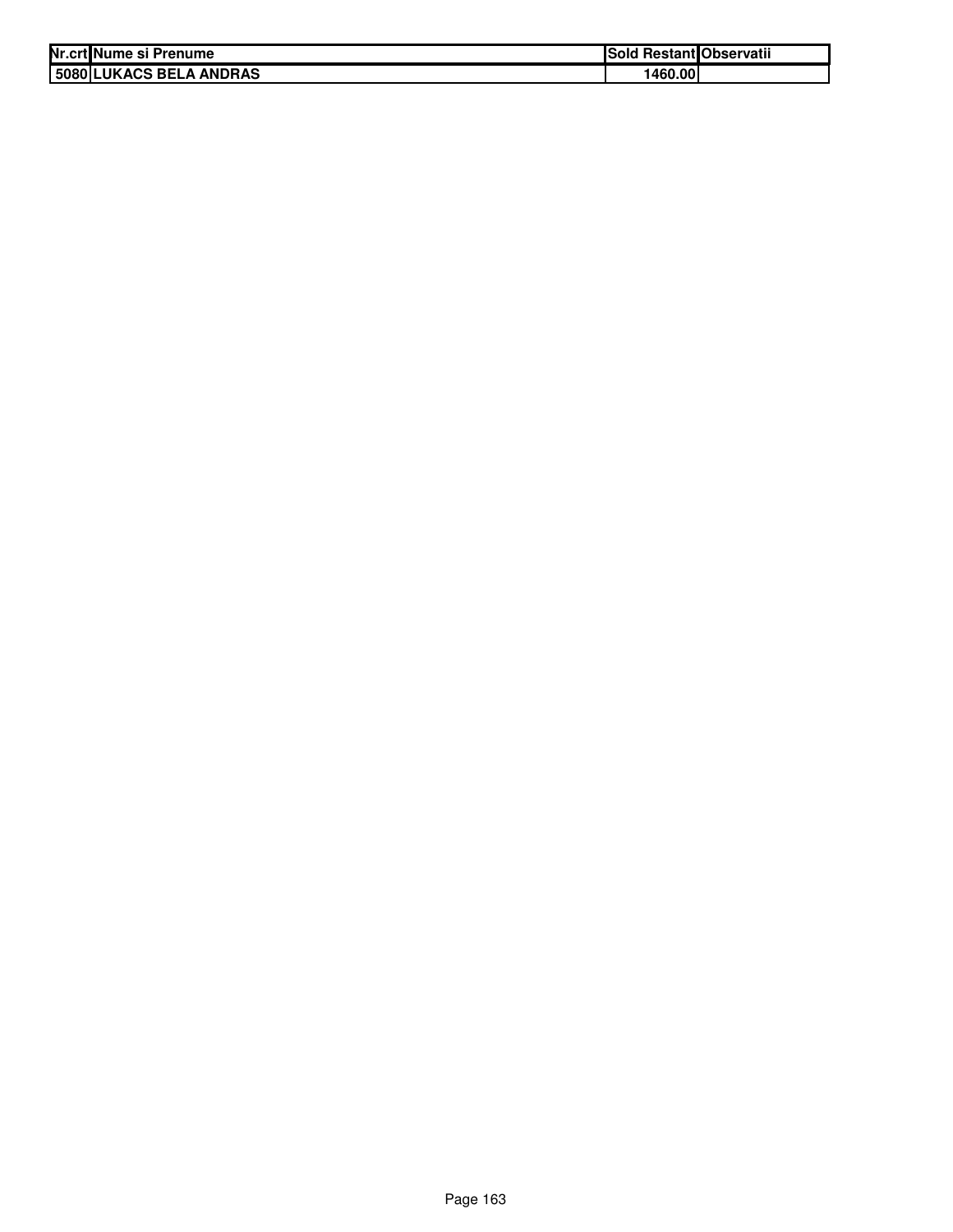| Nr.crt Nume si Prenume                               | Sold Restant Observatii |  |
|------------------------------------------------------|-------------------------|--|
| 5081 PETRILA MIHAI                                   | 1460.00                 |  |
| 5082 TINC IOAN SI ELENA                              | 1460.00                 |  |
| 5083 TOCA DANIEL                                     | 1460.00                 |  |
| 5084 SZIKI ATTILA ZOLTAN                             | 1459.43                 |  |
| 5085 BORA GHEORGHE ADRIAN                            | 1458.00                 |  |
| 5086 LAZAU MARIN SI CONSTANTINA-GABRIELA             | 1458.00                 |  |
| 5087 SECAN LAURA                                     | 1458.00                 |  |
| 5088 ADANY BEATA                                     | 1456.00                 |  |
| 5089 BARBAT GHEORGHE-LAURENTIU                       | 1455.00                 |  |
| 5090 CSIKI ANDREA-BEATA                              | 1455.00                 |  |
| 5091 KOCSIS PETER-ATTILA                             | 1455.00                 |  |
| 5092 NEAGOTA STELIAN IOAN                            | 1455.00                 |  |
| 5093 POP ALEXANDRU-TIBERU                            | 1455.00                 |  |
| 5094 PRATA STEFAN-GHEORGHE                           | 1455.00                 |  |
| 5095 RENGLE EMIL-NICOLAE                             | 1455.00                 |  |
| 5096 TOCAI TRAIAN-CALIN                              | 1455.00                 |  |
| 5097 CABAU EMILIA-ANA                                | 1454.00                 |  |
| 5098 GOGUCZ JANOS-ATTILA                             | 1454.00                 |  |
| 5099 JUDEA IOAN-DORU                                 | 1454.00                 |  |
| 5100 SZABO ILDIKO SI STEFAN                          | 1454.00                 |  |
| 5101 GHEMES MELANIA AURELIA                          | 1453.00                 |  |
| 5102 MAGHEAR DANIEL DOREL                            | 1453.00                 |  |
| 5103 MATESAN GABRIELA-VERONICA SI PAUL-RARES         | 1453.00                 |  |
| 5104 PANTEA AFRODITA PAULA                           | 1453.00                 |  |
| 5105 CIURDAR PETRU SI IOANA<br>5106 KUCHEL FRANCISC  | 1452.00                 |  |
| 5107 MOLNAR ANAMARIA                                 | 1452.00<br>1452.00      |  |
| 5108 SZEKELY KATALIN-ANNA                            | 1450.54                 |  |
| 5109 ANTON GHEORGHE-CRISTIAN                         | 1450.00                 |  |
| 5110 BAKI ARPAD                                      | 1450.00                 |  |
| 5111 CHEREGI DANIEL-CALIN                            | 1450.00                 |  |
| 5112 DENQ QIFENG                                     | 1450.00                 |  |
| 5113 ISZTOICA RUPI                                   | 1450.00                 |  |
| 5114 LUNGEANU DAN-CRISTIAN                           | 1450.00                 |  |
| 5115 MUDURA TUDOR-ALEX                               | 1450.00                 |  |
| 5116 NADAS SANDOR                                    | 1450.00                 |  |
| 5117 BUGHIU IONUT RAUL                               | 1448.00                 |  |
| 5118 LUNGU RAZVAN                                    | 1448.00                 |  |
| 5119 MERCEA FLORIN-CORNEL                            | 1448.00                 |  |
| 5120 RUMUNA ANDRAS-LAJOS                             | 1448.00                 |  |
| 5121 SASCA SERGIU SEBASTIAN                          | 1448.00                 |  |
| 5122 DAESCU MIHAELA-SIMONA                           | 1447.00                 |  |
| 5123 HARASCSAK IRINA                                 | 1447.00                 |  |
| 5124 POP NORBERT-GASPAR                              | 1447.00                 |  |
| 5125 SZABO TIBERIU                                   | 1446.00                 |  |
| 5126 FECHETE EMERIC                                  | 1445.00                 |  |
| 5127 GABOR SUSANA                                    | 1445.00                 |  |
| 5128 KOVACS IOAN IOSIF                               | 1445.00                 |  |
| 5129 MUDURA RAZVAN-MIRCEA                            | 1445.00                 |  |
| 5130 SCHIOP MARIUS NICUSOR                           | 1445.00                 |  |
| 5131 BUZLE NICOLAE IOAN SI CRISTINA                  | 1444.00                 |  |
| 5132 PENTEK EVA-ELISABETA<br>5133 STAN OLIMPIU-HOREA | 1444.00<br>1444.00      |  |
| 5134 KRIZSAN SANDOR SI IBOLYA                        | 1443.00                 |  |
| 5135 TRIPP IOAN-FLORIN SI DANA                       | 1443.00                 |  |
| 5136 HAMZA NORBERT                                   | 1442.50                 |  |
| 5137 GYONGYOSI IOSIF                                 | 1442.00                 |  |
| 5138 DANILA VIOREL                                   | 1441.00                 |  |
| 5139 BERECZKI STEFAN                                 | 1440.00                 |  |
| 5140 COSMESCU ANDREIA MICHAELA                       | 1440.00                 |  |
| 5141 TINTEANU CATALIN-DOREL                          | 1440.00                 |  |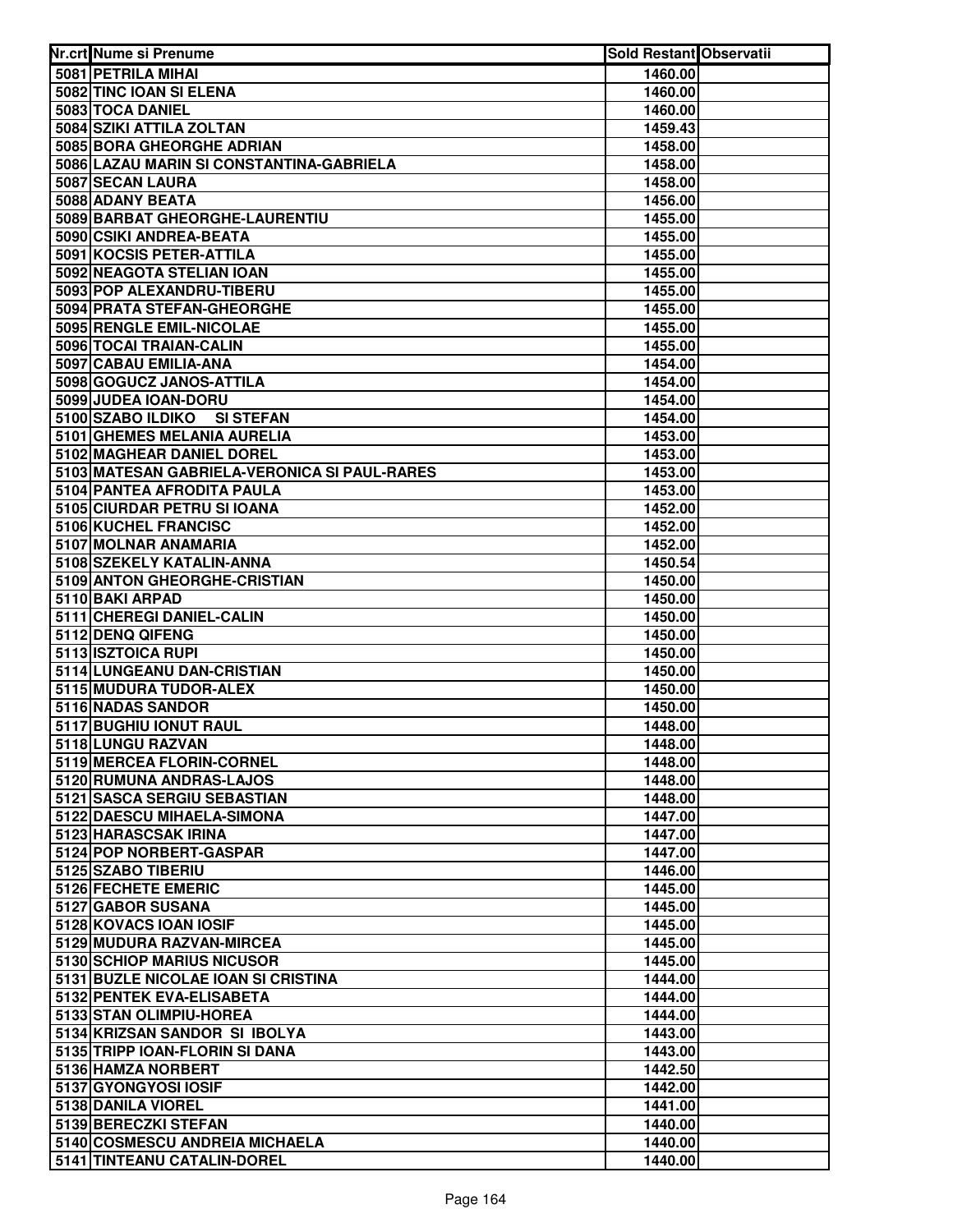| Nr.crt Nume si Prenume  | Sold Restant Observatii |  |
|-------------------------|-------------------------|--|
| l 5142   UNGVARI JOZSEF | 1440.00                 |  |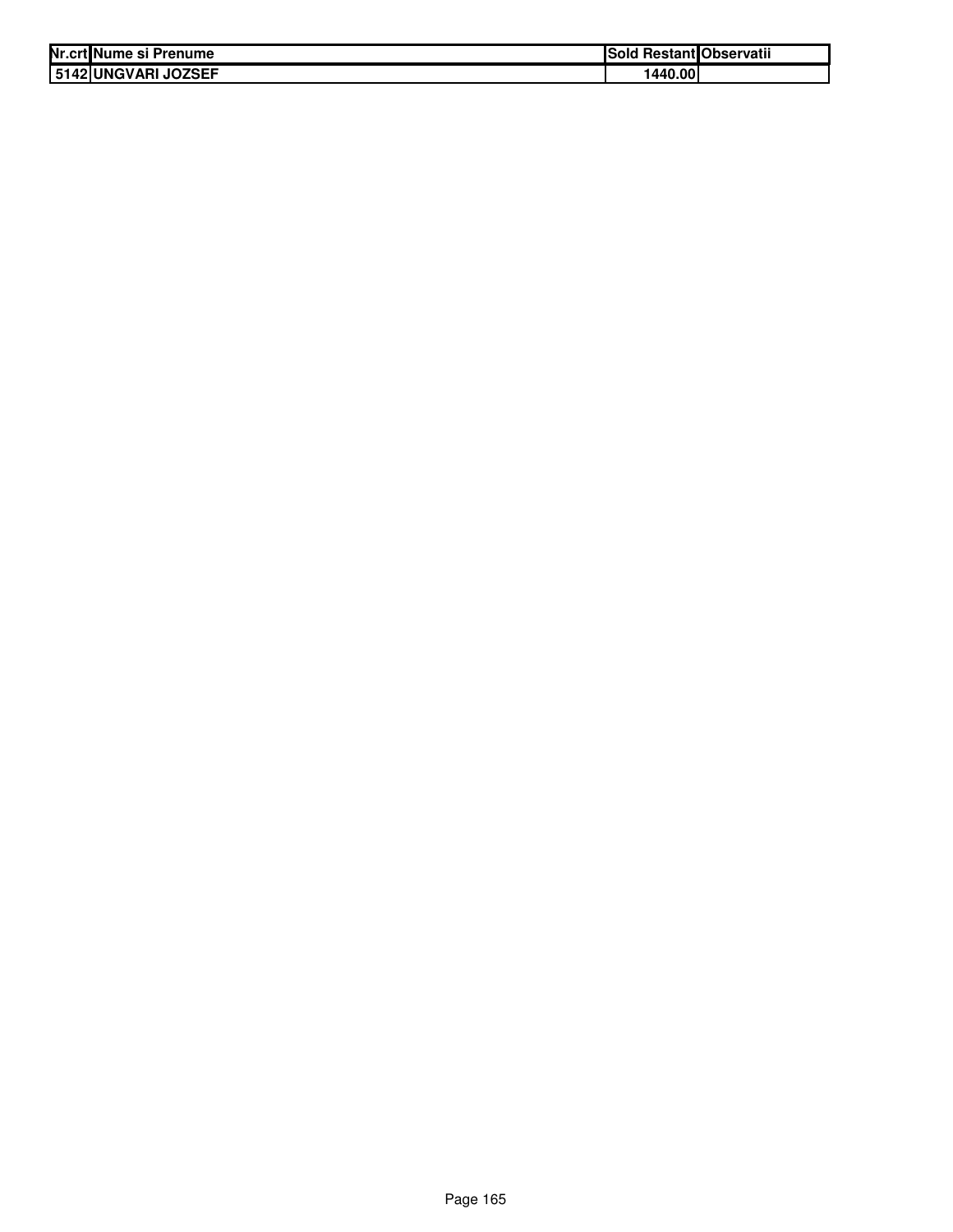| Nr.crt Nume si Prenume                     | <b>Sold Restant Observatii</b> |  |
|--------------------------------------------|--------------------------------|--|
| 5143 COSTEA MARIA DIANA                    | 1439.00                        |  |
| 5144 DUMITRAS RADU SI CORNELIA             | 1439.00                        |  |
| 5145 SUCI SERGIU-GABRIEL                   | 1438.00                        |  |
| 5146 TOTH IOLANDA                          | 1438.00                        |  |
| 5147 OLAR LAVINIU-SILVIU-IOAN              | 1436.00                        |  |
| 5148 PACALA MAGDALINA                      | 1436.00                        |  |
| 5149 COTE GEORGE-CATALIN                   | 1435.00                        |  |
| 5150 FARKAS ERNO-JANOS                     | 1435.00                        |  |
| 5151 GAVRIS LAURENTIU-PETRU                | 1435.00                        |  |
| 5152 PARCALAB TEODORA-GEORGETA             | 1435.00                        |  |
| 5153 FELFOLDI MIHALY                       | 1434.00                        |  |
| 5154 DUME FLORIN - GABRIEL                 | 1433.00                        |  |
| 5155 SALAJAN MARIOARA                      | 1433.00                        |  |
| 5156 BAK CAROL                             | 1432.00                        |  |
| 5157 DANSE IOAN                            | 1432.00                        |  |
| 5158 FANEA LUCIAN-AUGUSTIN                 | 1432.00                        |  |
| 5159 PAUL GETA                             | 1432.00                        |  |
| 5160 DRAGAN GEORGE-EMILIAN                 | 1431.00                        |  |
| 5161 IANC SEBASTIAN-FLORIN                 | 1431.00                        |  |
| 5162 AGUD GHEORGHE FLORIAN                 | 1430.00                        |  |
| 5163 CABA RADU IOAN                        | 1430.00                        |  |
| 5164 SZASZ EMERIC-MIHAI                    | 1430.00                        |  |
| 5165 GUG RAVEICA SI PAVEL                  | 1428.00                        |  |
| 5166 BONAS CRISTINA-BIANCA                 | 1427.00                        |  |
| 5167 ILE ANAMARIA-TEODORA                  | 1426.00                        |  |
| 5168 RAD IOANA-MADALINA                    | 1426.00                        |  |
| 5169 VAIAS LUCIAN-CALIN SI MARIANA-DOINA   | 1426.00                        |  |
| 5170 BALINT MIHAI SI SAFTA                 | 1425.00                        |  |
| 5171 BULE FLORIAN                          | 1425.00                        |  |
| 5172 POP OCTAVIAN-BOGDAN                   | 1425.00                        |  |
| 5173 POTRE IOAN-MARIUS                     | 1425.00                        |  |
| 5174 TODEA VIOREL                          | 1425.00                        |  |
| 5175 VARGA NORBERT-GABOR                   | 1425.00                        |  |
| 5176 MUDURA RADU FLORIN                    | 1424.00                        |  |
| 5177 VARI SANDOR                           | 1423.00                        |  |
| 5178 LELE MARIANA-IULIANA                  | 1422.00                        |  |
| 5179 GHEREG ALEXANDRU-CRISTIAN             | 1421.37                        |  |
| 5180 TOTH ERNO                             | 1421.02                        |  |
| 5181 LUNG IOAN SI NICOLETA                 | 1421.00                        |  |
| 5182 RADUCANU BOGDAN-MIHAIL                | 1421.00                        |  |
| 5183 SALAJAN DORINA NICULINA               | 1421.00                        |  |
| 5184 BELADI ISTVAN-COROY                   | 1420.00                        |  |
| 5185 DASCALESCU DAVID-RELU                 | 1420.00                        |  |
| 5186 OZOHANICS IOAN                        | 1420.00                        |  |
| 5187 PACURAR MIRCEA                        | 1420.00                        |  |
| 5188 PASCA REMUS CLAUDIU                   | 1420.00                        |  |
| 5189 ROSTAS ROMEO PETRU                    | 1420.00                        |  |
| 5190 BOCHIS ADRIAN-VASILE                  | 1419.41                        |  |
| 5191 FARCAU RAVEICA                        | 1419.00                        |  |
| 5192 IPIA GABRIELA                         | 1419.00                        |  |
| 5193 LAZA EVA-IBOLYA                       | 1419.00                        |  |
| 5194 TOD SERGIU-DAN CAB.IND. DE INSOLVENTA | 1419.00                        |  |
| 5195 ANDRAS ADRIAN-DANIEL                  | 1418.00                        |  |
| 5196 BABAU DOREL CRISTIAN                  | 1418.00                        |  |
| 5197 DUCA OVIDIU LORAND                    | 1418.00                        |  |
| 5198 KOVACS MAGDOLNA                       | 1418.00                        |  |
| 5199 RAD CRISTIAN-DOREL                    | 1417.50                        |  |
| 5200 SZEKELY IOSIF                         | 1416.00                        |  |
| 5201 IUHASZ ERVIN-EUGEN                    | 1415.00                        |  |
| 5202 CHIS VOICHITA                         | 1414.00                        |  |
| 5203 ERDELI IOAN MARIUS                    | 1413.00                        |  |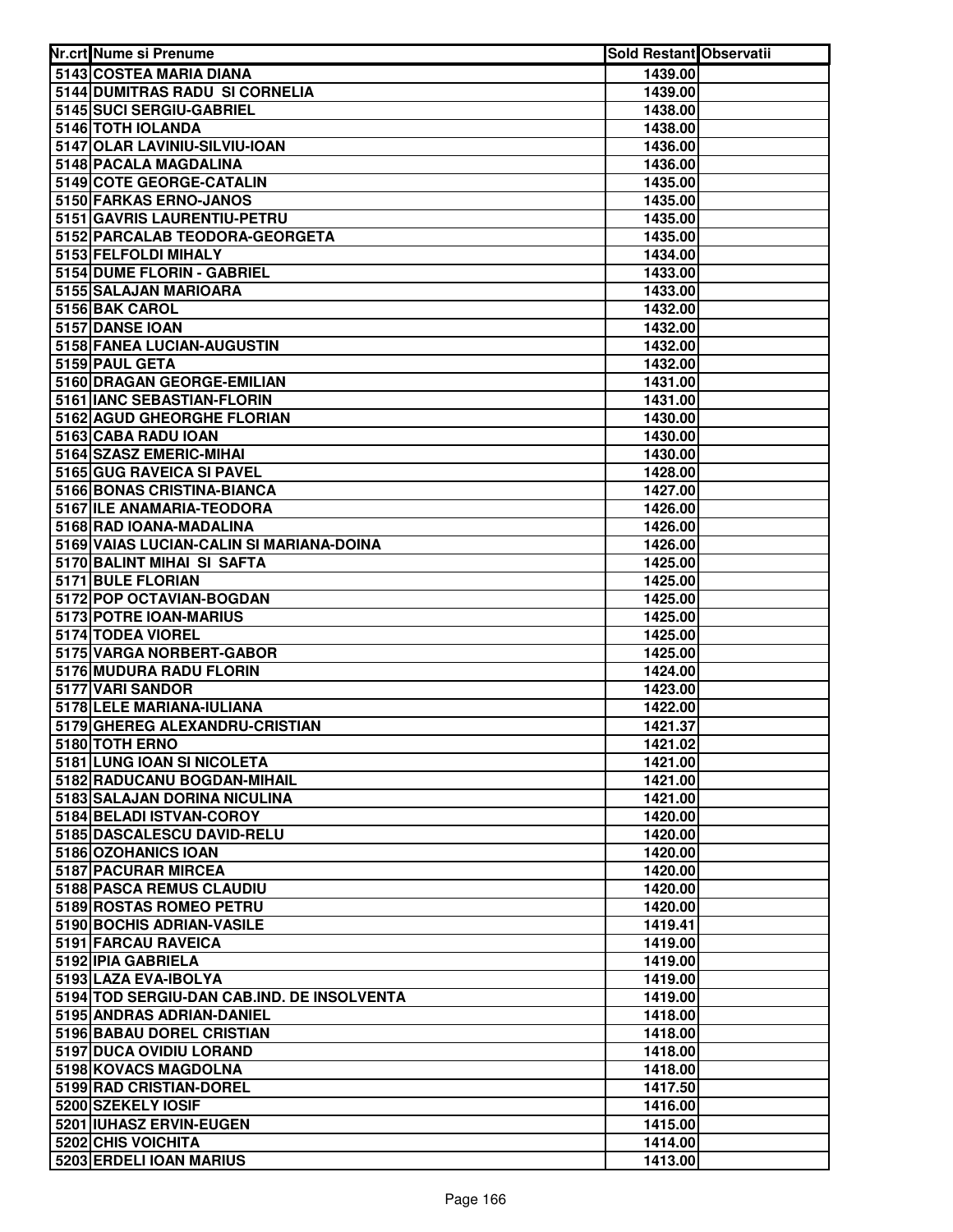| Nr.crt Nume si Prenume                    | Sold Restant Observatii |  |
|-------------------------------------------|-------------------------|--|
| <b>5204 PRUNDARU CONSTANTIN SI RODICA</b> | 1413.00                 |  |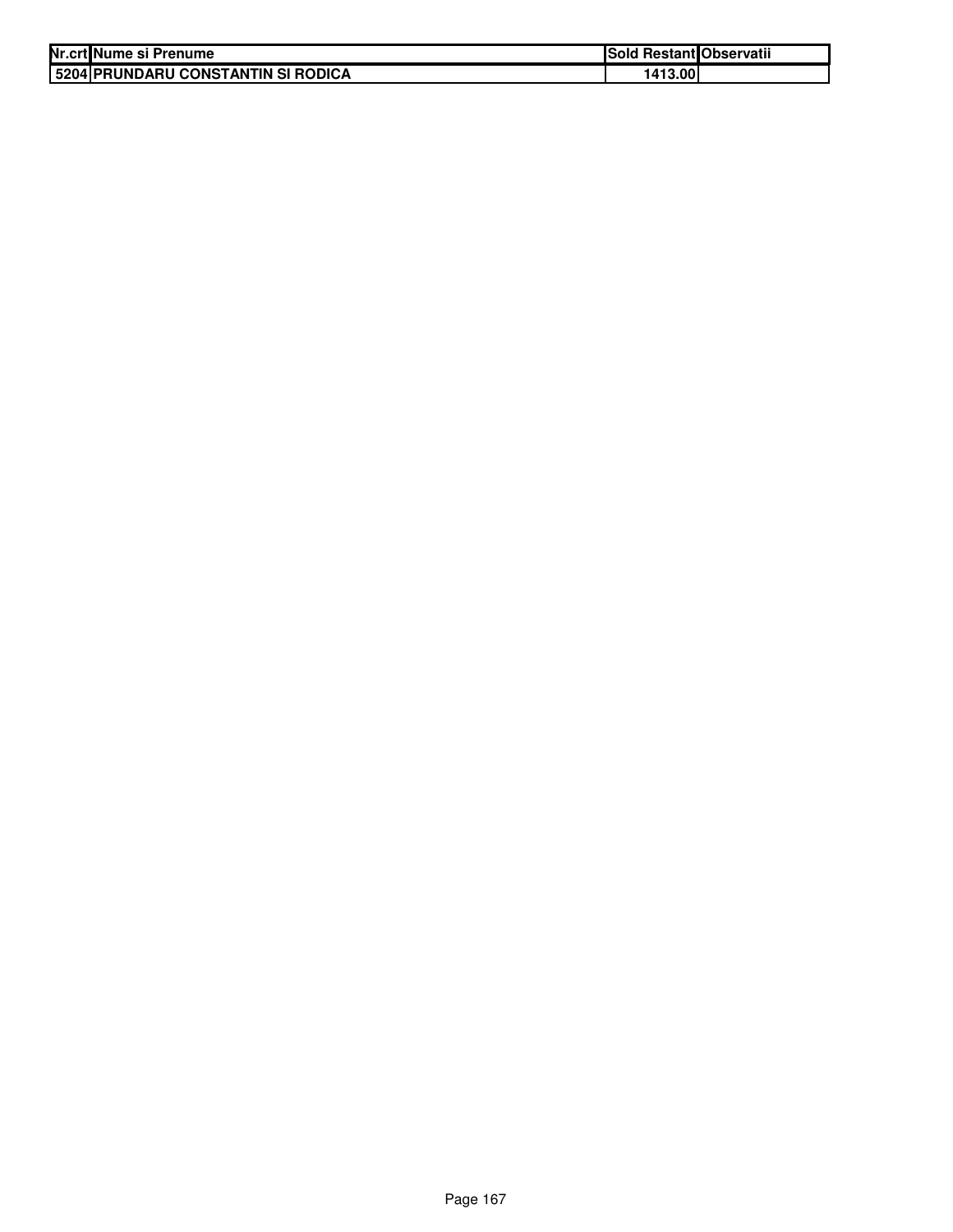| Nr.crt Nume si Prenume                        | <b>Sold Restant Observatii</b> |  |
|-----------------------------------------------|--------------------------------|--|
| 5205 BOLDIS LUCIAN-ALIN SI MIHAELA-DAIANA     | 1411.00                        |  |
| 5206 BUNEA GEORGE-LAURENTIU SI ELENA-RAMONA   | 1411.00                        |  |
| 5207 VOLOSNYAI ALEXANDRU                      | 1411.00                        |  |
| 5208 BALASCO SEBASTIAN                        | 1410.00                        |  |
| 5209 BALOGH ALEXANDRU                         | 1410.00                        |  |
| 5210 CEARNAU ALEXANDRU                        | 1410.00                        |  |
| 5211 CRISAN GHEORGHE SI MARIA                 | 1410.00                        |  |
| 5212 GABRIAN DANIEL-FLORIN                    | 1410.00                        |  |
| 5213 MERGE TEODOR-EUTIH                       | 1410.00                        |  |
| 5214 ROSU ALIN-CORNEL                         | 1410.00                        |  |
| 5215 VIRGINAS ANDREI CIPRIAN                  | 1410.00                        |  |
| 5216 SZILAGYI CSABA                           | 1408.00                        |  |
| 5217 BOCSE IOAN CORNEL                        | 1407.00                        |  |
| 5218 MUNTEAN MARIA-ILDIKO                     | 1407.00                        |  |
| 5219 CAB.AV.IND.LUCIAN FLORINA                | 1405.00                        |  |
| 5220 CRISAN ADRIAN LIVIU                      | 1405.00                        |  |
| 5221 HAITA CONSTANTIN                         | 1405.00                        |  |
| 5222 PUSCAS VLAD                              | 1405.00                        |  |
| 5223 REZMUVES JANOS                           | 1405.00                        |  |
| 5224 MONUS ROZA<br>5225 NAGY ROBERT           | 1404.00                        |  |
| 5226 GLIGOR ALEXANDRU-IOAN                    | 1403.00<br>1402.00             |  |
| 5227 MOS OVIDIU-BOGDAN                        | 1401.00                        |  |
| 5228 POTRE GRATIAN HORATIUS                   | 1401.00                        |  |
| 5229 ALI MUDASSAR                             | 1400.00                        |  |
| 5230 BAN LUCIAN                               | 1400.00                        |  |
| 5231 BOKA BARNUS                              | 1400.00                        |  |
| 5232 BULZAN NICOLAE-CALIN                     | 1400.00                        |  |
| 5233 COCIS CONSTANTIN                         | 1400.00                        |  |
| 5234 CODRE ADRIAN-LUCIAN                      | 1400.00                        |  |
| 5235 DUMA DOROTHEA                            | 1400.00                        |  |
| 5236 FRANCU ANAMARIA CAB. DE AVOCAT           | 1400.00                        |  |
| 5237 GIRDAN RODICA                            | 1400.00                        |  |
| 5238 HORVATH ALEXANDRU                        | 1400.00                        |  |
| 5239 KUCZAPSKI NORA                           | 1400.00                        |  |
| 5240 MADAR DANIELA-DOINA                      | 1400.00                        |  |
| 5241 MICA MARIANA                             | 1400.00                        |  |
| 5242 MOISA IONEL                              | 1400.00                        |  |
| 5243 OLAH EMERIC<br>5244 PERSENCO IURIE       | 1400.00<br>1400.00             |  |
| 5245 POPA DARIUS-PAUL                         | 1400.00                        |  |
| 5246 PUSCAS ALEXANDRU-DAN, P.F.A.             | 1400.00                        |  |
| 5247 SARAZ OLIVIA                             | 1400.00                        |  |
| 5248 SZOCS VERONIKA                           | 1400.00                        |  |
| 5249 TORUN SEDA                               | 1400.00                        |  |
| 5250 UNGI ALEXANDRU SI SAROLTA                | 1400.00                        |  |
| 5251 VARTOLOMEI VASILE-CRISTIAN               | 1400.00                        |  |
| 5252 VOICU FLORIN-DRAGOMIR                    | 1400.00                        |  |
| 5253 ZOICAS MIHAI                             | 1400.00                        |  |
| 5254 BUT GYORGY                               | 1399.00                        |  |
| 5255 MOCSAR ZOLTAN                            | 1399.00                        |  |
| 5256 SOBONI VALENTIN IOAN                     | 1399.00                        |  |
| 5257 SERES VALENTIN                           | 1398.25                        |  |
| 5258 GABOR GABOR                              | 1398.00                        |  |
| 5259 GHIURAU DORIN-STELIAN                    | 1398.00                        |  |
| 5260 KOVARI COSTEL                            | 1398.00                        |  |
| 5261 MESTER DAN GABRIEL<br>5262 DEMIAN BOGDAN | 1398.00<br>1397.88             |  |
| 5263 LUNCAN ANDREA-CRISTINA                   | 1397.00                        |  |
| 5264 VARODI FLORIAN SI MARIOARA               | 1397.00                        |  |
| 5265 MAN ANDREI-VASILE                        | 1396.93                        |  |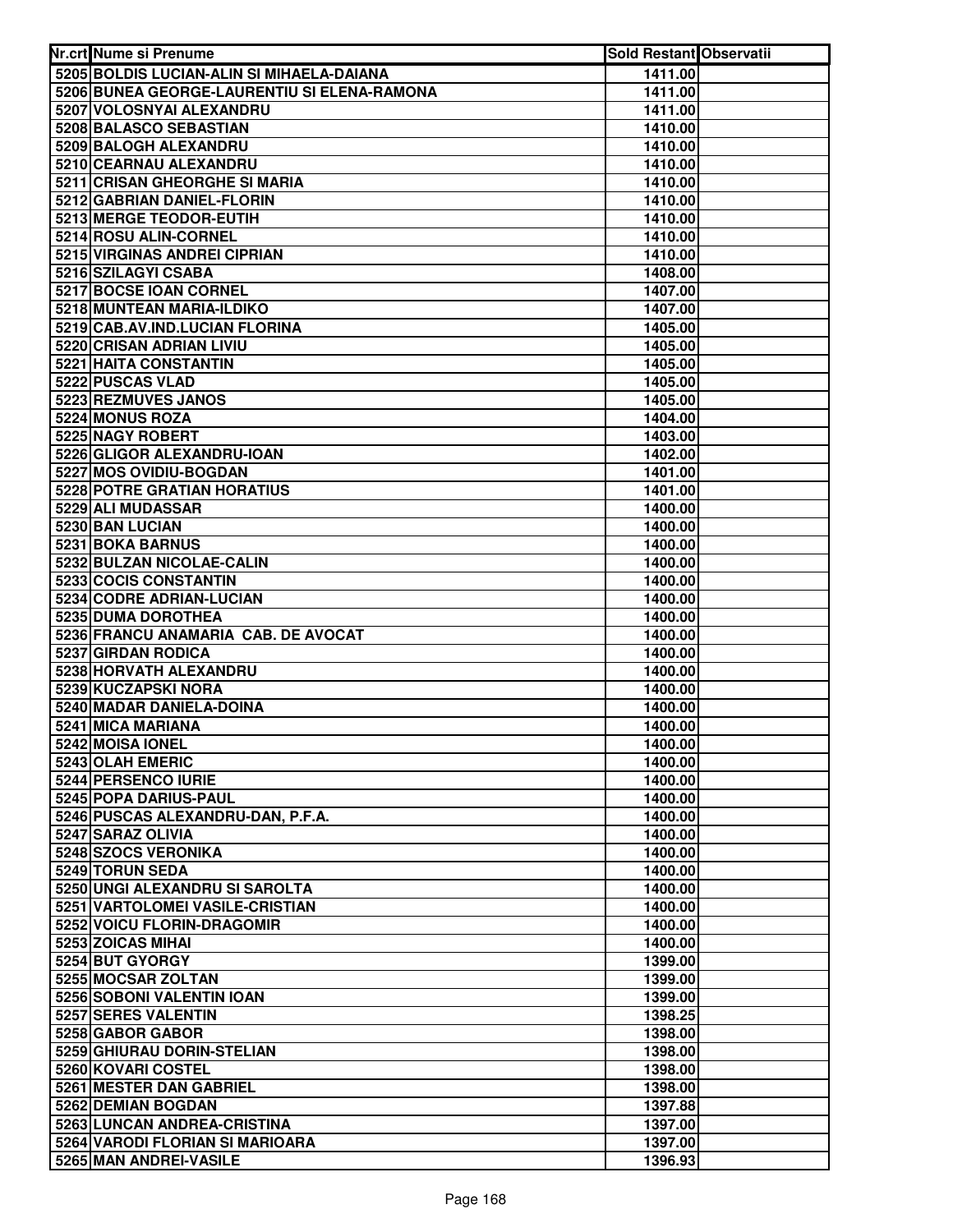| Nr.crt Nume si Prenume    | <b>Sold Restant Observatii</b> |  |
|---------------------------|--------------------------------|--|
| 5266 FEKETE JOZSEF ANDRAS | 1396.00                        |  |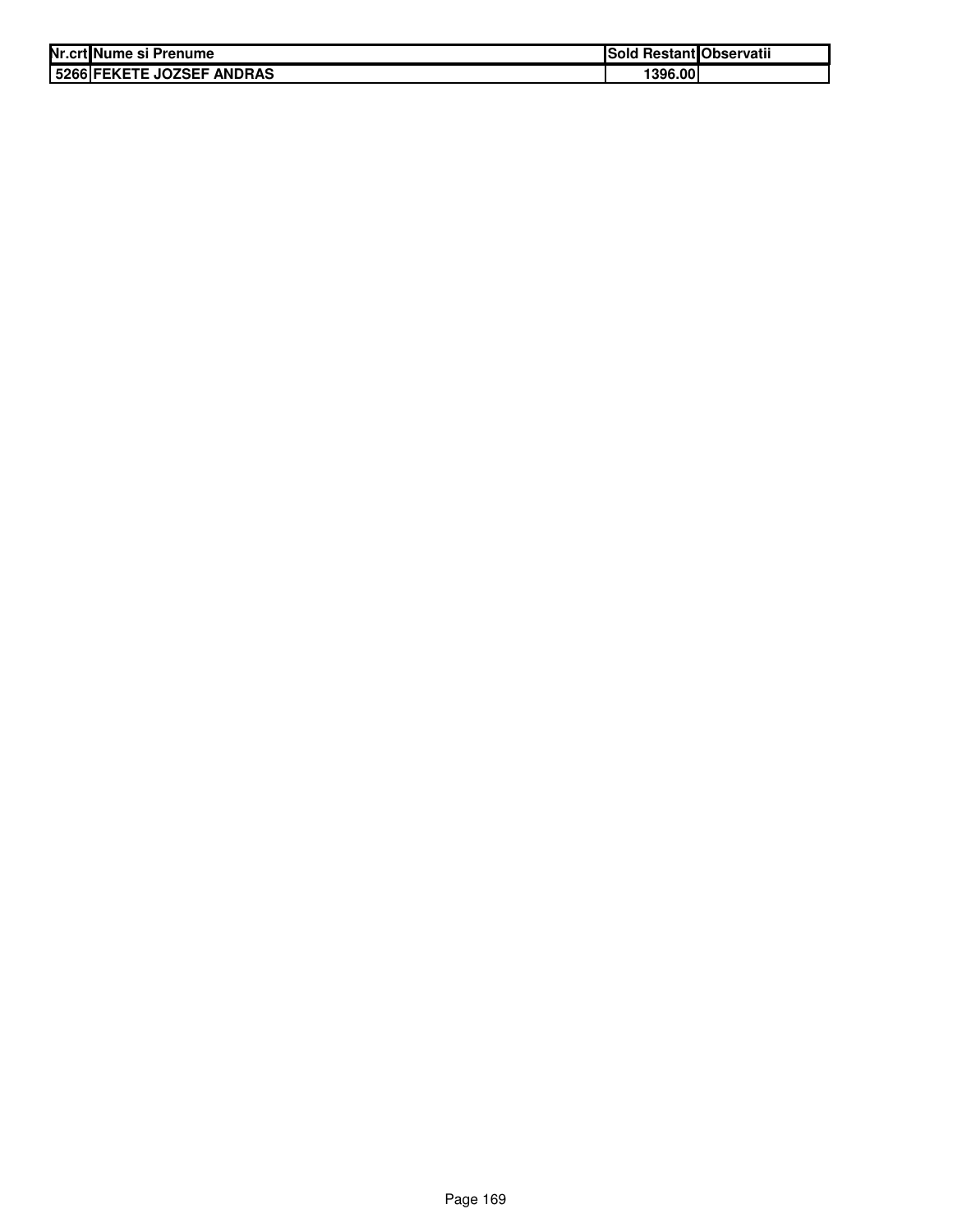| Nr.crt Nume si Prenume                                  | Sold Restant Observatii |  |
|---------------------------------------------------------|-------------------------|--|
| 5267 LAZAR COSMIN-PAUL                                  | 1396.00                 |  |
| 5268 COZMAN FLORIN                                      | 1395.00                 |  |
| 5269 POPA CLAUDIA-IOANA                                 | 1394.00                 |  |
| 5270 POPESCU GHEORGHE-ROBERT                            | 1393.99                 |  |
| <b>5271 FECHETE SORIN AUREL</b>                         | 1393.00                 |  |
| 5272 VARGA STELA                                        | 1393.00                 |  |
| 5273 BARA MARIUS TRAIAN SI CORINA                       | 1392.00                 |  |
| 5274 VERES VIORICA                                      | 1392.00                 |  |
| 5275 ANDOR FERENCZ                                      | 1390.00                 |  |
| 5276 COLTA DIANA ELISABETA                              | 1390.00                 |  |
| 5277 NAGY BELA ZOLTAN                                   | 1390.00                 |  |
| 5278 NICHITA MIHAI-DAN                                  | 1390.00                 |  |
| 5279 SACULTET(MILIAN) IOAN                              | 1390.00                 |  |
| 5280 CUC LUCIAN-RADU SI CRISTINA NICOLETA               | 1388.00                 |  |
| 5281 LACATUS MARCEL                                     | 1388.00                 |  |
| 5282 BAN ADRIAN                                         | 1387.00                 |  |
| 5283 GALEA LIVIU SI GABRIELA                            | 1387.00                 |  |
| 5284 GULYA LASZLO GEZA SI ROZALIA                       | 1387.00                 |  |
| 5285 POCSE MIRCEA-LIVIU SI ILEANA                       | 1387.00                 |  |
| 5286 GHIT IOAN                                          | 1386.00                 |  |
| 5287 BRINDA FLORIN-DANUT                                | 1385.00                 |  |
| 5288 COZMA IOAN-REMUS                                   | 1385.00                 |  |
| 5289 DUDOMA ZSOLT                                       | 1385.00                 |  |
| 5290 FLORIAN EMIL-GHEORGHE                              | 1385.00                 |  |
| 5291 SZENASI ZOLTAN SI MONIKA                           | 1385.00                 |  |
| 5292 GABOR STEFAN SI CATALINA                           | 1383.89                 |  |
| 5293 BORDEI-KISS EVA                                    | 1383.00                 |  |
| 5294 FECHETE IULIU SORIN                                | 1383.00                 |  |
| 5295 HORVATH IZABELLA-MELINDA                           | 1383.00                 |  |
| 5296 MARC IOAN-VIOREL                                   | 1383.00                 |  |
| 5297 MOZA GABRIELA                                      | 1382.00                 |  |
| 5298 PAINA LUCIAN-IOAN                                  | 1382.00                 |  |
| 5299 JUDET ROBERTO                                      | 1380.00                 |  |
| 5300 KOVARI DANIEL                                      | 1380.00                 |  |
| 5301 POPA HOREA-SILVIU                                  | 1379.00                 |  |
| 5302 COSMA LIVIA-LAURA                                  | 1378.00                 |  |
| 5303 GONDOR-OZSVATH ATENA-LILO                          | 1378.00                 |  |
| 5304 SIMION MIHAELA MARIA                               | 1377.00                 |  |
| 5305 CURTEANU SIMONA-ELPIDA                             | 1376.00                 |  |
| 5306 LUNCAN ZOLTAN                                      | 1376.00                 |  |
| 5307 MATEI GHEORGHE                                     | 1376.00                 |  |
| 5308 VARGA IOSIF                                        | 1376.00                 |  |
| 5309 CRISAN ANTONIO                                     | 1375.00                 |  |
| 5310 NICA IONUT-DAN                                     | 1375.00                 |  |
| 5311 ORASEANU VLAD SEBASTIAN                            | 1375.00                 |  |
| 5312 CUC SORIN MARIUS                                   | 1374.00                 |  |
| 5313 FEHER MARIANA DANA                                 | 1373.00                 |  |
| 5314 MOZA ROMELIA MARIANA                               | 1373.00                 |  |
| 5315 SFERLEA CATALIN                                    | 1372.50                 |  |
| 5316 CHETAN IOAN DANIEL                                 | 1372.00                 |  |
| 5317 DINCA ION SI RAMONA-DIANA                          | 1372.00                 |  |
| 5318 MICLOS GHEORGHE-MARIUS                             | 1371.00                 |  |
| 5319 COZI GHEORGHE ADRIAN                               | 1370.00                 |  |
| 5320 COVACI OVIDIU-CORNEL                               | 1369.00                 |  |
| 5321 VARADI IOZSEF                                      | 1368.00                 |  |
| 5322 VASLOVIC OVIDIU-RAFAEL<br>5323 INDIG LASZLO ROBERT | 1368.00                 |  |
| 5324 LAKATOS MARIA-SILVIA                               | 1367.00<br>1367.00      |  |
| 5325 KIREI GABOR-ZOLTAN                                 |                         |  |
| 5326 LASZLO ILDIKO                                      | 1366.00<br>1366.00      |  |
| 5327 AL JAAFAR SALAH JABER                              | 1365.00                 |  |
|                                                         |                         |  |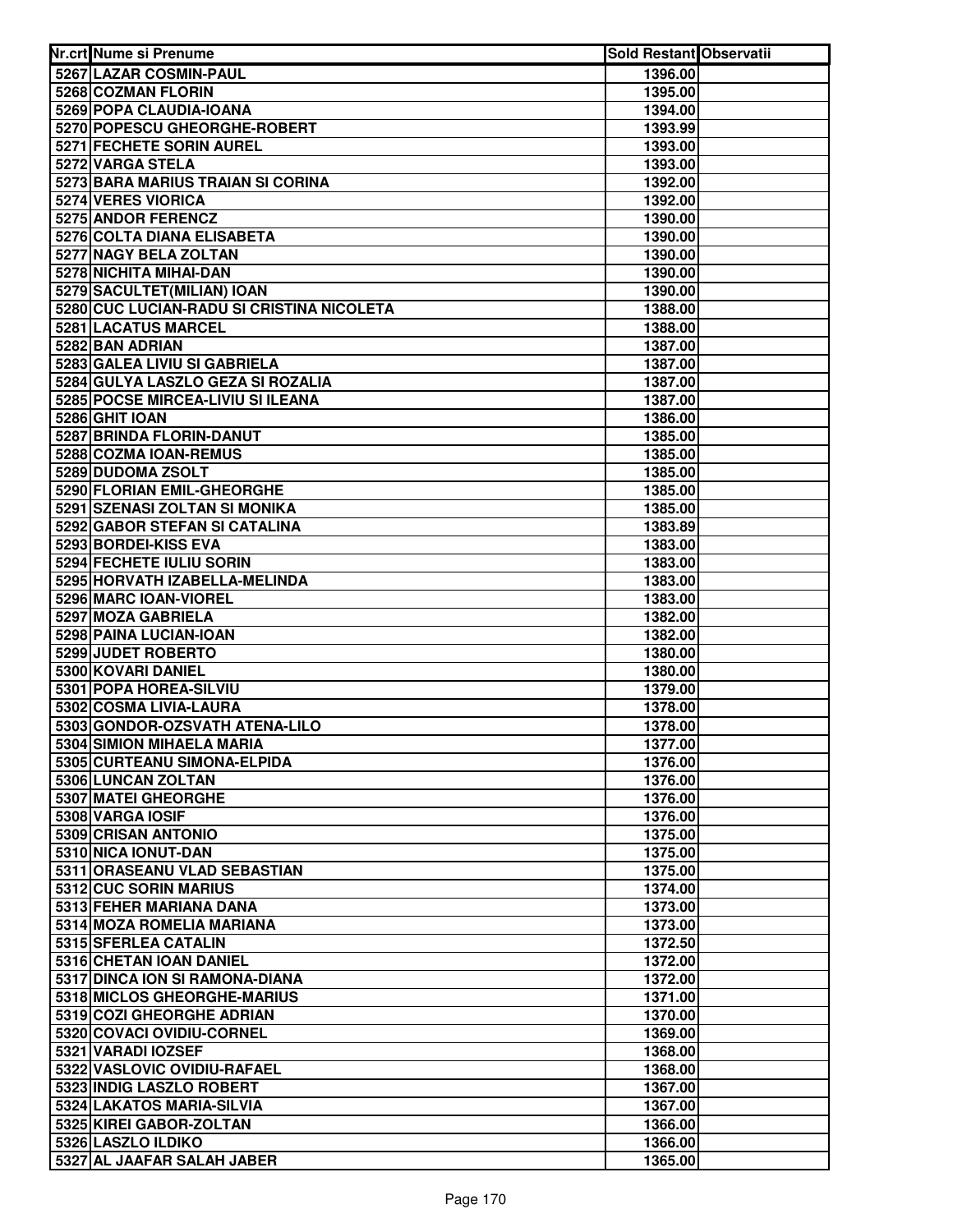| Nr.crt Nume si Prenume    | Sold Restant Observatii |  |
|---------------------------|-------------------------|--|
| 5328 COSTIN DUMITRU LIVIU | 1365.00                 |  |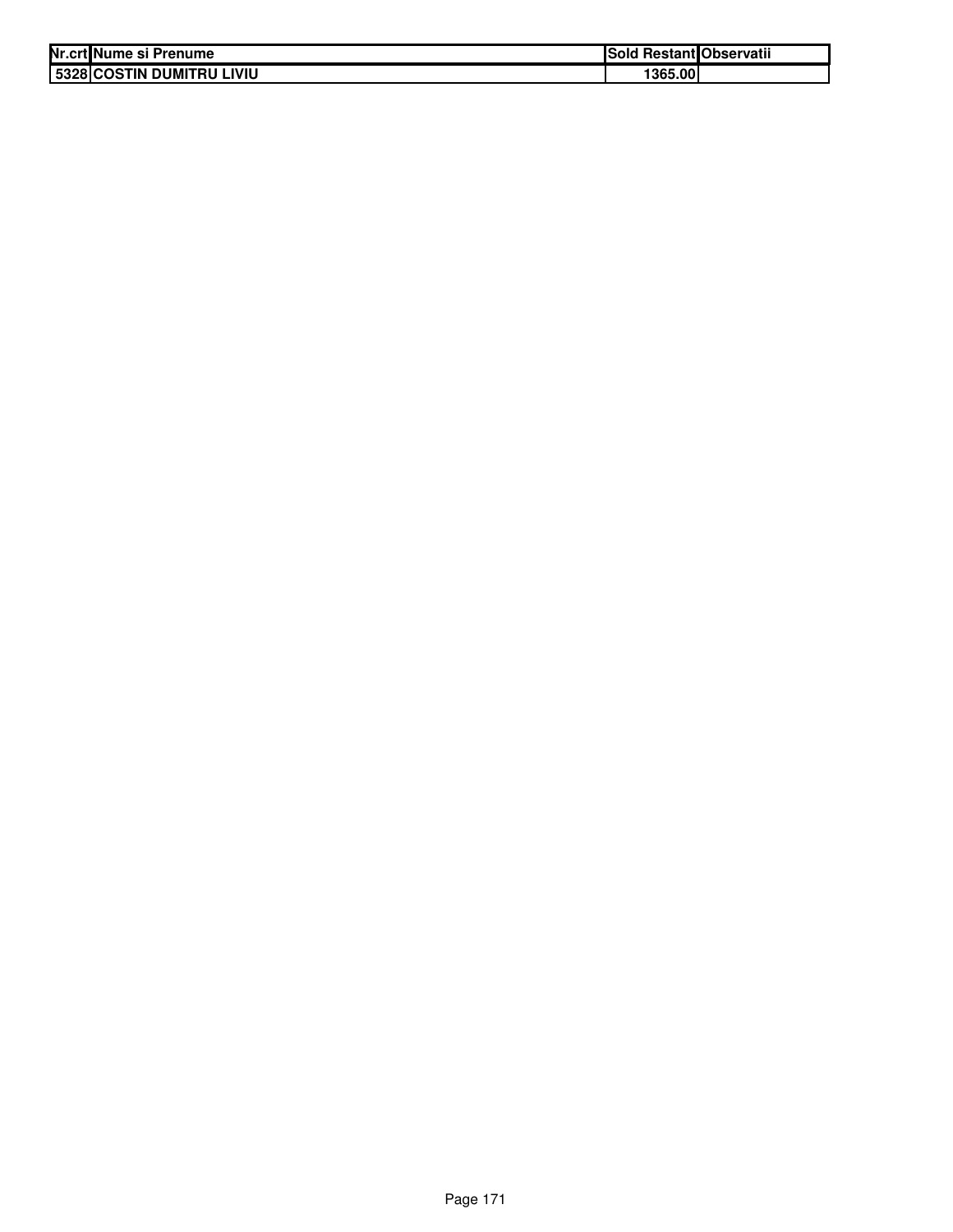| Nr.crt Nume si Prenume                        | <b>Sold Restant Observatii</b> |  |
|-----------------------------------------------|--------------------------------|--|
| 5329 DUMITRU ALEXANDRU COSMIN                 | 1365.00                        |  |
| 5330 KOVACS ROLAND                            | 1365.00                        |  |
| 5331 MIHELE CORNEL-MARIUS                     | 1365.00                        |  |
| 5332 POPESCU NICULAI                          | 1365.00                        |  |
| 5333 QUESLATI MOHAMED                         | 1365.00                        |  |
| 5334 SHIBLI NEYMAR                            | 1365.00                        |  |
| 5335 VARIANINI ANDREA                         | 1365.00                        |  |
| 5336 LAZAR MITICA-FLORENTIN                   | 1364.00                        |  |
| 5337 POPOVICI DUMITRU FLORIN                  | 1364.00                        |  |
| 5338 GASPAR KLARA                             | 1363.00                        |  |
| 5339 GAL NORBERT                              | 1362.00                        |  |
| 5340 SARKA JOZSEF                             | 1362.00                        |  |
| 5341 SZENTPETERI PAL                          | 1362.00                        |  |
| 5342 CIPLEU IOAN                              | 1361.00                        |  |
| 5343 FEIER SORIN-ADRIAN                       | 1361.00                        |  |
| 5344 GABOR SANDA VIOLETA                      | 1361.00                        |  |
| 5345 BUNGAU VIOREL                            | 1360.00                        |  |
| 5346 ISZTOJKA RUDI                            | 1360.00                        |  |
| 5347 TANASESCU JAN-LIVIU SI NICOLETA-MANUELA  | 1360.00                        |  |
| 5348 GHIURAU IOAN-CORNEL                      | 1359.73                        |  |
| 5349 BORTOS HORIA                             | 1359.00                        |  |
| 5350 MARCUTIU CRINA                           | 1359.00                        |  |
| 5351 BIRI JANOS IMRE                          | 1358.00                        |  |
| 5352 BOCIA VETURIA                            | 1358.00                        |  |
| 5353 CEARNAU MARIA SI MIHAI                   | 1357.00                        |  |
| 5354 FEKETE CORINA MIHAELA                    | 1357.00                        |  |
| 5355 GABOR GETA                               | 1357.00                        |  |
| 5356 LELE IONEL                               | 1357.00                        |  |
| 5357 MOSINCAT VASILE                          | 1357.00                        |  |
| 5358 PETRIC RADU CONSTANTIN                   | 1357.00                        |  |
| 5359 TIRPE IOAN                               | 1357.00                        |  |
| 5360 TODINCA IONUT-ONORIU                     | 1357.00                        |  |
| 5361 VLADILA MARIA IOANA                      | 1357.00                        |  |
| 5362 DANEA CONSTANTIN                         | 1356.00                        |  |
| 5363 TODERAS BOGDAN-IOAN                      | 1356.00                        |  |
| 5364 LUKACS ROBERT-JOZSEF                     | 1355.00                        |  |
| 5365 MOSINCAT DUMITRU SI DANIELA              | 1355.00                        |  |
| 5366 GECZI CAROL                              | 1354.00                        |  |
| 5367 PENTEA(GRADINARU) FLORICA SI DRAGOS-ILIE | 1354.00                        |  |
| 5368 SAS GABRIELA-DORINA                      | 1354.00                        |  |
| 5369 FERCHE CALIN-FLORIN                      | 1353.00                        |  |
| 5370 GHETE MIHAELA CAMELIA                    | 1353.00                        |  |
| 5371 SUHANY SZABOLCS-TAMAS                    | 1353.00                        |  |
| 5372 BLAJ FLORICA SI ADRIAN - EUGEN           | 1352.00                        |  |
| 5373 LUCACI FLORIN CALIN                      | 1352.00                        |  |
| 5374 APETREI VIORICA                          | 1350.00                        |  |
| 5375 BERINDEI MARIA                           | 1350.00                        |  |
| 5376 FLORIAN IULIU-DEZIDERIU                  | 1350.00                        |  |
| 5377 GABOR GAVRIL                             | 1350.00                        |  |
| 5378 POP ADRIAN-CRISTIAN                      | 1350.00                        |  |
| 5379 SISIANU OLEG                             | 1350.00                        |  |
| 5380 VERES JOZSEF                             | 1350.00                        |  |
| 5381 TINC ALIN SI LAURA                       | 1349.00                        |  |
| 5382 MIERLUT FLORIAN                          | 1348.00                        |  |
| 5383 HURMUZ VASILE                            | 1347.50                        |  |
| 5384 PACURAR DORIN - LIVIU                    | 1347.06                        |  |
| 5385 MICLOS FLORINA-IOANA                     | 1347.00                        |  |
| 5386 LUNKUI GYORGY                            | 1346.00                        |  |
| 5387 VARODI FLORIN                            | 1346.00                        |  |
| 5388 OPRIS TRAIAN-BOGDAN                      | 1345.51                        |  |
| 5389 FLORUT-VESE EVA-MARIA                    | 1345.50                        |  |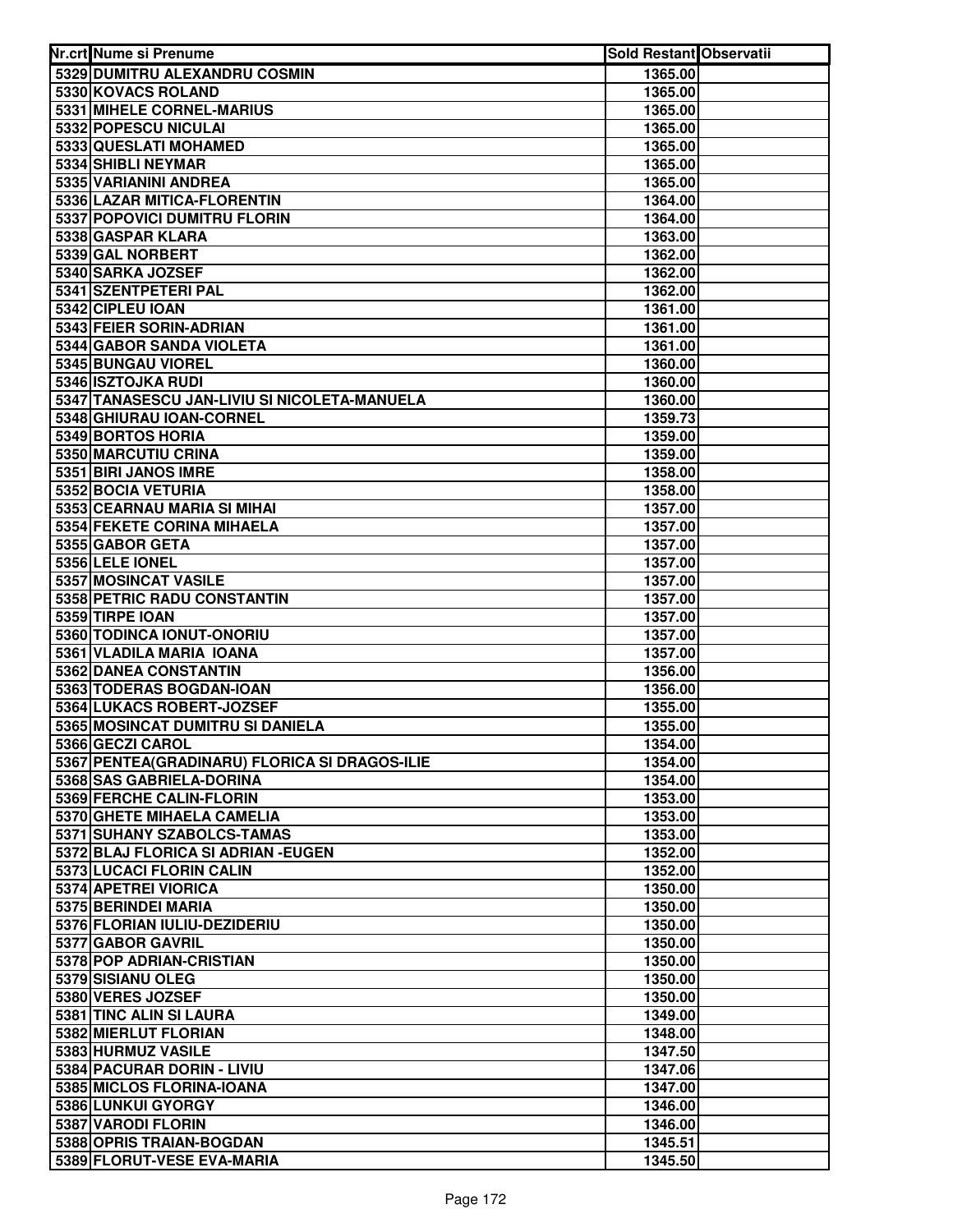| Nr.crt Nume si Prenume   | <b>ISold</b> | l Restant Observatii |
|--------------------------|--------------|----------------------|
| <b>5390 HANAS ANGELA</b> | 1345.00      |                      |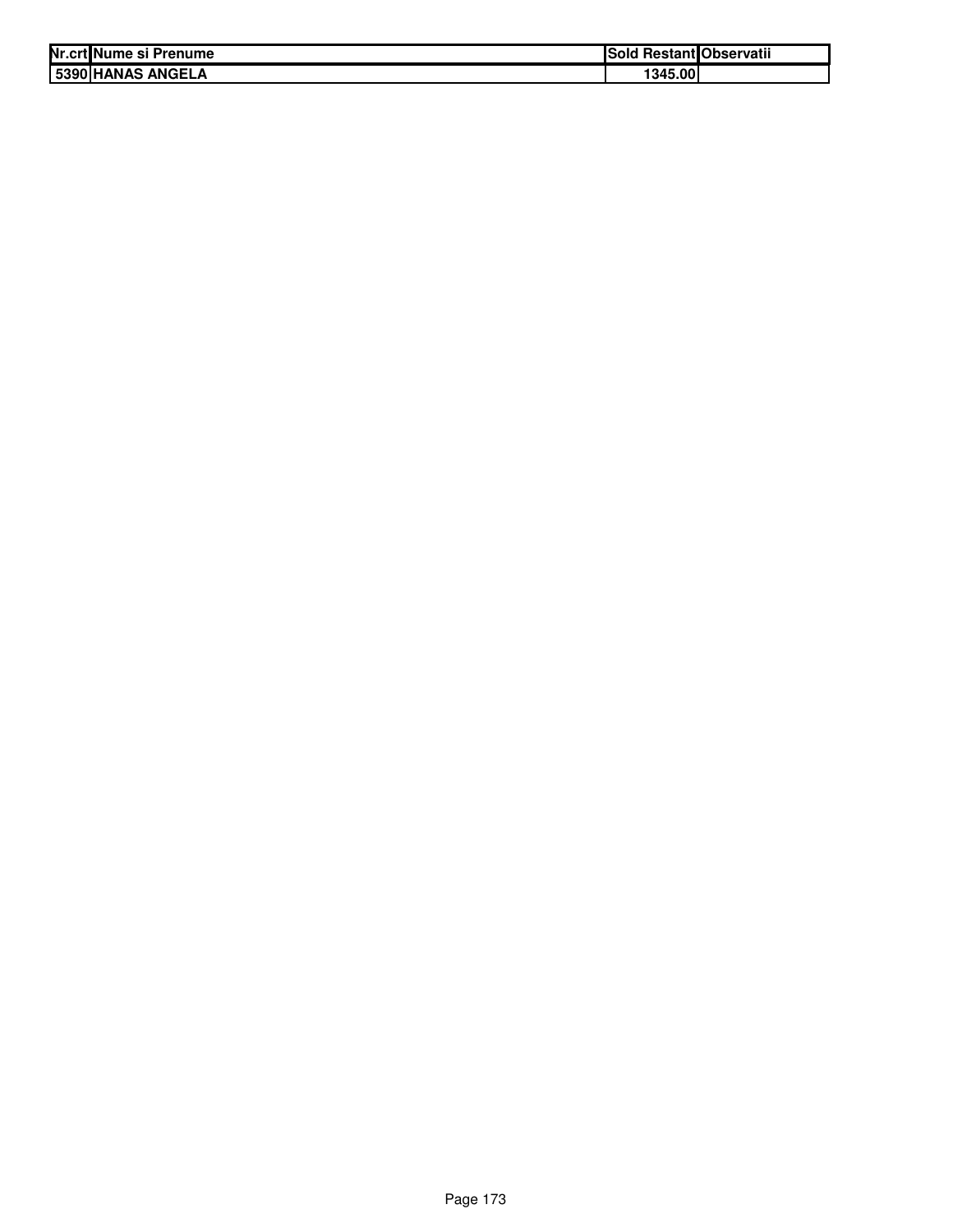| Nr.crt Nume si Prenume                                              | <b>Sold Restant Observatii</b> |  |
|---------------------------------------------------------------------|--------------------------------|--|
| 5391 FARCUTIU ALINA-GINA                                            | 1344.00                        |  |
| 5392 ROMAN ADRIAN CLAUDIU SI ALINA                                  | 1344.00                        |  |
| 5393 SALAGEAN CRISTIAN                                              | 1344.00                        |  |
| 5394 TIRITEU BOGDAN IONUT                                           | 1344.00                        |  |
| 5395 LUPSE FLORIN-EMIL                                              | 1343.00                        |  |
| 5396 BONCA DAN-FLORIN                                               | 1341.52                        |  |
| 5397 DUCA ARON GAVRIL SI FELICIA                                    | 1341.00                        |  |
| 5398 LASCAU DANUT                                                   | 1340.00                        |  |
| 5399 POPUTE VALENTIN-TUDOR                                          | 1340.00                        |  |
| 5400 BIRTA FERENC FLORIAN                                           | 1339.59                        |  |
| 5401 MOGYOROSI LUDOVIC                                              | 1339.00                        |  |
| 5402 MOZA SAMUEL SI LIVIA-ELENA                                     | 1339.00                        |  |
| 5403 TARAU DAFIN                                                    | 1338.50                        |  |
| 5404 COBZARU LUCICA SI CONSTANTIN                                   | 1338.00                        |  |
| 5405 GOLDEA CRISTINA-MARIOARA                                       | 1337.00                        |  |
| 5406 SIRBU GHEORGHE SI MARIA                                        | 1337.00                        |  |
| <b>5407 MAIER GHEORGHE</b>                                          | 1335.55                        |  |
| 5408 HAS LILIANA MONIA GABRIELA                                     | 1335.00                        |  |
| 5409 ILLES SILVIA SI EMERIC                                         | 1335.00                        |  |
| 5410 ROATIS MIHAI-ANTON<br>5411 SZABO KAROLY                        | 1335.00                        |  |
| 5412 BELCE CRISTIAN-DANIEL                                          | 1335.00                        |  |
| 5413 VECON GHEORGHE                                                 | 1334.00<br>1334.00             |  |
| 5414 TRIPA CORNEL IOAN                                              | 1333.00                        |  |
| 5415 DEAC LUMINITA ANCA                                             | 1332.00                        |  |
| 5416 DRAGAN MUGUREL-PETRU                                           | 1332.00                        |  |
| 5417 GHERDAN SERGIU-VALENTIN AVOCAT                                 | 1332.00                        |  |
| 5418 PAUL MARIANA EMILIA                                            | 1332.00                        |  |
| 5419 GUIAS IOAN-CONSTANTIN                                          | 1331.00                        |  |
| 5420 MOLDOVAN DORIN                                                 | 1331.00                        |  |
| 5421 BARTA ISTVAN                                                   | 1330.00                        |  |
| 5422 KEREZSI LUIGI GIUSZEPPE                                        | 1330.00                        |  |
| 5423 MLADIN MARIUS                                                  | 1330.00                        |  |
| 5424 RUGEA LIVIU SI LIDIA                                           | 1330.00                        |  |
| 5425 STIOP ANDREI COSMIN                                            | 1330.00                        |  |
| 5426 FAZEKAS MONIKA                                                 | 1329.00                        |  |
| 5427 MITA COSMINA - ANGELA                                          | 1329.00                        |  |
| 5428 SOTIUT IRINA                                                   | 1329.00                        |  |
| 5429 DARABANEANU MIHAI-GAVRIL<br>5430 LASLAU DUMITRU SI MARIANA     | 1328.00<br>1328.00             |  |
| 5431 PARANICI CONSTANTIN                                            | 1328.00                        |  |
| 5432 POPA MARIUS-CRISTIAN                                           | 1328.00                        |  |
| 5433 VESA DUMITRU                                                   | 1327.68                        |  |
| 5434 COMAN CONSTANTIN                                               | 1327.00                        |  |
| 5435 FARKAS IMRE JENO                                               | 1327.00                        |  |
| 5436 ITTU CALIN FLORENTIN                                           | 1327.00                        |  |
| 5437 FERARU COSTEL                                                  | 1326.00                        |  |
| 5438 CARTIS MARIAN LIVIU SI PANTEA ROZICA LUCICA                    | 1325.00                        |  |
| 5439 CIURAR AURICA                                                  | 1325.00                        |  |
| 5440 GABOR MATEI                                                    | 1325.00                        |  |
| 5441 REZMUVES IOSIF                                                 | 1324.00                        |  |
| 5442 JURCA GHEORGHE SI MARIANA                                      | 1323.00                        |  |
| 5443 SOLAR IOANA-MIHAELA                                            | 1323.00                        |  |
| 5444 PAUL SORIN-MARIUS SI MARIOARA                                  | 1322.00                        |  |
| 5445 VALCEANU TUDOR-VLADIMIR                                        | 1322.00                        |  |
| 5446 FEIER CHRISTIAN-DINU                                           | 1321.00                        |  |
| 5447 GAVRUTA RUXANDA-CRISTINA-MIHAELA<br>5448 SZABO IOSIF SI CORINA | 1321.00<br>1321.00             |  |
| 5449 BIRO MARIA MAGDOLNA                                            | 1320.00                        |  |
| 5450 BROZBAN STELIAN-STEFAN                                         | 1320.00                        |  |
| 5451 MILIAN-SACULTET ALINA-FLORENTINA                               | 1320.00                        |  |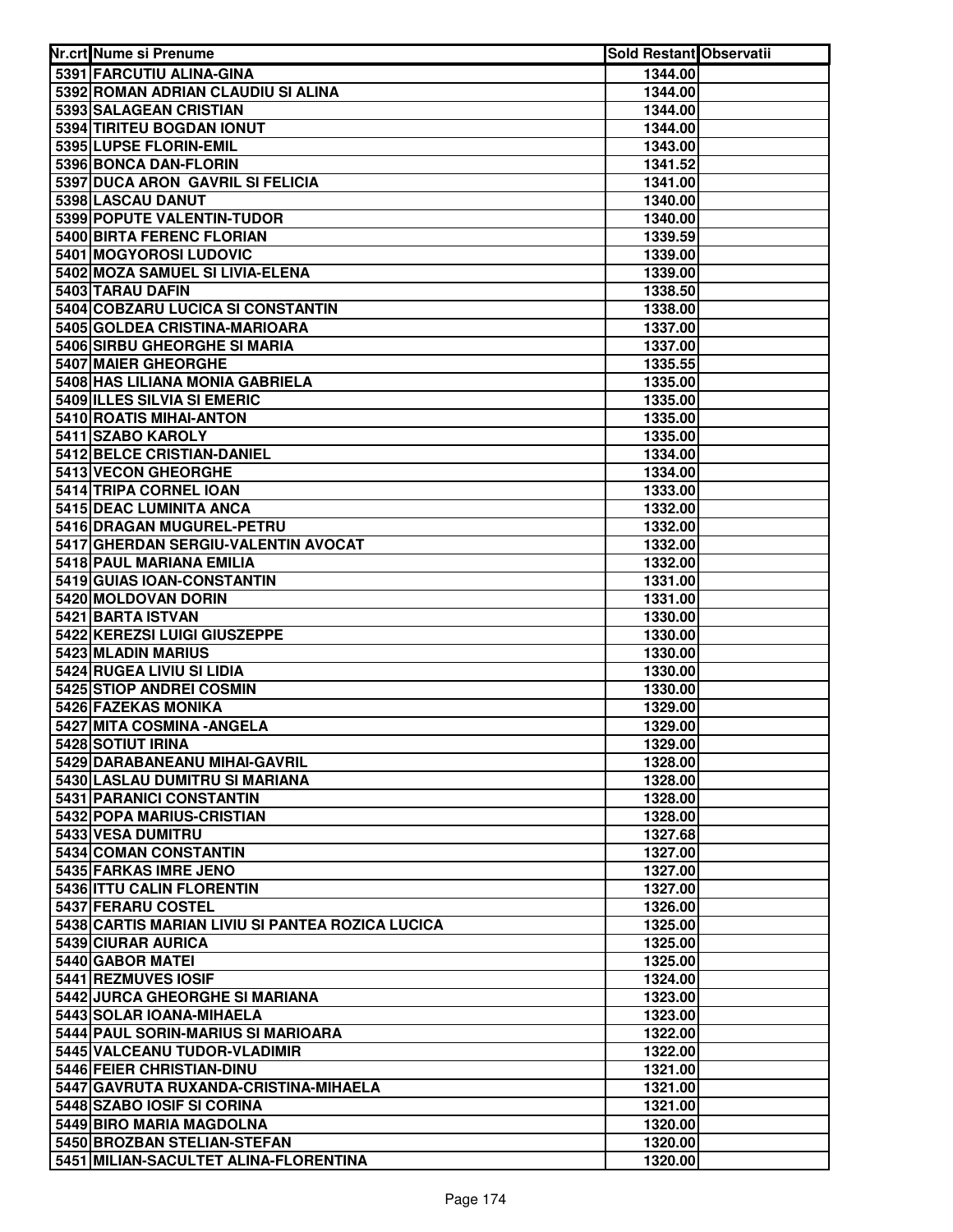| Nr.crt Nume si Prenume          | Sold Restant Observatii |  |
|---------------------------------|-------------------------|--|
| 5452 NECULAI BENIAMIN SI ILEANA | 1320.001                |  |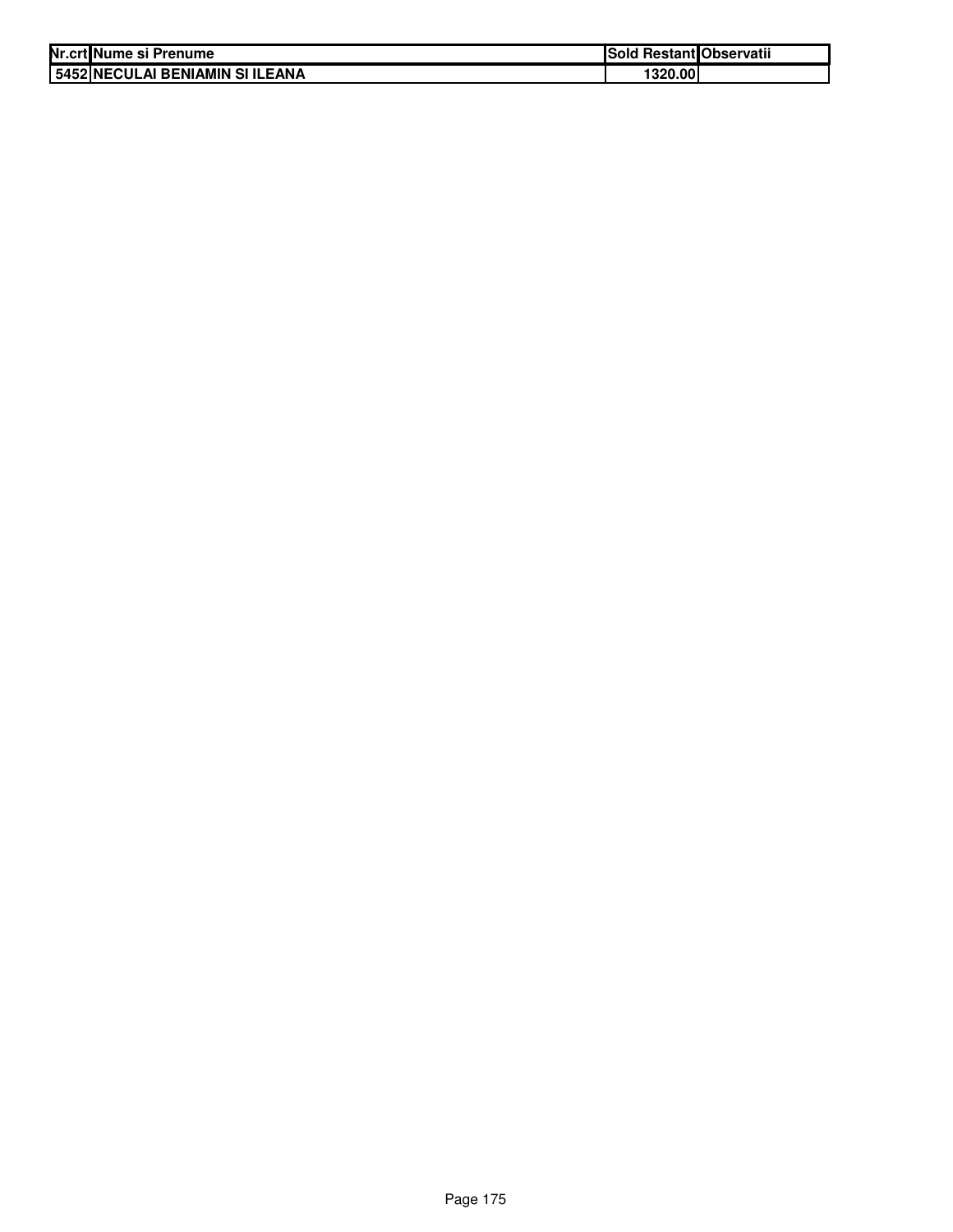| Nr.crt Nume si Prenume                                  | <b>Sold Restant Observatii</b> |  |
|---------------------------------------------------------|--------------------------------|--|
| 5453 MESTER LUCIAN-MARCEL SI ELENA                      | 1319.00                        |  |
| 5454 FURTOS MARIANA                                     | 1318.00                        |  |
| 5455 GUI CIPRIAN-ANDREI                                 | 1318.00                        |  |
| 5456 CORMOS SORIN DAN                                   | 1317.00                        |  |
| 5457 MOROC ADRIAN REMUS                                 | 1317.00                        |  |
| 5458 FARAGO CRISTIAN CRACIUN SI CRISTINA                | 1316.00                        |  |
| 5459 LUCACI IOAN-MARIAN                                 | 1316.00                        |  |
| 5460 SANDOR AFRODITA OTILIA SI RAMONA                   | 1316.00                        |  |
| 5461 APOSTOL CELUS-VLADIMIR                             | 1315.00                        |  |
| 5462 ELEK BENIAMIN                                      | 1315.00                        |  |
| 5463 IZSAK NISTOR                                       | 1315.00                        |  |
| 5464 MICU MIHAI                                         | 1314.50                        |  |
| 5465 TOMELE CIPRIAN-NICOLAE                             | 1314.34                        |  |
| 5466 CAPOTA DAN-FLORIN                                  | 1314.00                        |  |
| 5467 CARTIS MARIAN DANUT                                | 1314.00                        |  |
| 5468 HOCHDORFER DAVID SI ANNABELLA-EDINA                | 1314.00                        |  |
| 5469 JUCA RAMS                                          | 1313.00                        |  |
| 5470 GABOR STEFAN-MARCEL                                | 1312.96                        |  |
| 5471 CRISTE LAVINIU-IOAN                                | 1312.00                        |  |
| 5472 DUDAS CRISTIAN                                     | 1312.00                        |  |
| 5473 JURCA CONSTANTIN - VIOREL                          | 1312.00                        |  |
| 5474 PATCAS PAUL-CRISTIAN                               | 1311.00                        |  |
| 5475 PRAK NICOLAE SI DORINA RODICA                      | 1311.00                        |  |
| 5476 TOLDAN TRAIAN                                      | 1311.00                        |  |
| 5477 AVRAM FLAVIU SERGIU                                | 1310.00                        |  |
| 5478 BUNTA FLORINELA SI MIHAI-SORIN                     | 1310.00                        |  |
| 5479 GERE FERENCZ - TIVADAR SI BEJUSCA MARINELA-EUGENIA | 1310.00                        |  |
| 5480 HARSANYI GYONGYI                                   | 1310.00                        |  |
| 5481 MISAROS SERBAN-FLAVIU                              | 1310.00                        |  |
| 5482 NOVAC-IUHASZ OLIMPIU-NICOLAE                       | 1310.00                        |  |
| 5483 VINTER PETRU                                       | 1310.00                        |  |
| 5484 GALIS DOREL                                        | 1309.00                        |  |
| 5485 LAKATOS ANETA-DANIELA                              | 1309.00                        |  |
| 5486 MARUNTEL FLORINA-MARIA - PERS.FIZ.AUTORIZATA       | 1309.00                        |  |
| 5487 CSILLAG CRISTINA-GABRIELA                          | 1307.00                        |  |
| 5488 PASCA DANIELA                                      | 1307.00                        |  |
| 5489 SUCIU DUMITRU<br>5490 CUC MARIUS - CIPRIAN         | 1306.00                        |  |
|                                                         | 1305.00                        |  |
| 5491 FEIER FLOARE-LUCIA<br>5492 KAPALAI ILEANA-EMA      | 1305.00                        |  |
| 5493 MUSTACCHIA SEVERINO                                | 1305.00                        |  |
| 5494 SOCACIU SERGIU-GHEORGHE                            | 1305.00                        |  |
| 5495 STUPARU MARIN                                      | 1305.00<br>1305.00             |  |
| 5496 ARDELEAN REMUS-VALENTIN                            | 1304.00                        |  |
| 5497 VARGA NICOLAE                                      | 1304.00                        |  |
| 5498 GYOKER IULIU                                       | 1303.00                        |  |
| 5499 PAUL FLORIAN VASILE                                | 1303.00                        |  |
| 5500 CROITORU ROBERT                                    | 1302.00                        |  |
| 5501 GALLOVICS MARK-PETER                               | 1302.00                        |  |
| 5502 UVEGHES BOGDAN-DACIAN                              | 1302.00                        |  |
| 5503 ZAMBO-SIPOS ALEXANDRU                              | 1302.00                        |  |
| 5504 BAN IOAN-SEBASTIAN                                 | 1301.00                        |  |
| 5505 HAJNER ENIKO                                       | 1301.00                        |  |
| 5506 ARDELEAN IONEL DUMITRU                             | 1300.00                        |  |
| 5507 BOKA GHEORGHE                                      | 1300.00                        |  |
| 5508 BRADEA FLORICA EUGENIA                             | 1300.00                        |  |
| 5509 BURCSA ZSUZSA                                      | 1300.00                        |  |
| 5510 DEVAI JEANA                                        | 1300.00                        |  |
| 5511 GABOR MARIA                                        | 1300.00                        |  |
| 5512 LAKATOS AUGUSTIN                                   | 1300.00                        |  |
| 5513 MARINCEAN CONSTANTIN SI LUCRETIA                   | 1300.00                        |  |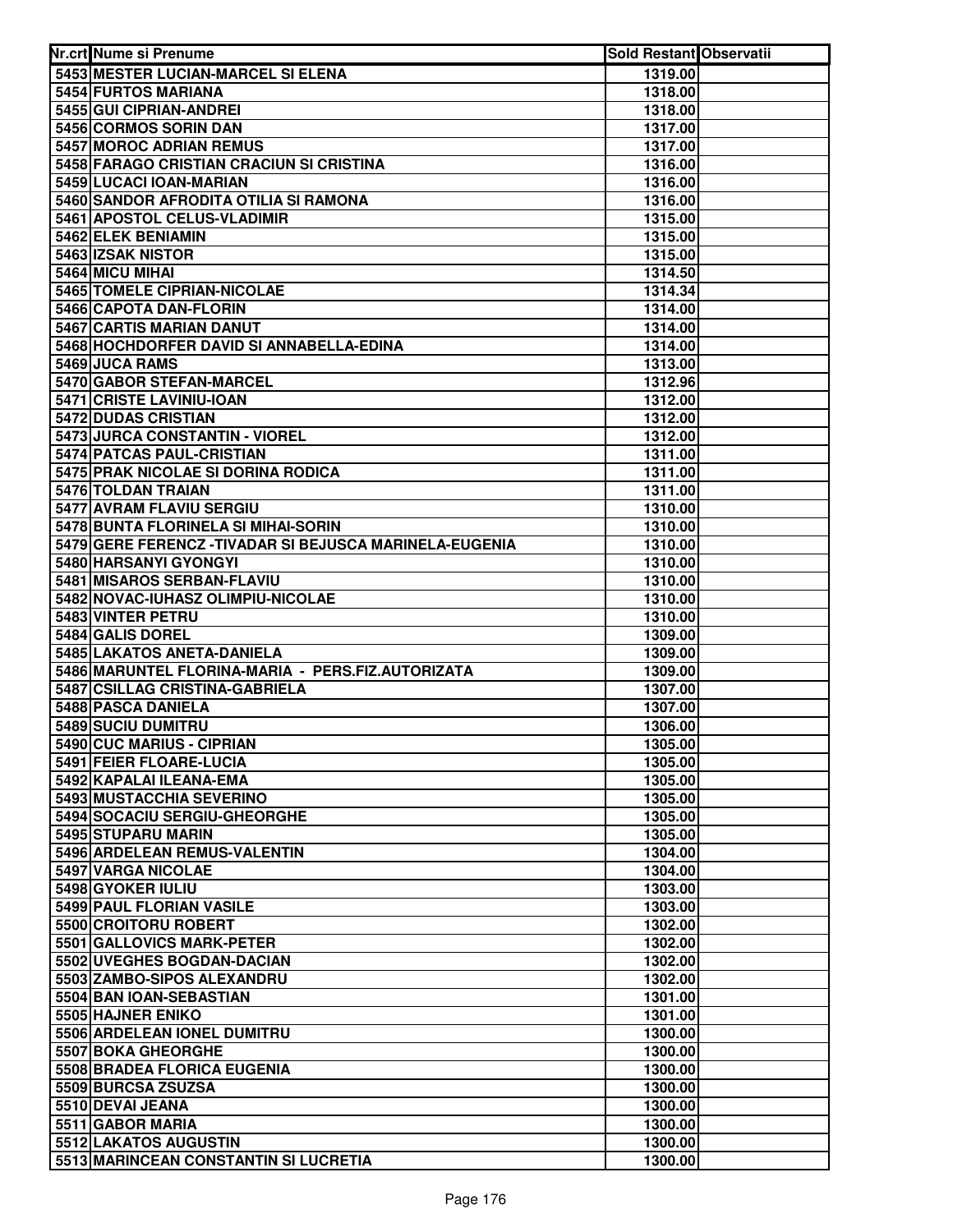| Nr.crt Nume si Prenume | ISold   | I Restant Observatii |
|------------------------|---------|----------------------|
| 5514 ORGOVAN VIORICA   | 1300.00 |                      |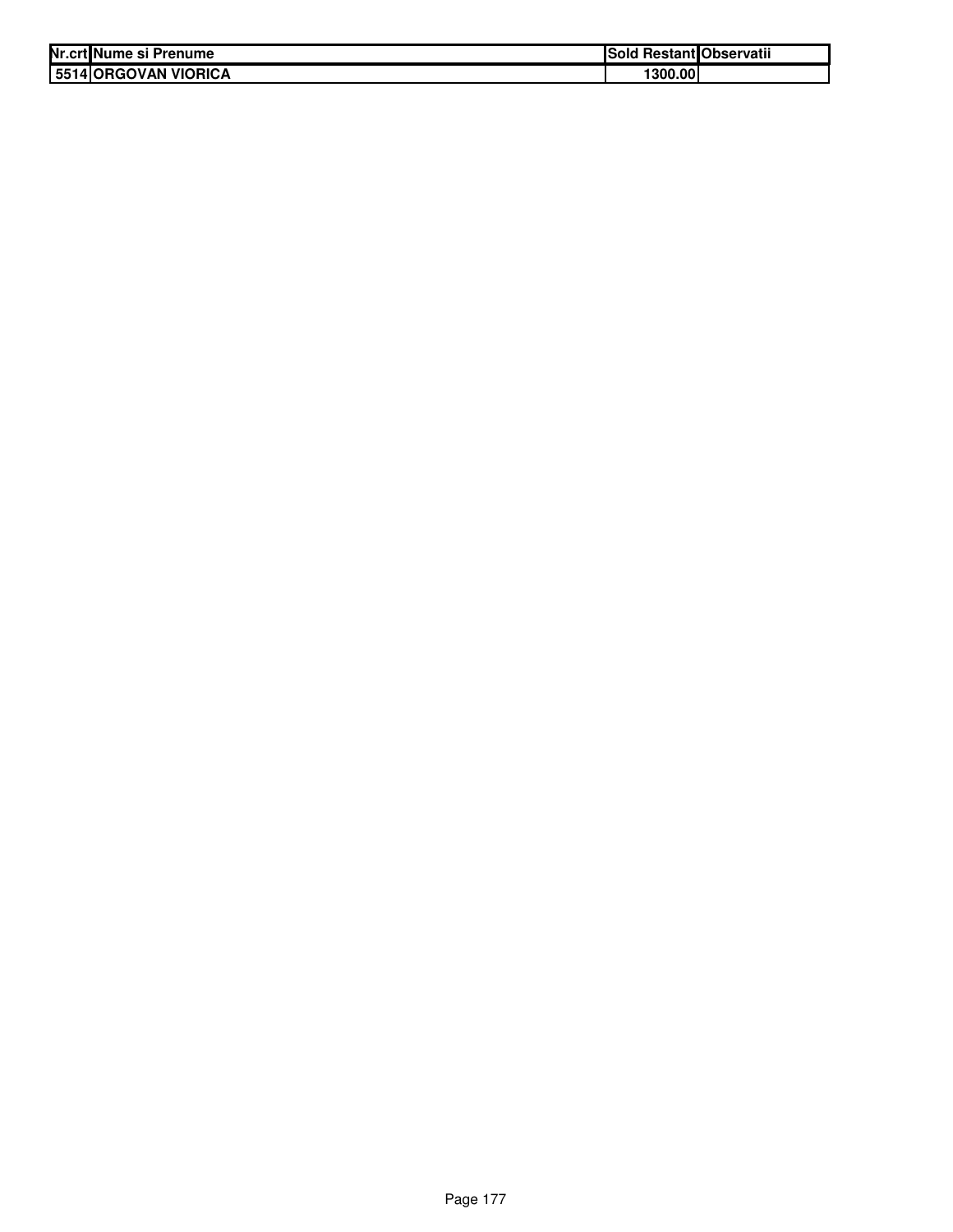| Nr.crt Nume si Prenume                           | Sold Restant Observatii |  |
|--------------------------------------------------|-------------------------|--|
| 5515 PAUL BLAGA CLARA-ELISABETA                  | 1300.00                 |  |
| 5516 PETROI ELIZA-CRISTINA                       | 1300.00                 |  |
| 5517 TOZSER GABOR                                | 1300.00                 |  |
| 5518 TRIFAN MIRCEA                               | 1300.00                 |  |
| 5519 VARGA ZOLTAN                                | 1300.00                 |  |
| 5520 VENTEL ANDRAS                               | 1300.00                 |  |
| 5521 SIRCA CRISTIAN-MARIUS                       | 1299.02                 |  |
| 5522 CISMAS MARCEL ENESCU                        | 1299.00                 |  |
| 5523 FABIAN FERENC SI ERZSEBET                   | 1299.00                 |  |
| 5524 BLAGA SIMION SI CORINA                      | 1298.00                 |  |
| 5525 PANAITESCU ADRIAN-TEODOR                    | 1298.00                 |  |
| 5526 CHIPE LAURA-GABRIELA                        | 1297.00                 |  |
| 5527 LUPSA SORIN SI LUCICA FELICIA               | 1296.00                 |  |
| 5528 BUZDUG DAN                                  | 1295.00                 |  |
| 5529 DARABAN CRISTIAN                            | 1295.00                 |  |
| 5530 GABOR GAVRIL                                | 1295.00                 |  |
| 5531 SALLAI ROBERT                               | 1295.00                 |  |
| 5532 TOTH ISTVAN-SANDOR                          | 1295.00                 |  |
| 5533 DEM FLORIN                                  | 1294.00                 |  |
| 5534 MADAR FLORIAN-CLAUDIU                       | 1294.00                 |  |
| 5535 CHIRICUTA COSMIN-CRISTIAN                   | 1293.00                 |  |
| 5536 ROSTAS CRENGUTA                             | 1293.00                 |  |
| 5537 BODOGAI PETRE-MIREL                         | 1292.00                 |  |
| 5538 BOCSA MIRCEA-OVIDIU SI MONICA               | 1290.00                 |  |
| 5539 BOROS IANOS                                 | 1290.00                 |  |
| 5540 BOTA STEFAN-DANUT                           | 1290.00                 |  |
| 5541 COITA SERGIU-EUGEN                          | 1290.00                 |  |
| 5542 GEREBENES GIZELLA                           | 1290.00                 |  |
| 5543 KISS MIKLOS                                 | 1290.00                 |  |
| 5544 VARGA ANDREI                                | 1290.00                 |  |
| 5545 COITA FLAVIU-GLAD                           | 1289.00                 |  |
| 5546 LAZAR COSMIN                                | 1288.00                 |  |
| 5547 SABAU FLORIN-VALENTIN                       | 1288.00                 |  |
| 5548 TOTH DANIEL ALEXANDRU                       | 1288.00                 |  |
| 5549 BALAJ ADRIAN CLAUDIU<br>5550 CSOMOS IULIANA | 1287.00<br>1287.00      |  |
| 5551 SARBU DAN ROMUL                             | 1287.00                 |  |
| 5552 VARGA GIANINA VALERIA                       | 1287.00                 |  |
| 5553 GULES SERGIU-IONUT                          | 1286.00                 |  |
| 5554 VERES DUMITRU                               | 1286.00                 |  |
| 5555 BIRO ISTVAN SI IRINA                        | 1285.00                 |  |
| 5556 GABOR IANCU                                 | 1285.00                 |  |
| 5557 POPSA SILVIU-DOREL                          | 1285.00                 |  |
| 5558 PURDA DANIEL SI MARIA                       | 1285.00                 |  |
| 5559 OLAR ALEXANDRU                              | 1284.00                 |  |
| 5560 SALAJEAN OVIDIU-DUMITRU                     | 1284.00                 |  |
| 5561 SEBESTYEN PETER SI RITA MAGDOLNA            | 1284.00                 |  |
| 5562 CHIRILA DORIN                               | 1283.00                 |  |
| 5563 BEREI STEFAN SI TUNDE                       | 1281.00                 |  |
| 5564 ISTRATE ANA                                 | 1281.00                 |  |
| 5565 NAGY ANDREI-CRISTIAN                        | 1281.00                 |  |
| 5566 NAGY KAROLY                                 | 1281.00                 |  |
| 5567 POPOVICIU AUREL                             | 1281.00                 |  |
| 5568 URSUT LAURA ADRIANA                         | 1281.00                 |  |
| 5569 AGAFITEI ROGER-FLORIN                       | 1280.00                 |  |
| 5570 LINGURAR KATALIN                            | 1280.00                 |  |
| 5571 MADA STEFAN-TUDOR                           | 1280.00                 |  |
| 5572 MANGRA FLORIN                               | 1280.00                 |  |
| 5573 SCORTEA GABRIELA-CLAUDIA                    | 1280.00                 |  |
| 5574 VARGA GHEORGHE                              | 1280.00                 |  |
| 5575 TUDUK VIORICA-MARIA                         | 1279.00                 |  |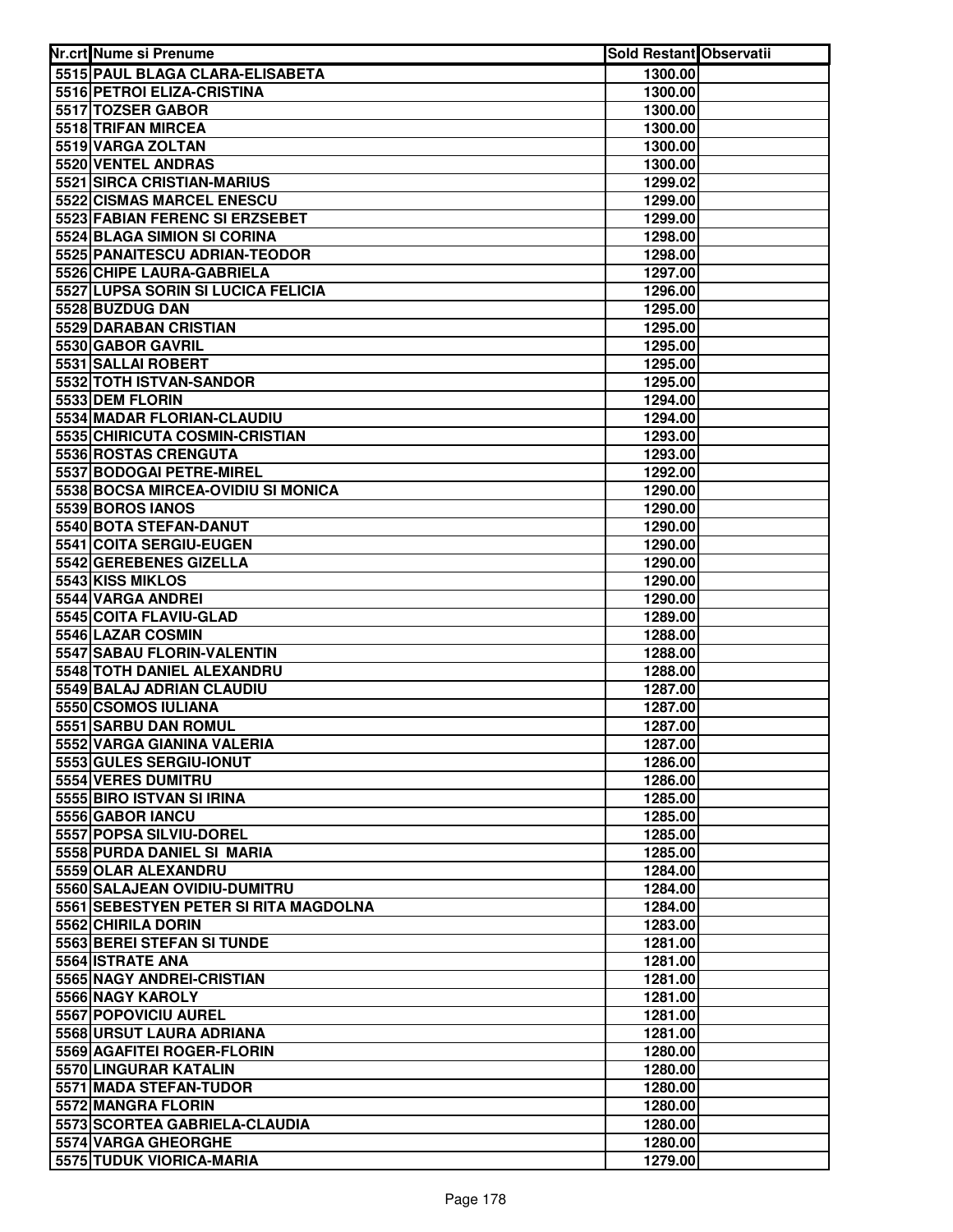| Nr.crt Nume si Prenume    | Sold Restant Observatii |  |
|---------------------------|-------------------------|--|
| 5576 BIRAU IOAN SI FLOARE | 1277.00                 |  |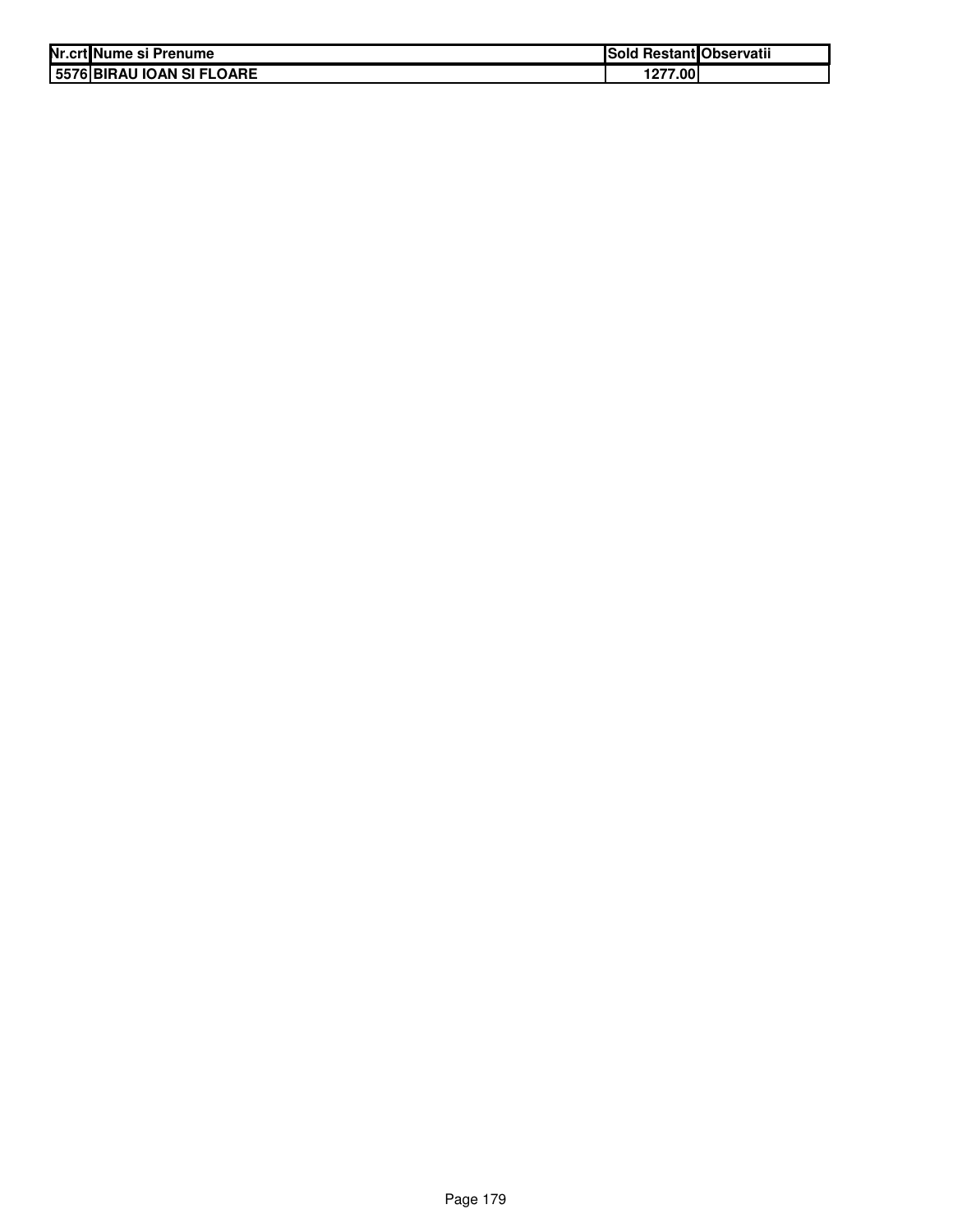| 5577 DORSONSZKY LASZLO<br>1277.00<br>5578 FLORUT RAMONA<br>1276.00<br>5579 GAVRA RODICA<br>1276.00<br>5580 HALMAGEAN MIRCEA MIREL<br>1276.00<br>5581 IGNA ADRIAN-COSTEL<br>1276.00<br>5582 VASADI LORAND ADLBERT<br>1276.00<br>5583 BORLEAN MIRCEA-FLORIN<br>1275.00<br>5584 FLONTA RADU<br>1275.00<br>5585 GEORGESCU ANA-MARIA<br>1275.00<br>5586 CRET MARIA-CARMEN<br>1274.00<br>5587 OMUT SERGIU COSMIN<br>1274.00<br>5588 POP RAVEICA<br>1274.00<br>5589 TIMP ELENA<br>1274.00<br>5590 STIRBE IULIU EUGEN<br>1273.00<br>5591 ROSTAS PATROI SI SAVA CRIJMARITA<br>1272.00<br>5592 FULOP ISTVAN<br>1271.29<br>5593 HORVATH ILDIKO-KATALIN SI GHEORGHE-CAROL<br>1271.00<br>5594 CHIRICA GABRIEL<br>1270.00<br>5595 FODOR PAULA-MARIANA<br>1270.00<br>5596 GUI ANGELA SI GUI FLORIN<br>1270.00<br>5597 TENT FLORIAN<br>1270.00<br>5598 GABOR LAJOS<br>1269.50<br>5599 HANGA BOGDAN-LUCIAN<br>1269.00<br>5600 TIRTEA IOAN GABRIEL<br>1269.00<br>5601 ZEMBREA CARMEN-MONICA<br>1269.00<br>5602 KORNYA IOAN-CSONGOR<br>1268.95<br>5603 OGBARSCHI CIPRIAN-IONUT<br>1268.50<br>5604 CABINET DE AVOCAT-NEGRU RADU<br>1268.00<br>5605 DOGAR GEORGIANA-FELICIA SI SORIN-ADRIAN<br>1268.00<br>5606 GHEORGHE IOAN SI ROMOLICA<br>1268.00<br>5607 MAGDA MARIANA FLORICA<br>1268.00<br>5608 MOTOACA MARIAN<br>1268.00<br>5609 POPUS PETRU SI.FLOARE<br>1268.00<br>5610 RUS MARIAN SILVIU<br>1267.50<br>5611 CACUCI FLORIAN-CRISTIAN SI MARIOARA<br>1267.00<br>5612 BALAJ CRISTIAN IULIAN<br>1266.00<br>5613 GULES MARIA-LUDMILA<br>1266.00<br>5614 RAD GHEORGHE<br>1266.00<br>5615 ANTON IOAN SANDU<br>1265.00<br>5616 ZAHARIE LUCICA INTR.IND.<br>1265.00<br>5617 CHELENTES LIVIU SI MARIA<br>1262.00<br>5618 CASAPU MARIANA-DOINA<br>1261.00<br>5619 HORGA SILVIU<br>1261.00<br>5620 FODOR GHEORGHE<br>1260.00<br>5621 DEAC IOSIF<br>1258.00<br>5622 HANGA GHEORGHE SI DANIELA-ADINA<br>1258.00<br>5623 RIF SIMONA-FLORENITNA<br>1258.00<br>5624 CZIRJAK JOZSEF LEVENTE<br>1257.00<br>5625 SIME-DUMITRESCU MARGARETA-MARIA<br>1257.00<br>5626 HAJDU TIBOR<br>1256.41<br>5627 CHEREGI FLORIN-MARIUS<br>1256.00<br>5628 ZBIRCEA IOAN GABRIEL<br>1256.00<br>5629 IANCU VIOREL VASILE SI FLORINA-ANGELINA<br>1255.00<br>5630   IAS IOANA-CLAUDIA SI SORIN ADRIAN<br>1255.00<br>5631 POPA FLORIN SORIN<br>1255.00<br>5632 GIRBA TRAIAN-DAN<br>1253.00<br>5633 FURAU DAN GAVRIL<br>1252.00<br>5634 POP CATALIN-DANIEL<br>1252.00<br>5635 ALB ROMULUS<br>1251.00<br>5636 CEFAN ISTVAN-MIKLOS<br>1251.00 | Nr.crt Nume si Prenume     | Sold Restant Observatii |  |
|----------------------------------------------------------------------------------------------------------------------------------------------------------------------------------------------------------------------------------------------------------------------------------------------------------------------------------------------------------------------------------------------------------------------------------------------------------------------------------------------------------------------------------------------------------------------------------------------------------------------------------------------------------------------------------------------------------------------------------------------------------------------------------------------------------------------------------------------------------------------------------------------------------------------------------------------------------------------------------------------------------------------------------------------------------------------------------------------------------------------------------------------------------------------------------------------------------------------------------------------------------------------------------------------------------------------------------------------------------------------------------------------------------------------------------------------------------------------------------------------------------------------------------------------------------------------------------------------------------------------------------------------------------------------------------------------------------------------------------------------------------------------------------------------------------------------------------------------------------------------------------------------------------------------------------------------------------------------------------------------------------------------------------------------------------------------------------------------------------------------------------------------------------------------------------------------------------------------------------------------------------------------------------------------------------------------------------------------------------------------------------------------------------------------------------------------------------------------------------------|----------------------------|-------------------------|--|
|                                                                                                                                                                                                                                                                                                                                                                                                                                                                                                                                                                                                                                                                                                                                                                                                                                                                                                                                                                                                                                                                                                                                                                                                                                                                                                                                                                                                                                                                                                                                                                                                                                                                                                                                                                                                                                                                                                                                                                                                                                                                                                                                                                                                                                                                                                                                                                                                                                                                                        |                            |                         |  |
|                                                                                                                                                                                                                                                                                                                                                                                                                                                                                                                                                                                                                                                                                                                                                                                                                                                                                                                                                                                                                                                                                                                                                                                                                                                                                                                                                                                                                                                                                                                                                                                                                                                                                                                                                                                                                                                                                                                                                                                                                                                                                                                                                                                                                                                                                                                                                                                                                                                                                        |                            |                         |  |
|                                                                                                                                                                                                                                                                                                                                                                                                                                                                                                                                                                                                                                                                                                                                                                                                                                                                                                                                                                                                                                                                                                                                                                                                                                                                                                                                                                                                                                                                                                                                                                                                                                                                                                                                                                                                                                                                                                                                                                                                                                                                                                                                                                                                                                                                                                                                                                                                                                                                                        |                            |                         |  |
|                                                                                                                                                                                                                                                                                                                                                                                                                                                                                                                                                                                                                                                                                                                                                                                                                                                                                                                                                                                                                                                                                                                                                                                                                                                                                                                                                                                                                                                                                                                                                                                                                                                                                                                                                                                                                                                                                                                                                                                                                                                                                                                                                                                                                                                                                                                                                                                                                                                                                        |                            |                         |  |
|                                                                                                                                                                                                                                                                                                                                                                                                                                                                                                                                                                                                                                                                                                                                                                                                                                                                                                                                                                                                                                                                                                                                                                                                                                                                                                                                                                                                                                                                                                                                                                                                                                                                                                                                                                                                                                                                                                                                                                                                                                                                                                                                                                                                                                                                                                                                                                                                                                                                                        |                            |                         |  |
|                                                                                                                                                                                                                                                                                                                                                                                                                                                                                                                                                                                                                                                                                                                                                                                                                                                                                                                                                                                                                                                                                                                                                                                                                                                                                                                                                                                                                                                                                                                                                                                                                                                                                                                                                                                                                                                                                                                                                                                                                                                                                                                                                                                                                                                                                                                                                                                                                                                                                        |                            |                         |  |
|                                                                                                                                                                                                                                                                                                                                                                                                                                                                                                                                                                                                                                                                                                                                                                                                                                                                                                                                                                                                                                                                                                                                                                                                                                                                                                                                                                                                                                                                                                                                                                                                                                                                                                                                                                                                                                                                                                                                                                                                                                                                                                                                                                                                                                                                                                                                                                                                                                                                                        |                            |                         |  |
|                                                                                                                                                                                                                                                                                                                                                                                                                                                                                                                                                                                                                                                                                                                                                                                                                                                                                                                                                                                                                                                                                                                                                                                                                                                                                                                                                                                                                                                                                                                                                                                                                                                                                                                                                                                                                                                                                                                                                                                                                                                                                                                                                                                                                                                                                                                                                                                                                                                                                        |                            |                         |  |
|                                                                                                                                                                                                                                                                                                                                                                                                                                                                                                                                                                                                                                                                                                                                                                                                                                                                                                                                                                                                                                                                                                                                                                                                                                                                                                                                                                                                                                                                                                                                                                                                                                                                                                                                                                                                                                                                                                                                                                                                                                                                                                                                                                                                                                                                                                                                                                                                                                                                                        |                            |                         |  |
|                                                                                                                                                                                                                                                                                                                                                                                                                                                                                                                                                                                                                                                                                                                                                                                                                                                                                                                                                                                                                                                                                                                                                                                                                                                                                                                                                                                                                                                                                                                                                                                                                                                                                                                                                                                                                                                                                                                                                                                                                                                                                                                                                                                                                                                                                                                                                                                                                                                                                        |                            |                         |  |
|                                                                                                                                                                                                                                                                                                                                                                                                                                                                                                                                                                                                                                                                                                                                                                                                                                                                                                                                                                                                                                                                                                                                                                                                                                                                                                                                                                                                                                                                                                                                                                                                                                                                                                                                                                                                                                                                                                                                                                                                                                                                                                                                                                                                                                                                                                                                                                                                                                                                                        |                            |                         |  |
|                                                                                                                                                                                                                                                                                                                                                                                                                                                                                                                                                                                                                                                                                                                                                                                                                                                                                                                                                                                                                                                                                                                                                                                                                                                                                                                                                                                                                                                                                                                                                                                                                                                                                                                                                                                                                                                                                                                                                                                                                                                                                                                                                                                                                                                                                                                                                                                                                                                                                        |                            |                         |  |
|                                                                                                                                                                                                                                                                                                                                                                                                                                                                                                                                                                                                                                                                                                                                                                                                                                                                                                                                                                                                                                                                                                                                                                                                                                                                                                                                                                                                                                                                                                                                                                                                                                                                                                                                                                                                                                                                                                                                                                                                                                                                                                                                                                                                                                                                                                                                                                                                                                                                                        |                            |                         |  |
|                                                                                                                                                                                                                                                                                                                                                                                                                                                                                                                                                                                                                                                                                                                                                                                                                                                                                                                                                                                                                                                                                                                                                                                                                                                                                                                                                                                                                                                                                                                                                                                                                                                                                                                                                                                                                                                                                                                                                                                                                                                                                                                                                                                                                                                                                                                                                                                                                                                                                        |                            |                         |  |
|                                                                                                                                                                                                                                                                                                                                                                                                                                                                                                                                                                                                                                                                                                                                                                                                                                                                                                                                                                                                                                                                                                                                                                                                                                                                                                                                                                                                                                                                                                                                                                                                                                                                                                                                                                                                                                                                                                                                                                                                                                                                                                                                                                                                                                                                                                                                                                                                                                                                                        |                            |                         |  |
|                                                                                                                                                                                                                                                                                                                                                                                                                                                                                                                                                                                                                                                                                                                                                                                                                                                                                                                                                                                                                                                                                                                                                                                                                                                                                                                                                                                                                                                                                                                                                                                                                                                                                                                                                                                                                                                                                                                                                                                                                                                                                                                                                                                                                                                                                                                                                                                                                                                                                        |                            |                         |  |
|                                                                                                                                                                                                                                                                                                                                                                                                                                                                                                                                                                                                                                                                                                                                                                                                                                                                                                                                                                                                                                                                                                                                                                                                                                                                                                                                                                                                                                                                                                                                                                                                                                                                                                                                                                                                                                                                                                                                                                                                                                                                                                                                                                                                                                                                                                                                                                                                                                                                                        |                            |                         |  |
|                                                                                                                                                                                                                                                                                                                                                                                                                                                                                                                                                                                                                                                                                                                                                                                                                                                                                                                                                                                                                                                                                                                                                                                                                                                                                                                                                                                                                                                                                                                                                                                                                                                                                                                                                                                                                                                                                                                                                                                                                                                                                                                                                                                                                                                                                                                                                                                                                                                                                        |                            |                         |  |
|                                                                                                                                                                                                                                                                                                                                                                                                                                                                                                                                                                                                                                                                                                                                                                                                                                                                                                                                                                                                                                                                                                                                                                                                                                                                                                                                                                                                                                                                                                                                                                                                                                                                                                                                                                                                                                                                                                                                                                                                                                                                                                                                                                                                                                                                                                                                                                                                                                                                                        |                            |                         |  |
|                                                                                                                                                                                                                                                                                                                                                                                                                                                                                                                                                                                                                                                                                                                                                                                                                                                                                                                                                                                                                                                                                                                                                                                                                                                                                                                                                                                                                                                                                                                                                                                                                                                                                                                                                                                                                                                                                                                                                                                                                                                                                                                                                                                                                                                                                                                                                                                                                                                                                        |                            |                         |  |
|                                                                                                                                                                                                                                                                                                                                                                                                                                                                                                                                                                                                                                                                                                                                                                                                                                                                                                                                                                                                                                                                                                                                                                                                                                                                                                                                                                                                                                                                                                                                                                                                                                                                                                                                                                                                                                                                                                                                                                                                                                                                                                                                                                                                                                                                                                                                                                                                                                                                                        |                            |                         |  |
|                                                                                                                                                                                                                                                                                                                                                                                                                                                                                                                                                                                                                                                                                                                                                                                                                                                                                                                                                                                                                                                                                                                                                                                                                                                                                                                                                                                                                                                                                                                                                                                                                                                                                                                                                                                                                                                                                                                                                                                                                                                                                                                                                                                                                                                                                                                                                                                                                                                                                        |                            |                         |  |
|                                                                                                                                                                                                                                                                                                                                                                                                                                                                                                                                                                                                                                                                                                                                                                                                                                                                                                                                                                                                                                                                                                                                                                                                                                                                                                                                                                                                                                                                                                                                                                                                                                                                                                                                                                                                                                                                                                                                                                                                                                                                                                                                                                                                                                                                                                                                                                                                                                                                                        |                            |                         |  |
|                                                                                                                                                                                                                                                                                                                                                                                                                                                                                                                                                                                                                                                                                                                                                                                                                                                                                                                                                                                                                                                                                                                                                                                                                                                                                                                                                                                                                                                                                                                                                                                                                                                                                                                                                                                                                                                                                                                                                                                                                                                                                                                                                                                                                                                                                                                                                                                                                                                                                        |                            |                         |  |
|                                                                                                                                                                                                                                                                                                                                                                                                                                                                                                                                                                                                                                                                                                                                                                                                                                                                                                                                                                                                                                                                                                                                                                                                                                                                                                                                                                                                                                                                                                                                                                                                                                                                                                                                                                                                                                                                                                                                                                                                                                                                                                                                                                                                                                                                                                                                                                                                                                                                                        |                            |                         |  |
|                                                                                                                                                                                                                                                                                                                                                                                                                                                                                                                                                                                                                                                                                                                                                                                                                                                                                                                                                                                                                                                                                                                                                                                                                                                                                                                                                                                                                                                                                                                                                                                                                                                                                                                                                                                                                                                                                                                                                                                                                                                                                                                                                                                                                                                                                                                                                                                                                                                                                        |                            |                         |  |
|                                                                                                                                                                                                                                                                                                                                                                                                                                                                                                                                                                                                                                                                                                                                                                                                                                                                                                                                                                                                                                                                                                                                                                                                                                                                                                                                                                                                                                                                                                                                                                                                                                                                                                                                                                                                                                                                                                                                                                                                                                                                                                                                                                                                                                                                                                                                                                                                                                                                                        |                            |                         |  |
|                                                                                                                                                                                                                                                                                                                                                                                                                                                                                                                                                                                                                                                                                                                                                                                                                                                                                                                                                                                                                                                                                                                                                                                                                                                                                                                                                                                                                                                                                                                                                                                                                                                                                                                                                                                                                                                                                                                                                                                                                                                                                                                                                                                                                                                                                                                                                                                                                                                                                        |                            |                         |  |
|                                                                                                                                                                                                                                                                                                                                                                                                                                                                                                                                                                                                                                                                                                                                                                                                                                                                                                                                                                                                                                                                                                                                                                                                                                                                                                                                                                                                                                                                                                                                                                                                                                                                                                                                                                                                                                                                                                                                                                                                                                                                                                                                                                                                                                                                                                                                                                                                                                                                                        |                            |                         |  |
|                                                                                                                                                                                                                                                                                                                                                                                                                                                                                                                                                                                                                                                                                                                                                                                                                                                                                                                                                                                                                                                                                                                                                                                                                                                                                                                                                                                                                                                                                                                                                                                                                                                                                                                                                                                                                                                                                                                                                                                                                                                                                                                                                                                                                                                                                                                                                                                                                                                                                        |                            |                         |  |
|                                                                                                                                                                                                                                                                                                                                                                                                                                                                                                                                                                                                                                                                                                                                                                                                                                                                                                                                                                                                                                                                                                                                                                                                                                                                                                                                                                                                                                                                                                                                                                                                                                                                                                                                                                                                                                                                                                                                                                                                                                                                                                                                                                                                                                                                                                                                                                                                                                                                                        |                            |                         |  |
|                                                                                                                                                                                                                                                                                                                                                                                                                                                                                                                                                                                                                                                                                                                                                                                                                                                                                                                                                                                                                                                                                                                                                                                                                                                                                                                                                                                                                                                                                                                                                                                                                                                                                                                                                                                                                                                                                                                                                                                                                                                                                                                                                                                                                                                                                                                                                                                                                                                                                        |                            |                         |  |
|                                                                                                                                                                                                                                                                                                                                                                                                                                                                                                                                                                                                                                                                                                                                                                                                                                                                                                                                                                                                                                                                                                                                                                                                                                                                                                                                                                                                                                                                                                                                                                                                                                                                                                                                                                                                                                                                                                                                                                                                                                                                                                                                                                                                                                                                                                                                                                                                                                                                                        |                            |                         |  |
|                                                                                                                                                                                                                                                                                                                                                                                                                                                                                                                                                                                                                                                                                                                                                                                                                                                                                                                                                                                                                                                                                                                                                                                                                                                                                                                                                                                                                                                                                                                                                                                                                                                                                                                                                                                                                                                                                                                                                                                                                                                                                                                                                                                                                                                                                                                                                                                                                                                                                        |                            |                         |  |
|                                                                                                                                                                                                                                                                                                                                                                                                                                                                                                                                                                                                                                                                                                                                                                                                                                                                                                                                                                                                                                                                                                                                                                                                                                                                                                                                                                                                                                                                                                                                                                                                                                                                                                                                                                                                                                                                                                                                                                                                                                                                                                                                                                                                                                                                                                                                                                                                                                                                                        |                            |                         |  |
|                                                                                                                                                                                                                                                                                                                                                                                                                                                                                                                                                                                                                                                                                                                                                                                                                                                                                                                                                                                                                                                                                                                                                                                                                                                                                                                                                                                                                                                                                                                                                                                                                                                                                                                                                                                                                                                                                                                                                                                                                                                                                                                                                                                                                                                                                                                                                                                                                                                                                        |                            |                         |  |
|                                                                                                                                                                                                                                                                                                                                                                                                                                                                                                                                                                                                                                                                                                                                                                                                                                                                                                                                                                                                                                                                                                                                                                                                                                                                                                                                                                                                                                                                                                                                                                                                                                                                                                                                                                                                                                                                                                                                                                                                                                                                                                                                                                                                                                                                                                                                                                                                                                                                                        |                            |                         |  |
|                                                                                                                                                                                                                                                                                                                                                                                                                                                                                                                                                                                                                                                                                                                                                                                                                                                                                                                                                                                                                                                                                                                                                                                                                                                                                                                                                                                                                                                                                                                                                                                                                                                                                                                                                                                                                                                                                                                                                                                                                                                                                                                                                                                                                                                                                                                                                                                                                                                                                        |                            |                         |  |
|                                                                                                                                                                                                                                                                                                                                                                                                                                                                                                                                                                                                                                                                                                                                                                                                                                                                                                                                                                                                                                                                                                                                                                                                                                                                                                                                                                                                                                                                                                                                                                                                                                                                                                                                                                                                                                                                                                                                                                                                                                                                                                                                                                                                                                                                                                                                                                                                                                                                                        |                            |                         |  |
|                                                                                                                                                                                                                                                                                                                                                                                                                                                                                                                                                                                                                                                                                                                                                                                                                                                                                                                                                                                                                                                                                                                                                                                                                                                                                                                                                                                                                                                                                                                                                                                                                                                                                                                                                                                                                                                                                                                                                                                                                                                                                                                                                                                                                                                                                                                                                                                                                                                                                        |                            |                         |  |
|                                                                                                                                                                                                                                                                                                                                                                                                                                                                                                                                                                                                                                                                                                                                                                                                                                                                                                                                                                                                                                                                                                                                                                                                                                                                                                                                                                                                                                                                                                                                                                                                                                                                                                                                                                                                                                                                                                                                                                                                                                                                                                                                                                                                                                                                                                                                                                                                                                                                                        |                            |                         |  |
|                                                                                                                                                                                                                                                                                                                                                                                                                                                                                                                                                                                                                                                                                                                                                                                                                                                                                                                                                                                                                                                                                                                                                                                                                                                                                                                                                                                                                                                                                                                                                                                                                                                                                                                                                                                                                                                                                                                                                                                                                                                                                                                                                                                                                                                                                                                                                                                                                                                                                        |                            |                         |  |
|                                                                                                                                                                                                                                                                                                                                                                                                                                                                                                                                                                                                                                                                                                                                                                                                                                                                                                                                                                                                                                                                                                                                                                                                                                                                                                                                                                                                                                                                                                                                                                                                                                                                                                                                                                                                                                                                                                                                                                                                                                                                                                                                                                                                                                                                                                                                                                                                                                                                                        |                            |                         |  |
|                                                                                                                                                                                                                                                                                                                                                                                                                                                                                                                                                                                                                                                                                                                                                                                                                                                                                                                                                                                                                                                                                                                                                                                                                                                                                                                                                                                                                                                                                                                                                                                                                                                                                                                                                                                                                                                                                                                                                                                                                                                                                                                                                                                                                                                                                                                                                                                                                                                                                        |                            |                         |  |
|                                                                                                                                                                                                                                                                                                                                                                                                                                                                                                                                                                                                                                                                                                                                                                                                                                                                                                                                                                                                                                                                                                                                                                                                                                                                                                                                                                                                                                                                                                                                                                                                                                                                                                                                                                                                                                                                                                                                                                                                                                                                                                                                                                                                                                                                                                                                                                                                                                                                                        |                            |                         |  |
|                                                                                                                                                                                                                                                                                                                                                                                                                                                                                                                                                                                                                                                                                                                                                                                                                                                                                                                                                                                                                                                                                                                                                                                                                                                                                                                                                                                                                                                                                                                                                                                                                                                                                                                                                                                                                                                                                                                                                                                                                                                                                                                                                                                                                                                                                                                                                                                                                                                                                        |                            |                         |  |
|                                                                                                                                                                                                                                                                                                                                                                                                                                                                                                                                                                                                                                                                                                                                                                                                                                                                                                                                                                                                                                                                                                                                                                                                                                                                                                                                                                                                                                                                                                                                                                                                                                                                                                                                                                                                                                                                                                                                                                                                                                                                                                                                                                                                                                                                                                                                                                                                                                                                                        |                            |                         |  |
|                                                                                                                                                                                                                                                                                                                                                                                                                                                                                                                                                                                                                                                                                                                                                                                                                                                                                                                                                                                                                                                                                                                                                                                                                                                                                                                                                                                                                                                                                                                                                                                                                                                                                                                                                                                                                                                                                                                                                                                                                                                                                                                                                                                                                                                                                                                                                                                                                                                                                        |                            |                         |  |
|                                                                                                                                                                                                                                                                                                                                                                                                                                                                                                                                                                                                                                                                                                                                                                                                                                                                                                                                                                                                                                                                                                                                                                                                                                                                                                                                                                                                                                                                                                                                                                                                                                                                                                                                                                                                                                                                                                                                                                                                                                                                                                                                                                                                                                                                                                                                                                                                                                                                                        |                            |                         |  |
|                                                                                                                                                                                                                                                                                                                                                                                                                                                                                                                                                                                                                                                                                                                                                                                                                                                                                                                                                                                                                                                                                                                                                                                                                                                                                                                                                                                                                                                                                                                                                                                                                                                                                                                                                                                                                                                                                                                                                                                                                                                                                                                                                                                                                                                                                                                                                                                                                                                                                        |                            |                         |  |
|                                                                                                                                                                                                                                                                                                                                                                                                                                                                                                                                                                                                                                                                                                                                                                                                                                                                                                                                                                                                                                                                                                                                                                                                                                                                                                                                                                                                                                                                                                                                                                                                                                                                                                                                                                                                                                                                                                                                                                                                                                                                                                                                                                                                                                                                                                                                                                                                                                                                                        |                            |                         |  |
|                                                                                                                                                                                                                                                                                                                                                                                                                                                                                                                                                                                                                                                                                                                                                                                                                                                                                                                                                                                                                                                                                                                                                                                                                                                                                                                                                                                                                                                                                                                                                                                                                                                                                                                                                                                                                                                                                                                                                                                                                                                                                                                                                                                                                                                                                                                                                                                                                                                                                        |                            |                         |  |
|                                                                                                                                                                                                                                                                                                                                                                                                                                                                                                                                                                                                                                                                                                                                                                                                                                                                                                                                                                                                                                                                                                                                                                                                                                                                                                                                                                                                                                                                                                                                                                                                                                                                                                                                                                                                                                                                                                                                                                                                                                                                                                                                                                                                                                                                                                                                                                                                                                                                                        |                            |                         |  |
|                                                                                                                                                                                                                                                                                                                                                                                                                                                                                                                                                                                                                                                                                                                                                                                                                                                                                                                                                                                                                                                                                                                                                                                                                                                                                                                                                                                                                                                                                                                                                                                                                                                                                                                                                                                                                                                                                                                                                                                                                                                                                                                                                                                                                                                                                                                                                                                                                                                                                        |                            |                         |  |
|                                                                                                                                                                                                                                                                                                                                                                                                                                                                                                                                                                                                                                                                                                                                                                                                                                                                                                                                                                                                                                                                                                                                                                                                                                                                                                                                                                                                                                                                                                                                                                                                                                                                                                                                                                                                                                                                                                                                                                                                                                                                                                                                                                                                                                                                                                                                                                                                                                                                                        |                            |                         |  |
|                                                                                                                                                                                                                                                                                                                                                                                                                                                                                                                                                                                                                                                                                                                                                                                                                                                                                                                                                                                                                                                                                                                                                                                                                                                                                                                                                                                                                                                                                                                                                                                                                                                                                                                                                                                                                                                                                                                                                                                                                                                                                                                                                                                                                                                                                                                                                                                                                                                                                        |                            |                         |  |
|                                                                                                                                                                                                                                                                                                                                                                                                                                                                                                                                                                                                                                                                                                                                                                                                                                                                                                                                                                                                                                                                                                                                                                                                                                                                                                                                                                                                                                                                                                                                                                                                                                                                                                                                                                                                                                                                                                                                                                                                                                                                                                                                                                                                                                                                                                                                                                                                                                                                                        |                            |                         |  |
|                                                                                                                                                                                                                                                                                                                                                                                                                                                                                                                                                                                                                                                                                                                                                                                                                                                                                                                                                                                                                                                                                                                                                                                                                                                                                                                                                                                                                                                                                                                                                                                                                                                                                                                                                                                                                                                                                                                                                                                                                                                                                                                                                                                                                                                                                                                                                                                                                                                                                        |                            |                         |  |
|                                                                                                                                                                                                                                                                                                                                                                                                                                                                                                                                                                                                                                                                                                                                                                                                                                                                                                                                                                                                                                                                                                                                                                                                                                                                                                                                                                                                                                                                                                                                                                                                                                                                                                                                                                                                                                                                                                                                                                                                                                                                                                                                                                                                                                                                                                                                                                                                                                                                                        |                            |                         |  |
|                                                                                                                                                                                                                                                                                                                                                                                                                                                                                                                                                                                                                                                                                                                                                                                                                                                                                                                                                                                                                                                                                                                                                                                                                                                                                                                                                                                                                                                                                                                                                                                                                                                                                                                                                                                                                                                                                                                                                                                                                                                                                                                                                                                                                                                                                                                                                                                                                                                                                        | 5637 MARCU OVIDIU OCTAVIAN | 1251.00                 |  |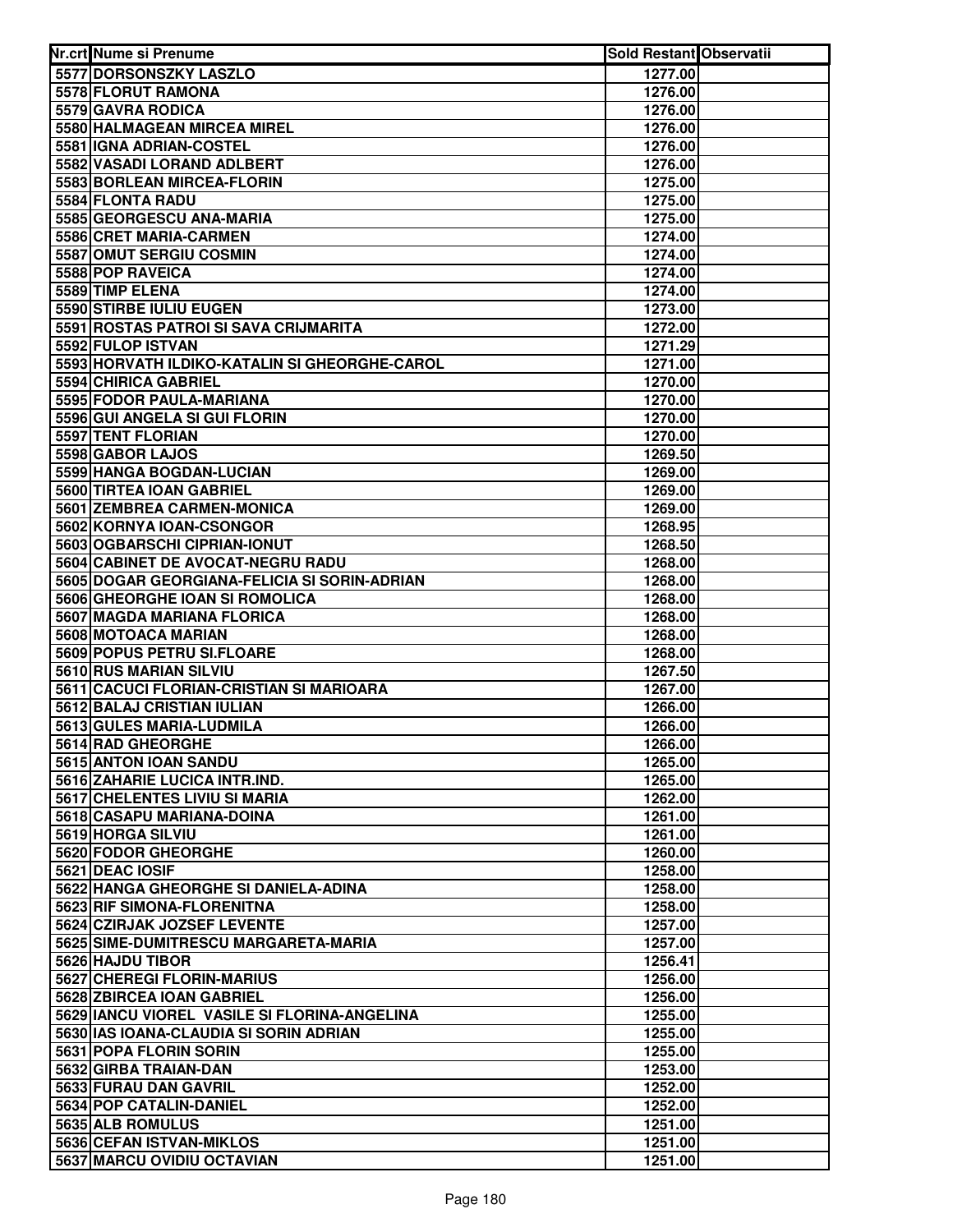| Nr.crt Nume si Prenume      | Sold Restant Observatii |  |
|-----------------------------|-------------------------|--|
| 5638 VIDICAN CORINA-MARIANA | 1251.00                 |  |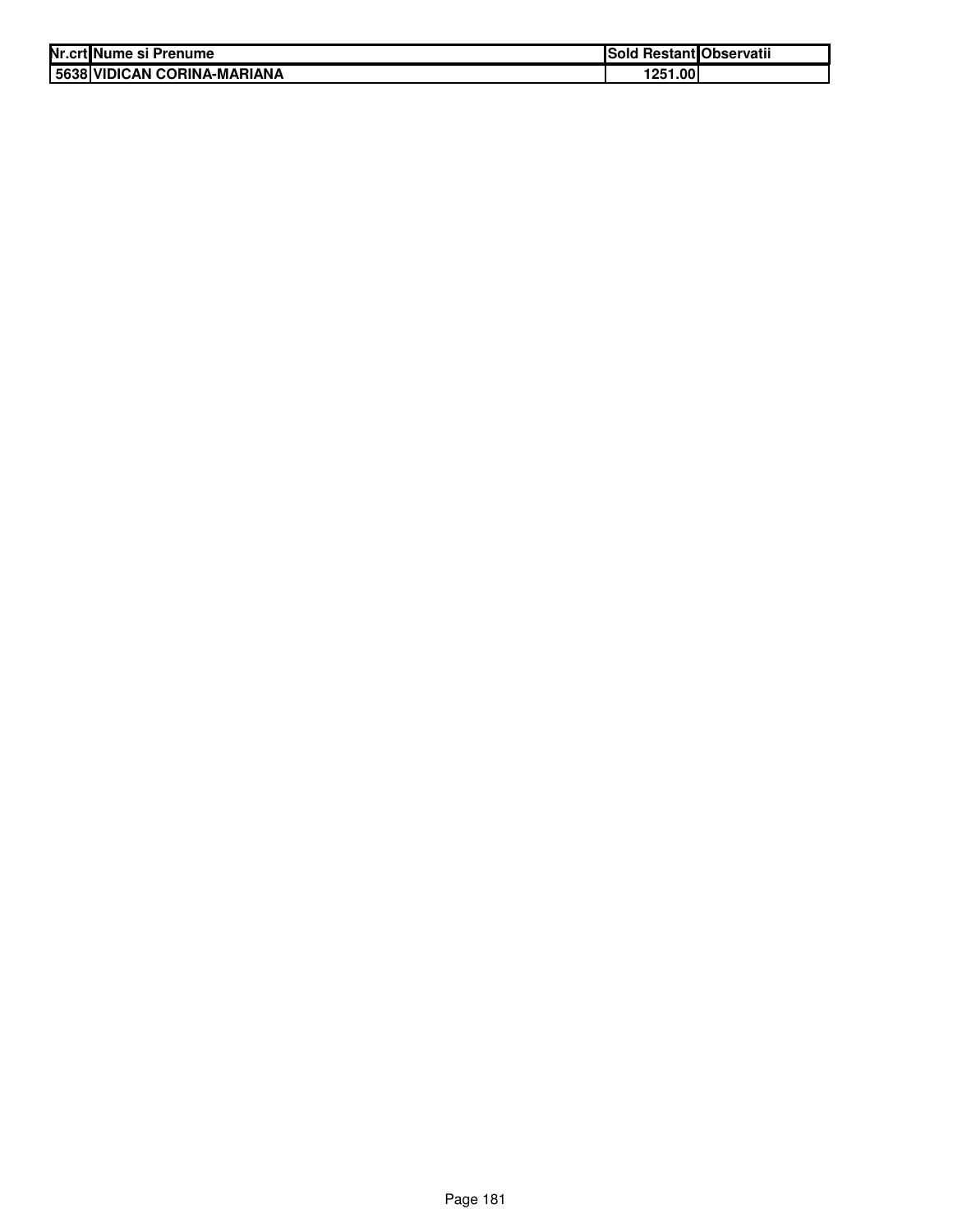| Nr.crt Nume si Prenume                                 | <b>Sold Restant Observatii</b> |  |
|--------------------------------------------------------|--------------------------------|--|
| 5639 ARON MARIA MAGDALENA                              | 1250.00                        |  |
| 5640 BANCIU SUPERMAN-TARZAN                            | 1250.00                        |  |
| 5641 BERKE TIBOR                                       | 1250.00                        |  |
| 5642 BOCA EVA-BRIGITTA                                 | 1250.00                        |  |
| 5643 BONCEA OCTAVIAN DUMITRU                           | 1250.00                        |  |
| 5644 COSTA IOAN                                        | 1250.00                        |  |
| 5645 COSTEA CRISTIAN-DANUT PFA                         | 1250.00                        |  |
| 5646 GABOR DUMITRU                                     | 1250.00                        |  |
| 5647 GLIGAN BENIAMIN-FLORIN                            | 1250.00                        |  |
| 5648 HEYIZI VULTUR PAULA STELA                         | 1250.00                        |  |
| 5649 KAJCZA DIANA                                      | 1250.00                        |  |
| 5650 LUPSE SERGIU-ROBERTO                              | 1250.00                        |  |
| <b>5651 MAGYAI RUDOLF</b>                              | 1250.00                        |  |
| 5652 MATEA IOAN IOSIF                                  | 1250.00                        |  |
| 5653 MATYASI ROBERT                                    | 1250.00                        |  |
| 5654 PATAKI FELIX-FERENCZ                              | 1250.00                        |  |
| 5655 POP IOAN                                          | 1250.00                        |  |
| 5656 SIMON EUGEN                                       | 1250.00                        |  |
| 5657 SZABO MELINDA                                     | 1250.00                        |  |
| 5658 VETISAN VASILE-COSMIN                             | 1250.00                        |  |
| 5659 BILA ALEXANDRU NELU                               | 1249.00                        |  |
| 5660 HODISAN OVIDIU-MIRCEA                             | 1249.00                        |  |
| 5661 PAPP IOAN                                         | 1249.00                        |  |
| 5662 MORGOVAN OVIDIU-FLORIN                            | 1248.00                        |  |
| 5663 CIARNAU ANCA CRISTINA                             | 1247.14                        |  |
| 5664 FARKAS TIBERIU                                    | 1247.00                        |  |
| 5665 RACZ NADIA-FLORENTINA                             | 1247.00                        |  |
| 5666 BOT MARIA-CAROLINA                                | 1245.00                        |  |
| 5667 CINDEA MARIN                                      | 1245.00                        |  |
| 5668 MATEI DANIEL                                      | 1245.00                        |  |
| 5669 MINZ GEORGE-DACIAN                                | 1245.00                        |  |
| 5670 NEGRUT-CHIPE DANIEL                               | 1245.00                        |  |
| 5671 OLA NICOLAE-SORIN<br>5672 BERES ROMULUS CRISTINEL | 1245.00<br>1244.86             |  |
| 5673 TOROK MARIANA IULIA                               |                                |  |
| 5674 CHIRILA RADU SI EMOKE-CECILIA                     | 1244.00<br>1243.00             |  |
| 5675 PINTEA GABRIEL-MIHAI                              | 1243.00                        |  |
| 5676 GHIURAU IOSIF-GAVRIL-TIBERIU                      | 1242.00                        |  |
| 5677 TERHES ALIN-AUGUSTIN                              | 1242.00                        |  |
| 5678 MLADIN AGNETA                                     | 1241.00                        |  |
| 5679 NICORICI ADRIANA-ANAMARIA                         | 1241.00                        |  |
| 5680 BOKA BARNA                                        | 1240.00                        |  |
| 5681 CORDOVAN VIOLA-RENATA                             | 1240.00                        |  |
| 5682 DEMIR RAMAZAN SI ELENA                            | 1240.00                        |  |
| 5683 HERMAN SILVIU ALBERTO                             | 1240.00                        |  |
| 5684 MARINCAS DANIELA-MIRELA                           | 1240.00                        |  |
| 5685 MINECAN MIRELA-VALENTINA-I.I.                     | 1240.00                        |  |
| 5686 MURARIU CSABA-SZILVESZTER                         | 1240.00                        |  |
| 5687 PANTIS ROMICA                                     | 1240.00                        |  |
| 5688 POPA PAUL                                         | 1240.00                        |  |
| 5689 ZAMA ROBERT-LAURENTIU                             | 1240.00                        |  |
| 5690 SZOKE SZABOLCS                                    | 1239.00                        |  |
| <b>5691 MAN IOAN</b>                                   | 1238.00                        |  |
| 5692 ZARE STEFAN SI MARIA                              | 1238.00                        |  |
| 5693 LUKACS LIVIU                                      | 1237.00                        |  |
| 5694 MUNTEAN VALENTIN-TEODOR                           | 1237.00                        |  |
| 5695 VARGA JANOS                                       | 1237.00                        |  |
| 5696 FILIP CIPRIAN-CRISTIAN                            | 1236.00                        |  |
| 5697 GHIURAU ALINA-MIHAELA                             | 1235.00                        |  |
| 5698 BANCU VLAD-DANIEL                                 | 1234.00                        |  |
| 5699 KARSAI ATTILA                                     | 1233.00                        |  |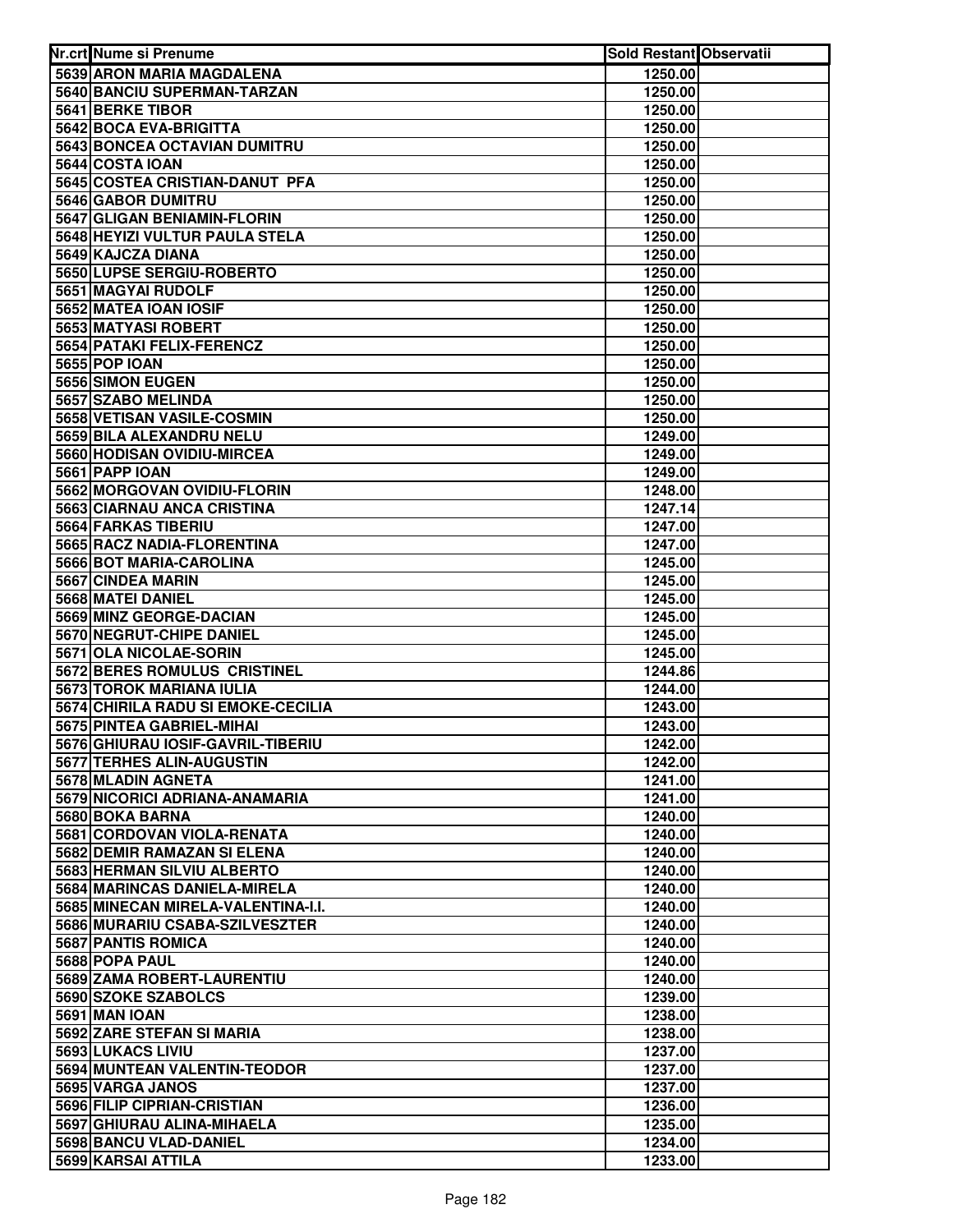| Nr.crt Nume si Prenume   | Sold Restant Observatii |  |
|--------------------------|-------------------------|--|
| 5700 LUPSA LUCIAN BOGDAN | 1233.00                 |  |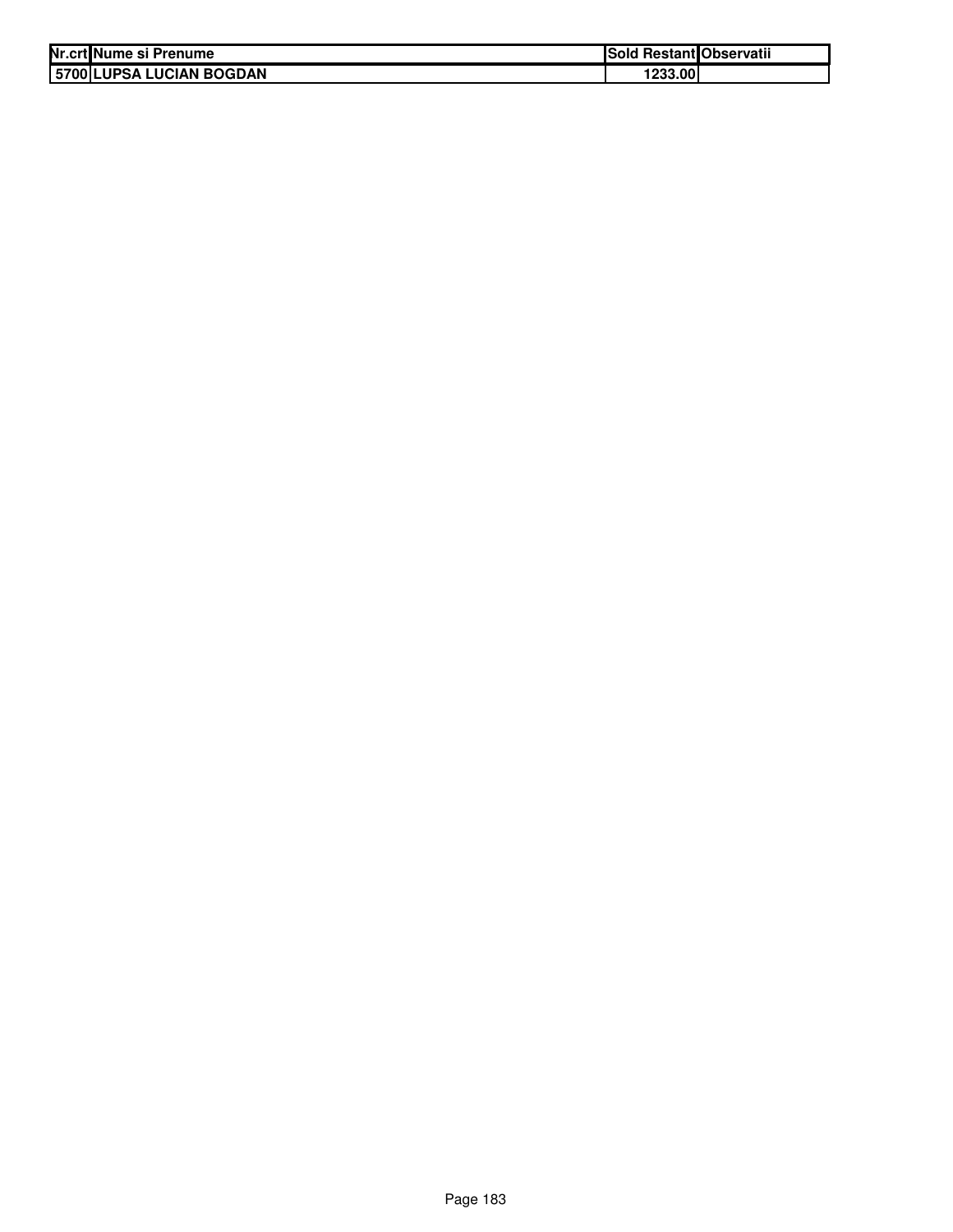| Nr.crt Nume si Prenume                                 | <b>Sold Restant Observatii</b> |  |
|--------------------------------------------------------|--------------------------------|--|
| 5701 PAP BELA ZSOLT                                    | 1233.00                        |  |
| 5702 ROMAN CORNEL SI MONICA                            | 1233.00                        |  |
| 5703 SEUCHE FLORIAN                                    | 1233.00                        |  |
| 5704 ABRUDAN LEONARD-CALIN                             | 1232.00                        |  |
| 5705 MIKLOVITS IULIU                                   | 1232.00                        |  |
| 5706 MUSCU RAMONA CORINA                               | 1232.00                        |  |
| 5707 OBERMAJER EVA                                     | 1232.00                        |  |
| 5708 GAL VASILE-MARIUS                                 | 1231.00                        |  |
| 5709 EL HAJRI M HAMED                                  | 1230.00                        |  |
| 5710 KAJCZA ZSOLT FERENCZ                              | 1230.00                        |  |
| 5711 LAZAR CORINA ANDREA                               | 1230.00                        |  |
| 5712 MARCUS ADRIANA SI OVIDIU                          | 1230.00                        |  |
| 5713 BOCUT FLORENTINA-ANA MARIA                        | 1229.00                        |  |
| 5714 CORDEA TEODOR CONSTANTIN SI ANCA                  | 1227.00                        |  |
| 5715 CASON CRISTIAN-FLORIN                             | 1225.00                        |  |
| 5716 TAU IONEL-SORIN                                   | 1225.00                        |  |
| 5717 BORAC ELENA-VIERCA                                | 1224.00                        |  |
| 5718 EHIK ZOLTAN KAROLY                                | 1223.00                        |  |
| 5719 PINTO ANDREA                                      | 1223.00                        |  |
| 5720 BABA SANDA EMA                                    | 1222.00                        |  |
| 5721 MARC NICOLAE IOAN                                 | 1222.00                        |  |
| 5722 STRENG LORENA-ALEXANDRINA                         | 1222.00                        |  |
| 5723 FOLTUT IOAN                                       | 1221.00                        |  |
| 5724 LIPTAK ZOLTAN                                     | 1220.17                        |  |
| 5725 BRASSO MIHALY TAMAS                               | 1220.00                        |  |
| 5726 LACATUS SANDOR                                    | 1220.00                        |  |
| 5727 RACZ IOSIF-IOAN                                   | 1220.00                        |  |
| 5728 TRIPA IOAN MIRCEA                                 | 1220.00                        |  |
| 5729 HURMUZ MARIANA                                    | 1219.00                        |  |
| 5730 IGNA DOINA-MARIA SI DUMITRU                       | 1219.00                        |  |
| 5731 PLES OVIDIU                                       | 1218.00                        |  |
| 5732 POP-DURINA ADRIAN-MIRCEA                          | 1217.16                        |  |
| 5733 PORTAN RAMONA                                     | 1217.00                        |  |
| 5734 HORJAN NICOLAE                                    | 1216.00                        |  |
| 5735 SZONDI GABOR                                      | 1216.00                        |  |
| 5736 VARGA EDUARD-TOMI                                 | 1216.00                        |  |
| 5737 COSTIN DAN                                        | 1215.00                        |  |
| 5738 MILLE CARMEN ELENA                                | 1215.00                        |  |
| 5739 DARABAN AMALIA IONELA                             | 1213.00                        |  |
| 5740 HARANGI ZOLTAN-ZSOLT SI ERZSEBET                  | 1212.00                        |  |
| 5741 HOSZU GHEORGHE                                    | 1212.00                        |  |
| 5742 SIMOC CALIN-ALEXANDRU                             | 1211.00                        |  |
| 5743 CHIORAN COSMIN-LIVIU                              | 1210.00                        |  |
| 5744 CORCHES LAVINIA-RUXANDRA                          | 1210.00                        |  |
| 5745 DICSO ATTILA                                      | 1210.00                        |  |
| 5746 GUBA SANDOR                                       | 1210.00                        |  |
| 5747 MILOTAI DAVID                                     | 1210.00                        |  |
| 5748 POP REMUS EMIL                                    | 1210.00                        |  |
| 5749 ISTOICA GAVRIL                                    | 1209.00                        |  |
| 5750 MADAR LIVIU SI DORINA                             | 1209.00                        |  |
| 5751 GABOR GETA                                        | 1208.00                        |  |
| 5752 GIULAI FLORIAN-ALIN                               | 1208.00                        |  |
| 5753 PUTICIU CAMELIA                                   | 1208.00                        |  |
| 5754 TEGER ISTVAN                                      | 1208.00                        |  |
| 5755 ARDELEAN MARIUS GHEORGHE                          | 1207.90                        |  |
| 5756 VASILE TIBERIU ANDREI                             | 1206.64                        |  |
| 5757 BRADEA NADIA-DACIANA<br>5758 GASCA NICOLAE-DANIEL | 1206.00                        |  |
| 5759 PAUL ELISAVETA                                    | 1206.00<br>1206.00             |  |
| 5760 CODREAN CLAUDIU-VALENTIN                          | 1205.04                        |  |
| 5761 CICU NICOLETA LACRIMIOARA                         | 1205.00                        |  |
|                                                        |                                |  |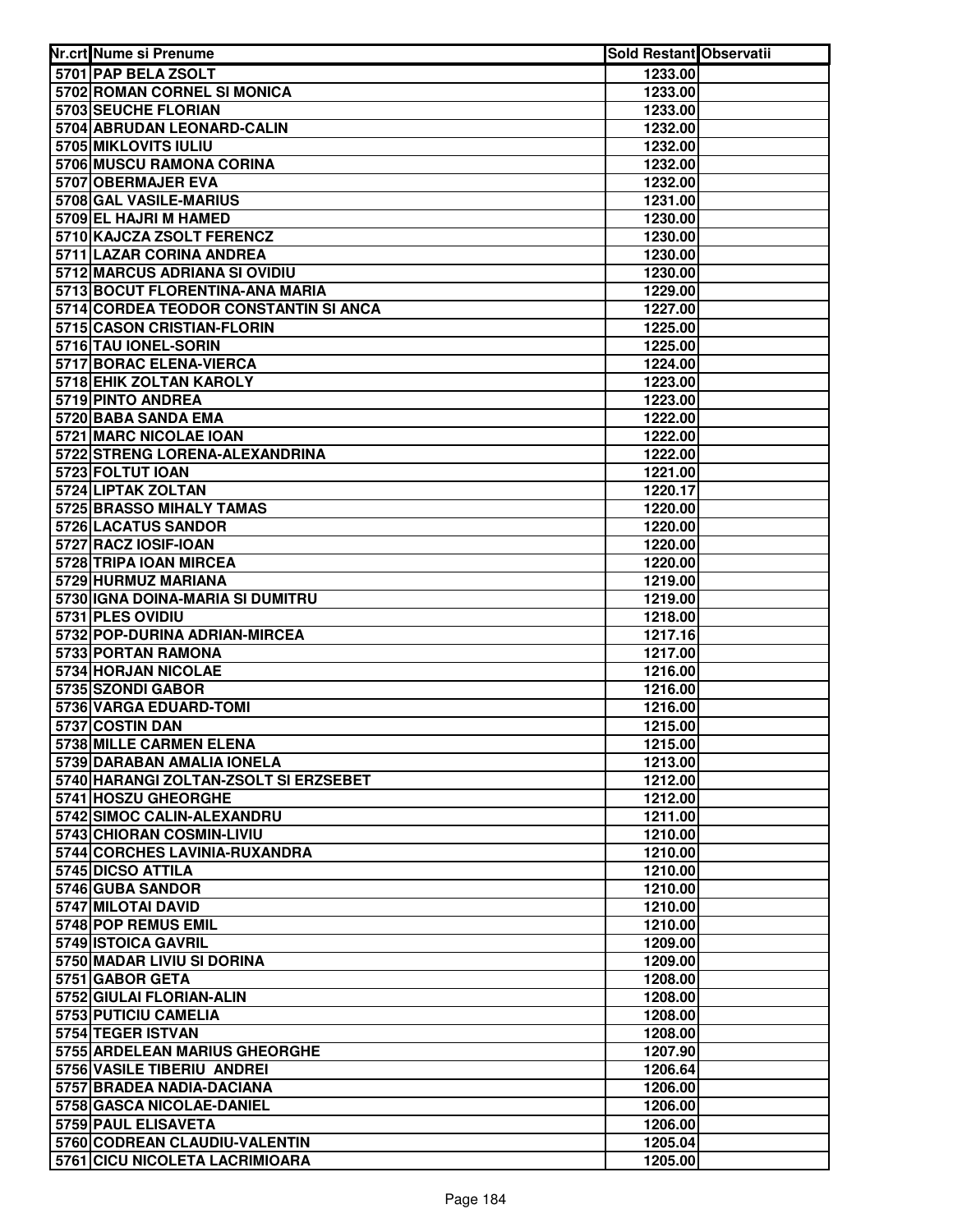| Nr.crt Nume si Prenume       | Sold Restant Observatii |  |
|------------------------------|-------------------------|--|
| 5762 MARIAN DORIN SI FLORICA | 1205.00                 |  |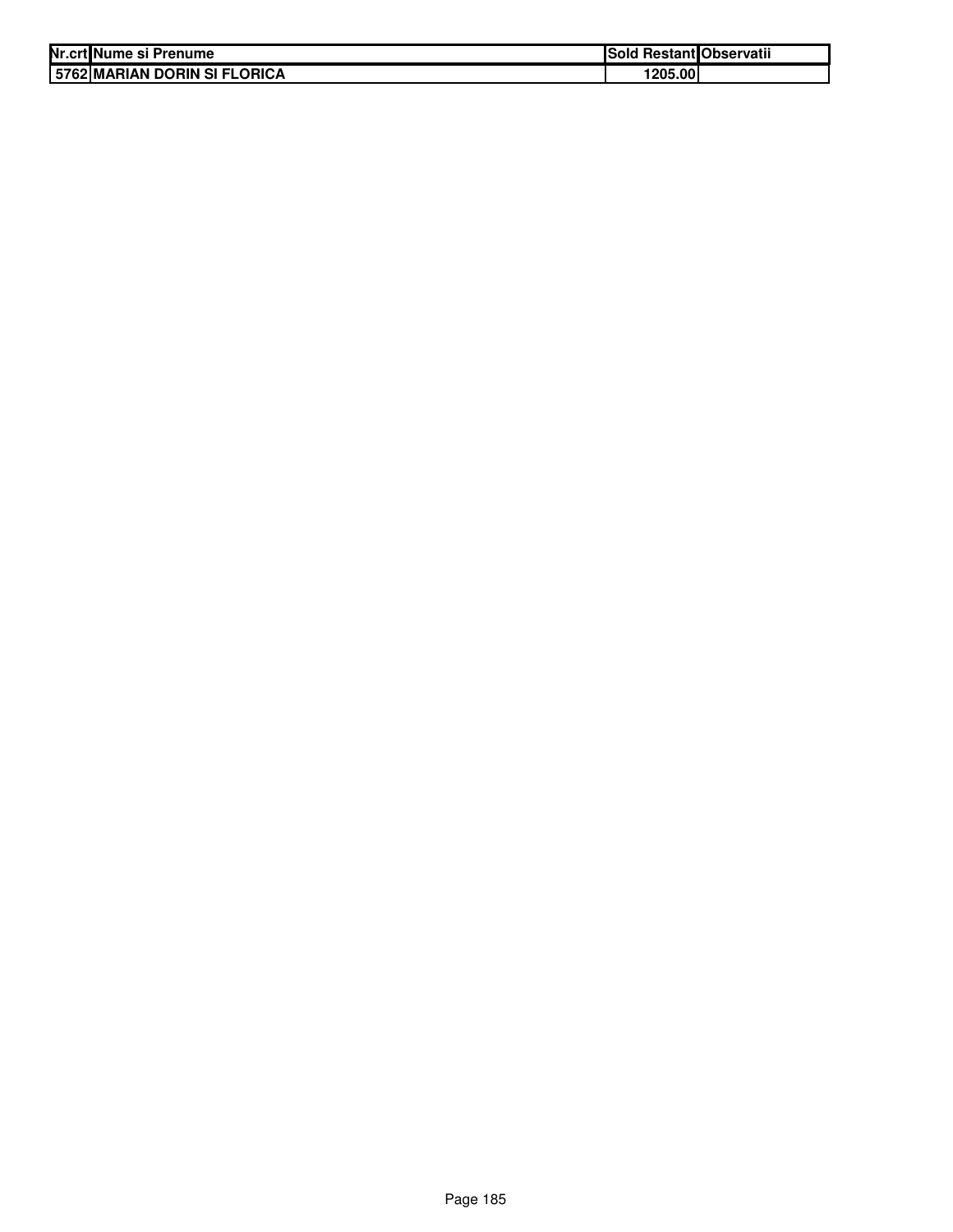| Nr.crt Nume si Prenume                            | <b>Sold Restant Observatii</b> |  |
|---------------------------------------------------|--------------------------------|--|
| 5763 SZODORAI IMRE                                | 1205.00                        |  |
| 5764 MURESAN VIOLIN                               | 1204.00                        |  |
| 5765 DUDAS ATTILA                                 | 1203.51                        |  |
| 5766 GURAU MARIA                                  | 1203.00                        |  |
| 5767 P.F.A.SIRCA MIHAELA-FLORICA                  | 1203.00                        |  |
| 5768 PADAR ORSOLYA                                | 1203.00                        |  |
| 5769 SIMUT CIPRIAN-FLORIAN SI DANIELA             | 1203.00                        |  |
| 5770 TRIP IOAN SI SUCIU CORNELIA                  | 1202.50                        |  |
| 5771 GABOR GAVRIL                                 | 1202.00                        |  |
| 5772 JUNC CORNELIU                                | 1202.00                        |  |
| 5773 MASTAN ANNA                                  | 1202.00                        |  |
| 5774 NAGY ANDRAS                                  | 1202.00                        |  |
| 5775 PETRICA NICOLAE FLORIAN SI MARIANA           | 1202.00                        |  |
| 5776 DUMEA VIRGIL                                 | 1201.00                        |  |
| 5777 NISTOR CORNELIA                              | 1201.00                        |  |
| 5778 ANDRISCA FLAVIUS-RAZVAN                      | 1200.00                        |  |
| 5779 AWAN SULTAN MUHAMMAD AITTZAZ                 | 1200.00                        |  |
| 5780 BALOG LASZLO-FERENCZ                         | 1200.00                        |  |
| 5781 BERES GHIZELA                                | 1200.00                        |  |
| 5782 BONTA MARIUS DUMITRU                         | 1200.00                        |  |
| 5783 CIUNTU GHEORGHE-GABRIEL                      | 1200.00                        |  |
| 5784 DANCULEA COSTEL DORIN                        | 1200.00                        |  |
| 5785 DEJEU ALIN                                   | 1200.00                        |  |
| 5786 DOMBI ANTON                                  | 1200.00                        |  |
| 5787 DOMSA AUREL-MIRCEA                           | 1200.00                        |  |
| 5788 FARKAS NORBERT                               | 1200.00                        |  |
| 5789 GABOR GABOR                                  | 1200.00                        |  |
| 5790 GANGOS SORIN-FLORIN                          | 1200.00                        |  |
| 5791 GAVRILA ALIN-ROBERT                          | 1200.00                        |  |
| 5792 GEORGESCU DANIEL                             | 1200.00                        |  |
| 5793 GHENDER FLORIN GABRIEL                       | 1200.00                        |  |
| 5794 GULES BOGDAN                                 | 1200.00                        |  |
| 5795 HAINER ANGELA                                | 1200.00                        |  |
| 5796 HALASZ PETER-ATTILA<br>5797 HEGEDUS LADISLAU | 1200.00                        |  |
| 5798 HORVATH ALEXANDRU                            | 1200.00<br>1200.00             |  |
| 5799 LAZUREANU MIRCEA FLORIN                      | 1200.00                        |  |
| 5800 MEER MUHAMMAD SHABBIR AHMAD                  | 1200.00                        |  |
| 5801 MERAI TAMAS-ALEXANDRU                        | 1200.00                        |  |
| 5802 MOISA CALIN-LIVIU                            | 1200.00                        |  |
| 5803 NICORUT AURELIAN                             | 1200.00                        |  |
| 5804 ONYENOBI CHUKWUNYERE EMMANUEL                | 1200.00                        |  |
| 5805 OTVOS SURAJ CRISTIAN                         | 1200.00                        |  |
| 5806 PATINTARU MIHAI                              | 1200.00                        |  |
| 5807 POPOVICI IULIANA                             | 1200.00                        |  |
| 5808 RAJKLI ROMULUS-ANDREI                        | 1200.00                        |  |
| 5809 SONEA SEBASTIAN-IOAN                         | 1200.00                        |  |
| 5810 STRANGO VLADUT-NICOLAE                       | 1200.00                        |  |
| 5811 SZILAGY ZOLTAN                               | 1200.00                        |  |
| 5812 TONT MARIUS-COSMIN                           | 1200.00                        |  |
| 5813 YOUNAS MOHAMMAD                              | 1200.00                        |  |
| 5814 BULBUCA TEODOR                               | 1199.00                        |  |
| 5815 JAKOB RAMONA                                 | 1199.00                        |  |
| 5816 MASCAS VIOREL ANA                            | 1199.00                        |  |
| 5817 BALOG MIHAI                                  | 1198.00                        |  |
| 5818 BARTA BELA-TAMAS                             | 1198.00                        |  |
| 5819 MOISI DANIEL MIREL                           | 1198.00                        |  |
| 5820 SAAIDA IOANA-CARMEN                          | 1198.00                        |  |
| 5821 VARGA MONIKA-ALIZ                            | 1198.00                        |  |
| 5822 NICULEA ROBERT-CLAUDIU                       | 1197.00                        |  |
| 5823 BARCAN FLORIN DANIEL SI GEORGETA-FLORINA     | 1196.00                        |  |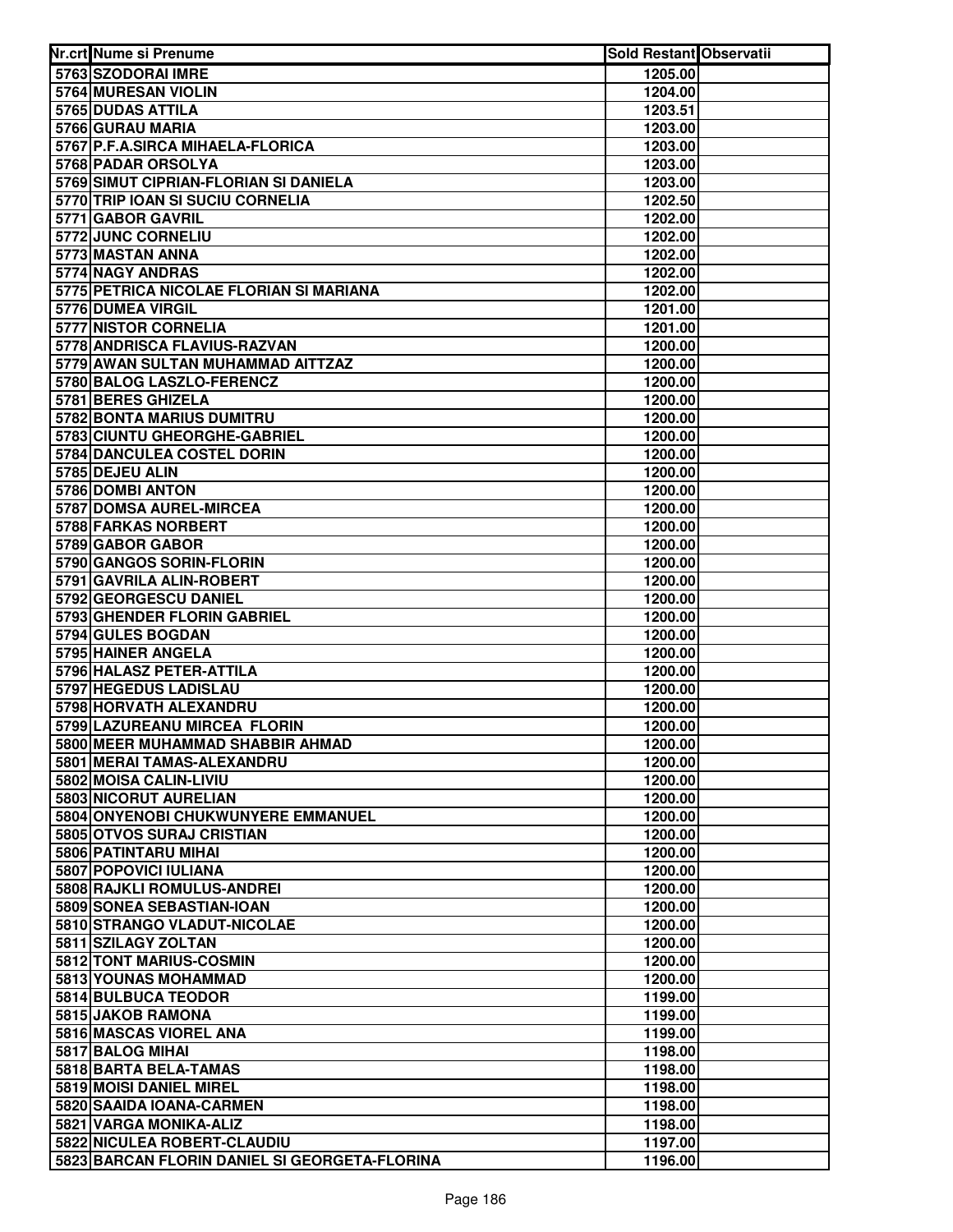| Nr.crt Nume si Prenume         | <b>Sold Restant Observatii</b> |  |
|--------------------------------|--------------------------------|--|
| 5824 RADULESCU IOAN SI CLAUDIA | 1195.00                        |  |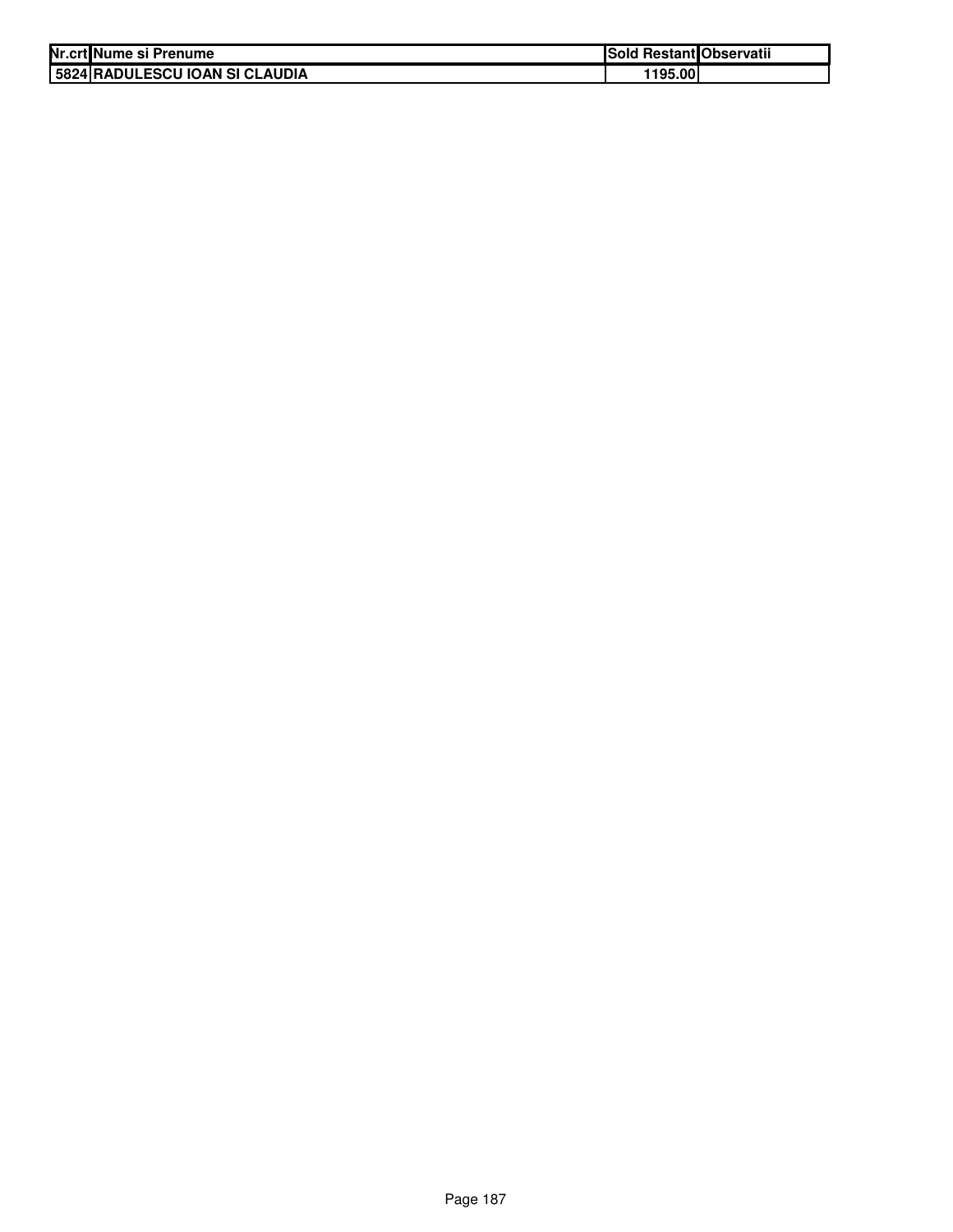| Nr.crt Nume si Prenume                           | Sold Restant Observatii |  |
|--------------------------------------------------|-------------------------|--|
| 5825 RETI ISTVAN                                 | 1195.00                 |  |
| 5826 SALAJAN MARIUS-LIVIU                        | 1195.00                 |  |
| 5827 SIM COSMIN                                  | 1195.00                 |  |
| 5828 STATE PASCARIU VALERIAN                     | 1195.00                 |  |
| 5829 BRATEANU VASILE                             | 1193.00                 |  |
| 5830 CHEREGI IOAN                                | 1193.00                 |  |
| 5831 COPIL CARMEN-SANDA SI OVIDIU                | 1193.00                 |  |
| 5832 DAL POS ROMANO                              | 1193.00                 |  |
| 5833 CILIBIU VLAD SI ANA                         | 1192.00                 |  |
| 5834 HANT CSABA KALMAR                           | 1192.00                 |  |
| 5835 CIUCIU VIOLETA                              | 1191.00                 |  |
| 5836 GABOR GHITA                                 | 1190.00                 |  |
| 5837 GUBA JOSZEF                                 | 1190.00                 |  |
| 5838 MIHALI ANDREI                               | 1190.00                 |  |
| 5839 OROS ALEXANDRU                              | 1190.00                 |  |
| 5840 SAVITCHI SIDONIA-MELINDA                    | 1190.00                 |  |
| 5841 CIARNAU ETELCA-IBOLYA                       | 1189.00                 |  |
| 5842 DODA FLAVIU-SORIN SI DELIA                  | 1189.00                 |  |
| 5843 GYORFI JANOS FERENC                         | 1189.00                 |  |
| 5844 MOLDOVAN ADRIAN CALIN                       | 1189.00                 |  |
| 5845 BOTA MOISIN ANTON FLORINEL SI MONICA GILDA  | 1188.00                 |  |
| 5846 MATHE ERIKA-JOZE                            | 1188.00                 |  |
| 5847 BUGLE ALEXANDRU-SORIN                       | 1187.00                 |  |
| 5848 SZUCS ZOLTAN                                | 1187.00                 |  |
| 5849 BALAZS ERZSEBET SI IOAN                     | 1185.00                 |  |
| 5850 BOKA IOSIF SI EDINA                         | 1185.00                 |  |
| 5851 GALIS IOAN-REMUS                            | 1185.00                 |  |
| 5852 MIKLOS SUSANA                               | 1185.00                 |  |
| 5853 MUSCAS RODICA                               | 1184.26                 |  |
| 5854 POP RADU-ILIE                               | 1184.00                 |  |
| 5855 PALOS VLAD CRISTIAN                         | 1182.50                 |  |
| 5856 ANDOR PETRU DANIEL                          | 1182.00                 |  |
| 5857 MATEAS TRAIAN SORIN                         | 1181.00                 |  |
| 5858 TACIULET SORINEL                            | 1181.00                 |  |
| 5859 GABOR MINDRA                                | 1180.00                 |  |
| 5860 MIHUTIU IOAN-MIHAI                          | 1180.00                 |  |
| 5861 POPOVICI DUMITRU-EMANUEL                    | 1180.00                 |  |
| 5862 VENTER MARIOARA                             | 1180.00                 |  |
| 5863 ARDELEAN ANGELA                             | 1179.00                 |  |
| 5864 CIOBAN-JUNC MARIUS-VASILE                   | 1179.00                 |  |
| 5865 IAMBOR MARIA                                | 1179.00                 |  |
| 5866 MUT MARIUS-CORNEL                           | 1179.00                 |  |
| <b>5867 SARKADI VIORICA-IULIANA</b>              | 1179.00                 |  |
| 5868 SZERZO IDA                                  | 1178.00                 |  |
| 5869 SZTUFLIAK LASZLO-SANDOR                     | 1178.00                 |  |
| 5870 TOCA PETRU SI ELISABETA                     | 1178.00                 |  |
| 5871 CAMARAN CRISTIAN-MIHAI SI VERONICA NICOLETA | 1177.00                 |  |
| 5872 DAN DUMITRU-MARCEL                          | 1177.00                 |  |
| 5873 LAPUSAN ALEXANDRU-ROMULUS                   | 1177.00                 |  |
| 5874 TIRPE FLORIN-CALIN                          | 1177.00                 |  |
| 5875 PORTAN ROLAND-LASZLO                        | 1175.00                 |  |
| 5876 VOLOSEN ALEXANDRU SI MARIA                  | 1175.00                 |  |
| 5877 DURNE DORINA SI GABRIEL                     | 1174.00                 |  |
| 5878 TOLCSVAI JANOS SI IULIANA                   | 1174.00                 |  |
| 5879 PUSKAS ROBERTO                              | 1173.00                 |  |
| 5880 SILAGHI TEODOR-MARIN                        | 1173.00                 |  |
| 5881 IOVAN SANDU DORU                            | 1172.08                 |  |
| 5882 COTE MARIN SI IULIA                         | 1172.00                 |  |
| 5883 PINTIUTA ATTILA-DORIN                       | 1172.00                 |  |
| 5884 FODOR PETRU-LADISLAU SI OLGA                | 1171.00                 |  |
| 5885 AMARITEI FLORIN-GABRIEL                     | 1170.00                 |  |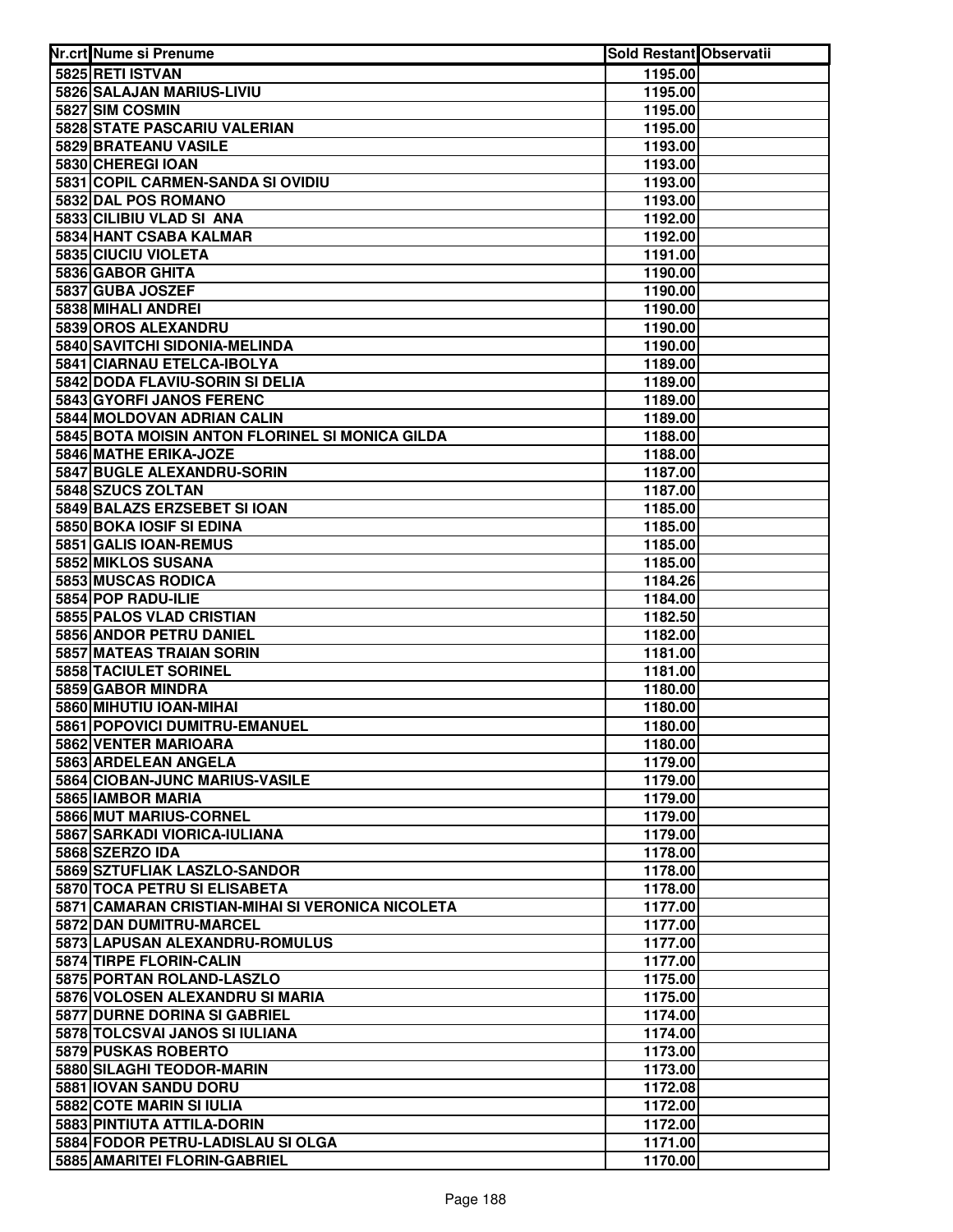| Nr.crt Nume si Prenume | <b>Sold Restant Observatii</b> |  |
|------------------------|--------------------------------|--|
| 5886 BUDA TUDOR ADRIAN | 1170.00                        |  |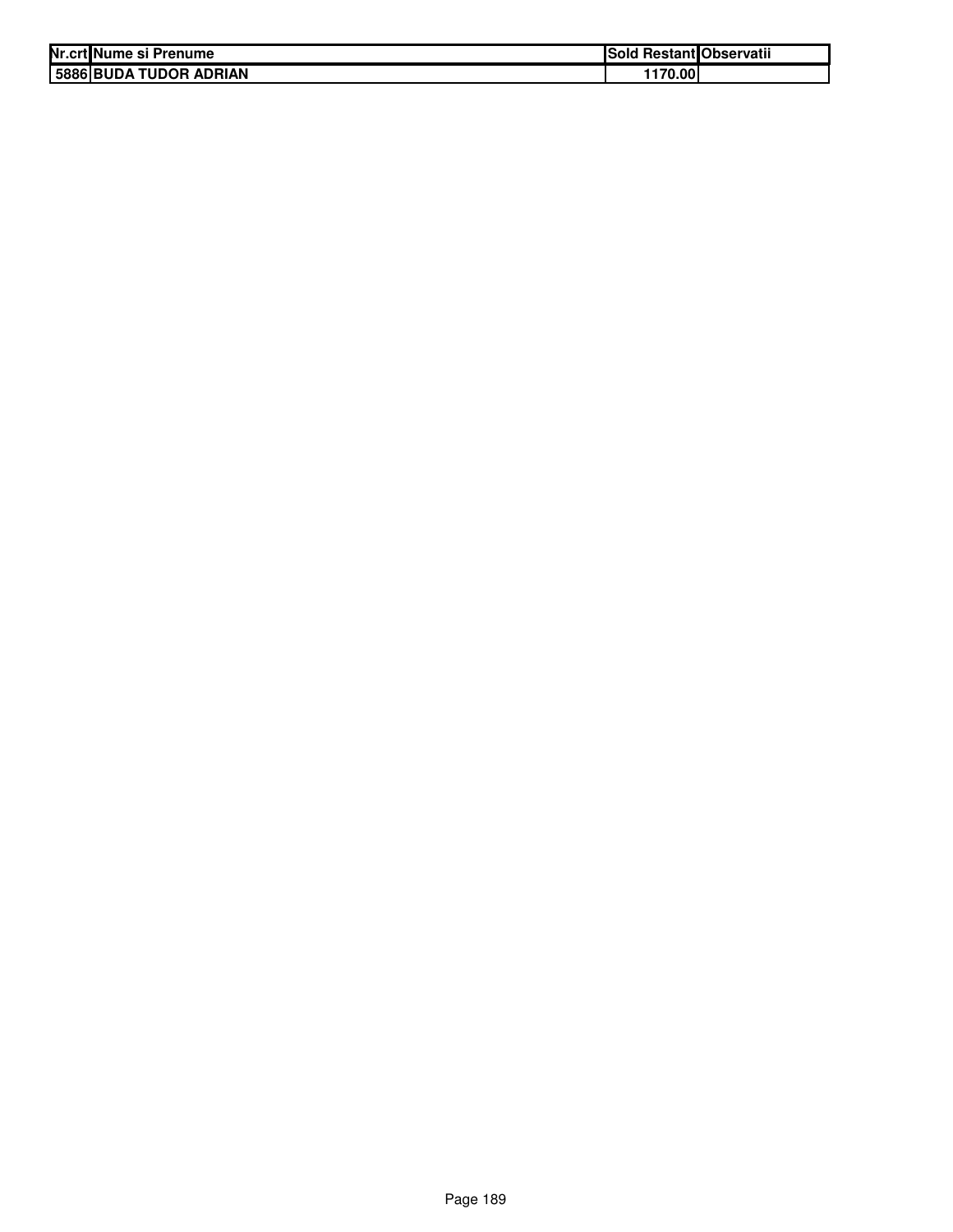| Nr.crt Nume si Prenume                                          | <b>Sold Restant Observatii</b> |  |
|-----------------------------------------------------------------|--------------------------------|--|
| 5887 BURCA LUCIAN ALIN                                          | 1170.00                        |  |
| 5888 HORVATH ELVIRA                                             | 1170.00                        |  |
| 5889 IONOI ALEXANDRU SERBAN                                     | 1170.00                        |  |
| 5890 IVAN IONEL                                                 | 1170.00                        |  |
| 5891 ANDOR GABOR                                                | 1169.00                        |  |
| 5892 BUGHIU MARIA                                               | 1169.00                        |  |
| 5893 CSATI IOSIF                                                | 1169.00                        |  |
| 5894 ROSTAS CODRUT                                              | 1169.00                        |  |
| 5895 COLTE IOAN-DANIEL SI DANIELA                               | 1168.00                        |  |
| 5896 LAKATOS SANDOR-EDUARD                                      | 1168.00                        |  |
| 5897 LENCAR MARCELA                                             | 1168.00                        |  |
| 5898 HODUT-FASIE NICOLINA                                       | 1167.00                        |  |
| 5899 POP DACIANA MARIA CORINA                                   | 1167.00                        |  |
| 5900 ANTAL ZSENI-LENKE                                          | 1166.00                        |  |
| 5901 BALOG EMERIC SI IOLAN                                      | 1166.00                        |  |
| 5902 BURCIA GAVRIL                                              | 1166.00                        |  |
| 5903 SALAJAN MARIUS ADRIAN                                      | 1166.00                        |  |
| 5904 POPA RAUL-CIPRIAN                                          | 1165.03                        |  |
| 5905 KOVACS ADRIAN                                              | 1165.00                        |  |
| 5906 KOSZEGI ATTILA                                             | 1164.00                        |  |
| 5907 POPA CIPRIAN-IONUT                                         | 1164.00                        |  |
| 5908 RAT LASZLO                                                 | 1164.00                        |  |
| 5909 LUCA VIOLETA                                               | 1163.00                        |  |
| 5910 MOISE PAUL                                                 | 1162.00                        |  |
| 5911 OPREA TRAIAN-GRIGORE SI IOANA-LAURA                        | 1162.00                        |  |
| 5912 FLONTA JHONNY-DANNIEL                                      | 1161.25                        |  |
| 5913 CRET DANUT-GHEORGHE SI ADINA                               | 1161.00                        |  |
| 5914 CERCEA STEFAN SI ADRIANA-GEORGETA                          | 1160.00                        |  |
| 5915 MARIES CODRUT RAZVAN                                       | 1160.00                        |  |
| 5916 RUSU MARIUS-ANDREI                                         | 1160.00                        |  |
| 5917 RADULESCU SIMONA                                           | 1159.54                        |  |
| 5918 BRONT GEORGETA                                             | 1159.00                        |  |
| 5919 CIOARA SORIN GABRIEL                                       | 1159.00                        |  |
| 5920 MEZEI TIBOR CAROL                                          | 1159.00                        |  |
| 5921 ORBAI ANADA-LAURA SI LUCIAN-FLORIN                         | 1159.00                        |  |
| 5922 ISZTOJKA GABOR                                             | 1158.00                        |  |
| 5923 MAKKAI COLOMAN                                             | 1158.00                        |  |
| 5924 PALUT MARIANA                                              | 1158.00                        |  |
| 5925 PATCAS VIOREL                                              | 1158.00                        |  |
| 5926 BAICAN PETRU-NICOLAE                                       | 1157.00                        |  |
| 5927 NAGY STELIAN                                               | 1157.00                        |  |
| 5928 BABAN CIPRIAN - CABINET DE AVOCAT                          | 1156.00                        |  |
| 5929 POPA AUREL SI ANA                                          | 1156.00                        |  |
| 5930 FURIC IOAN-CRISTIAN                                        | 1155.00                        |  |
| 5931 MAKKOS ZOLTAN                                              | 1155.00                        |  |
| 5932 SZABO SANDOR ROLAND                                        | 1155.00                        |  |
| 5933 NEGREANU ERIC-ROLAND                                       | 1154.00                        |  |
| 5934 VESZPREMI ZOLTAN LASZLO                                    | 1153.00                        |  |
| 5935 VILHAN IOAN                                                | 1153.00                        |  |
| 5936 LAZAR GABRIEL-GHEORGHE                                     | 1152.51                        |  |
| 5937 FANEA IOAN SI MARIA                                        | 1152.00                        |  |
| 5938 PALAGHIANU DANIEL-CRISTIAN SI IULIANA                      | 1152.00                        |  |
| 5939 SUPERAR MIHAI-MADALIN                                      | 1152.00                        |  |
| 5940 GAL TUDOR CRISTIAN SI CORINA<br>5941 ANDREI LORIANA RAMONA | 1151.00                        |  |
| 5942 ANDOR ADRIAN                                               | 1150.44                        |  |
| 5943 CAVASDAN SEBASTIAN PATRIK                                  | 1150.00<br>1150.00             |  |
| 5944 CHERESI ALEXANDRU                                          | 1150.00                        |  |
| 5945 CONSTANTIN IOANA-MARIA                                     | 1150.00                        |  |
| 5946 CUCI IONUT-COSTEL                                          | 1150.00                        |  |
| 5947 FAUR REMUS-IONUT                                           | 1150.00                        |  |
|                                                                 |                                |  |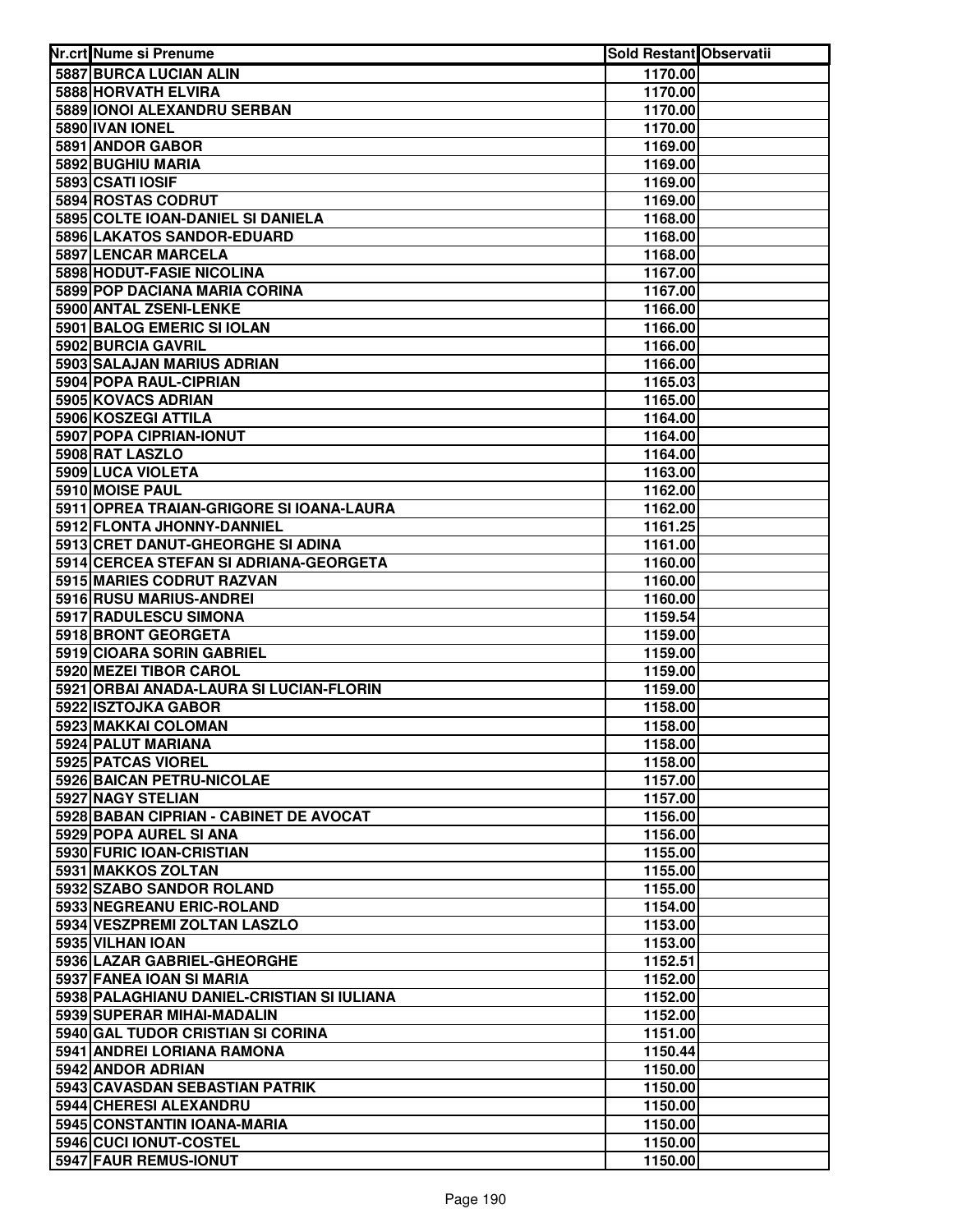| Nr.crt Nume si Prenume | Sold Restant Observatii |
|------------------------|-------------------------|
| 5948 GROZA DAN-RONALD  | 1150.00l                |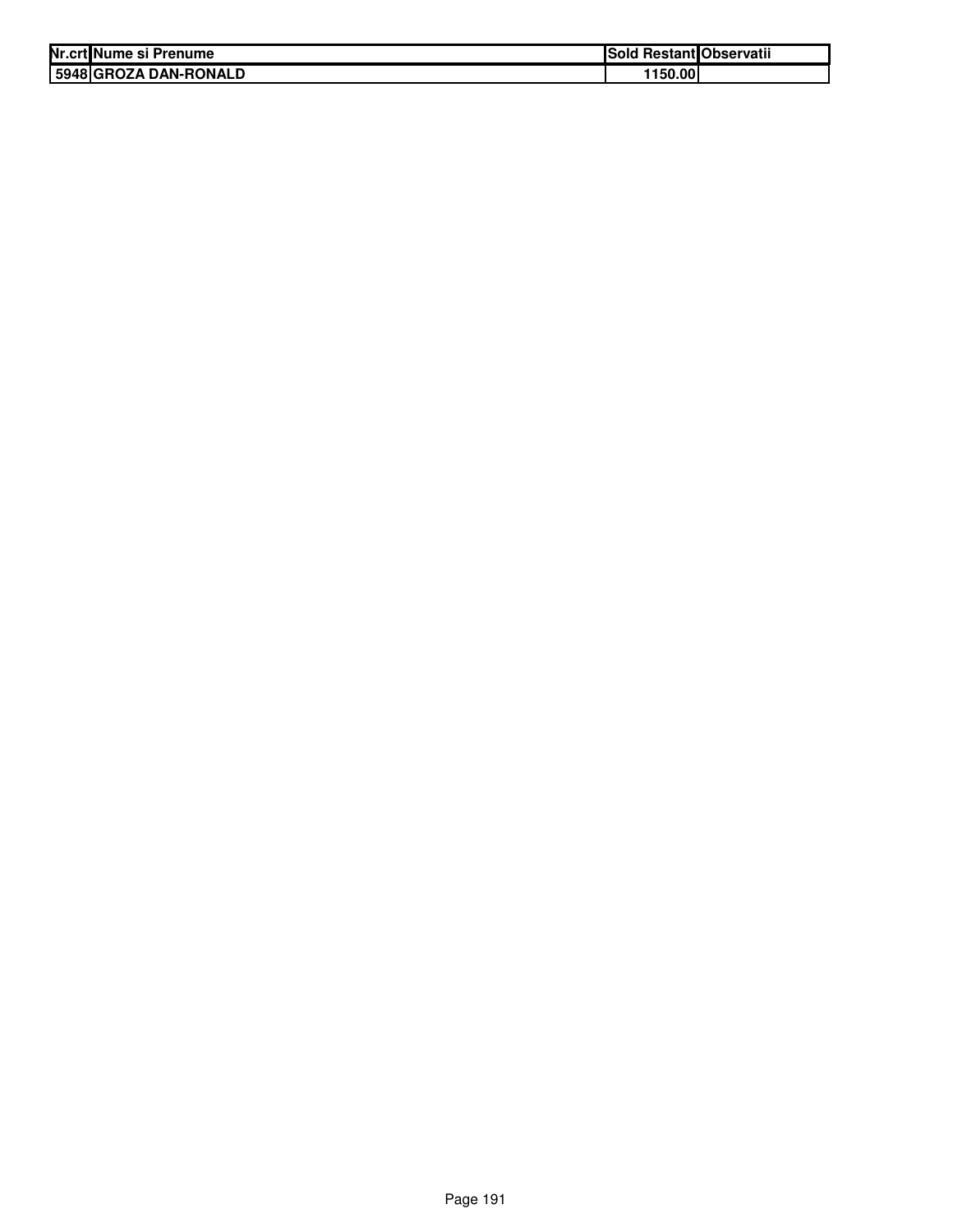| Nr.crt Nume si Prenume                           | Sold Restant Observatii |  |
|--------------------------------------------------|-------------------------|--|
| 5949 IGNAT MONICA-DELIA SI ADRIAN                | 1150.00                 |  |
| 5950 IONESCU CATALIN                             | 1150.00                 |  |
| 5951 KOLCSAR ROMEO-JOZSEF                        | 1150.00                 |  |
| 5952 POPA LIVIU                                  | 1150.00                 |  |
| 5953 ROSTAS DINU                                 | 1150.00                 |  |
| 5954 SZABO DAVID                                 | 1150.00                 |  |
| 5955 VARGA FLORIN                                | 1150.00                 |  |
| 5956 VARGA MARCEL - VENCZEL ELISABETA            | 1150.00                 |  |
| 5957 ZOT LIVIU-DANIEL                            | 1150.00                 |  |
| 5958 GHENT MIRCEA                                | 1149.00                 |  |
| 5959 NANU DAN IOAN                               | 1148.00                 |  |
| 5960 PURICE GAVRILA                              | 1148.00                 |  |
| 5961 SZABO ZOLTAN                                | 1148.00                 |  |
| 5962 BONTA TRAIAN SI MARIANA                     | 1147.00                 |  |
| 5963 SIME CORNEL NICOLAE                         | 1147.00                 |  |
| 5964 MATEAS FLORINA-CRINA                        | 1146.00                 |  |
| 5965 BACIO MARIA TUNDE                           | 1145.00                 |  |
| 5966 BOKA IRINA-ALEXANDRU                        | 1145.00                 |  |
| 5967 AVRAM MIRCEA                                | 1144.00                 |  |
| 5968 KOVACS SZALAKNAI LASZLO ZOLTAN              | 1144.00                 |  |
| 5969 TOROK ALBERT                                | 1144.00                 |  |
| 5970 BOT MIHAI SI ANGELA                         | 1143.00                 |  |
| 5971 CMECIU IONEL SORIN                          | 1143.00                 |  |
| 5972 ROSTAS ARGENTINA                            | 1143.00                 |  |
| 5973 SCURT FLORIN-PETRU                          | 1143.00                 |  |
| 5974 VASILE GIGEL-BOGDAN                         | 1142.79                 |  |
| 5975 CORMOS RAUL                                 | 1142.50                 |  |
| 5976 ANANI GEORGE-CRISTIAN                       | 1142.00                 |  |
| 5977 BUTILCHIN VALERIA                           | 1142.00                 |  |
| 5978 MIHUTIU MAGDALENA FLORICA SI MARTON         | 1142.00                 |  |
| 5979 ZAGHDOUDI MONIKA                            | 1142.00                 |  |
| 5980 BODEA DANIEL                                | 1141.00                 |  |
| 5981 SALEH AL MAHMOUD                            | 1141.00                 |  |
| 5982 BERKI STEFAN COSTEL                         | 1140.00                 |  |
| 5983 BORHA IANCU-REMUS                           | 1140.00                 |  |
| 5984 BUHAS IOAN                                  | 1140.00                 |  |
| 5985 KEREZSI JOZSEF                              | 1140.00                 |  |
| 5986 MESESAN RADU-CORNEL                         | 1140.00                 |  |
| 5987 POTOROACA LOREDANA-MARIANA                  | 1140.00                 |  |
| 5988 URSA VIOREL                                 | 1140.00                 |  |
| 5989 BLAGA OVIDIU-RADU                           | 1138.00                 |  |
| 5990 BOT SAMUEL                                  | 1138.00                 |  |
| 5991 DIOS KAROLY-ROBERT                          | 1138.00                 |  |
| 5992 BARTA IOAN-STEFAN                           | 1137.00                 |  |
| 5993 KURTAN EMERIC                               | 1136.00                 |  |
| 5994 MOCIAR EMIL-MARIUS                          | 1136.00                 |  |
| 5995 NAGY ZOIA LENCHE LUCIA SI STEFAN            | 1136.00                 |  |
| 5996 MEISAROS FLORIN MARIUS                      | 1135.00                 |  |
| 5997 BERES FERENCZ ZOLTAN                        | 1134.00                 |  |
| 5998 MATEIU IOAN                                 | 1134.00                 |  |
| 5999 NEDELCU SERBAN-VASILE<br>6000 TOKACS RUDOLF | 1134.00                 |  |
| 6001 NAGY FERENC SI MARGARETA                    | 1134.00                 |  |
| 6002 BACANU GIANINA-ADELINE                      | 1132.00<br>1131.00      |  |
| 6003 BIRAU RADU GHEORGHE                         | 1131.00                 |  |
| 6004 MOHAN RALUCA-ALINA                          | 1131.00                 |  |
| 6005 NAGY ROBERT-SEBASTIAN                       | 1131.00                 |  |
| 6006 CURTA SERGIU-EMANUEL                        | 1130.00                 |  |
| 6007 ERDELI GABRIEL ADRIAN                       | 1130.00                 |  |
| 6008 ISZTOICA GAVRIL                             | 1130.00                 |  |
| 6009 ISZTOIKA GETA                               | 1130.00                 |  |
|                                                  |                         |  |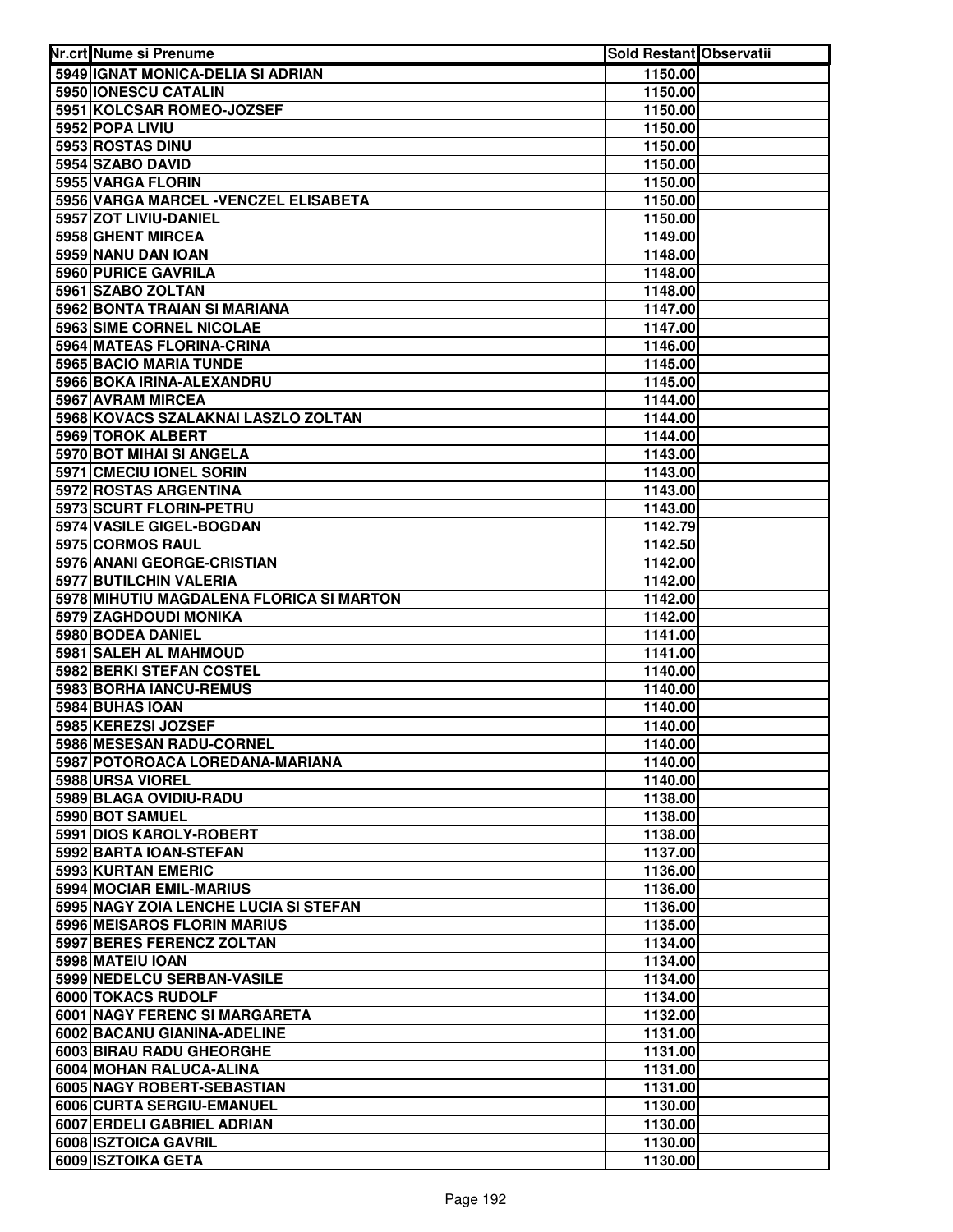| Nr.crt Nume si Prenume | ISold  | l Restant Observatii |
|------------------------|--------|----------------------|
| 6010 KOVACS PETER      | 130.00 |                      |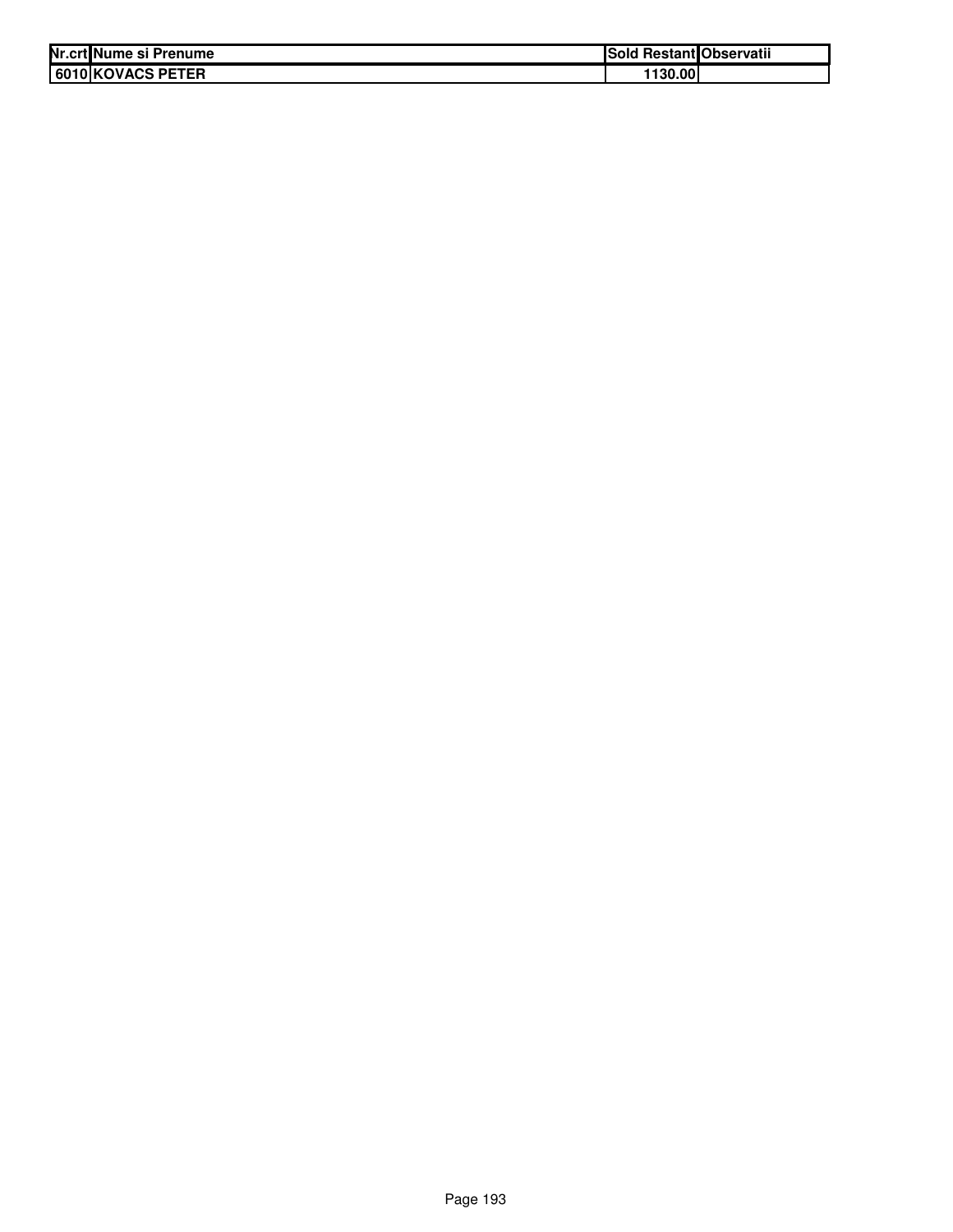| Nr.crt Nume si Prenume                                 | <b>Sold Restant Observatii</b> |  |
|--------------------------------------------------------|--------------------------------|--|
| 6011 MESAROS ALEXANDRU                                 | 1130.00                        |  |
| 6012 MIRICA ION                                        | 1130.00                        |  |
| 6013 PUI CSABA                                         | 1130.00                        |  |
| 6014 PURDA ADRIAN VIOREL                               | 1130.00                        |  |
| 6015 ROSTAS GABOR                                      | 1130.00                        |  |
| 6016 SARKOZI FERENCZ-CSABA                             | 1130.00                        |  |
| 6017 SPAHIU MIRCEA VALERIU                             | 1130.00                        |  |
| 6018 STANCIU IULIU                                     | 1130.00                        |  |
| 6019 SZEGHALMI NORBERT KALMAN                          | 1130.00                        |  |
| 6020 TOMA DOINA-SANDA                                  | 1130.00                        |  |
| 6021 OMAR ROXANA                                       | 1129.00                        |  |
| 6022 CONOLOS IOAN SORIN                                | 1128.00                        |  |
| 6023 BARBUR SILVESTRU-GEORGE                           | 1127.00                        |  |
| 6024 VIDICAN MIHAI                                     | 1127.00                        |  |
| 6025 BANCSIK TIBERIU CRISTIAN                          | 1126.00                        |  |
| 6026 BOANTA ANAMARIA                                   | 1126.00                        |  |
| 6027 LOVAS CAROL                                       | 1126.00                        |  |
| 6028 SUTEU ECATERINA                                   | 1126.00                        |  |
| 6029 GAVRILAS OVIDIU GHEORGHE                          | 1125.00                        |  |
| 6030 MONUS JOZSEF-ATTILA SI OLIVIA-DENISA              | 1125.00                        |  |
| 6031 PLOESTEANU MIHAI CATALIN                          | 1125.00                        |  |
| 6032 POTLOG IOAN                                       | 1125.00                        |  |
| 6033 SZABO GABRIEL ROLAND                              | 1125.00                        |  |
| 6034 TIRLA IOAN ROMEO                                  | 1125.00                        |  |
| 6035 DAVID ILEANA                                      | 1124.00                        |  |
| 6036 SECARA TEODORA-ILEANA                             | 1124.00                        |  |
| 6037 GHIGHILICEA ANDI-SORIN SI LARISA                  | 1123.00                        |  |
| 6038 HORA OVIDIU-DOMINIC                               | 1123.00                        |  |
| 6039 SZILAGYI ZOLTAN                                   | 1123.00                        |  |
| 6040 BODIU CRISTIAN NICOLAE                            | 1122.00                        |  |
| 6041 KUN LUDOVIC                                       | 1122.00                        |  |
| 6042 SUPURAN CRISTIAN-EMIL                             | 1122.00                        |  |
| 6043 ISZTOIKA GAVRIL                                   | 1121.00                        |  |
| 6044 HORVAT ALEXANDRU SI FLOARE                        | 1120.00                        |  |
| 6045 NAGHIU GABRIELA                                   | 1120.00                        |  |
| 6046 PINZARIU LUMINITA-EMILIA                          | 1120.00                        |  |
| 6047 REZMUVES LUCIAN-MARIUS                            | 1120.00                        |  |
| 6048 TUDUSCIUC ADRIAN                                  | 1120.00                        |  |
| 6049 OROSZ ANTHONIO-MIODORO                            | 1119.00                        |  |
| 6050 SZILAGYI IOSIF                                    | 1119.00                        |  |
| 6051 KISS BARNA                                        | 1118.00                        |  |
| 6052 BOLDIS LUMINITA-GEORGETA                          | 1117.00                        |  |
| 6053 DUME GETA VALERIA SI NICULAIE<br>6054 JUNC DANIEL | 1117.00<br>1117.00             |  |
| 6055 ARDELEAN MARIUS-IOAN                              | 1116.42                        |  |
| 6056 CAB.AVOCAT SALLAK STEFAN                          | 1116.00                        |  |
| 6057 CRISAN PETRU-IONEL SI ELENA                       | 1116.00                        |  |
| 6058 CUC ADRIAN-CRISTIAN                               | 1116.00                        |  |
| 6059 MORAR SIMION PETRU                                | 1116.00                        |  |
| 6060 SANDOR CHRISTIAN                                  | 1115.00                        |  |
| 6061 TRIP NICU-MARCEL                                  | 1115.00                        |  |
| 6062 VOICHITA RALUCA-ANDREEA                           | 1114.37                        |  |
| 6063 ALB ADRIAN-MARIAN                                 | 1114.00                        |  |
| 6064 MATA AUREL SI RODICA                              | 1114.00                        |  |
| 6065 SZOKE ANGELA                                      | 1114.00                        |  |
| 6066 ILISIE RODICA-ANGELA                              | 1112.00                        |  |
| 6067 KASZIBA FRANCISC-ALEXANDRU                        | 1112.00                        |  |
| 6068 TUDOR ALEXANDRA-RALUCA SI ANDREI-VLAD             | 1112.00                        |  |
| 6069 VERCHE DORU-PETRU                                 | 1112.00                        |  |
| 6070 BUNGAU PETRA                                      | 1111.00                        |  |
| 6071 COPIL PETRU                                       | 1111.00                        |  |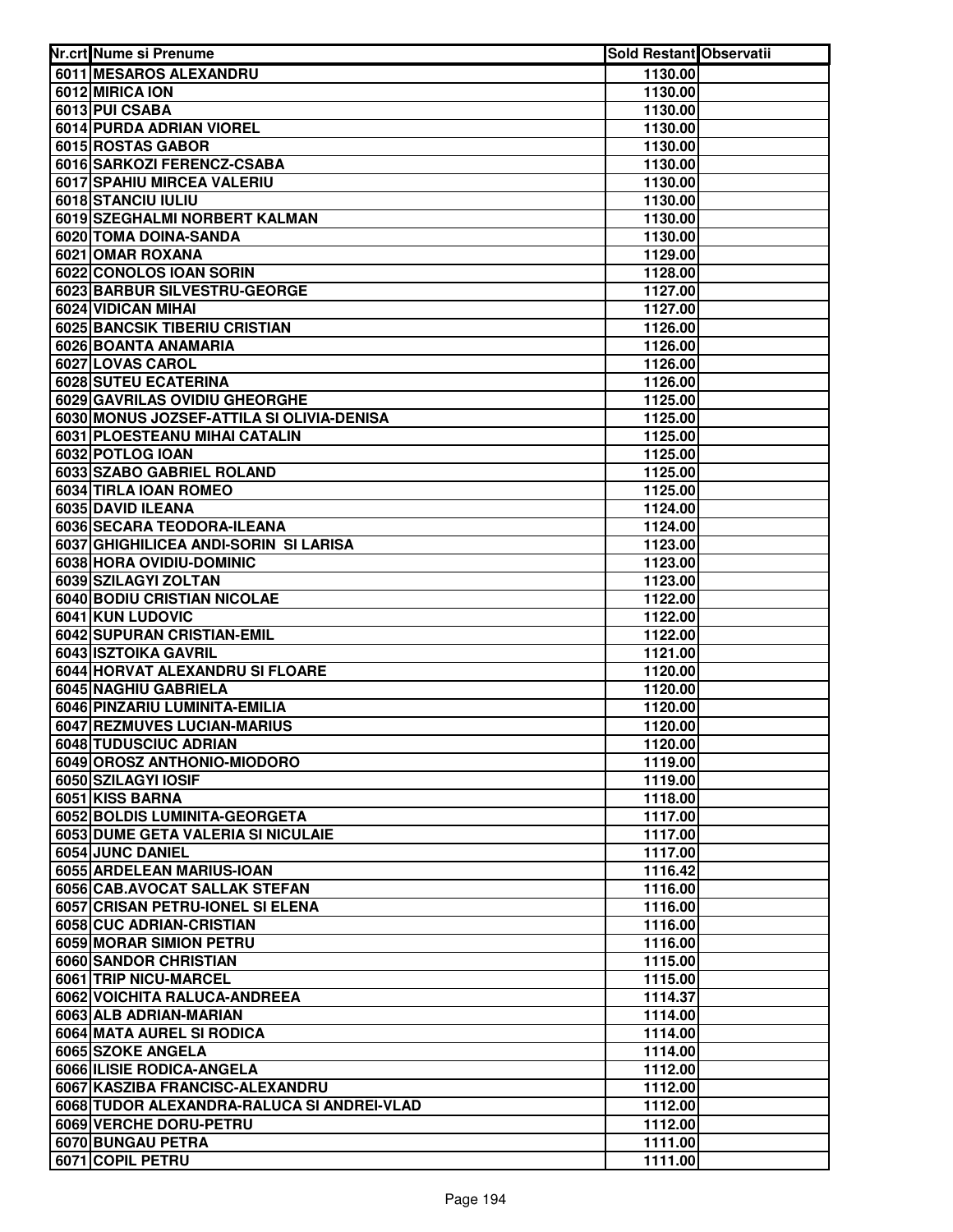| Nr.crt Nume si Prenume | Sold Restant Observatii |
|------------------------|-------------------------|
| 6072 BOTOS ROBERT      | 1110.00                 |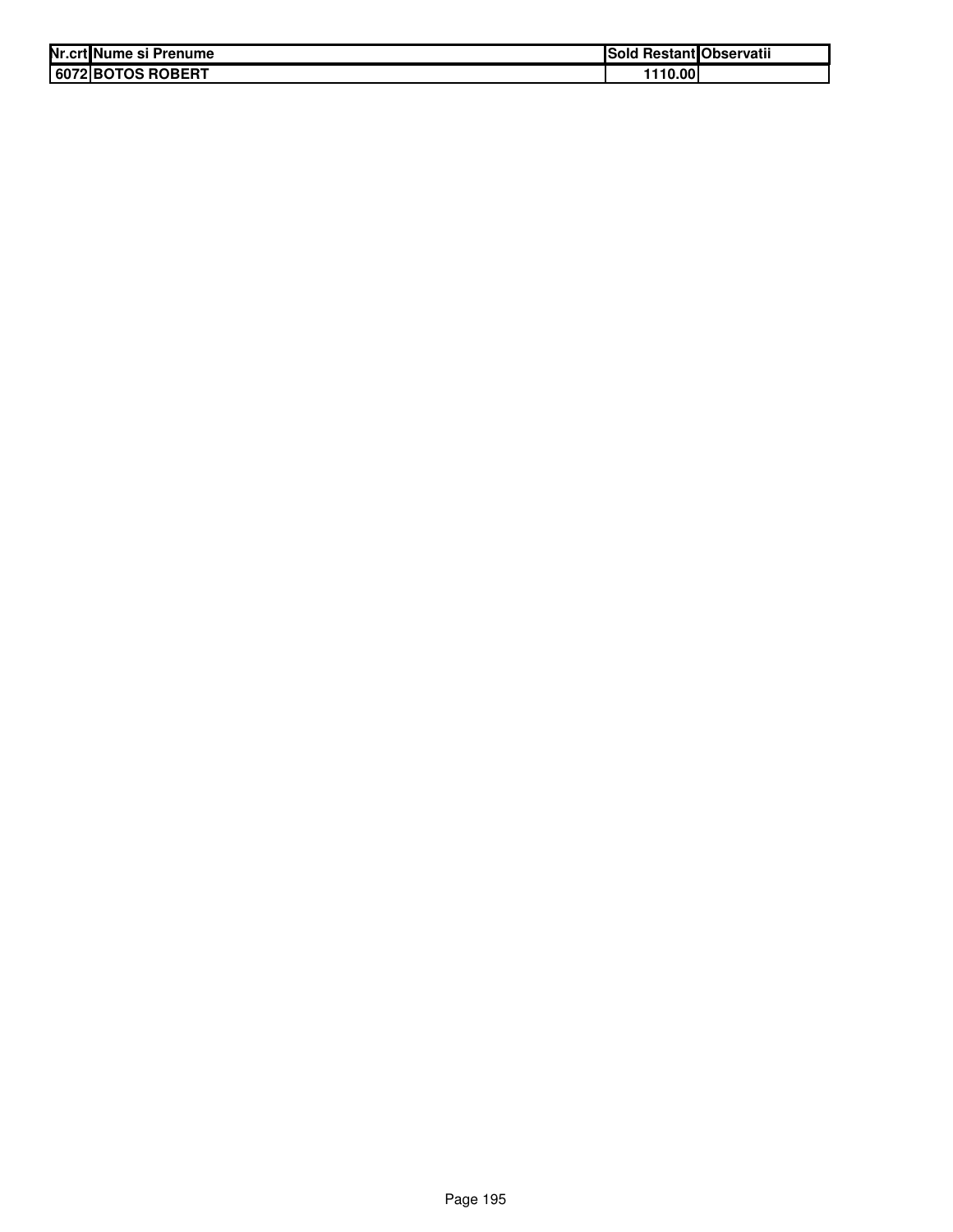| Nr.crt Nume si Prenume                                | Sold Restant Observatii |  |
|-------------------------------------------------------|-------------------------|--|
| 6073 TRIFAN MIRCEA                                    | 1109.56                 |  |
| 6074 COSTE ADRIAN-VASILE                              | 1109.50                 |  |
| 6075 SAITOS-COFAR TINCUTA LACRIMIOARA                 | 1109.00                 |  |
| 6076 SILAGHI GAVRIL                                   | 1109.00                 |  |
| 6077 BANYAI IOSIF                                     | 1108.00                 |  |
| 6078 BLAGA MARIA                                      | 1108.00                 |  |
| 6079 KARACSON ILDIKO KATALIN                          | 1108.00                 |  |
| 6080 SERES IOSIF                                      | 1108.00                 |  |
| 6081 BORDAS BOGDAN                                    | 1107.94                 |  |
| 6082 BERCHI IOAN                                      | 1107.00                 |  |
| 6083 MOGA ONITA-NICOLAE SI AURELIA                    | 1107.00                 |  |
| 6084 CIOBOTARU ADRIAN-SERGIU SI LAURA-DANIELA         | 1106.00                 |  |
| 6085 SFERLE MADALINA-IULIA                            | 1106.00                 |  |
| 6086 SKRIPEK ROBERT LUCIAN                            | 1106.00                 |  |
| 6087 BALAJ MARINELA                                   | 1105.00                 |  |
| 6088 MAROLEANU GHEORGHE                               | 1104.00                 |  |
| 6089 SILAGHI VIORICA                                  | 1104.00                 |  |
| 6090 AVRAM EUGEN-DUMITRU                              | 1102.00                 |  |
| 6091 KISS ISTVAN                                      | 1102.00                 |  |
| 6092 MEKERES LEVENTE- EDUARD                          | 1102.00                 |  |
| 6093 NEAGA ADRIAN CALIN                               | 1102.00                 |  |
| 6094 PURTAN TEODOR                                    | 1102.00                 |  |
| 6095 TESAN ANDREI-MIHAI                               | 1102.00                 |  |
| 6096 MARLEANU IOAN FELICIAN                           | 1101.00                 |  |
| 6097 BADESCU LUCIAN-GABRIEL                           | 1100.00                 |  |
| 6098 BALOG ELENA                                      | 1100.00                 |  |
| 6099 BARTA ATTILA                                     | 1100.00                 |  |
| 6100 BAS PETRU                                        | 1100.00                 |  |
| 6101 BENCZIK KLARA                                    | 1100.00                 |  |
| 6102 BONCIDAI VALENTIN                                | 1100.00                 |  |
| 6103 CHIS PAVEL                                       | 1100.00                 |  |
| 6104 FULIAS MARIN CORNEL                              | 1100.00                 |  |
| 6105 GABOR SUSANA                                     | 1100.00                 |  |
| 6106 GAVRILA ADRIAN                                   | 1100.00                 |  |
| 6107 HAMZA ALEXANDRU                                  | 1100.00                 |  |
| 6108 HEGEDUS SANDOR-GYORGY<br>6109 ILYES ZOLTAN CSABA | 1100.00                 |  |
| 6110 ISTOICA MARIA                                    | 1100.00<br>1100.00      |  |
|                                                       | 1100.00                 |  |
| 6111 KISS IULIANA                                     |                         |  |
| 6112 KISS LORANT<br>6113 KOVACS MELINDA-ANGELA        | 1100.00<br>1100.00      |  |
| 6114 LACZKO DENIS ROLAND                              | 1100.00                 |  |
| 6115 MEMETEA CORNEL-CSABA                             | 1100.00                 |  |
| 6116 MOCIAR SANDOR                                    | 1100.00                 |  |
| 6117 NICOARA BENIAMIN                                 | 1100.00                 |  |
| 6118 OSVAT SORIN-TEODOR                               | 1100.00                 |  |
| 6119 REIZ CSABA ANTAL                                 | 1100.00                 |  |
| 6120 ROSTAS ANGELINA                                  | 1100.00                 |  |
| 6121 ROSTAS SAMUEL RADU                               | 1100.00                 |  |
| 6122 SZABO FLORIN RAUL                                | 1100.00                 |  |
| 6123 SZERZO ROBERT ALEX                               | 1100.00                 |  |
| 6124 SZILAGYI ZSOLT                                   | 1100.00                 |  |
| 6125 TROISTA MARIA                                    | 1100.00                 |  |
| 6126 UNGUR FLORIN                                     | 1100.00                 |  |
| 6127 FORGACIU COSMIN FLORIN SI TEODORA-VIORICA        | 1099.12                 |  |
| 6128 BOZU LORELIA                                     | 1099.00                 |  |
| 6129 BUGHIU FLORENTINA MIHAELA                        | 1099.00                 |  |
| 6130 SZABO ANTON                                      | 1099.00                 |  |
| 6131 BODEA DUMITRU MARIUS                             | 1098.00                 |  |
| 6132 BENEDEK GABRIELA-ADINA                           | 1097.00                 |  |
| 6133 BONACIU FLOARE                                   | 1097.00                 |  |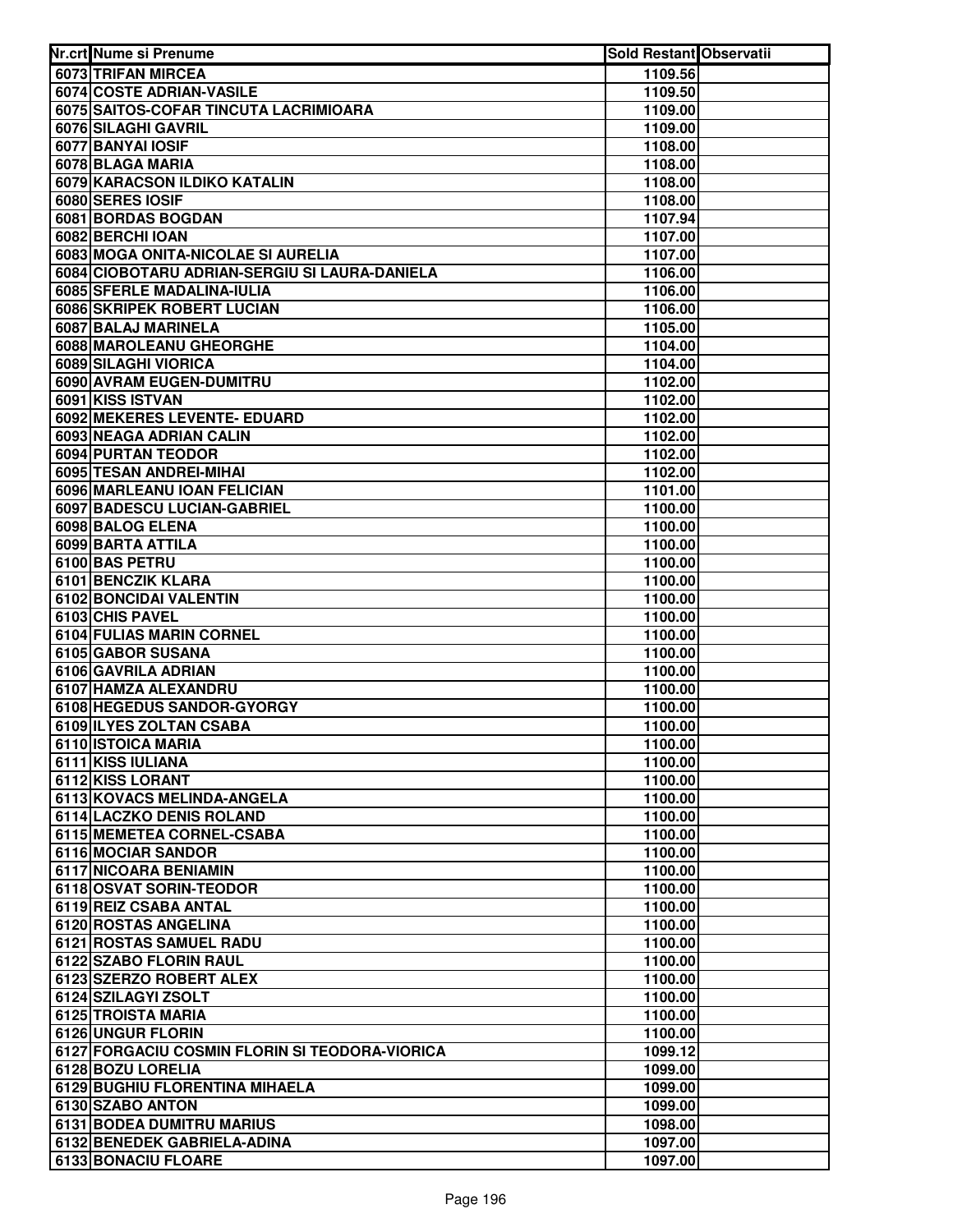| Nr.crt Nume si Prenume   | Sold Restant Observatii |  |
|--------------------------|-------------------------|--|
| 6134 GORDAN MIHAI-VIOREL | 1097.00                 |  |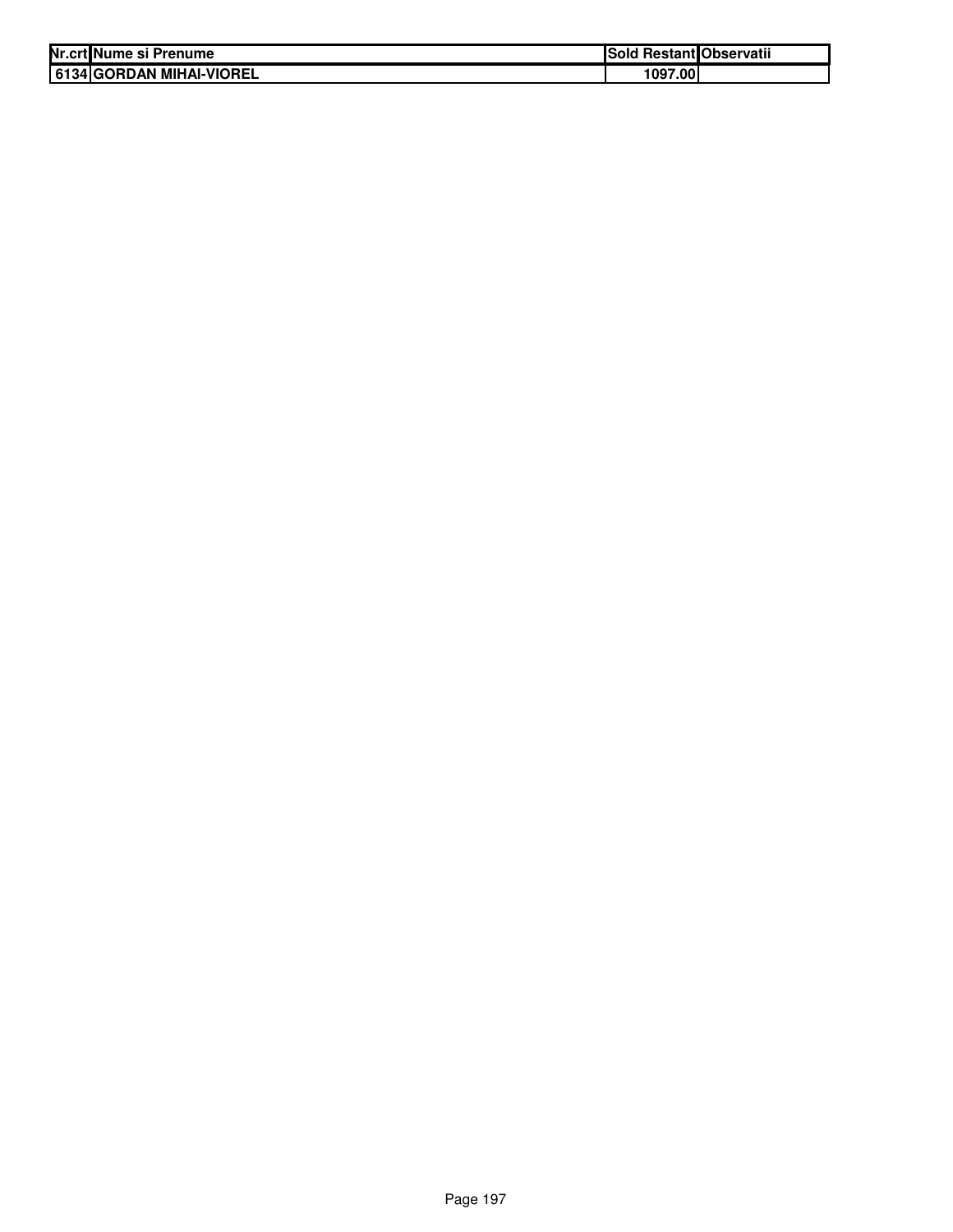| Nr.crt Nume si Prenume                         | <b>Sold Restant Observatii</b> |  |
|------------------------------------------------|--------------------------------|--|
| 6135 BUZE GHEORGHE-SORIN                       | 1096.74                        |  |
| 6136 ROSCA MARIUS-DUMITRU                      | 1096.00                        |  |
| 6137 PARAU RADU - LUCIAN                       | 1095.62                        |  |
| 6138 COVACI MELINDA                            | 1095.00                        |  |
| 6139 FILIMON FLAVIA DIANA                      | 1095.00                        |  |
| 6140 LAZAR DUMITRU NICOLAE                     | 1095.00                        |  |
| 6141 STOICA RUPI                               | 1095.00                        |  |
| 6142 COZMA ANDREI-IOAN                         | 1094.51                        |  |
| 6143 MARTON FERENC-JOZSEF                      | 1094.00                        |  |
| 6144 LASLAU LIVIU                              | 1093.50                        |  |
| 6145 RAT MARCEL-NICOLAE                        | 1093.13                        |  |
| 6146 BABA IOAN                                 | 1093.00                        |  |
| <b>6147 GABOR ECATERINA</b>                    | 1093.00                        |  |
| 6148 IONESCU OTILIA-MONICA                     | 1093.00                        |  |
| 6149 VANCEA IOAN SI MARIANA                    | 1093.00                        |  |
| 6150 AVRAM MARIANA                             | 1092.00                        |  |
| 6151 TIRLA GHEORGHE                            | 1092.00                        |  |
| 6152 BUNOAICA-MARCUS PAUL                      | 1091.39                        |  |
| 6153 CADAR IOAN                                | 1090.00                        |  |
| 6154 HORVATH ATTILA                            | 1090.00                        |  |
| 6155 KOVACS LASZLO-TIBOR                       | 1090.00                        |  |
| 6156 LINCAR CALIN-FLORIN                       | 1090.00                        |  |
| 6157 LINGURAR VOICHITA                         | 1090.00                        |  |
| 6158 MAGDAS ATTILA-ISTVAN                      | 1090.00                        |  |
| 6159 MAJOROS IULIU-EUGEN                       | 1090.00                        |  |
| 6160 RUSU CIPRIAN-ROBERT                       | 1090.00                        |  |
| 6161 SZOKE RICHARD ADRIAN                      | 1090.00                        |  |
| 6162 VESA ADRIAN-TRAIAN                        | 1090.00                        |  |
| 6163 BLAJ EMILIAN                              | 1089.00                        |  |
| 6164 BUDA RAZVAN NICOLAE SI CARMEN             | 1089.00                        |  |
| 6165 MARAMI MARIANA                            | 1089.00                        |  |
| 6166 MIHELE IOAN                               | 1089.00                        |  |
| 6167 MAIOR ANDRAS LAJOS                        | 1088.02                        |  |
| 6168 BUGLE FLORICA                             | 1088.00                        |  |
| 6169 CARAIMAN LAURENTIU CEZAR                  | 1088.00                        |  |
| 6170 MARCU GHEORGHE SI MARIANA                 | 1088.00                        |  |
| 6171 MOLOCEA CLAUDIU-DUMITRU SI LOREDANA-LAURA | 1088.00                        |  |
| 6172 PENZES IOAN SI MARGARETA                  | 1088.00                        |  |
| 6173 MAGHIAR LILIANA-SILVIA                    | 1087.00                        |  |
| 6174 POPA DAN TRAIAN                           | 1087.00                        |  |
| 6175 SOLOCI IOAN SI CORNELIA DANIELA           | 1087.00                        |  |
| 6176 MARIAN GHITA-STELIAN SI FLORICA           | 1086.00                        |  |
| 6177 MILIAN OLIVIA-ADELA                       | 1086.00                        |  |
| 6178 BETEG OVIDIU-VALENTIN                     | 1085.00                        |  |
| <b>6179 BUDIURI MARIUS SI LUCIA</b>            | 1085.00                        |  |
| 6180 LUPSE DANIEL                              | 1085.00                        |  |
| 6181 PISKORAN DANIEL SI CORINA MIHAELA         | 1085.00                        |  |
| 6182 TIRITEU CALIN GHEORGHE                    | 1085.00                        |  |
| 6183 PLESESCU IOAN                             | 1084.00                        |  |
| 6184 BARTA ILDIKO                              | 1083.00                        |  |
| 6185 CHICHINEJDI DAVID                         | 1083.00                        |  |
| 6186 DR.SARCA EUGENIA CM.I.                    | 1083.00                        |  |
| 6187 IRIMIAS CLAUDIU                           | 1083.00                        |  |
| 6188 PANTIS CARMEN                             | 1083.00                        |  |
| 6189 SZABO ANA                                 | 1083.00                        |  |
| 6190 VANCEA DAN                                | 1083.00                        |  |
| 6191 BARATKI ADALBERT                          | 1080.01                        |  |
| 6192 ARDELEAN SERGIU                           | 1080.00                        |  |
| 6193 BURCA BOGDAN-MARIUS                       | 1080.00                        |  |
| 6194 CHIS GRIGORE                              | 1080.00                        |  |
| 6195 DASCALU VASILE                            | 1080.00                        |  |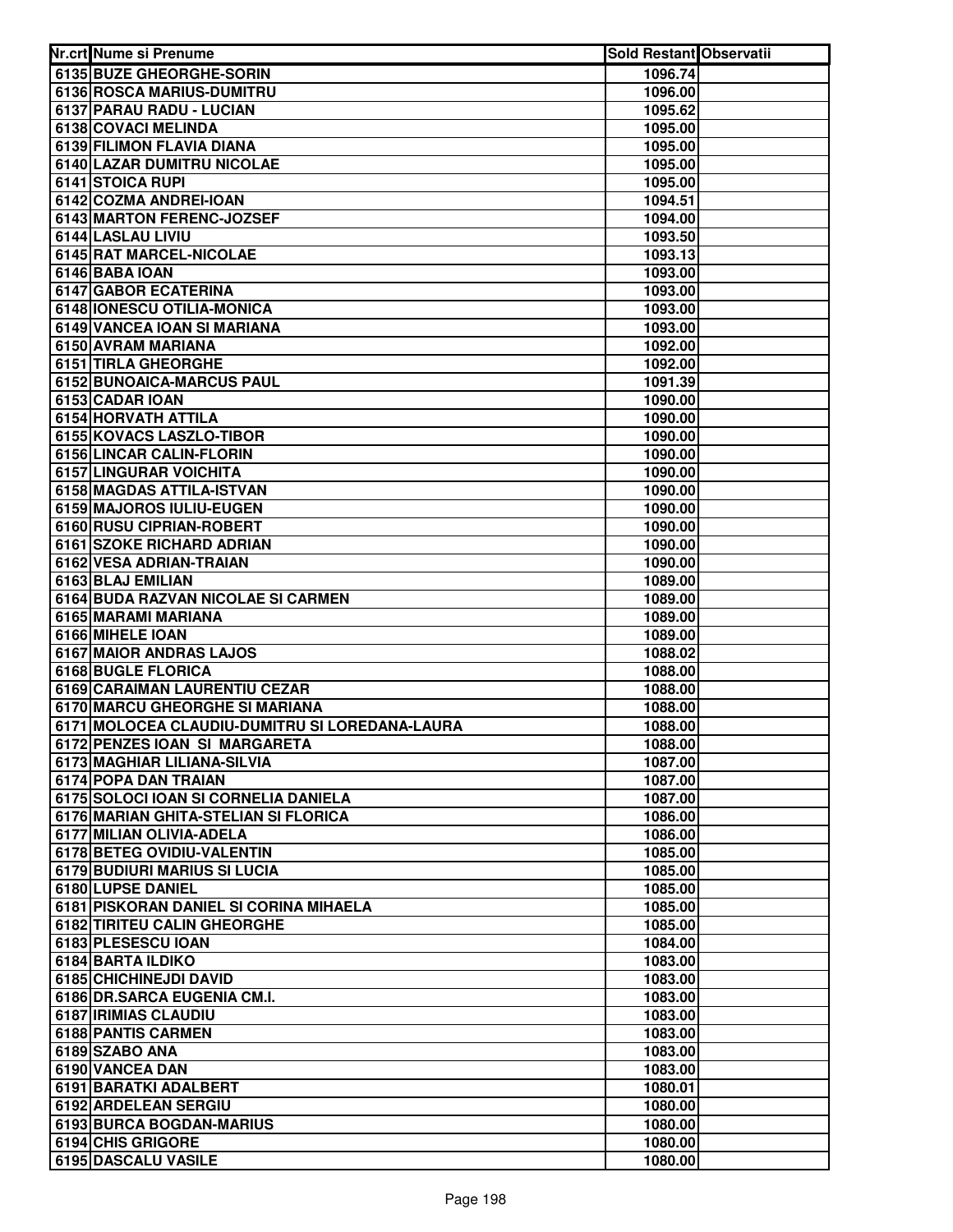| Nr.crt Nume si Prenume | Sold Restant Observatii |  |
|------------------------|-------------------------|--|
| 6196 GABOR OANA ROXANA | 1080.00                 |  |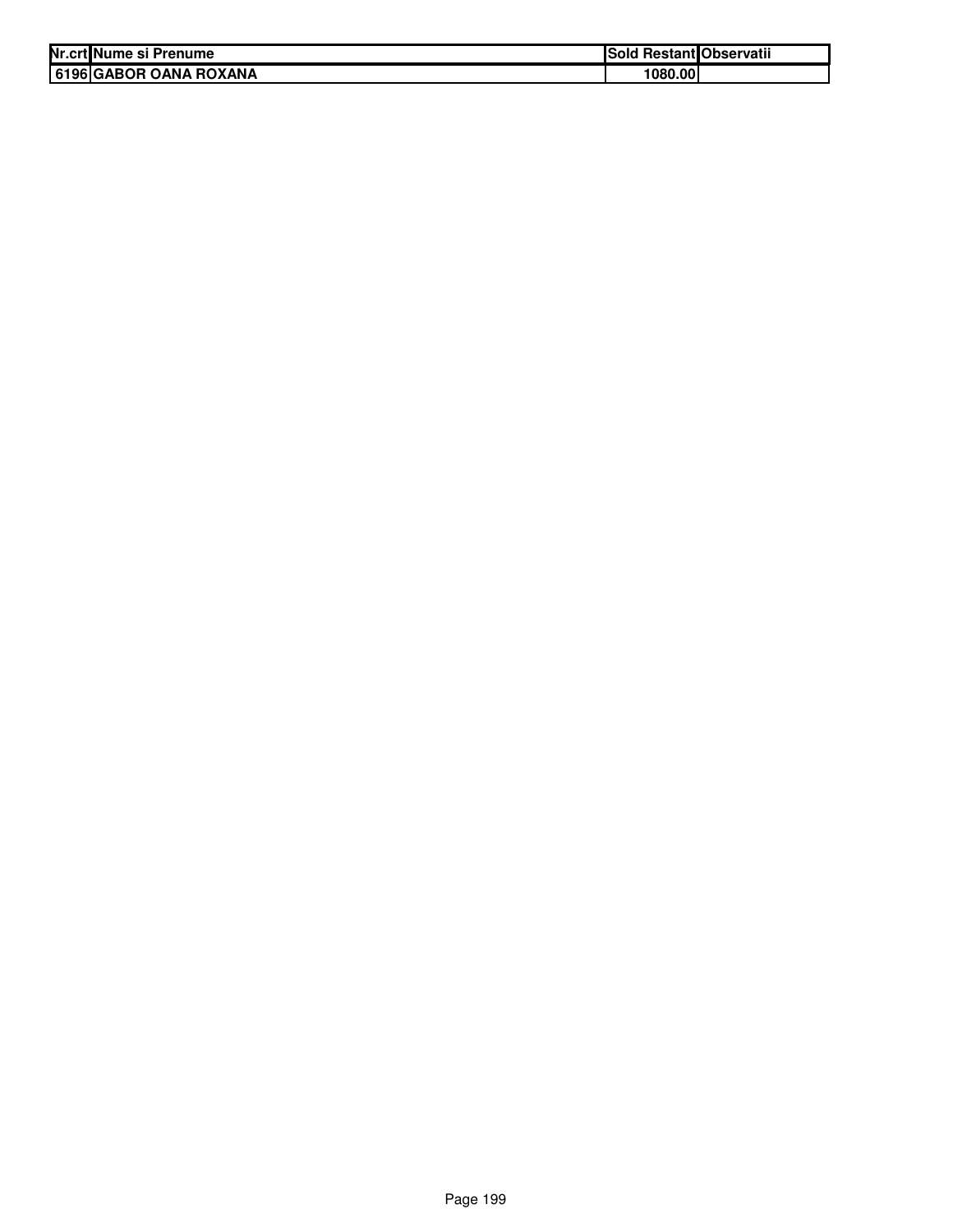| Nr.crt Nume si Prenume                                                    | <b>Sold Restant Observatii</b> |  |
|---------------------------------------------------------------------------|--------------------------------|--|
| 6197 HEGEDUS ANITA                                                        | 1080.00                        |  |
| 6198 JURCHIEVICI STEFAN                                                   | 1080.00                        |  |
| 6199 LUPSA DAN FLORIN                                                     | 1080.00                        |  |
| 6200 MIKLOS CAMELIA-IOANA                                                 | 1080.00                        |  |
| 6201 MUSAT FLORIN-MARIUS SI DIANA-DORINA                                  | 1080.00                        |  |
| 6202 PRECUP CLAUDIU-IULIAN                                                | 1080.00                        |  |
| 6203 SUSANU WILIAM DAN                                                    | 1080.00                        |  |
| 6204 BORA IOAN-RADU                                                       | 1079.00                        |  |
| 6205 IAMBOR TEODOR-LUCIAN                                                 | 1079.00                        |  |
| 6206 MEHESZ-MAGHIAR CRISTINA ANA                                          | 1079.00                        |  |
| 6207 REINER HELGA-LOLA                                                    | 1079.00                        |  |
| 6208 SUCIU PETRU                                                          | 1078.00                        |  |
| 6209 VASILACHE RENATA                                                     | 1078.00                        |  |
| 6210 ARDELEAN HADRIAN CEZAR                                               | 1077.00                        |  |
| 6211 DOMOCOS PETRU RADU SI LIOARA                                         | 1076.00                        |  |
| 6212 GALE CRISTIAN TUDOR                                                  | 1076.00                        |  |
| 6213 SOMLEA LIVIA                                                         | 1076.00                        |  |
| 6214 ANCA VLAD                                                            | 1075.00                        |  |
| 6215 OLTEANU MIRCEA SI CRISTINA                                           | 1075.00                        |  |
| 6216 LASZLO ZOLTAN - KRISZTIAN                                            | 1074.00                        |  |
| 6217 SZOKE GABRIELA DANA                                                  | 1074.00                        |  |
| 6218 CIUNGRADI DANIEL SI CLAUDIA-MARIA                                    | 1073.00                        |  |
| 6219 SABAU BIANCA                                                         | 1073.00                        |  |
| 6220 POP VASILE SORIN                                                     | 1072.00                        |  |
| 6221 TAKACS TAMAS-PAVEL SI TEREZIA                                        | 1072.00                        |  |
| 6222 TONCA ADRIAN-VASILE                                                  | 1072.00                        |  |
| 6223 BRAN FLORIAN                                                         | 1071.00                        |  |
| 6224 CUC NICOLETA                                                         | 1071.00                        |  |
| 6225 FUZI DANIELA                                                         | 1071.00                        |  |
| 6226 SEICA MARCELA-LILIANA SI NICOLAE                                     | 1071.00                        |  |
| 6227 UNGUR VIOREL-OCTAVIAN                                                | 1071.00                        |  |
| 6228 CORBANI RENATO                                                       | 1070.00                        |  |
| 6229 LASCA MIHAI-IOAN                                                     | 1070.00                        |  |
| 6230 ARDELEAN LILIANA MARINELA<br>6231 ELENES ALIN-IOAN SI MARIANA-DORINA | 1069.00<br>1069.00             |  |
| <b>6232 GALIS CRISTIAN VASILE</b>                                         | 1069.00                        |  |
| 6233 BELDEAN VALERIU-ANDREI                                               | 1068.00                        |  |
| 6234 BUDAI MARIUS                                                         | 1068.00                        |  |
| 6235 CRET IOANA-LAVINIA                                                   | 1068.00                        |  |
| 6236 ILISIE ADRIAN- NICOLAE                                               | 1068.00                        |  |
| 6237 POPOVICI IOAN SI MARIA                                               | 1068.00                        |  |
| 6238 ROMAN TEODOR-DOREL                                                   | 1068.00                        |  |
| 6239 ZELINA JANOS                                                         | 1068.00                        |  |
| 6240 AVASAN COSMIN-VASILE                                                 | 1067.00                        |  |
| 6241 HANZA IOAN                                                           | 1067.00                        |  |
| 6242 IONESCU CORNEL                                                       | 1067.00                        |  |
| 6243 SZALAI ELISABETA                                                     | 1067.00                        |  |
| 6244 BALOGH IULIANA                                                       | 1066.00                        |  |
| 6245 KIS SEBASTIAN-TIBERIU                                                | 1066.00                        |  |
| 6246 PACURAR MARINELA-FLORICA SI BERINDEI PETRU                           | 1066.00                        |  |
| 6247 DOVLETE STEFAN                                                       | 1065.00                        |  |
| 6248 GHIBA MIHAI                                                          | 1065.00                        |  |
| 6249 PARTI-BUGARIU TIBERIU-CALIN                                          | 1065.00                        |  |
| 6250 POPA DANIEL SI RODICA                                                | 1065.00                        |  |
| 6251 SERBAN ALEXANDRU                                                     | 1065.00                        |  |
| 6252 ZOLTAN CRISTIAN SI LORENA-ELENA                                      | 1064.00                        |  |
| 6253 KOCSIS ALEXANDRU                                                     | 1063.00                        |  |
| 6254 SUCIU MIHAIL                                                         | 1063.00                        |  |
| 6255 TIRLA FLORICA                                                        | 1063.00                        |  |
| 6256 AGIURGIOAEI ANDREI-IONUT                                             | 1062.00                        |  |
| 6257 BAN IONEL                                                            | 1062.00                        |  |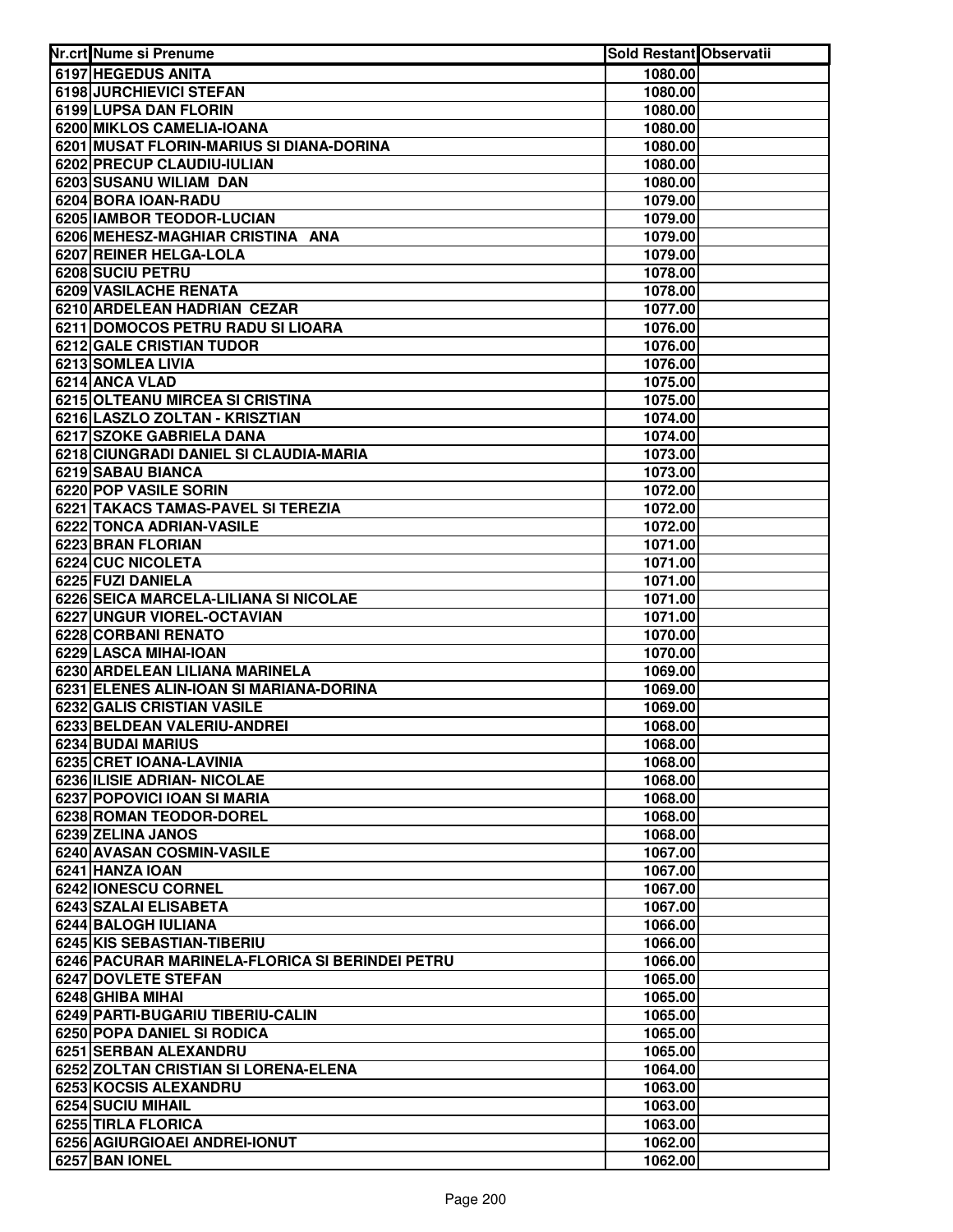| Nr.crt Nume si Prenume     | Sold Restant Observatii |  |
|----------------------------|-------------------------|--|
| 6258 EMBER RAMONA-GABRIELA | 1062.00l                |  |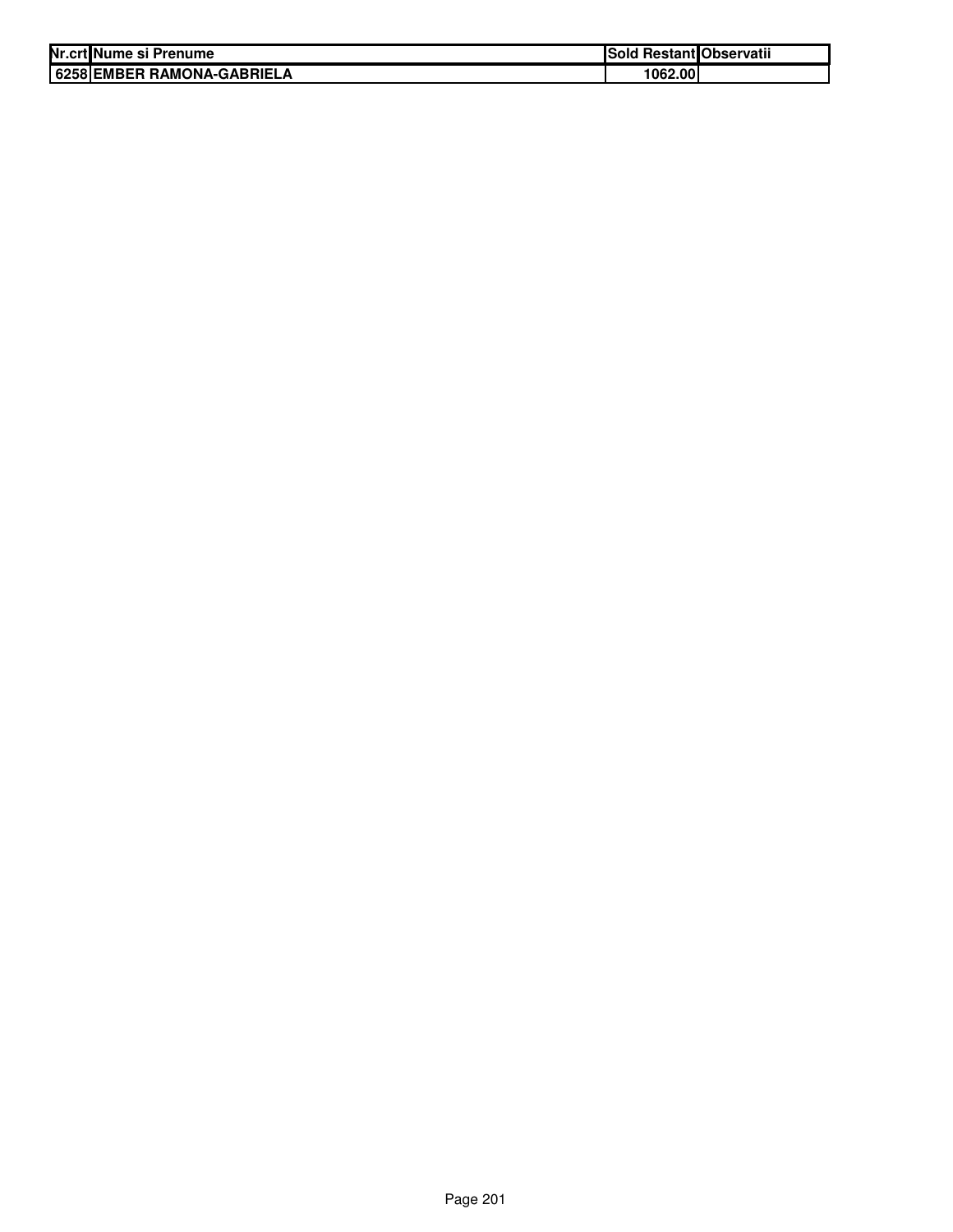| Nr.crt Nume si Prenume                                                | Sold Restant Observatii |  |
|-----------------------------------------------------------------------|-------------------------|--|
| 6259 FICUT GABRIELA-FLORICA                                           | 1062.00                 |  |
| 6260 OTVOS GAVRIL SI GHETE MARIAN                                     | 1062.00                 |  |
| <b>6261 PERTE IONUT CRISTIAN</b>                                      | 1061.50                 |  |
| 6262 MEDER ZSOLT ZOLTAN                                               | 1061.00                 |  |
| 6263 SERES LUCIAN MARIN                                               | 1061.00                 |  |
| 6264 CANALAS ATTILA                                                   | 1060.00                 |  |
| 6265 OROSZ GABOR                                                      | 1060.00                 |  |
| 6266 PENZES SANDA-ADINA                                               | 1060.00                 |  |
| 6267 ROSTAS ARGENTINA                                                 | 1060.00                 |  |
| 6268 SFERLE FLORIAN-SEBASTIAN                                         | 1060.00                 |  |
| <b>6269 SUPLACAN PETRU-DANIEL</b>                                     | 1060.00                 |  |
| 6270 MATIS MARIUS-EUGEN                                               | 1059.00                 |  |
| 6271 TABARA IOAN                                                      | 1059.00                 |  |
| 6272 LOBONTIU AUREL                                                   | 1058.00                 |  |
| 6273 BALA DANUT LIVIU                                                 | 1057.00                 |  |
| 6274 GUT IOAN-FLORIN                                                  | 1057.00                 |  |
| 6275 VAINA TIBOR OLIVER                                               | 1057.00                 |  |
| 6276 BUCIU EMIL                                                       | 1056.00                 |  |
| 6277 SIRCA MIRCEA-GHITA                                               | 1056.00                 |  |
| 6278 SZEKERES TIBOR-KAROLY                                            | 1056.00                 |  |
| 6279 CHIRODEA PETRU                                                   | 1055.00                 |  |
| 6280 HODISAN IONUT COSMIN                                             | 1055.00                 |  |
| 6281 BOTTO GEORGE-ALEXANDRU SI RAMONA                                 | 1054.00                 |  |
| 6282 LESAK SANDOR                                                     | 1054.00                 |  |
| 6283 PASCALAU CRISTIAN-COSTEL                                         | 1054.00                 |  |
| 6284 SLIEDER KRISZTIAN-ZSOLT                                          | 1054.00                 |  |
| 6285 PARCALAB CRISTIAN DAN SI RAMONA-SANDA                            | 1053.00                 |  |
| 6286 SUCIU GHEORGHE                                                   | 1053.00                 |  |
| 6287 ZIMAN CIPRIAN RADU                                               | 1053.00                 |  |
| 6288 BODEA CALIN-SEBASTIAN                                            | 1052.00                 |  |
| 6289 MUDURA VASILE                                                    | 1052.00                 |  |
| 6290 PAPP IOAN-GAVRIL                                                 | 1052.00                 |  |
| 6291 PARCALAB GHEORGHE SI CORNELIA                                    | 1052.00                 |  |
| 6292 POPA LIANA CORINA                                                | 1051.00                 |  |
| 6293 POPP MIHAI-AUGUSTIN                                              | 1051.00                 |  |
| 6294 ANTONICA ADRIAN-ROBERT                                           | 1050.00                 |  |
| 6295 BALINT SORIN LIVIU                                               | 1050.00                 |  |
| 6296 BESENYEI ANA-MARIA                                               | 1050.00                 |  |
| <b>6297 BIMBO LAJOS SI ANGELA</b>                                     | 1050.00                 |  |
| 6298 BULACA FLORIN-SERGIU                                             | 1050.00                 |  |
| 6299 CABA PAULA-DENISA                                                | 1050.00                 |  |
| 6300 CIONTOS AURICA-ANA                                               | 1050.00                 |  |
| 6301 DALEA ALEXANDRINA                                                | 1050.00                 |  |
| 6302 DERCSENYI ALEXANDRU-MARIN<br><b>6303 FAZECAS CRISTIAN ANDREI</b> | 1050.00                 |  |
|                                                                       | 1050.00                 |  |
| 6304 FLORESCU ADRIAN                                                  | 1050.00                 |  |
| 6305 GORDAN MARIUS CASIAN SI FLORICA-LIANA                            | 1050.00                 |  |
| 6306 GUTI ANDREI-VIOREL                                               | 1050.00                 |  |
| 6307 HAPREAN DRAGOS-ANDREI<br>6308 HERE ADRIAN DUMITRU                | 1050.00                 |  |
|                                                                       | 1050.00                 |  |
| 6309 KOVACS FLORIN-ALEXANDRU                                          | 1050.00                 |  |
| 6310 MAGHIAR SEBASTIAN-AUREL                                          | 1050.00                 |  |
| 6311 MASCAS-BUZGUTA IONEL-FLORENTIN<br>6312 MEZA DACIAN-MIRCEA        | 1050.00<br>1050.00      |  |
| 6313 POP MONICA-DIANA                                                 | 1050.00                 |  |
| 6314 POPA FELICIA                                                     | 1050.00                 |  |
| 6315 ROSCA NICOLAE SI FLORICA                                         | 1050.00                 |  |
| 6316 SPIVALIUC NICOLAE-VASILE                                         | 1050.00                 |  |
| 6317 TARCAU RADU DINU                                                 | 1050.00                 |  |
| 6318 VAIDA GEANINA MELANIA.                                           | 1050.00                 |  |
| 6319 POPA MARIA SI GHEORGHE                                           | 1049.00                 |  |
|                                                                       |                         |  |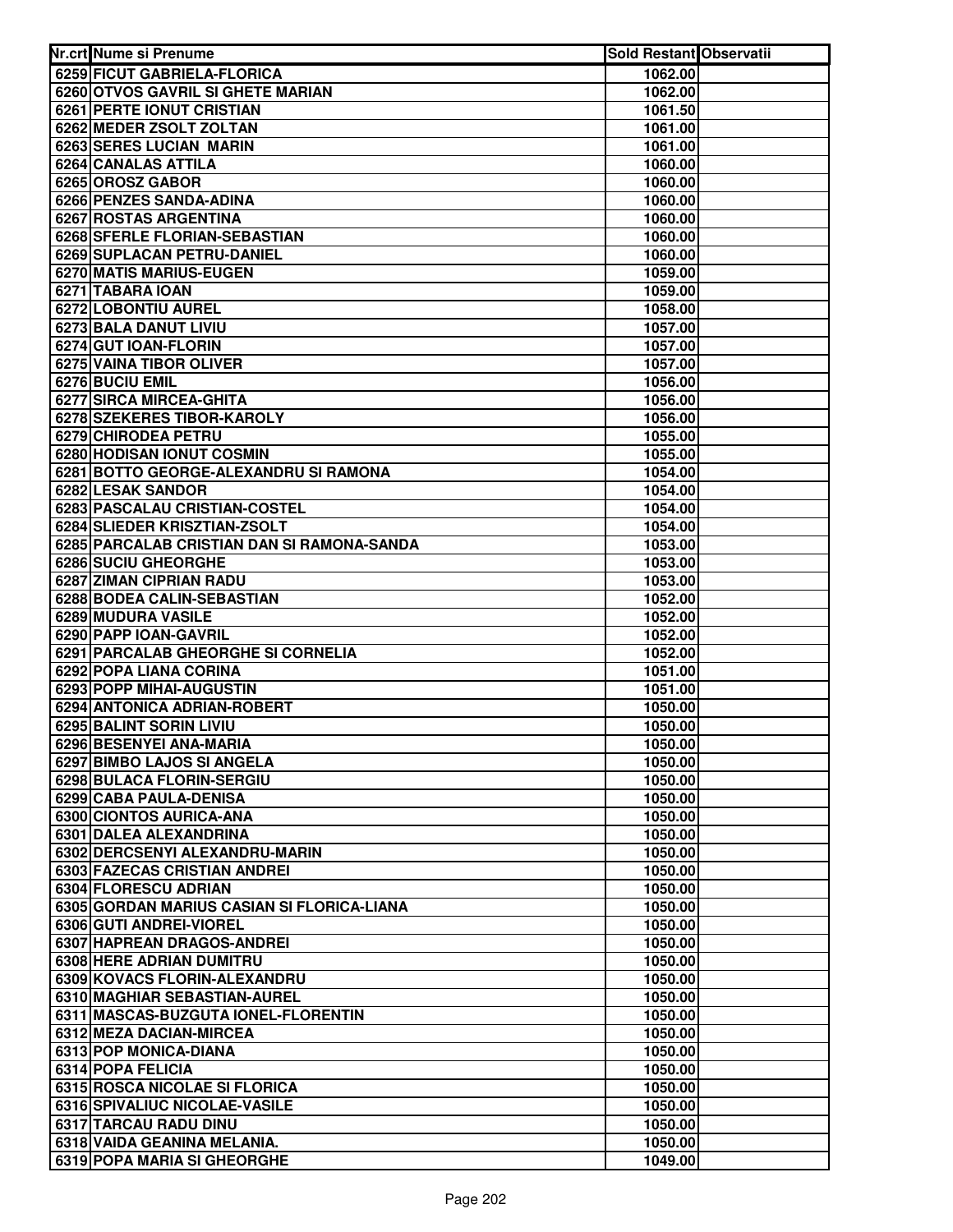| Nr.crt Nume si Prenume                       | <b>Sold Restant Observatii</b> |  |
|----------------------------------------------|--------------------------------|--|
| 6320 FEKETE CIPRIAN MARIUS SI CORINA-MIHAELA | 1048.00l                       |  |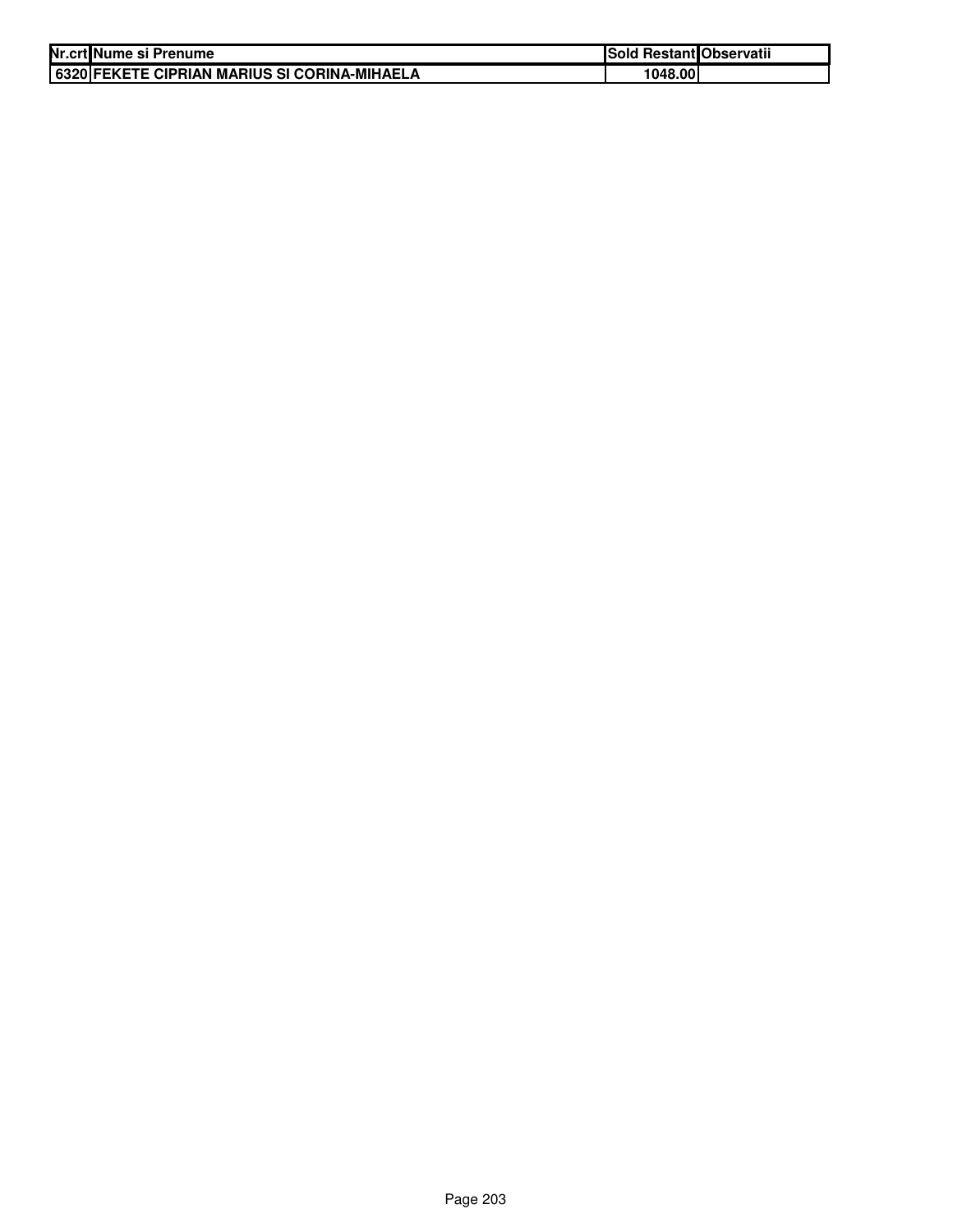| Nr.crt Nume si Prenume                      | <b>Sold Restant Observatii</b> |  |
|---------------------------------------------|--------------------------------|--|
| 6321 JUNJAN NICOLAE                         | 1047.50                        |  |
| 6322 CAMPAN CRISTIAN - ALIN SI MONICA-IOANA | 1047.00                        |  |
| 6323 KUKLA EDUARD-IOSIF-ATTILA              | 1047.00                        |  |
| 6324 MAN HOREA-TIBERIU                      | 1047.00                        |  |
| 6325 CIORDAS MARIUS-IOAN                    | 1046.00                        |  |
| 6326 CRACAN VADIM                           | 1046.00                        |  |
| 6327 MUNTEANU BOGDAN                        | 1046.00                        |  |
| 6328 PODILA FLORIN IOAN                     | 1046.00                        |  |
| 6329 ROSU ADRIAN-FELIX SI ADINA             | 1046.00                        |  |
| 6330 TIVADAR GABRIEL RAZVAN                 | 1046.00                        |  |
| 6331 CORAS DANIEL                           | 1045.00                        |  |
| 6332 MARINAU ADRIAN                         | 1045.00                        |  |
| 6333 ROSTAS IOAN                            | 1045.00                        |  |
| 6334 SAV OVIDIU                             | 1045.00                        |  |
| <b>6335 TASNADE DUMITRU</b>                 | 1045.00                        |  |
| 6336 LUPUT DUMITRU                          | 1044.00                        |  |
| 6337 BALOGH ZOLTAN P.F.A(1730907054711)     | 1043.00                        |  |
| 6338 JURCA COSMIN ADRIAN                    | 1043.00                        |  |
| 6339 CHIRILA CRACIUN                        | 1042.00                        |  |
| 6340 VARGA ROMULUS-IULIU                    | 1042.00                        |  |
| 6341 CIOBOTEA SERGIU-ANDREI                 | 1041.50                        |  |
| 6342 BODI ISTVAN                            | 1041.00                        |  |
| 6343 PATCAS TEODOR                          | 1041.00                        |  |
| 6344 POPA IONUT-MARIUS                      | 1041.00                        |  |
| 6345 TOTH MARIA-ROZALIA SI ISTVAN           | 1041.00                        |  |
| 6346 GAIDI KRISTOF-SANDOR                   | 1040.00                        |  |
| 6347 IENCIU GERARD-ADRIAN SI MIRELA MARIA   | 1040.00                        |  |
| 6348 IZSAK JANOS                            | 1040.00                        |  |
| 6349 MAGO TIBERIU                           | 1040.00                        |  |
| 6350 MATE JACINT-ZSOLT                      | 1040.00                        |  |
| 6351 NAGY SANDOR                            | 1040.00                        |  |
| 6352 ORBAI COSMIN GAVRIL                    | 1040.00                        |  |
| 6353 OSACENCO RENATE-MIHAELA                | 1040.00                        |  |
| 6354 OTVOS RENATA-ANGELA                    | 1040.00                        |  |
| 6355 PETER ANDA- CORNELIA SI CAROL          | 1040.00                        |  |
| 6356 POPA FLORIAN                           | 1040.00                        |  |
| 6357 SERAC CRISTINA                         | 1040.00                        |  |
| 6358 TROK HAJNALKA MARIA                    | 1040.00                        |  |
| 6359 BABES VICTOR-EMERIC                    | 1039.00                        |  |
| 6360 BALOG GHEORGHE                         | 1039.00                        |  |
| 6361 CSERVID ZSOLT                          | 1039.00                        |  |
| 6362 GUT ALIN IONUT                         | 1039.00                        |  |
| 6363 VALKO VILMOS                           | 1039.00                        |  |
| 6364 DEMIAN BOGDAN-ADRIAN                   | 1038.00                        |  |
| 6365 LUPSEA IOAN-PETRU                      | 1038.00                        |  |
| 6366 PONTOS TEREZIA                         | 1037.00                        |  |
| 6367 POP IOAN SORIN SI FLORINA-CRISTINA     | 1037.00                        |  |
| 6368 GERMAN RADU VASILE                     | 1036.00                        |  |
| 6369 TULEU VASILE-MARIUS SI CLAUDIA         | 1036.00                        |  |
| 6370 BEJUSCA HORIA SEBASTIAN                | 1035.00                        |  |
| 6371 CIUCAS CRISTIAN-STEFAN                 | 1035.00                        |  |
| 6372 HOVANETI VASILE                        | 1034.00                        |  |
| 6373 MURASAN REMUS                          | 1034.00                        |  |
| 6374 TIPLEA VASILE DANIEL                   | 1033.00                        |  |
| 6375 BUZLEA IOAN SI LUMINITA                | 1032.00                        |  |
| 6376 CORCEA IZABELA-ANDREEA                 | 1032.00                        |  |
| 6377 TAU IOAN SI ANA<br>6378 BANCSA VIORICA | 1032.00                        |  |
| 6379 FODOR ROBERT                           | 1031.00                        |  |
| 6380 VOLGYESI FRANCISC                      | 1031.00<br>1031.00             |  |
| 6381 BUDAU REMUS-PETRU                      | 1030.00                        |  |
|                                             |                                |  |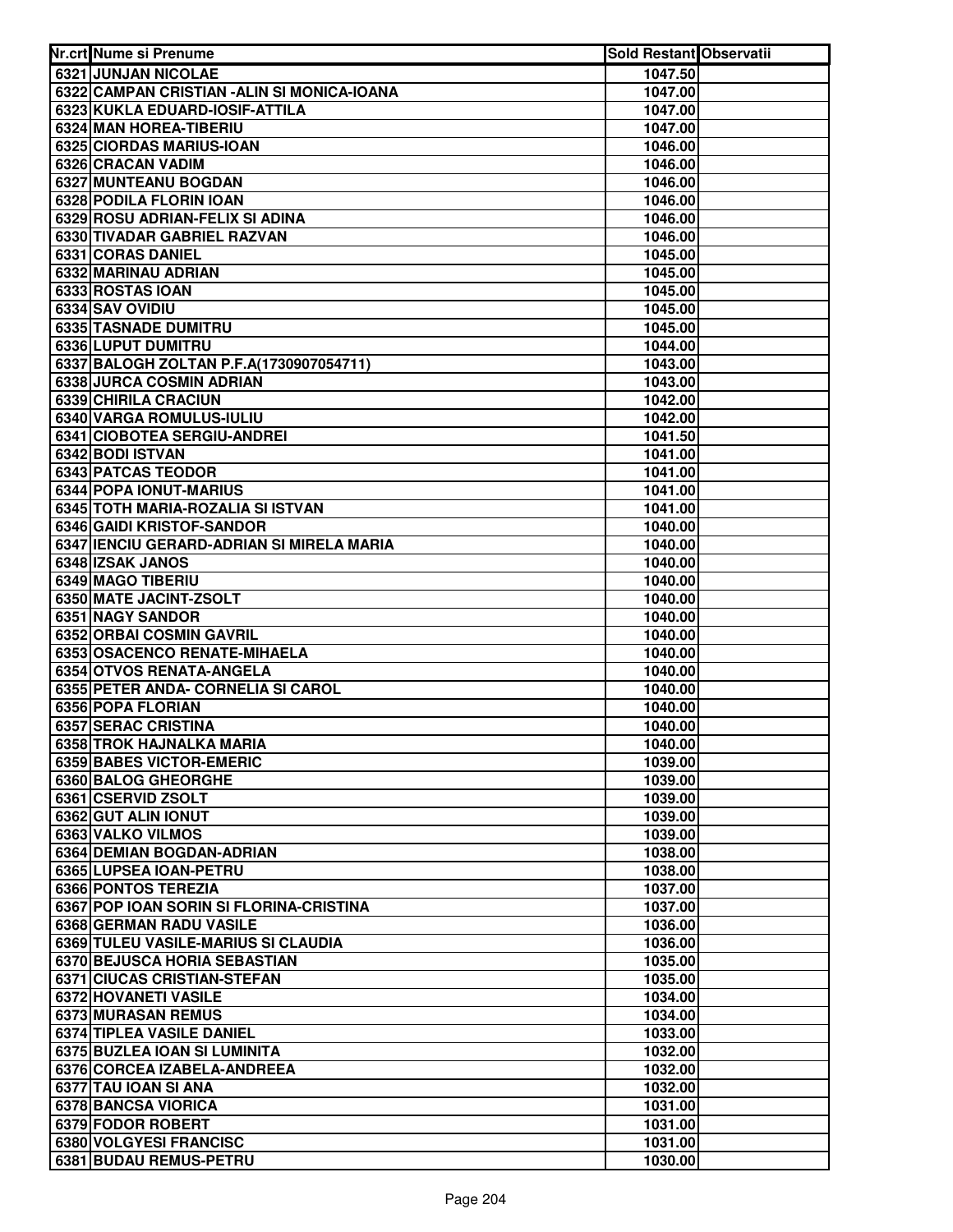| Nr.crt Nume si Prenume | ISold   | <b>Restant Observatii</b> |
|------------------------|---------|---------------------------|
| 6382 GAZSI FERENC      | 1030.00 |                           |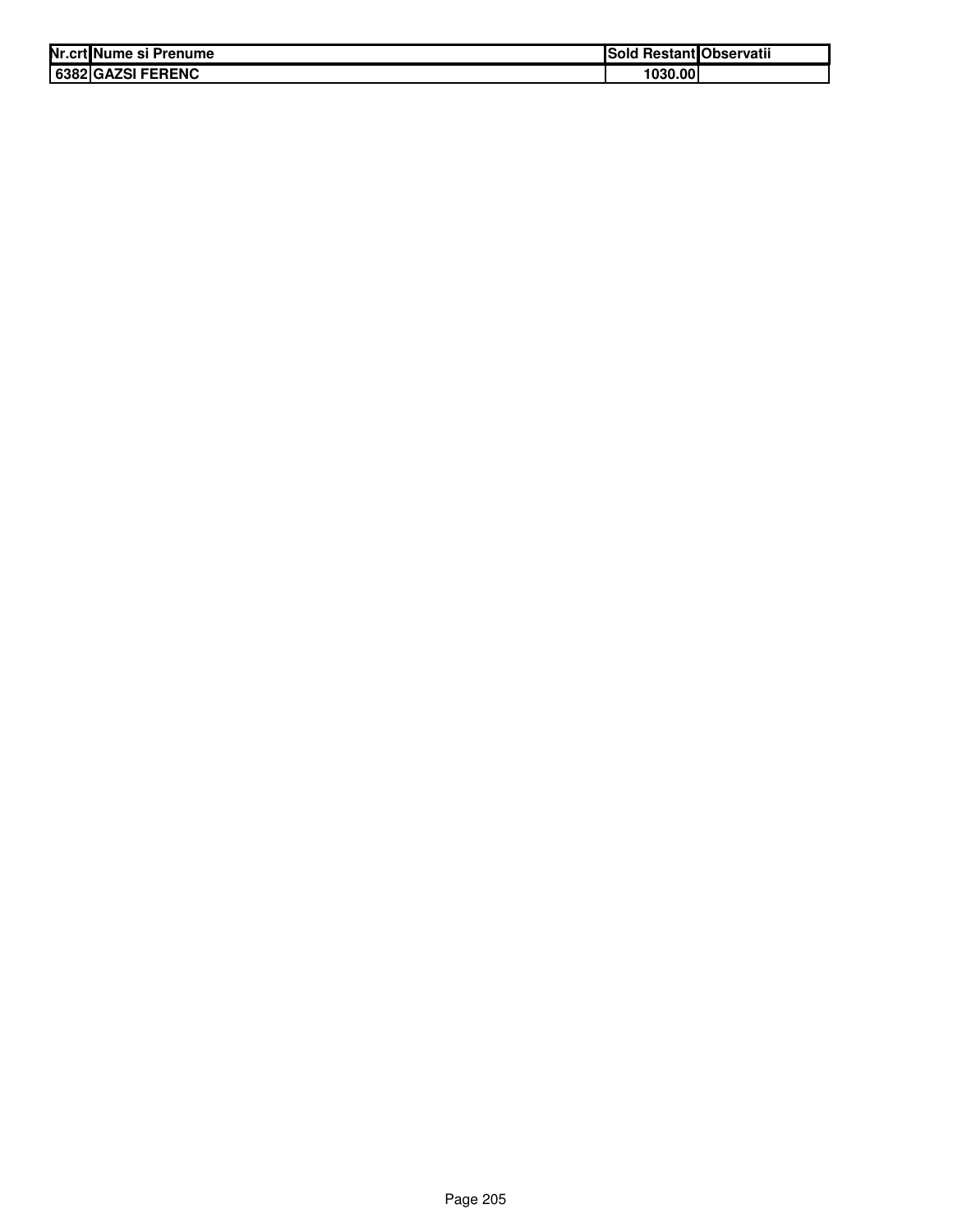| Nr.crt Nume si Prenume                      | Sold Restant Observatii |  |
|---------------------------------------------|-------------------------|--|
| 6383 HEGEDUS PAMELA-LUSI                    | 1030.00                 |  |
| 6384 LAZAR ALEXANDRA GEORGIANA              | 1030.00                 |  |
| 6385 ROMOCIA FLAVIU                         | 1030.00                 |  |
| 6386 VERES LEVENTE ZOLTAN                   | 1030.00                 |  |
| 6387 PANITI EMERIC SI IREN                  | 1028.00                 |  |
| 6388 SCORTE FLORIN-MARCEL                   | 1027.00                 |  |
| 6389 AV.MALAN SI ASOCIATII-SOC.CIVILA PROF. | 1026.00                 |  |
| 6390 AYDIN KAMRAN AZZAM                     | 1026.00                 |  |
| 6391 BONDAR CRISTIAN-IONUT                  | 1026.00                 |  |
| 6392 BONDAR OCTAVIAN-HORATIU                | 1026.00                 |  |
| 6393 CALNICEANU ADELA-GEORGETA              | 1026.00                 |  |
| 6394 CASON CONSTANTIN-IOAN                  | 1026.00                 |  |
| 6395 EMBER RODICA                           | 1026.00                 |  |
| 6396 HALASI GIZELLA                         | 1026.00                 |  |
| 6397 HANAS DECEBAL-CLAUDIU SI ANGELA        | 1026.00                 |  |
| 6398 ILEA GEORGE-IOSIF                      | 1026.00                 |  |
| 6399 LAZAU MARIA                            | 1026.00                 |  |
| 6400 LUPEA MIHAI - CABINET DE AVOCAT        | 1026.00                 |  |
| 6401 MORAR IOAN-ADRIAN                      | 1026.00                 |  |
| 6402 NEMETI ATTILA-CSABA                    | 1026.00                 |  |
| 6403 NYAKACSKA ZSOLT-ANDRAS                 | 1026.00                 |  |
| 6404 OLAR FLORIN RAZVAN                     | 1026.00                 |  |
| 6405 PIRCIU ANA-MARIA                       | 1026.00                 |  |
| 6406 POP VIRGIL TRAIAN                      | 1026.00                 |  |
| 6407 TIFREA MIHAELA                         | 1026.00                 |  |
| 6408 TOROK SAVETA                           | 1026.00                 |  |
| 6409 TUTURAS DANIELA                        | 1026.00                 |  |
| 6410 ZECHERIU DANIEL-CONSTANTIN             | 1026.00                 |  |
| 6411 HAITA SORIN-LIVIU                      | 1025.00                 |  |
| 6412 HAJDUCSI TIBERIU                       | 1025.00                 |  |
| 6413 IENCIU MARIUS                          | 1025.00                 |  |
| 6414 LUPON BOGDAN ALEXANDRU                 | 1025.00                 |  |
| 6415 MOGA PETRU                             | 1025.00                 |  |
| 6416 PETRITA CALIN-SORIN                    | 1025.00                 |  |
| 6417 TIFREA DRAGOS SI MIHAELA               | 1025.00                 |  |
| 6418 ZAHA SIMONA RAMONA                     | 1025.00                 |  |
| 6419 BOKA ATTILA                            | 1024.00                 |  |
| 6420 SERB CALIN-IOAN                        | 1024.00                 |  |
| 6421 BODONEA MARIA SI MIRCEA                | 1023.00                 |  |
| 6422 PAP-DEAC IOAN SI ANCA                  | 1023.00                 |  |
| 6423 RADU ZSUZSANNA KATALIN EVA             | 1023.00                 |  |
| 6424 STROE-DURINA CATALIN-MIHAI SI CRISTINA | 1023.00                 |  |
| 6425 TRIFAN CRISTIAN GHEORGHE               | 1023.00                 |  |
| 6426 GHELAN ALIN IOAN                       | 1022.00                 |  |
| <b>6427 BACIU FILOFTEIA</b>                 | 1021.00                 |  |
| 6428 FLORUTA MARIA-CLAUDIA                  | 1021.00                 |  |
| 6429 ILEA MARIUS-LIVIU                      | 1021.00                 |  |
| 6430 LAKATOS ANTONIO                        | 1021.00                 |  |
| 6431 LUPU RAUL-RADU                         | 1021.00                 |  |
| 6432 POPA SORIN                             | 1021.00                 |  |
| 6433 SARA MELEK                             | 1020.85                 |  |
| 6434 BUZLA SAMUEL                           | 1020.00                 |  |
| 6435 CARTIS DANUT VIOREL                    | 1020.00                 |  |
| 6436 FARKAS ISTVAN-MIHALY                   | 1020.00                 |  |
| 6437 MARINESCU RADU ADRIAN                  | 1020.00                 |  |
| 6438 PASCOIU SEBASTIAN TUDOR                | 1020.00                 |  |
| 6439 PAVEL MARIUS                           | 1020.00                 |  |
| 6440 ROSTAS CAROLINA                        | 1020.00                 |  |
| 6441 VLAD SERGIU MADALIN                    | 1020.00                 |  |
| 6442 DAVID SIMONA                           | 1019.00                 |  |
| 6443 HAJNER EMIL                            | 1019.00                 |  |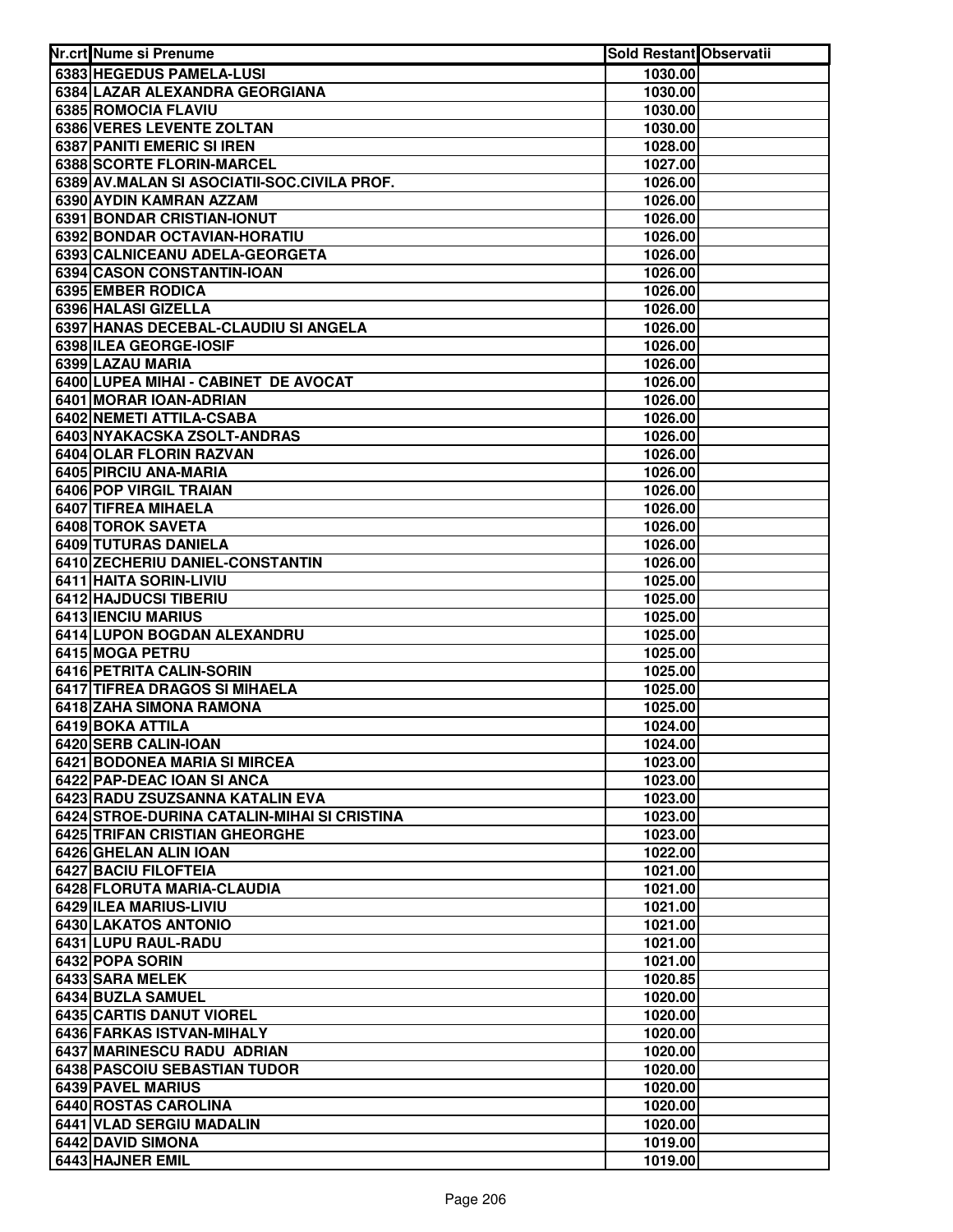| Nr.crt Nume si Prenume   | Sold Restant Observatii |  |
|--------------------------|-------------------------|--|
| 6444 ABURDAN FLORICA-ANA | 1018.00                 |  |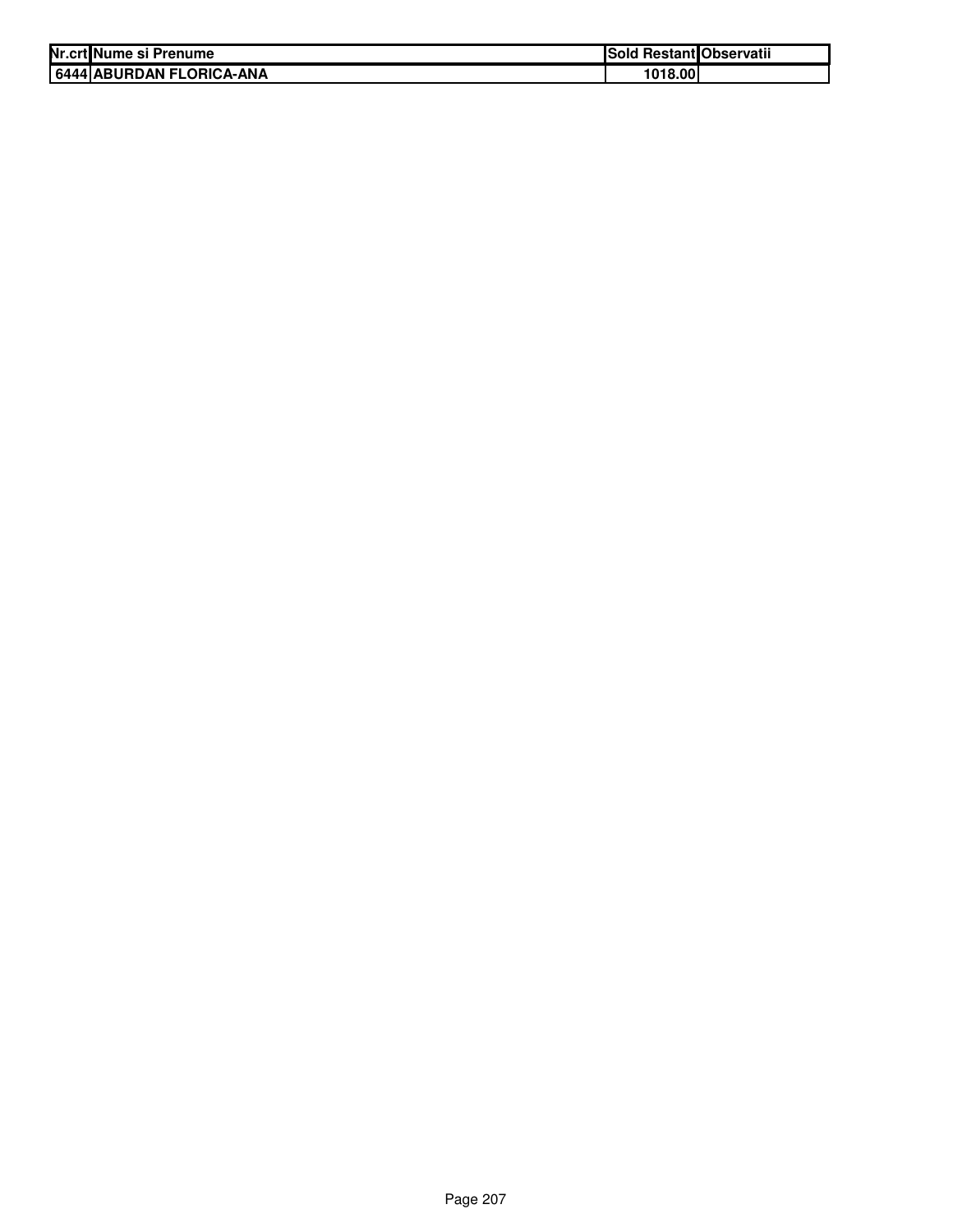| 6445 DOMOCOS IOAN<br>1018.00<br>6446 PURDA ANA SI DUMITRU<br>1018.00<br>6447 SIMANDAN OVIDIU-IOAN<br>1018.00<br>6448 FUSCAS MARIANA-ELENA<br>1016.00<br>6449 HALASZ NORBERT ALEXANDRU<br>1016.00<br>6450 BOCHIS ADRIAN SI ERZSEBET KATALIN<br>1015.00<br>6451 CIUPA ALEX-EUGEN<br>1015.00<br>6452 GHITEA ALEXANDRU-IOSIF<br>1015.00<br>6453 IANCIO FLORIAN<br>1015.00<br>6454 PANEA SIMONA-CARMEN<br>1015.00<br>6455 VERES FLORICA<br>1015.00<br>6456 MORGOVAN FLORIAN SI MARIA<br>1014.00<br>6457 SCROBOTA IOANA<br>1014.00<br>6458 STURZ IOAN SI GEORGETA<br>1013.00<br>6459 ZAH-MANEA FLOAREA<br>1013.00<br>6460 BOGDAN ANAMARIA<br>1012.10<br>6461 DOMOCOS CORINA<br>1012.00<br>6462 GAL FELICIAN<br>1012.00<br><b>6463 SOTIUT GEANINA-SANDA</b><br>1012.00<br>6464 SUCIU RAMON-GELU SI MIHAELA<br>1012.00<br>6465 GIUSCA CORNELIU<br>1011.00<br>6466 VALKAI ISTVAN-LASZLO<br>1011.00<br>6467 FOIA RAUL SERBAN<br>1010.00<br>6468 KADAS ALEXANDRU-LADISLAU<br>1010.00<br>6469 LAZAR IOAN-EMIL<br>1010.00<br>6470 PETRICAS EVA<br>1010.00<br>6471 SERAFICEAN ALEXANDRU<br>1010.00<br>6472 SZUCS BORBALA-VIORICA<br>1010.00<br>6473 TEGLAS DOREL<br>1010.00<br>6474 VANCEA VIORICA<br>1010.00<br>6475 MATEAS LIVIU SI FLORICA CRISTINA<br>1009.00<br>6476 COSTAS ADRIAN-PETRU<br>1008.00<br>6477 DUDAS FLORIN-IONEL SI ANCUTA-ADRIANA<br>1008.00<br>6478 ERDELI IONUT RAZVAN<br>1008.00<br>6479 ISTOICA TEREZ<br>1008.00<br>6480 KOVACS ZOLTAN-ATTILA<br>1008.00<br>6481 MACOVEI VASILE<br>1008.00<br><b>6482 MIHALIUC IOAN DANIEL</b><br>1008.00<br>6483 NEMETI ROBERT-GYULA<br>1008.00<br>6484 PANTEA ADRIANA-ANA<br>1008.00<br>6485 SZABO MIRCEA<br>1008.00<br>6486 VANTA IOSIF-VIRGIL<br>1008.00<br>6487 VARGA ROMULUS<br>1008.00<br>6488 LACATUS FLORIAN SI ANA<br>1006.00<br>6489 OLAR SEBASTIAN<br>1006.00<br>6490 RIF-TOTH OVIDIU GABRIEL<br>1006.00<br>6491 SALAGEAN DANIELA<br>1006.00<br>6492 GEREBENES LUDOVIC<br>1005.52<br>6493 CIOBANU AUREL<br>1004.00<br>6494 PAUL GHEORGHE<br>1004.00<br>6495 TRIFAN DANIEL-EMANUEL<br>1004.00<br>6496 LAKATOS IOAN<br>1003.00<br>6497 MILAS GAVRIL<br>1003.00<br>6498 TRIFA DOREL-VIOREL<br>1003.00<br>6499 CRISAN ANDREI<br>1002.00<br>6500 KOLAK HORTENZIA<br>1002.00<br>6501 MAKLUCZ MIHALY SI EDITH-ELISABETA<br>1002.00<br>6502 TARNOCZY ELVIRA<br>1002.00<br>6503 TONK IRINA-ANTAL-KAROLINA-EMIL-WILH<br>1002.00<br>6504 BARUTA GABRIEL<br>1001.98<br>6505 LUCACI TEODOR<br>1001.00 | Nr.crt Nume si Prenume | <b>Sold Restant Observatii</b> |  |
|------------------------------------------------------------------------------------------------------------------------------------------------------------------------------------------------------------------------------------------------------------------------------------------------------------------------------------------------------------------------------------------------------------------------------------------------------------------------------------------------------------------------------------------------------------------------------------------------------------------------------------------------------------------------------------------------------------------------------------------------------------------------------------------------------------------------------------------------------------------------------------------------------------------------------------------------------------------------------------------------------------------------------------------------------------------------------------------------------------------------------------------------------------------------------------------------------------------------------------------------------------------------------------------------------------------------------------------------------------------------------------------------------------------------------------------------------------------------------------------------------------------------------------------------------------------------------------------------------------------------------------------------------------------------------------------------------------------------------------------------------------------------------------------------------------------------------------------------------------------------------------------------------------------------------------------------------------------------------------------------------------------------------------------------------------------------------------------------------------------------------------------------------------------------------------------------------------------------------------------------------------------------------------------------------------------------------------------------------------------------------------------------------------------------------------------------|------------------------|--------------------------------|--|
|                                                                                                                                                                                                                                                                                                                                                                                                                                                                                                                                                                                                                                                                                                                                                                                                                                                                                                                                                                                                                                                                                                                                                                                                                                                                                                                                                                                                                                                                                                                                                                                                                                                                                                                                                                                                                                                                                                                                                                                                                                                                                                                                                                                                                                                                                                                                                                                                                                                |                        |                                |  |
|                                                                                                                                                                                                                                                                                                                                                                                                                                                                                                                                                                                                                                                                                                                                                                                                                                                                                                                                                                                                                                                                                                                                                                                                                                                                                                                                                                                                                                                                                                                                                                                                                                                                                                                                                                                                                                                                                                                                                                                                                                                                                                                                                                                                                                                                                                                                                                                                                                                |                        |                                |  |
|                                                                                                                                                                                                                                                                                                                                                                                                                                                                                                                                                                                                                                                                                                                                                                                                                                                                                                                                                                                                                                                                                                                                                                                                                                                                                                                                                                                                                                                                                                                                                                                                                                                                                                                                                                                                                                                                                                                                                                                                                                                                                                                                                                                                                                                                                                                                                                                                                                                |                        |                                |  |
|                                                                                                                                                                                                                                                                                                                                                                                                                                                                                                                                                                                                                                                                                                                                                                                                                                                                                                                                                                                                                                                                                                                                                                                                                                                                                                                                                                                                                                                                                                                                                                                                                                                                                                                                                                                                                                                                                                                                                                                                                                                                                                                                                                                                                                                                                                                                                                                                                                                |                        |                                |  |
|                                                                                                                                                                                                                                                                                                                                                                                                                                                                                                                                                                                                                                                                                                                                                                                                                                                                                                                                                                                                                                                                                                                                                                                                                                                                                                                                                                                                                                                                                                                                                                                                                                                                                                                                                                                                                                                                                                                                                                                                                                                                                                                                                                                                                                                                                                                                                                                                                                                |                        |                                |  |
|                                                                                                                                                                                                                                                                                                                                                                                                                                                                                                                                                                                                                                                                                                                                                                                                                                                                                                                                                                                                                                                                                                                                                                                                                                                                                                                                                                                                                                                                                                                                                                                                                                                                                                                                                                                                                                                                                                                                                                                                                                                                                                                                                                                                                                                                                                                                                                                                                                                |                        |                                |  |
|                                                                                                                                                                                                                                                                                                                                                                                                                                                                                                                                                                                                                                                                                                                                                                                                                                                                                                                                                                                                                                                                                                                                                                                                                                                                                                                                                                                                                                                                                                                                                                                                                                                                                                                                                                                                                                                                                                                                                                                                                                                                                                                                                                                                                                                                                                                                                                                                                                                |                        |                                |  |
|                                                                                                                                                                                                                                                                                                                                                                                                                                                                                                                                                                                                                                                                                                                                                                                                                                                                                                                                                                                                                                                                                                                                                                                                                                                                                                                                                                                                                                                                                                                                                                                                                                                                                                                                                                                                                                                                                                                                                                                                                                                                                                                                                                                                                                                                                                                                                                                                                                                |                        |                                |  |
|                                                                                                                                                                                                                                                                                                                                                                                                                                                                                                                                                                                                                                                                                                                                                                                                                                                                                                                                                                                                                                                                                                                                                                                                                                                                                                                                                                                                                                                                                                                                                                                                                                                                                                                                                                                                                                                                                                                                                                                                                                                                                                                                                                                                                                                                                                                                                                                                                                                |                        |                                |  |
|                                                                                                                                                                                                                                                                                                                                                                                                                                                                                                                                                                                                                                                                                                                                                                                                                                                                                                                                                                                                                                                                                                                                                                                                                                                                                                                                                                                                                                                                                                                                                                                                                                                                                                                                                                                                                                                                                                                                                                                                                                                                                                                                                                                                                                                                                                                                                                                                                                                |                        |                                |  |
|                                                                                                                                                                                                                                                                                                                                                                                                                                                                                                                                                                                                                                                                                                                                                                                                                                                                                                                                                                                                                                                                                                                                                                                                                                                                                                                                                                                                                                                                                                                                                                                                                                                                                                                                                                                                                                                                                                                                                                                                                                                                                                                                                                                                                                                                                                                                                                                                                                                |                        |                                |  |
|                                                                                                                                                                                                                                                                                                                                                                                                                                                                                                                                                                                                                                                                                                                                                                                                                                                                                                                                                                                                                                                                                                                                                                                                                                                                                                                                                                                                                                                                                                                                                                                                                                                                                                                                                                                                                                                                                                                                                                                                                                                                                                                                                                                                                                                                                                                                                                                                                                                |                        |                                |  |
|                                                                                                                                                                                                                                                                                                                                                                                                                                                                                                                                                                                                                                                                                                                                                                                                                                                                                                                                                                                                                                                                                                                                                                                                                                                                                                                                                                                                                                                                                                                                                                                                                                                                                                                                                                                                                                                                                                                                                                                                                                                                                                                                                                                                                                                                                                                                                                                                                                                |                        |                                |  |
|                                                                                                                                                                                                                                                                                                                                                                                                                                                                                                                                                                                                                                                                                                                                                                                                                                                                                                                                                                                                                                                                                                                                                                                                                                                                                                                                                                                                                                                                                                                                                                                                                                                                                                                                                                                                                                                                                                                                                                                                                                                                                                                                                                                                                                                                                                                                                                                                                                                |                        |                                |  |
|                                                                                                                                                                                                                                                                                                                                                                                                                                                                                                                                                                                                                                                                                                                                                                                                                                                                                                                                                                                                                                                                                                                                                                                                                                                                                                                                                                                                                                                                                                                                                                                                                                                                                                                                                                                                                                                                                                                                                                                                                                                                                                                                                                                                                                                                                                                                                                                                                                                |                        |                                |  |
|                                                                                                                                                                                                                                                                                                                                                                                                                                                                                                                                                                                                                                                                                                                                                                                                                                                                                                                                                                                                                                                                                                                                                                                                                                                                                                                                                                                                                                                                                                                                                                                                                                                                                                                                                                                                                                                                                                                                                                                                                                                                                                                                                                                                                                                                                                                                                                                                                                                |                        |                                |  |
|                                                                                                                                                                                                                                                                                                                                                                                                                                                                                                                                                                                                                                                                                                                                                                                                                                                                                                                                                                                                                                                                                                                                                                                                                                                                                                                                                                                                                                                                                                                                                                                                                                                                                                                                                                                                                                                                                                                                                                                                                                                                                                                                                                                                                                                                                                                                                                                                                                                |                        |                                |  |
|                                                                                                                                                                                                                                                                                                                                                                                                                                                                                                                                                                                                                                                                                                                                                                                                                                                                                                                                                                                                                                                                                                                                                                                                                                                                                                                                                                                                                                                                                                                                                                                                                                                                                                                                                                                                                                                                                                                                                                                                                                                                                                                                                                                                                                                                                                                                                                                                                                                |                        |                                |  |
|                                                                                                                                                                                                                                                                                                                                                                                                                                                                                                                                                                                                                                                                                                                                                                                                                                                                                                                                                                                                                                                                                                                                                                                                                                                                                                                                                                                                                                                                                                                                                                                                                                                                                                                                                                                                                                                                                                                                                                                                                                                                                                                                                                                                                                                                                                                                                                                                                                                |                        |                                |  |
|                                                                                                                                                                                                                                                                                                                                                                                                                                                                                                                                                                                                                                                                                                                                                                                                                                                                                                                                                                                                                                                                                                                                                                                                                                                                                                                                                                                                                                                                                                                                                                                                                                                                                                                                                                                                                                                                                                                                                                                                                                                                                                                                                                                                                                                                                                                                                                                                                                                |                        |                                |  |
|                                                                                                                                                                                                                                                                                                                                                                                                                                                                                                                                                                                                                                                                                                                                                                                                                                                                                                                                                                                                                                                                                                                                                                                                                                                                                                                                                                                                                                                                                                                                                                                                                                                                                                                                                                                                                                                                                                                                                                                                                                                                                                                                                                                                                                                                                                                                                                                                                                                |                        |                                |  |
|                                                                                                                                                                                                                                                                                                                                                                                                                                                                                                                                                                                                                                                                                                                                                                                                                                                                                                                                                                                                                                                                                                                                                                                                                                                                                                                                                                                                                                                                                                                                                                                                                                                                                                                                                                                                                                                                                                                                                                                                                                                                                                                                                                                                                                                                                                                                                                                                                                                |                        |                                |  |
|                                                                                                                                                                                                                                                                                                                                                                                                                                                                                                                                                                                                                                                                                                                                                                                                                                                                                                                                                                                                                                                                                                                                                                                                                                                                                                                                                                                                                                                                                                                                                                                                                                                                                                                                                                                                                                                                                                                                                                                                                                                                                                                                                                                                                                                                                                                                                                                                                                                |                        |                                |  |
|                                                                                                                                                                                                                                                                                                                                                                                                                                                                                                                                                                                                                                                                                                                                                                                                                                                                                                                                                                                                                                                                                                                                                                                                                                                                                                                                                                                                                                                                                                                                                                                                                                                                                                                                                                                                                                                                                                                                                                                                                                                                                                                                                                                                                                                                                                                                                                                                                                                |                        |                                |  |
|                                                                                                                                                                                                                                                                                                                                                                                                                                                                                                                                                                                                                                                                                                                                                                                                                                                                                                                                                                                                                                                                                                                                                                                                                                                                                                                                                                                                                                                                                                                                                                                                                                                                                                                                                                                                                                                                                                                                                                                                                                                                                                                                                                                                                                                                                                                                                                                                                                                |                        |                                |  |
|                                                                                                                                                                                                                                                                                                                                                                                                                                                                                                                                                                                                                                                                                                                                                                                                                                                                                                                                                                                                                                                                                                                                                                                                                                                                                                                                                                                                                                                                                                                                                                                                                                                                                                                                                                                                                                                                                                                                                                                                                                                                                                                                                                                                                                                                                                                                                                                                                                                |                        |                                |  |
|                                                                                                                                                                                                                                                                                                                                                                                                                                                                                                                                                                                                                                                                                                                                                                                                                                                                                                                                                                                                                                                                                                                                                                                                                                                                                                                                                                                                                                                                                                                                                                                                                                                                                                                                                                                                                                                                                                                                                                                                                                                                                                                                                                                                                                                                                                                                                                                                                                                |                        |                                |  |
|                                                                                                                                                                                                                                                                                                                                                                                                                                                                                                                                                                                                                                                                                                                                                                                                                                                                                                                                                                                                                                                                                                                                                                                                                                                                                                                                                                                                                                                                                                                                                                                                                                                                                                                                                                                                                                                                                                                                                                                                                                                                                                                                                                                                                                                                                                                                                                                                                                                |                        |                                |  |
|                                                                                                                                                                                                                                                                                                                                                                                                                                                                                                                                                                                                                                                                                                                                                                                                                                                                                                                                                                                                                                                                                                                                                                                                                                                                                                                                                                                                                                                                                                                                                                                                                                                                                                                                                                                                                                                                                                                                                                                                                                                                                                                                                                                                                                                                                                                                                                                                                                                |                        |                                |  |
|                                                                                                                                                                                                                                                                                                                                                                                                                                                                                                                                                                                                                                                                                                                                                                                                                                                                                                                                                                                                                                                                                                                                                                                                                                                                                                                                                                                                                                                                                                                                                                                                                                                                                                                                                                                                                                                                                                                                                                                                                                                                                                                                                                                                                                                                                                                                                                                                                                                |                        |                                |  |
|                                                                                                                                                                                                                                                                                                                                                                                                                                                                                                                                                                                                                                                                                                                                                                                                                                                                                                                                                                                                                                                                                                                                                                                                                                                                                                                                                                                                                                                                                                                                                                                                                                                                                                                                                                                                                                                                                                                                                                                                                                                                                                                                                                                                                                                                                                                                                                                                                                                |                        |                                |  |
|                                                                                                                                                                                                                                                                                                                                                                                                                                                                                                                                                                                                                                                                                                                                                                                                                                                                                                                                                                                                                                                                                                                                                                                                                                                                                                                                                                                                                                                                                                                                                                                                                                                                                                                                                                                                                                                                                                                                                                                                                                                                                                                                                                                                                                                                                                                                                                                                                                                |                        |                                |  |
|                                                                                                                                                                                                                                                                                                                                                                                                                                                                                                                                                                                                                                                                                                                                                                                                                                                                                                                                                                                                                                                                                                                                                                                                                                                                                                                                                                                                                                                                                                                                                                                                                                                                                                                                                                                                                                                                                                                                                                                                                                                                                                                                                                                                                                                                                                                                                                                                                                                |                        |                                |  |
|                                                                                                                                                                                                                                                                                                                                                                                                                                                                                                                                                                                                                                                                                                                                                                                                                                                                                                                                                                                                                                                                                                                                                                                                                                                                                                                                                                                                                                                                                                                                                                                                                                                                                                                                                                                                                                                                                                                                                                                                                                                                                                                                                                                                                                                                                                                                                                                                                                                |                        |                                |  |
|                                                                                                                                                                                                                                                                                                                                                                                                                                                                                                                                                                                                                                                                                                                                                                                                                                                                                                                                                                                                                                                                                                                                                                                                                                                                                                                                                                                                                                                                                                                                                                                                                                                                                                                                                                                                                                                                                                                                                                                                                                                                                                                                                                                                                                                                                                                                                                                                                                                |                        |                                |  |
|                                                                                                                                                                                                                                                                                                                                                                                                                                                                                                                                                                                                                                                                                                                                                                                                                                                                                                                                                                                                                                                                                                                                                                                                                                                                                                                                                                                                                                                                                                                                                                                                                                                                                                                                                                                                                                                                                                                                                                                                                                                                                                                                                                                                                                                                                                                                                                                                                                                |                        |                                |  |
|                                                                                                                                                                                                                                                                                                                                                                                                                                                                                                                                                                                                                                                                                                                                                                                                                                                                                                                                                                                                                                                                                                                                                                                                                                                                                                                                                                                                                                                                                                                                                                                                                                                                                                                                                                                                                                                                                                                                                                                                                                                                                                                                                                                                                                                                                                                                                                                                                                                |                        |                                |  |
|                                                                                                                                                                                                                                                                                                                                                                                                                                                                                                                                                                                                                                                                                                                                                                                                                                                                                                                                                                                                                                                                                                                                                                                                                                                                                                                                                                                                                                                                                                                                                                                                                                                                                                                                                                                                                                                                                                                                                                                                                                                                                                                                                                                                                                                                                                                                                                                                                                                |                        |                                |  |
|                                                                                                                                                                                                                                                                                                                                                                                                                                                                                                                                                                                                                                                                                                                                                                                                                                                                                                                                                                                                                                                                                                                                                                                                                                                                                                                                                                                                                                                                                                                                                                                                                                                                                                                                                                                                                                                                                                                                                                                                                                                                                                                                                                                                                                                                                                                                                                                                                                                |                        |                                |  |
|                                                                                                                                                                                                                                                                                                                                                                                                                                                                                                                                                                                                                                                                                                                                                                                                                                                                                                                                                                                                                                                                                                                                                                                                                                                                                                                                                                                                                                                                                                                                                                                                                                                                                                                                                                                                                                                                                                                                                                                                                                                                                                                                                                                                                                                                                                                                                                                                                                                |                        |                                |  |
|                                                                                                                                                                                                                                                                                                                                                                                                                                                                                                                                                                                                                                                                                                                                                                                                                                                                                                                                                                                                                                                                                                                                                                                                                                                                                                                                                                                                                                                                                                                                                                                                                                                                                                                                                                                                                                                                                                                                                                                                                                                                                                                                                                                                                                                                                                                                                                                                                                                |                        |                                |  |
|                                                                                                                                                                                                                                                                                                                                                                                                                                                                                                                                                                                                                                                                                                                                                                                                                                                                                                                                                                                                                                                                                                                                                                                                                                                                                                                                                                                                                                                                                                                                                                                                                                                                                                                                                                                                                                                                                                                                                                                                                                                                                                                                                                                                                                                                                                                                                                                                                                                |                        |                                |  |
|                                                                                                                                                                                                                                                                                                                                                                                                                                                                                                                                                                                                                                                                                                                                                                                                                                                                                                                                                                                                                                                                                                                                                                                                                                                                                                                                                                                                                                                                                                                                                                                                                                                                                                                                                                                                                                                                                                                                                                                                                                                                                                                                                                                                                                                                                                                                                                                                                                                |                        |                                |  |
|                                                                                                                                                                                                                                                                                                                                                                                                                                                                                                                                                                                                                                                                                                                                                                                                                                                                                                                                                                                                                                                                                                                                                                                                                                                                                                                                                                                                                                                                                                                                                                                                                                                                                                                                                                                                                                                                                                                                                                                                                                                                                                                                                                                                                                                                                                                                                                                                                                                |                        |                                |  |
|                                                                                                                                                                                                                                                                                                                                                                                                                                                                                                                                                                                                                                                                                                                                                                                                                                                                                                                                                                                                                                                                                                                                                                                                                                                                                                                                                                                                                                                                                                                                                                                                                                                                                                                                                                                                                                                                                                                                                                                                                                                                                                                                                                                                                                                                                                                                                                                                                                                |                        |                                |  |
|                                                                                                                                                                                                                                                                                                                                                                                                                                                                                                                                                                                                                                                                                                                                                                                                                                                                                                                                                                                                                                                                                                                                                                                                                                                                                                                                                                                                                                                                                                                                                                                                                                                                                                                                                                                                                                                                                                                                                                                                                                                                                                                                                                                                                                                                                                                                                                                                                                                |                        |                                |  |
|                                                                                                                                                                                                                                                                                                                                                                                                                                                                                                                                                                                                                                                                                                                                                                                                                                                                                                                                                                                                                                                                                                                                                                                                                                                                                                                                                                                                                                                                                                                                                                                                                                                                                                                                                                                                                                                                                                                                                                                                                                                                                                                                                                                                                                                                                                                                                                                                                                                |                        |                                |  |
|                                                                                                                                                                                                                                                                                                                                                                                                                                                                                                                                                                                                                                                                                                                                                                                                                                                                                                                                                                                                                                                                                                                                                                                                                                                                                                                                                                                                                                                                                                                                                                                                                                                                                                                                                                                                                                                                                                                                                                                                                                                                                                                                                                                                                                                                                                                                                                                                                                                |                        |                                |  |
|                                                                                                                                                                                                                                                                                                                                                                                                                                                                                                                                                                                                                                                                                                                                                                                                                                                                                                                                                                                                                                                                                                                                                                                                                                                                                                                                                                                                                                                                                                                                                                                                                                                                                                                                                                                                                                                                                                                                                                                                                                                                                                                                                                                                                                                                                                                                                                                                                                                |                        |                                |  |
|                                                                                                                                                                                                                                                                                                                                                                                                                                                                                                                                                                                                                                                                                                                                                                                                                                                                                                                                                                                                                                                                                                                                                                                                                                                                                                                                                                                                                                                                                                                                                                                                                                                                                                                                                                                                                                                                                                                                                                                                                                                                                                                                                                                                                                                                                                                                                                                                                                                |                        |                                |  |
|                                                                                                                                                                                                                                                                                                                                                                                                                                                                                                                                                                                                                                                                                                                                                                                                                                                                                                                                                                                                                                                                                                                                                                                                                                                                                                                                                                                                                                                                                                                                                                                                                                                                                                                                                                                                                                                                                                                                                                                                                                                                                                                                                                                                                                                                                                                                                                                                                                                |                        |                                |  |
|                                                                                                                                                                                                                                                                                                                                                                                                                                                                                                                                                                                                                                                                                                                                                                                                                                                                                                                                                                                                                                                                                                                                                                                                                                                                                                                                                                                                                                                                                                                                                                                                                                                                                                                                                                                                                                                                                                                                                                                                                                                                                                                                                                                                                                                                                                                                                                                                                                                |                        |                                |  |
|                                                                                                                                                                                                                                                                                                                                                                                                                                                                                                                                                                                                                                                                                                                                                                                                                                                                                                                                                                                                                                                                                                                                                                                                                                                                                                                                                                                                                                                                                                                                                                                                                                                                                                                                                                                                                                                                                                                                                                                                                                                                                                                                                                                                                                                                                                                                                                                                                                                |                        |                                |  |
|                                                                                                                                                                                                                                                                                                                                                                                                                                                                                                                                                                                                                                                                                                                                                                                                                                                                                                                                                                                                                                                                                                                                                                                                                                                                                                                                                                                                                                                                                                                                                                                                                                                                                                                                                                                                                                                                                                                                                                                                                                                                                                                                                                                                                                                                                                                                                                                                                                                |                        |                                |  |
|                                                                                                                                                                                                                                                                                                                                                                                                                                                                                                                                                                                                                                                                                                                                                                                                                                                                                                                                                                                                                                                                                                                                                                                                                                                                                                                                                                                                                                                                                                                                                                                                                                                                                                                                                                                                                                                                                                                                                                                                                                                                                                                                                                                                                                                                                                                                                                                                                                                |                        |                                |  |
|                                                                                                                                                                                                                                                                                                                                                                                                                                                                                                                                                                                                                                                                                                                                                                                                                                                                                                                                                                                                                                                                                                                                                                                                                                                                                                                                                                                                                                                                                                                                                                                                                                                                                                                                                                                                                                                                                                                                                                                                                                                                                                                                                                                                                                                                                                                                                                                                                                                |                        |                                |  |
|                                                                                                                                                                                                                                                                                                                                                                                                                                                                                                                                                                                                                                                                                                                                                                                                                                                                                                                                                                                                                                                                                                                                                                                                                                                                                                                                                                                                                                                                                                                                                                                                                                                                                                                                                                                                                                                                                                                                                                                                                                                                                                                                                                                                                                                                                                                                                                                                                                                |                        |                                |  |
|                                                                                                                                                                                                                                                                                                                                                                                                                                                                                                                                                                                                                                                                                                                                                                                                                                                                                                                                                                                                                                                                                                                                                                                                                                                                                                                                                                                                                                                                                                                                                                                                                                                                                                                                                                                                                                                                                                                                                                                                                                                                                                                                                                                                                                                                                                                                                                                                                                                |                        |                                |  |
|                                                                                                                                                                                                                                                                                                                                                                                                                                                                                                                                                                                                                                                                                                                                                                                                                                                                                                                                                                                                                                                                                                                                                                                                                                                                                                                                                                                                                                                                                                                                                                                                                                                                                                                                                                                                                                                                                                                                                                                                                                                                                                                                                                                                                                                                                                                                                                                                                                                |                        |                                |  |
|                                                                                                                                                                                                                                                                                                                                                                                                                                                                                                                                                                                                                                                                                                                                                                                                                                                                                                                                                                                                                                                                                                                                                                                                                                                                                                                                                                                                                                                                                                                                                                                                                                                                                                                                                                                                                                                                                                                                                                                                                                                                                                                                                                                                                                                                                                                                                                                                                                                |                        |                                |  |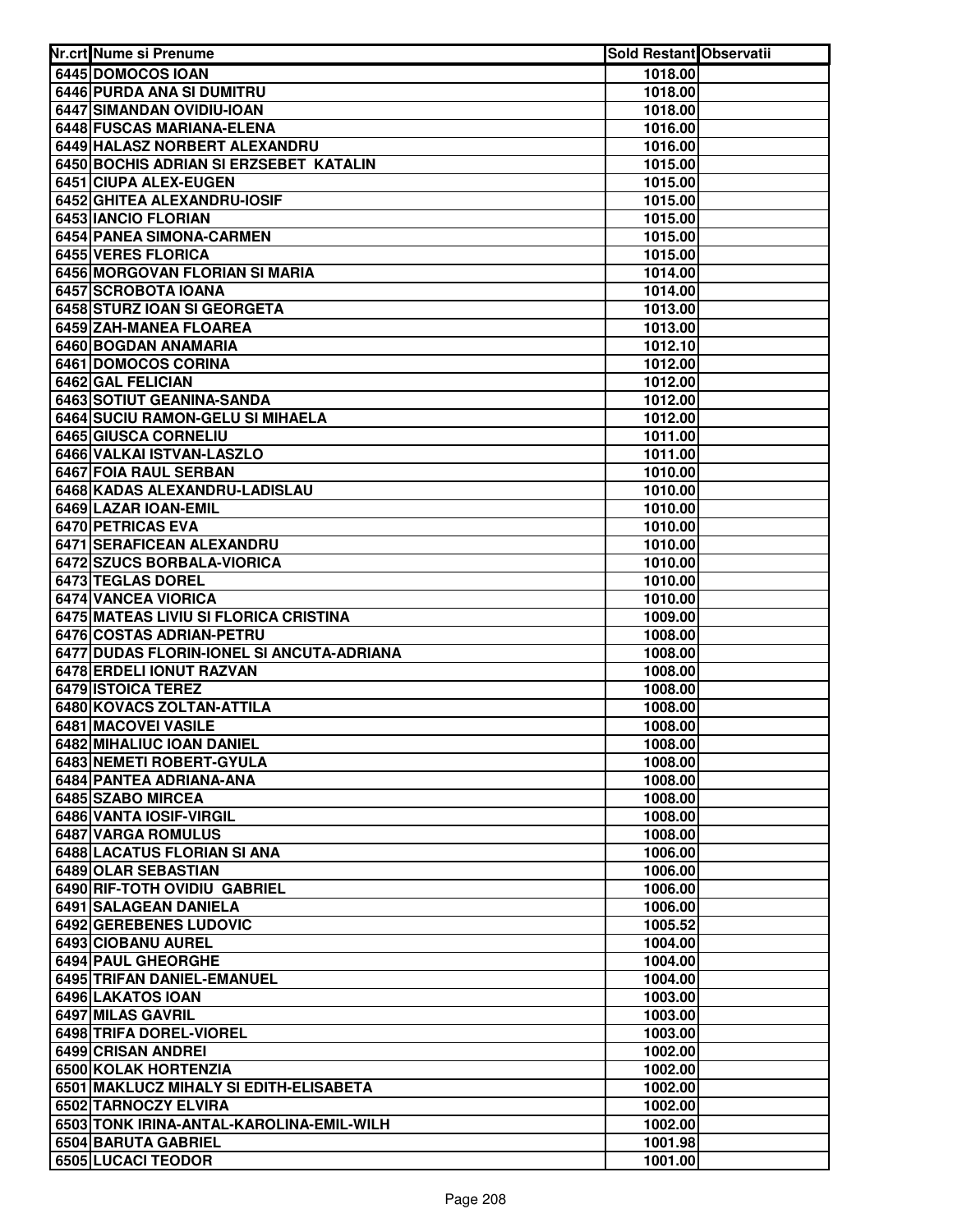| Nr.crt Nume si Prenume        | Sold Restant Observatii |  |
|-------------------------------|-------------------------|--|
| <b>6506 POP DANA-GABRIELA</b> | 1001.001                |  |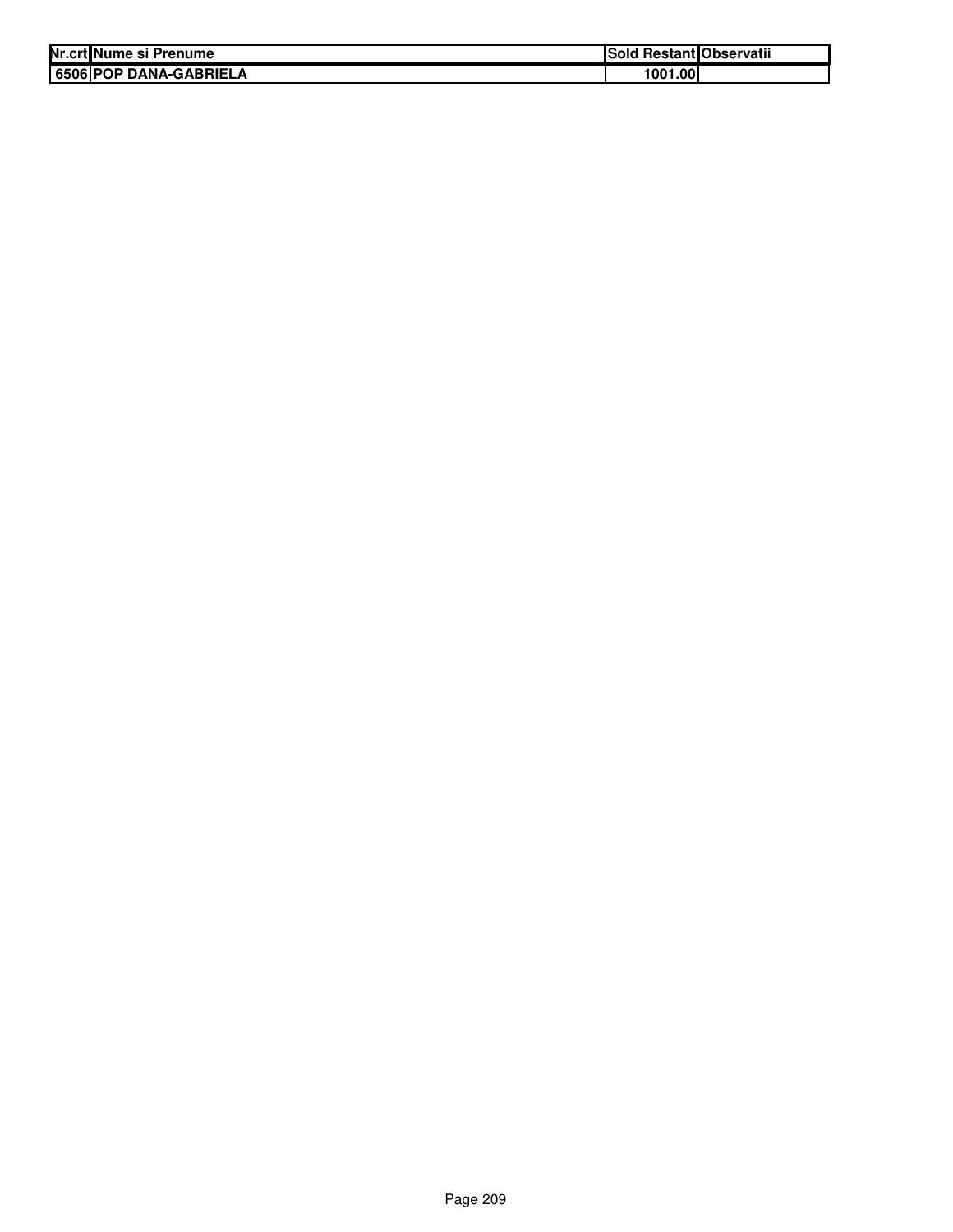| Nr.crt Nume si Prenume                 | <b>Sold Restant Observatii</b> |                       |
|----------------------------------------|--------------------------------|-----------------------|
| 6507 ABRUDAN FLAVIU IONUT              | 1000.00                        |                       |
| 6508 ARON SUSANA-IULIANA               | 1000.00                        |                       |
| 6509 BABAU ADINA                       | 1000.00                        |                       |
| 6510 BAICAN IOAN ADRIAN                | 1000.00                        |                       |
| 6511 BALOG ATTILA                      | 1000.00                        |                       |
| 6512 BARLEA GHEORGHE                   | 1000.00                        |                       |
| 6513 BARNA PETRU-DAN                   | 1000.00                        |                       |
| 6514 BATORI NORBERT ISTVAN             | 1000.00                        |                       |
| 6515 BATRIN ANA                        | 1000.00                        |                       |
| 6516 BOHACS IOSIF                      | 1000.00                        |                       |
| 6517 BOROS FLORIN                      | 1000.00                        |                       |
| 6518 BOT IOAN-HOREA                    | 1000.00                        |                       |
| 6519 CABAU RUBEN-IOIEL                 | 1000.00                        |                       |
| 6520 CABULEA VASILE-SEBASTIAN          | 1000.00                        |                       |
| 6521 CACIORA VLAD MARIUS               | 1000.00                        |                       |
| 6522 CAVASDAN IOAN-RADU                | 1000.00                        |                       |
| 6523 CHEREJA CAMELIA                   | 1000.00                        |                       |
| <b>6524 CIOCANACHE VINICIUS</b>        | 1000.00                        |                       |
| 6525 CIOROBONTEA EDI                   | 1000.00                        |                       |
| 6526 CIUPA RODICA GABRIELA             | 1000.00                        |                       |
| <b>6527 CRESCIULLO LEONARD</b>         | 1000.00                        |                       |
| 6528 CSOMORTANYI ISTVAN-CSABA          | 1000.00                        |                       |
| 6529 CUC MANUEL-DANIEL                 | 1000.00                        |                       |
| 6530 DAVID ROBERTO IONUT               | 1000.00                        |                       |
| 6531 DEAK KRISTOF                      | 1000.00                        |                       |
| 6532 DEHELEANU ION                     | 1000.00                        |                       |
| 6533 DUDLER ALIONA                     | 1000.00                        |                       |
| 6534 DUMITRAS CRISTIAN-MARCEL          | 1000.00                        |                       |
| 6535 ELLENES IOAN                      | 1000.00                        |                       |
| 6536 EPUREANU MAGDA                    | 1000.00                        |                       |
| 6537 FARAGO ZOLTAN-ATTILA              | 1000.00                        |                       |
| 6538 FEHER LASZLO                      | 1000.00                        |                       |
| 6539 FLORA CSABA PAL                   | 1000.00                        |                       |
| 6540 FODOR STEFAN                      | 1000.00                        |                       |
| 6541 GABOR BANU<br>6542 GABOR CATALINA | 1000.00                        |                       |
| 6543 GABOR GABRIEL                     | 1000.00<br>1000.00             |                       |
| 6544 GABOR GABRIEL                     | 1000.00                        |                       |
| 6545 GABOR GAVRIL                      | 1000.00                        |                       |
| 6546 GABOR KLARA                       | 1000.00                        |                       |
| 6547 GABOR STEFAN                      | 1000.00                        |                       |
| 6548 GABOR TEREZ                       | 1000.00                        |                       |
| 6549 GABOR TEREZ                       | 1000.00                        |                       |
| 6550 GABOR ZSUZSANA                    | 1000.00                        |                       |
| 6551 GAL ANDREA-IREN                   | 1000.00                        |                       |
| 6552 GEREBENES MINDRA                  | 1000.00                        |                       |
| 6553 GIURCUT FLORIAN                   | 1000.00                        |                       |
| 6554 GIURGIUMAN DRAGOS-FABIAN          | 1000.00                        |                       |
| 6555 GYURO CSABA                       | 1000.00                        |                       |
| 6556 HARAGALY ILDIKO-ERZSEBET          | 1000.00                        |                       |
| 6557 HEVESI RAUL IOSIF                 | 1000.00                        |                       |
| 6558 HIRTEA SIMONA FLORENTINA          | 1000.00                        |                       |
| 6559 HODISAN DENISA-GABRIELA           | 1000.00                        |                       |
| 6560 HORVAT KATALIN                    | 1000.00                        |                       |
| 6561 HORVATH TUNDE-IRINA               | 1000.00                        |                       |
| 6562 ILISIE LUCRETIA-MARIA             | 1000.00                        |                       |
| 6563 IORDACHE MIHAI-STEFAN             | 1000.00                        |                       |
| 6564 ISTRATE IONEL                     | 1000.00                        |                       |
| 6565 ISZTOICA MARIA                    | 1000.00                        |                       |
| 6566 ISZTOIKA GEZA                     |                                | 1000.00 PROCES PE ROL |
| 6567 ISZTOIKA ROZALIA                  | 1000.00                        |                       |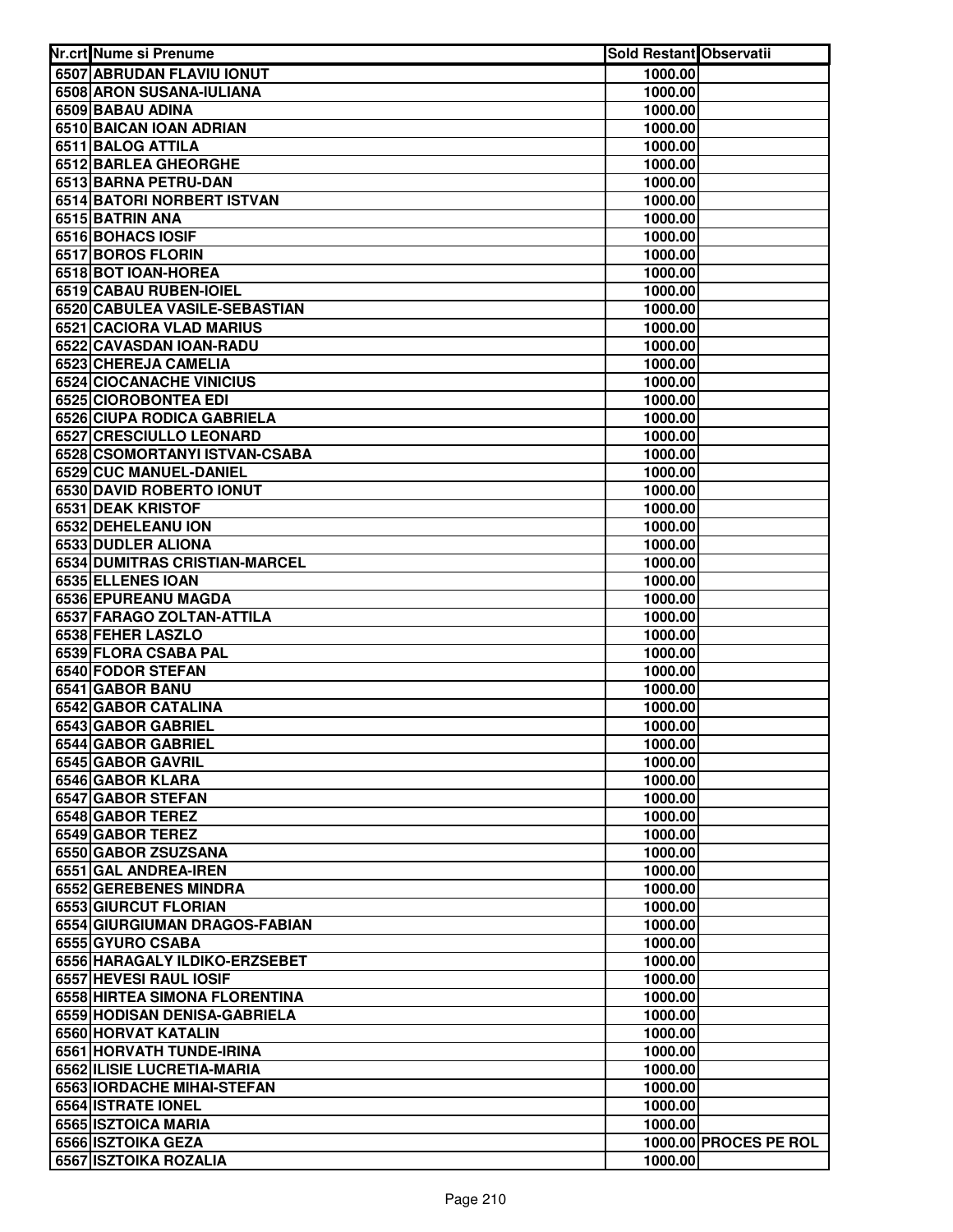| Nr.crt Nume si Prenume | ISold   | <b>Restant Observatii</b> |
|------------------------|---------|---------------------------|
| 6568 ISZTOJKA IOAN     | 1000.00 |                           |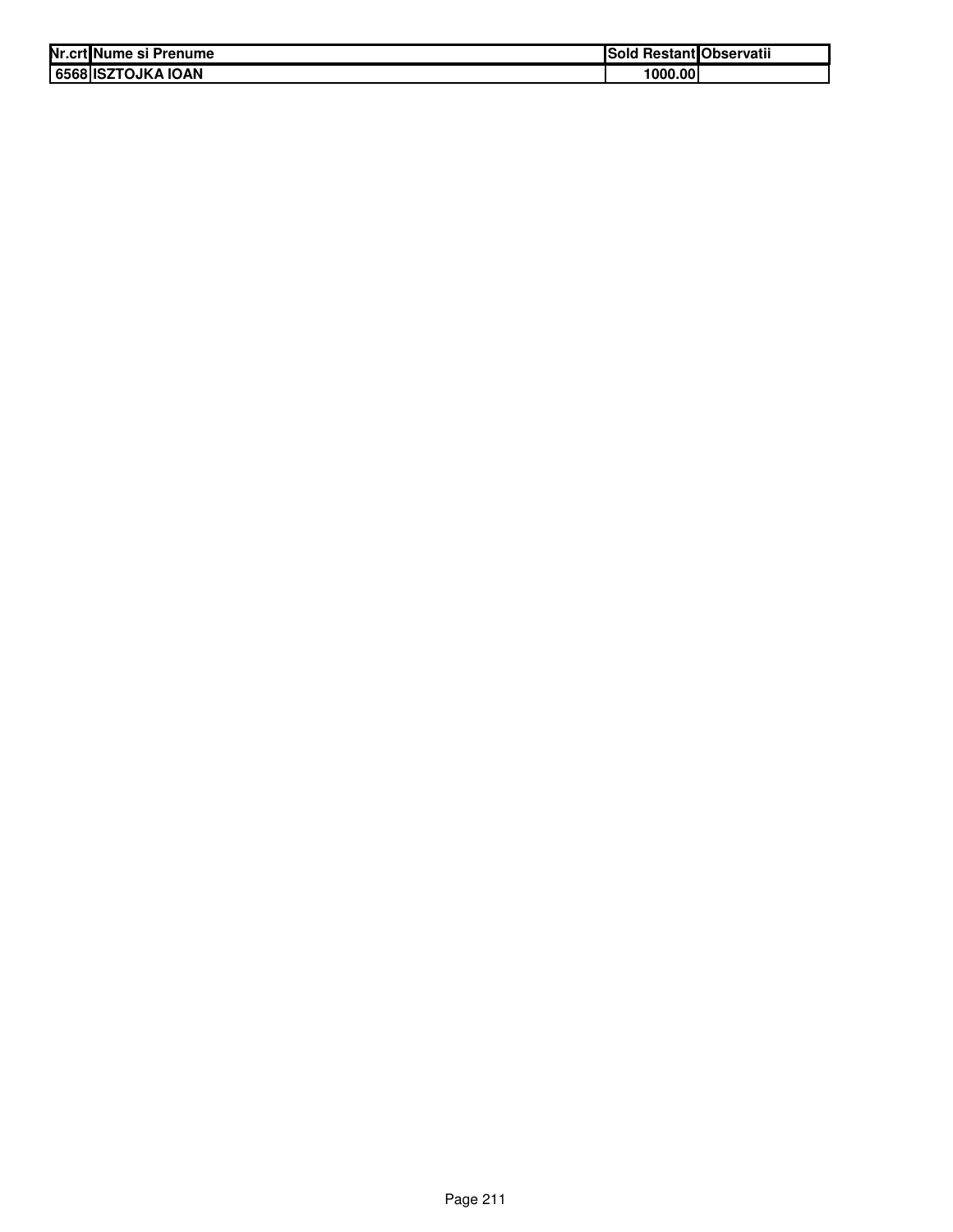| Nr.crt Nume si Prenume           | Sold Restant Observatii |                       |
|----------------------------------|-------------------------|-----------------------|
| 6569 IZSAK OLGA                  | 1000.00                 |                       |
| 6570 JUHASZ MARIA                | 1000.00                 |                       |
| 6571 JUNC MARCELA                | 1000.00                 |                       |
| 6572 KAJCZA ERZSEBET             | 1000.00                 |                       |
| 6573 KOVACS ALEXANDRU-MIHAI I.I. | 1000.00                 |                       |
| 6574 KOVACS IMRE-MARIUS          | 1000.00                 |                       |
| 6575 LAKATOS FLORICA             | 1000.00                 |                       |
| 6576 LAKATOS TIBOR-JANOS         | 1000.00                 |                       |
| 6577 LAKATOS ZOLTAN              | 1000.00                 |                       |
| 6578 LASZLO ANNAMARIA            | 1000.00                 |                       |
| 6579 LESAK JANOS - ROBERT        | 1000.00                 |                       |
| 6580 LINGURAR CORINA             | 1000.00                 |                       |
| 6581 LUCAN ANA                   | 1000.00                 |                       |
| 6582 LUNGU DIANA                 | 1000.00                 |                       |
| 6583 MAGHIAR DANA VIOLETA        | 1000.00                 |                       |
| 6584 MALAN PAUL - OVIDIU         | 1000.00                 |                       |
| 6585 MARC IONELA                 | 1000.00                 |                       |
| 6586 MARC MIHAI                  | 1000.00                 |                       |
| 6587 MARIAN SEBASTIAN DORIN      | 1000.00                 |                       |
| 6588 MARITAN CORNELIA            | 1000.00                 |                       |
| 6589 MATEI MADALIN-COSMIN        | 1000.00                 |                       |
| 6590 MERCEA NICOLAE              | 1000.00                 |                       |
| 6591 MERR IOAN PAUL CMI          |                         | 1000.00 PROCES PE ROL |
| 6592 MIERLUT IOAN                | 1000.00                 |                       |
| 6593 MOHAMED ZEESHAN ZAMEER      | 1000.00                 |                       |
| 6594 MONECIU-MIHUT AURICA        | 1000.00                 |                       |
| 6595 MUNOZ JIMENEZ JESUS         | 1000.00                 |                       |
| 6596 MUSCAS MAGDALENA SI ROZALIA | 1000.00                 |                       |
| 6597 MUT RAZVAN                  | 1000.00                 |                       |
| 6598 NAGHI NICOLAE SILVIU        | 1000.00                 |                       |
| 6599 NAGY ATTILA                 | 1000.00                 |                       |
| 6600 NAGY ROBERT                 | 1000.00                 |                       |
| 6601 NAGY ROZALIA                | 1000.00                 |                       |
| 6602 NEMETH ANDRAS               | 1000.00                 |                       |
| 6603 NYISZTOR JANOS              | 1000.00                 |                       |
| 6604 OLAH ERZSEBET               | 1000.00                 |                       |
| 6605 OLAH STEFAN                 | 1000.00                 |                       |
| 6606 OTVOS MARIUS-SANDOR         | 1000.00                 |                       |
| 6607 PAINA DANIEL                | 1000.00                 |                       |
| 6608 PASCALAU ALIN-DAVID         | 1000.00                 |                       |
| <b>6609 PAUL NICOLAIE</b>        | 1000.00                 |                       |
| 6610 PLES ADRIANA-GABRIELA       | 1000.00                 |                       |
| 6611 POP DUMITRU                 | 1000.00                 |                       |
| 6612 POP FLORENTINA              | 1000.00                 |                       |
| 6613 POP ZENOVIA                 | 1000.00                 |                       |
| 6614 PRAGE ADRIAN GHEORGHE       | 1000.00                 |                       |
| 6615 PUIU GHEORGHE-TUDOR         | 1000.00                 |                       |
| 6616 RAT MARIANA                 | 1000.00                 |                       |
| 6617 RESTEA DANUT                | 1000.00                 |                       |
| 6618 ROSTAS ANNAMARIA            | 1000.00                 |                       |
| 6619 ROSTAS EVA                  | 1000.00                 |                       |
| 6620 ROSTAS TERCA                | 1000.00                 |                       |
| 6621 ROSTAS VIJAN                | 1000.00                 |                       |
| 6622 SAHI MARTON                 | 1000.00                 |                       |
| 6623 STANESCU ADRIANA            | 1000.00                 |                       |
| 6624 STOICA SORIN-STELIAN        | 1000.00                 |                       |
| 6625 SUVEG GRATIANA-CRISTINA     | 1000.00                 |                       |
| 6626 SZABO IDA-ILONA             | 1000.00                 |                       |
| 6627 SZABO MONIKA                | 1000.00                 |                       |
| 6628 SZABO SANDOR                | 1000.00                 |                       |
| 6629 SZENTGYORGY LASZLO          | 1000.00                 |                       |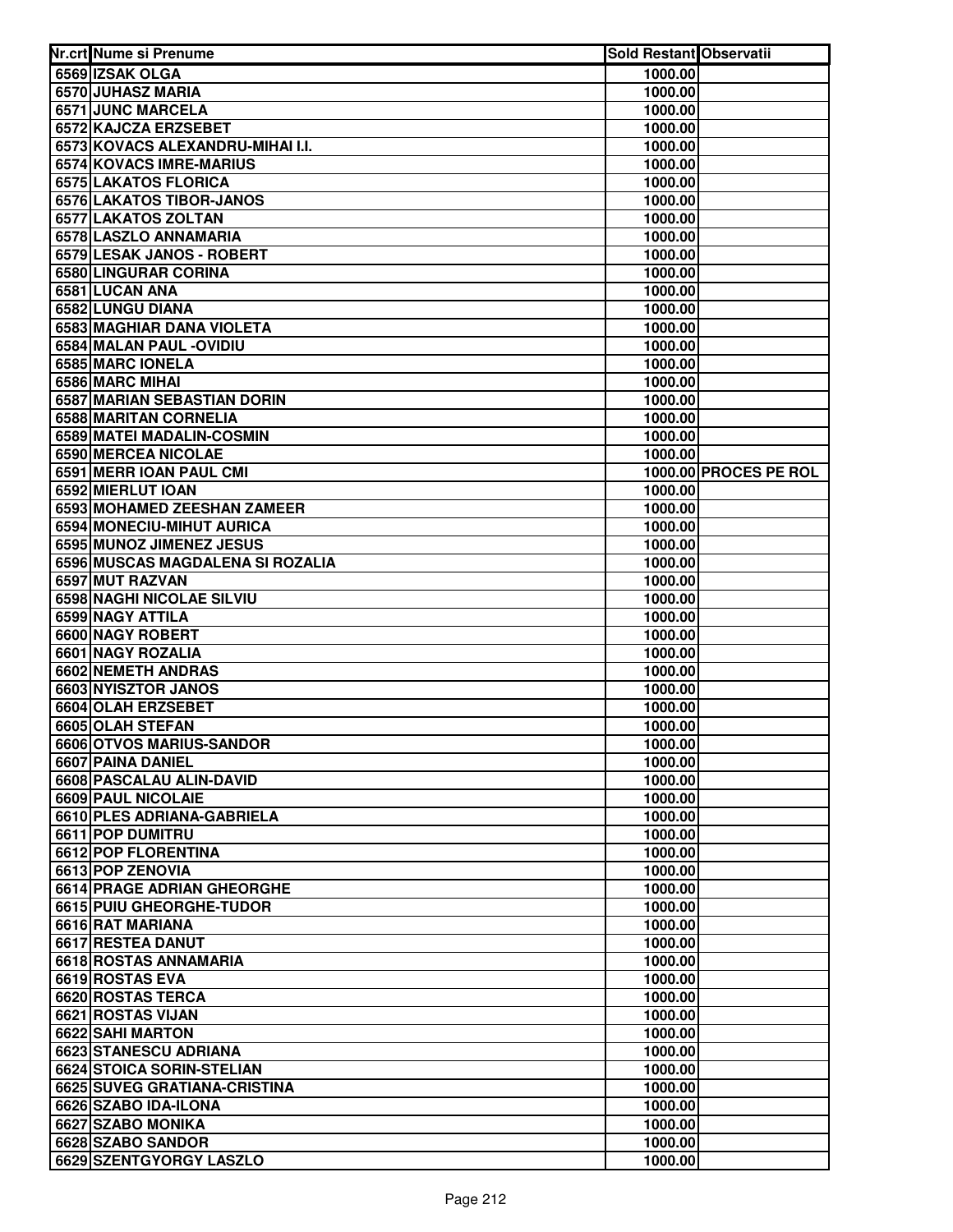| Nr.crt Nume si Prenume  | <b>Sold Restant Observatii</b> |  |
|-------------------------|--------------------------------|--|
| 6630 SZILAGHI MARGARETA | 1000.00                        |  |